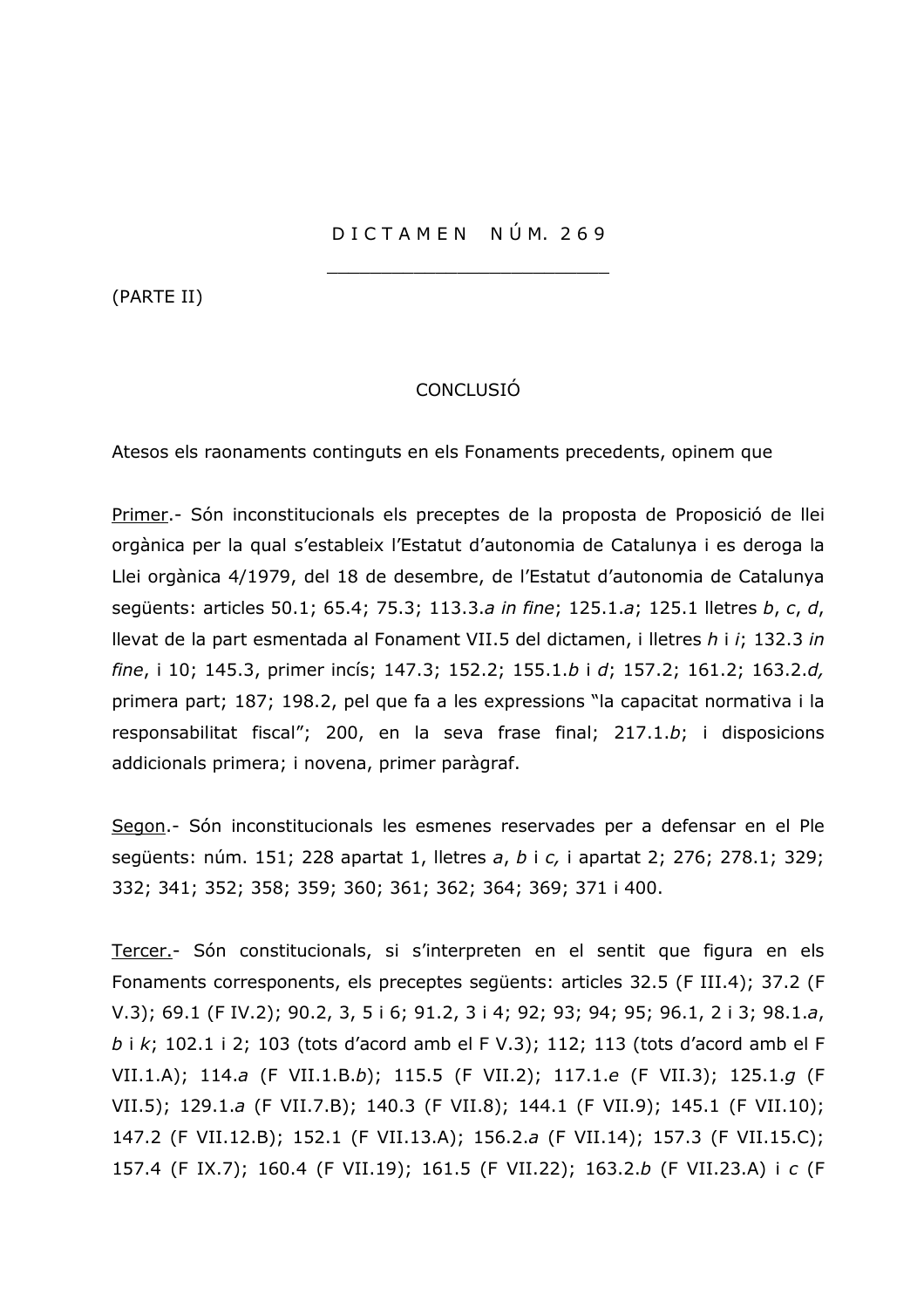VII.23.B): 163.4 (F VII.23.D): 176.1, 2 i 6 (F VIII.1): 181.1 (F VIII.4): 183.3 (F VIII.5); 218.1.d (F XI.2.B); i disposicions addicionals tercera, apartat 2 (F XII.1); novena, lletres a, b, c, d, f i g (F XII.2); i onzena (F IV.2).

Quart.- Són constitucionals, si s'interpreten en el sentit que figura en els Fonaments corresponents, les esmenes reservades per a defensar en el Ple sequents: núm. 200 (F VI.2.C) i 210 (F VII.1.A).

Cinquè .- Els preceptes, així com les esmenes i els vots particulars reservats per a defensar en el Ple no esmentats en els apartats anteriors d'aquesta conclusió són constitucionals.

Aquest és el nostre Dictamen, que pronunciem, emetem i signem en el lloc i la data indicats al començament.

VOT PARTICULAR que formulen els consellers senyors Jaume Vernet i Llobet, i Jaume Camps i Rovira, a l'empara de l'article 50 del Reglament provisional d'organització i funcionament del Consell Consultiu de la Generalitat de Catalunya, amb relació al preceptiu tràmit d'admissió de la petició del Dictamen número 269, emès el dia 1 de setembre de 2005.

I. Els consellers sotasignats hem discrepat de la posició majoritària del Consell, d'acceptar la sol·licitud del dictamen presentada per tots els grups parlamentaris de la cambra catalana. Aquesta discrepància en el tràmit processal d'admissió d'un dictamen és inusual en la història del Consell Consultiu -de fet, és la primera vegada que es formula- i, a més, pot resultar sorprenent atesa la petició conjunta de tots els grups parlamentaris, així com la indubtable transcendència, fins i tot històrica, del Dictamen sol·licitat sobre la primera reforma de l'Estatut d'autonomia de Catalunya, que va ser el que va donar caràcter definitiu al nou restabliment de la Generalitat de Catalunya en la història recent. Aquestes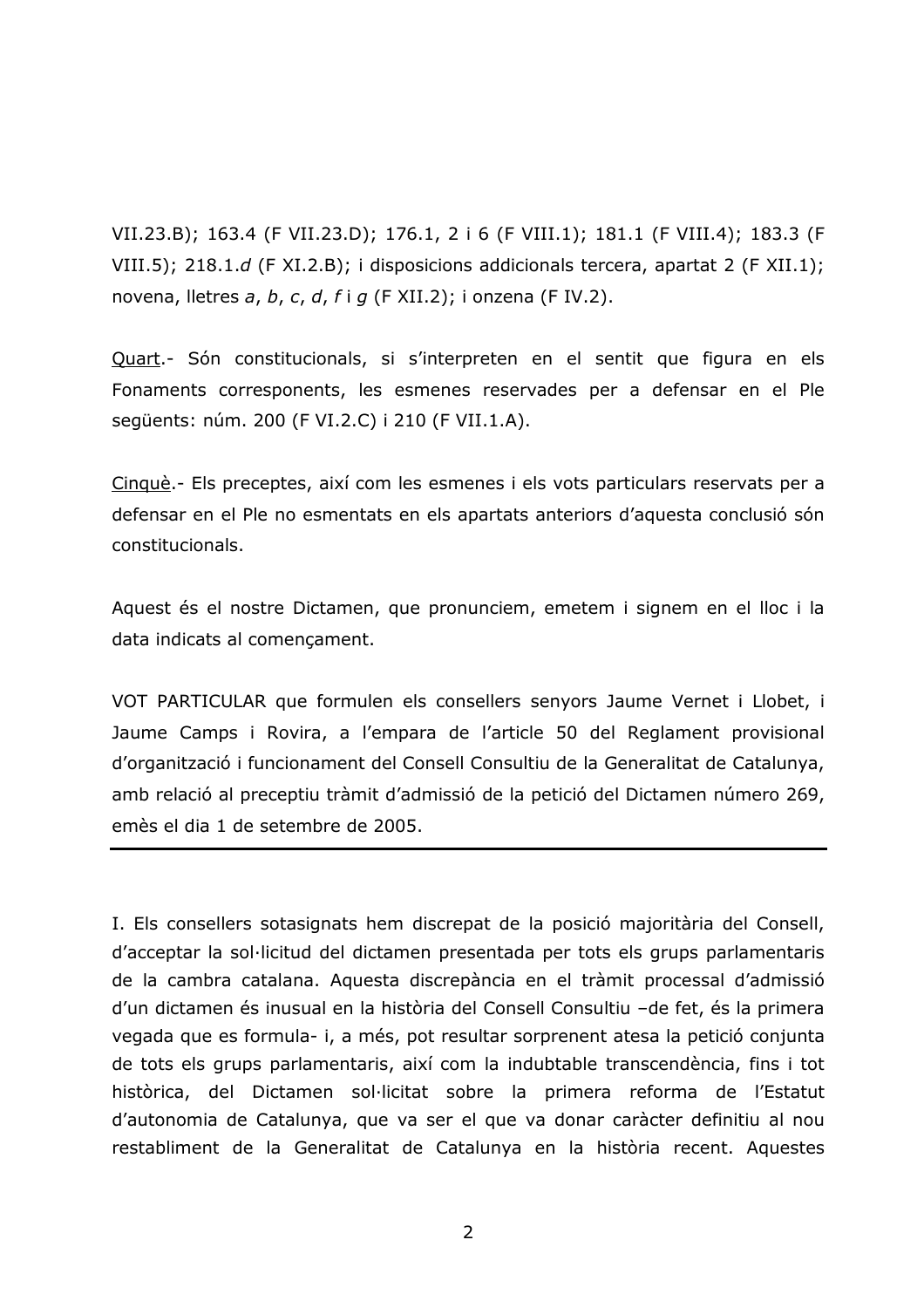circumstàncies obliguen, al nostre entendre, a fer unes consideracions prèvies sobre el vot particular que emetem.

Si bé som sensibles al principi que obliga a interpretar de forma favorable les peticions de dictamen formulades per part dels òrgans legitimats i, a la vegada, som conscients de la transcendència històrica de la matèria objecte de dictamen, ens resulta, com a juristes, difícil d'obviar la consideració escrupolosa de l'àmbit juridicoformal configurat pels supòsits sobre els quals se'ns pot instar, institucionalment, a l'emissió d'un dictamen. Entenem, amb tot el respecte a la opinió contrària de la majoria del Consell que ha estimat viable la petició, que aquesta no s'adegua ni a l'article 41 de l'Estatut d'autonomia de Catalunya, ni a la Llei 1/1981, de 25 de febrer, de creació del Consell Consultiu, ni tampoc al Decret 429/1981, de 2 de novembre, pel qual s'aprova el Reglament provisional d'organització i funcionament de la nostra Institució.

Els consellers sotasignats no volem atribuir una exagerada preponderància als aspectes purament formals, malgrat que el dret adjectiu que configuren les normes de procediment sigui de preponderant aplicació en el tràmit processal de l'admissió a tràmit del dictamen. I, de fet, tal com raonarem in fine, la nostra proposta d'inadmissió no pretén en absolut defugir cap de les responsabilitats institucionals que se'ns han conferit. És per això que, de forma subsidiària i per via no reglada, no trobem obstacle insalvable per expressar el nostre parer, en la mesura que pugui ser útil a una millor fonamentació de l'ancoratge constitucional de la proposta de nou Estatut que ha formulat la Comissió d'Organització i Administració de la Generalitat i Govern Local del Parlament de Catalunya.

Així mateix, estem convençuts que la nostra ha de ser una formulació estrictament jurídica, que en cap cas no pot pretendre substituir ni obstaculitzar l'eventual acord polític al qual puguin arribar els legítims representants de la voluntat popular, ni tampoc obviar l'última funció jurisdiccional que, si s'escau, correspondrà al Tribunal Constitucional.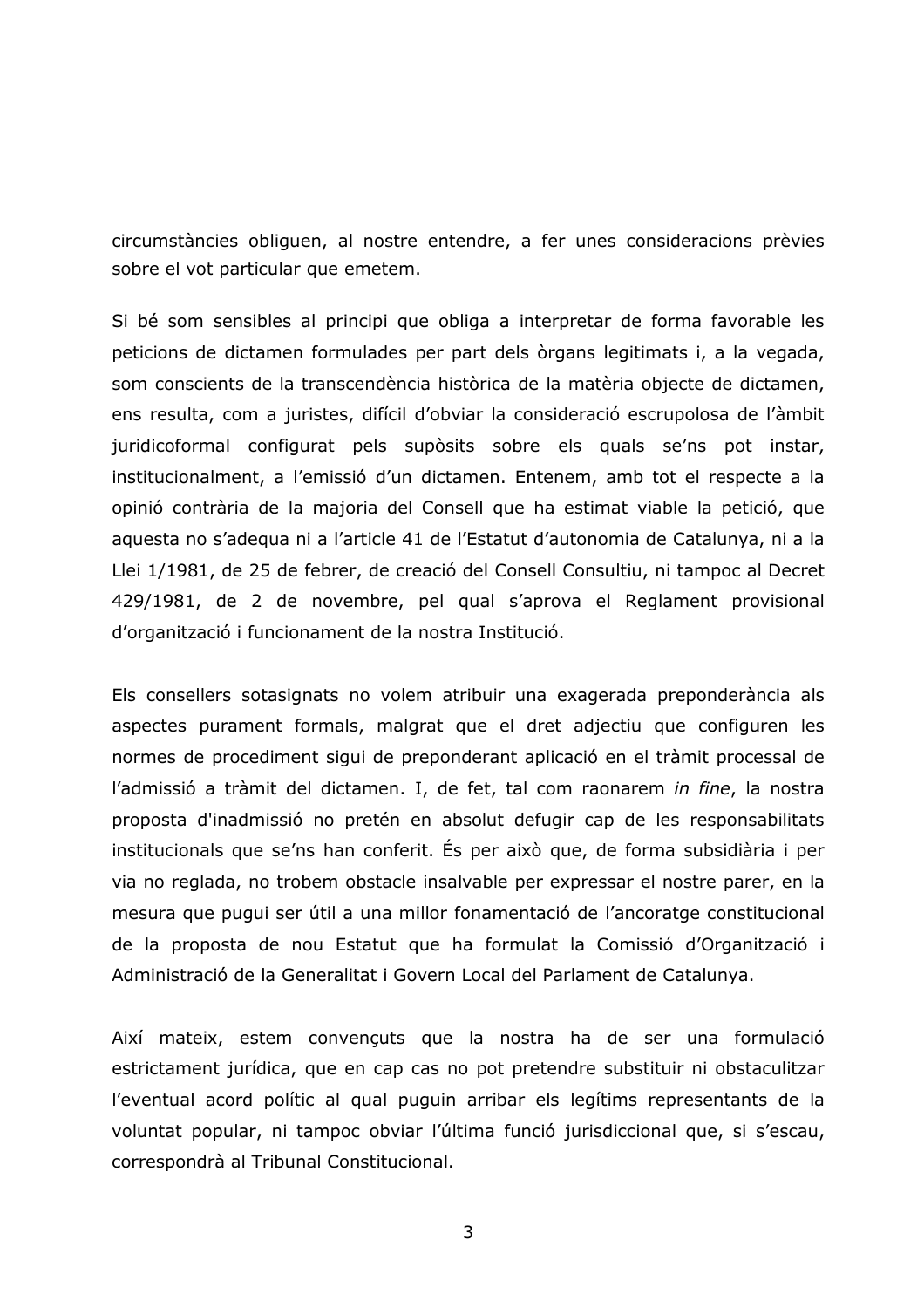II. El parer majoritari del Consell Consultiu va acceptar la sol·licitud presentada per tots els grups parlamentaris del Parlament de Catalunya, respecte de la petició de Dictamen sobre la Proposta de Proposició de llei orgànica per la qual s'estableix l'Estatut d'autonomia de Catalunya i es deroga la Llei orgànica 4/1979, del 18 de desembre, de l'Estatut d'autonomia de Catalunya (en endavant, en aquest vot particular, Proposta de Proposició de llei orgànica). La nostra discrepant opinió de la majoria es manifesta per les raons que s'exposen a continuació.

Per a nosaltres, el Consell Consultiu és una institució de la Generalitat de Catalunya que va ser creada amb la pretensió que fos el garant de l'Estatut d'autonomia, així com el Tribunal Constitucional és l'encarregat de la defensa de la Constitució; tanmateix, sense que el Consell estigués dotat de competència jurisdiccional, sinó només consultiva. Aquests quatre elements assenyalats (institució de la Generalitat, garantista, assessora i jurídica) fan que l'Estatut d'autonomia de Catalunya sigui la seva norma fonamental de debat i de decisió, cosa que no treu que s'utilitzi també, com a paràmetre interpretatiu en els seus raonaments jurídics formulats com a dictàmens, la Constitució, ja que l'Estatut d'autonomia hi està subordinat i l'anàlisi es fa d'un sol ordenament jurídic.

Les funcions del Consell previstes a l'article 41 de l'Estatut d'autonomia són dues. Concretament s'afirma que dictaminarà, d'una banda, "sobre l'adequació al present Estatut dels projectes o proposicions de llei sotmesos a debat i aprovació del Parlament de Catalunya" i, de l'altra, previ a la interposició, davant del Tribunal Constitucional, d'un recurs d'inconstitucionalitat pel Consell Executiu o Govern de la Generalitat o pel Parlament de Catalunya. Sembla, doncs, que el primer cas es refereix a lleis catalanes per aprovar i el segon a lleis estatals ja aprovades.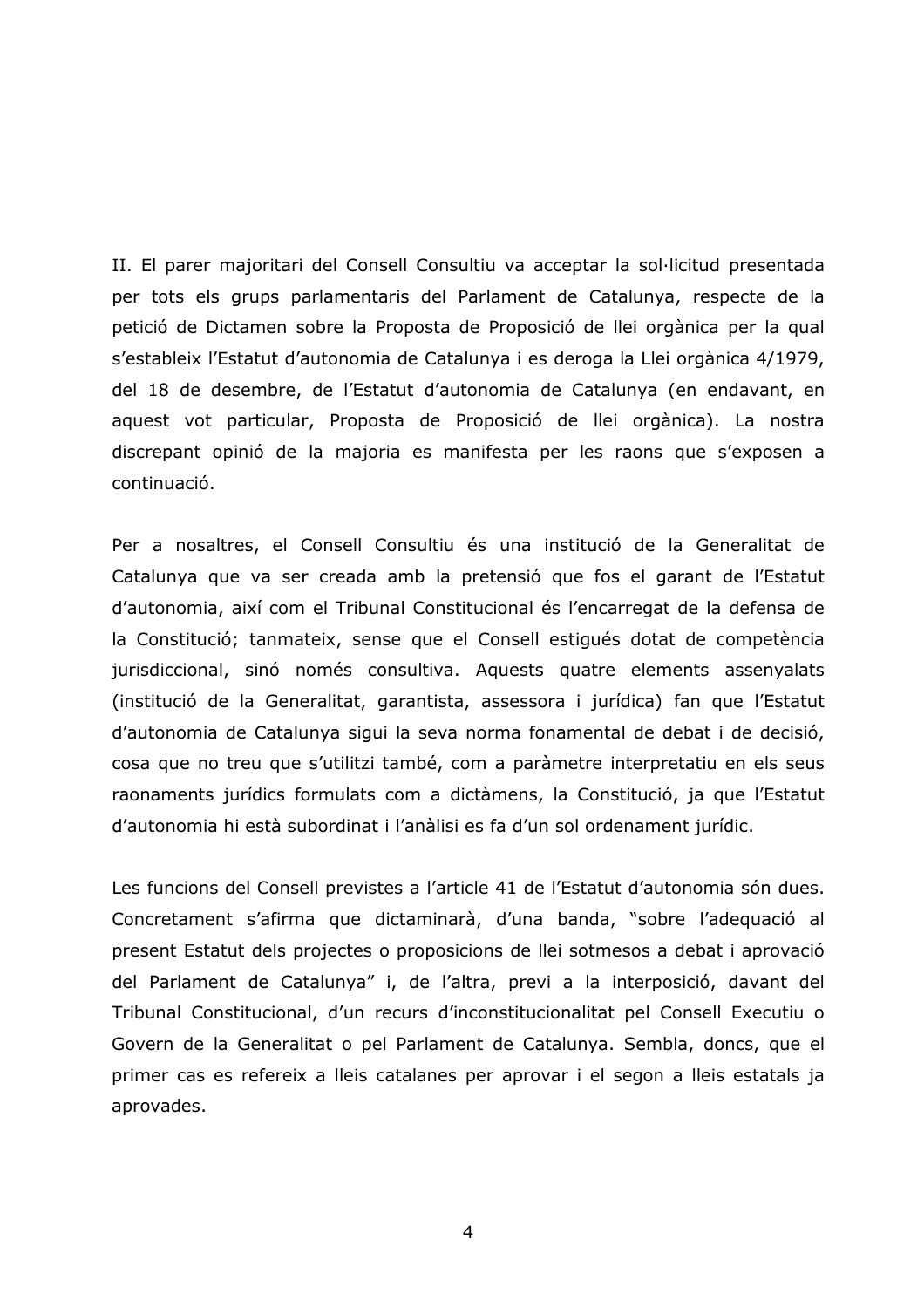D'aquesta manera, als efectes d'allò que ens interessa, en el primer supòsit s'ha de fer un judici d'estatutarietat. Hem llegit, i cal parar-hi atenció, "sobre l'adequació al present Estatut", mentre que en el segon cas no es diu res, però es dedueix que, tractant-se d'un recurs d'inconstitucionalitat, el judici es farà tenint en compte la Constitució i l'Estatut. En aquests darrers casos, de vegades, el judici és únicament de constitucionalitat, bé perquè les normes estatals tracten temes aliens a l'Estatut, com ara drets fonamentals o fonts del dret exclusivament estatals (llei orgànica o decret llei), però per regla general també es fa una anàlisi d'estatutarietat ja que el Consell ha de defensar fonamentalment la interpretació més respectuosa amb l'Estatut, sense menystenir la Constitució, quan sigui necessari.

L'article 8 de la Llei 1/1981, de 25 de febrer, del Consell Consultiu, en la redacció donada per la Llei 4/1999, de 12 de juliol, afegeix un tercer supòsit de dictamen, previ al plantejament per entitats locals d'un conflicte en defensa de l'autonomia local, en el qual també serà imprescindible fer un judici de constitucionalitat, atesa la garantia constitucional de l'autonomia local.

Ara bé, com no podria ser d'una altra manera, atès l'article 41 EAC que hem reproduït, l'article 8 reitera que el dictamen sobre tots els projectes i proposicions de llei demanats serà "sobre l'adequació a l'Estatut de Catalunya", cosa que fa de l'anàlisi d'estatutarietat un raciocini absolutament preceptiu i imprescindible, per molt que l'article 1.3 de la Llei faci una genèrica referència a què el Consell "vetlla" en la seva actuació per l'observança i el compliment de la Constitució i de l'Estatut de Catalunya". Així, del que s'ha dit fins ara es dedueix que cal tenir en compte la Constitució, però no descurar en absolut l'Estatut: aquest no és l'únic paràmetre, però hi ha de ser en tot cas en aquest tipus de petició.

En consequència, és inviable un dictamen sobre una proposta de reforma de l'Estatut d'autonomia, ja que aquest s'ha de fer des de l'Estatut vigent, cosa que impediria considerar conforme a l'Estatut la seva reforma. L'Estatut actual no pot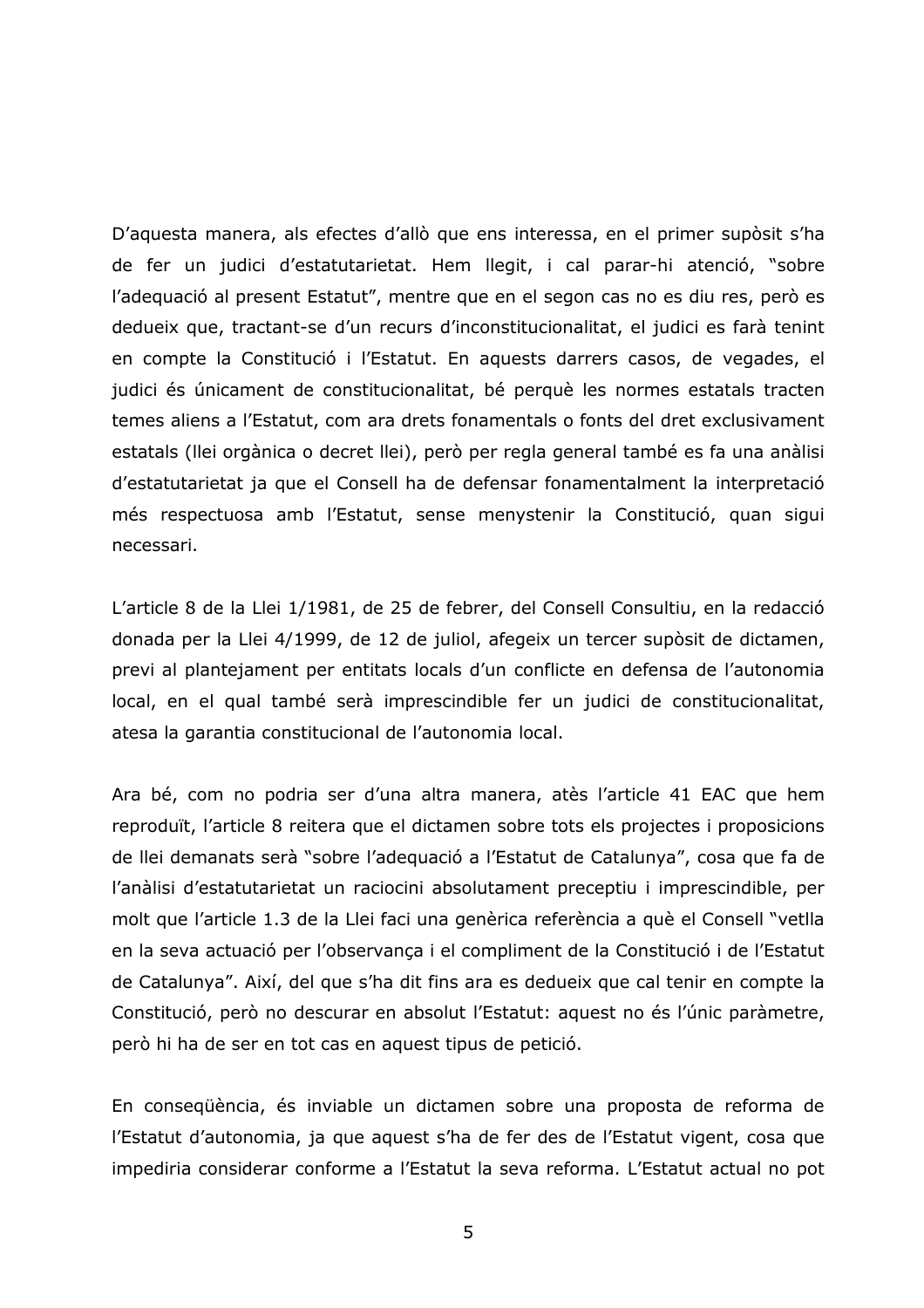ser, en absolut, paràmetre de validesa d'un Estatut d'autonomia futur, ja que la seva reforma és prevista al mateix Estatut per mandat constitucional (art. 56 i 57 EAC, i 147.3 i 152.2 CE).

La impossibilitat jurídica d'emetre un dictamen d'estatutarietat que és obligat pel mateix Estatut és consequència de no poder considerar l'esmentada Proposta de Proposició de llei orgànica dins del supòsit de "projectes o proposicions de llei sotmesos a debat i aprovació del Parlament de Catalunya", que és, en canvi, el que ha considerat el parer majoritari del Consell. Segons la nostra opinió, aquest tipus de dictamen s'emet per a proposicions o projectes de llei catalans, mentre que la citada Proposta de Proposició de llei orgànica que se'ns demana dictaminar, en realitat, ho és d'una llei estatal, concretament d'una llei orgànica que reforma l'Estatut -almenys així ha de ser debatuda i aprovada, tot i que amb un procediment específic-. En aquest sentit, la possibilitat que aquest Consell emeti un dictamen sobre aquesta reforma hauria d'esperar que es volgués interposar un recurs d'inconstitucionalitat per les institucions catalanes, ja que constituiria un cas del segon supòsit previst a l'article 41 EAC, relatiu a les lleis estatals, com hem assenyalat més amunt. Per aquesta raó citem la Proposta de Proposició de llei orgànica d'aquesta manera i no com a "Proposta de Reforma" com es fa en el Dictamen, ja que el mot "reforma" no apareix en la citació oficial llarga (BOPC, núm. 213, d'u d'agost de 2005, p. 3), mentre que per dues vegades es refereix a l'expressió llei orgànica.

III. Ja hem considerat a l'epígraf anterior que les competències del Consell Consultiu, d'acord amb l'article 41 de l'Estatut i les altres normes que regulen la Institució, abasten, entre d'altres, les de dictaminar sobre l'adequació a la Constitució i a l'Estatut de les iniciatives legislatives en tràmit de discussió i aprovació al Parlament de Catalunya. El Consell Consultiu, doncs, dictamina sobre projectes o proposicions de llei de la Generalitat de Catalunya. Es tracta de dictàmens ex ante, que viabilitzen els tràmits processals que preveu l'article 99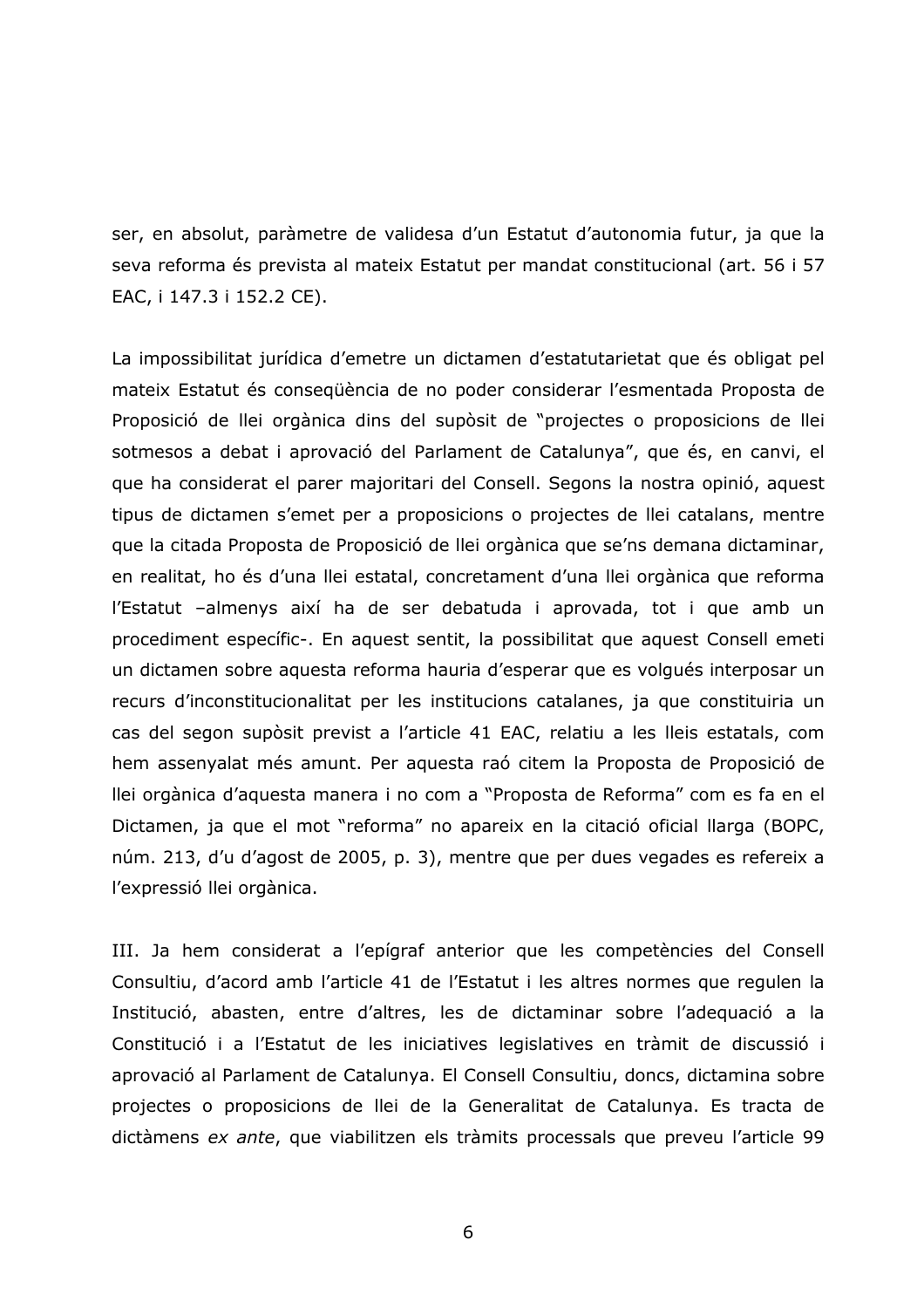del Reglament de la cambra catalana, els quals ocorren, en tot cas, en un tràmit previ a l'aprovació de la norma pel Ple del Parlament.

Com assenyala encertadament la doctrina, el control de constitucionalitat i d'estatutarietat conferida al Consell Consultiu esdevé un camí compensador de la unívoca atribució en exclusiva al Tribunal Constitucional, que fa la Constitució Espanyola, per al control jurisdiccional de les lleis autonòmiques. Nogensmenys, el control del Consell Consultiu tempera l'exclusió establerta a l'article 32 de la Llei orgànica del Tribunal Constitucional, segons la qual s'impedeix als governs i cambres autonòmiques la possibilitat de plantejar, en seu jurisdiccional, el control d'estatutarietat i de constitucionalitat de les lleis que aprovin.

Cal recordar tanmateix que el Consell Consultiu no és cap òrgan jurisdiccional que pugui dictaminar sobre lleis catalanes que ja hagin entrat en vigor, sinó tan sols, com apuntàvem suara en el supòsit que ens ocupa, sobre projectes o proposicions de llei eixides de la Comissió corresponent, i sempre abans de ser votades per la cambra catalana.

Ara bé, la pregunta que ens formulàvem, i a la qual vam donar una resposta negativa, era si la Proposta de Proposició de llei orgànica d'un nou Estatut era una disposició legislativa susceptible de tenir encaix en els supòsits d'actuació del Consell Consultiu. Entenem que la dita proposta legislativa no és, en puritat de conceptes, un projecte o una proposició de llei l'aprovació de la qual depèn exclusivament del Parlament de Catalunya. Sens dubte, el nou Estatut hauria de ser objecte d'una prèvia aprovació per part del Parlament de Catalunya d'acord amb el procediment establert a l'article 56 de l'Estatut d'autonomia de Catalunya. També és cert que, en qualsevol cas, la seva aprovació definitiva correspon a les Corts Generals, mitjançant llei orgànica, d'acord amb els articles 81.1, 147.3 i concordants de la Constitució espanyola. A més, aquesta aprovació hauria d'anar precedida d'un *iter* legislatiu ple, encara avui per avui, de llacunes procedimentals, en el qual s'imbrica la Comissió constitucional del Congrés dels

 $\overline{7}$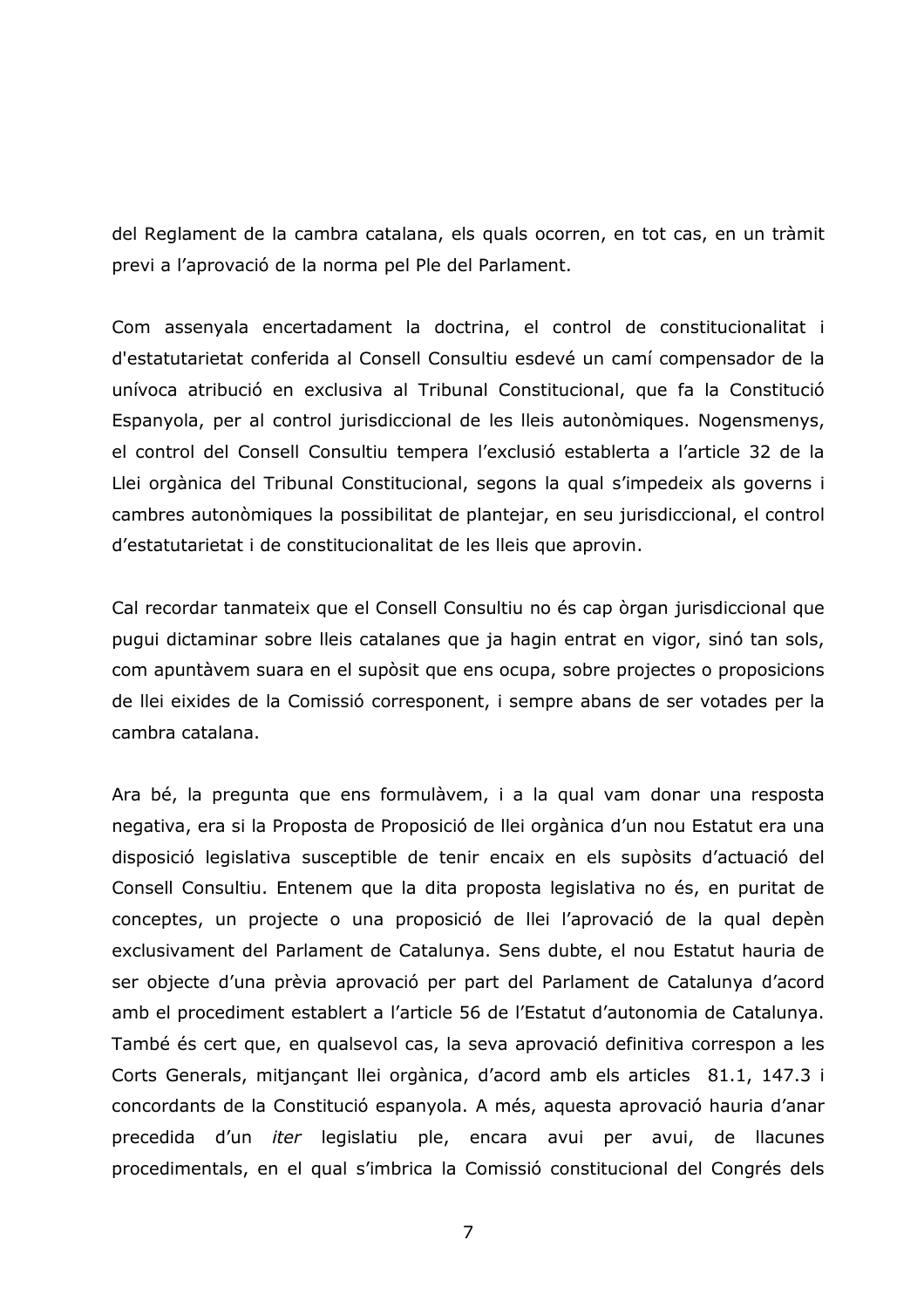Diputats i la representació de les diputades i diputats de la cambra catalana que es nomenin ad hoc. Al nostre entendre, és aquesta aprovació definitiva per part de les Corts Generals la que confereix a la proposta legislativa objecte del nostre Dictamen el seu caràcter de llei orgànica de l'Estat, que inclourà a la vegada l'autorització estatal perquè la Generalitat convoqui el corresponent referèndum, d'acord amb l'article 56.3 de l'Estatut d'autonomia de Catalunya. Serà, després, la voluntat sobirana del poble de Catalunya expressada en referèndum, la que ratificarà la definitiva eficàcia jurídica de la reforma aprovada.

És inútil recordar, també, que una hipotètica declaració d'inconstitucionalitat, total o parcial, del text del nou Estatut correspondria en exclusiva, i en aquest cas sens dubte també de forma excloent, al Tribunal Constitucional, d'acord amb l'article 27.2, lletra a de la Llei orgànica 2/1979, de 3 d'octubre, del Tribunal Constitucional. Aquest precepte ens evidencia, un cop més, el caràcter de llei orgànica de l'Estat que cal atribuir a l'Estatut d'autonomia: "son susceptibles de declaración de inconstitucionalidad: a) los estatutos de autonomía y las demás leyes orgánicas".

Fins i tot, el fet que la iniciativa per a la reforma estatutària pugui correspondre també a les mateixes Corts Generals, en el supòsit de l'article 56.1.a EAC, que és el que s'escau, posa de manifest i ens ratifica un cop més que l'Estatut és una Llei orgànica de l'Estat. Tot això, sens perjudici del seu caràcter paccionat, del qual es deriven les especificitats processals prèvies a la seva aprovació per les Corts, i sens perjudici tampoc, de tot l'iter legislatiu que pugui seguir al Parlament de Catalunya.

El dubte és, doncs, si el control de constitucionalitat que se'ns demana - que no pas, òbviament, el d'estatutarietat- té aixopluc dins les matèries i els supòsits en els quals ens és permès emetre dictamen, en concret d'acord amb el número primer de l'article 8 de la Llei 1/1981, de 25 de febrer. Entenem que la resposta ha de ser negativa, perquè no ens és permès emetre dictamen sobre la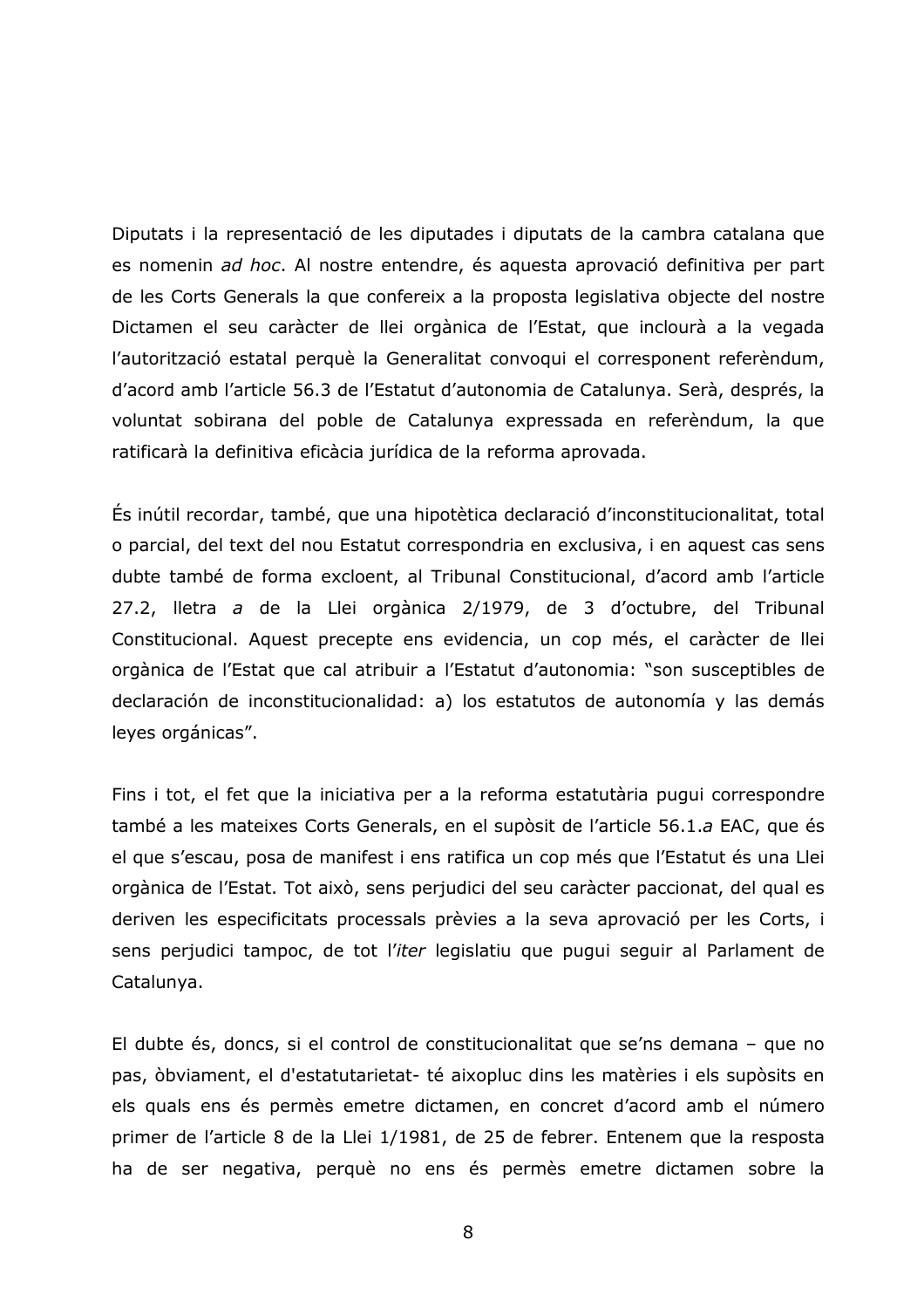constitucionalitat d'una llei orgànica de l'Estat prèviament a la seva aprovació pel Congrés dels Diputats. Tampoc no ens és permès emetre dictamen acollint-nos als supòsits segon i tercer de l'esmentat article 8, atès que, diguem-ho una vegada més, no ens trobem davant del supòsit d'un eventual recurs d'inconstitucionalitat en contra d'una llei orgànica de l'Estat, que ni tan sols ha tingut entrada a les Corts, ni ha estat objecte de la seva aprovació, ni tampoc és aplicable l'habilitació que preveu l'esmentat supòsit tercer de la nostra Llei constitutiva.

De fet, a l'article 72.2.a de la Proposta de Proposició de llei orgànica es vol atribuir al Consell Consultiu un nou supòsit d'emissió de dictamen "sobre l'adequació a la Constitució dels projectes i les proposicions de reforma de l'Estatut d'autonomia de Catalunya". No és aquest el lloc processal idoni per escatir si aquesta nova funció pot tenir algun problema d'encaix constitucional per mor dels mateixos raonaments fins ara exposats. Igualment, el que ens sembla evident és que la seva inclusió en la Proposta de Proposició de llei orgànica posa de manifest que, hic et nunc, no ens és permès emetre un dictamen sobre l'adequació a la Constitució de les propostes de proposicions de reforma de l'Estatut d'autonomia de Catalunya, atès que aquest cas no es troba inclòs entre els que la nostra Llei contempla com a supòsits en què estem habilitats per emetre dictamen. Malgrat que en determinats temes menors el reglament provisional de la nostra Institució ha pretès ampliar l'abast dels nostres dictàmens, entenem que la llacuna legal abans esmentada és d'impossible superació, sense una modificació per via de llei del Parlament de Catalunya, que en qualsevol cas hauria estat necessari aprovar prèviament a la sol·licitud del Dictamen.

IV. Atesos els arguments que hem exposat, entenem que correspondria, d'acord amb l'article 14 del Decret 429/1981, de 2 de novembre, refusar l'emissió del Dictamen sol·licitat. L'eventual inadmissió hauria d'haver estat comunicada a la Mesa del Parlament de Catalunya dins dels cinc dies següents a la recepció de la sol·licitud de Dictamen. En aquest ordre d'idees, no és balder esmentar que el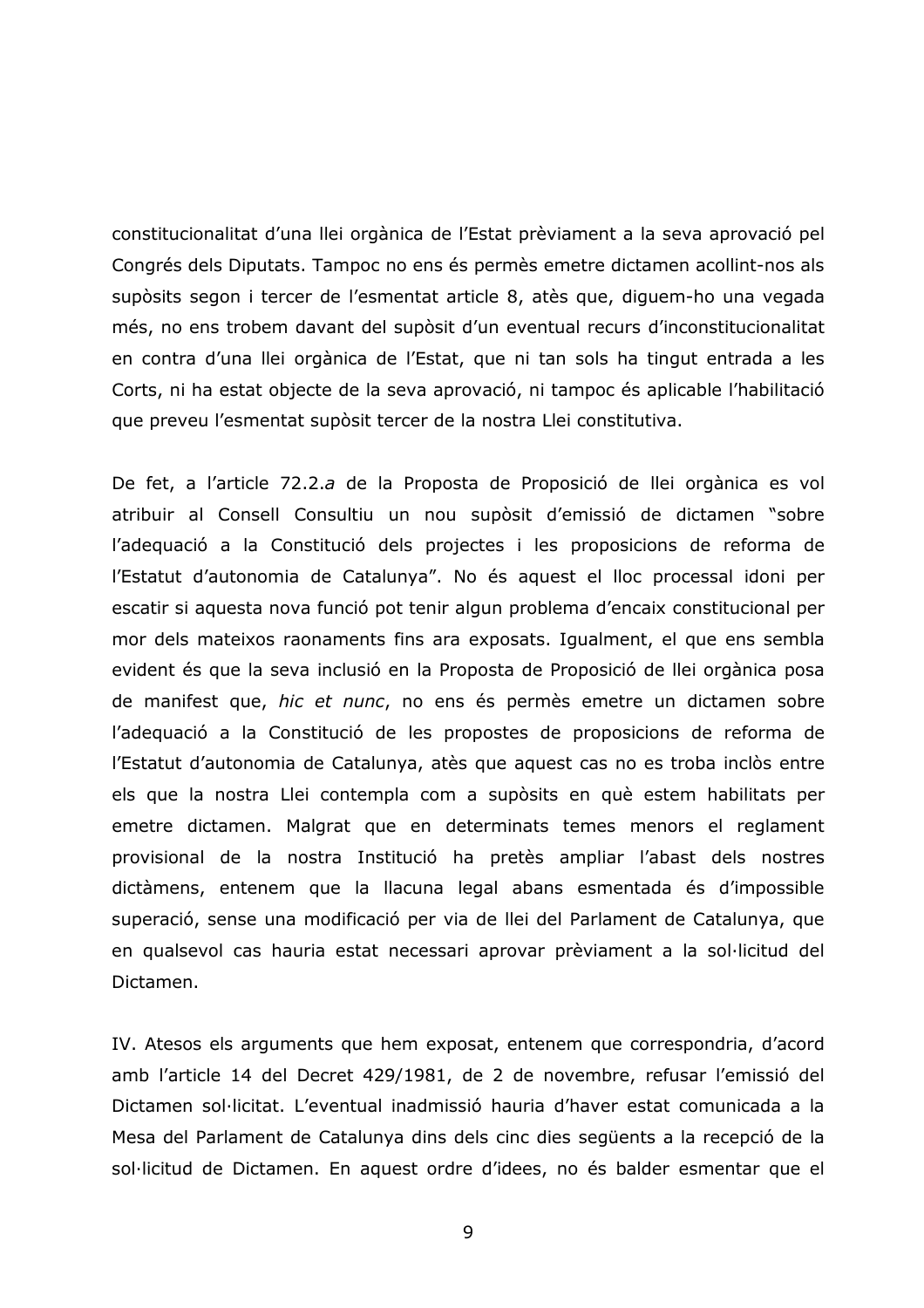Consell Consultiu desenvolupa la seva funció institucional únicament i exclusiva mitjancant l'emissió de dictàmens de caràcter tecnicojurídic, que en cap cas no han d'expressar criteris d'oportunitat o de conveniència.

Del fet que el nostre Dictamen, en el supòsit que ens ocupa, no sigui legalment preceptiu ni encara menys vinculant, no se'n pot extreure la consideració que es tracti d'un simple informe jurídic més o menys fonamentat. Més enllà de l'alta funció institucional conferida al Consell Consultiu, no són tema menor les derivacions processals subsequents a l'emissió d'un dictamen. Fent honor, en forma analògica, al principi *iura novit curia*, no ens cal recordar els tràmits que disposa l'article 99 del Reglament de la Cambra pel que fa a les esmenes subsequents als dictàmens del Consell Consultiu. Les esmentades especificitats del dret adjectiu en l'aprovació pel Ple del Parlament fan encara més rellevants les consequències de la inadmissió que propugnem.

V. Tal com es desprèn de les consideracions prèvies formulades a l'apartat I d'aquest vot particular, i de l'últim incís de l'apartat anterior, ens resulten també de difícil acceptació les consequències del rebuig de la sol·licitud de dictamen -a pesar de les quals, ens hi ratifiquem-, atès que no volem defugir la responsabilitat que ens correspongui en fer conèixer el nostre parer sobre la constitucionalitat d'aquesta Proposta de Proposició de llei orgànica.

El fet que les funcions del Consell estiguin fixades a l'Estatut no ha impedit que es considerés que es tractava d'una enumeració mínima, de manera que la llei, excepcionalment, ha pogut ampliar aquestes funcions i també ho ha fet el reglament. Fins i tot, el Consell Consultiu ha dictat una resolució en què, a través de la interpretació, s'amplien encara més les seves funcions. Tanmateix, cap de les funcions previstes s'adequa a la petició sol·licitada, mentre que el dictamen sobre ulteriors reformes sí que apareix en la Proposició de reforma de l'Estatut, com hem advertit, i en d'altres estatuts o lleis que regulen institucions autonòmiques semblants al Consell.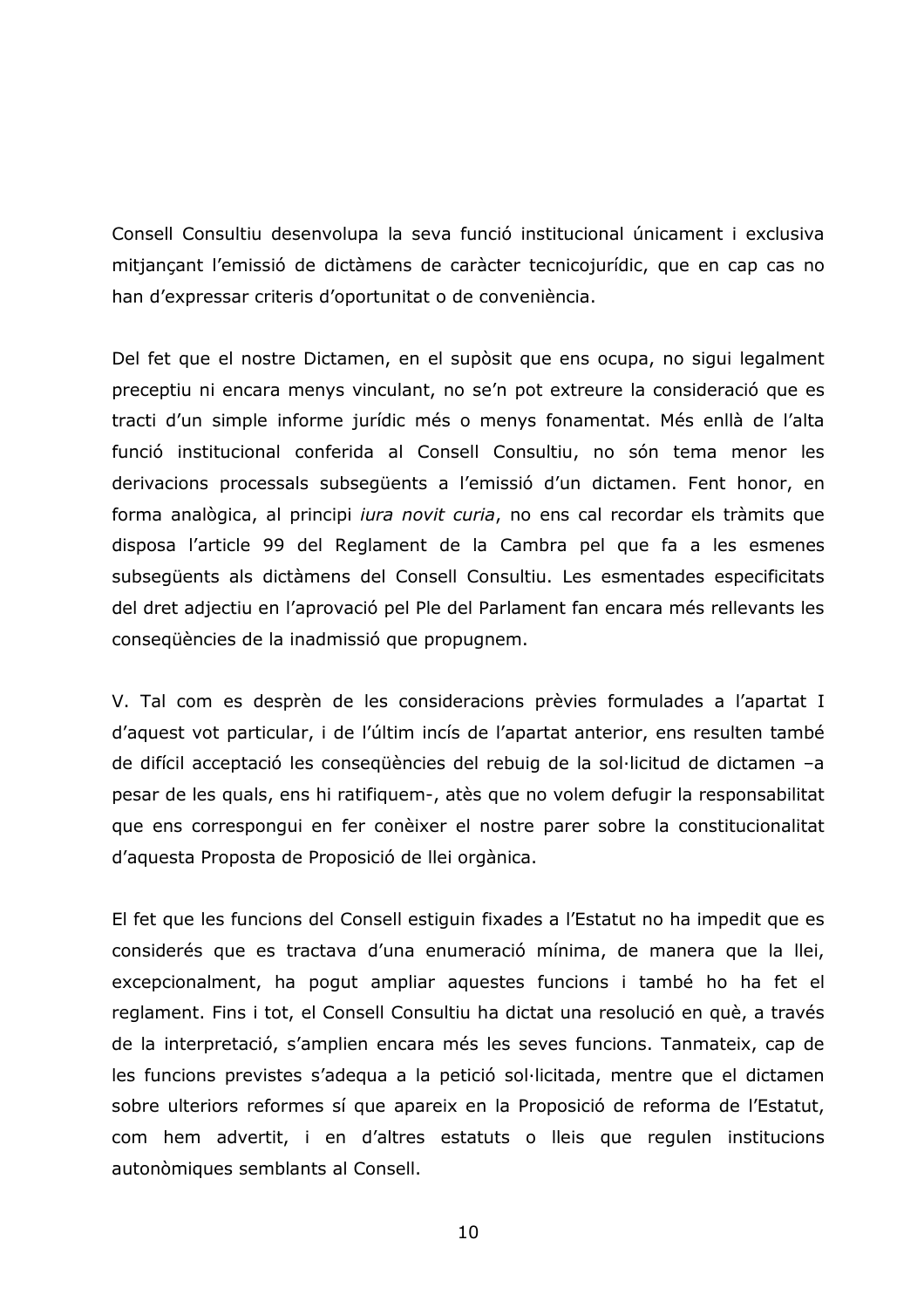Per tot això, en consegüència, i amb posterioritat a la inadmissió del Dictamen, atenent a una subsegüent nova petició expressa de la Mesa del Parlament, s'hauria pogut emetre un parer o declaració del Consell, sense que tingués els requisits i efectes d'un dictamen -d'acord amb el que abans hem exposat-, a fi de respondre la petició unànime dels grups parlamentaris sobre aquest supòsit no previst: el de la constitucionalitat d'una proposta de Proposició de llei orgànica. El Dictamen s'ha de reservar per a aquells supòsits específicament previstos, atès que la interpretació sobre temes com el que estem tractant ha de ser objecte d'una interpretació restrictiva, tant per mor de la transcendència de les funcions atribuïdes, com per l'excepcionalitat de l'òrgan consultat.

## Barcelona, 2 de setembre de 2005

VOT PARTICULAR que formula el conseller senyor Joaquim Borrell i Mestre, a l'empara de l'article 50 del Reglament provisional d'organització i funcionament del Consell Consultiu de la Generalitat de Catalunya, al Dictamen núm. 269, emès en data 1 de setembre de 2005.

Lamento dissentir de l'opinió majoritària expressada en el present Dictamen en els termes que aniré exposant al llarg d'aquest vot particular.

1. En primer lloc i ja que s'ha sol·licitat un dictamen de constitucionalitat, efectuaré una sèrie de consideracions generals, que han de ser enteses com una fonamentació teòrica global de la meva discrepància per, posteriorment, procedir a l'anàlisi concreta dels preceptes continguts en la reforma projectada.

A) En un Estat compost com el nostre, l'Estatut d'autonomia que és la norma té institucional bàsica d'una comunitat autònoma, encomanada constitucionalment, com assenyala el dictamen, una funció essencial. És per això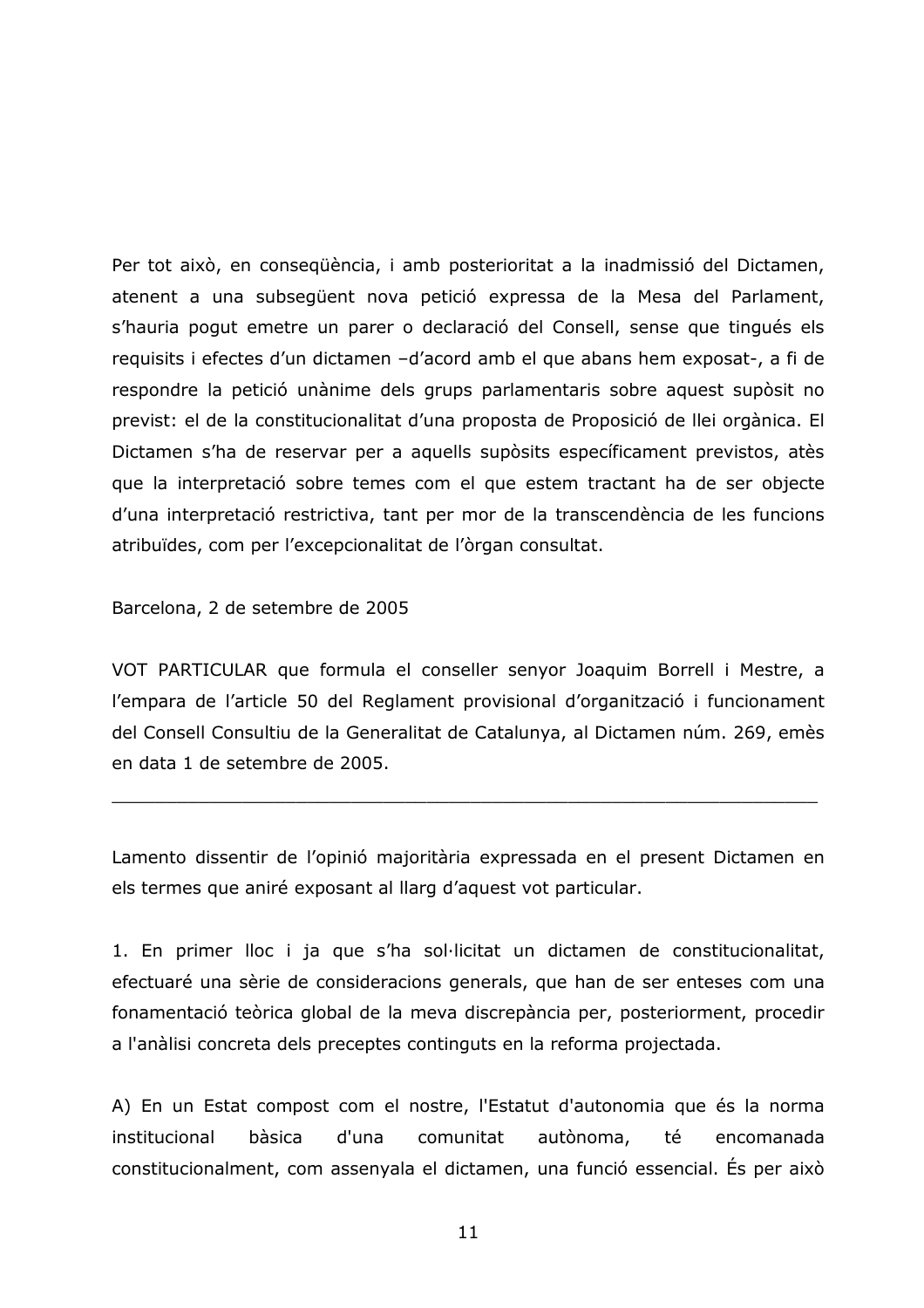que no és d'estranyar que el text constitucional, i en relació amb les altres lleis, hagi establert en favor d'aquell un àmbit de reserva material que es tradueix a la majoria dels casos en atribuir-li l'exclusivitat o preferència respecte de certes regulacions. En aquests supòsits la norma estatutària apareix dotada d'una resistència peculiar respecte a les altres lleis estatals i autonòmiques.

Ara bé, com ha assenyalat el Tribunal Constitucional la reserva que la Constitució fa a l'Estatut en encomanar-li l'assumpció de competències dins del marc establert a la Constitució no és total o absoluta ja que "las leyes estatales pueden cumplir en unas ocasiones una función atributiva de competencias -leyes orgánicas de transferencia o delegación- y en otras una función delimitadora de su contenido" (STC 76/1983, de 5 d'agost, FJ 5).

Es pot doncs afirmar que, el denominat bloc de constitucionalitat, en aquest cas concret, no està compost únicament per la Constitució i els estatuts d'autonomia, sinó també per totes aquelles lleis, orgàniques i ordinàries que incideixen en el sistema de delimitació competencial.

Així mateix, en matèria de distribució competencial existeix un límit que la norma estatutària no pot traspassar i que es troba fixat en un determinat nivell competencial que la mateixa Constitució ha garantit als poders centrals de l'Estat. Principalment en el títol VIII el constituent ha realitzat una primera funció de repartiment de competències que no pot ser alterada pel legislador estatutari ja que, altrament, aquest passaria a ocupar la posició d'aquell. El poder de reforma estatutària no és, en cap cas, com s'insistirà més endavant, equiparable al poder constituent. Fora d'això, les competències estatals recollides a la Constitució no necessiten, per ser exercides, de l'existència dels estatuts d'autonomia.

Al legislador estatutari se li encomana la tasca d'atribuir competències a la comunitat autònoma respectant, en tot cas, les estatals. Així l'article 147.1 CE determina que: "1. Dins els termes de la present Constitució, els Estatuts seran la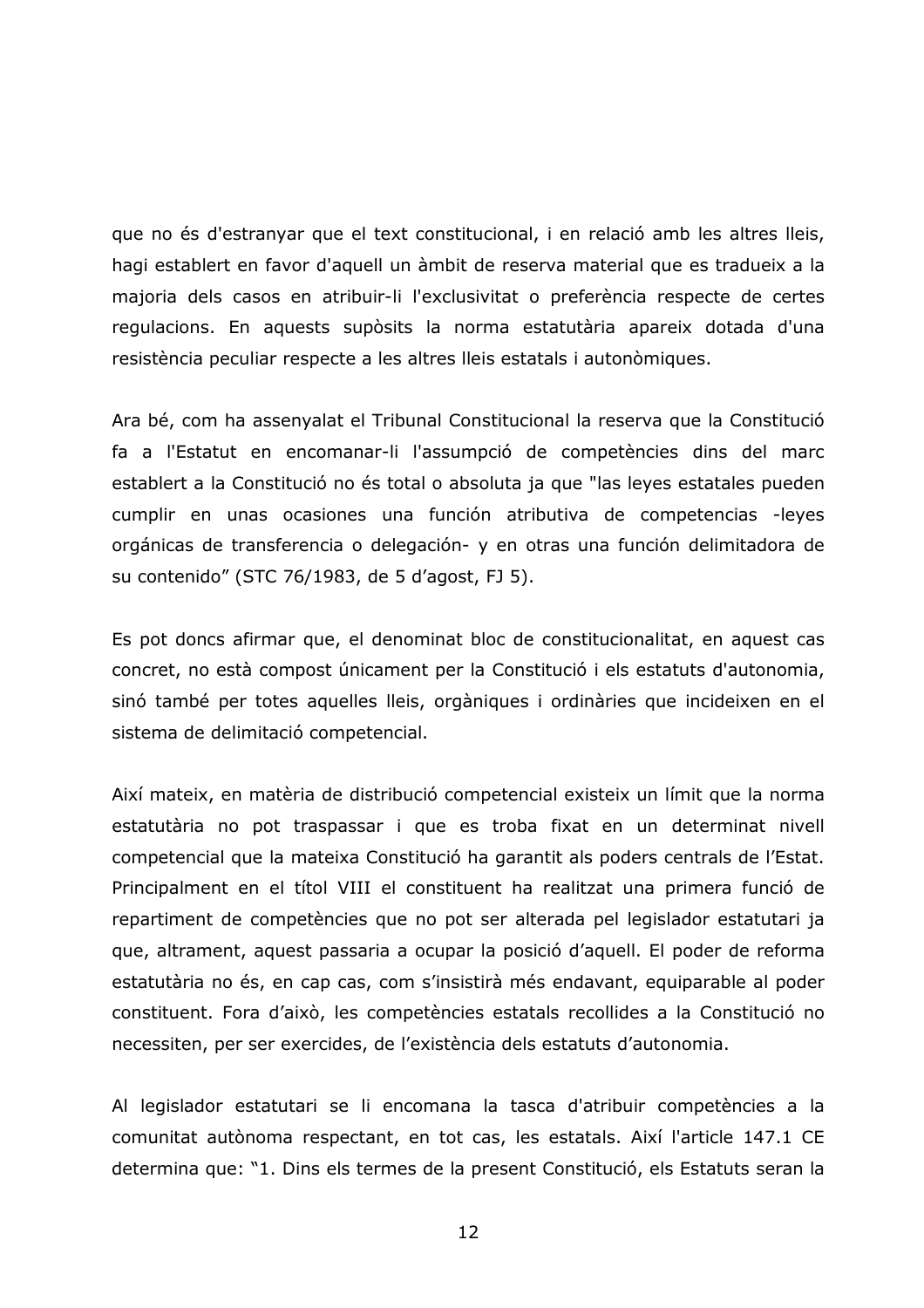norma institucional bàsica de cada comunitat autònoma, i l'Estat els reconeixerà i els empararà com a part integrant del seu ordenament jurídic" i que hauran de contenir "d) les competències assumides dins el marc establert per al Constitució  $[...]'.$ 

Els estatuts d'autonomia, que van ser instruments normatius fundacionals de les comunitats autònomes, que tenen el seu suport principal i la seva raó de ser en el mateix text constitucional, fins i tot sent elements necessaris per a la determinació de l'estructura territorial de l'Estat, no poden alterar els títols competencials estatals definits constitucionalment.

L'especial protecció que la Constitució atorga a l'Estatut a través de la configuració d'un àmbit de reserva material, no ha estat obstacle per què aquella, en el seu article 81 CE hagi disposat que s'aprovi a través d'una Llei orgànica. Es tracta doncs d'una norma subordinada a la Constitució, que sorgeix a través d'un procediment d'elaboració que es caracteritza per una doble voluntat i perquè la seva regulació en relació amb la resta de les lleis, es legitima pel principi de competència i no pel de jerarquia.

L'Estatut no té el mateix tràmit formal d'elaboració que les altres lleis orgàniques i el seu procés de reforma també és diferent, la qual cosa fa que estigui revestit d'una especial resistència en el moment de la seva modificació o derogació. Des d'aquesta perspectiva la capacitat de disposició de l'Estat és menor quant a l'aprovació i modificació d'un Estatut d'autonomia que sobre les altres lleis orgàniques, que també complementen la Constitució en els seus corresponents àmbits competencials i respecte a les quals aquell gaudeix d'una llibertat plena.

Així doncs, resulta clar i evident que els estatuts d'autonomia són una norma supeditada a la Constitució, i han de ser interpretats, en consequència, de conformitat amb aquesta. La Llei orgànica que els aprova suposa la incorporació formal d'aquests a una ordenació jurídica complexa, sent diferent de manera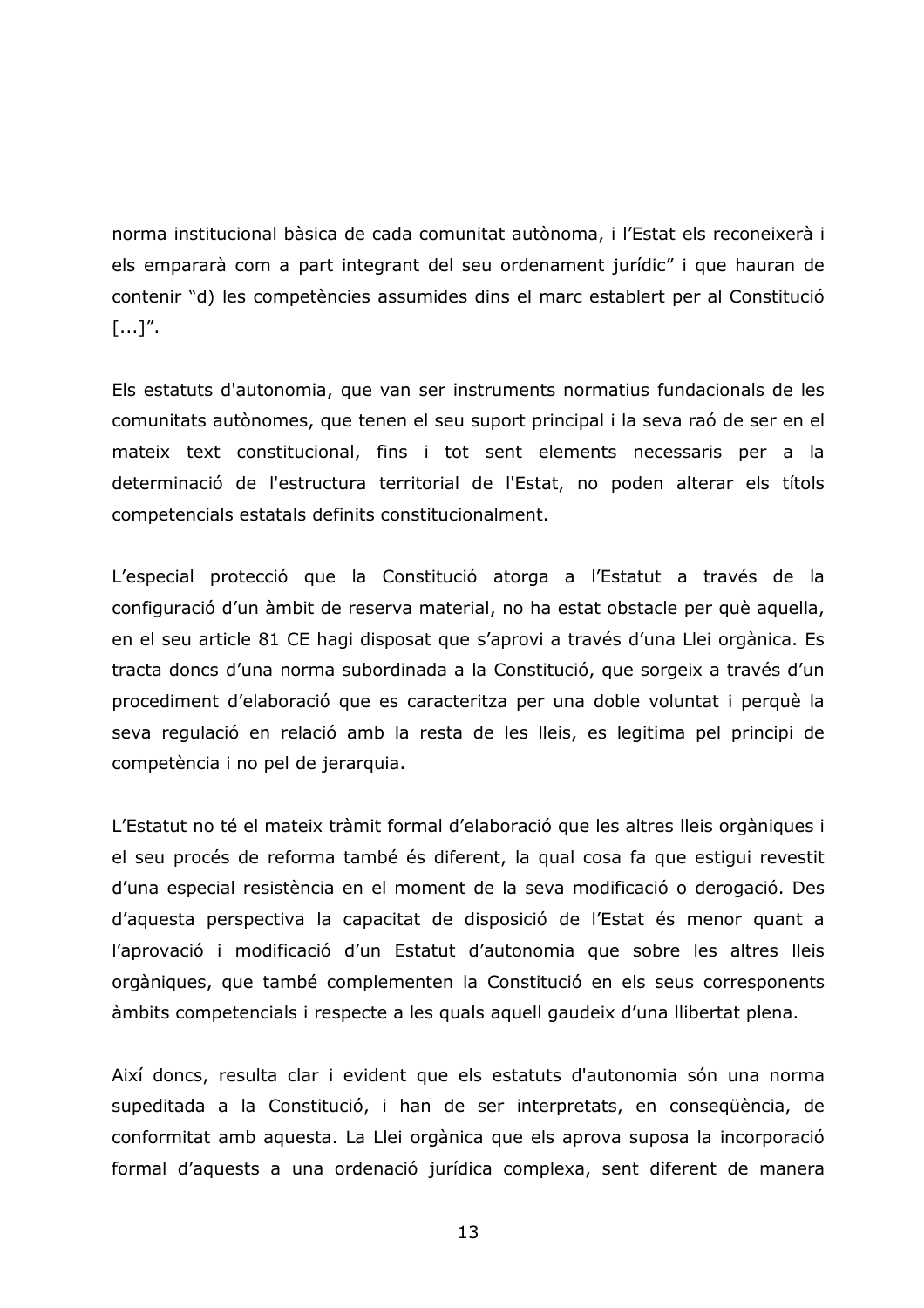substancial, tant per raons formals com materials, de la resta de les lleis orgàniques constitucionalment previstes. És per això que, els estatuts no poden ser utilitzats com a lleis orgàniques normals, (cas de l'art. 150.2 o del desenvolupament dels drets fonamentals i llibertats públiques). Com es veurà més endavant, la doctrina del Tribunal Constitucional és clara i contundent al respecte.

Aquesta evidència no resulta alterada per l'anomenada funció constitucional dels estatuts d'autonomia. Sense cap dubte, aquesta no pot negar-se, però l'esmentada funció constitucional, que també és predicable d'altres normes que integren l'ordenament jurídic, no els converteix en Constitució.

B) En segon lloc, és necessari fer una referència al valor que ha de donar-se a la jurisprudència del Tribunal Constitucional quan interpreta aïlladament (i no tenint en compte la connexió amb el contingut d'un precepte estatutari) qualsevol dels títols competencials estatals recollits a l'article 149.1 CE.

a) Sense negar la posició de primacia de les Corts Generals sobre la resta d'òrgans constitucionals (ex art. 1.2 i 66.1, 2 i 3 CE), el fet cert és que el legislador es troba sotmès a la Constitució (ex art. 9.1 CE), i per consegüent d'alguna forma per via indirecta, a la interpretació que dels seus preceptes fa el Tribunal Constitucional. És ben conegut que la teoria general de la interpretació de la norma i la doctrina de les fonts subsidiàries o integradores parteixen de la insuficiència del text legal per abordar tots els problemes aplicatius que es presenten davant el jutge. La Constitució no té, en aquest extrem, cap singularitat davant d'altres normes, llevat de l'amplitud i la generalitat de les seves clàusules i dels seus conceptes oberts. L'enorme transcendència de les regles constitucionals i la seva pretensió d'ordenar i dirigir la totalitat del sistema legal, junt amb el procés d'examinar el significat dels conceptes constitucionals, l'única cosa que fan és incrementar l'exigència d'una major motivació de les resolucions constitucionals. És cert que la jurisprudència del Tribunal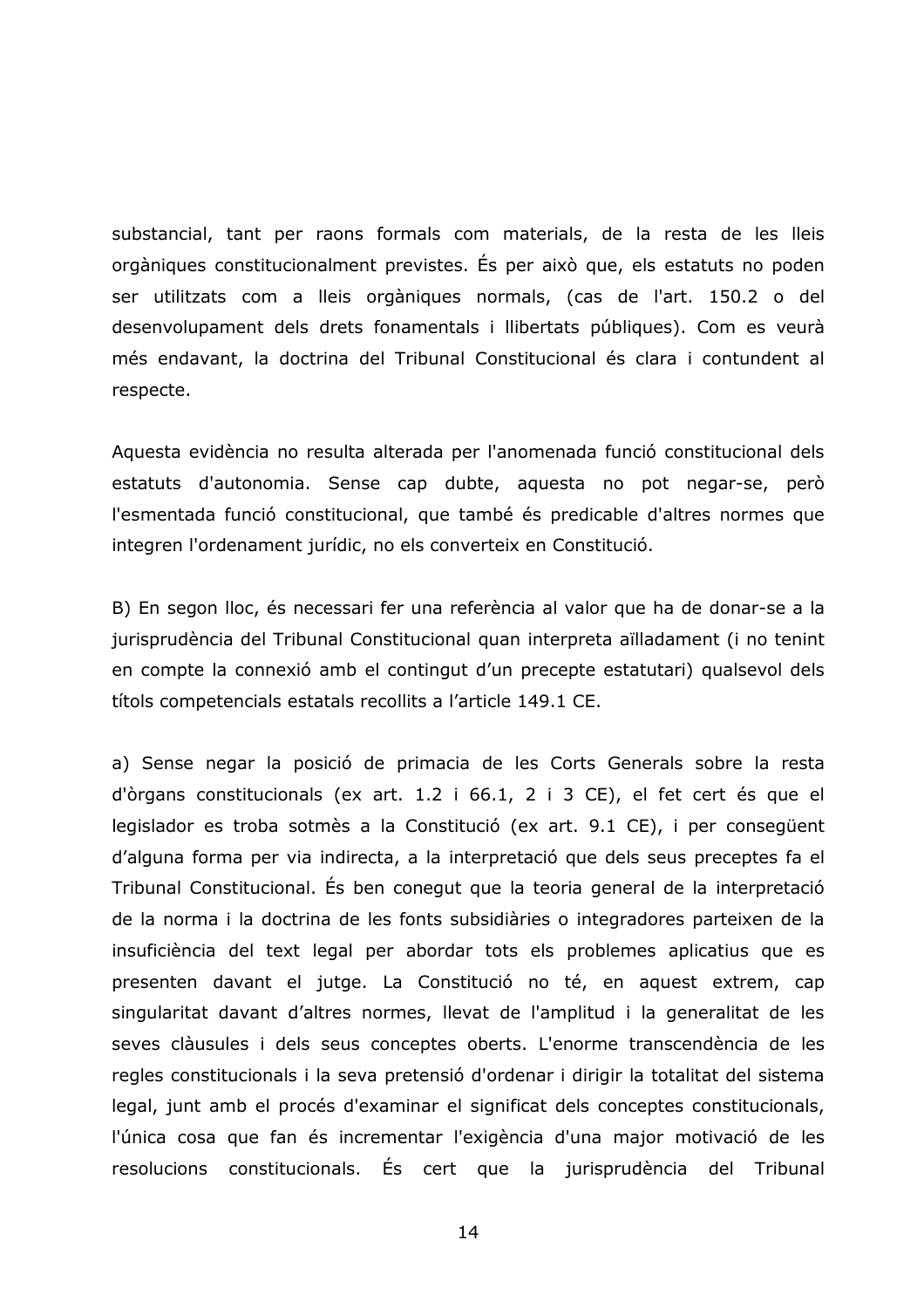Constitucional, com tota jurisprudència, pot de forma justificada i raonada variar un criteri o interpretar en un moment determinat de forma diferent les normes constitucionals i per això cal preguntar-se pel grau de vinculació dels criteris jurisprudencials constitucionals al legislador ordinari. Es a dir, fins a quin punt pot aquest prescindir d'aquells, en elaborar una nova norma inferior a la Constitució.

Per contestar a aquesta pregunta és necessari distingir dos supòsits. Primer, que es tracti d'una jurisprudència no consolidada o que en si mateixa ofereixi elements que puguin justificar una possible evolució. Segon, que es tracti d'una jurisprudència consolidada i reiterada.

En el primer supòsit, quan la jurisprudència és vacil·lant o quan, encara sense ser-ho, accepti una evolució derivada dels seus elements de raonament (p. ex. STC 105/2000, de 13 d'abril, FJ 5, respecte a la constitucionalitat de la qualificació com a nacionals o no, dels cossos funcionarials al servei de l'Administració de Justícia), el legislador està legitimat per proposar una norma que, ajustant-se al text constitucional, se separi de la doctrina del Tribunal Constitucional. En canvi, en el segon cas, és a dir, quan la jurisprudència fixada sobre un precepte constitucional, està consolidada i reiterada de forma que no s'hi donin elements que raonablement facin preveure la seva evolució, aquesta interpretació ha de ser respectada pel legislador ordinari en la seva tasca d'elaboració de la nova norma, ja que allò previsible és que en el futur el Tribunal Constitucional continui interpretant el precepte constitucional en el mateix sentit en què ho ha anat fent fins ara.

Per això, en analitzar els diferents preceptes estatutaris s'haurà de tenir en compte la jurisprudència constitucional recaiguda sobre el títol competencial estatal que pot resultar afectat pel concret precepte estatutari i dilucidar en cada cas el grau de consolidació d'aquella, als efectes de determinar la vinculació del legislador ordinari a la doctrina constitucional.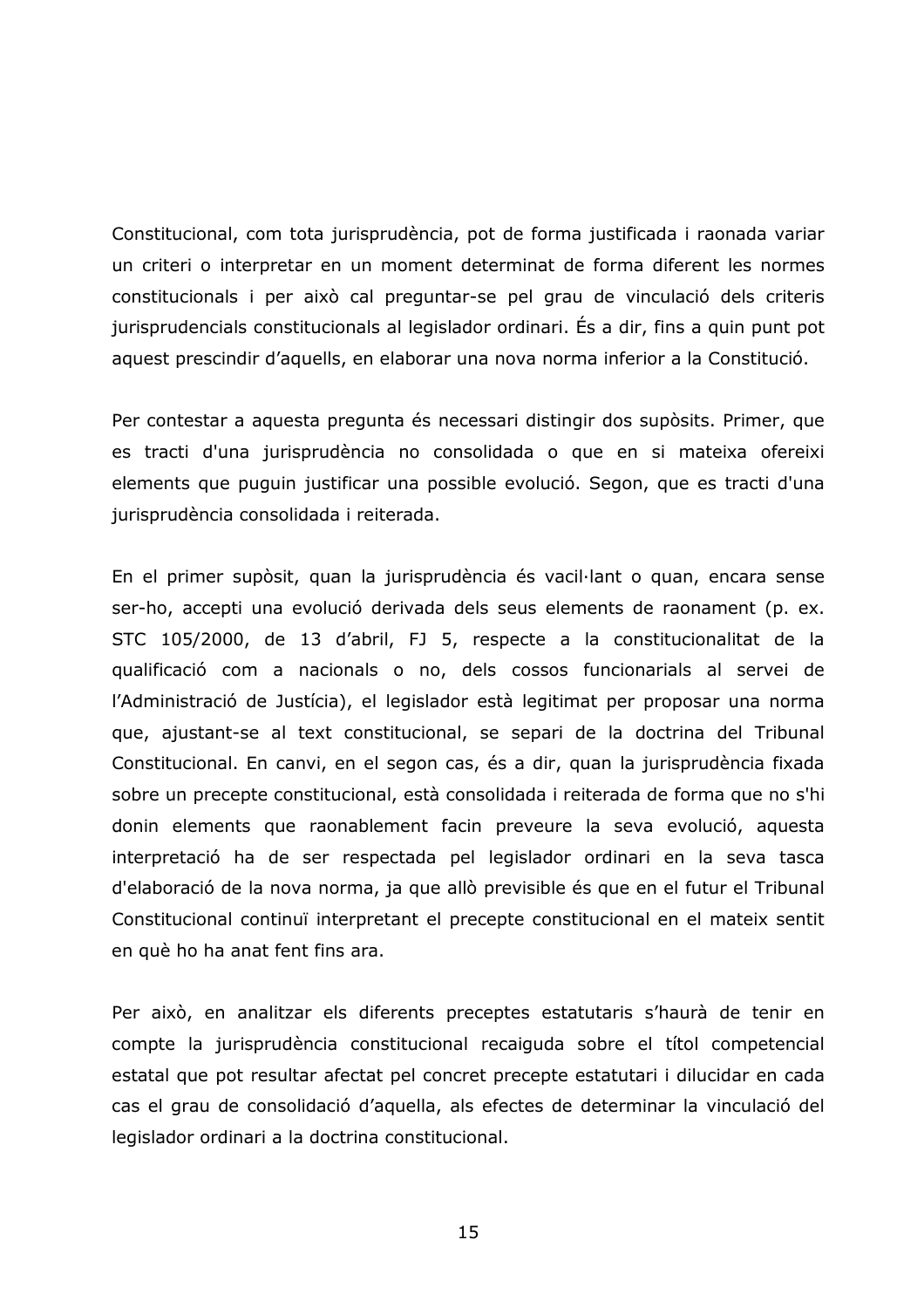b) La doctrina científica també ha destacat que en la seva tasca interpretativa de la Constitució la jurisprudència constitucional ha anat perfilant les diverses peces d'un complex entramat que des de les previsions del títol VIII de la Constitució difícilment podien endevinar-se. Així, entre d'altres qüestions, el Tribunal Constitucional ha definit i delimitat el concepte d'autonomia política, ha explicat les noves regles ordenadores de les relacions interordinamentals, ha precisat el significat del principi dispositiu i de la clàusula residual de competències a favor de l'Estat, ha advertit també sobre l'abast de determinades qualificacions de les competències com a exclusives i ha formulat el fonamental principi d'interpretació conforme a la Constitució dels mateixos estatuts d'autonomia. Ha elaborat, així mateix, el concepte de bases estatals que va permetre als legisladors autonòmics exercir les seves competències de desenvolupament legislatiu a partir de la legislació preconstitucional, i ha explicat que la col·laboració s'erigeix en un element clau per superar la tensió entre unitat i autonomia. També ha perfilat el joc de les lleis orgàniques de transferència o delegació de competències previstes en l'article 150.2 CE en relació amb el marc constitucional delimitador de les competències estatals i autonòmiques; i ha precisat els conceptes de legislació i d'execució a partir de la inicial doctrina de les Sentències 33/1981, de 5 de novembre i 18/1982, de 4 de maig. Aquesta jurisprudència també s'ha esforçat per classificar el complex sistema de repartiment de competències quan les administracions públiques intervenen a través de la previsió i l'atorgament de subvencions i ajuts econòmics, ha avançat en la depuració de l'àmplia i extensa problemàtica que suscita la previsió de l'article 149.1.1 CE, i ha resolt la incidència que en el sistema autonòmic presenta la integració en la Unió Europea. En consegüència, es pot afirmar que la jurisprudència del Tribunal Constitucional en més de vint-i-cinc anys d'existència ha estat decisiva per entendre el significat que ha volgut donar la Constitució a les seves previsions.

C) Finalment, voldria acabar aquestes observacions generals amb una sèrie de reflexions sobre el significat del poder de reforma estatutària.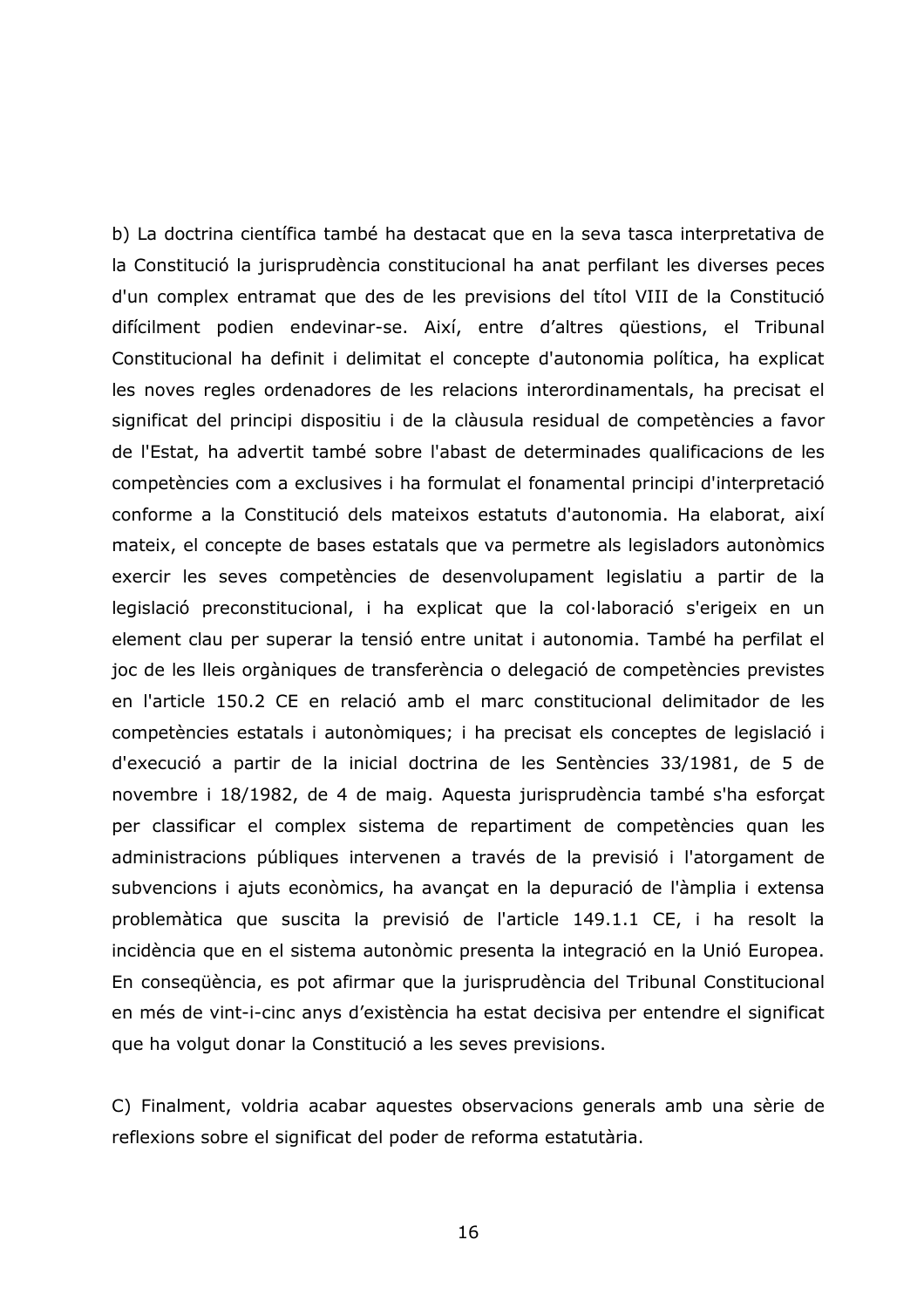En consegüència lògica amb l'anteriorment assenvalat, en relació amb l'evidència que l'Estatut d'autonomia no és una Constitució, que no té la consideració de norma jurídica suprema, ja que la seva validesa deriva d'una norma superior, sent una norma jeràrquicament subordinada a aquesta, sembla lògic sostenir que la reforma estatutària no té res a veure amb la reforma constitucional. No es tracta de recordar ara les teories sobre la reforma constitucional, sobre els seus límits i continguts, ni tampoc de realitzar les oportunes reflexions sobre la diferent naturalesa del poder constituent i del poder de reforma estatutària. Tan sols es pretén posar en relleu que el poder de reforma estatutària, encara que pugui disposar d'un ampli marge de llibertat, és un poder limitat, molt allunyat del poder constituent (el qual, d'altra banda, també és susceptible de ser limitat).

La Proposta de Reforma estatutària incorre en ocasions, en vulneracions dels principis que informen la correcta relació entre l'ordenament estatutari i el constitucional. Entre d'altres concretament en els següents aspectes:

a) Regula continguts exclusius de la Constitució, partint de l'anomenada funció constitucional dels estatuts. En fer-ho contradiu el principi, comunament acceptat, de reserva de constitució.

b) Determina quines han de ser les competències de l'Estat, bé de forma expressa, bé mitjançant la utilització de la tècnica d'incorporar a l'Estatut una clàusula general d'atribució competencial en favor de la comunitat autònoma.

c) Estableix com a títols competencials alguns que manquen d'aquesta naturalesa, com és el cas dels drets històrics.

d) Prescriu d'una manera que es pot interpretar com a vinculant per l'Estat les matèries que han de ser objecte de transferència i/o delegació en els termes de l'article 150.2 CE.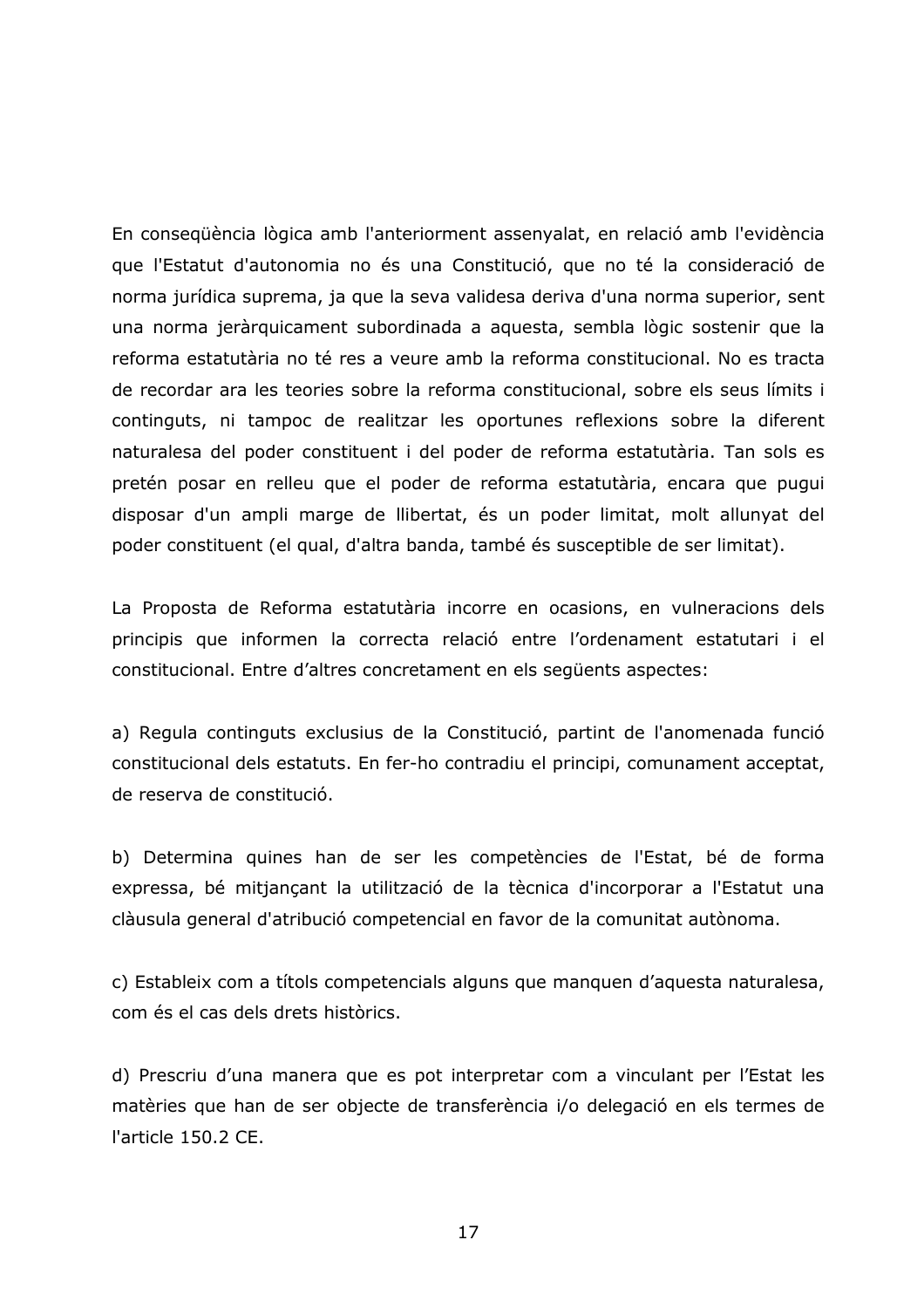e) Determina l'abast d'allò bàsic amb la qual cosa es limita l'exercici de competències pròpies de l'Estat.

f) Regula continguts que són objecte de reserva absoluta de determinades lleis estatals.

Per concloure cal afegir que a través de l'Estatut, si no es corregeixen les infraccions i vulneracions esmentades, s'estaria més a prop d'una reforma encoberta de la Constitució, que no pas d'una proposta de reforma que respecta els límits que corresponen a l'Estatut d'autonomia com a norma inconstitucional bàsica. Finalment, no ha d'oblidar-se que un Estatut d'autonomia no és una norma aïllada de la resta de l'ordenament jurídic, sinó que es troba integrat en un ordenament jurídic complex. És per això que s'han d'analitzar, amb especial consideració, els efectes que pugui produir aquella norma més enllà del seu específic àmbit territorial, així com les disfuncionalitats i incoherències amb la resta de l'ordenament de l'Estat.

2. La solució que s'ha de donar sobre la constitucionalitat de l'article 1.1 del text que se'ns ha sotmès a dictamen s'ha de centrar en si la declaració que conté ("Catalunya és una nació") pot figurar recollida en un article de la futura Llei orgànica de reforma de l'Estatut d'autonomia de Catalunya o bé no pot ser acollida en aquesta norma, per no ser conforme a les previsions constitucionals.

A) Fonamentalment les previsions constitucionals sobre aquesta questió estan establertes als articles 1.2; 2 i 137, els quals es transcriuen a continuació.

L'article 1.2 CE prescriu que: "La sobirania nacional resideix en el poble espanyol, del qual emanen els poders de l'Estat".

L'article 2 CE estableix que: "La Constitució es fonamenta en la indissoluble unitat de la Nació espanyola, pàtria comuna i indivisible de tots els espanyols, i reconeix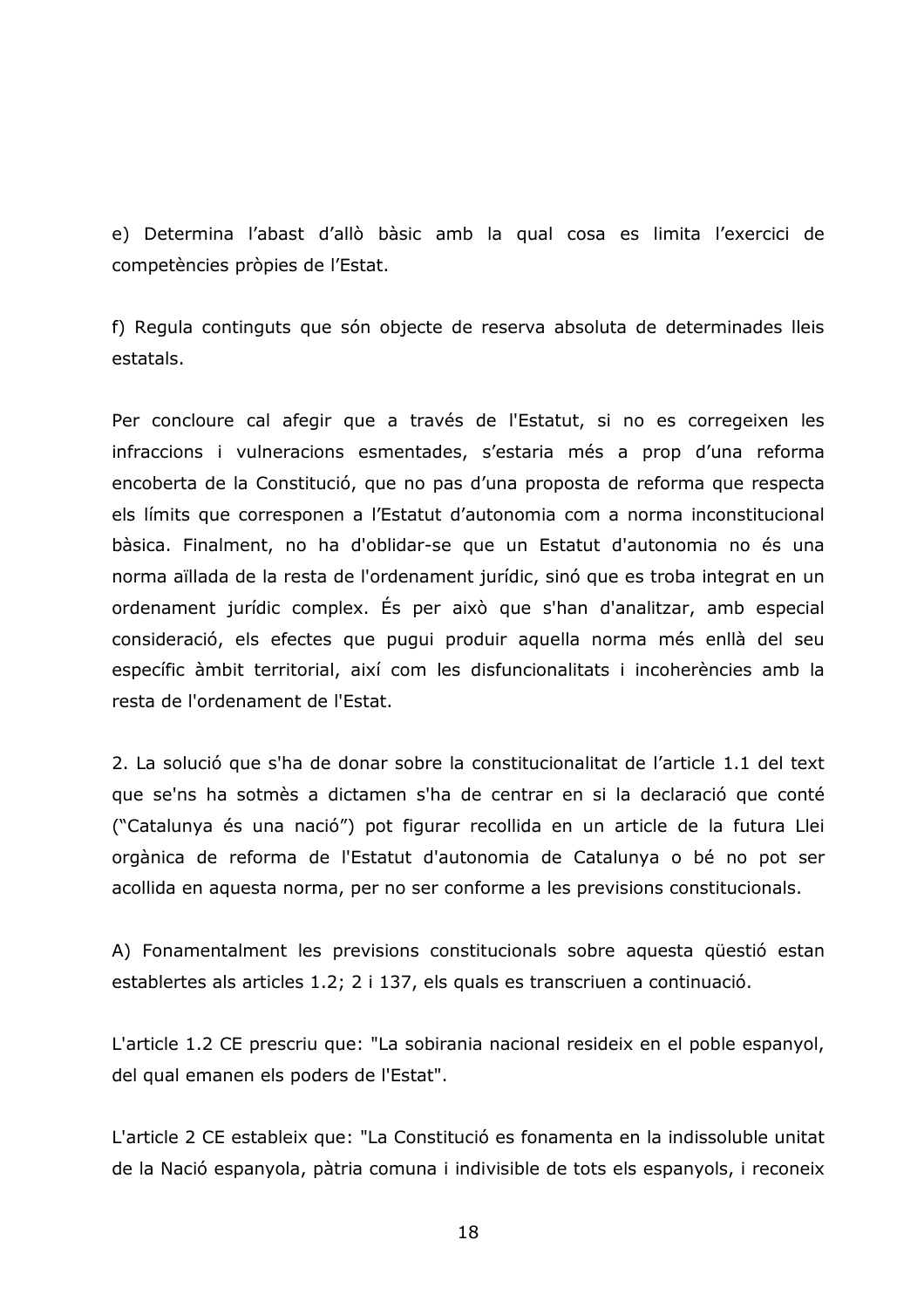i garanteix el dret a l'autonomia de les nacionalitats i de les regions que la integren i la solidaritat entre totes elles".

L'article 137 CE diu que: "L'Estat s'organitza territorialment en municipis, en províncies i en les comunitats autònomes que es constitueixin. Totes aquestes entitats gaudeixen d'autonomia per a la gestió dels interessos respectius".

B) A continuació es farà referència a una sèrie de sentències del Tribunal Constitucional que tracten, entre d'altres, sobre els articles constitucionals que s'acaben de transcriure.

a) La Sentència 4/1981, de 2 de febrer (Ple. Ponent: Sr. Rafael Gómez-Ferrer Morant), diu:

"[...] Pues bien, la Constitución (artículos 1 y 2) parte de la unidad de la nación española, que se constituye en Estado social y democrático de derecho, cuyos poderes emanan del pueblo español, en el que reside la soberanía nacional. Esta unidad se traduce así en una organización -el Estado- para todo el territorio nacional. Pero los órganos generales del Estado no ejercen la totalidad del poder público, porque la Constitución prevé, con arreglo a una distribución vertical de poderes, la participación en el ejercicio del poder de entidades territoriales de distinto rango  $[...]$ " (FJ 3).

b) La Sentència 119/1992, de 18 de setembre (Ple. Ponent: Sr. Miquel Rodríguez-Piñero i Bravo-Ferrer), indica:

"[...] Resulta indudable, a la vista del art. 2 de la Constitución, que la misma ha instaurado un Estado complejo, en el que el ejercicio de las funciones estatales se encomienda tanto a las instituciones generales del Estado como a las Comunidades Autónomas, dotadas de autonomía política que son expresión del 'derecho a la autonomía de las nacionalidades y regiones' que integran 'la Nación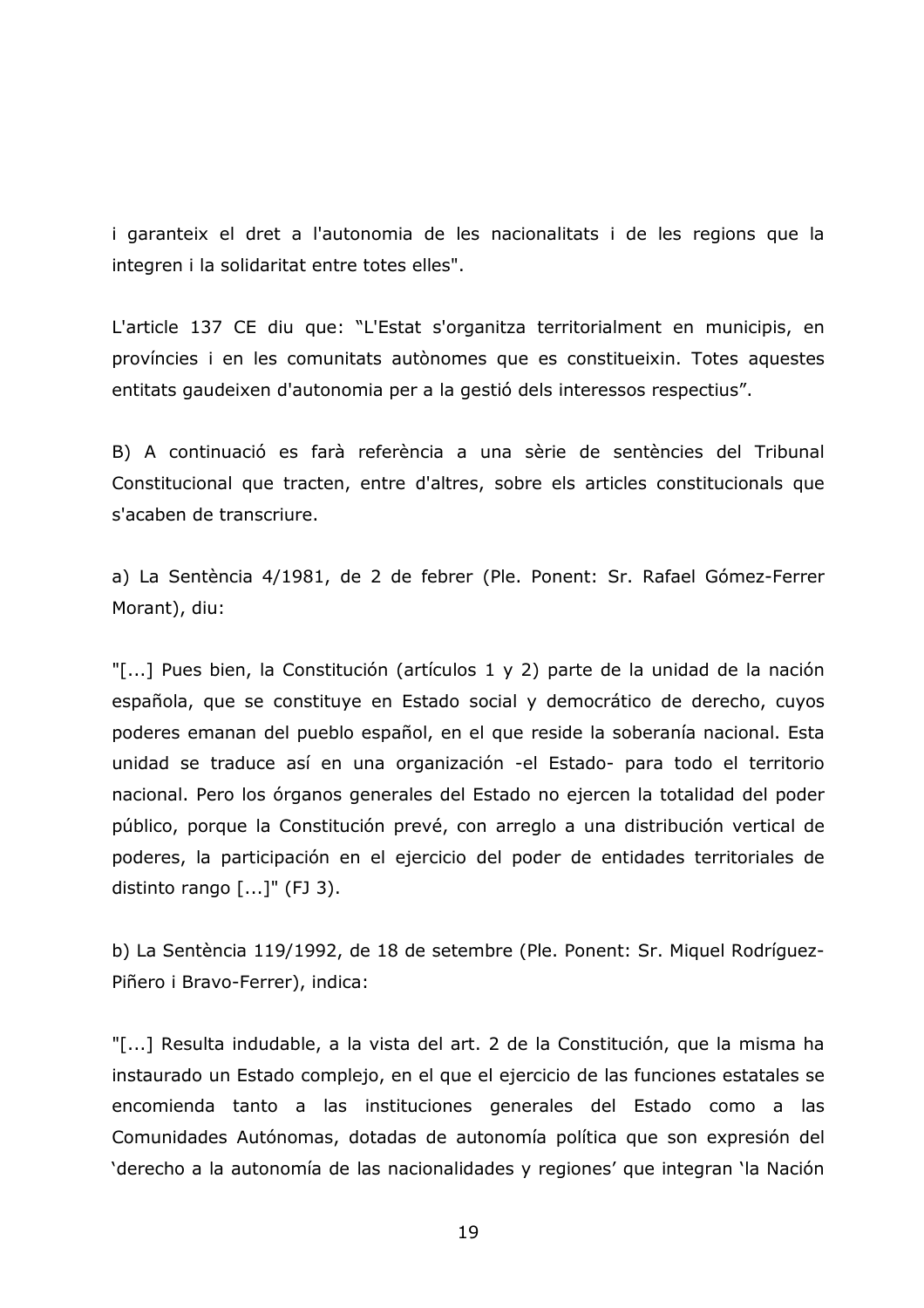española, patria común e indivisible de todos los españoles'. Sin necesidad de insistir en el sentido anfibológico con el que el término Estado se utiliza en la CE (SSTC 32/1981 y 38/1982), no cabe duda de que, siendo los principales símbolos de nuestro Estado la bandera de España y su escudo, también son símbolos del Estado español las banderas y enseñas previstas en el art. 4 CE y reconocidas en los Estatutos de las Comunidades Autónomas, en tanto en cuanto, como ha quedado dicho, éstas constituyen la expresión de la autonomía que la Constitución ampara y de la pluralidad y complejidad del Estado que configura [...]" (FJ 1).

c) La Sentència 4/1981, de 2 de febrer (Ple. Ponent: Sr. Rafael Gómez-Morant), referint-se a l'article 137 CE, assenyala:

"[...] El precepto transcrito refleja una concepción amplia y compleja del Estado, compuesto por una pluralidad de organizaciones de carácter territorial, dotadas de autonomía [...].

Ante todo resulta claro que la autonomía hace referencia a un poder limitado. En efecto, autonomía no es soberanía -y aún este poder tiene sus límites-, y dado que cada organización territorial dotada de autonomía es una parte del todo, en ningún caso el principio de autonomía puede oponerse al de unidad, sino que es precisamente dentro de éste donde alcanza su verdadero sentido, como expresa el artículo 2 de la Constitución" (FJ 3).

d) La Sentència 25/1981, de 14 de juliol (Ple. Ponent: Sr. Antoni Truyol Serra), diu el següent:

"Este Tribunal, en su sentencia de 2 de febrero de 1981 tuvo ya ocasión de indicar que la autonomía reconocida, entre otros Entes, a las Comunidades Autónomas, por el artículo 137 de la Constitución, se configura como un poder limitado, que no es soberanía. [...] En el caso de las Comunidades Autónomas, que, como recuerda la mencionada sentencia, gozan de una autonomía cualitativamente superior a la administrativa que corresponde a los Entes locales, ya que se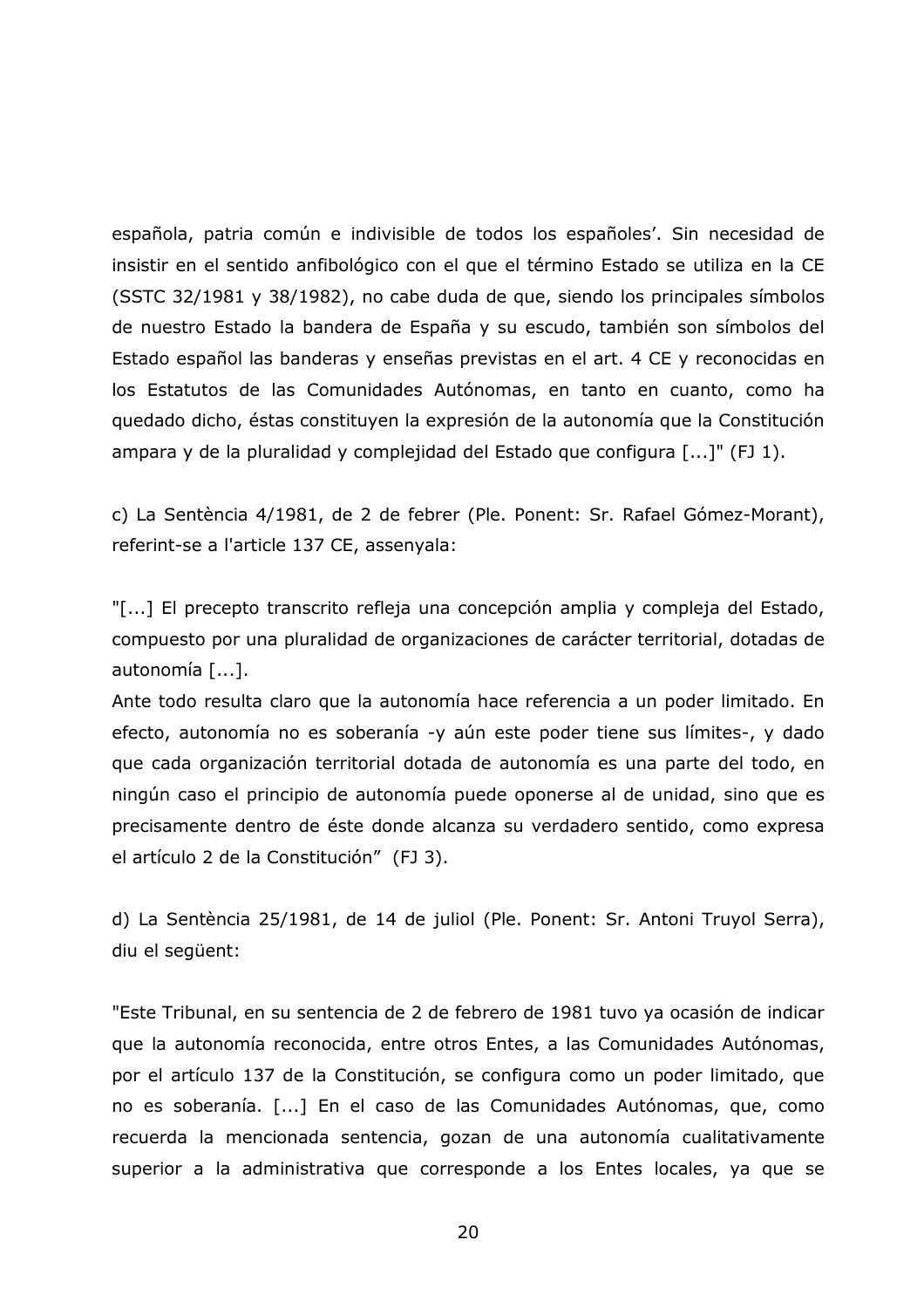añaden potestades legislativas y gubernamentales que la configuran como autonomía de naturaleza política, cualquiera que sea el ámbito autonómico, este queda fijado por el Estatuto, en el que se articulan las competencias asumidas por la Comunidad Autónoma dentro del marco establecido en la Constitución (artículo 147.1); [...] En la misma línea, el derecho a la autonomía de las nacionalidades y regiones, que lleva como corolario la solidaridad entre todas ellas, se da sobre la base de la unidad nacional (artículo 2.º). Dicha autonomía queda vinculada, para cada una de las Entidades territoriales, como ya se ha señalado, a la gestión de sus respectivos intereses (artículo 137) [...] las Comunidades Autónomas, como corporaciones públicas de base territorial y de naturaleza política, tienen como esfera y límite de su actividad, en cuanto tales, los intereses que les son propios, mientras que la tutela de los intereses públicos generales comprende por definición a los órganos estatales" (FJ 3).

e) La Sentència 32/1981, de 28 de juliol (Ple. Ponents: Sr. Francisco Rubio Llorente, Sr. Rafel Gómez-Ferrer Morant i Sr. Ángel Escudero del Corral), diu:

"Es obvio, para comenzar, que el término Estado es objeto en el texto constitucional de una utilización claramente anfibológica. En ocasiones (así artículos 1.º, 56, 137 y en la propia rúbrica de su título VIII, por mencionar sólo algunos ejemplos) el término Estado designa la totalidad de la organización jurídico-política de la nación española, incluyendo las organizaciones propias de las nacionalidades y regiones que la integran y la de otros entes territoriales dotados de un grado inferior de autonomía; en otras, por el contrario (así en los artículos 3.1.º, 149, 150) por Estado se entiende sólo el conjunto de las instituciones generales o centrales y sus órganos periféricos, contraponiendo estas instituciones a las propias de las Comunidades Autónomas y otros entes territoriales autónomos. Esta contraposición que puede originar algún equívoco no puede hacer olvidar, sin embargo, que la Constitución es la norma suprema del Estado como totalidad [...]" (FJ 5).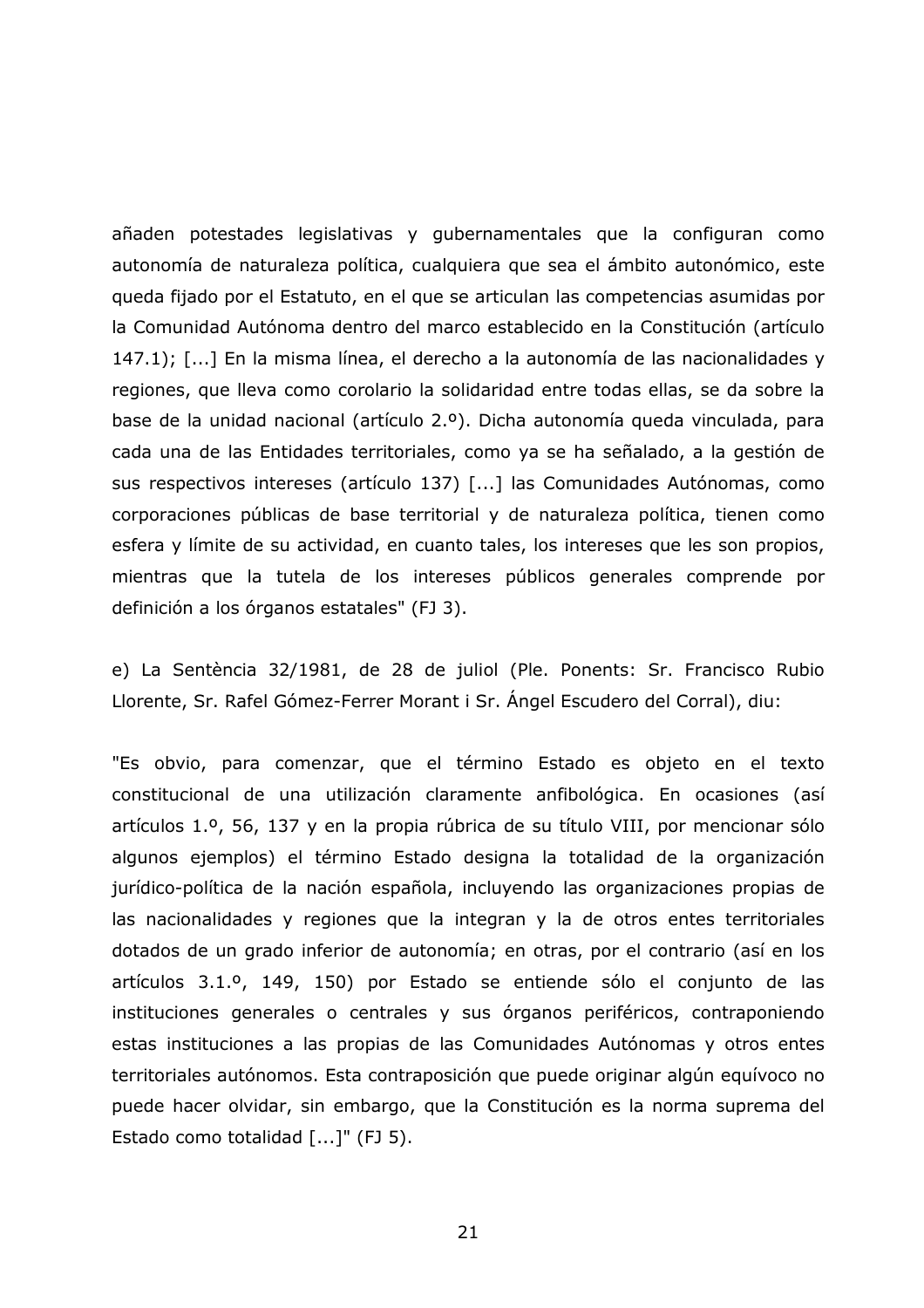f) La Sentència 100/1984, de 8 de desembre (Ple. Ponent: Sr. Francisco Tomas y Valiente), diu:

"[...] Tercero.- Es cierto, como señalan los recurrentes, que la Constitución no define qué es autonomía, pero ello no impide que el contenido y los límites de tal derecho puedan ser inferidos de los preceptos constitucionales por vía interpretativa. Este Tribunal, en cuanto intérprete supremo de la Constitución (art. 1 de la LOTC) ha precisado diversos aspectos concernientes principalmente al derecho a la autonomía, al proceso autonómico y a la delimitación competencial a través de numerosas sentencias, algunas de las cuales conviene traer a colación a propósito del caso presente. Muy al comienzo de su andadura este Tribunal hizo ver que 'ante todo, resulta claro que la autonomía hace referencia a un poder limitado. En efecto, autonomía no es soberanía -y aun este poder tiene límites-, y dado que cada organización territorial dotada de autonomía es una parte del todo, en ningún caso el principio de autonomía puede oponerse al de unidad, sino que es precisamente dentro de éste donde alcanza su verdadero sentido, como expresa el artículo 2 de la Constitución' (STC 4/1981, FJ 3). La raíz misma del Estado autonómico postula la necesaria articulación entre unidad y diversidad, pues el componente diferenciador, sin el cual 'no existiría verdadera pluralidad ni capacidad de autogobierno, notas ambas que caracterizan al Estado de las Autonomías', tiene límites establecidos por el constituyente, unas veces en garantía de la unidad, otras en aras de una mínima homogeneidad sin la cual no habría unidad ni integración de las partes en el conjunto estatal [STC 76/1983, FJ, 2, a)] y otras en función de un interés nacional, que aun siendo compatible en cuanto interés del todo con el de las partes, puede entrar en colisión con el de una determinada Comunidad. Siendo, como es, esto así en la relación potencialmente conflictiva entre tal o cual Comunidad y el Estado o la nación, con mayor motivo existirán límites en favor del interés nacional frente a la voluntad que una determinada provincia pueda tener de configurarse como Comunidad Autónoma uniprovincial, puesto que las provincias 'uti singuli' no son titulares de un derecho de autonomía en el sentido del artículo 2 de la Constitución, sino de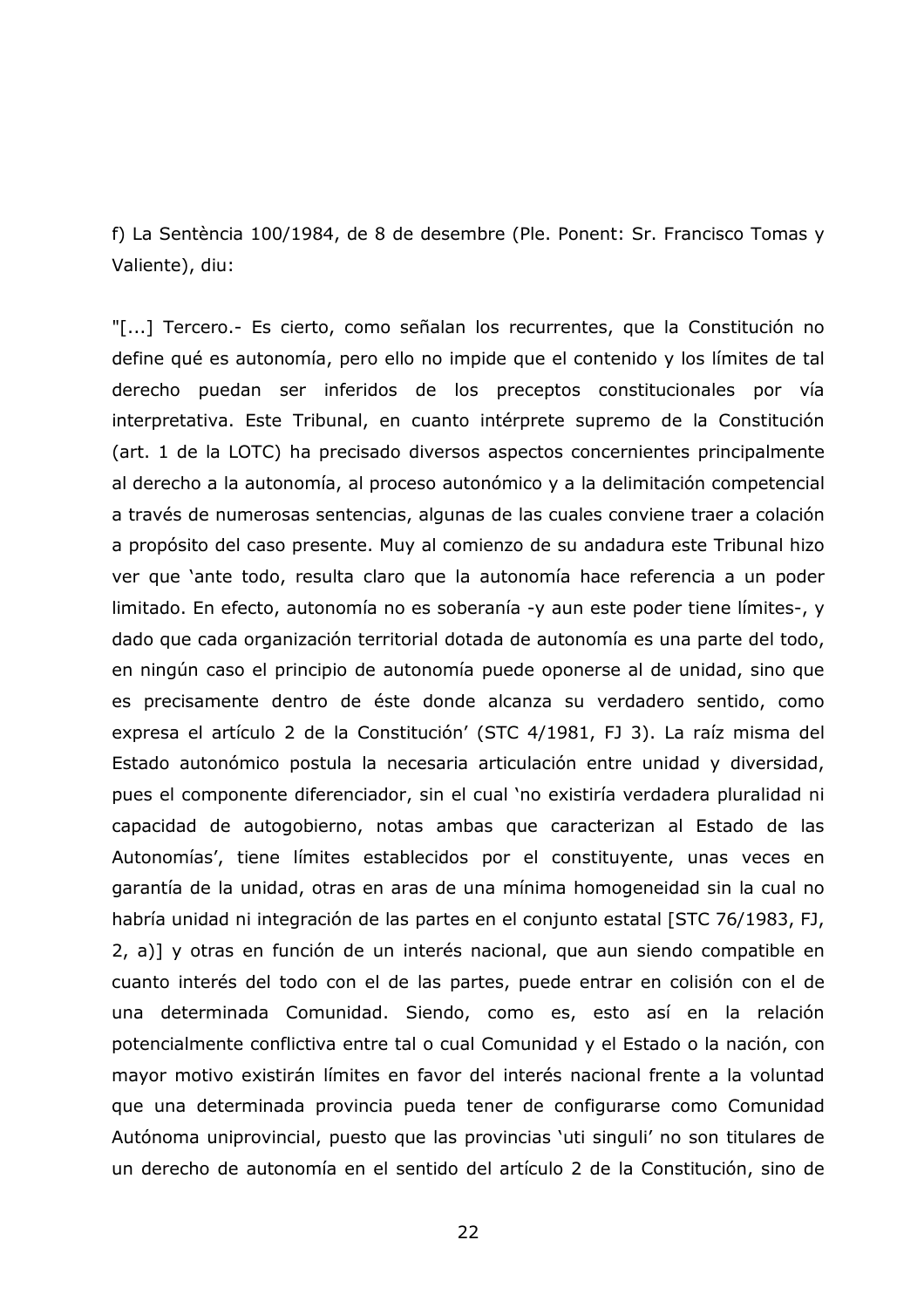un derecho a ejercer la iniciativa autonómica, como ya dijimos al final del fundamento anterior. En consecuencia, la facultad conferida por la Constitución a las Cortes, representantes del pueblo español, titular indiviso de la soberanía, para sustituir la iniciativa de las Corporaciones locales del 143.2 de la CE, no debe entenderse limitada sólo a los supuestos en que no haya habido tal iniciativa o cuando ésta haya sido impulsada pero se haya frustrado en cualquiera de sus fases, sino que debe considerarse extensible también a la hipótesis en que las Corporaciones del 143.2 de la CE excluyeran en algún caso una iniciativa autonómica que las Cortes entiendan de interés nacional. La facultad del 144, c), de la CE es así, como en otro contexto dijimos con referencia al 150.3 de la CE, 'una norma de cierre del sistema' [STC 76/1983, FJ 3, a)], esto es, una cláusula que cumple una función de garantía respecto a la viabilidad misma del resultado final del proceso autonómico. La Constitución, que no configura el mapa autonómico, no ha dejado su concreción tan sólo a la disposición de los titulares de iniciativa autonómica, sino que ha querido dejar en manos de las Cortes un mecanismo de cierre para la eventual primacía del interés nacional".

C) D'aquesta jurisprudència que acaba d'exposar-se en un context més ampli, es destacaran les afirmacions següents:

"[...] la Constitución parte de la unidad de la nación española, que se constituye en Estado social y democrático de derecho, cuyos poderes emanan del pueblo español, en el que reside la soberanía nacional [...]" (STC 4/1981, de 2 de febrer,  $FJ$  3).

"[...] en consecuencia, la facultad conferida por la Constitución a las Cortes, representantes del pueblo español, titular indiviso de la soberanía [...]" (STC 100/1984, de 8 de novembre, FJ 3).

"[...] el término Estado designa la totalidad de la organización jurídico-política de la nación española, incluyendo las organizaciones propias de las nacionalidades y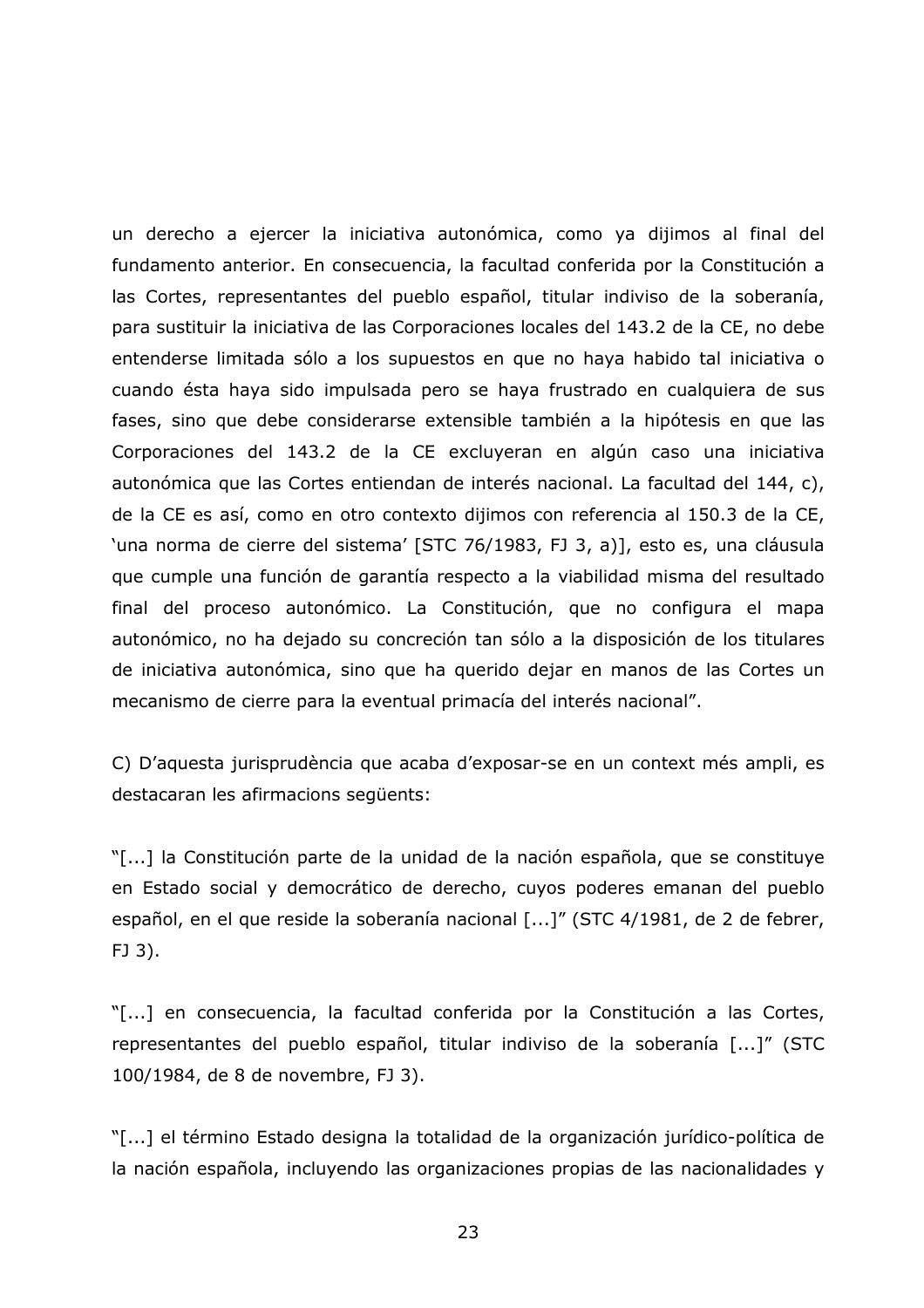regiones que la integran y la de otros entes territoriales dotados de un grado inferior de autonomía [...]" (STC 32/1981, de 28 de juliol, FJ 5).

"[...] el ejercicio de las funciones estatales se encomienda tanto a las instituciones generales del Estado como a las Comunidades Autónomas, dotadas de autonomía política que son expresión del «derecho a la autonomía de las nacionalidades y regiones» que integran 'la Nación española, patria común e indivisible de todos los españoles' [...]" (STC 119/1992, de 18 de setembre, FJ 1).

"[...] ante todo resulta claro que la autonomía hace referencia a un poder limitado. En efecto, autonomía no es soberanía [...]" (STC 4/1981, de 2 de febrer, FJ 3).

"[...] en la misma línea, el derecho a la autonomía de las nacionalidades y regiones, que lleva como corolario la solidaridad entre todas ellas, se da sobre la base de la unidad nacional [...]" (STC 25/1981, de 14 de juliol, FJ 3).

"[...] y dado que cada organización territorial dotada de autonomía es una parte del todo, en ningún caso el principio de autonomía puede oponerse al de unidad, sino que es precisamente dentro de éste donde alcanza su verdadero sentido, como expresa el artículo 2 de la Constitución [...]" (STC 100/1984, de 8 de novembre, FJ 3, citant el FJ 3 de la STC 4/1981).

D) En arribar a aquest punt es poden establir les conclusions següents:

a) L'article 2 CE parla de "Nació" referida a la "Nació espanyola" i de "nacionalitats i regions" per al·ludir a les "comunitats autònomes". Com hem vist, el Tribunal Constitucional ha fet referència al significat jurídic que tenen a la Constitució, per una banda el terme "Nació" i per l'altra les locucions "nacionalitats i regions". No ha aprofundit tanmateix en la distinció entre les expressions "nacionalitat" i "regió". D'altra banda, la distinció que efectua la Constitució a l'article 2 està en la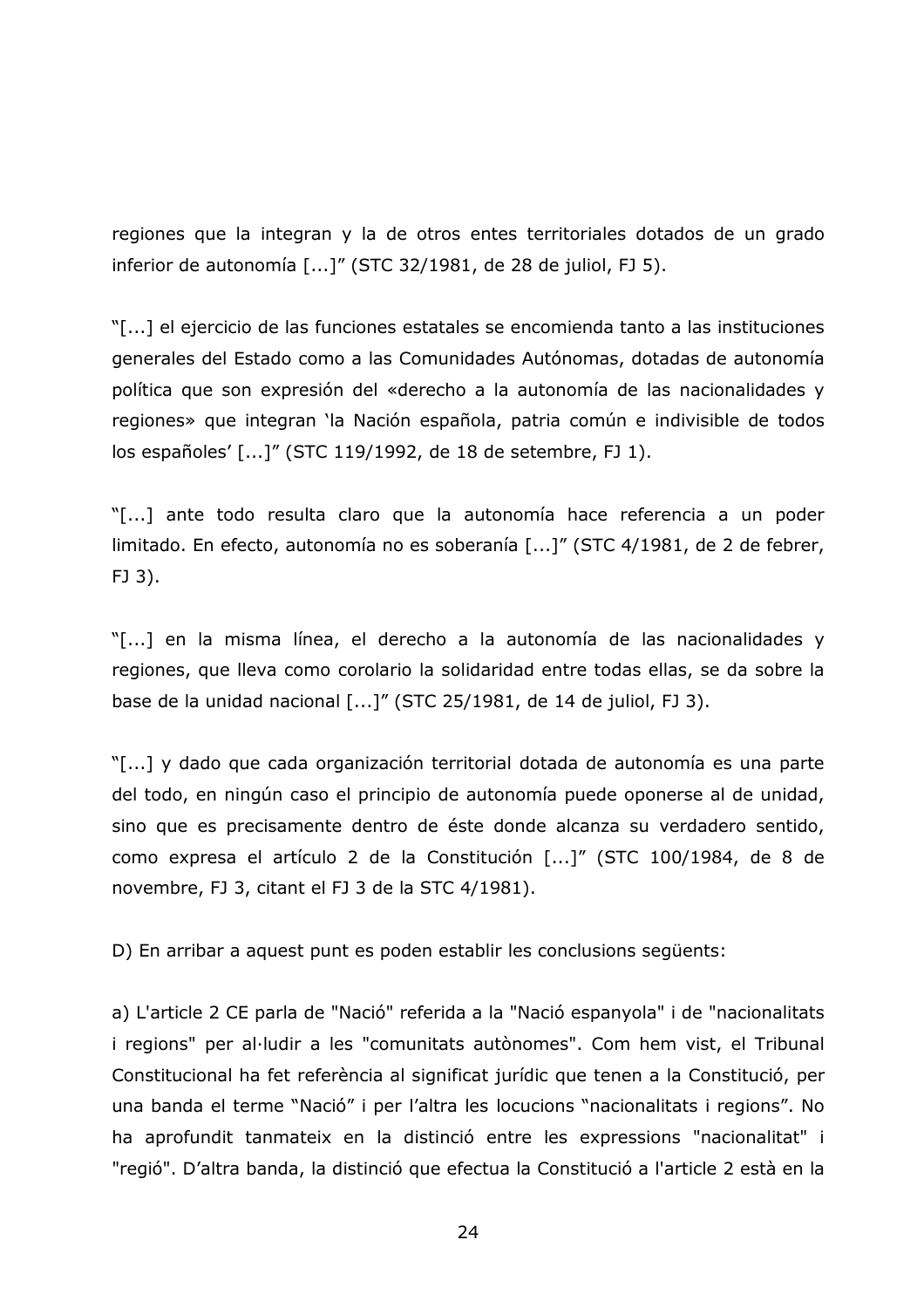mateixa línia que la resta de constitucions europees que instauren Estats compostos. En totes aquestes, quan s'utilitza la paraula "Nació" es fa referència a l'Estat sobirà i en cap no s'empra aquest terme relacionant-lo amb les entitats subestatals (així, p. ex., l'art. 33 de la Constitució belga).

En el Dictamen es fa referència a uns debats parlamentaris i a una posició majoritària dels constituents, però no s'explica el perquè en el text definitiu de la Constitució es va distingir entre "Nació" per una part i "nacionalitats i regions" per una altra. Referent a això es pot significar que la voluntat del constituent, en el nostre cas i pel propi procés d'elaboració de la Constitució no és fàcilment determinable, no sent els debats parlamentaris una font absolutament fidedigna. A més, la voluntat del constituent no és un criteri interpretatiu absolut, ja que aquesta no pot condicionar la voluntat de generacions futures. El nostre cas no és assimilable al dels "pares" de la Constitució nord-americana.

El cert és que el Tribunal Constitucional ha extret les consequències jurídiques dels termes "Nació" i "nacionalitats i regions" en el sentit que s'ha exposat.

b) El mateix Dictamen reconeix que en tot cas el terme "Nació" que es recull a l'article 1.1 del text de Proposta de Reforma de l'Estatut no pot tenir el mateix significat i contingut que el que en la Constitució se li dóna al terme "Nació" referent a l'espanyola, i per això entén que perquè es pugui considerar que el precepte estatutari és constitucional, en el cas de l'article 1.1, el vocable "Nació" ha de ser interpretat en una vessant cultural o sociològica. Els conceptes de nació cultural o sociològica poden acceptar-se, però el que succeeix aquí és que en una güestió com aquesta, s'ha d'exigir la màxima claredat, atès que s'està introduint a l'article 1.1, que s'examina, el terme "Nació" referit a una comunitat autònoma sense consignar majors explicacions i, òbviament, s'està inserint el concepte en un text jurídic subordinat a la Constitució. A aquests efectes convé recordar que el mateix Consell d'Estat ha reconegut que no és una bona tècnica jurídica recórrer a definicions i expressar en normes conceptes de caràcter cultural o sociològic.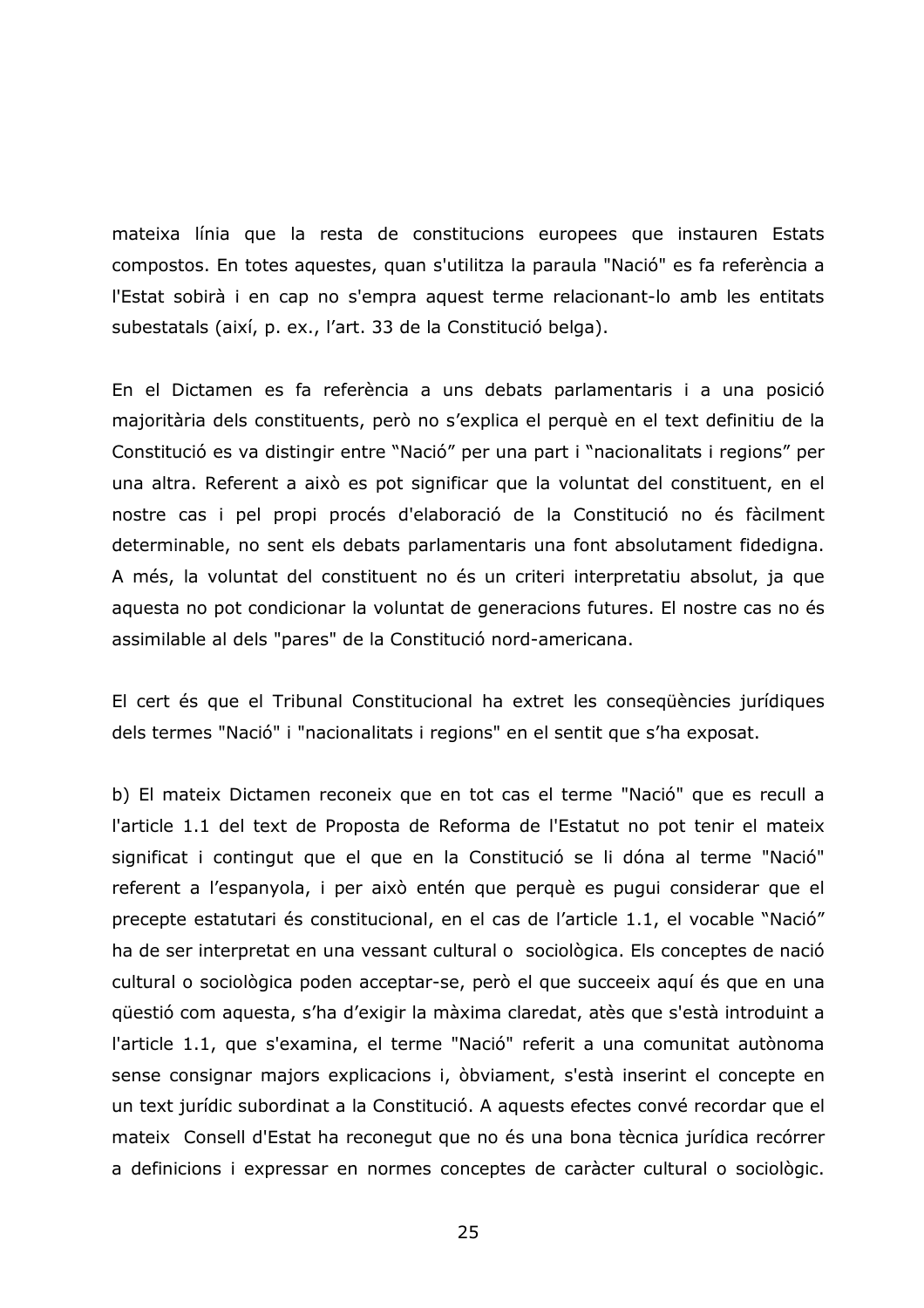Això resulta especialment significatiu quan es tracta de conceptes com el de "Nació", susceptible, com reconeix el Dictamen, d'una pluralitat i alhora contradictòries, opinions científiques.

En tot cas, cal dir que el Dictamen busca una interpretació conforme a la Constitució del terme "Nació", en privar-la de consequències jurídiques. Però aquesta interpretació no és vinculant i pot ser contradita per altres operadors jurídics. Resulta evident que, davant aquestes tesis doctrinals, el concepte "Nació" a més del seu caràcter simbòlic, té evidents consequències jurídiques, com ara les que afecten qüestions com ara el concepte de ciutadania, els drets dels estrangers, les polítiques públiques en matèria d'immigració, entre d'altres.

En utilitzar idèntica locució que l'article 2.1 CE, l'article 1.1 del text objecte de dictamen, es corre el risc d'afavorir una confusió que pot tenir consequències jurídiques no permeses per la Constitució, ja que el terme "Nació" de l'article 1.1 pot ser interpretat en el mateix sentit en què és utilitzat a l'article 2.1 CE. Cal recordar, a l'efecte, que el Diccionari de la Llengua Catalana de l'Institut d'Estudis Catalans (1995), quan defineix el terme "Nació", diu textualment el següent: "Nació: Conjunt de persones que tenen una comunitat d'història, de costums, d'institucions, d'estructura econòmica, de cultura i sovint de llengua, un sentit d'homogeneïtat i de diferència respecte a la resta de comunitats humanes, i una voluntat d'organització i de participació en un projecte polític que pretén arribar a l'autogovern i a la independència política".

Els anteriors raonaments porten a considerar que aquest precepte és inconstitucional i per connexió, també ho és l'article 3.1 i tots aquells articles que utilitzen l'adjectiu nacional. Reafirma aquesta conclusió la circumstància que de la resta de l'articulat de la Proposta de Reforma estatutària, tampoc no es pot arribar a conèixer amb seguretat quin és el concepte de "Nació" que pretén donar a aquest vocable la norma estatutària. Respecte a l'article 2.4 en el Dictamen s'arriba a la seva constitucionalitat i entre els seus raonaments es recorda que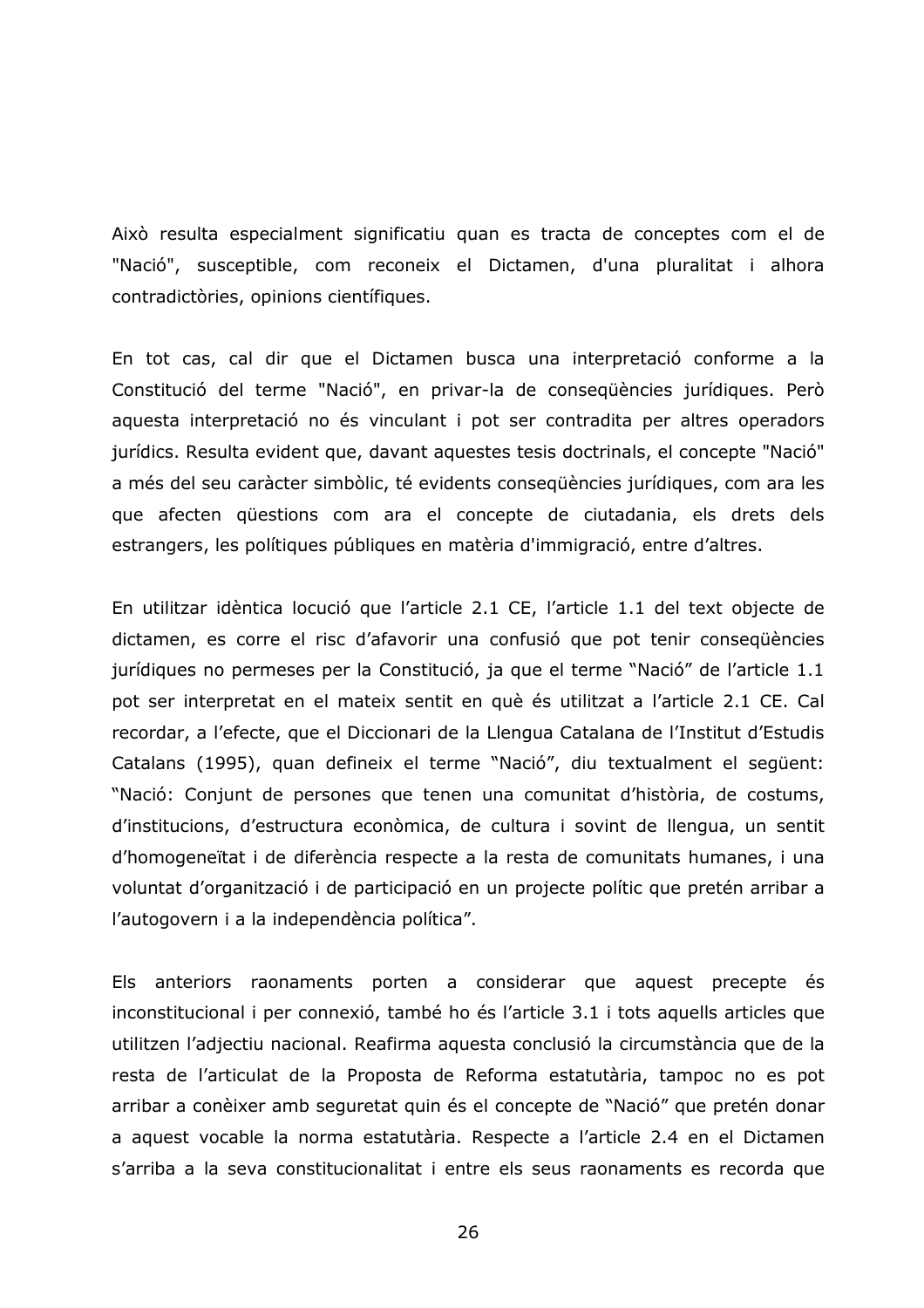altres estatuts s'expressen en sentit similar. L'anterior és cert, però també cal recordar que en aquelles normes estatutàries així com en el vigent Estatut d'autonomia, no s'esmenta el terme "Nació" referit a la corresponent comunitat autònoma, en relació amb l'origen dels seus poders.

En definitiva, únicament a través d'una reforma constitucional es podria incloure a l'Estatut d'autonomia el contingut de l'article 1.1 del text de Proposta de Reforma estatutària.

Article 5: Aquest precepte que fa referència als drets històrics i que indica que l'Estatut els "incorpora i actualitza" cal posar-lo en relació amb la disposició addicional primera que tracta del "reconeixement i actualització dels drets històrics". En el text del Dictamen s'ha considerat inconstitucional aquesta disposició addicional i, per connexió amb aquesta, l'article que s'examina ha de considerar-se també inconstitucional, si més no en la mesura que es mantingui el text de la disposició referida.

3. L'article 21.1 de la Proposta de Reforma estableix que l'ensenyament públic serà laic, la qual cosa significa que es prescindeix, en aquell àmbit, de la instrucció religiosa.

L'article 16.3 CE prescriu que cap confessió té caràcter estatal i assenyala també, malgrat aquesta declaració d'aconfessionalitat, que els poders públics tindran en compte les creences religioses de la societat espanyola i mantindran les consegüents relacions de cooperació amb l'Església catòlica i les altres confessions. Això últim suposa que l'actitud de l'Estat enfront el fenomen religiós no és de simple inhibició.

D'altra banda, l'article 27 CE, en el seu apartat 3, estableix que els poders públics garanteixen el dret que assisteix els pares per tal que els seus fills rebin la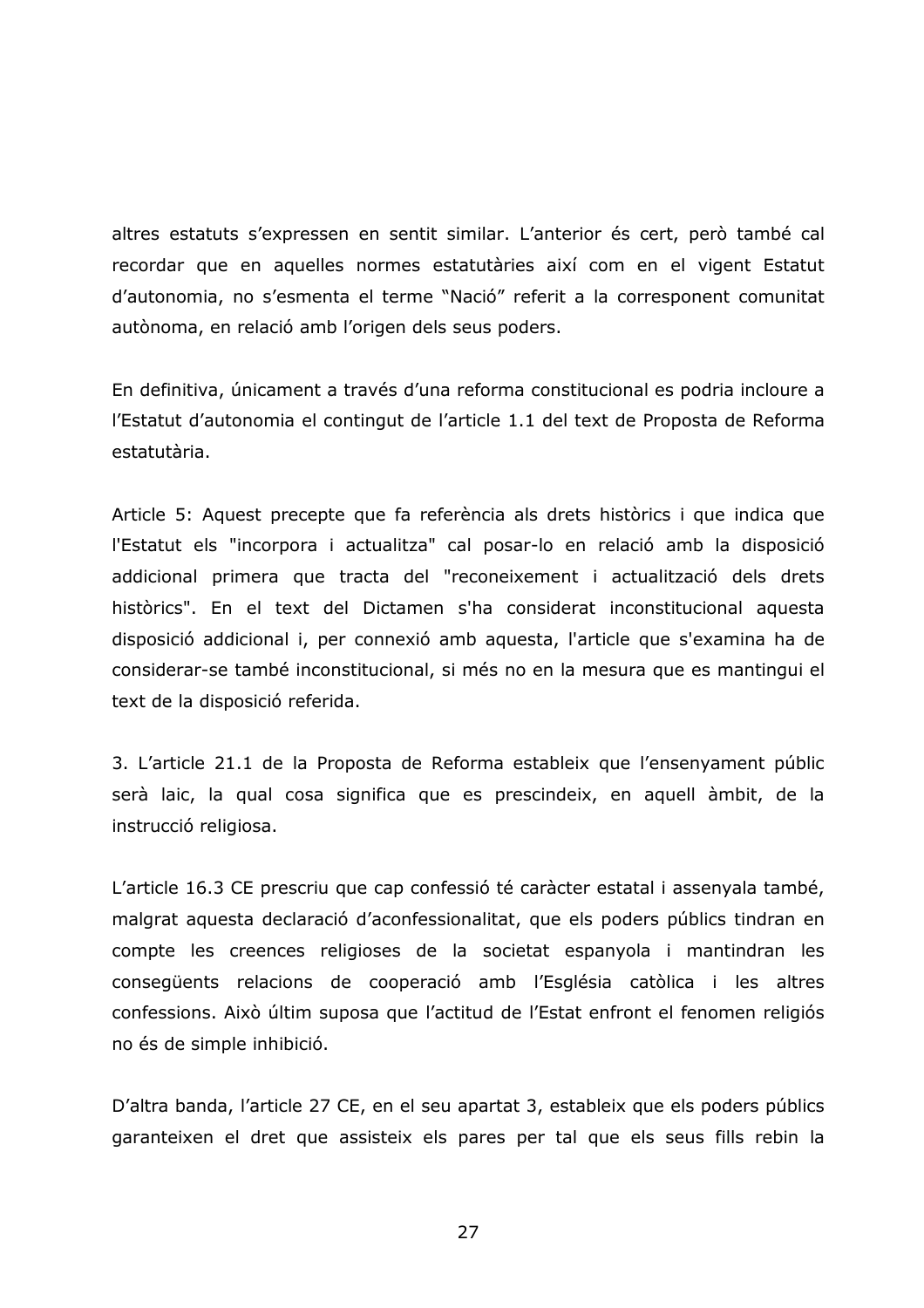formació religiosa i moral que vagi d'acord amb les seves conviccions, i en el seu apartat 4, disposa que l'ensenyament bàsic és obligatori i gratuït.

La prescripció que conté l'article 21.1 de la Proposta de Reforma que ara s'examina suposa que en l'ensenyament públic es prescindeix de l'ensenyament de la religió. Això planteja, en primer lloc, el problema de cohonestar aquesta prescripció amb les de l'article 27 CE.

A) Prenent com a punt de referència els preceptes constitucionals esmentats, cal advertir que la justificació de l'ensenyament de la religió, es troba recollida en una sèrie de preceptes orgànics. Així, la Llei orgànica 7/1980, de 5 de juliol, de llibertat religiosa, estableix en l'article 2.1.c el dret de tota persona a "elegir para sí, y para los menores no emancipados e incapacitados, bajo su dependencia dentro y fuera del ámbito escolar, la educación religiosa y moral que esté de acuerdo con sus propias convicciones", i en l'article 2.3 preveu que, per a l'aplicació real i efectiva dels drets que la Llei orgànica reconeix, els poders públics adoptaran, entre d'altres, les mesures necessàries per facilitar "la formación religiosa en centros docentes públicos". També la Llei contempla l'establiment d'acords i convenis de cooperació amb esglésies, confessions i comunitats religioses (art. 7).

D'altra banda, La Llei orgànica 10/2002, de qualitat de l'educació, reafirma en l'article 3.c els drets de pares perquè els seus fills rebin la formació religiosa i moral que estigui d'acord amb les seves pròpies conviccions, i en l'article 2.2 b es reconeixen com a drets bàsics dels alumnes el respecte a la seva llibertat de consciència com també de les seves conviccions religioses i morals, d'acord amb la Constitució.

Per últim, l'article 18.1 de la Llei orgànica 8/1985, de 3 de juliol, reguladora del dret a l'educació, imposa als centres públics desenvolupar les seves activitats "con sujeción a los principios constitucionales, garantía de neutralidad ideológica y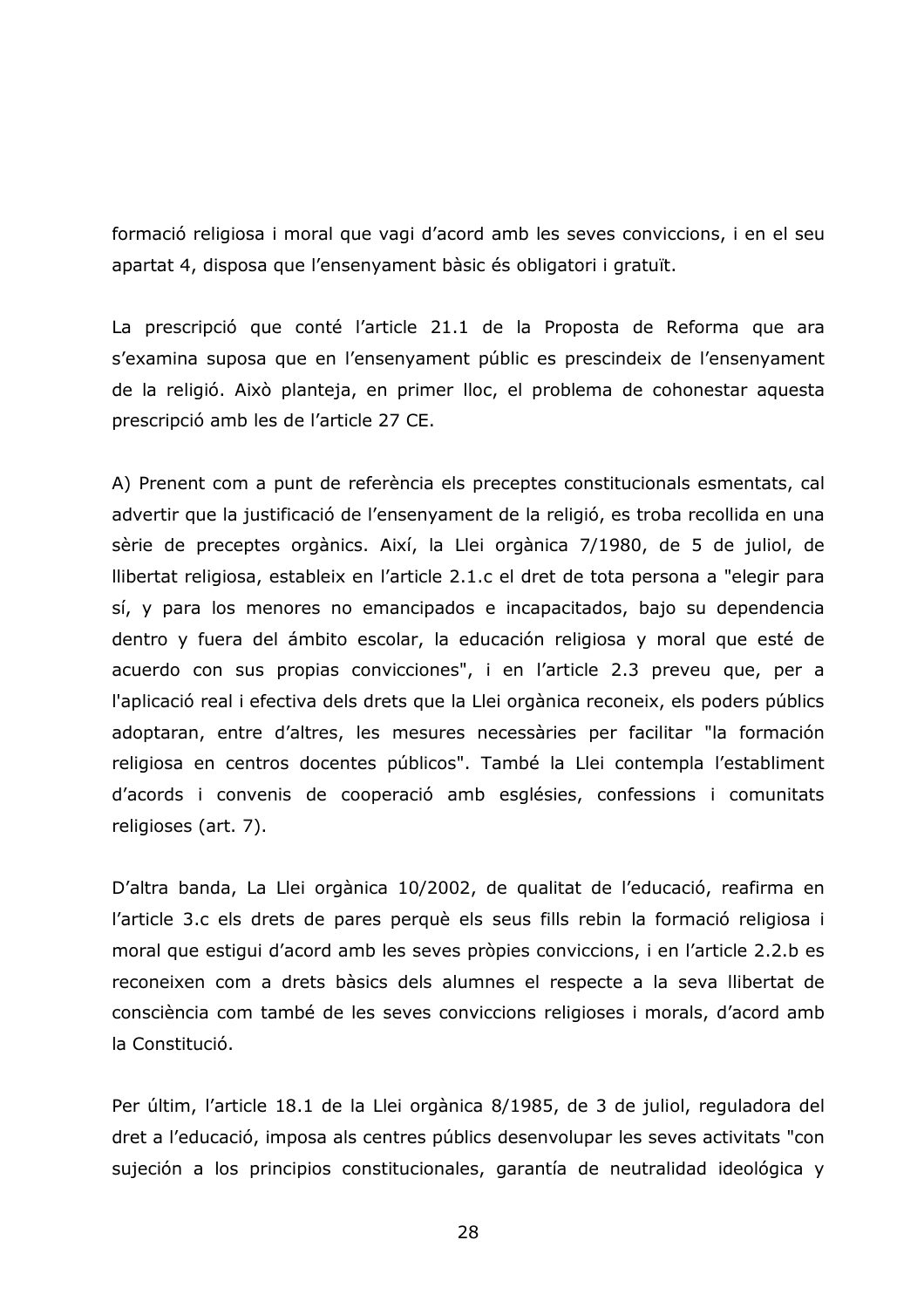respeto de las opciones religiosas y morales a que hace referencia el artículo 27.3 de la Constitución".

Com a corol·lari del que s'acaba d'exposar, l'obligatorietat i la necessitat d'inclusió en els plans educatius de l'ensenyament de la religió deriva, però, de la disposició addicional segona de la Llei orgànica 10/2002, de qualitat de l'educació. Aquest precepte estableix:

"Disposición adicional segunda. Del área o asignatura de Sociedad, Cultura y Religión.

1. El área o asignatura de Sociedad, Cultura y Religión comprenderá dos opciones de desarrollo: Una, de carácter confesional, acorde con la confesión por la que opten los padres o, en su caso, los alumnos, entre aquéllas respecto de cuya enseñanza el Estado tenga suscritos acuerdos; otra, de carácter no confesional. Ambas opciones serán de oferta obligatoria por los centros, debiendo elegir los alumnos una de ellas.

2. La enseñanza confesional de la Religión se ajustará a lo establecido en el Acuerdo sobre enseñanza y asuntos culturales suscrito entre la Santa Sede y el Estado español y, en su caso, a lo dispuesto en aquellos otros suscritos, o que pudieran suscribirse, con otras confesiones religiosas [...]".

El Consell Consultiu es va pronunciar sobre l'ensenyament confessional de la religió i el valor dels acords subscrits amb la Santa Seu i amb altres confessions religioses en el seu Dictamen núm. 194, de 16 de març de 1995 (F III), del qual, per la seva claredat es transcriu el fragment següent:

"En efecte, el fonament jurídic de l'ensenyament de la Religió catòlica el trobem, únicament, en l'Acord entre l'Estat Espanyol i la Santa Seu, de 3 de gener de 1979, sobre ensenyament i assumptes culturals (BOE de 15 de desembre). Anys més tard, amb posterioritat a l'aprovació de la LOGSE, l'Estat ha subscrit Acords de cooperació amb representants d'altres religions.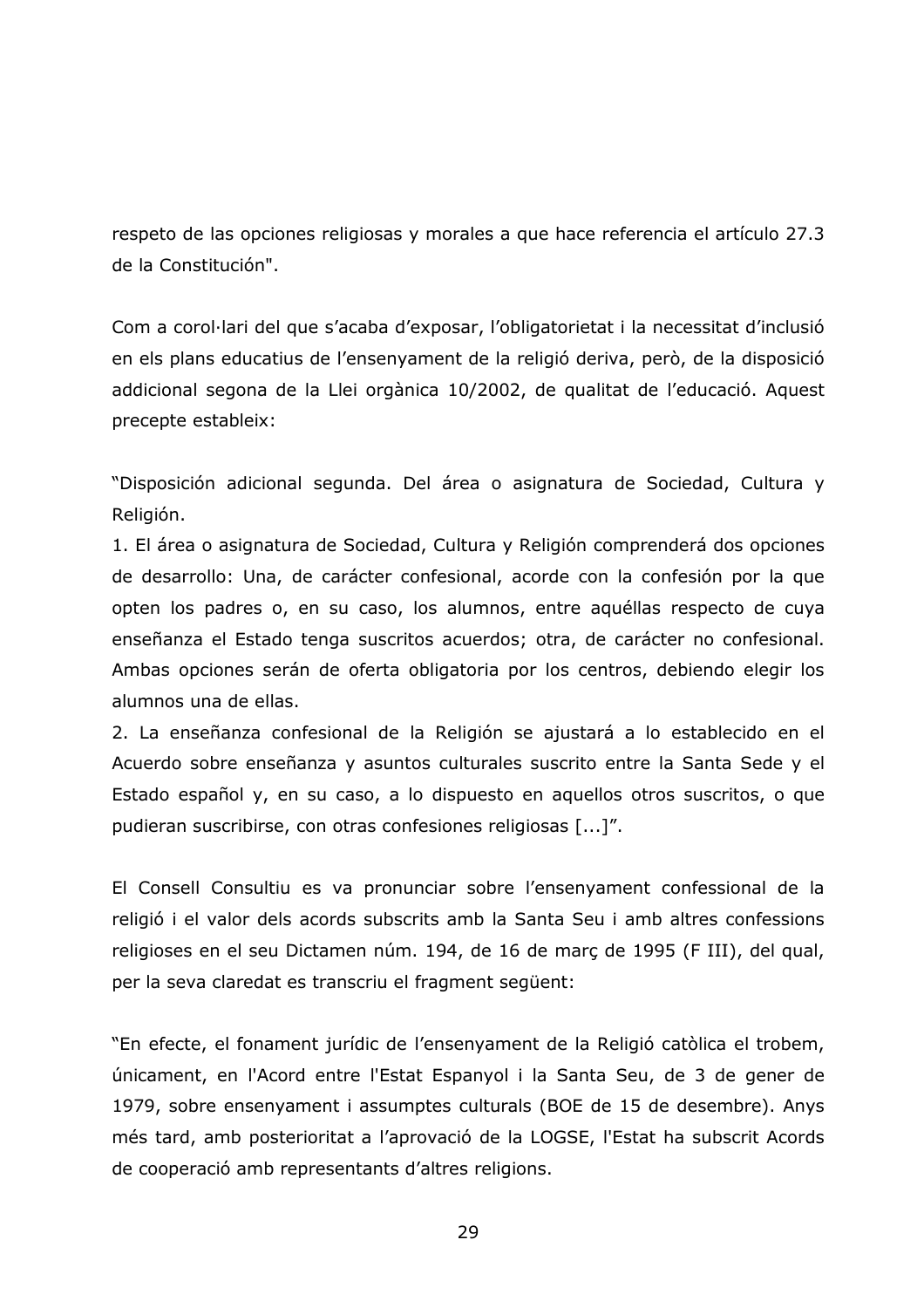L'Acord amb la Santa Seu té una naturalesa legal diferent als acords amb les altres confessions religioses. En efecte, el citat Acord, així com d'altres també subscrits amb la Santa Seu, té la naturalesa jurídica de tractat o conveni internacional, la qual cosa és possible pel caràcter de subjecte de dret internacional del qual gaudeixen tant la Santa Seu com l'Estat Espanyol. Aquesta naturalesa de tractat internacional es confirma en comprovar que ha estat tramitat d'acord amb allò previst al capítol III, del títol III de la Constitució.

Els acords amb les altres confessions religioses, per contra, estan realitzats d'acord amb allò previst a l'article 7.1 de la Llei orgànica de llibertat religiosa: [...]. Així doncs, si un té caràcter de tractat internacional, i forma part, en consequència, de l'ordenament intern espanyol (art. 96.1 CE), els altres, en compliment de la llei de llibertat religiosa, han de tenir forma i rang de llei [...].

En consegüència, d'aguesta distinta forma legal, no en podem deduir diferències quant a l'eficàcia d'unes i d'altres normes sinó, al contrari, tots aquests acords han adoptat formes jurídiques situades, en el pla intern, amb el mateix rang i eficàcia normativa.

3. De l'Acord amb la Santa Seu destaguem, a l'efecte del nostre dictamen, els trets bàsics sequents:

a) Els plans educatius que van des de l'educació infantil al batxillerat han d'incloure l'ensenyament de la Religió catòlica en tots els centres i en condicions equiparables a la resta de les disciplines fonamentals (art. 2). Cal subratllar, primer, que l'Acord no distingeix entre centres públics i privats, siguin aquests concertats o no, i estableix, per tant, l'obligatorietat per a tots; i segon, que 'condicions equiparables' no vol dir 'condicions idèntiques' sinó substancialment iquals, és a dir, que la desigualtat pugui justificar-se objectivament i raonable.

b) Es garanteix el dret a rebre ensenyament de Religió catòlica, però aquest ensenyament no serà obligatori per als alumnes. Les autoritats acadèmiques hauran d'adoptar les mesures oportunes per tal que el fet de rebre o no ensenyaments de religió no suposi cap discriminació pels alumnes en l'activitat escolar (art. 2)  $[...]$ .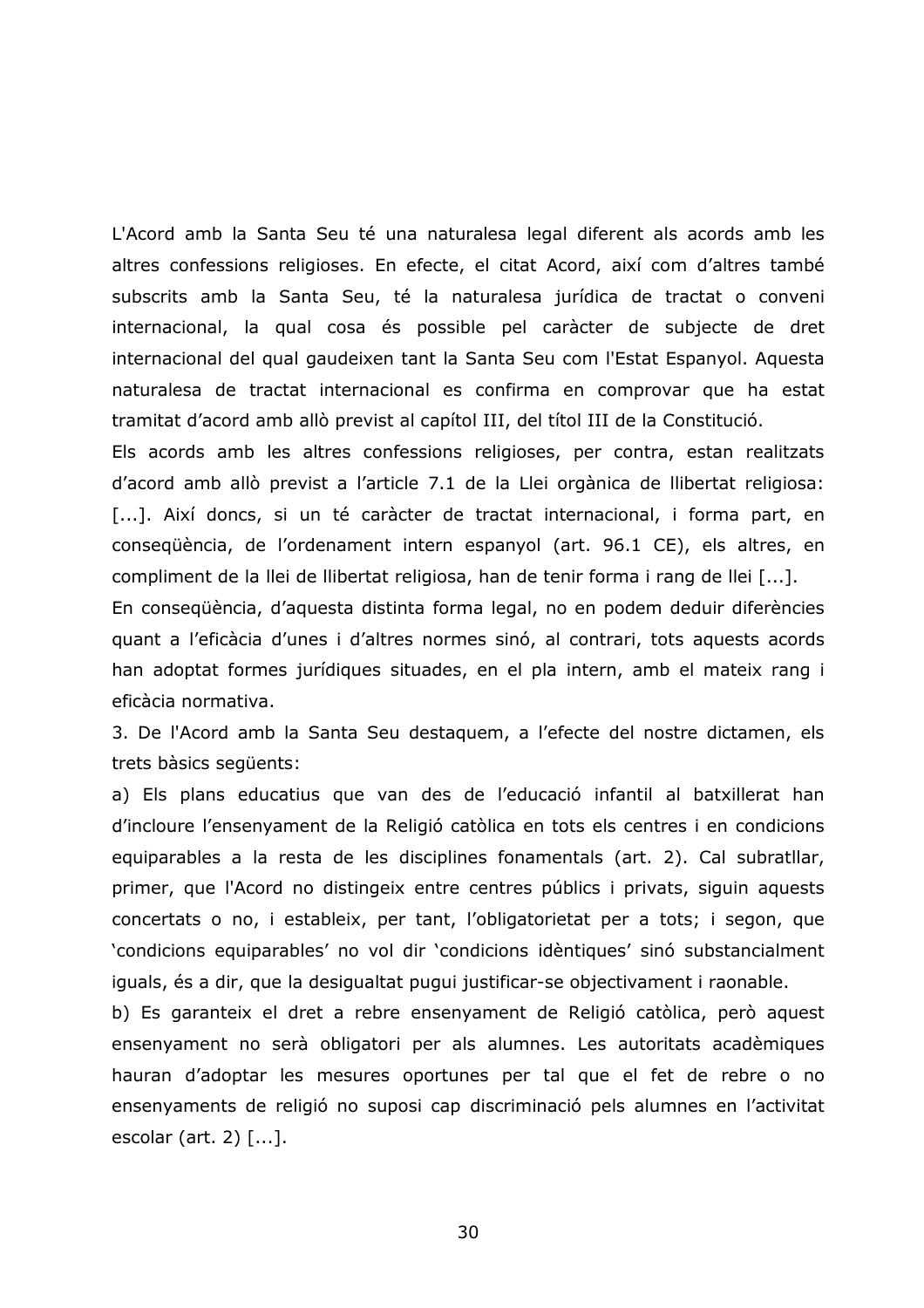Els acords amb les altres tres confessions religioses -evangèlica, jueva i islàmicasón, pel que fa a termes educatius, pràcticament idèntics entre si. En els tres Acords l'ensenyament de la religió està regulat a l'article 10 del respectiu text; en consequència, els tractarem conjuntament. A l'efecte del nostre dictamen, els trets bàsics de l'ensenyament religiós són els següents:

a) Es garanteix als alumnes, als pares i als òrgans escolars de govern que ho sol·licitin, que els primers rebin el respectiu ensenyament religiós en tots els centres docents públics i en els privats concertats sempre que en aquests darrers l'ensenyament d'aquestes religions no entri en conflicte amb el caràcter propi del centre (art. 10.1). El dret a aquest ensenyament religiós es garanteix només en els nivells d'educació infantil, primària i secundària (art. 10.1).

b) L'única obligació dels centres docents públics i privats concertats amb la finalitat que es cursin aquests ensenyaments, és el de facilitar els locals adequats per poder realitzar-los. En aquest punt, l'Acord amb la Federació d'entitats evangèliques precisa que l'exercici d'aquest dret s'efectuarà "en armonía con el desarrollo de las actividades lectivas". En els Acords amb la Federació de Comunitats israelites i amb la Comissió islàmica es precisa que l'exercici d'aquest dret es realitzarà 'sin que pueda perjudicar el desarrollo de las actividades lectivas' (art. 10.4). Creiem que el significat d'ambdós incisos és el mateix i que l'expressió inclosa als acords amb israelites i islàmics -'sin que pueda perjudicar el desarrollo de las actividades lectivas'- aclareix millor aquest significat [...].

De la comparació entre l'Acord amb la Santa Seu i els altres tres Acords, en podem deduir les diferències bàsiques sequents:

a) L'ensenyament de la religió catòlica és obligatori subministrar-lo a tots els centres i a tots els nivells de l'ensenyament, tant infantil, com secundari i de batxillerat; l'ensenyament de les altres tres confessions no és obligatori impartirlo però ha de ser garantit quan així ho sol·liciti un alumne, el seu pare o tutor o bé l'òrgan escolar de govern. Aquest dret ha de ser atès en els centres públics i també en els privats concertats en els quals l'ensenyament religiós sol·licitat no entri en conflicte amb el caràcter propi del centre. Així mateix, aquesta obligació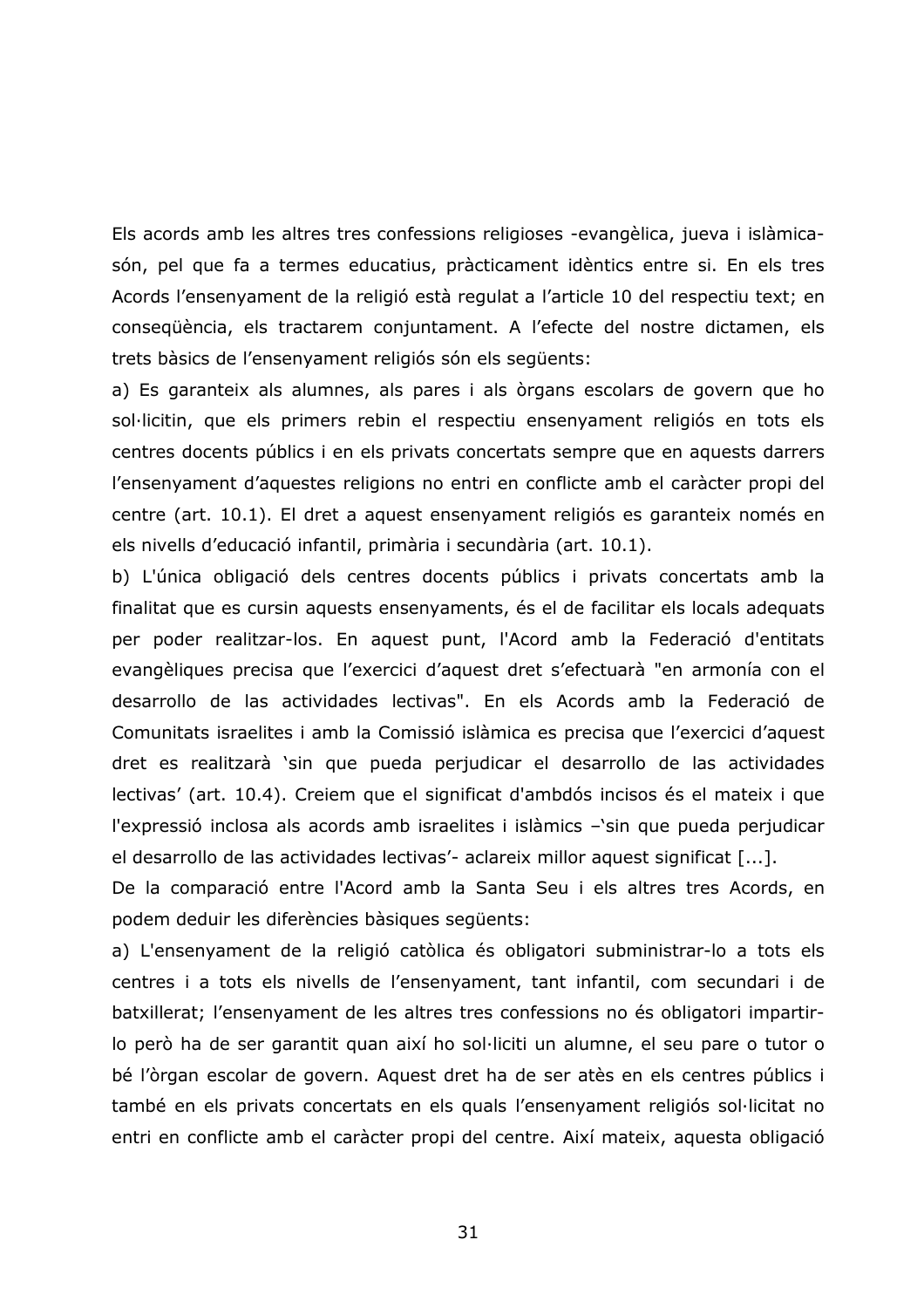només ha de ser feta efectiva als nivells educatius infantil, primari i secundari, és a dir, en els mateixos que la Religió catòlica, excepte el batxillerat.

b) La Religió catòlica constituirà una assignatura equiparable a les altres assignatures fonamentals; per tant, el seu estatus en els currículums, en l'activitat dels centres i en la posició professional dels seus professors són substancialment iguals a les de les altres assignatures. Per contra, els centres en els quals s'imparteixen ensenyaments de les altres confessions religioses no tenen cap més obligació que facilitar locals adequats per impartir la docència sempre que això no perjudiqui el desenvolupament de les activitats lectives.

Finalment, cal subratllar la identitat substancial entre l'Acord amb la Santa Seu i els altres Acords pel que fa al professorat, al contingut de l'assignatura i a la determinació dels llibres de text, identitat basada en la concepció adoctrinadora de l'ensenyament d'aquestes assignatures no obligatòries per a l'alumne".

B) Pel que fa a la competència per regular l'ensenyament religiós, cal dir que l'article 149.1.30 CE reconeix a l'Estat la competència exclusiva per dictar les normes bàsiques per al desenvolupament de l'article 27 de la Constitució, a fi de garantir el compliment de les obligacions dels poders públics en aquesta questió. El Tribunal Constitucional s'ha pronunciat profusament sobre aquesta matèria. Pel que aquí interessa, es pot destacar la interpretació que ha fet el Tribunal Constitucional dels ensenyaments mínims especialment en la Sentència 88/1983, de 27 d'octubre (FJ 3), en la qual reconeix que la competència per establir els ensenyaments mínims pertany a l'Estat, que la finalitat d'aquesta competència és la d'aconseguir una formació comuna, en un determinat nivell de tots els escolars independentment de la comunitat autònoma a la qual pertanyin i que això inclou la competència de fixar el contingut concret dels blocs temàtics i no només un contingut genèric de les disciplines o assignatures.

En aquest sentit, la Llei orgànica 8/1985, de 3 de juliol, estableix que correspon a l'Estat: "la fixació dels ensenyaments mínims" (disposició addicional 1ª.2.b) i, cal entendre que, per les seves característiques, l'ensenyament de la religió forma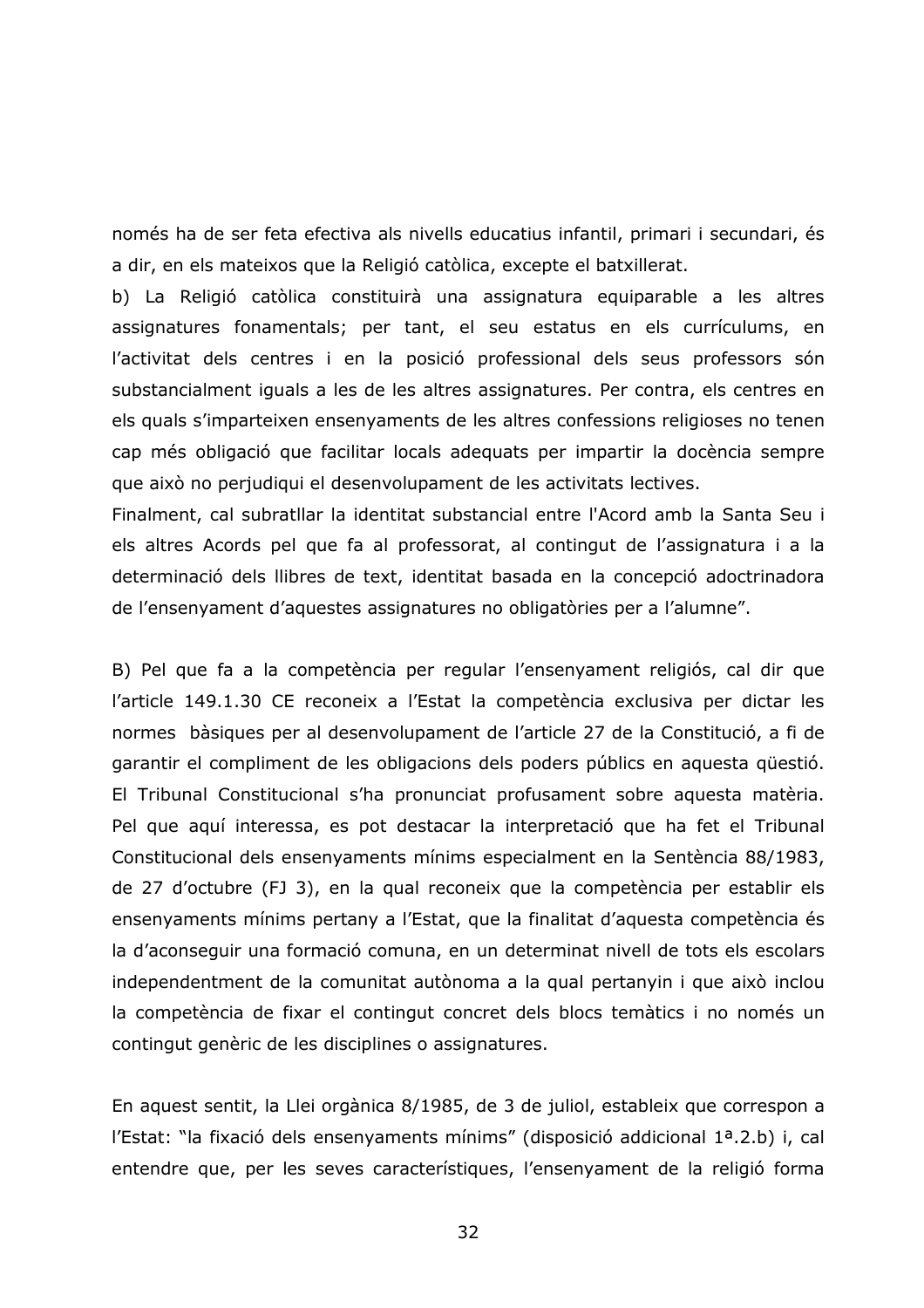part d'aquest concepte. Aquest fet ve corroborat per la Llei orgànica 10/2002, de 23 de desembre que fixa, en el títol I, dedicat a l'estructura del sistema educatiu, i sempre d'acord amb la disposició addicional segona de la mateixa Llei, com a àrea a impartir en l'educació primària l'àrea de societat, cultura i religió (art. 16) i com a assignatura i assignatura comuna en l'educació secundària obligatòria (art. 23) i en el batxillerat, respectivament (art. 35).

D'altra banda, a més d'aquestes previsions en la normativa general d'ensenyament, l'Estat ha regulat de manera específica l'ensenyament de la religió mitjançant el Reial decret 2438/1994, de 16 de desembre. Aquesta norma té el caràcter de bàsica i en el seu article 1 disposa:

"1. [...] la enseñanza de la Religión Católica se impartirá en los centros docentes de segundo ciclo de Educación Infantil, Educación Primaria, Educación Secundaria Obligatoria y Bachillerato, tanto públicos como privados, sean o no concertados estos últimos, en condiciones equiparables a las demás disciplinas fundamentales. En consecuencia, dicha enseñanza figurará entre las áreas o materias de los diferentes niveles educativos.

2. De acuerdo con lo dispuesto en el apartado anterior, la enseñanza de la Religión Católica en los niveles de la Educación Infantil, Primaria, Secundaria Obligatoria y Bachillerato será de oferta obligatoria para los centros y de carácter voluntario para los alumnos".

Per la seva banda, l'article 2 disposa:

"1. [...] se garantiza el ejercicio del derecho a recibir enseñanza de las respectivas confesiones religiosas en los niveles educativos y centros docentes mencionados en el apartado 1 del artículo anterior.

2. De conformidad con lo establecido en el apartado anterior la enseñanza de dichas religiones se ajustará a los diferentes Acuerdos de Cooperación con el Estado Español".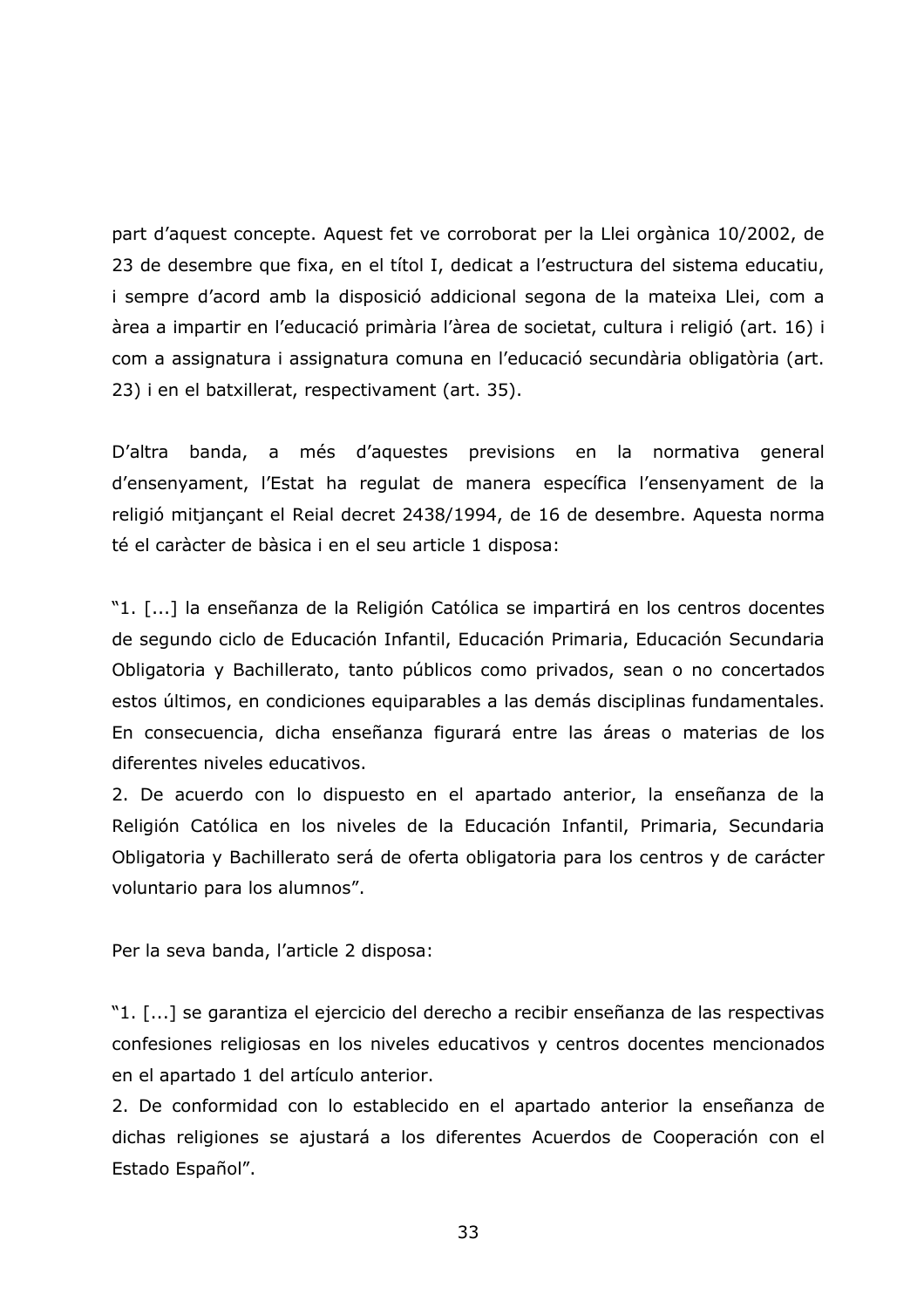Per finalitzar, cal fer-se ressò de la doctrina del Consell Consultiu, que es va pronunciar sobre aquesta norma en el Dictamen núm. 194, de 16 de març, esmentat anteriorment, i que en el Fonament V va considerar que el contingut del Reial decret es corresponia amb el concepte d'ensenyament mínim, i que, per tant, la competència sobre la seva regulació corresponia a l'Estat.

Tot el que s'ha exposat condueix a la conclusió que la regulació d'aguesta matèria en l'àmbit de l'educació correspon a l'Estat. Pel que fa a l'article 21.1 de la Proposta de Reforma, que disposa que l'ensenyament públic és laic, quant condiciona i impedeix l'exercici de les competències estatals en l'àmbit públic referit, és inconstitucional.

4. A continuació s'examinarà la disposició addicional novena del text de Proposta de Reforma de l'Estatut. S'analitzarà aquesta en primer lloc per la connexió que té amb molts articles del text objecte de dictamen i perquè la constitucionalitat d'aquests depèn de la constitucionalitat de la disposició addicional novena.

La disposició addicional novena prescriu que: "Per a donar efectivitat plena al que estableix aquest Estatut s'han de modificar, en els aspectes que calqui perquè els preceptes estatutaris corresponents siguin plenament eficaços, les lleis següents". A continuació, en les lletres a, b, c, d, e, f i g fa referència a un conjunt de normes estatals.

Al meu entendre, aquest article dirigeix un mandat al legislador estatal a fi que modifiqui les lleis estatals que cita per adequar-les a les previsions que es contenen en el text de Proposta de Reforma estatutària. La intenció del precepte és clara i es desprèn del seu tenor literal principalment quan utilitza els termes "efectivitat plena", "plenament eficaços" i "s'han de modificar".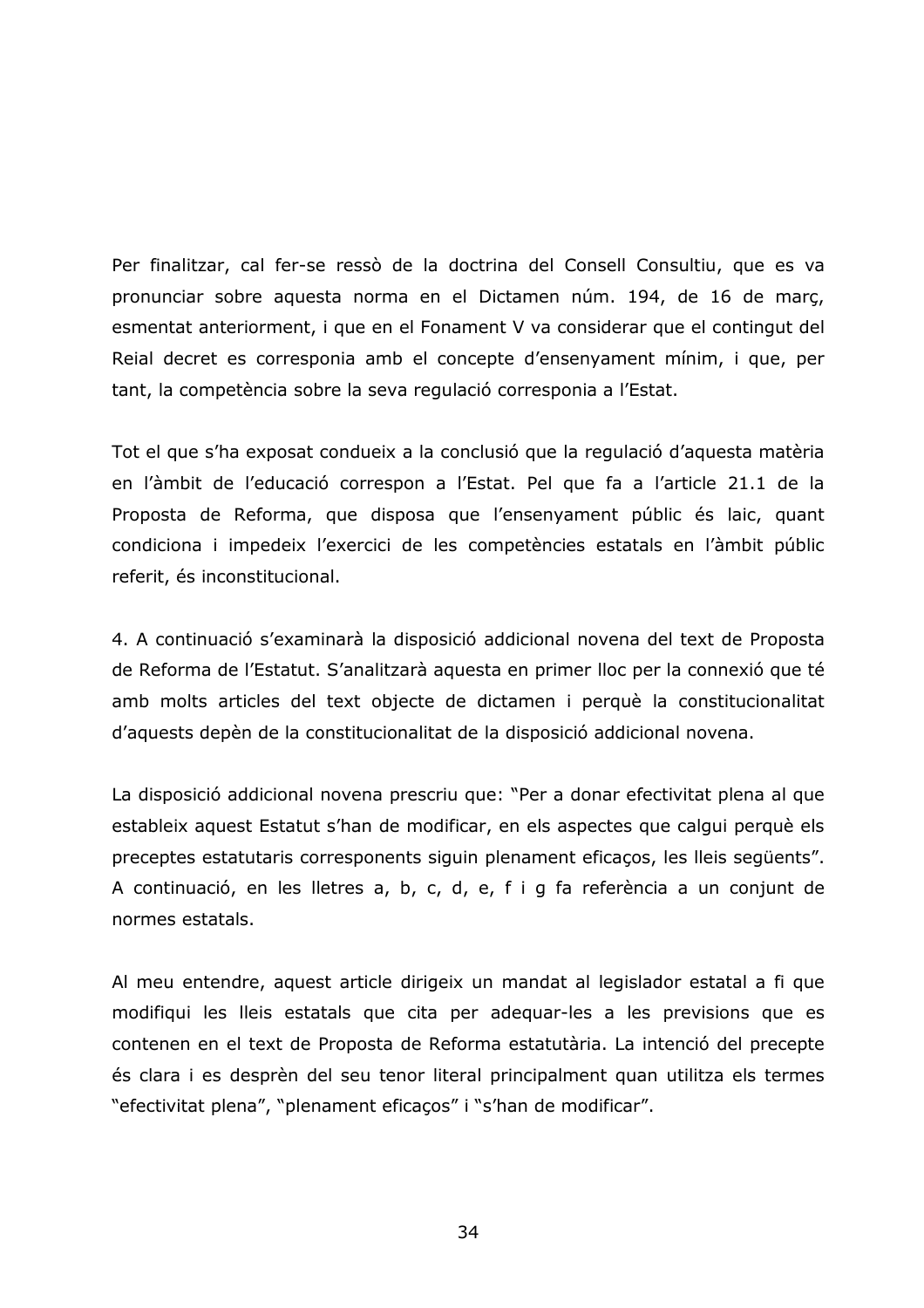En primer lloc, s'ha d'aclarir que no pot equiparar-se l'efectivitat plena" d'una norma, al fet de la seva "vigència". Una cosa és que la norma entri en vigor, és a dir, s'incorpori a l'ordenament jurídic, i una altra és que adquireixi "efectivitat plena", és a dir, que produeixi totes les consequències previstes. Ambdós moments encara que acostumin generalment a coincidir; no han de fer-ho necessàriament. En el cas que s'està examinant, i segons la disposició addicional novena, les normes que es contenen en el text objecte de dictamen afectades per aquesta disposició addicional entraran en vigor quan s'aprovi i es publiqui la llei orgànica de reforma estatutària, però no adquiriran "efectivitat plena" fins que l'Estat no modifiqui la seva corresponent legislació en el mateix sentit del contingut estatutari.

Tornant al precepte que s'està examinant, cal assenyalar que la seva inconstitucionalitat ve donada pel fet que en primer lloc obliga a l'Estat a modificar un conjunt de lleis de la seva competència i, en segon terme, perquè l'obliga a fer-ho en idèntic sentit al contemplat en la reforma estatutària.

La disposició addicional novena parla d"efectivitat plena" i, en utilitzar aquest terme està reconeixent que la prescripció que conté pot tenir una "efectivitat no plena" com que no vol dir que manqui totalment d'efectivitat. Admet doncs, un grau d'efectivitat limitada. En el moment en què s'està interpretant la disposició addicional novena, cal entendre que el grau d'"efectivitat limitada o no plena" a què aquesta norma es refereix és el que es deriva de la imposició al legislador estatal d'un deure de modificar la seva regulació sobre la matèria i en el sentit establert per les disposicions de reforma estatutària ("s'han de modificar"). En definitiva, l'eficàcia limitada suposa en aquest cas l'obligació jurídica del legislador estatal de modificar la seva normativa en un determinat sentit i abast: el que preveuen les prescripcions contingudes en la reforma estatutària.

En general, es pot admetre la inclusió a l'Estatut de suggeriments, invitacions, propostes al legislador estatal o inclús condicionar l'eficàcia d'un precepte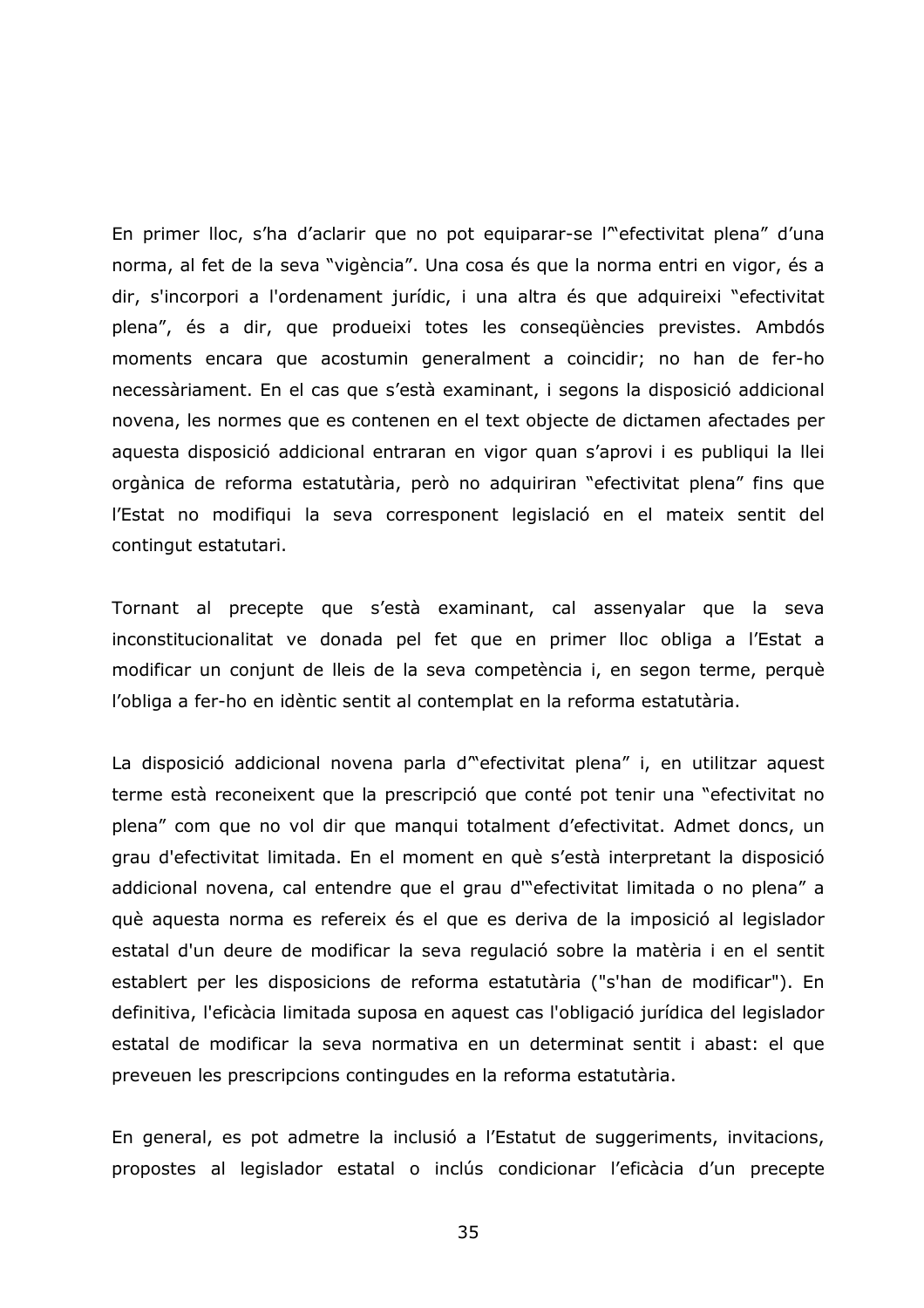estatutari segons els termes que estableixi la legislació de l'Estat, però el que no és acceptable, des del punt de vista constitucional, és que la norma estatutària contingui un mandat al legislador estatal que l'obligui a modificar la legislació de la seva competència, predeterminant el contingut d'aquesta. En aquests casos s'ha de tenir en compte que si la reforma de la legislació estatal no es produeix, o es produeix amb contingut diferent al del text estatutari, els corresponents preceptes estatutaris no tindran mai eficàcia. D'altra banda, cal assenyalar també que la disposició examinada és ambigua, perquè no concreta els preceptes a què resulta aplicable la regulació prevista a la disposició addicional novena, cosa que contradiu el principi de seguretat jurídica.

De tot el que acabo d'exposar, s'arriba a la conclusió que la disposició addicional novena és inconstitucional.

A aquesta mateixa conclusió arriba el Dictamen, però la meva coincidència acaba en aquest punt, perquè en aquest, un cop declarada la inconstitucionalitat de la disposició addicional novena, es proposa una nova redacció del seu encapçalament amb un sentit i abast diferent. Posteriorment, al llarg del Dictamen s'arriba a la constitucionalitat de molts preceptes, la cobertura constitucional dels quals depèn de la seva relació amb la disposició addicional examinada. En aquests casos s'utilitza per enjudiciar la constitucionalitat d'aquells, en lloc de la redacció original de la disposició addicional novena (la que figura en el BOPC núm. 213, VII Legislatura), la nova expressió donada al precepte pel Consell Consultiu. Per això i a diferència del que fa el Dictamen considero que aquests articles no s'ajusten a la Constitució.

5. Seguidament s'examinaran els articles 37.2; 90.2.3.5.6; 91.2.3.4.5; 92 a 95; 96.1.2.3; 102.1.2; 103 que es refereixen al Poder Judicial.

a) Com s'acaba d'exposar, l'encapçalament de la disposició addicional novena, en fer referència a "donar efectivitat plena" a uns continguts estatutaris, en parlar de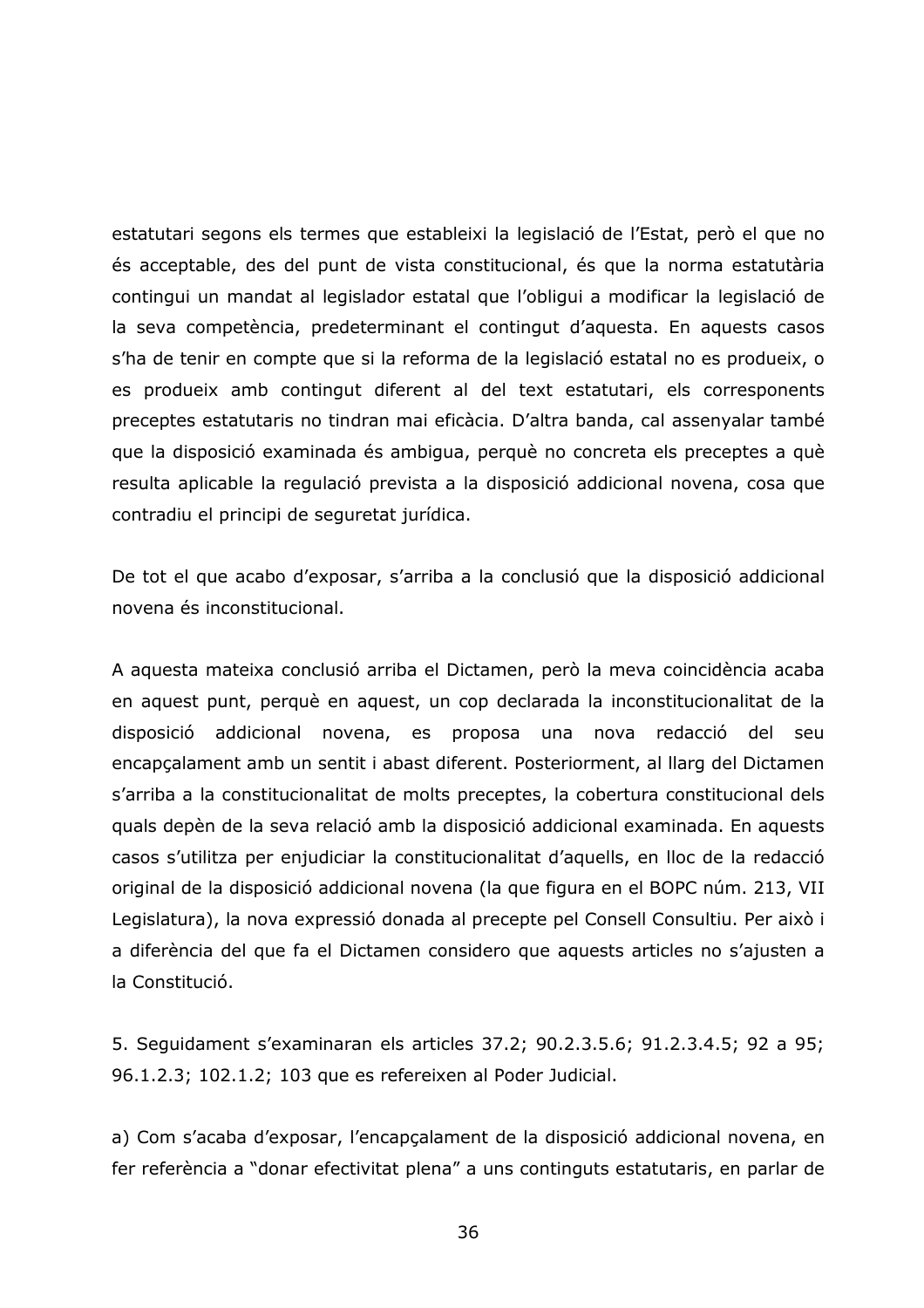preceptes estatutaris "plenament eficaços" i en utilitzar l'expressió "s'han de modificar", està obligant al legislador estatal a modificar, pel que fa al Poder Judicial, la Llei orgànica del Poder Judicial i l'Estatut orgànic del Ministeri Fiscal per adequar-los a la regulació que es contempla en la Proposta de Reforma estatutària.

En ser inconstitucional la mencionada disposició addicional, he d'arribar a la conclusió que aquesta tal com està redactada no pot donar cobertura a una sèrie de preceptes de la Proposta de Reforma que envaeixen competències estatals i que per tant són també inconstitucionals. Aquests són els següents: 37.2; 90.2, 3, 5 i 6; 91.2, 3 i 4; 92 a 95; 96.1.2 i 3; 97.3; 98.1 a, b, c, d, f, i i k; 102.1 i 2 i 103.

b) L'article 152 CE, en matèries que pertanyen a l'àmbit del Poder Judicial, fa referència al Tribunal Superior de Justícia, a les competències de les comunitats autònomes respecte a l'organització de les demarcacions judicials, i a l'esgotament de les instàncies processals davant d'òrgans judicials que es trobin al mateix territori de la comunitat autònoma en la qual tingui la seu l'òrgan competent en primera instància. És, doncs, la Constitució mateixa, en un article que no delimita precisament competències, la que indica la possibilitat que els estatuts d'autonomia puguin incloure algunes regulacions en matèries judicials per considerar-les connexes amb algunes competències autonòmiques.

Ara bé, aquestes matèries connexes han d'estar subordinades en la seva regulació al que estableixin la LOPJ i, en el seu cas, l'Estatut orgànic del Ministeri Fiscal. El fet que hi hagi una certa connexió material i que la Constitució prevegi un cert tipus d'intervenció autonòmica no significa, tanmateix, que es pugui elaborar des de l'Estatut d'autonomia una regulació exhaustiva de la matèria. La connexió en aquest àmbit suposa que la matèria hauria de ser abordada per l'Estatut d'autonomia en l'àmbit dels principis, i que la seva regulació no pot consistir en una normació detallada que pretengui substituir i condicionar unes competències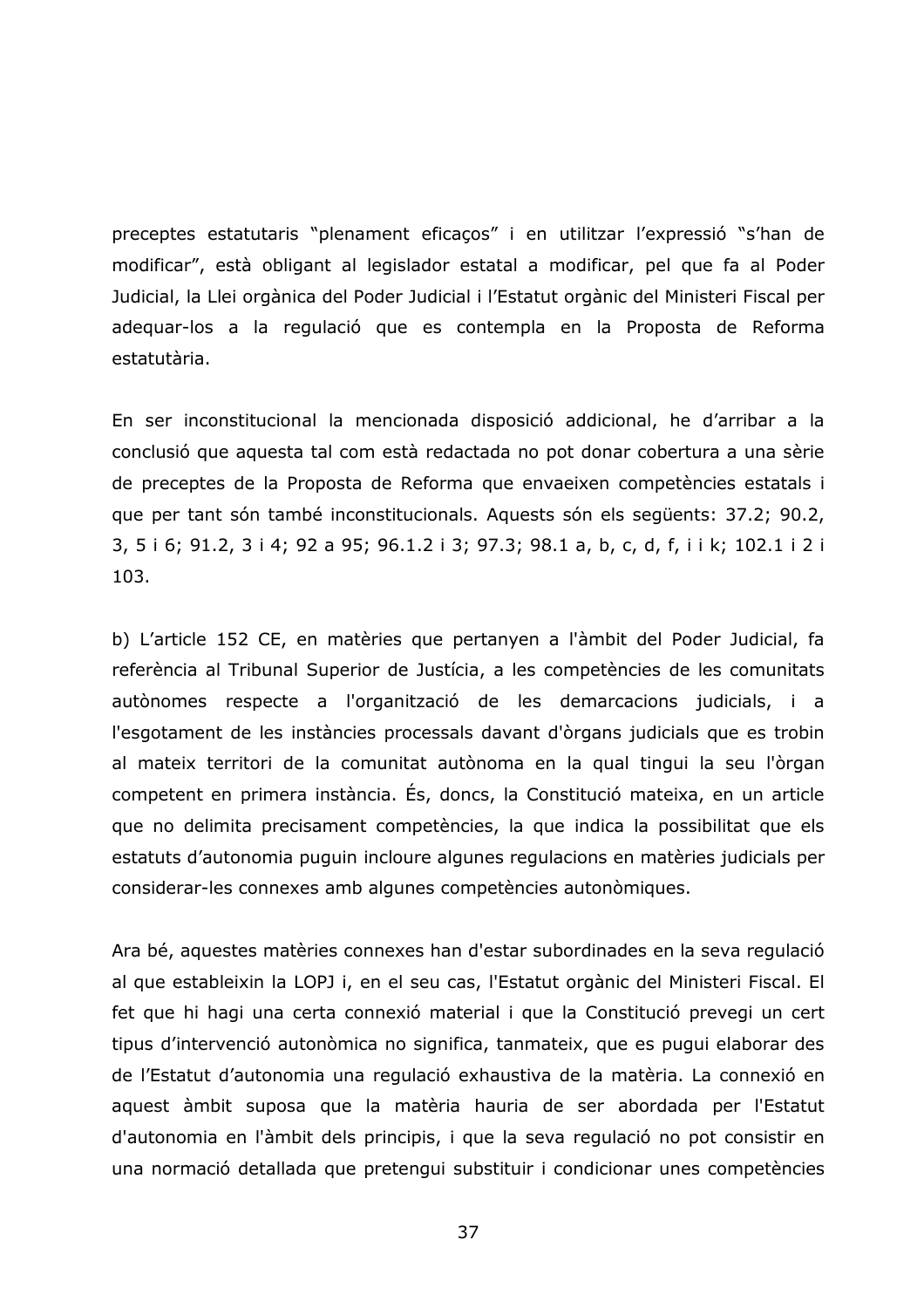que corresponen en exclusiva al legislador estatal. Així doncs, l'Estatut, en aquestes matèries, hauria de limitar-se a contenir normes principials i orientadores, i a donar certs criteris d'organització. En cap cas, no pot oferir una aquelles matèries regulació detallada i esgotadora sobre que limiti substancialment la regulació estatal continguda en la LOPJ i en l'Estatut orgànic del Ministeri Fiscal.

Des d'aquesta perspectiva són inconstitucionals els articles següents:

Article 37.2: Quan detalla la creació d'un òrgan nou. Segons l'article 122.1 CE, aquesta funció li correspon a la LOPJ.

Article 90.2 i 3: Encara que es refereixi al Tribunal Superior de Justícia, de fet retalla les competències del Tribunal Suprem respecte al recurs de cassació amb la qual cosa queden afectats aspectes bàsics de la seva configuració funcional.

Article 90.5 i 6: Estableix una regulació tan detallada sobre un aspecte organitzatiu i d'estatut jurídic dels magistrats que no justifiquen una connexió raonable amb el contingut estatutari.

Article 91: Per la seva remissió a la "llei del Parlament". L'Estatut orgànic del Ministeri Fiscal és una norma de competència estatal. Per tant, una llei del Parlament no pot regular les funcions del fiscal o la fiscal superior de Catalunya sense envair l'àmbit competencial estatal. Fins i tot és dubtós des del punt de vista constitucional que la llei estatal poqués habilitar el Parlament de Catalunya perquè establís regulacions essencials respecte a les funcions del fiscal o la fiscal superior, perquè l'establiment de totes aquestes és competència estatal. Podria alterar-se l'àmbit competencial dissenyat en la Constitució.

Articles 92 a 95: Aquí cal remetre's al que es diu en el Dictamen sobre el principi d'unitat jurisdiccional quant al govern dels Jutges i Magistrats, i al que disposa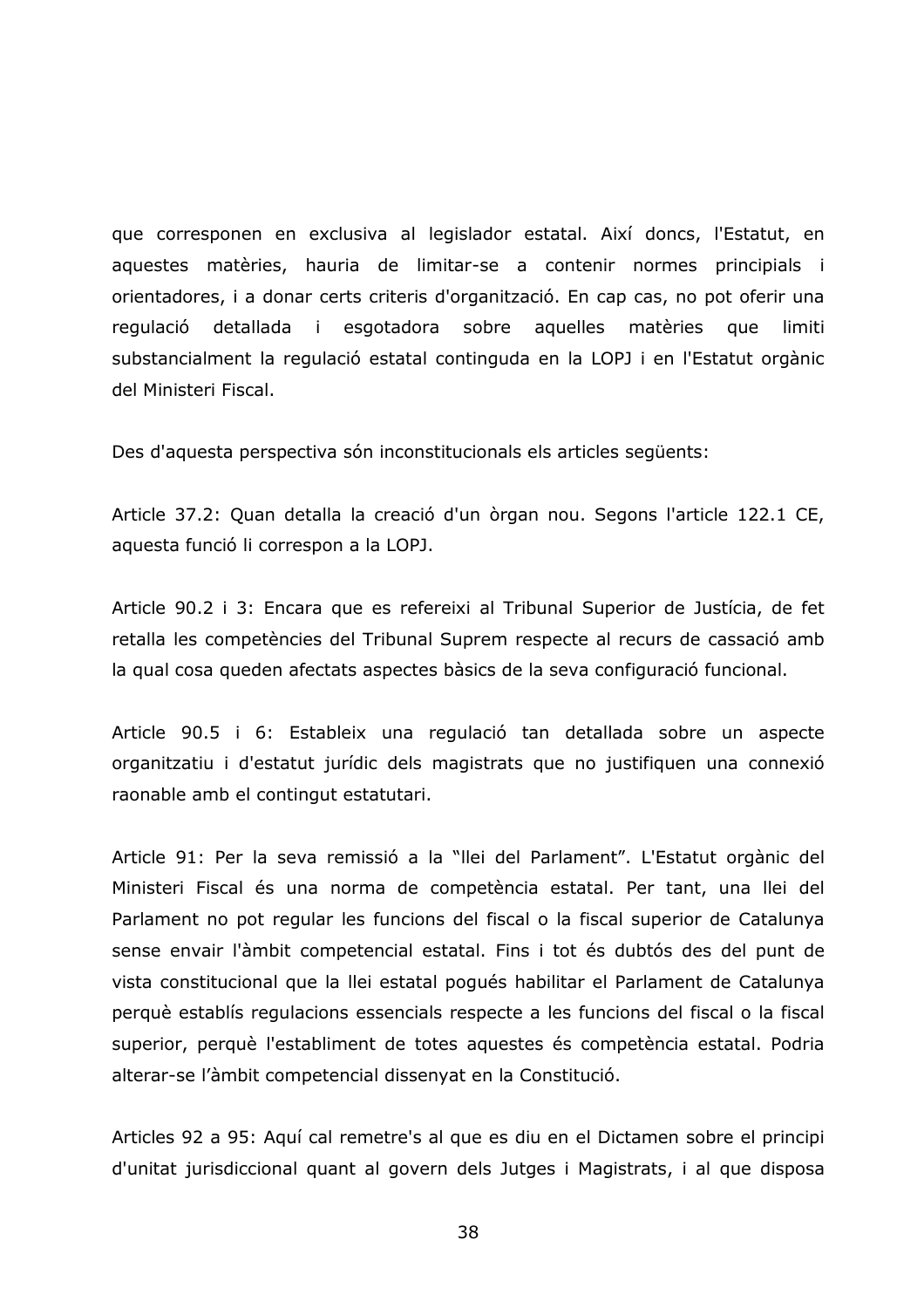l'article 122.2 CE. La futura regulació estatutària que es contempla en el text de la proposta és tan prolixa que esgota la matèria objecte de regulació, en un àmbit que és de la competència exclusiva de l'Estat (LOPJ).

Article 96.1 i 2: Es tracta d'una regulació detallada que ha de ser objecte de regulació per la LOPJ.

Article 96.3: Es tracta d'una regulació que correspon a l'Estat. En el seu cas aquest precepte podria haver previst un principi genèric de participació.

Article 97.3: Si bé a la Generalitat li correspon la regulació en l'àmbit lingüístic de la cooficialitat, a l'Estat, respecte als membres del Poder Judicial, li correspon establir el sistema a fi que es compleixi el principi de la cooficialitat. Els jutges i magistrats pertanyen a un cos únic i la seva relació amb l'Administració es regula en el seu corresponent estatut jurídic que es regeix pel principi d'unitat. Un aspecte rellevant de la unitat es manifesta en la mobilitat d'aquests funcionaris a tot el territori de l'Estat. És per això que amb caràcter general no es poden admetre obstacles legals que la impedeixin. Així doncs, en principi sembla difícil que pugui configurar-se el coneixement de la llengua com a reguisit o condició sine qua non i en tot cas per ocupar una plaça a Catalunya. D'altra banda, aquesta prescripció correspon efectuar-la a la Llei orgànica del Poder Judicial. En efecte, l'article 122.1 CE estableix una reserva de la llei orgànica respecte a l'estatut jurídic de jutges i magistrats. En consequència, aquest precepte és inconstitucional.

Quant al fons de l'assumpte, s'ha de reconèixer la lògica i la raonabilitat de la prescripció continguda en el text de la Proposta de Reforma. Ara bé, en tractar-se d'un cos estatal, és difícil exigir el requisit que contempla el precepte examinat, en relació tant amb les primeres destinacions, com en els supòsits de trasllats forcosos, perquè això dificulta la mobilitat a què s'ha fet referència, però, com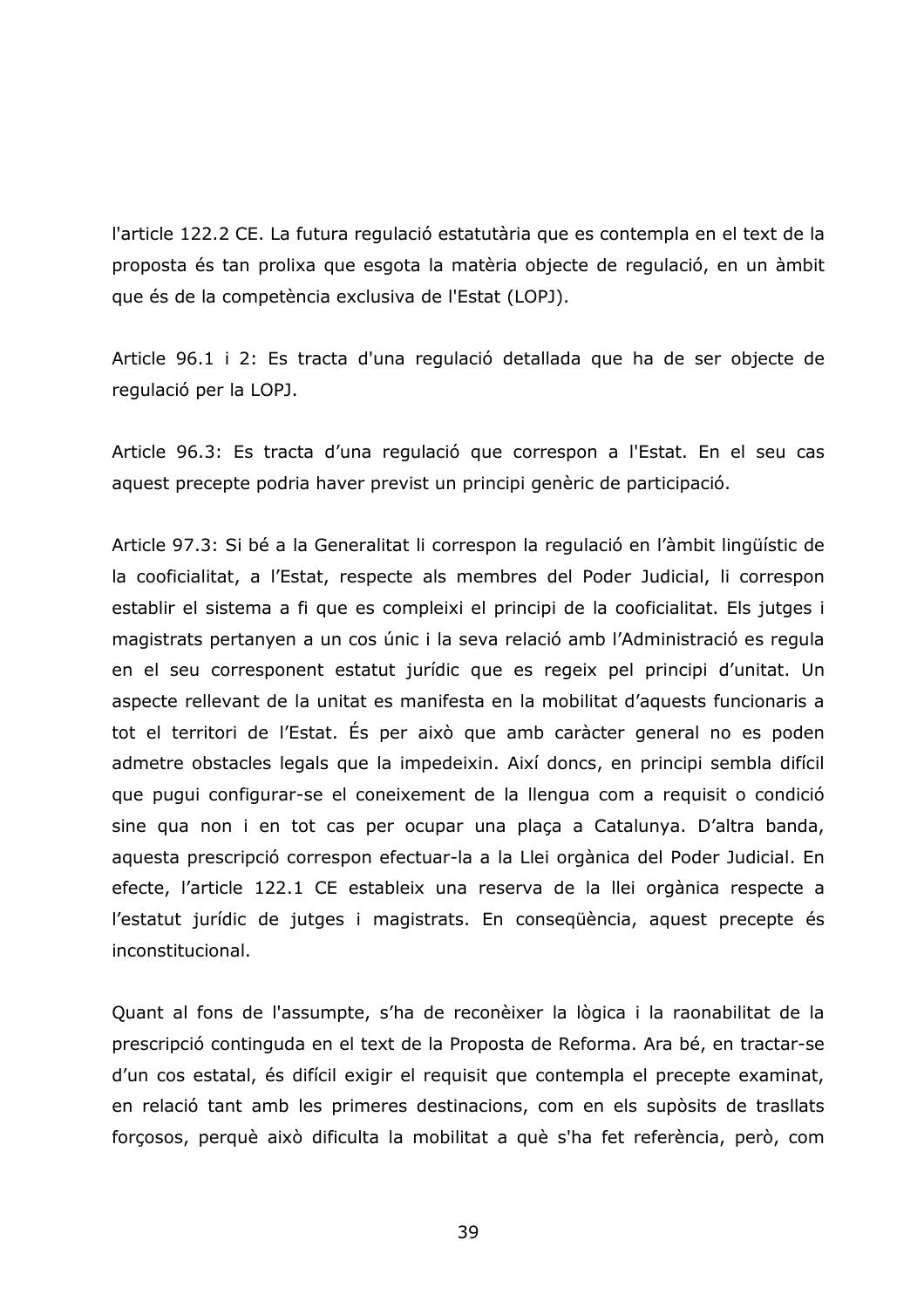s'ha assenvalat, aquests són problemes de regulació que haurien d'ésser resolts a la LOPJ.

Article 98.1, 2 i 3. Disposició transitòria tercera: Com s'assenyala en el text del Dictamen, el Tribunal Constitucional va avalar la solució donada per la LOPJ respecte a la qualificació dels cossos al servei de l'Administració de Justícia com a "nacionals", encara que va advertir la constitucionalitat d'altres possibles configuracions. Ara bé, en tot cas, l'article 122.1 CE estableix que la LOPJ determinarà l'Estatut jurídic del personal al servei de l'Administració de Justícia. És per això que la circumstància que se suprimís la categorització com a "nacionals" dels cossos referits no eximiria que l'Estatut jurídic d'aquests continués sent únic. El precepte que s'examina és inconstitucional en la mesura que atribueix unes facultats legislatives amplíssimes a la Generalitat i impedeix una regulació estatutària a l'Estat sobre aquest personal. Respecte al punt 3, és inconstitucional quan es refereix als secretaris judicials, als quals les lleis processals els encomanen funcions gairebé jurisdiccionals en els respectius procediments. Així mateix, per connexió és inconstitucional la disposició transitòria tercera.

Article 103.1 i 2: L'apartat 1 conté una regulació exhaustiva que supera allò que ha de ser objecte de regulació d'una matèria connexa i, per tant és inconstitucional. L'apartat 2 crea uns òrgans judicials nous, en el sentit que no els contempla la LOPJ i atribueix una competència legislativa a la Generalitat per al seu establiment. La conclusió a la qual cal arribar és idèntica a l'expressada per l'apartat anterior.

6. Seguidament es farà referència als articles: 106; 107; 117.3 a; 121.3 a; 121.5 a; 125.2 a, b; 132.12 i 13; 146.2 a; 150 a, b, c, e, f, g; 152.2; 156.2 a, b; 159.1 a, b, c, d, e, f; 161.1 a, b, c, d, e, f, g, h, i, j, k, l; 167.1 a, b, c, d, e.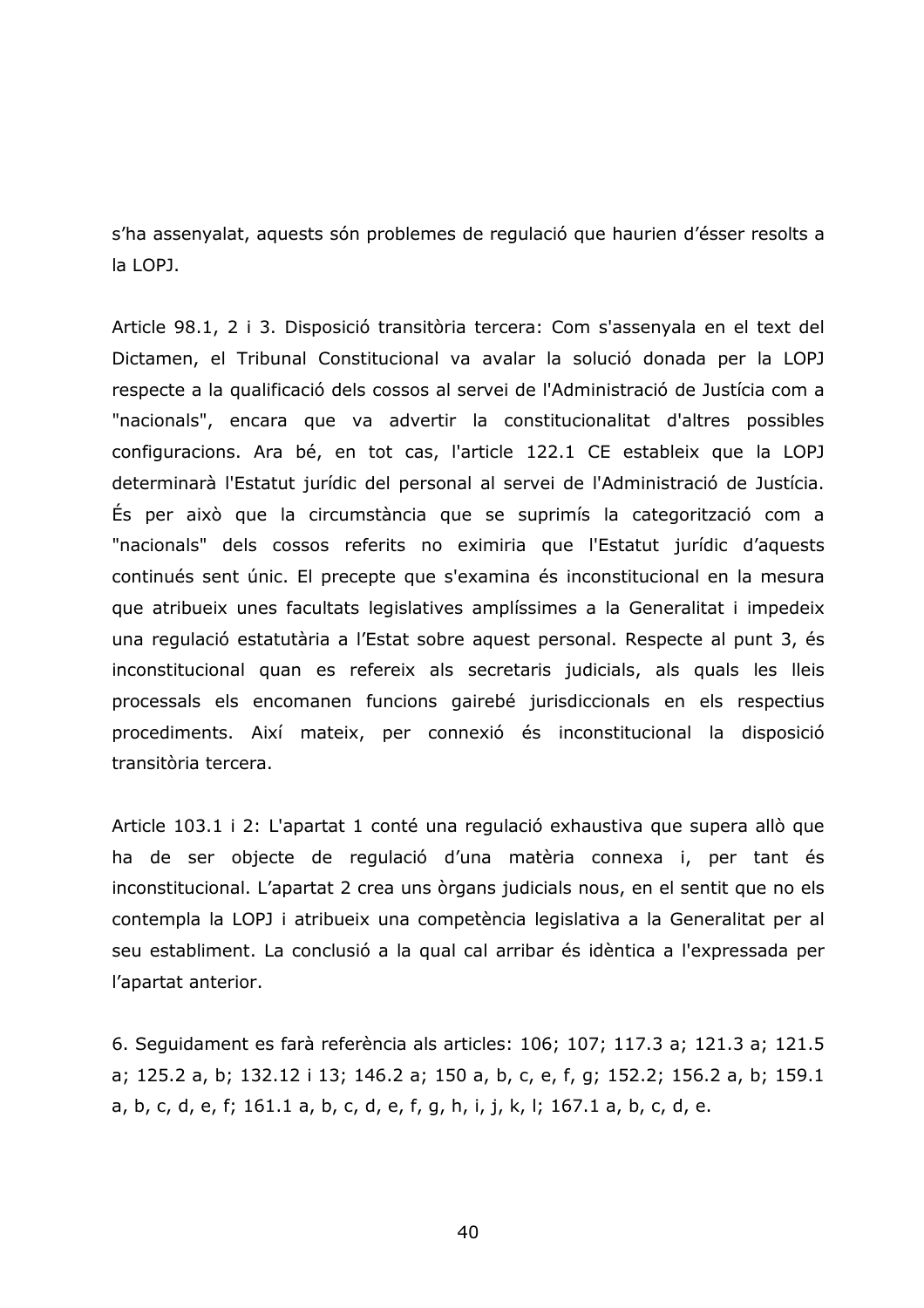A) L'article 106 del text que se sotmet a dictamen fa referència a les competències compartides assenyalant que: "En les matèries que l'Estatut atribueix a la Generalitat de forma compartida amb l'Estat, corresponen a la Generalitat la potestat legislativa i la integritat de la potestat reglamentària i de la funció executiva, en el marc dels principis, els objectius o els estàndards mínims que fixi l'Estat en normes amb rang de llei, llevat dels casos que estableixen expressament la Constitució i aquest Estatut. En l'exercici d'aquestes competències, la Generalitat pot establir polítiques pròpies. El Parlament ha de concretar mitjançant una llei l'efectivitat normativa i el desplegament d'aquestes disposicions estatals".

a) No és aquest el lloc per fer una anàlisi extensa sobre el concepte d'allò que s'entén per bàsic en els diversos apartats de l'article 149.1 CE, ja que sobre aquest s'ha pronunciat en múltiples ocasions el Tribunal Constitucional, aquí únicament es transcriurà bona part del Fonament Jurídic 4 de la Sentència del Tribunal Constitucional 109/2003, de 5 de juny, al qual es refereix, en el seu Fonament Jurídic 1, la recent Sentència 33/2005, de 17 de febrer. El Tribunal Constitucional diu el següent:

<< [...] En cuanto a los requisitos materiales, como dijimos en la STC 197/1996, de 28 de noviembre, "la noción de bases o de normas básicas 'ha de ser entendida como noción material y, en consecuencia, esos principios básicos, estén o no formulados como tales, son los que racionalmente se deducen de la legislación vigente'; y que si bien las Cortes 'deberán establecer qué es lo que haya de entenderse por básico, en caso necesario será este Tribunal el competente para decidirlo, en su calidad de intérprete supremo de la Constitución' (SSTC 32/1981, FJ 6, y 1/1982, FJ 1). Y en este sentido material y no formal de las bases se ha insistido en la doctrina posterior (SSTC 48/1988, 49/1988, 13/1989, 147/1991, 135/1992 y 225/1993, entre otras)".

"En relación con esta noción material, cuya delimitación por este Tribunal tiene como finalidad esencial procurar que la definición de lo básico no quede en cada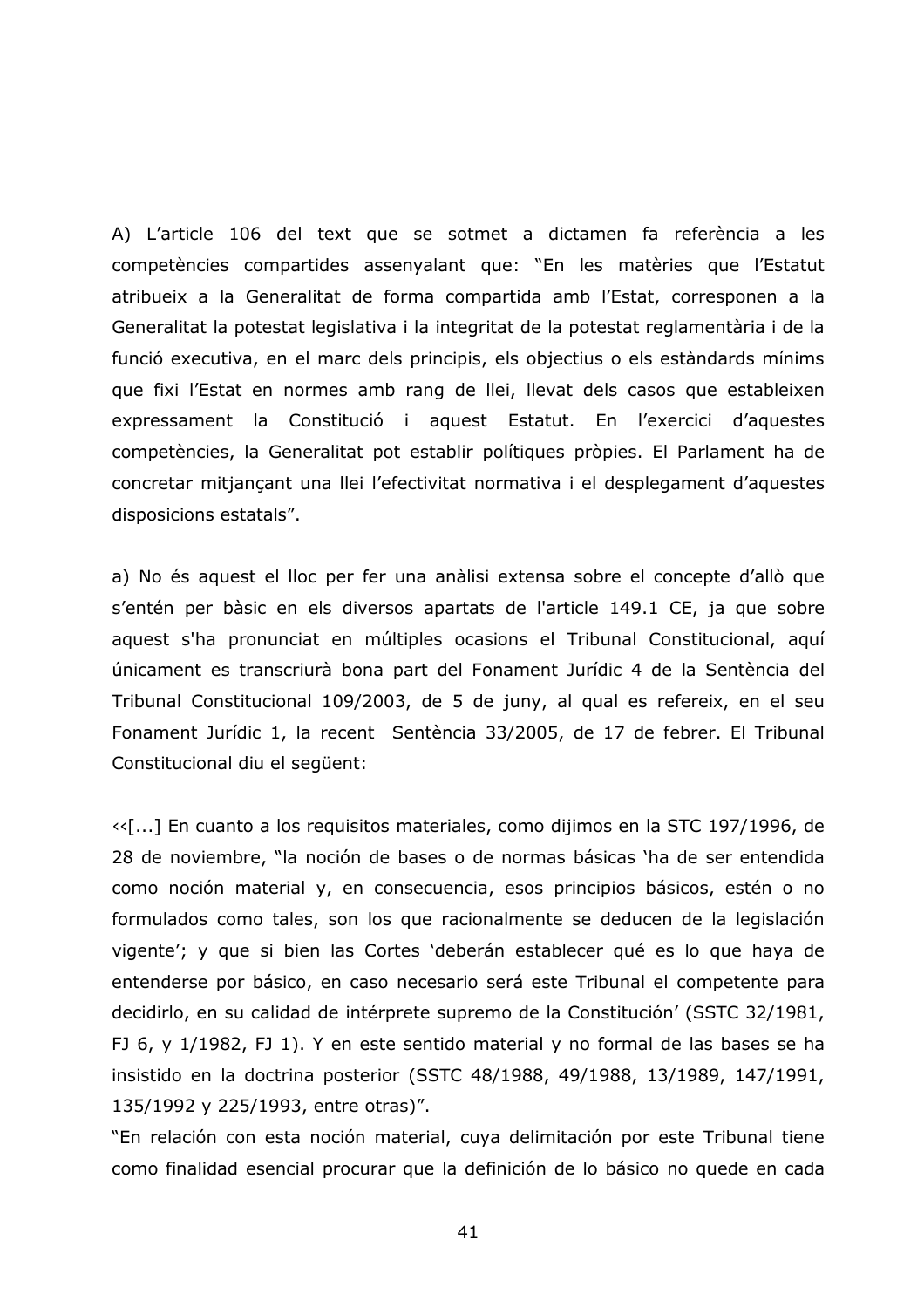caso a la libre disposición del legislador estatal, 'pues ello permitiría dejar sin contenido las competencias autonómicas' (SSTC 69/1988 y 80/1988), 'cabe agregar que lo que ha de considerarse como bases o legislación básica es el común denominador normativo necesario para asegurar la unidad fundamental prevista por las normas del bloque de la constitucionalidad que establecen la distribución de competencias' (STC 48/1988, FJ 3). Esto es, 'un marco normativo unitario, de aplicación a todo el territorio nacional' (STC 147/1991), dirigido a asegurar los intereses generales y dotado de estabilidad -ya que con las bases 'se atiende a aspectos más estructurales que coyunturales' (STC 1/1982, FJ 1)-, a partir del cual 'pueda cada Comunidad, en defensa de su propio interés, introducir las peculiaridades que estime convenientes dentro del marco competencial que en la materia correspondiente le asigne su Estatuto (STC 49/1988, FJ 16)' [STC 197/1996, FJ 5.a)]".

"Por lo que a los requisitos formales respecta, afirmamos también entonces que este Tribunal no ha dejado de prestar atención a una exigencia que puede calificarse de formal de la noción de bases y cuya finalidad esencial es la de excluir la incertidumbre jurídica que supondría que el Estado pueda oponer como norma básica a las Comunidades Autónomas, sin previa advertencia, 'cualquier clase de precepto, legal o reglamentario, al margen de cuál sea su rango y estructura' (SSTC 80/1988 y 227/1988). Por ello, ya se consideró tempranamente que 'dado el carácter fundamental y general de las normas básicas, el instrumento para establecerlas con posterioridad a la Constitución es la Ley' (STC 1/1982, FJ 1). Y hemos precisado que la justificación de esta exigencia de Ley formal se encuentra en que 'sólo a través de este instrumento normativo se alcanzará, con las garantías inherentes al procedimiento legislativo, una determinación cierta y estable de los ámbitos respectivos de ordenación de las materias en las que concurren y se articulan las competencias básicas estatales y las legislativas y reglamentarias autonómicas'. De suerte que 'la propia Ley puede y debe declarar expresamente el carácter básico de la norma o, en su defecto, venir dotada de una estructura que permita inferir, directa o indirectamente, pero sin especial dificultad, su vocación o pretensión básica' (STC 69/1988, FJ 5.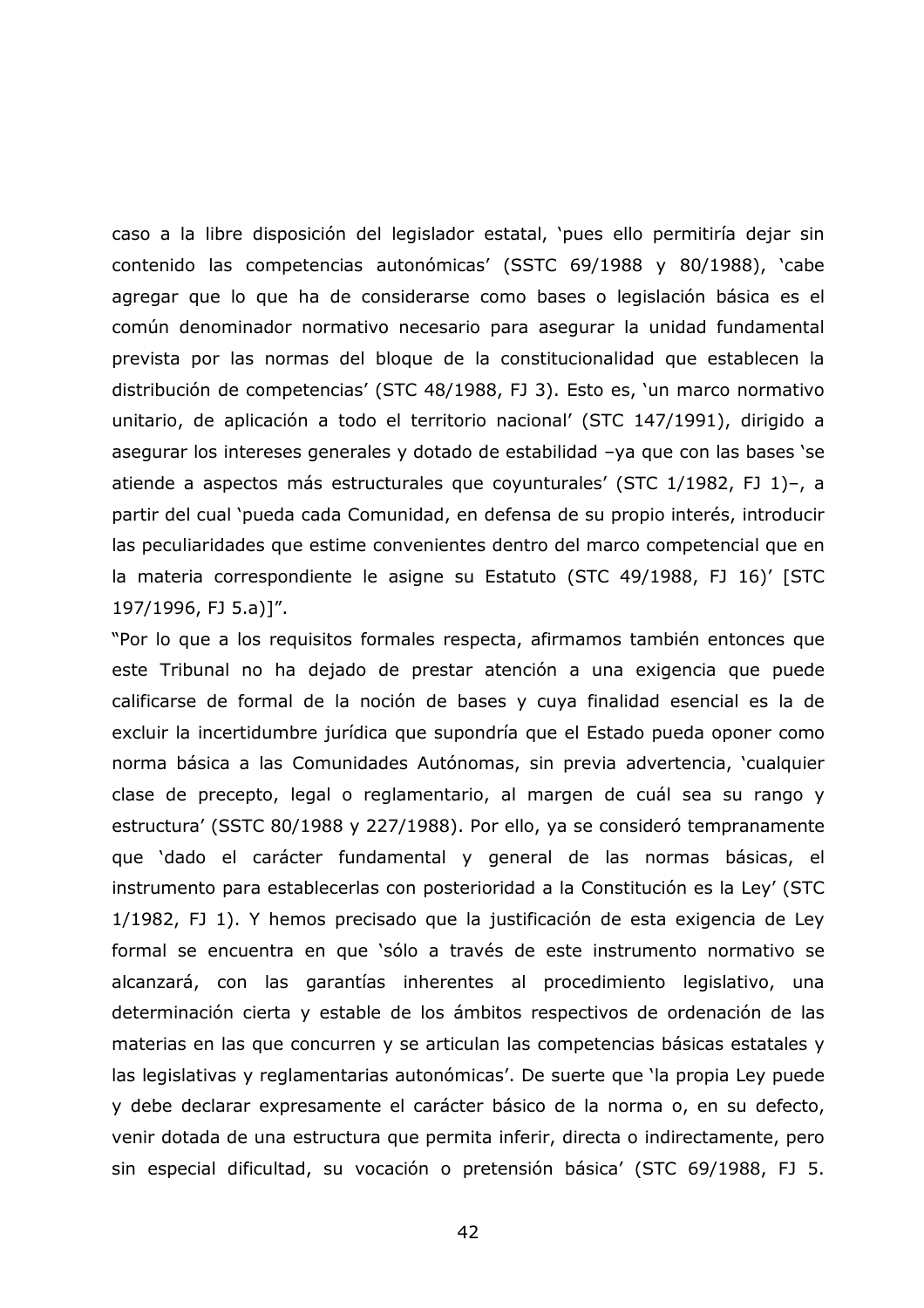Reiterada, entre otras, en las SSTC 80/1988, 13/1989 y 179/1992). En suma, la claridad y certeza normativa, la propia estabilidad de una materia y el equilibrio del sistema de fuentes son los elementos determinantes de la forma que han de adoptar las bases (STC 132/1989)".

"Este Tribunal, cierto es, ha admitido que la exigencia aquí considerada no es absoluta; y consecuentemente ha estimado que 'excepcionalmente pueden considerarse básicas algunas regulaciones no contenidas en normas con rango legal e incluso ciertos actos de ejecución cuando, por la naturaleza de la materia, resultan complemento necesario para garantizar la consecución de la finalidad objetiva a que responde la competencia estatal sobre las bases' [STC 48/1988, FJ 3.c). Asimismo, SSTC 69/1988, 80/1088, 132/1992 y 179/1992. Sin embargo, no cabe olvidar, en contrapartida, que la atribución de carácter básico a normas reglamentarias, a actos de ejecución o incluso a potestades administrativas ha sido entendida por este Tribunal como una 'dispensa excepcional' [...]">>.

A això anterior cal afegir que la Constitució ha atribuït a l'Estat la competència per fixar les bases i que el concepte de normes bàsiques no és equiparable, en la doctrina constitucional, exactament a normes de principis no directament aplicables. En aquest sentit, cal indicar que en l'exercici de la competència normativa bàsica és possible regular un sector de la matèria a través de normes estatals directament aplicables i que imposen una regulació uniforme en tot l'Estat.

b) En un altre ordre de coses, el Tribunal Constitucional en una doctrina consolidada (STC 76/1983, de 5 d'agost, FJ 4; 40/1998, de 19 de febrer, FJ 6; 277/1988, de 29 de novembre, FJ 3 i 15/2000, de 20 de gener, FJ 4) ha indicat que el legislador estatal no pot incidir directament en la delimitació de competències mitjançant la interpretació dels criteris que serveixen de base a aquesta. No pot convertir-se en l'intèrpret suprem i únic de la Norma Constitucional, la qual cosa és contrària a tota la lògica constitucional i democràtica. No pot dictar normes interpretatives amb l'exclusiu objecte de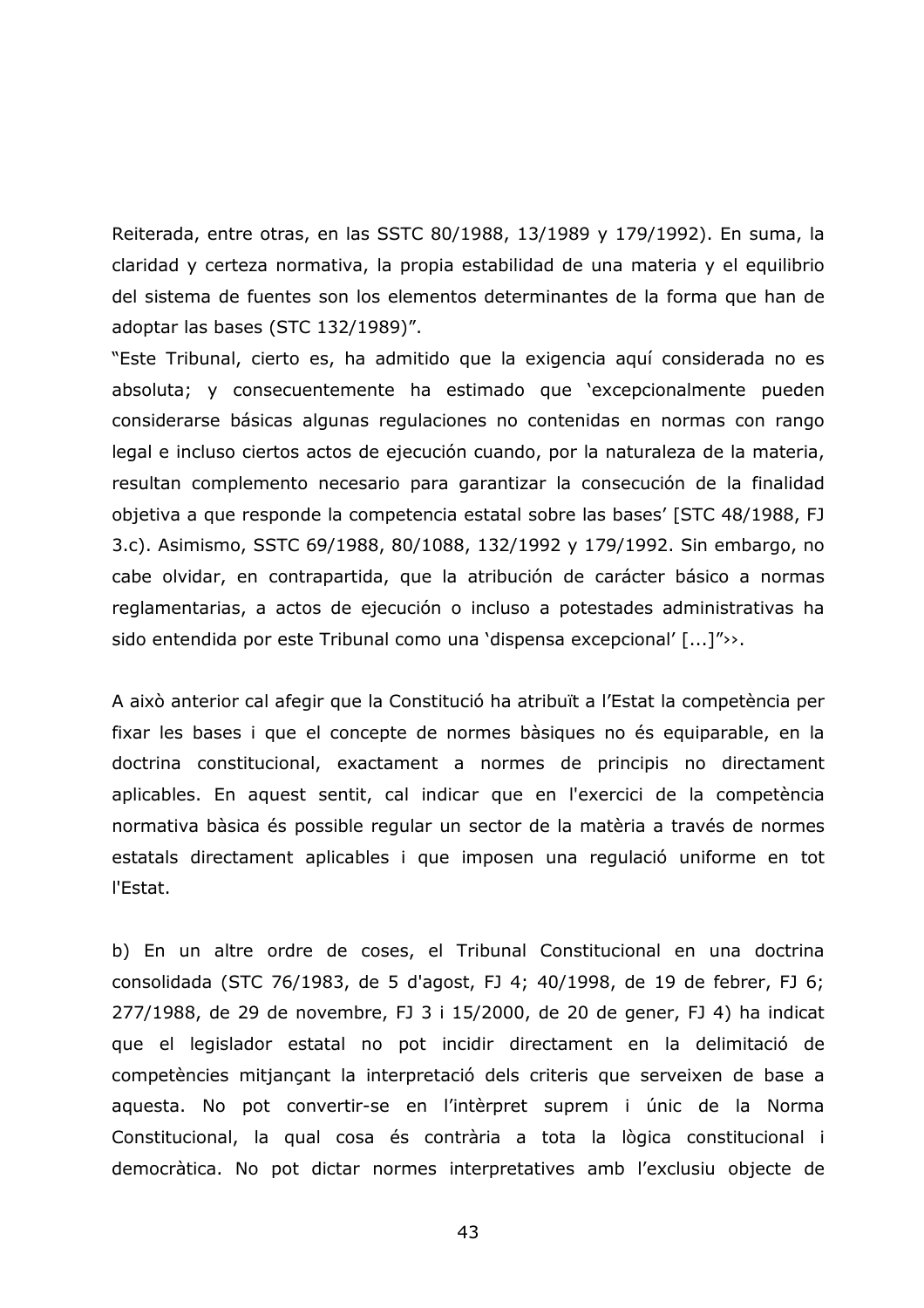precisar l'únic sentit d'entre els diversos possibles que s'haqi d'atribuir a un determinat concepte d'un precepte constitucional, atès que, en reduir les diferents possibilitats o alternatives del text constitucional a una sola, completa de fet l'obra del poder constituent. Se situa funcionalment en el seu mateix pla, creuant en fer-ho la línia divisòria entre el poder constituent i els poders constituïts. A més, en la mesura que els termes objecte d'interpretació són utilitzats com criteris constitucionals d'atribució de competències, la fixació del seu contingut pel legislador estatal suposa al seu torn una delimitació del contingut i abast d'aquelles competències que es defineixen per referència a aquests.

Per això el Tribunal Constitucional ha entès (STC 40/1998, de 19 de febrer) que:

"[...] una cosa es que dicho legislador realice, con pretensiones normativas de validez general, una interpretación genérica y abstracta del sistema constitucional y estatutario de distribución de competencias, con pretensiones de vinculación a las Comunidades Autónomas (tarea que, evidententemente, le está vedada), y otra muy distinta que, en el ejercicio de las competencias que la Constitución y los Estatutos de Autonomía le atribuyen para la ordenación de un sector material concreto, dicho legislador deba proceder a una interpretación de alcance y los límites de su propia competencia (STC 227/1988, fundamento jurídico 3º)" (FJ 6).

Finalment i referint-se específicament a la legislació bàsica, l'Alt Tribunal ha considerat en la Sentència 76/1983, de 5 d'agost (títol I, FJ 7) que no s'ha de confondre la tasca interpretativa del legislador estatal quan dicta una norma bàsica, és a dir, quan descriu el que s'ha d'entendre per bàsic en el corresponent cas concret amb: "[...] la producción de normas meramente interpretativas, que fijan el contenido de los términos de la Constitución con carácter general cerrando el paso a cualquier otra interpretación. En este caso el legislador se coloca indebidamente en el lugar que corresponde al Poder Constituyente y al Tribunal Constitucional por lo que es irrelevante a este respecto que el contenido del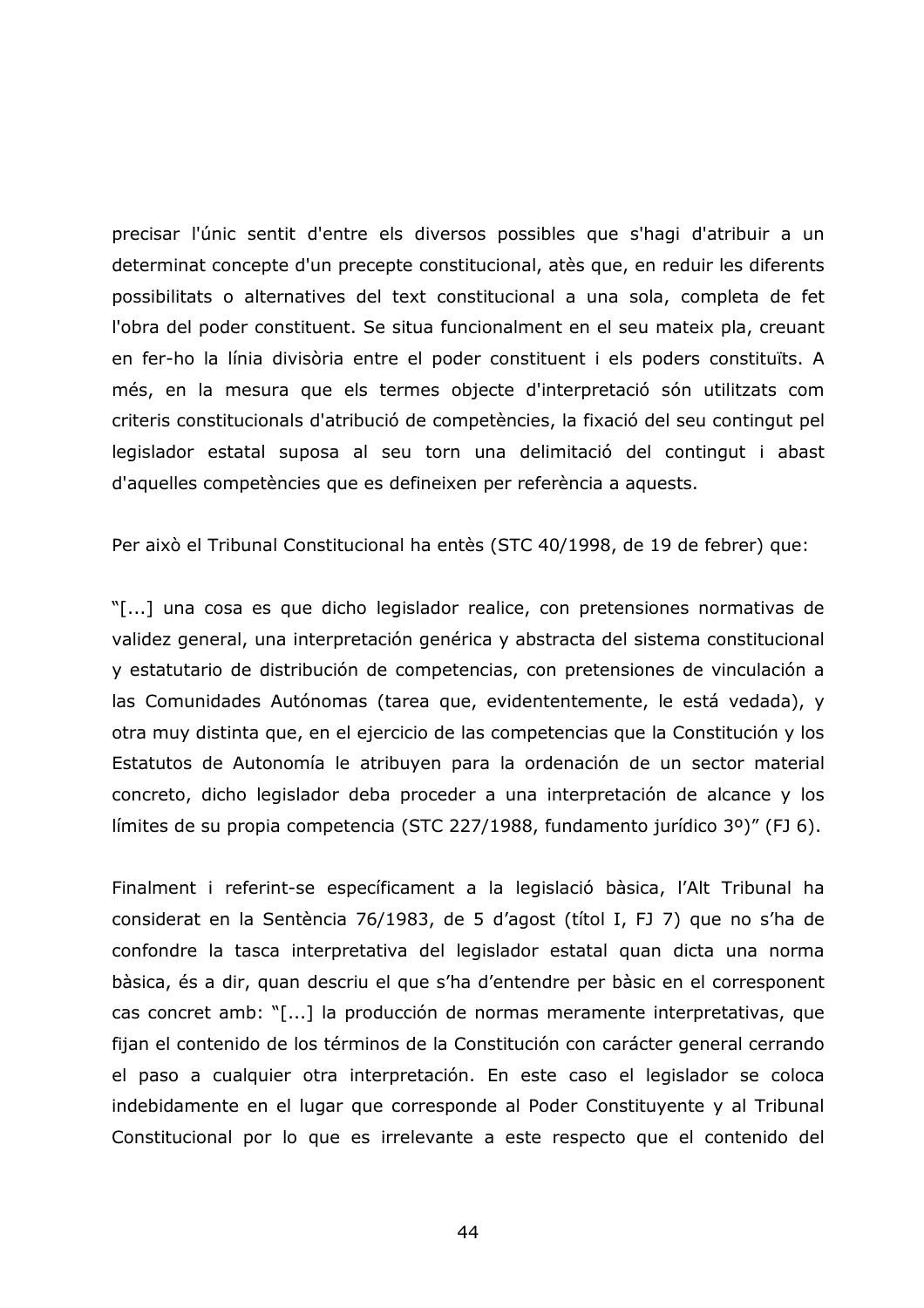artículo 2 del Provecto reproduzca o no con exactitud la doctrina contenida en anteriores sentencias del Tribunal Constitucional [...]".

c) Doncs bé, l'article 106 de la Proposta de Reforma estatutària que es dictamina conté una norma interpretativa que el fa inconstitucional. D'entre les moltes interpretacions que poden donar-se del concepte de bases, es considera com a vàlida només una de les possibles i això és el que, com s'acaba d'exposar, rebutja el Tribunal Constitucional.

Tampoc aquest precepte no s'ajusta a la interpretació que del concepte de bases ha fet de forma molt reiterada el Tribunal Constitucional, perquè limita l'abast d'aquesta competència estatal, impedeix que encara que sigui de forma excepcional puguin vehicular-se normes bàsiques a través de reglaments i actes, i obstaculitza que les bases puguin aplicar-se directament. Així mateix, l'article examinat converteix uns criteris generals sobre la legislació bàsica elaborats pel Tribunal Constitucional en quelcom excepcional en dir: "[...] excepto los casos que establecen expresamente la Constitución y el Estatuto [...]". Aquí dono per reproduït el que he exposat en el punt 1 lletra B) sobre el valor que ha de donarse a la jurisprudència constitucional. En aquest cas, el text de Proposta de Reforma estatutària no ha estat respectuós amb aquesta jurisprudència.

Convé a més en aquest punt recordar amb caràcter general que en matèria competencial no existeix una reserva absoluta en favor dels estatuts, ja que també les lleis estatals, orgàniques i ordinàries, incideixen en el sistema de delimitació competencial. Els estatuts completen el marc constitucional establert, en el sentit que, amb respecte als principis constitucionals, són els que han de determinar quines són les competències expressament assumides. Ara bé, això no vol dir que els preceptes constitucionals no delimitin el sistema de distribució de competències i que per tant siguin els estatuts els que estableixin les clàusules de tancament del sistema de delimitació competencial. Això suposaria a més de prescindir d'altres normes integrants també, encara que en diferent posició, del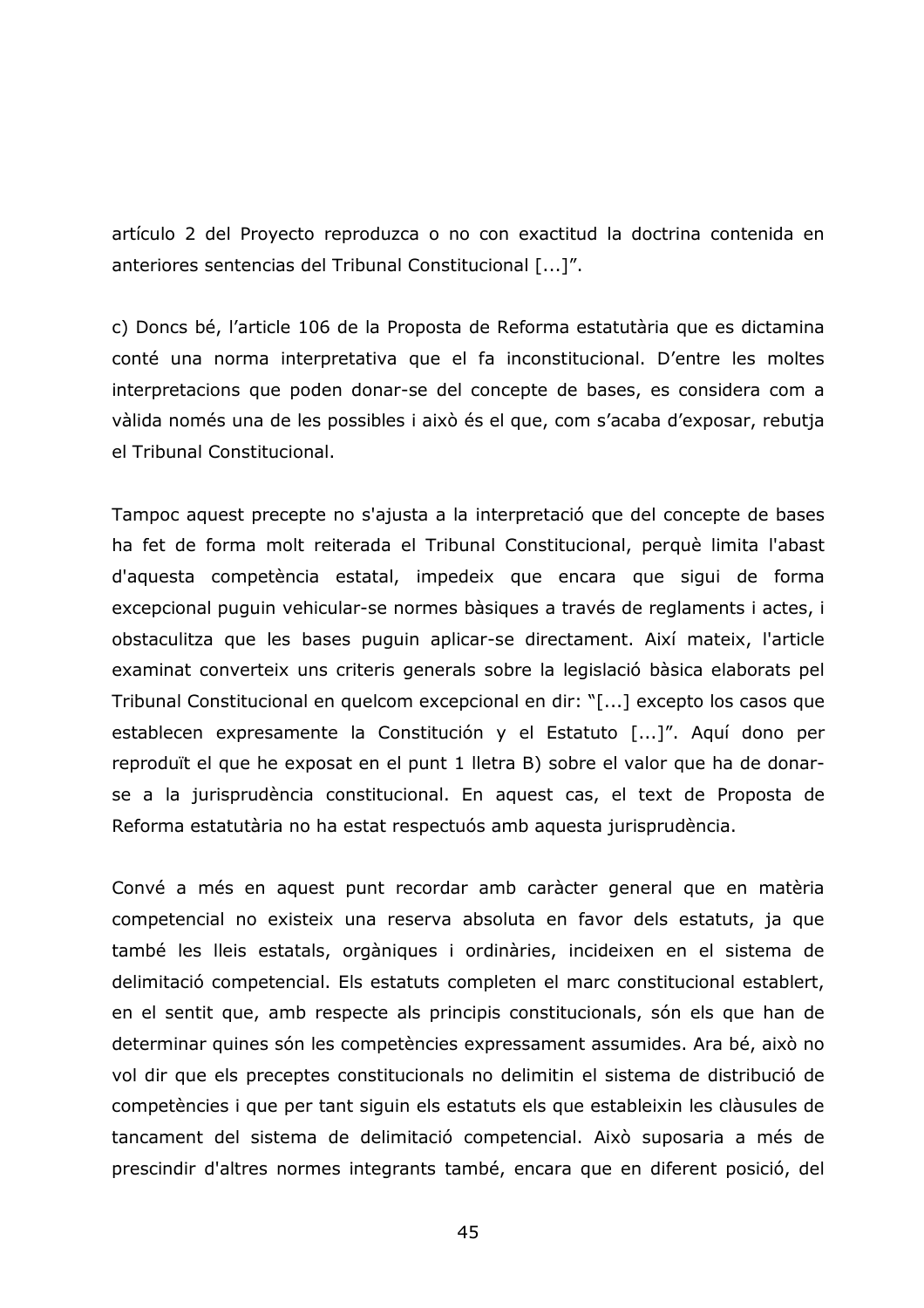bloc de constitucionalitat, prescindir de la Constitució mateixa com l'element capital de l'esmentat bloc, en el qual té una posició de supremacia. Amb això, els estatuts, en comptes de ser una norma supeditada a la Constitució, correrien el risc de convertir-se en una norma al marge d'aquesta, i d'assumir com a pròpia la delimitació de competències que correspon a la Norma fonamental. D'aquesta manera es podria arribar a una "desconstitucionalització" de l'estructura territorial de l'Estat.

B) En els preceptes del text de Proposta de Reforma de l'Estatut, que es refereixen a competències compartides, s'inclouen uns llistats de submatèries. Respecte a aquests s'utilitza com s'assenyala en el Fonament VI. 2 A. b del Dictamen una doble tècnica. En uns casos se sostreuen de l'àmbit de les competències compartides una sèrie de competències que es converteixen en exclusives. En d'altres es restringeix l'abast de les compartides. En realitat el que fan tots aquests preceptes és o bé eliminar el contingut d'allò bàsic o bé limitar-lo impedint en consequència que l'Estat pugui exercitar plenament unes competències que constitucionalment té atribuïdes. També en el context dissenyat per l'article 106 i tots aquells preceptes, les normes bàsiques deixen de ser un marc normatiu unitari d'aplicació a tot el territori estatal, ja que la regulació estatutària abasta només a Catalunya. Perden doncs, el seu caràcter de comú denominador necessari per assegurar els interessos generals.

En conclusió i respecte al segon grup de preceptes als quals s'ha fet referència en el paràgraf anterior, són inconstitucionals els articles: 106; 117.3 lletra a; 121.3 Iletra a; 121.5 lletra a; 125.2 lletres a, b; 131.12 i 13; 146.2 lletra a; 150 lletres a, b, c, e, f, g; 152.2; 156.2 lletres a, b; 159.1 lletres a, b, c, d, e, f; 161.1 a, b, c, d, e, f, g, h, i, j, k, l; 167.1 lletres a, b, c, d, e.

Pel que fa a els preceptes del primer grup, seran examinats en el punt 8 d'aquest vot particular.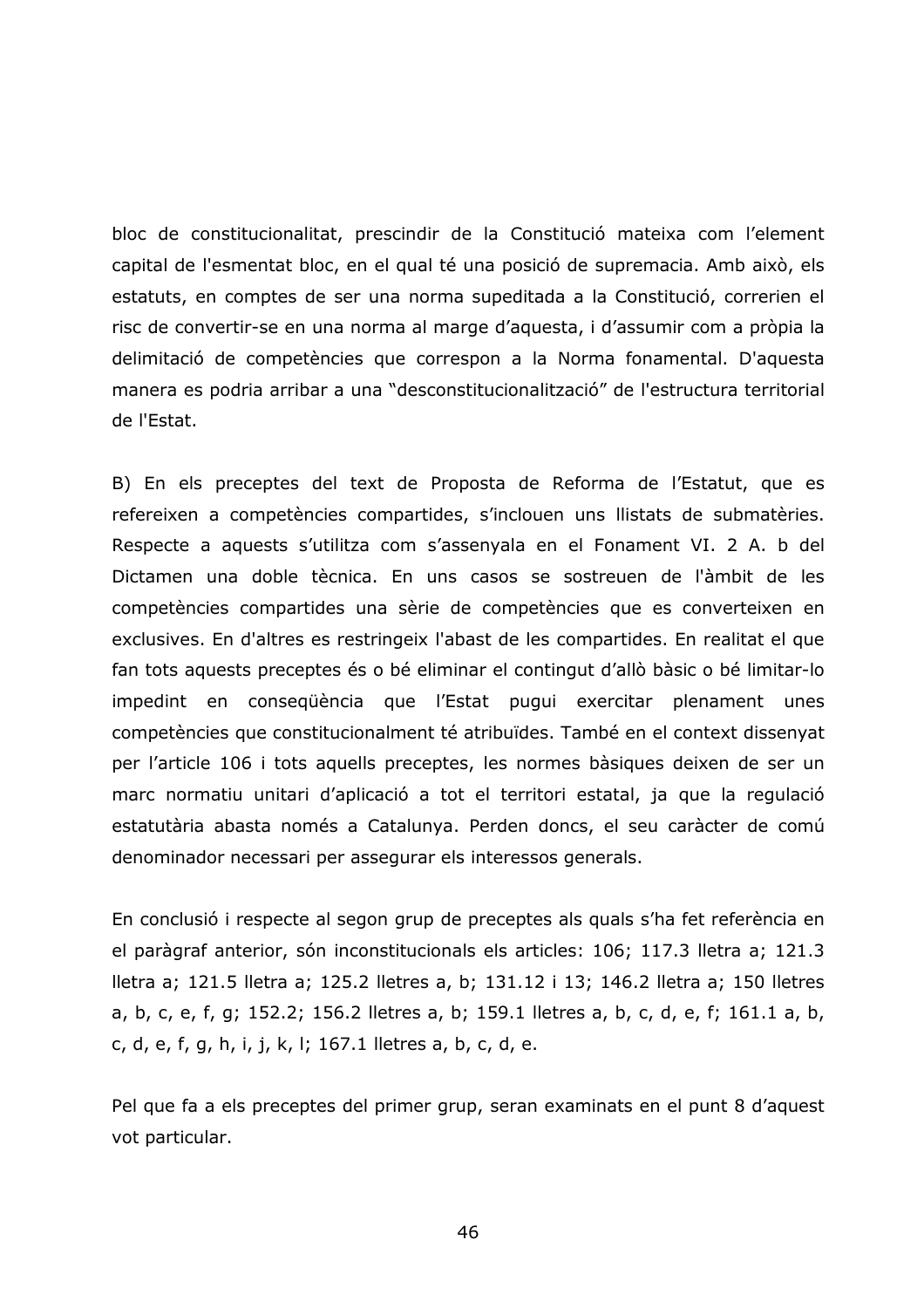L'article 107 del text de Reforma estatutària, que es refereix a les competències executives estableix que: "Correspon a la Generalitat en les matèries que aquest Estatut li atribueix la funció executiva, la potestat reglamentària que comprèn l'aprovació de reglaments de desplegament i l'execució de la normativa de l'Estat dictada per establir l'ordenació general de la matèria i també la integritat de la funció executiva, que en tot cas inclou la potestat d'organització de la seva pròpia administració, les activitats de planificació i programació, les facultats d'intervenció administrativa, l'activitat registral, les potestats inspectores i sancionadores, l'execució de les subvencions i totes les altres funcions i activitats que l'ordenament atribueix a l'Administració pública".

En relació amb les competències executives també s'ha pronunciat el Tribunal Constitucional en la Sentència 76/1983, de 5 d'agost (FJ 12), en enjudiciar l'article 7 de la LOAPA. En aquesta diu que: "[...] no obstante su redacción actual cabe hacer al apartado en cuestión la misma objeción que venimos haciendo a los artículos anteriores, pues, en la medida en que en él se determina con carácter general el alcance de la potestad de ejecución de las Comunidades Autónomas, incide en el sistema de distribución competencial".

Sembla clar que l'article 107 del text de la Proposta de Reforma estatutària està delimitant amb caràcter general l'abast de les potestats d'execució de la Generalitat. Es tracta, d'un precepte interpretatiu que contradiu a més, en alguns supòsits, la doctrina constitucional, elaborada inicialment sobre preceptes constitucionals, i en alguns supòsits no a partir d'una interpretació conjunta de la Constitució i l'Estatut d'autonomia vigent. No hi ha dubte que la mateixa Sentència 18/1982, de 4 de maig, que se cita al Dictamen, elabora una doctrina general sobre la potestat reglamentària sens perjudici que reforci la seva posició amb altres arguments com el contemplat en el Fonament Jurídic 5.

La inconstitucionalitat del precepte examinat deriva, com en el cas de l'article anterior, del fet que estableix com única vàlida, una de les múltiples i possibles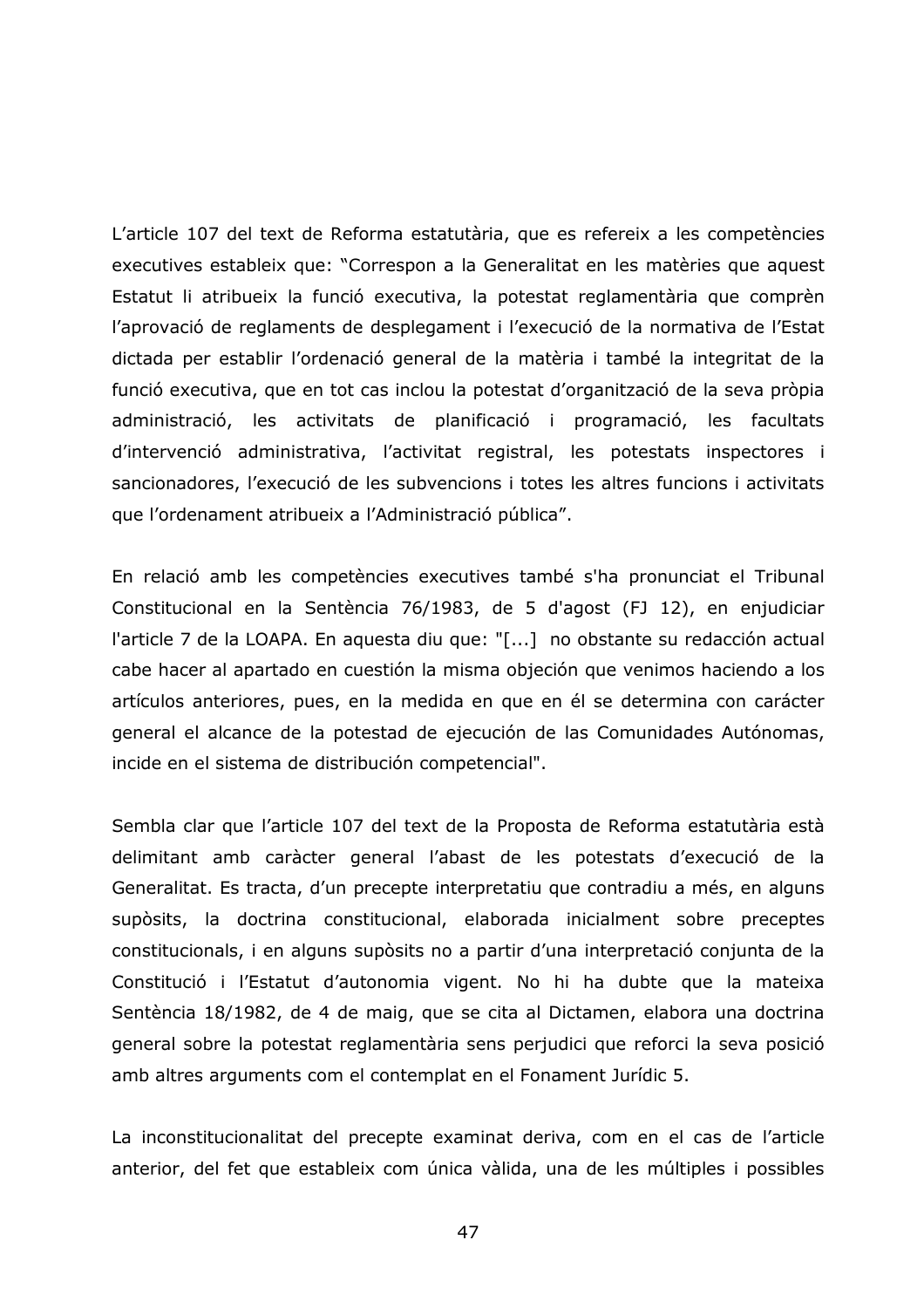interpretacions que poden donar-se sobre l'abast de la competència executiva. Com s'ha exposat, aquesta funció correspon en última instància al Tribunal Constitucional que és el suprem intèrpret de la Constitució i no al legislador ordinari. Per tant, aquest precepte és inconstitucional.

7. Amb caràcter previ a l'examen de la resta dels preceptes que es contenen en el text de la Proposta de Reforma estatutària, convé fer una referència a les relacions de coordinació, col·laboració o cooperació i de participació. Com assenyala el Dictamen, el desenvolupament dels mecanismes bilaterals no han de fer oblidar la importància dels mecanismes de relació multilaterals essencials per a un bon funcionament d'un Estat compost i fortament desenvolupat. Aquests últims mecanismes són necessaris per definir conjuntament l'interès general en els àmbits de competència estatal i per fixar les formes d'execució de les respectives competències, per aconseguir un funcionament eficaç de les diverses administracions en l'execució de les seves competències.

A) Les relacions de coordinació i les de col·laboració o cooperació (aquestes darreres es poden considerar sinònimes) presenten importants diferències, que es reflecteixen també en l'exercici de les competències sobre les quals es projecten.

Les relacions de coordinació es poden conceptuar com el mecanisme que permet concertar a les parts en l'exercici dels seus respectius poders, per portar a terme una actuació unitària. Però aguestes parts no es troben en situació de plena igualtat, ja que una, la que dirigeix la coordinació, se situa en una posició de preeminència o superioritat. Per aquest motiu, l'Estat no pot exercir una competència general de coordinació (ni una comunitat autònoma respecte a d'altres), sinó que la competència de coordinació en un determinat àmbit competencial ha d'estar expressament prevista en la Constitució (per exemple la coordinació general de la sanitat).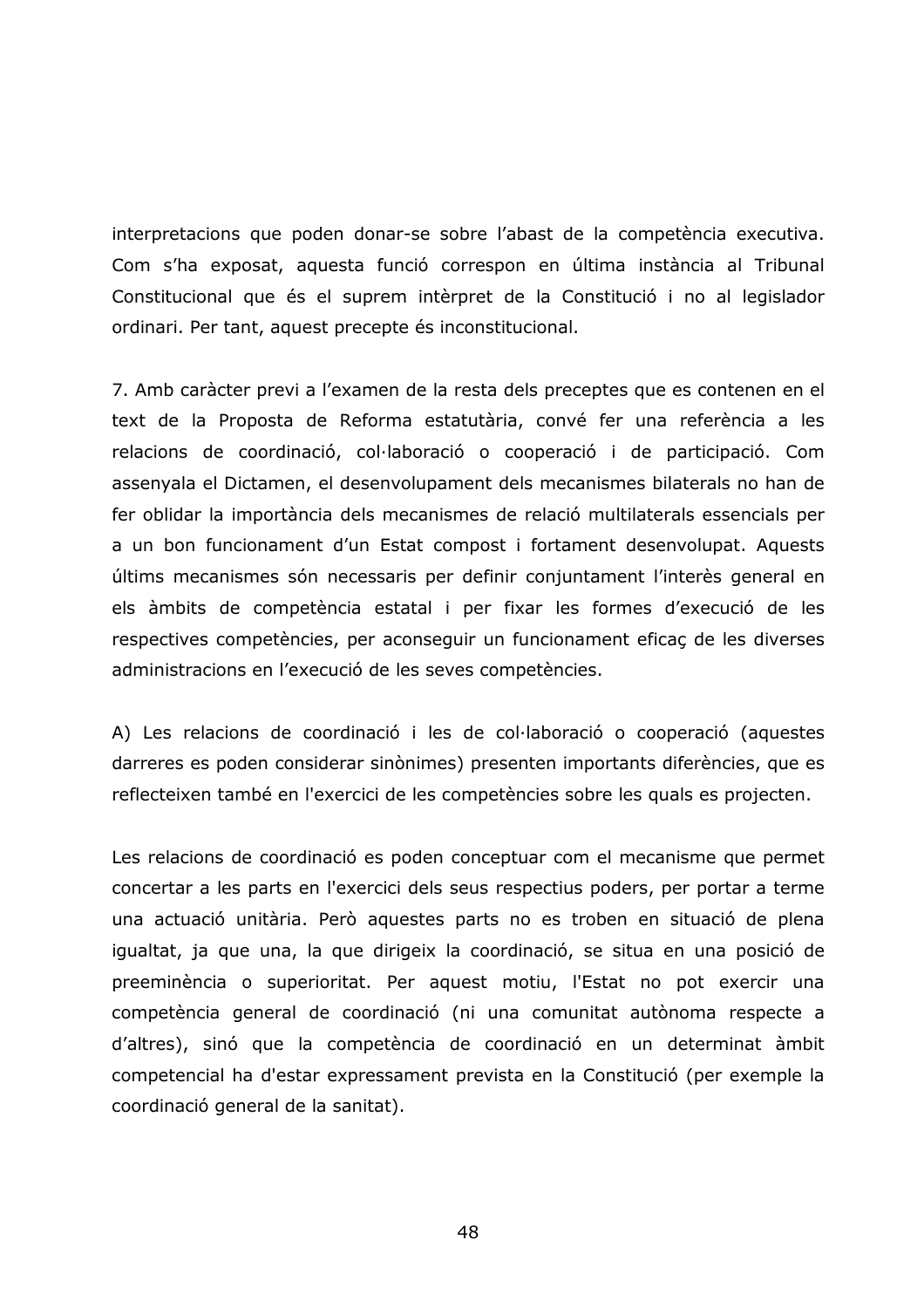En canvi, les relacions de col·laboració o cooperació es caracteritzen per una actuació pròpiament conjunta o mancomunada, en la qual les parts es troben en situació d'igualtat; es tracta d'una actuació des de la diversitat i des de l'aportació plural dels que cooperen, en la qual es pretén la consecució d'un objectiu comú. A diferència de les relacions de coordinació, el principi de col·laboració o cooperació és inherent o consubstancial a l'Estat compost (així, en aquest sentit, ho ha manifestat reiteradament, la jurisprudència constitucional) i a la forma d'organització territorial que implanta la Constitució. Les relacions de col·laboració vertical són les que s'estableixen entre l'Estat i les comunitats autònomes i poder ser bilaterals o unilaterals i de caràcter general o sectorial. Les relacions de col·laboració horitzontal són les que mantenen les comunitats autònomes entre si. La Constitució contempla la possibilitat de celebrar convenis horitzontals a l'article 145.2 CE. A l'apartat 2 es distingeix entre els convenis per complir i prestar serveis propis, i els acords de cooperació, als quals assigna règims jurídics diferents.

Quant a la participació, aquesta es pot manifestar de forma més frequent o bé en la integració en un òrgan estatal de representants de la comunitat autònoma que vetllen perquè en l'exercici de les competències d'aquell òrgan, es tinguin en compte els seus interessos implicats, o bé la participació pot merament consistir en la intervenció de la comunitat autònoma en determinats procediments de decisió estatals mitjançant informes o propostes. En la participació, el titular de la competència és l'habilitat per establir les formes de participació dels altres ens interessats.

B) En el text de Proposta de Reforma de l'Estatut d'autonomia s'hi contenen mandats tant al legislador autonòmic com a l'estatal. Els dirigits al legislador autonòmic acostumen a ser encàrrecs de regulació i propostes d'objectius polítics per a la definició i l'execució dels quals aquest compta amb un marge de discrecionalitat.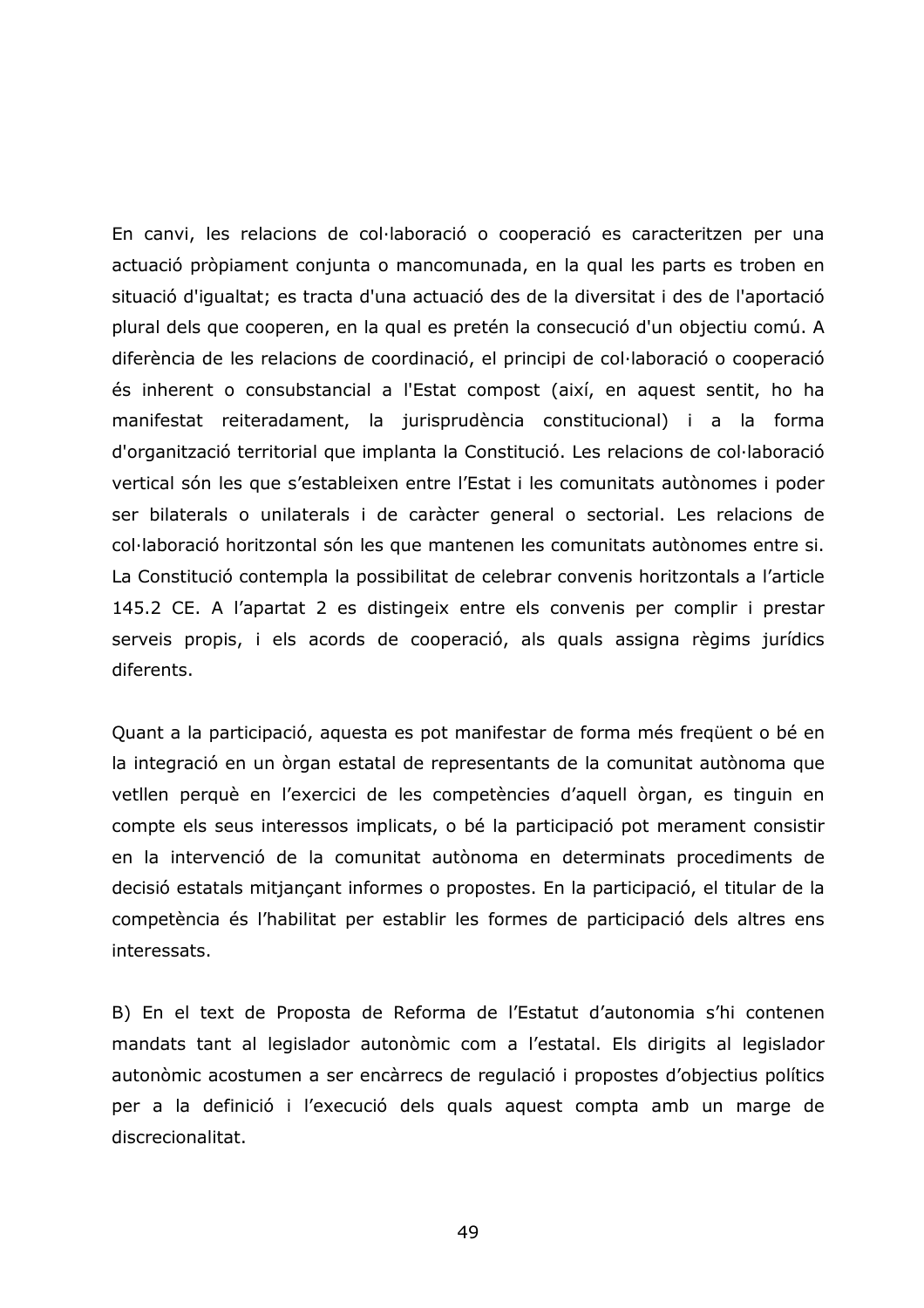Qüestió diferent és el valor que es pugui reconèixer a aquests mandats o indicacions estatutàries quan van dirigits al legislador estatal. Aquests mandats o indicacions poden ser de diversa naturalesa. En uns casos poden exigir la modificació de lleis estatals, en d'altres la reestructuració de les seves institucions i en ocasions el condicionament d'algunes competències de l'Estat, sobretot a partir de mecanismes de participació.

Per valorar aquestes regulacions la doctrina diferencia les següents situacions: a) en primer lloc, aquelles advertències estatutàries que són consequència directa i immediata de les competències que la comunitat autònoma té reconegudes i que no poden exercir-se sense l'adopció de determinades mesures legislatives estatals. En aquest supòsit el recordatori de la necessitat d'una acció legislativa, complementària a l'Estatut, és legítima des del punt de vista constitucional.

b) En segon terme, es troben mandats o assignacions de tasques al legislador estatal però sense substituir-lo: Aquests poden consistir en la incorporació als estatuts de clàusules subrogatòries o més en general en la inclusió de clàusules estatutàries que contenen simples remissions o suggeriments a la legislació estatal, acceptant tant allò que es contingui en aquesta, com el que la norma estatal a la qual l'estatut reenvia pot ser lliurement modificada per l'Estat. Aquesta classe de reenviaments, que per altra banda no impliquen dotar a les normes futures de la rigidesa formal de les normes estatutàries, també es pot estimar constitucionalment legítima.

c) En tercer lloc es troben al text de reforma de l'Estatut mandats o apel·lacions al legislador que consisteixen en intromissions en les seves competències, ja que substitueixen per una regulació estatutària, -que com és sabut és una regulació producte d'una doble voluntat- el que hauria de ser una regulació unilateral de l'Estat en virtut de les seves competències. En aquests supòsits el legislador estatutari obliga a l'Estat a modificar la seva legislació i predetermina a més el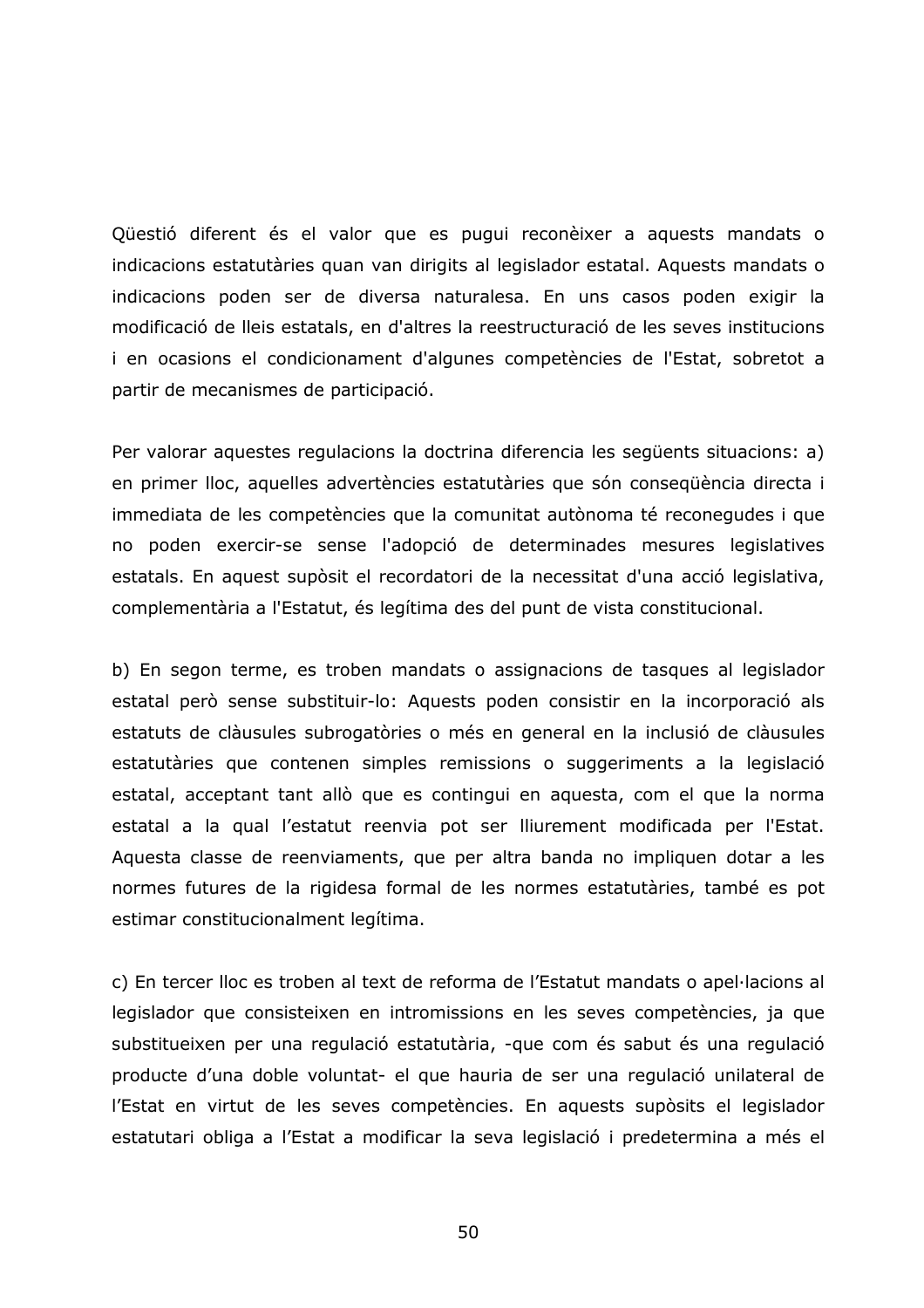futur del contingut d'una llei estatal. Per contravenir competències estatals els preceptes que incorporen prescripcions d'aquesta classe són inconstitucionals.

8. En aquest apartat s'analitzaran una sèrie d'articles que conté el text sotmès a dictamen i que plantegen problemes de constitucionalitat.

Article 111.2 in fine: aquest precepte, que es refereix a l'abast territorial i efectes de les competències, en el seu apartat final diu: "[...] només, quan no sigui possible aquesta col·laboració, l'Estat d'acord amb la Comissió Bilateral Generalitat-Estat, pot establir mecanismes de coordinació, per a l'exercici de les seves respectives competències". A través d'aquest incís es produeix una interferència en les competències de coordinació estatals ja que per establir mecanismes d'aquesta índole s'exigeix un acord previ amb la Generalitat. Per això aquest precepte en la mesura que interfereix el sistema de coordinació estatal és inconstitucional.

Article 112: El Dictamen arriba a una conclusió de constitucionalitat a través d'efectuar una interpretació que en la meva opinió va més enllà del que és raonable. El precepte és inconstitucional en la mesura que qualifica expressament la competència de la Generalitat com "exclusiva". Aquest article envaeix competències que corresponen a l'Estat ex article 149.1.18 CE i afecta la garantia institucional dels ens locals.

Article 114.a, b: La qualificació com a exclusiva de la competència sobre el règim estatutari del personal al servei de les administracions públiques no respecta el que disposa l'article 149.1.18 CE. La lletra b no salva l'anterior ja que no contempla tots els aspectes que la Sentència 1/2003, de 16 de gener, que se cita en el Dictamen considera com a integrants de l'Estatut dels funcionaris. També cal assenyalar que aquest precepte, igual com l'anterior, no respecta les competències relatives a l'Estat sobre els ens locals i afecta la garantia institucional d'aquests.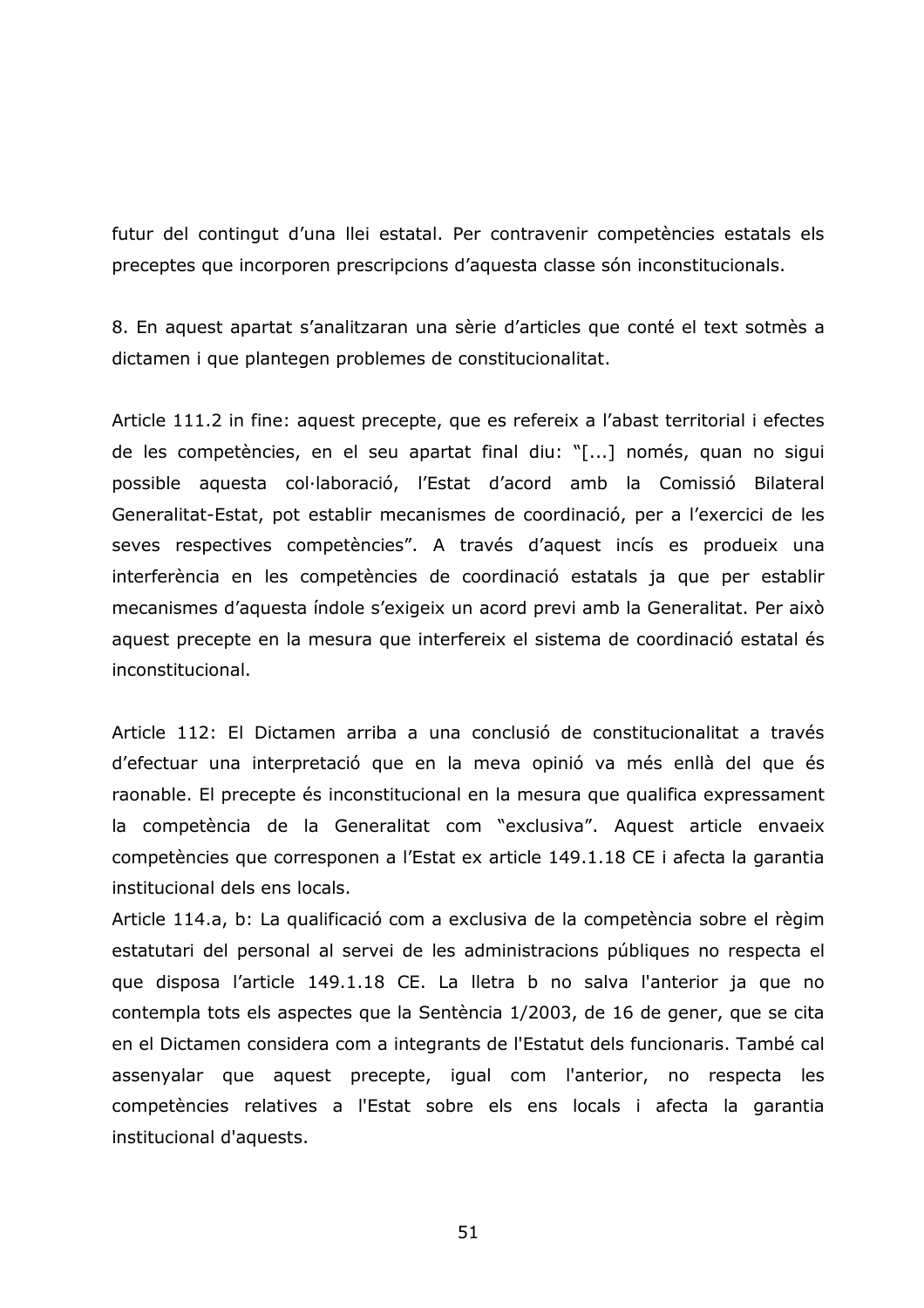Article 115.2 i 4: L'incís "l'execució i l'explotació d'obres d'interès general" contradiu el que disposa l'article 149.1.24 CE que qualifica aquesta competència com exclusiva de l'Estat. El precepte és inconstitucional, atès que sostreu d'una competència exclusiva de l'Estat unes competències d'execució. Respecte al punt 4 és inconstitucional per exigir un informe determinant en una matèria de competència exclusiva estatal.

Article 118.1.c: La regulació sobre horaris comercials no pot ser qualificada com una competència exclusiva ja que poden incidir en aquesta competències estatals derivades de l'article 149.1.13 CE (bases i coordinació de la planificació general de l'activitat econòmica). En aquest sentit em remeto al que es va exposar en el vot particular que conté el Dictamen núm. 267, de 7 de febrer de 2005.

Article 121.1: Quant als "fons de pensions" la competència no és exclusiva, sinó compartida. En preveure aquest precepte aquella qualificació infringeix allò establert a l'article 149.1.11 CE.

Article 125. 1 i 2 : Pel que fa a l'apartat 1 de l'article 125, tot i acceptar la doctrina general que es conté en el text del Dictamen, entenc que són inconstitucionals les lletres a, b, c, d, h i i, en tota la seva extensió.

L'apartat 2 de l'article 125 és inconstitucional en la mesura que limita els efectes de l'article 27 CE, atès que en matèria d'ensenyament no universitari hi ha més aspectes bàsics.

Article 130.1.a, b i 2: Respecte a l'apartat 1 de l'article 130, cal destacar el caràcter únic d'aquests cossos funcionarials sobre els quals l'Estat té les competències que li atribueix l'article 149.1.18 CE, que a més per estar integrats dins de la seva pròpia administració, exerceix amb tota amplitud, tant en l'ordenació de la funció pública que desenvolupen, que en part es canalitza a través dels col·legis, com en allò que afecta el seu règim estatutari (en aquest sentit STC 87/1989, de 18 de maig, FJ 4).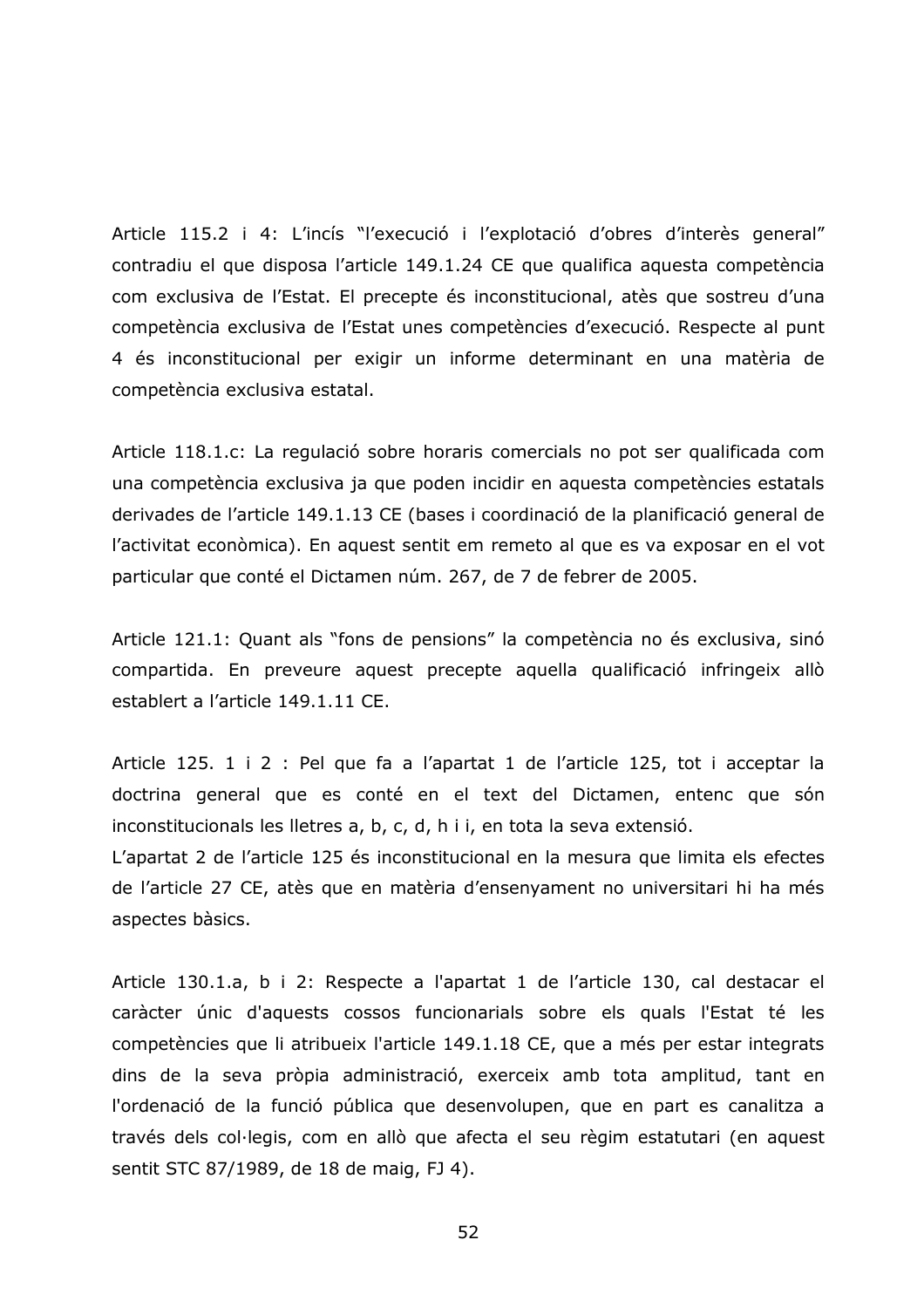Quant als col·legis, aguests formen part del sistema organitzatiu i jerarguitzat de la funció pública estatal que exerceixen els seus components, i per tant, del règim jurídic del Notariat. És per això que aquest apartat 1.a excepte l'incís "el nomenament dels notaris i registradors de la propietat i mercantil" no s'ajusta a la Constitució.

Així mateix també és inconstitucional l'apartat 1.b d'aquest article. L'article 149.1.8 CE atribueix a l'Estat l'ordenació dels registres i instruments públics. Les inscripcions registrals es practiquen en els llibres corresponents i els documents notarials es recullen en els respectius protocols notarials. Dins del títol competencial que fa referència a l'ordenació dels registres i instruments públics, s'inclou el règim de disposició d'aquells. En tractar-se d'una competència exclusiva de l'Estat i en disposar l'apartat 2 que s'examina que en matèria de notariat i de registres públics, la propietat dels protocols notarials i dels llibres de registre de la propietat, de béns mobles, mercantils i civils de Catalunya, correspon a la Generalitat, l'article que es dictamina és inconstitucional.

Article 132.5. a 11: Es tracta de matèries de competència estatal que només poden ser transferides en el seu cas a la Generalitat mitjançant el mecanisme contemplat a l'article 150.2 CE. Per tant aquests apartats són inconstitucionals. Els apartats 5 i 7 quan imposen un acord en una matèria de competència estatal; el Dictamen mateix suggereix un canvi de redacció d'aquests preceptes. Els apartats 6 i 8 quan preveuen una legislació autonòmica en un àmbit de competència estatal. Els apartats 9, 10 i 11 quan atribueixen algunes matèries a la Generalitat de competència estatal que com s'ha dit abans només poden ser transferides a través del mecanisme que contempla l'article 150.2 CE.

Article 135.1.e: Cal assenyalar que en aquesta matèria l'Estat ex article 149.1.7 CE té competència sobre la legislació laboral, sens perjudici de la seva execució per les comunitats autònomes. Per tant, la referència que es fa en el precepte al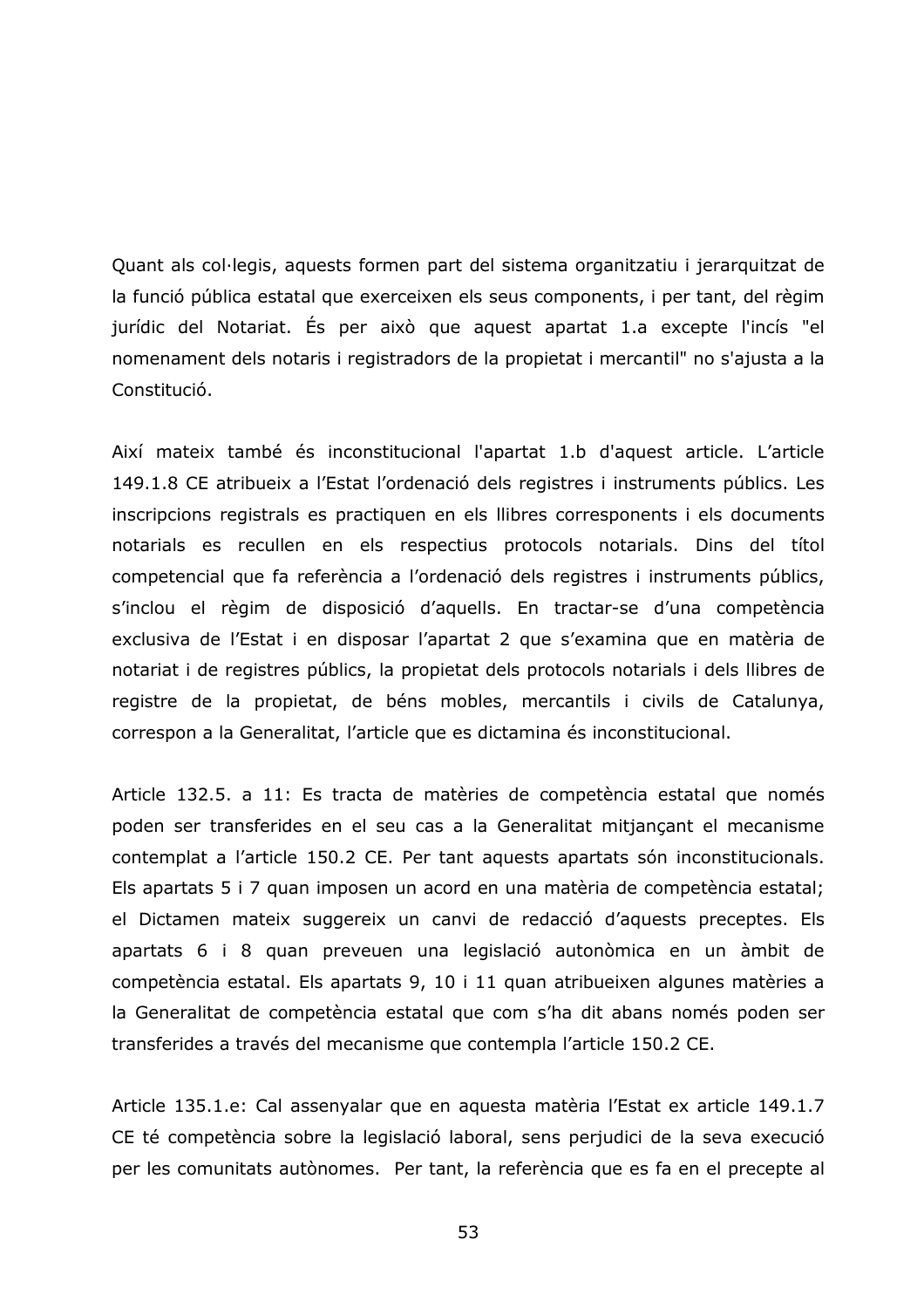"desplegament normatiu", d'acord amb la jurisprudència del Tribunal Constitucional que inclou aquesta activitat reglamentària dins del terme legislació, aquest precepte és inconstitucional.

Article 137.2.a, e; 3 i 4: La lletra a de l'article 137.2 no s'ajusta al que preveu l'article 149.1.21 CE ("[...] transports terrestres que circulen pel territori de més d'una comunitat autònoma[...]") i és per tant inconstitucional. A la mateixa conclusió s'arriba pel que fa a l'apartat 2. e per vulnerar també l'article 149.1.21 "[...] trànsit i circulació de vehicles a motor[...]".

L'apartat 3, en la mesura que exigeix un acord previ respecte de l'exercici d'una competència estatal és inconstitucional per les raons apuntades en el punt 7.B.c d'aquest vot particular. A la mateixa conclusió d'inconstitucionalitat s'arriba respecte a l'apartat 4. L'Estat ex article 149.1.21 CE té competència sobre els ferrocarrils i transports terrestres que circulin per més d'una comunitat autònoma. En aquesta competència s'inclou la potestat de coordinació a efectes de la integració de la xarxa ferroviària. El precepte que s'examina en parlar que la Generalitat "determina amb l'Estat les formes de col·laboració pertinents per a la gestió integrada de la xarxa ferroviària" està exigint a l'Estat un acord en una matèria que és de la competència d'aquest.

Article 140.1: L'apartat 1 és inconstitucional perquè redueix les bases a unes "directrius".

Article 143: No s'ajusta a la Constitució ja que no troba cobertura constitucional a la disposició addicional novena, que és inconstitucional.

Article 144.4.a i b: Quan contradiuen l'article 149.1.30 CE, que atorga a l'Estat la regulació de les condicions d'obtenció, expedició i homologació de títols acadèmics *i* professionals.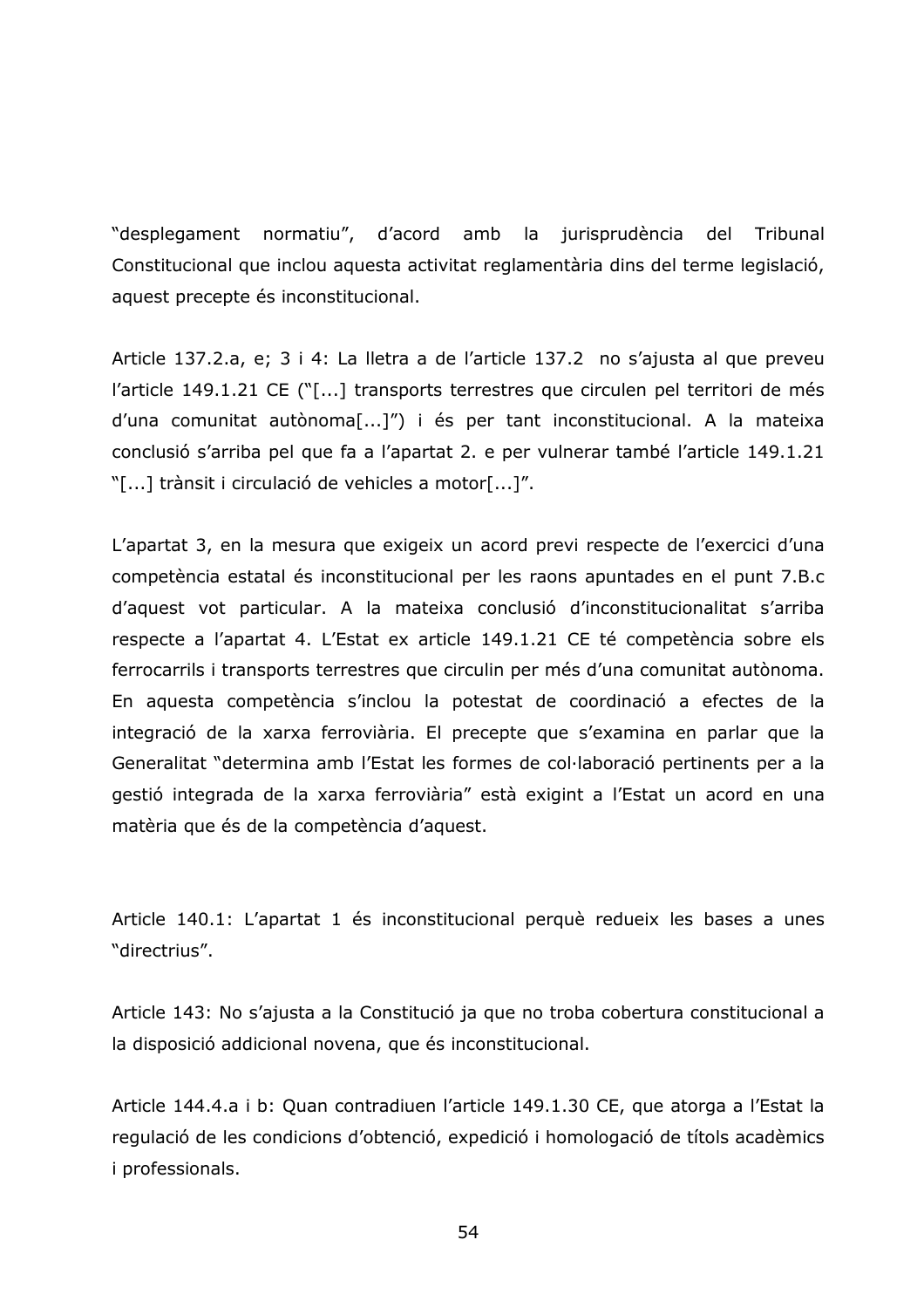Article 156.3: És inconstitucional perquè imposa una participació orgànica en una competència estatal. Per poder considerar aquest precepte com ajustat a la Constitució, s'hauria d'afegir al final: "en els termes que disposi la corresponent llei estatal".

Article 157.1.b i 4, 5: Sobre l'ordenació farmacèutica la Generalitat pot tenir competències legislatives, reglamentàries i d'execució respectant les bases i coordinació general de la sanitat i les competències estatals derivades dels productes farmacèutics, especialment en la fase de la seva dispensació (art. 149.1.16 CE). (STC 32/1983, de 28 d'abril; 80/1984, de 20 de juliol; 109/2003, de 5 de juny i 152/2003, de 17 de juliol). En la mesura que es configura aquesta competència com exclusiva, tot i ser compartida, l'apartat 1.b del precepte és inconstitucional. L'apartat 4 és també inconstitucional perquè estableix una participació necessària en una competència exclusiva estatal. L'apartat 5 és inconstitucional pel que fa al seu incís "i de selecció i registre de medicaments". Es tracta d'una matèria bàsica de la sanitat nacional que correspon a l'Estat, atesa l'afectació de manera general i directa a les garanties dels drets constitucionals previstos a la Constitució (art. 43 i 51.1 CE) i a la garantia de les condicions d'iqualtat que l'Estat està obligat a fer efectiva. Aquesta igualtat, segons la Sentència del Tribunal Constitucional 109/2003 (FJ 3), es considera intrínseca a la funció uniformadora que ha de complir la normativa bàsica de sanitat. Competència que, en aquest cas, és més específica i que desplaça a la que contempla l'article 149.1.1 CE.

Article 160.2 i 3: L'apartat 2 és inconstitucional. En principi, a cada ens li correspon el rendiment dels jocs, la titularitat dels quals té atribuïda (a l'Estat ex article 149.1.14 CE, a la Generalitat a partir de l'article 149.1.3 CE). També és inconstitucional l'apartat 3 perquè condiciona l'exercici de la competència estatal a un acord previ amb la Generalitat. El precepte fa referència tant a "l'autorització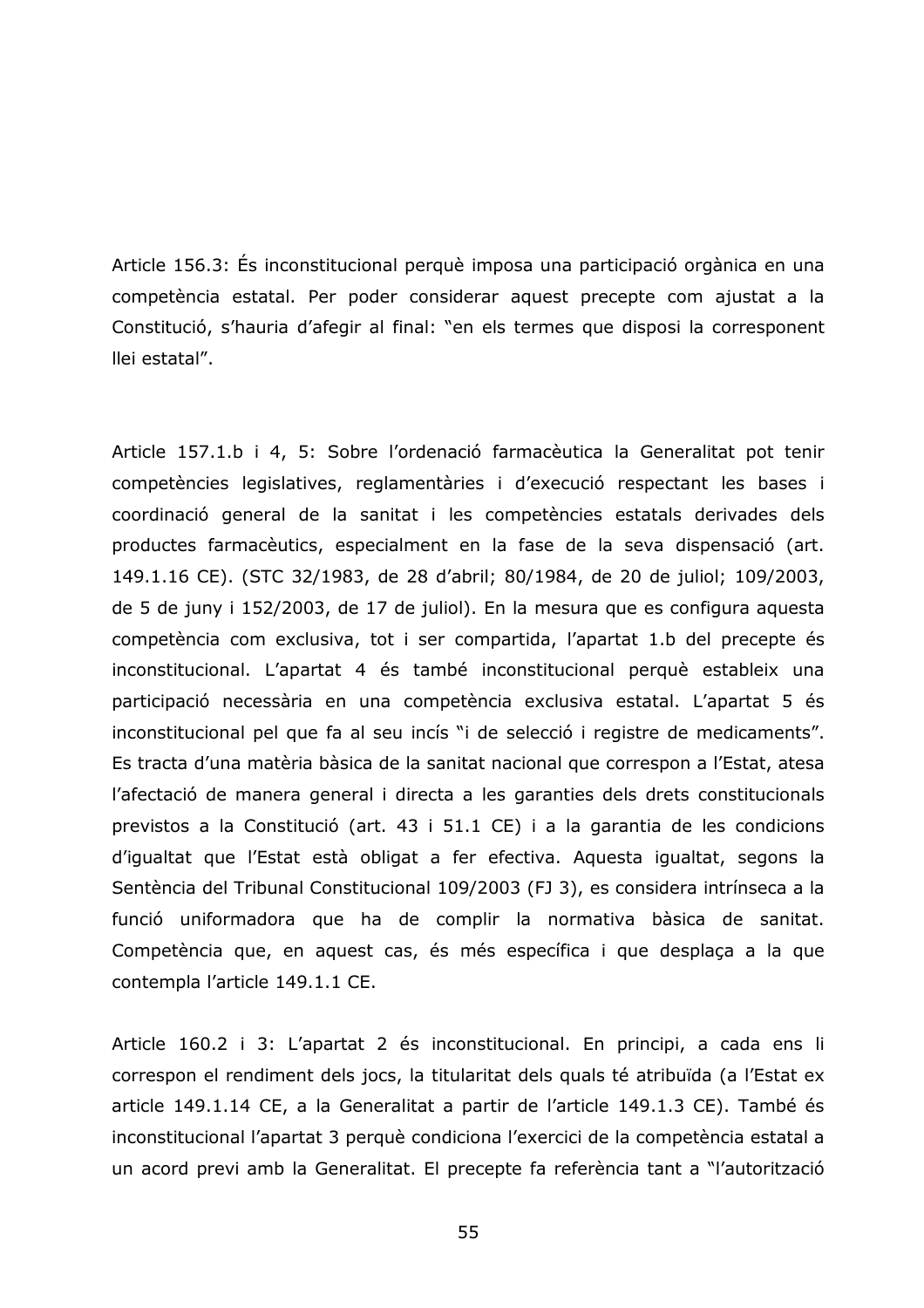de noves modalitats" com "a la modificació de les existents", circumstància aquesta última molt previsible i que en tot cas no podrà implicar canvis de titularitat.

Article 163.2.b i 4.d: La seguretat pública és una competència estatal recollida a la Constitució (art. 149.1.29). La Llei orgànica que regula les forces i cossos de sequretat de l'Estat, de les policies de les comunitats autònomes i de les policies locals fou dictada en compliment d'allò establert a l'article 104.2 CE (la disposició final segona d'aquesta llei orgànica es refereix a Catalunya). Respecte a l'apartat 2.b, es tracta d'uns documents l'interès dels quals és extracomunitari, va més enllà de l'interès autonòmic segons actualment ja reconeix l'article 13.4 EAC vigent. El passaport s'expedeix als ciutadans espanyols a fi de permetre'ls la sortida del territori de l'Estat. Recordi's, a més, que segons la Llei orgànica 1/1992, de 21 de febrer, de protecció de la seguretat ciutadana, el passaport pot substituir-me per altres documents (art. 10) entre aquests pel Document Nacional d'Identitat. Aquest apartat 2.b és inconstitucional perquè envaeix competències estatals de seguretat que pertanyen al que podria denominar-se nucli essencial en matèria de seguretat. A la mateixa conclusió d'inconstitucionalitat s'ha d'arribar respecte a la lletra d de l'apartat 4, perquè el control i la vigilància del trànsit és competència estatal derivada de l'article 149.1.21 CE. Una altra cosa és que aquesta facultat pugui transferir-se a la comunitat autònoma a través del mecanisme previst a l'article 150.2 CE.

Article 167.2: Sobre el règim econòmic de la seguretat social, l'article 167.2 de la Proposta de Reforma, atribueix a la Generalitat la gestió dels serveis del règim econòmic de la seguretat social que inclou el reconeixement i la gestió de les prestacions econòmiques del sistema de seguretat social i l'organització d'aquests serveis.

L'article 149.1.17 CE, pel que fa a l'abast de les competències estatals sobre el règim econòmic de la seguretat social, ha estat interpretat pel Tribunal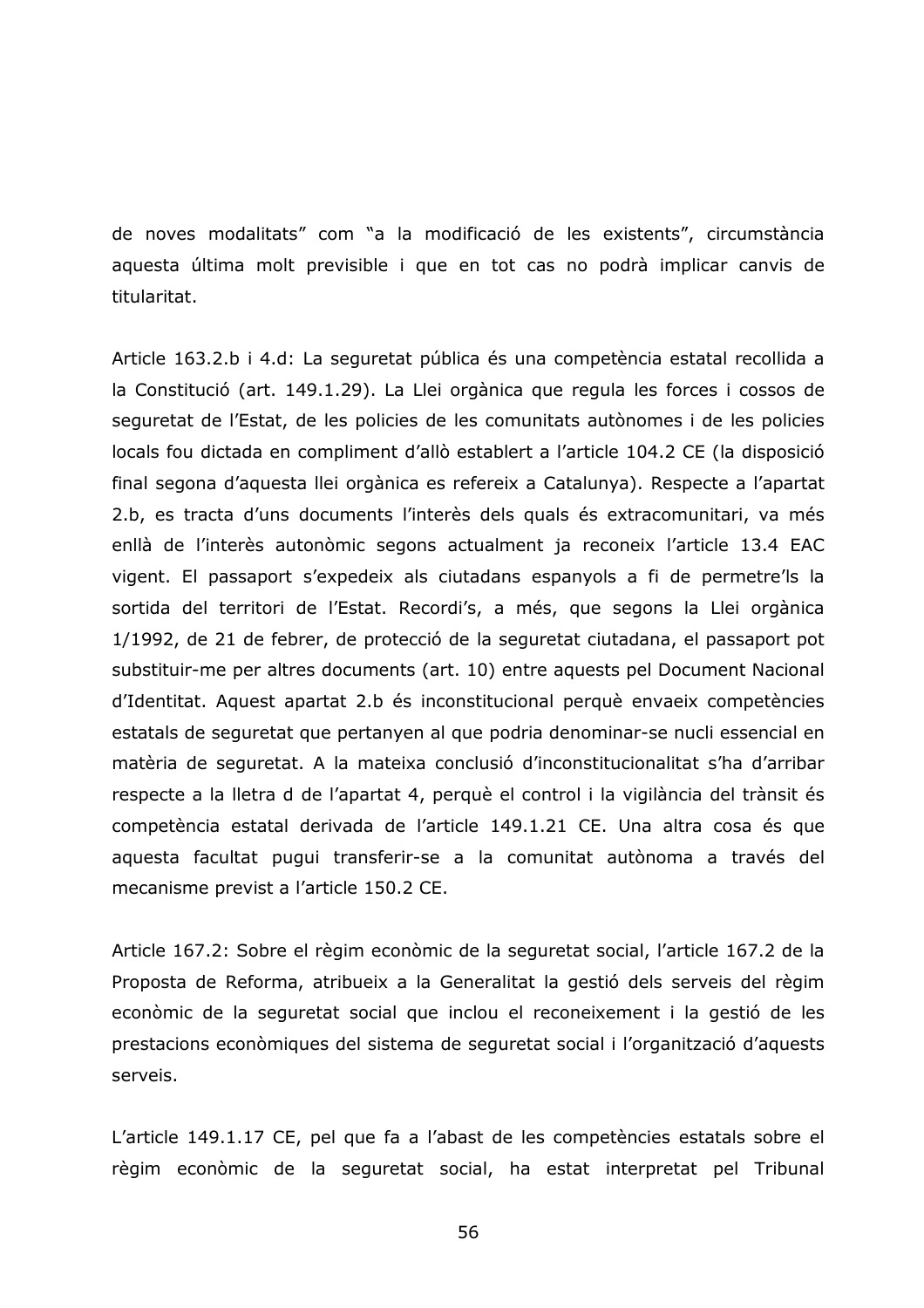Constitucional en diferents Sentències, com ara la 124/1989, de 7 de juliol (FJ 3), i posteriorment sequida en d'altres com la 16/1996, d'1 de febrer (FJ 3) o la 195/1996, de 28 de novembre (FJ 6 i 7). En aquesta reiterada jurisprudència l'Alt Tribunal ha considerat la seguretat social i el seu règim econòmic com matèries competencialment diferents. I respecte del segon ha negat que l'Estat tingui només potestats normatives en la matèria, d'acord amb una anàlisi sistemàtica, històrica, i teleològica del precepte. Segons el Tribunal Constitucional: "El designio perseguido con el acantonamiento del 'régimen económico' dentro de la competencia exclusiva del Estado no ha sido otro, con toda claridad, que el de preservar la unidad del sistema español de Seguridad Social y el mantenimiento de 'un régimen público', es decir, único y unitario de Seguridad Social para todos los ciudadanos (art. 41 de la Constitución), que garantice al tiempo la igualdad de todos los españoles en el ejercicio de los derechos y deberes en materia de Seguridad Social (art. 149.1.1.<sup>a</sup> de la Constitución). Debe tenerse en cuenta a este propósito que en el momento de aprobarse la Constitución había sido ya creada la Tesorería General de la Seguridad Social para hacer efectivos los principios de solidaridad financiera y de unidad de caja, y este dato resulta relevante para la correcta interpretación del art. 149.1.17.<sup>a</sup>, en la medida en que, como cabe deducir de los antecedentes y de los debates parlamentarios que culminaron en la aprobación del texto del citado precepto constitucional, la mención separada del 'régimen económico' como función exclusiva del Estado trataba de garantizar la unidad del sistema de la Seguridad Social, y no sólo la unidad de su regulación jurídica, impidiendo diversas políticas territoriales de Seguridad Social en cada una de las Comunidades Autónomas.

## $\lceil ... \rceil$

La Constitución no se ha limitado a establecer esa solidaridad interterritorial, sino que, partiendo de la misma, ha establecido e impuesto el carácter unitario del sistema y de su régimen económico, la estatalidad de los fondos financieros de la Seguridad Social y, por ende, la competencia exclusiva del Estado no sólo de normación sino también de disponibilidad directa sobre esos fondos propios, que en este momento se articula a través y por medio de la Tesorería General de la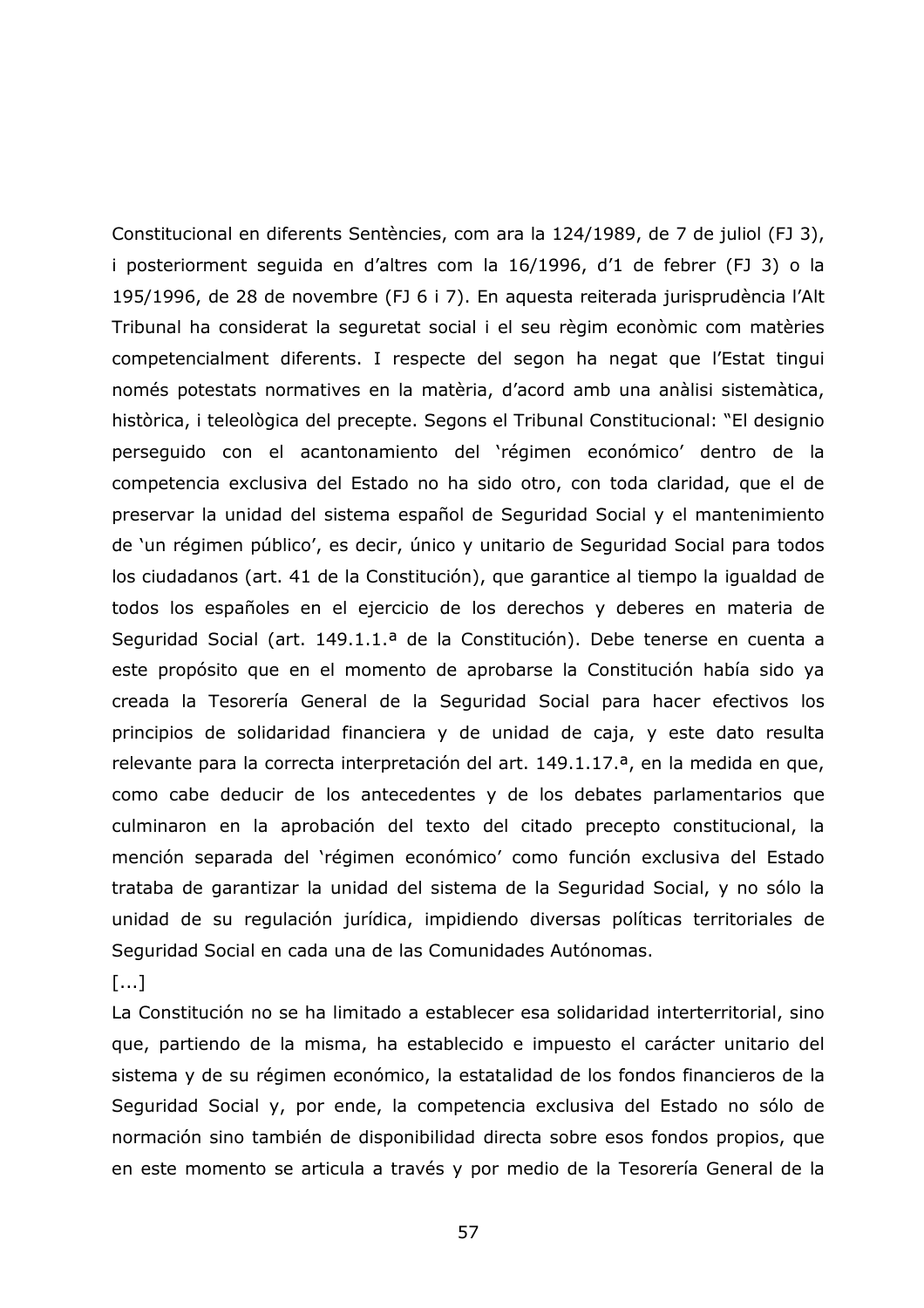Seguridad Social, Por ello es competencia exclusiva del Estado, ejercida a través de la Tesorería General de la Seguridad Social, 'La gestión de los recursos económicos y la administración financiera del sistema, en aplicación de los principios de solidaridad financiera y caja única'.

 $[...]$ 

El Estado ejerce no sólo facultades normativas sino también facultades de gestión o ejecución del régimen económico de los fondos de la Seguridad Social destinados a los servicios o a las prestaciones de la Seguridad Social" (STC 124/1989, de 7 de juliol, FJ 3).

D'acord amb aquesta mateixa jurisprudència les facultats que integren la competència estatutària de gestió de règim econòmic de la seguretat social seran les que no puguin comprometre la unitat del sistema o pertorbar el seu funcionament econòmic uniforme, ni qüestionar la titularitat estatal de tots els recursos de la seguretat social o engendrar directament o indirecta desigualtats entre els ciutadans pel que fa a la satisfacció dels seus drets i al compliment de les seves obligacions de seguretat social.

El Tribunal Constitucional ha detallat, a més, una sèrie de competències de gestió del règim econòmic de la seguretat social que pertanyen a l'Estat. Així, respecte de determinats actes instrumentals de l'obligació de contribuir (inscripció d'empreses, afiliació, altes i baixes) cal assegurar la comunicació immediata dels actes a l'Estat i, de manera més àmplia, el control del compliment dels deures pertinents correspon a l'Estat. Són també competència exclusiva de l'Estat les actuacions de gestió i control de la recaptació de les quotes i altres recursos de finançament del sistema de la seguretat social, com també les actuacions d'ajornament o fraccionament dels pagaments corresponents. També ho són les facultats de distribució temporal i espacial de les disponibilitats dineràries; la qual inclou la competència per a la disponibilitat directa dels fons propis, la previsió de pagaments, les provisions de fons i l'ordenament de pagament a càrrec dels fons de la seguretat social.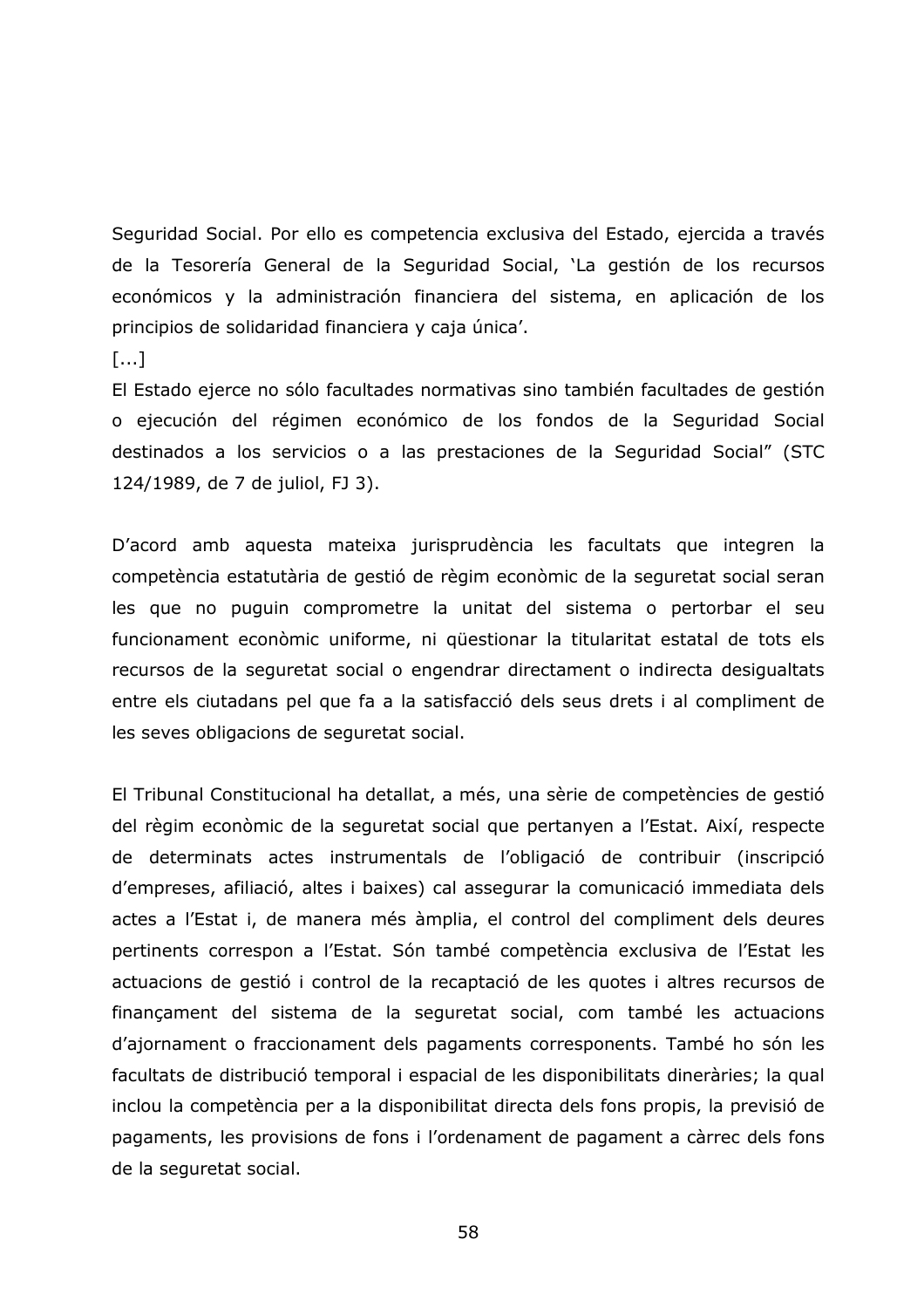En conclusió, el control de la caixa única que correspon a l'Estat suposa l'atribució de la potestat executiva quan recau directament sobre activitats econòmiques, mentre que quan recau sobre activitats instrumentals (inscripció d'empreses, afiliació, altes i baixes) comporta només una facultat de supervisió, essent l'execució en relació amb el compliment dels deures no immediatament econòmics, competència de la comunitat autònoma.

En definitiva, d'acord amb el que s'ha exposat, es pot entendre que l'article 167.2 de la Proposta de Reforma no presenta objeccions de constitucionalitat sempre que la gestió dels serveis del règim econòmic de la seguretat social no obstaculitzi la competència executiva de gestió reconeguda a l'Estat per l'article 149.1.17 CE, tal com l'ha definida el Tribunal Constitucional.

Article 174: No troba la seva justificació constitucional a la disposició addicional novena del text de la reforma.

Article 176: Aquest article és inconstitucional en els termes que està redactat perquè suposa una intromissió en les competències estatals. Això implícitament ho reconeix el dictamen quan proposa alterar el contingut del seu text, en el sentit de donar-li una altra expressió (es proposa afegir l'incís: "en els termes que estableix la legislació aplicable"). Per altra part tampoc pot recolzar-se la seva constitucionalitat en la disposició addicional novena lletra g que també, tal i com està redactada, és inconstitucional. (Veure punt 7.B.c d'aquest vot particular).

Article 177.2: L'incís "i si escau, adoptar acords en els casos establerts per aquest estatut i en general amb relació als àmbits següents" és inconstitucional. El precepte s'expressa en termes molt amplis ja que ni precisa els acords concrets que poden adoptar-se, ni distingeix el tipus de competències sobre les quals incideix. D'altra banda, en examinar alguns articles del text objecte de dictamen, s'ha posat en relleu la seva inconstitucionalitat atès que l'exercici d'algunes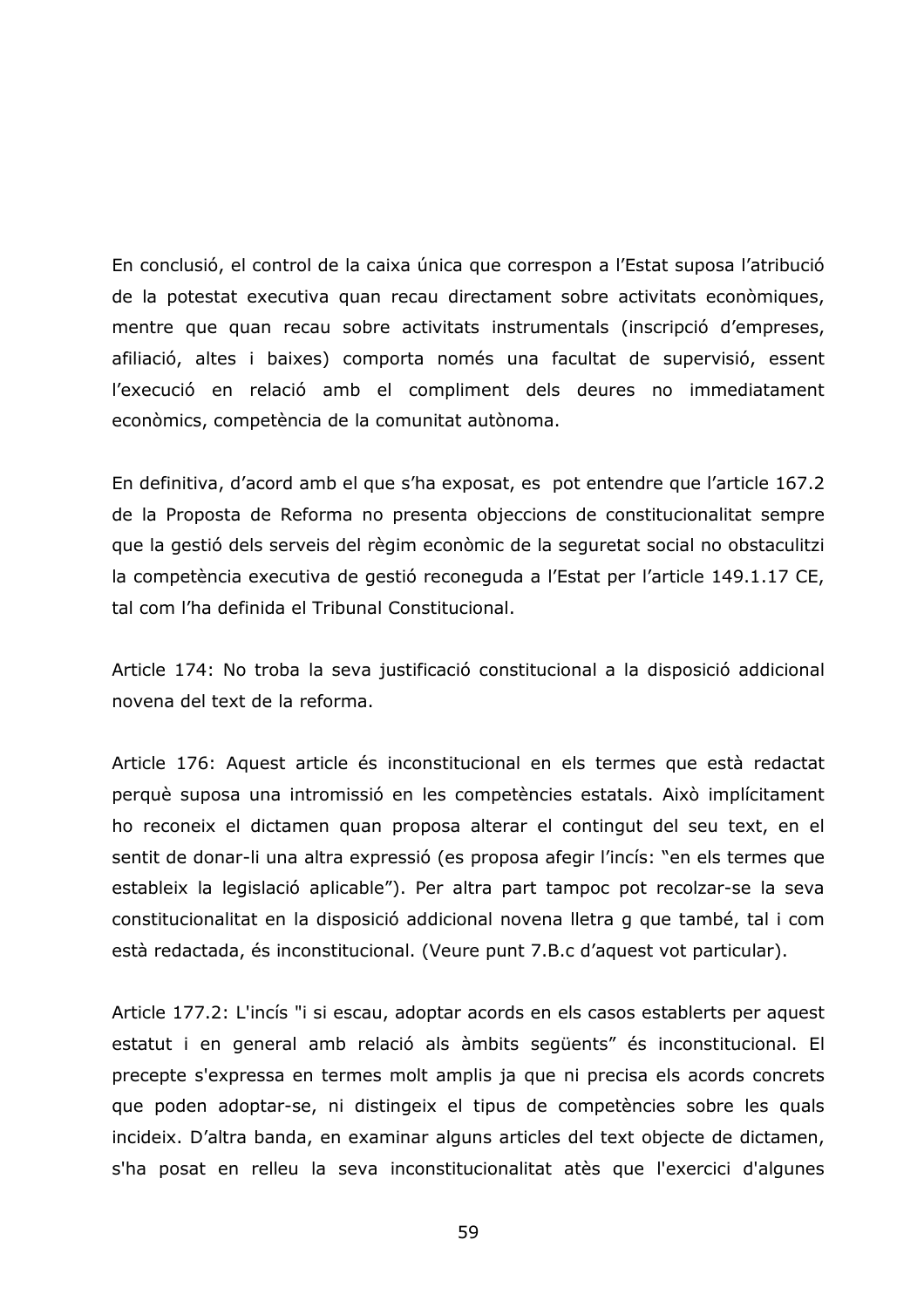competències estatals se supedita a l'acord previ de la Comissió Bilateral. En la mesura que l'incís que es comenta pot posar-se en relació amb aquells preceptes inconstitucionals és també inconstitucional.

Article 179.2: En aquest precepte es dirigeix a un mandat incondicionat al legislador estatal en una matèria de la seva competència. En consequència és inconstitucional. El Dictamen entén que a aquest article se li ha d'afegir un incís que condicioni aquest mandat al que estableixi la llei.

Article 181.1: S'ha d'arribar a la mateixa conclusió d'inconstitucionalitat i per idèntiques raons a les que s'han exposat en examinar l'article anterior. Aquest precepte tal com està redactat no s'ajusta a la Constitució pel mandat que conté. El Dictamen mateix assenyala la conveniència de fer en el precepte una referència a la "normativa aplicable".

Article 185.3: S'imposa una participació concreta en una competència exclusiva de l'Estat. El precepte és inconstitucional d'acord amb el que s'ha expressat en el punt 7.B.c d'aquest vot particular.

Article 191.2 i 3: L'apartat 2 quan estableix que la "[...] participació comporta, en tots els casos, la incorporació d'una representació de la Generalitat en la delegació negociadora [...]" suposa un mandat al legislador estatal en una matèria de la seva competència exclusiva (149.1.3 CE) i és per tant inconstitucional. Així mateix, també pot considerar-se inconstitucional la referència a l<sup>on</sup>informe determinant del Parlament" quant no és aplicable en aquest cas la disposició addicional cinquena en referir-se aquesta al govern. Fora d'això i tractant-se de competències exclusives, és raonable una intervenció de la comunitat autònoma competent en els processos de negociació d'aquests tractats i convenis.

L'apartat 3 fa referència a uns "preacords internacionals" sense precisar res més. Aquesta activitat consisteix en negociar i arribar a uns pactes a l'àmbit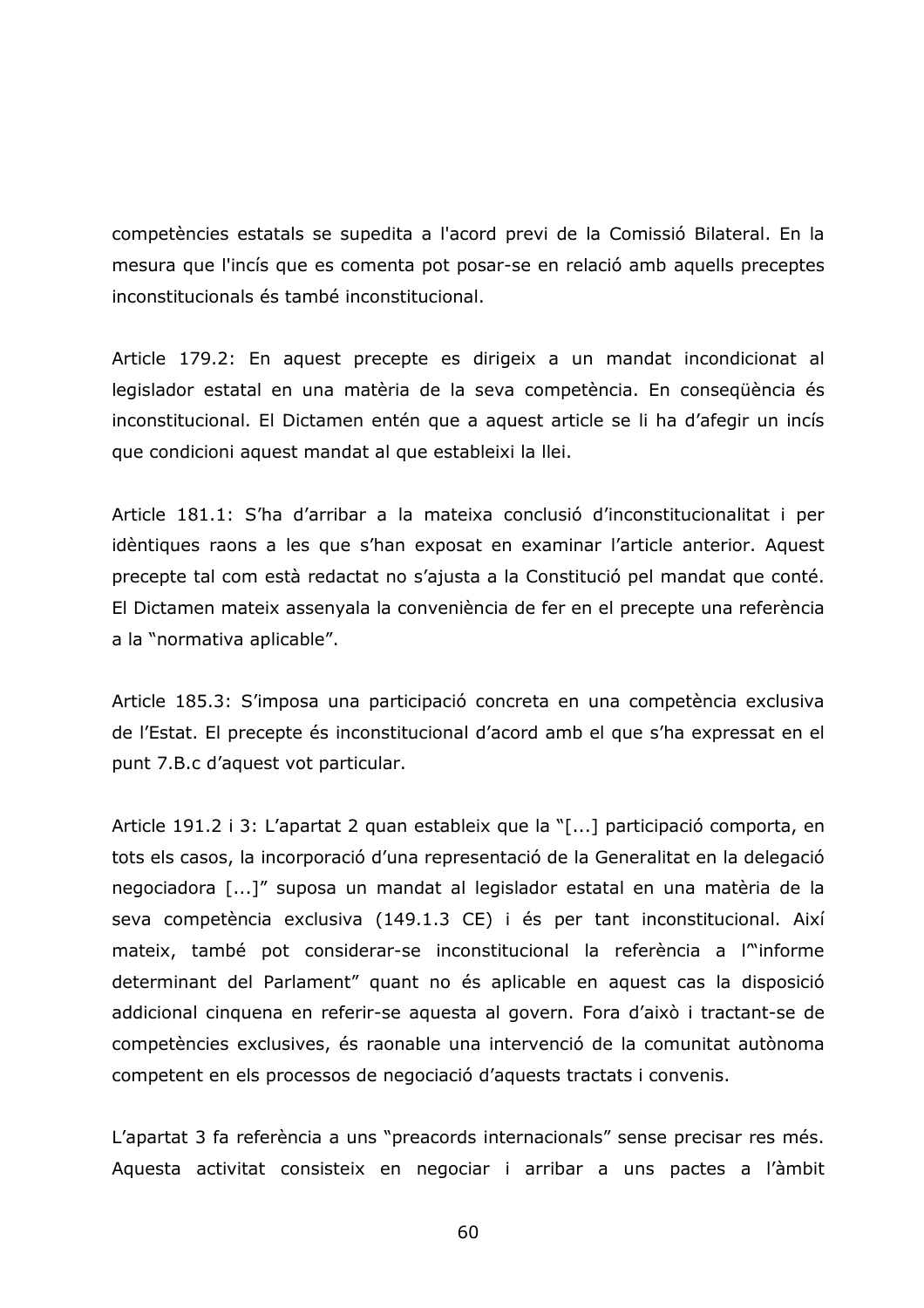internacional sense un major compromís atès que se sotmeten aquests al que decideixi l'autoritat que en definitiva tinqui la facultat d'aprovar-los. Es tracta d'una activitat que s'emmarca en el títol competencial de l'article 149.1.3 CE, per tant, aquest precepte és inconstitucional.

Article 199: La gestió, la recaptació i la inspecció dels tributs cedits és matèria reservada a la LOFCA. El precepte envaeix competències estatals quan encomana directament aquesta gestió amb caràcter general a l'Agència Tributària. Això s'entén sens perjudici que la Generalitat pugui crear un servei tributari per a la gestió dels seus impostos.

Article 202: Els mecanismes de solidaritat als quals es refereix el precepte, no poden ser altres que els previstos a l'article 158 CE: les denominades assignacions d'anivellació i les partides del Fons de Compensació Interterritorial. D'entrada existeix un obstacle de partida que ve donat constitucionalment per la unilateralitat del plantejament que fa el precepte que s'analitza. Correspon només a l'Estat dotar de fons necessaris a un i a l'altre mecanisme. Són càrregues generals de l'Estat que s'assumeixen mitjançant els pressupostos generals de l'Estat (art. 158.1 CE). Les comunitats autònomes no poden fer aportacions particulars i afectades a un o altre mecanisme. En la previsió constitucional, si més no pel que fa a les assignacions d'anivellació, del conjunt de recursos que genera la Hisenda estatal hi ha una porció que serveix als objectius de solidaritat. El plantejament que efectua l'article 202 altera aquest procediment. En efecte, en el plantejament que fa el text sobre el finançament es distingeix, primer, una xifra que es lliura a l'Estat com a contrapartida del cost dels serveis i competències que aquest presta i exerceix, (art. 200) i, segon, i per no eximir la contribució de la comunitat autònoma a l'objectiu de solidaritat, es configura una altra partida, la qual es distingeix per la seva finalitat (art. 202). És evident que la proposta que fa el precepte que ara s'examina queda fora de l'actual bloc de constitucionalitat, encara que només sigui perquè substitueix a l'Estat en l'ordenació de la solidaritat interterritorial i en la provisió dels mitjans necessaris per a la seva consecució. A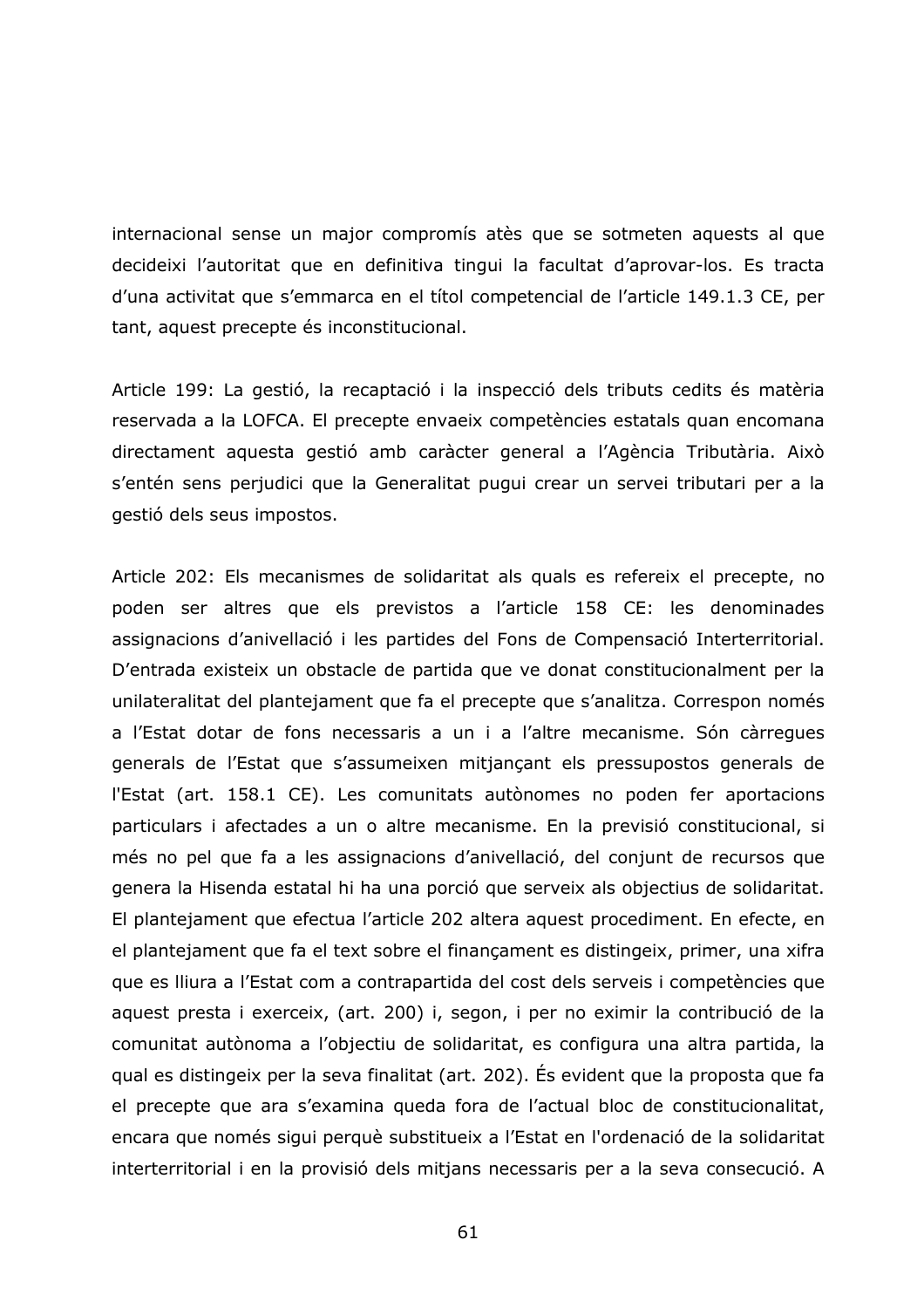través d'una norma estatutària no es poden establir uns criteris de solidaritat que d'acord amb la Constitució correspon fixar a l'Estat amb caràcter general. En ferho s'està impedint que l'Estat pugui de forma conjunta regular aquesta matèria amb caràcter general. En definitiva, la regulació de l'article 200 priva a l'Estat de la facultat d'organitzar una competència pròpia. Per les raons exposades aquest precepte és inconstitucional.

10. La disposició addicional tercera prescriu que la Generalitat "exerceix" competències respecte a determinades facultats de titularitat estatal que es contenen en les lletres recollides en el seu apartat 1 i, que "l'assumpció efectiva" d'aquelles s'ha de portar a terme mitjançant una "llei orgànica de transferència" de les que contempla l'article 150.2 CE (apartat 2).

A) L'article 150, apartat 2, CE regula la possibilitat de cessió de competències per part de l'Estat a les comunitats autònomes mitjançant les lleis orgàniques de transferència o delegació. En les previsions constitucionals aquesta transferència o delegació competencial no és genèrica, sinó que està subjecta a determinats requisits també descrits per l'article 150.2 CE. Es tracta doncs, de competències corresponents a matèries de titularitat estatal.

La doctrina majoritària entén que aquestes lleis poden revestir dues formes: la de transferència que pot comportar el desplaçament de titularitat de la competència cedida de l'Estat a la comunitat autònoma, i la de delegació, en la qual l'Estat no deixa de ser titular de la competència, encara que delega el seu exercici en la comunitat autònoma, la qual l'ha d'executar amb subjecció a les normes estatals. El sentit institucional clàssic de la "delegació" comporta que no es puguin delegar competències legislatives i només executives o de gestió. Els termes transferir i delegar no han estat, doncs, utilitzats a l'article 150.2 CE com a sinònims, sinó que es tracta de diferents realitats jurídiques, de diferents tècniques. Com s'acaba d'apuntar, transferir és transmetre la titularitat de la competència, mentre que delegar és transmetre el seu exercici.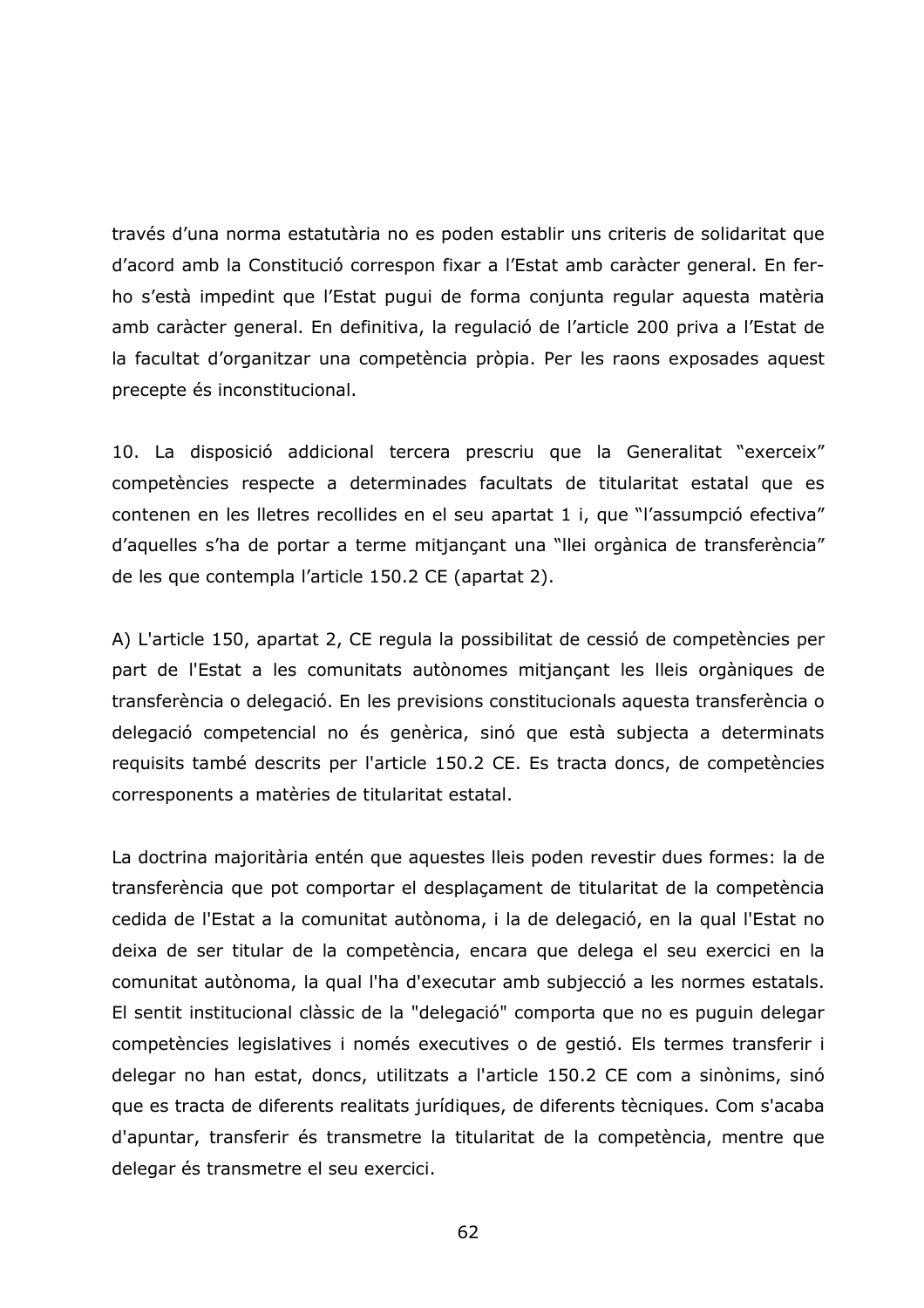La llei orgànica de transferència o delegació ha de preveure en tot cas la corresponent transferència de mitjans financers. La taxativitat de l'article 150.2 CE, disposant que la llei haurà de preveure "en cada cas la corresponent transferència de mitjans financers" imposa que la llei concreti la transferència financera.

Segons l'article 150.2 CE, la llei també ha d'incloure les formes de control que es reservi l'Estat. Això significa que s'hi ha de concretar les formes de control, sense que tampoc no siguin constitucionalment admissibles les referències a controls genèrics. Atès que en la delegació no es transfereix la titularitat de la competència, sembla que les formes addicionals de control hagin de ser diferents en aquesta que en la transferència. A més, la mateixa Constitució, que no descriu les formes de control en les lleis orgàniques de transferència, sí que dissenya el control en les de delegació, a l'article 153.b, atribuint-lo al Govern, previ dictamen del Consell d'Estat. El silenci de l'article 150.2 CE sobre el control de les lleis orgàniques de transferència s'ha d'entendre en el sentit que quan es transfereixin competències legislatives que comporten elaboració de lleis, roman el control directe del Tribunal Constitucional, encara que la llei de transferències no ho esmenti. D'altra banda si es transfereixen potestats executives, és la llei la que haurà d'establir els controls estatals sobre l'exercici de la competència transferida.

Encara que l'article 105.2 CE no diu res sobre si la transferència o delegació és reversible s'ha de plantejar aquesta questió. Per la seva naturalesa, sembla que en la delegació la reversibilitat és possible en tot cas, ja que només s'ha cedit l'exercici de la competència. Però en la transferència, malgrat que teòricament res no impedeix la reversibilitat, en existir traspàs de titularitat, és més difícil revocar la cessió de competències, ja que l'operativitat de la comunitat autònoma sobre la competència transferida, ha pogut configurar la competència de tal manera que la reversió a l'Estat sigui una possibilitat més teòrica que real. D'altra banda, el fet que la competència transferida o delegada pugui ser, ni tan sols formal o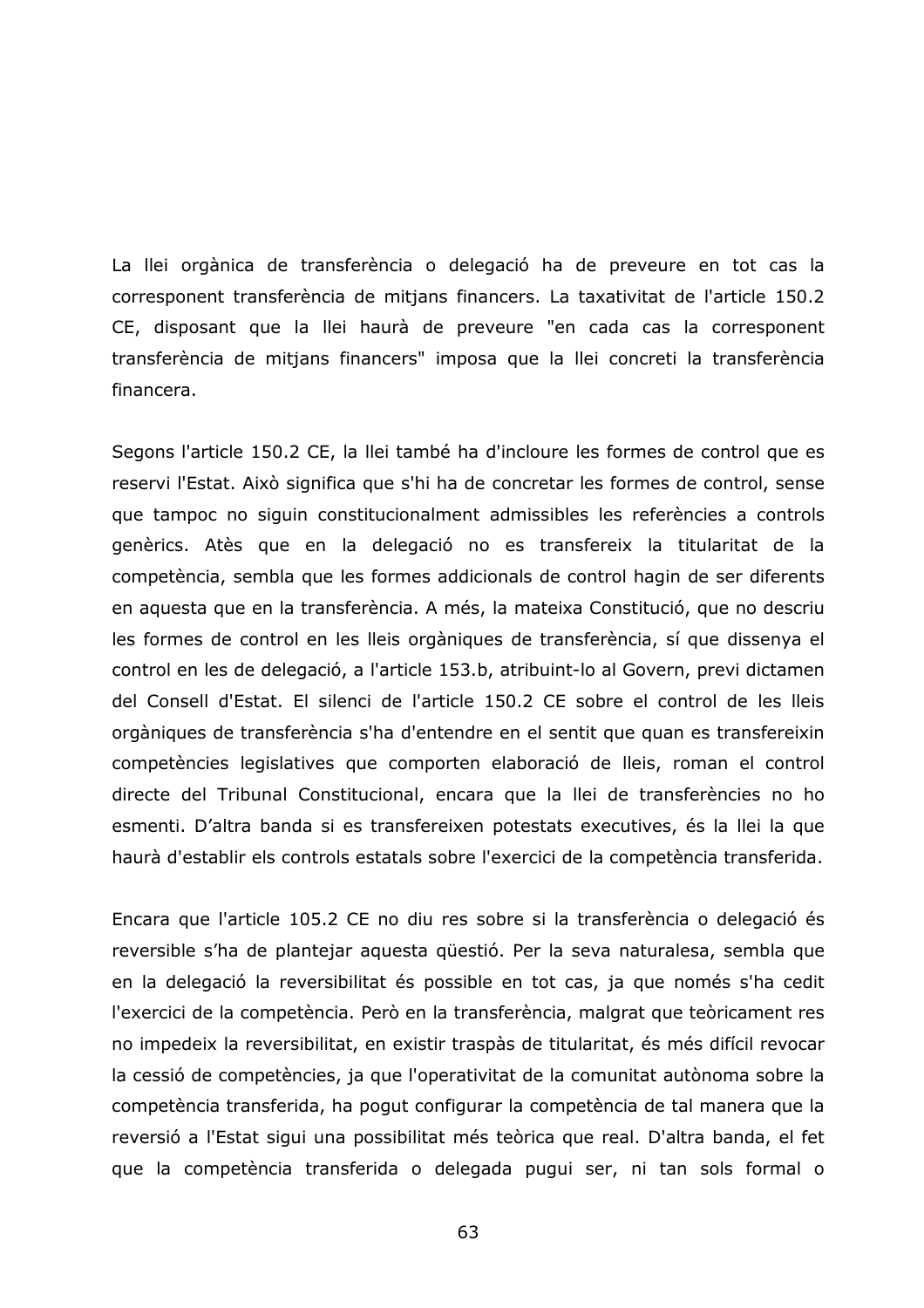teòricament, revocable, confirma la diferent funció que compleixen aquestes lleis en l'ordenament jurídic en relació amb la que tenen els estatuts d'autonomia, ja que en aquests darrers, no s'adquireixen competències revocables com en el cas de les lleis de transferència o delegació.

D'altra banda, també cal destacar que les lleis a les quals es refereix l'article 150.2 CE són de naturalesa diferent als estatuts d'autonomia. El Tribunal Constitucional ha assenyalat en la seva Sentència 56/1990, de 29 de març, que: "Los Estatutos de Autonomía, pese a su forma de Ley Orgánica, no son instrumentos ni útiles ni constitucionalmente correctos, por su naturaleza y modo de adopción, para realizar las transferencias o delegaciones de facultades de una materia de titularidad estatal permitidas por el art. 150.2 de la Constitución". Des d'aquesta perspectiva, el Tribunal considera que "Utilizar, pues, el Estatuto como instrumento de transferencia o delegación implicaría dar rigidez a una decisión estatal en una manera no deseada por el constituyente y que choca con la mayor flexibilidad que los instrumentos del art. 150.2 han de poseer". La flexibilitat, per al Tribunal Constitucional va connectada amb la mateixa naturalesa que la Llei orgànica de transferència o delegació, que "implica una decisión formalmente unilateral por parte del Estado, susceptible de renuncia y de introducción de instrumentos de control"; mentre que l'Estatut "supone una doble voluntad y una falta de disposición estatal a la hora de derogar la transferencia o delegación o de introducir esos instrumentos de control".

El fet que tant les lleis del 150.2 CE com els estatuts d'autonomia siguin lleis orgàniques no és, doncs, raó suficient per assimilar-les, ja que en l'estatut la llei orgànica té una funció diferent (integrar l'estatut en el sistema jurídic general de l'Estat). Pel que fa al contingut i al procediment, són diferents els previstos per als estatuts i els establerts per a les lleis orgàniques de transferència o delegació. En efecte, en aquestes darreres, la comunitat autònoma no intervé de forma decisiva. En efecte, de la Llei orgànica de l'article 150.2 només disposa l'Estat, encara que la comunitat autònoma pot sol·licitar-la (art. 87.2 CE, en relació amb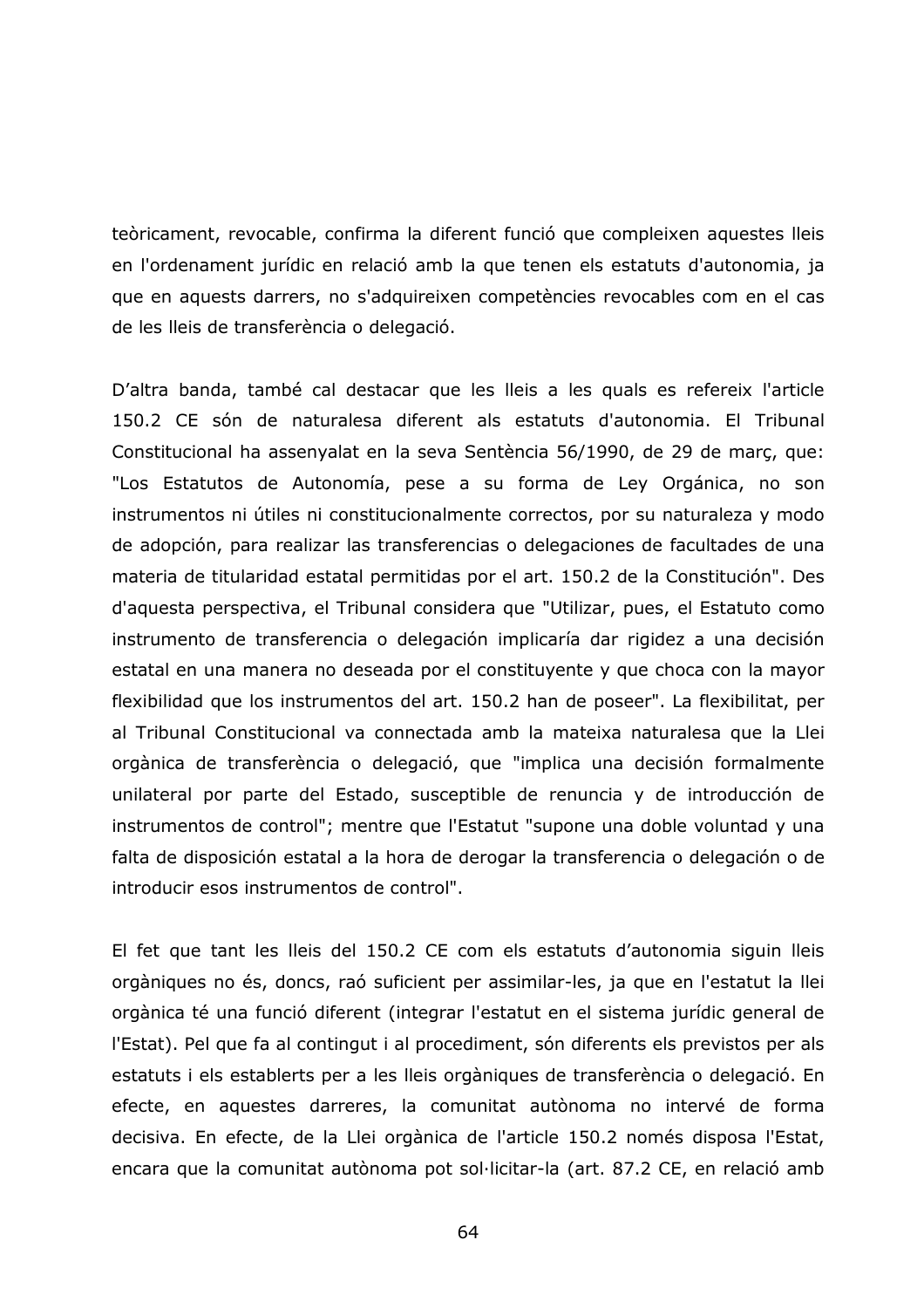els respectius Estatuts d'Autonomia), mentre que en l'elaboració i la reforma de l'Estatut, la comunitat autònoma té una gran intervenció. En realitat, amb la llei orgànica de transferència o delegació s'assignen competències extraestatutàries a les comunitats autònomes. D'altra banda, l'aprovació de lleis de transferència o delegació no modifica formalment l'Estatut d'Autonomia, que només pot ser modificat seguint el procediment previst en aquest. Finalment, la concreta naturalesa de la llei orgànica de transferència o delegació que la converteix en una norma amb un sentit institucional propi, obliga que qualsevol modificació que s'hagi de fer sobre el seu contingut hagi de ser adoptat mitjançant una altra llei de la seva mateixa naturalesa.

Encara que ultrapassant el silenci de la Constitució, mitjançant l'article 28.1 de la Llei orgànica del Tribunal Constitucional, les lleis orgàniques de transferència o delegació s'han integrat en el denominat "bloc de la constitucionalitat", ja que aquest es forma, entre altres, per "las leyes que, dentro del marco constitucional, se hubieren dictado para delimitar las competencias del Estado y de las diferentes Comunidades Autónomas o para regular o armonizar el ejercicio de las competencias de éstas".

B) Resumint allò que la doctrina ha elaborat sobre les diferències entre les disposicions estatutàries i les lleis a les quals es refereix l'article 150.2 CE, es pot afirmar el que segueix. Primer: que tenen un diferent punt de referència constitucional. L'article 81.1 CE esmenta expressament les lleis que aproven els estatuts d'autonomia, mentre que l'article 150.2 CE atén a la clàusula oberta de l'article 81.2 CE. Segon: que la norma estatutària té caràcter bilateral, ja que per a la seva existència necessita de la doble voluntat, l'estatal i la territorial o l'autonòmica. Al contrari, les normes de l'article 150.2 CE són unilaterals, és a dir, de lliure disposició i de plena configuració pel legislador orgànic estatal. Tercer: la norma estatutària té un peculiar procediment d'elaboració i reforma, mentre que les normes de l'article 150.2 CE manquen de garanties procedimentals diverses a les de qualsevol llei orgànica no estatutària. L'Estatut té un procediment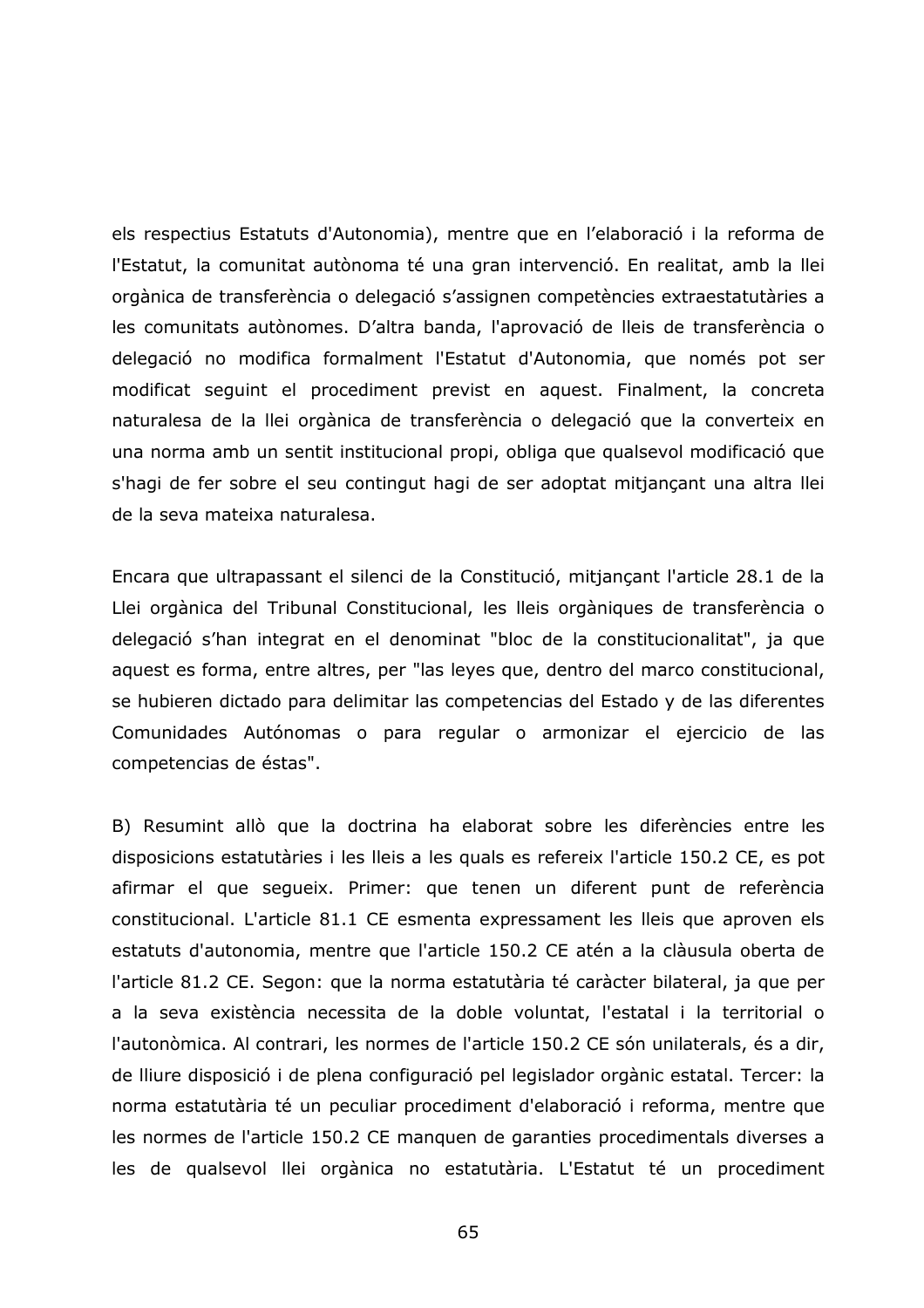d'aprovació singular diferent del de la llei orgànica normal que el revesteix de caràcters diferencials que fan que no sigui intercanviable amb una llei de l'article 150.2 CE. Quart: el text de l'Estatut no pot contenir juntament a les disposicions reservades i pròpies d'aquest, prescripcions que són pròpies del legislador ordinari (orgànic) estatal limitant la seva disponibilitat sobre matèries que són de la seva exclusiva competència. El titular de les competències transferibles o delegables que és l'Estat, és el que pot disposar sobre aquelles tant des de la perspectiva de quines vol transferir com des del moment en què vol fer-ho i, tot això sense vinculacions prèvies.

C) La disposició addicional tercera del text de reforma estatutària disposa en el seu apartat 2 que: "L'assumpció efectiva de les competències establertes a l'apartat anterior («La Generalitat en els termes que estableix l'apartat 2, exerceix les competències en les matèries següents:») es portarà a terme mitjançant una llei orgànica de transferència de les que estableix l'article 150.2 CE".

D'acord amb el que s'ha exposat, aquest precepte és inconstitucional perquè condiciona les competències estatals. En efecte: 1) Estableix el caràcter obligatori de la transferència ("exerceix", "s'ha de portar a terme");

D) Condiciona l'objecte de la transferència en regular-se detalladament el contingut de les competències que han de ser transferides (apartat 1, lletres a fins a j), quedant a més l'Estat obligat imperativament a portar-la a terme en el sentit expressat en aquesta disposició ("assumpció efectiva mitjançant una llei orgànica de transferència") i 3) Impedeix la revocació per una llei posterior perquè no parla simplement d'una transferència sinó d'una assumpció efectiva d'unes competències que el mateix text de reforma estatutària, determina.

Per tot això, i en la mesura que la disposició addicional tercera, del text de reforma de l'Estatut d'Autonomia suposa un condicionament per a l'Estat de les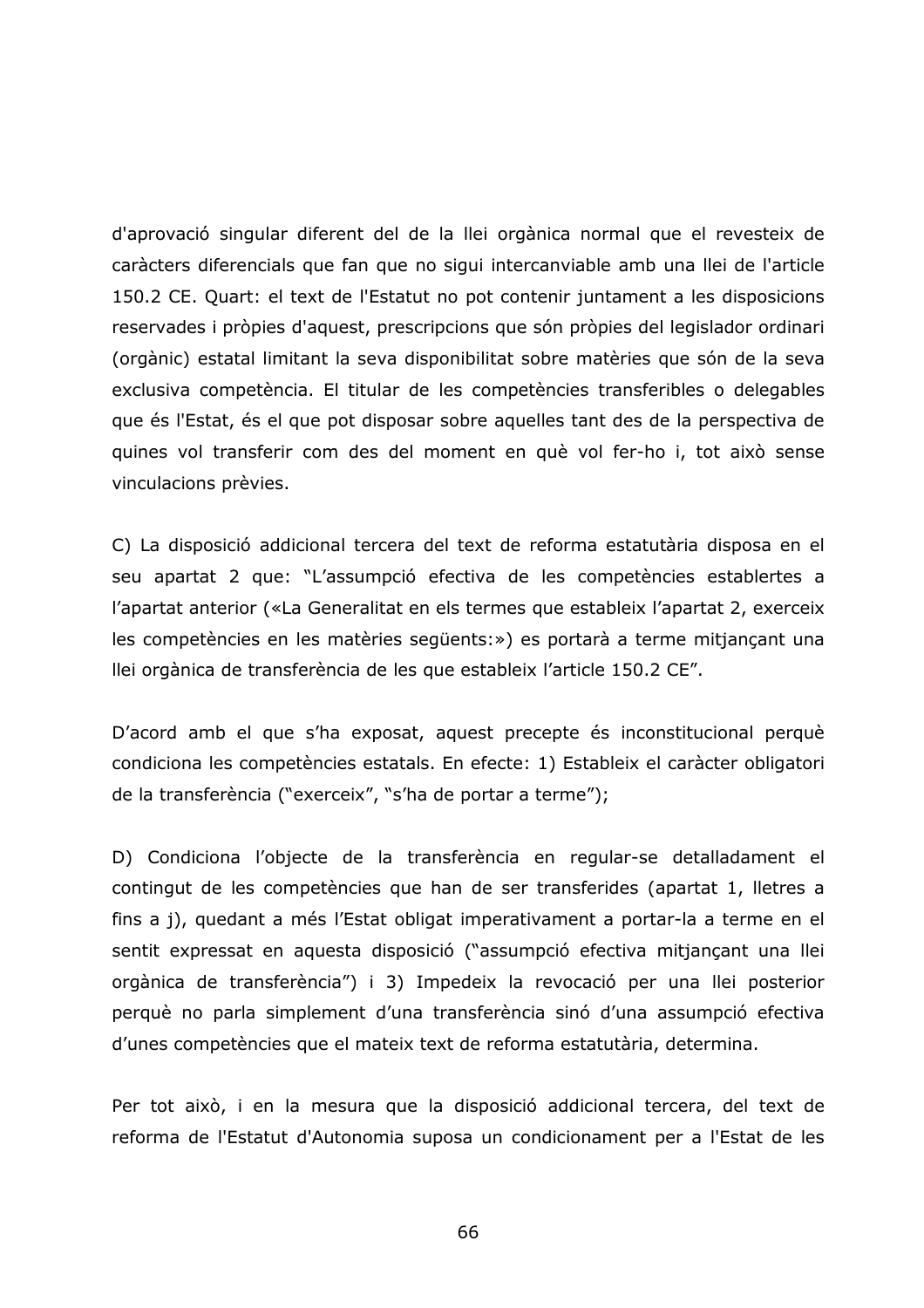facultats que li confereix l'article 150.2 CE, el precepte que s'examina és inconstitucional.

Disposició addicional cinquena: En aquesta disposició resulta difícil poder concretar l'abast del que cal entendre per "determinant" referent a informes o mecanismes de relacions bilaterals. Per tant, aquesta disposició i els preceptes que hi tenen relació només són constitucionals si es considera que el contingut de l'activitat autonòmica no és preceptiu i/o vinculant.

Barcelona, 3 de setembre de 2005

VOT PARTICULAR que formula el conseller senyor Agustí M. Bassols i Parés, a l'empara de l'article 50 del Reglament provisional d'organització i funcionament del Consell Consultiu de la Generalitat de Catalunya, al Dictamen núm. 269, emès en data 1 de setembre de 2005.

En el text del Dictamen que té com a objecte la Proposta de Reforma de l'Estatut d'autonomia vigent, i amb relació a l'article 21 de la indicada proposta, referent a drets i deures en l'àmbit de l'educació, la majoria del Consell ha establert la constitucionalitat d'aquest precepte, pel que fa al seu primer apartat. És a dir, ha dictaminat que la qualificació de laic de l'ensenyament públic és plenament compatible amb el dret que assisteix els pares per tal que els fills rebin la formació religiosa i moral que vagi d'acord amb les seves conviccions, que els atorga l'article 27.3 CE.

Les raons exposades en defensa d'aquesta compatibilitat es basen en el fet que l'obligació que es deriva de l'indicat precepte constitucional no s'estén a la forma a través de la qual els poders públics han de donar-li compliment. A aquest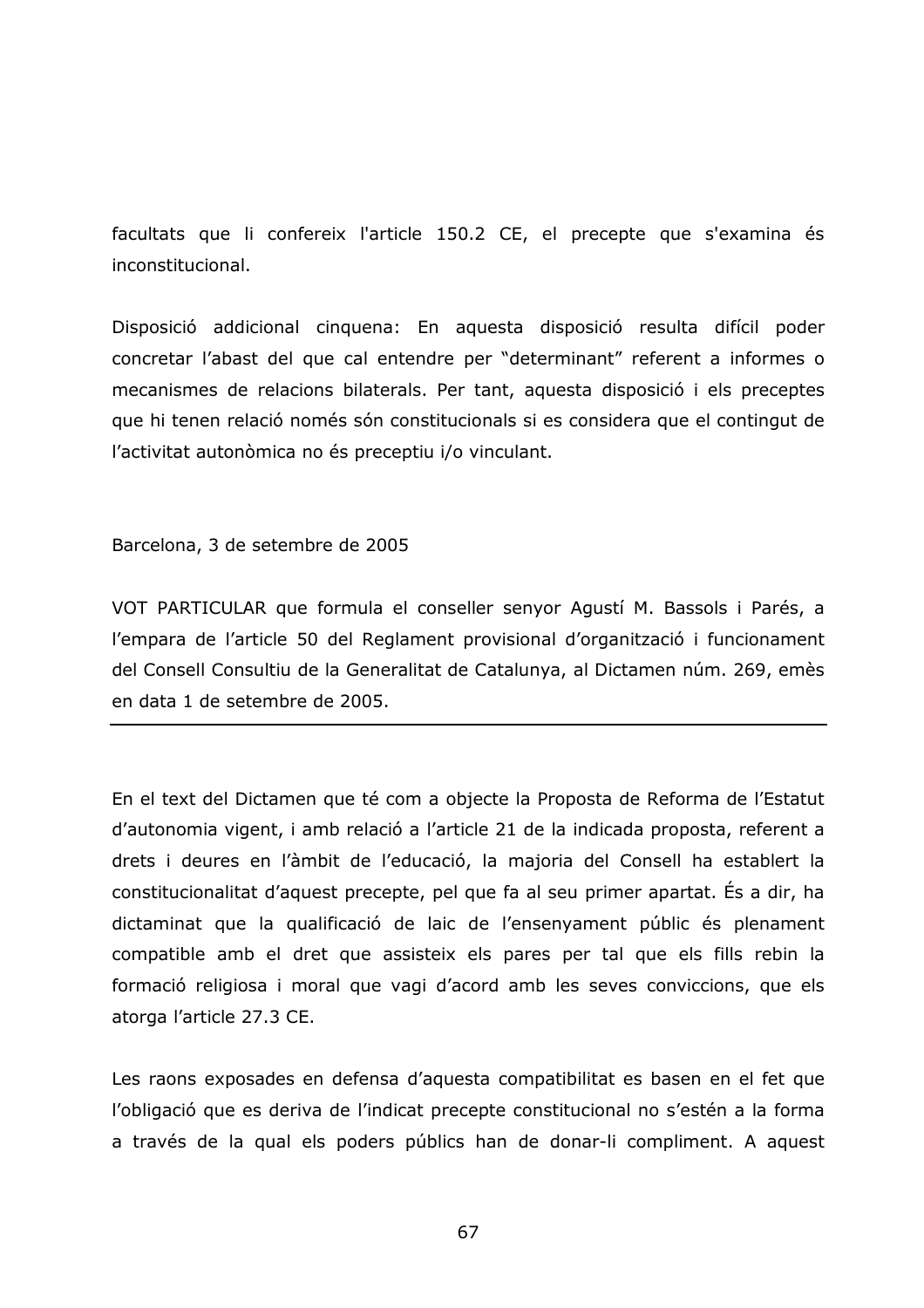respecte s'afirma que, a Catalunya, els poders públics poden arbitrar la forma que estimin més adient per donar satisfacció al dret de referència, quan ho sol·licitin els pares, en l'àmbit de les diverses activitats educatives que han de regular.

Per consequent, després d'un breu comentari dels articles 16.3 i 27.3 CE, i de la interpretació que formulen d'aquesta normativa, la majoria del Consell conclou, com he exposat al principi, que el precepte en questió és constitucional.

Aquesta conclusió no s'estableix, per tant, en termes categòrics, sinó obeint a una interpretació determinada, reconeixement que equival a admetre que la normativa en què aquella es recolza és susceptible d'altres interpretacions, fins i tot de signe contrari, que posen en relleu la inseguretat del vot majoritari.

Aquí comença la meva respectuosa discrepància de l'opinió de la majoria, basantme en arguments prou sòlids que, al meu modest criteri, porten al convenciment de la inconstitucionalitat del precepte en questió.

En el text del Dictamen s'admet obertament que la Constitució no dissenya per a Espanya un model d'Estat laic, sinó simplement aconfessional. Certament, la declaració "Cap confessió tindrà caràcter estatal" de l'article 16.3 CE permet excloure la confessionalitat de l'Estat. Però aquesta conclusió no comporta com a obligat corol·lari la realitat de signe oposat d'un Estat laic o aconfessional stricto sensu, que per principi hauria de prescindir de les confessions religioses i situarse'n fora.

Doncs bé, l'article 16.1 CE, a continuació de l'afirmació que he citat abans, proclama la garantia de la llibertat ideològica, religiosa i de culte, i en l'apartat 3 del mateix article es disposa que: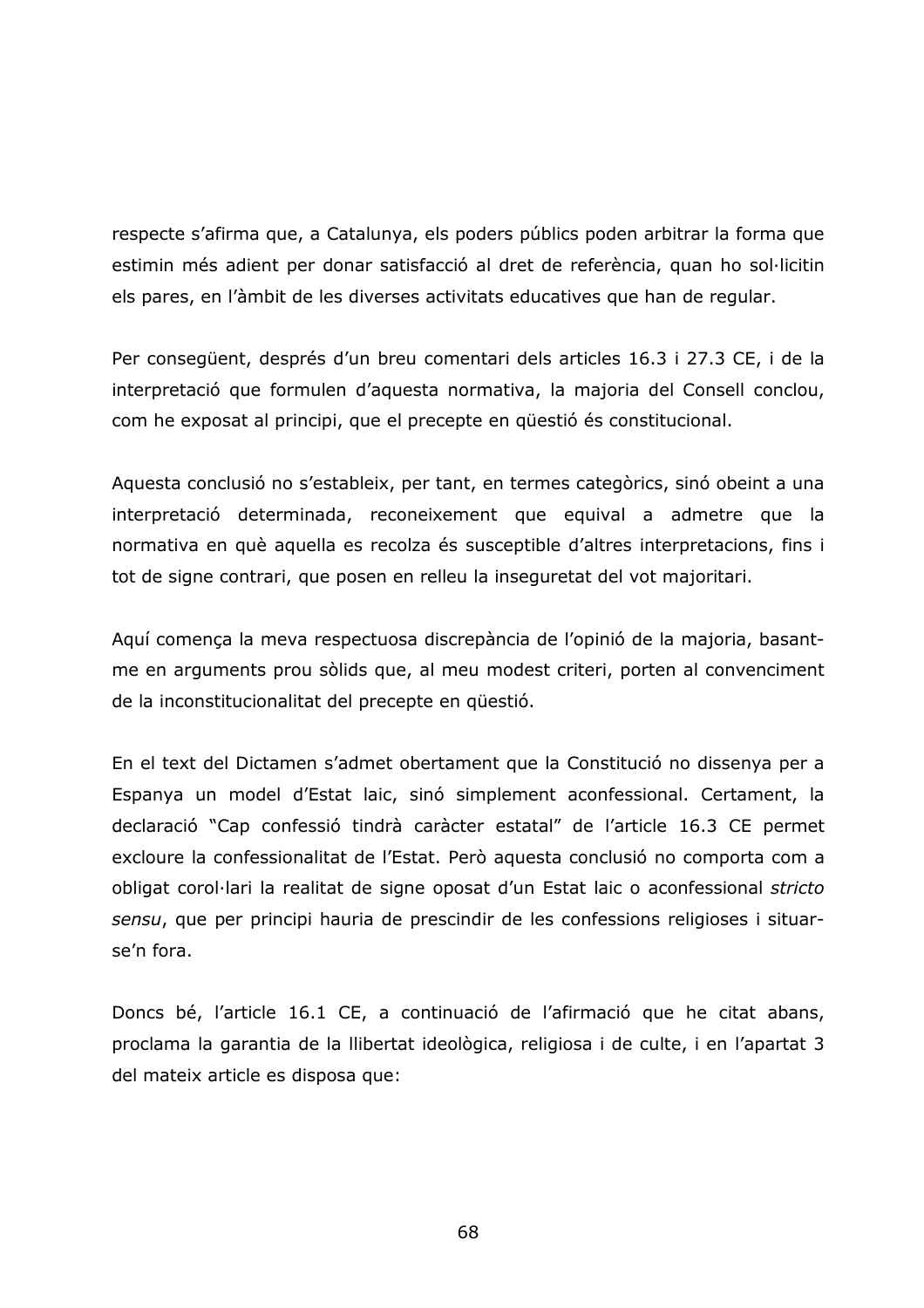"Els poders públics tindran en compte les creences religioses de la societat espanyola i mantindran les consegüents relacions de cooperació amb l'Església Catòlica i les altres confessions".

I l'article 27 CE, específicament vulnerat pel precepte estatutari que vinc comentant, en els seus apartats de més interès, ordena:

"2. L'educació tindrà com objecte el ple desenvolupament de la personalitat humana en el respecte als principis democràtics de convivència i als drets i a les llibertats fonamentals.

3. Els poders públics garanteixen el dret que assisteix els pares per tal que els fills rebin la formació religiosa i moral que vagi d'acord amb les seves conviccions.

 $[...]$ 

5. Els poders públics garanteixen el dret de tothom a l'educació, mitjançant una programació general de l'ensenyament, amb la participació col·lectiva de tots els sectors afectats i la creació de centres docents".

Els dos articles 16 i 27 estan integrats en el títol I, capítol II, secció 1a, del text constitucional, sobre drets fonamentals i llibertats públiques, de manera que l'esmentat dret dels pares a la formació religiosa dels seus fills i els altres drets i Ilibertats postulats en aquelles normes tenen rang de fonamentals i són tributaris del màxim respecte.

Fins ara, la legislació i l'actuació de l'Estat s'han mostrat acceptablement respectuoses amb l'expressada normativa constitucional. Així, s'han signat una sèrie d'acords de cooperació amb entitats religioses, concretament sobre l'ensenyament de la religió. Cito, en primer lloc, els Acords amb la Santa Seu de 3 de gener de 1979, ratificats per Espanya el 4 de desembre del mateix any, és a dir, ja vigent l'actual Constitució espanyola, especialment dedicats a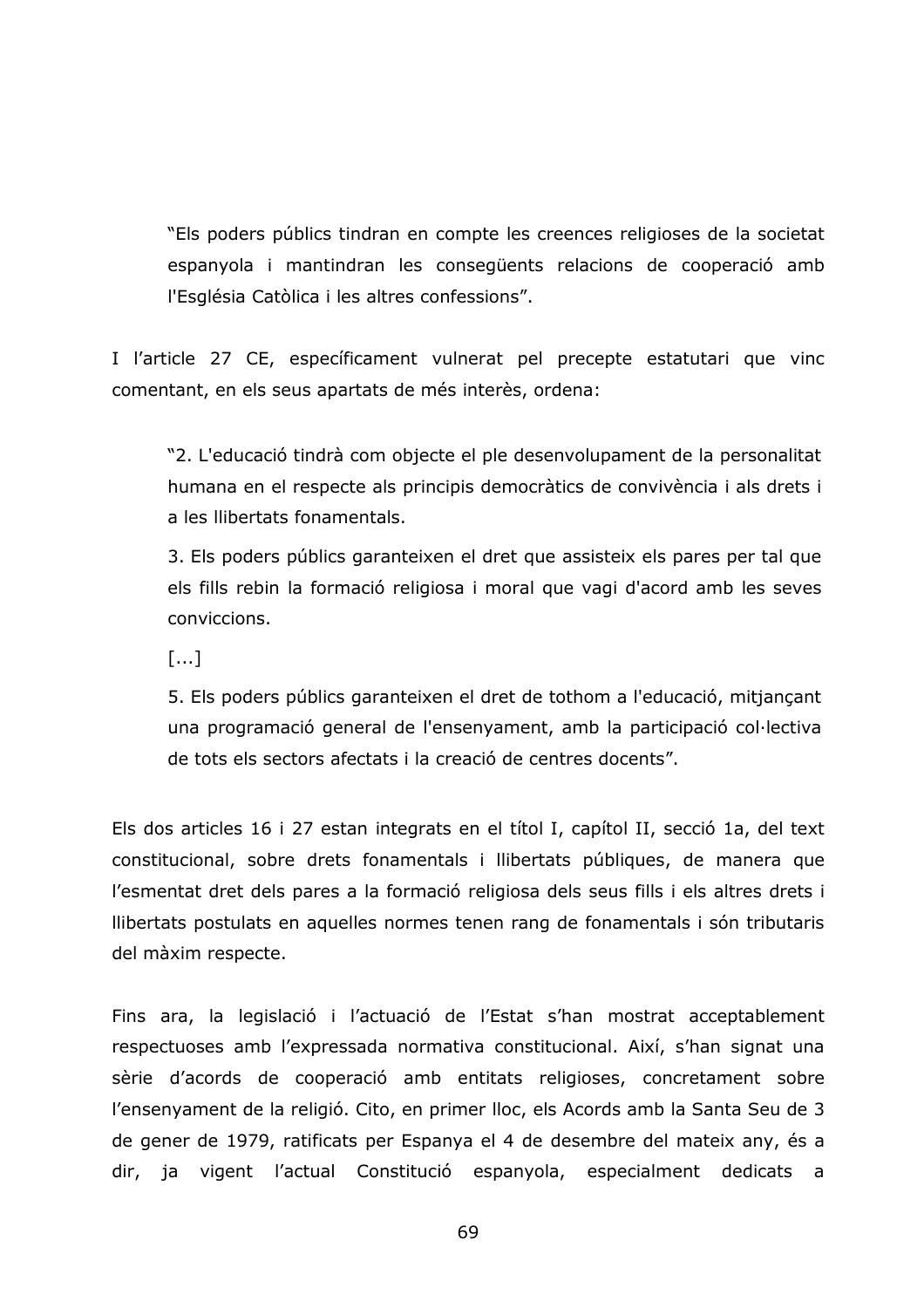l'ensenvament religiós i a altres temes culturals, dels que destaguen les següents disposicions:

a) Els plans educatius que van des de l'educació infantil fins al batxillerat han d'incloure l'ensenyament de la religió catòlica en tots els centres públics i privats concertats en condicions equiparables a la resta de les disciplines fonamentals.

b) Aquest ensenyament serà voluntari per als alumnes però obligatori per als centres, amb alguna excepció pel que fa als privats concertats, per raons ideològiques. Les autoritats acadèmiques hauran d'adoptar les mesures oportunes per tal que el fet de rebre o no ensenyament religiós no suposi cap discriminació per als alumnes.

c) El professorat serà designat per l'autoritat acadèmica competent a proposta de l'Ordinari diocesà.

Igualment, el dia 10 de novembre de 1992, l'Estat va establir convenis de cooperació comprensius de l'ensenyament religiós amb la Federació d'entitats religioses evangèliques (Llei 24/1992), amb la Federació de comunitats israelites (Llei 25/1992) i amb la Comissió islàmica d'Espanya (Llei 26/1992), totes tres lleis ordinàries de 10 de novembre de 1992. També la LOGSE (Llei orgànica general del sistema educatiu, de 3 d'octubre de 1990), avui vigent, en la seva disposició addicional segona disposa que l'ensenyament de la religió s'ajustarà a l'Acord entre la Santa Seu i l'Estat espanyol al que acabo de fer referència i als que es puguin subscriure amb altres confessions religioses i que, amb aquesta finalitat, i de conformitat amb el que disposin els indicats acords, s'inclourà llur religió com a matèria en els nivells educatius que correspongui. I d'una manera taxativa ordena que aquest ensenyament serà d'oferta obligatòria per als centres i d'acceptació voluntària per als alumnes.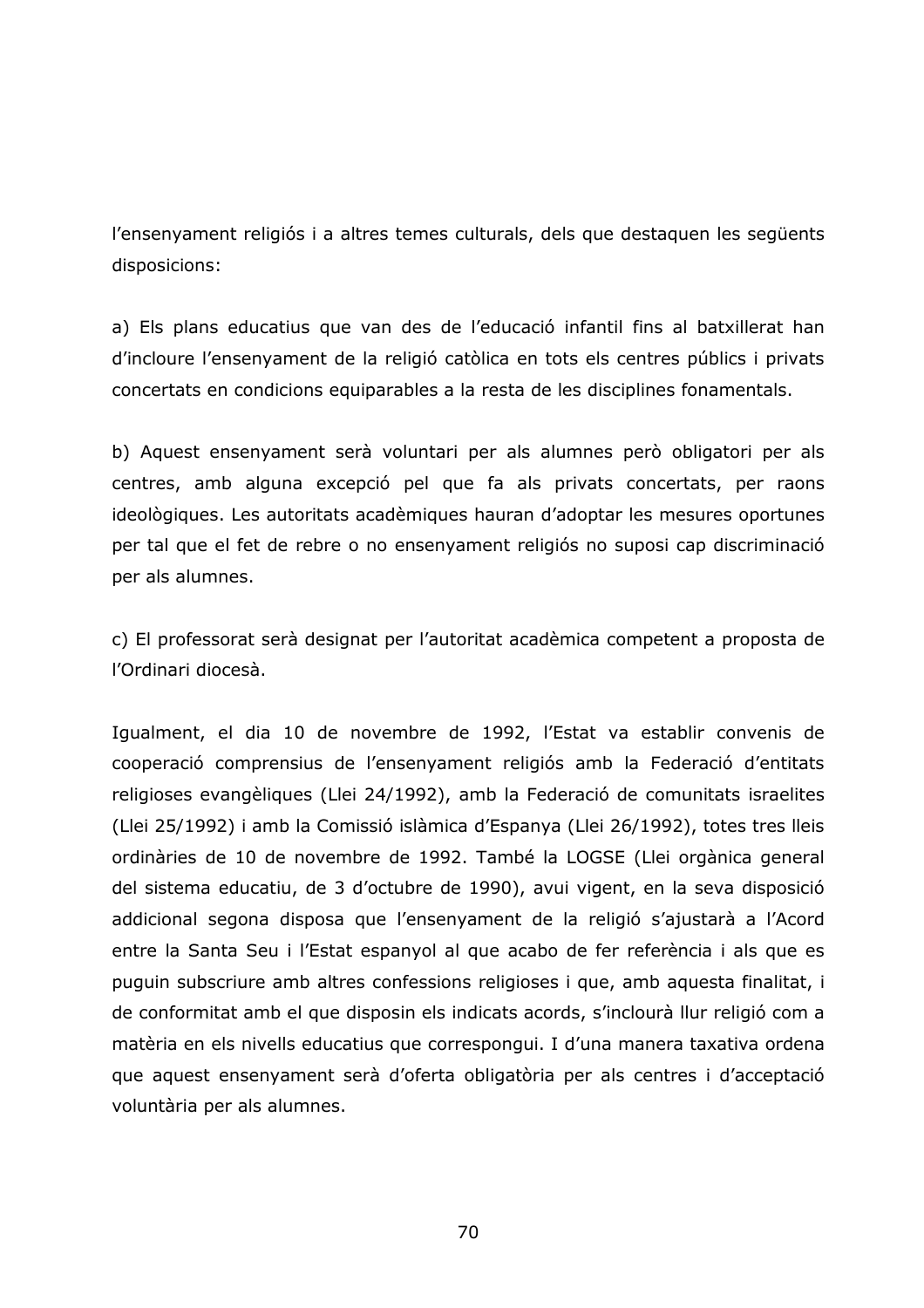Aquesta disposició és d'aplicació a totes les comunitats autònomes segons el que expressament ordena la disposició addicional novena de la mateixa Llei.

El Reial decret 2438/1994, de 16 de desembre, pel qual es regula l'ensenyament de la religió, que ordena les assignatures de la religió catòlica i de les altres confessions religioses amb què l'Estat estableixi un conveni, va ser objecte del Dictamen del Consell Consultiu núm. 194, de 16 de marc de 1995, emès a petició del Govern de la Generalitat. En les seves conclusions, el Consell va estimar que la matèria regulada per la indicada disposició era de competència estatal i que tenia el caràcter de norma bàsica.

Vist el conjunt de normes i convenis estatals citats i la seva rellevància, crec que és lícit opinar que la pretesa aconfessionalitat de l'Estat espanyol, que, a més, contribueix amb una aportació econòmica important al manteniment de la religió catòlica, no és més que una mitja veritat, que es compagina molt malament amb la declaració de laïcisme de l'ensenyament públic a Catalunya que proclama l'article 21.1 de la Proposta de Reforma de l'Estatut d'autonomia vigent. Com he dit més amunt, la majoria del Consell tracta d'evitar la inconstitucionalitat del mencionat precepte amb l'al·legació que l'article 27.3 de la Constitució no imposa una forma determinada de respecte al dret dels pares a la formació religiosa dels fills i que, per tant, pot donar-s'hi compliment al marge de l'ensenyament públic.

A part de la contradicció que suposa que una obligació dels poders públics pugui complir-se sense ser pública o amb diners públics, no és cert, al modest criteri del sotasignat, que l'article 27 CE no estableixi el sistema en què ha de dur-se a terme l'indicat procés educatiu.

En efecte, l'apartat 5 de l'expressat article preceptua que els poders públics garanteixen el dret de tothom a l'educació -i per tant, també, el dels que han de ser educats en la religió per voluntat dels seus pares- mitjançant una programació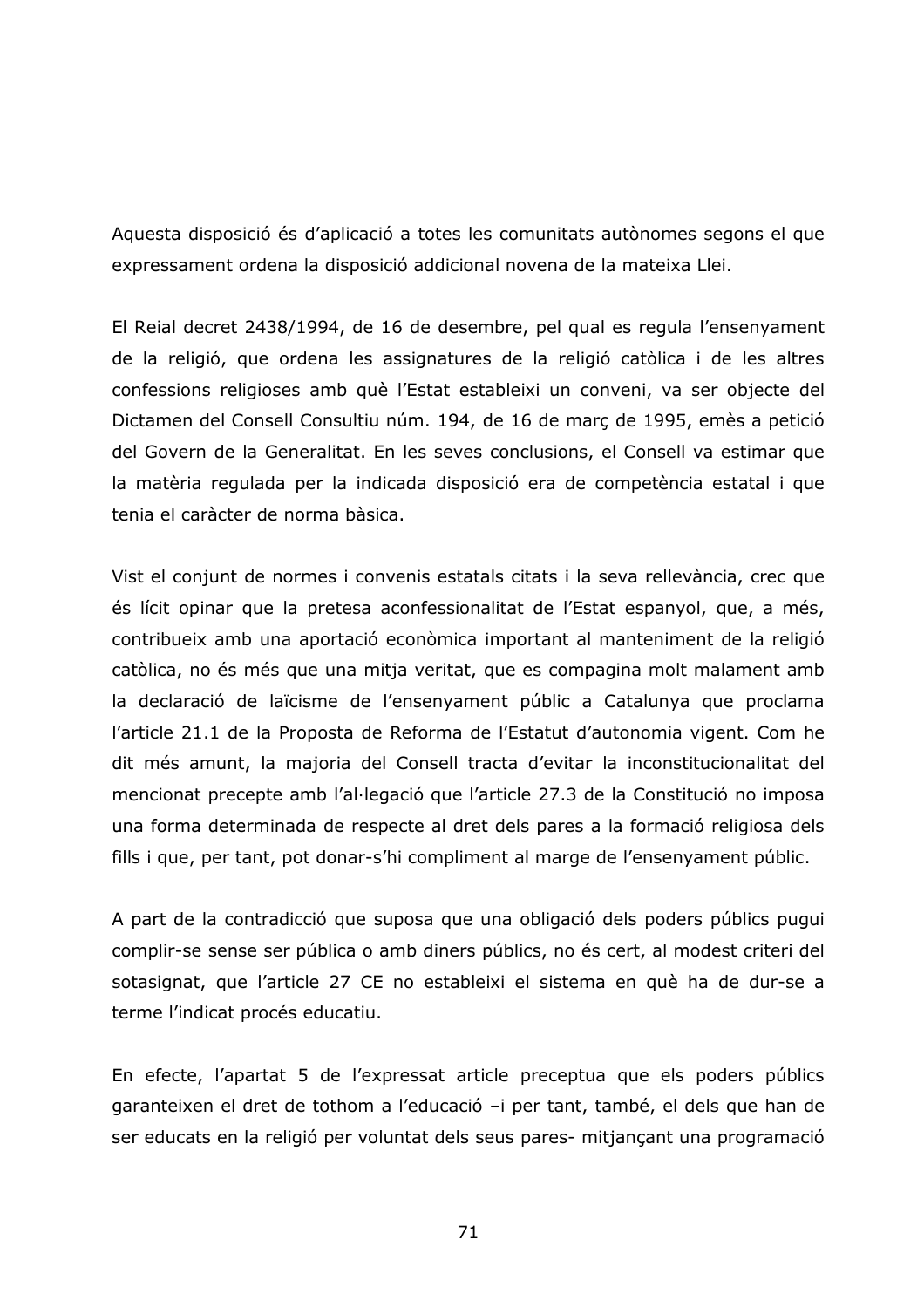general de l'ensenvament, amb participació col·lectiva de tots els sectors afectats i la creació dels centres docents.

Amb caràcter general, complementen l'indicat apartat 5 de l'article 27 els altres apartats del mateix precepte, especialment el 7 que, junt amb els professors i els alumnes, inclou els pares en el control i en la gestió de tots els centres sostinguts per l'Administració amb fons públics. I, també, l'apartat 2, en assenyalar, com a objecte de l'educació, el desenvolupament de la personalitat humana en el respecte als principis democràtics de la convivència i als drets i a les llibertats d'ensenyament, que naturalment comprenen les relacions de cooperació amb l'Església catòlica i altres confessions (art. 16.1 CE), i els dret dels pares a l'educació religiosa i moral dels fills (art. 27 CE).

Tot això comporta: a) l'exigència d'una oferta pública prèvia que permeti als pares l'elecció de centre (dret que prescriu l'art. 13.3 del Pacte internacional de drets econòmics, socials i culturals), com a mitjà per escollir, quant a l'ensenyament, el centre que compti amb una formació religiosa i moral determinada; b) l'organització del sistema educatiu i c) la designació del professorat.

Tot això està pactat amb la Santa Seu, segons l'Acord de 13 de gener de 1979, actualment vigent, al qual abans m'he referit. Però el que, respecte d'aquesta questió, no he fet constar abans i ho he de fer ara, és que aquests acords, atès el caràcter estatal del Vaticà, tenen el rang de tractat internacional i, per tant, formen part de l'ordenament jurídic intern, i no poden ser derogats si no és d'acord amb les normes generals de dret internacional i la seva denúncia correspon a l'Estat i no a Catalunya.

A propòsit de tractats internacionals en matèria de llibertat i ensenyament religiós, el Dictamen d'aquest Consell Consultiu núm. 195, de 7 de juliol de 1995, afirma: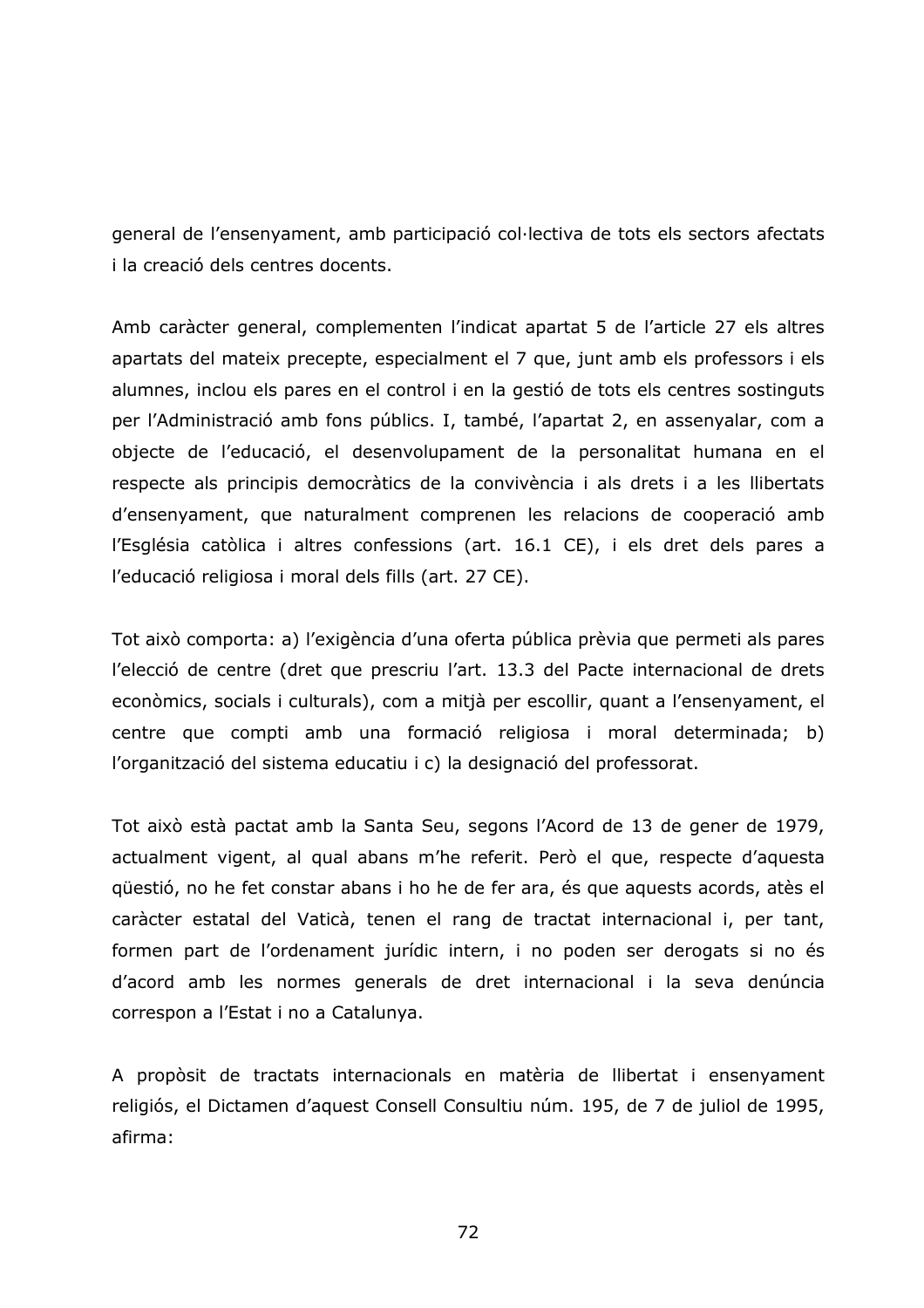"Entre aquests tractats, la mateixa Constitució esmenta la Declaració universal dels drets humans, a la qual es poden afegir el Conveni Europeu per la protecció dels drets humans i les llibertats fonamentals de 1950 o la mateixa Convenció de les Nacions Unides sobre els drets de l'infant de 1989, posterior al text constitucional, en tots aquells articles en què contempla un dret reconegut com a fonamental en la Constitució espanyola. L'eventual contradicció entre una llei estatal o autonòmica i un d'aquests preceptes de qualsevol tractat internacional, ens hauria de portar a proclamar la seva inconstitucionalitat..." (F III).

Precisament, és d'especial interès per al cas que ens ocupa, entre les moltes declaracions de l'ONU i convencions i tractats internacionals que afecten l'Estat espanyol o en els que aquest s'ha adherit, em refereixo al Conveni Europeu dels Drets Humans i de les Llibertats Fonamentals, signat a Roma el 4 de novembre de 1950, i ratificat per Espanya el 26 de setembre de 1979 (BOE núm. 243, de 10 d'octubre de 1979), o sigui vigent ja la Constitució espanyola, i al seu Protocol annex número 1, del que cito i transcric el seu article 2 (en versió castellana):

"A nadie se le puede negar el derecho a la instrucción. El Estado, en el ejercicio de las funciones que asuma en el campo de la educación y de la enseñanza, respetará el derecho de los padres a asegurar esta educación y esta enseñanza conforme a sus convicciones religiosas y filosóficas".

Aquest precepte, a més de passar a formar part de l'ordenament jurídic espanyol intern, té dimensió constitucional per referir-se a un dret fonamental reconegut a la Constitució espanyola, atesa també la naturalesa de l'indicat tractat ratificat per Espanya, en relació amb el que disposa l'article 10.2 CE.

Fent referència a l'indicat protocol, la Sentència del Tribunal Europeu de Drets Humans de 7 de desembre de 1976 (cas Kjeldsen, Busk Madsen i Pedersen), sobre el dret de dels pares a decidir el tipus d'educació per als seus fills en l'àmbit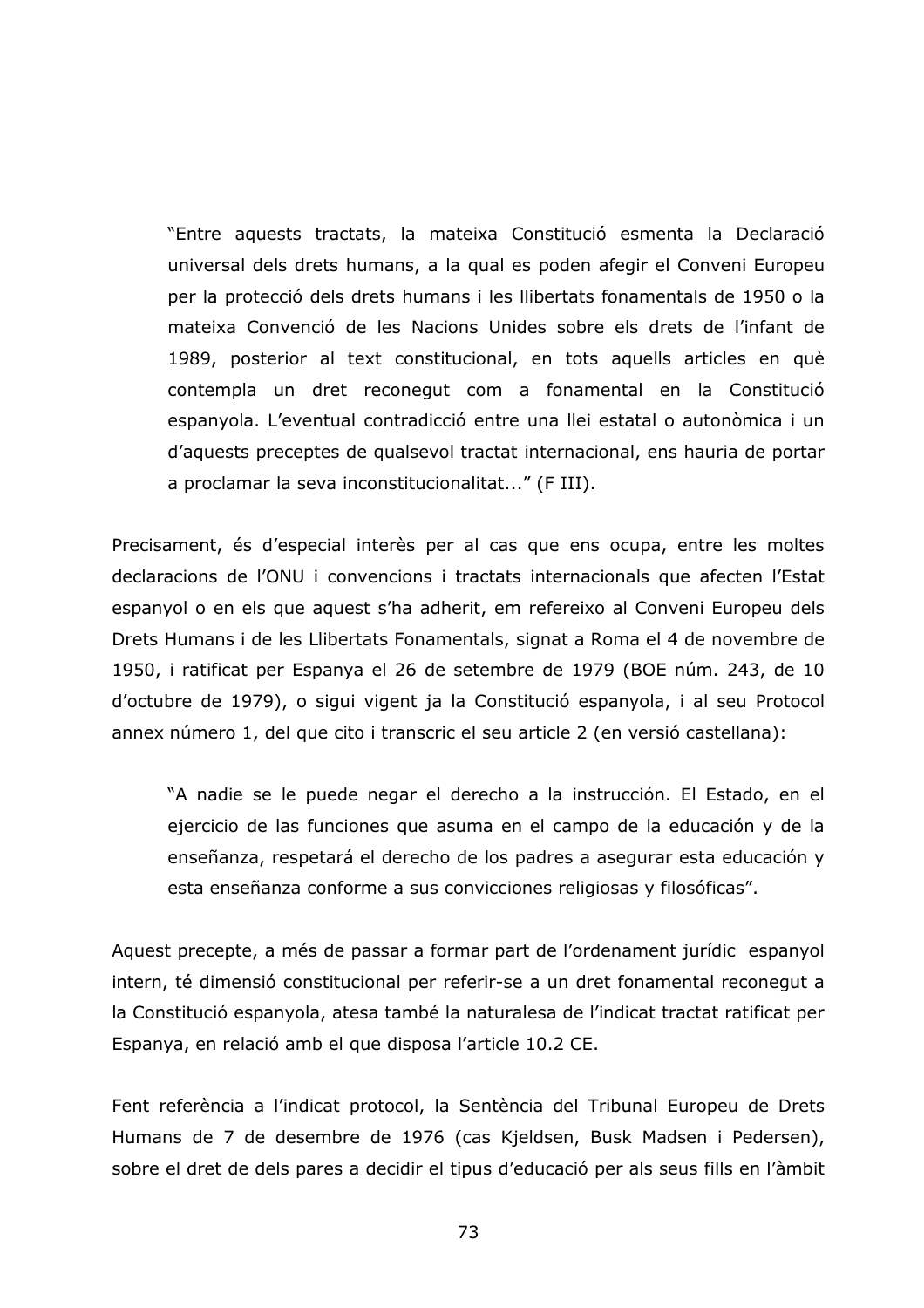ideològic i religiós, interpreta que l'article 2 del mencionat protocol s'aplica a totes les funcions de l'Estat en el camp de l'educació i l'ensenyament, no permet distingir entre la instrucció religiosa i les altres assignatures, ordena a l'Estat respectar les conviccions, religioses o no, dels pares en el conjunt de l'ensenyament públic, i que s'han de considerar les disposicions del Conveni i els seus protocols com un tot.

Aquesta resolució deixa, doncs, molt clar que el dret dels pares a escollir l'educació religiosa dels fills és un dret que s'ha de respectar en el conjunt de l'ensenyament públic, contràriament al que es sosté en el text del Dictamen que impugno.

Finalment, per si algú sostingués la idea que el dret en güestió és una antigalla residual de la "catòlica Espanya", tingui's en compte que la Carta dels Drets Fonamentals de la Unió Europea, solemnement aprovada a Niça el 8 de desembre de 2000, signada pels presidents del Consell, de la Comissió i del Parlament, en el seu article 14.3 disposa:

"Es respecten, d'acord amb les lleis nacionals que en regulin l'exercici, la Ilibertat de creació de centres docents dins del respecte als principis democràtics, com també el dret dels pares o les mares a garantir l'educació i l'ensenyament dels seus fills i filles de conformitat a les seves conviccions religioses, filosòfiques i pedagògiques."

Aquest precepte ha estat incorporat amb una redacció molt similar a l'article II-74.3 del projecte de Constitució Europea, que en el referèndum de que va ser objecte a l'Estat espanyol, va rebre el vot majoritari dels catalans.

En conclusió, considero que l'article 21.1 de la Proposta de Reforma vulnera als articles 16.1 i 16.3 i 27.2, 27.3 i 27.5 de la Constitució espanyola i l'article 2 del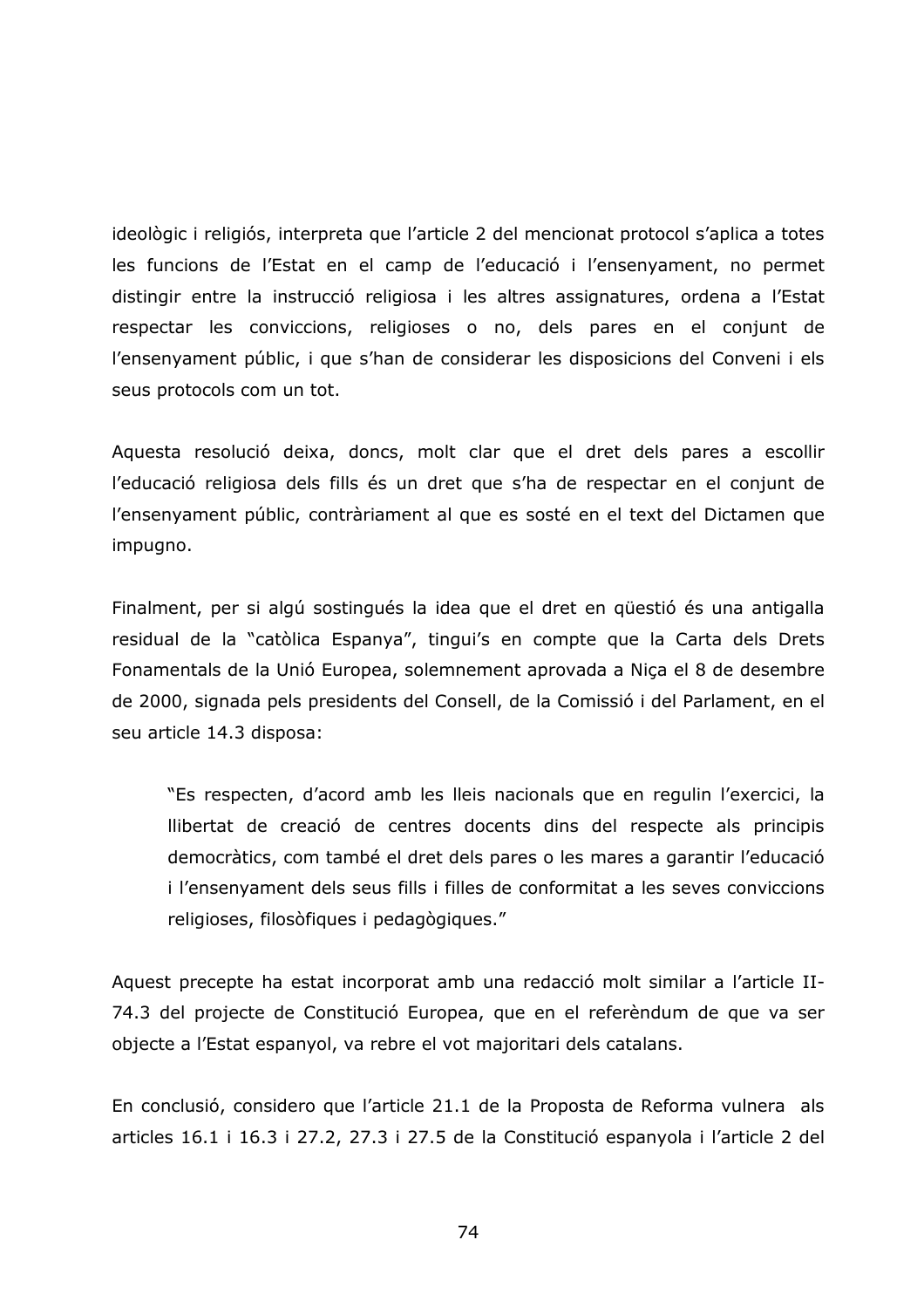protocol annex numero 1 del Conveni de Roma de 1950, i que per tant és inconstitucional.

Barcelona, 3 de setembre de 2005

VOT PARTICULAR que formulen conjuntament els consellers senyors Agustí M. Bassols i Parés, Jaume Vernet i Llobet i Jaume Camps i Rovira, a l'empara de l'article 50 del Reglament provisional d'organització i funcionament del Consell Consultiu de la Generalitat de Catalunya, al Dictamen núm. 269, emès en data 1 de setembre de 2005.

En aquest vot particular conjunt mostrem la nostra respectuosa discrepància amb relació a les conclusions a què arriba la majoria en el Fonament II, punt 5, del Dictamen, relatiu al reconeixement i actualització dels drets històrics, disposició addicional primera de la Proposta de Reforma; en el Fonament IV, punt 3, sobre el Síndic de Greuges, article 75.3 de la Proposta de Reforma; en el Fonament VII, punts 5, 6 i 20, relatius a competències específiques, concretament a ensenyament i a medi ambient, articles 125.1 i 161.1 de la Proposta de Reforma, respectivament; i en el Fonament VIII, punt 8, sobre les relacions de la Generalitat amb la Unió Europea, esmenes 332 i 341, i sobre la circumscripció electoral per al Parlament Europeu, article 187 de la Proposta de Reforma.

I

Amb relació als drets històrics, el nostre parer divergeix de la majoria del Consell en la mesura que, per una banda, es reconeix la constitucionalitat de l'article 5 de la Proposta de Reforma, però, de l'altra, se li nega qualsevol virtualitat pràctica en considerar la majoria inconstitucional la disposició addicional primera (i l'esmena 400, d'una eficàcia menor), segons les conclusions manifestades en el Fonament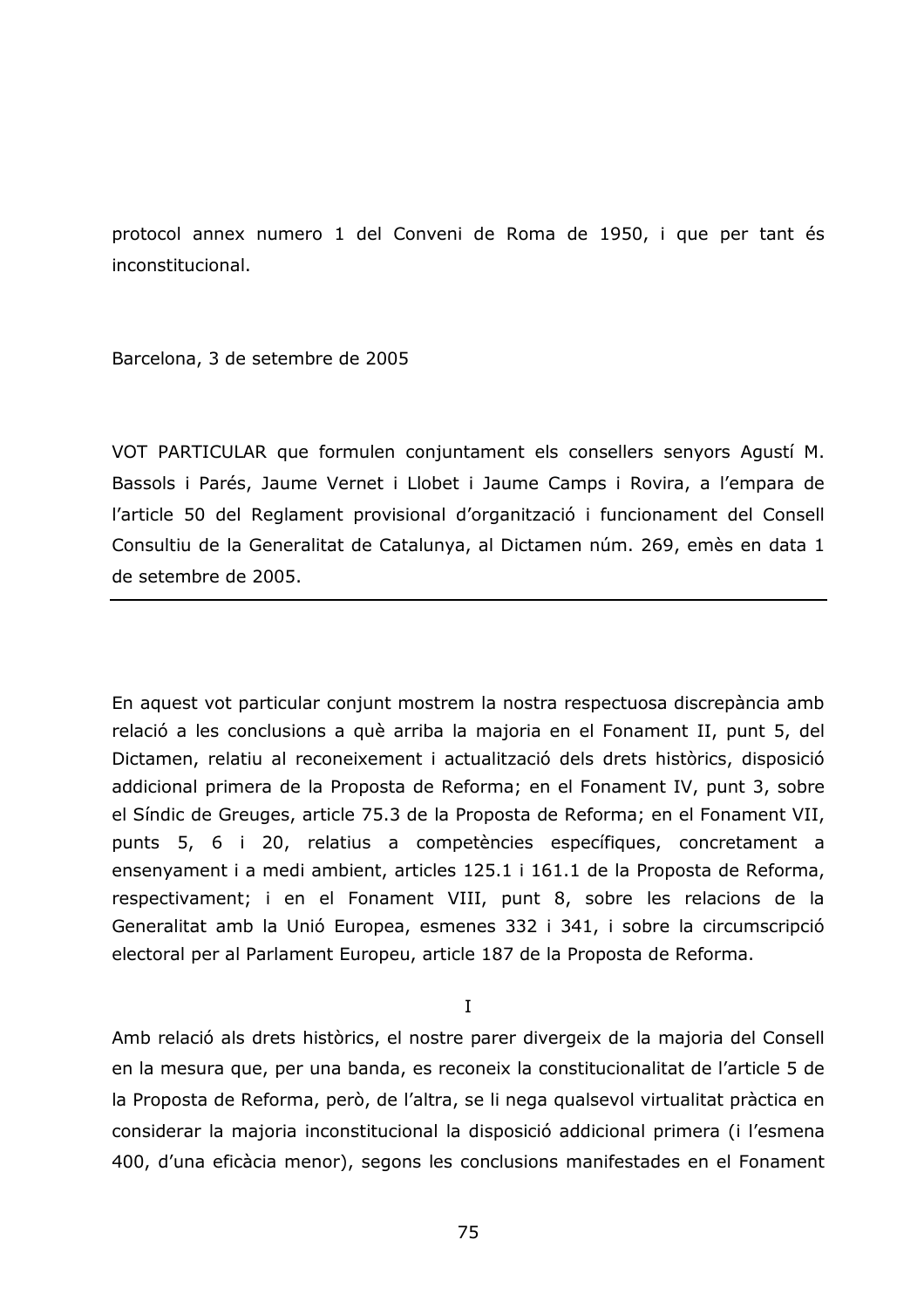II (punt 5). Per justificar la seva constitucionalitat i dotar d'efectes la declaració de l'article 5 de la Proposta de Reforma, aportem la següent argumentació:

1. En primer lloc, farem unes consideracions generals, que en apartats ulteriors concretarem, a fi d'il·lustrar la nostra posició sobre l'opinió majoritària del Consell.

Catalunya ha basat la seva singularitat nacional en uns trets característics que ha manifestat al llarg de la seva història. Fonamentalment, una voluntat de decidir el propi futur i d'autogovernar-se a través d'unes institucions centenàries, i el manteniment d'una llengua i d'un dret propis i d'una cultura transmesa de generació en generació, així com d'una cultura donada a les migracions de persones que han fet de Catalunya la seva llar al llarg dels segles.

Aquests fets han servit perquè Catalunya no perdés la seva identitat, malgrat els diversos intents històrics d'anorrear-la, i han reforçat la seva voluntat de continuar construint un projecte de futur, a partir del reconeixement del seu fet diferencial i dels drets històrics, la qual cosa ha estat recollida amb més o menys claredat a la Constitució, a l'Estatut d'autonomia i a la doctrina del Tribunal Constitucional, com a continuació estudiarem.

La raó per la qual no hi ha una referència constitucional diàfana als drets històrics es troba en una doble motivació. D'una banda, en la pròpia raó de ser de la Constitució, que implica una novació de les bases de l'ordenament constitucional i que s'oposa a una mena de tradicionalisme historicista i foralista present a la història espanyola del segle XIX. Ara bé, d'altra banda, la història també conforma les constitucions, les quals actualitzen velles situacions, cosa que succeeix en el cas present. Així, s'espera que la Constitució resolgui contenciosos que vénen de Iluny i, per tant, hi incorpora denominacions i institucions que procedeixen de dret formalment derogat per la mateixa Constitució, però que, en canvi, s'hi mantenen transformats i, en part, són la singularitat de la nova Constitució en dret comparat. Per això, els noms que han perviscut poden presentar problemes de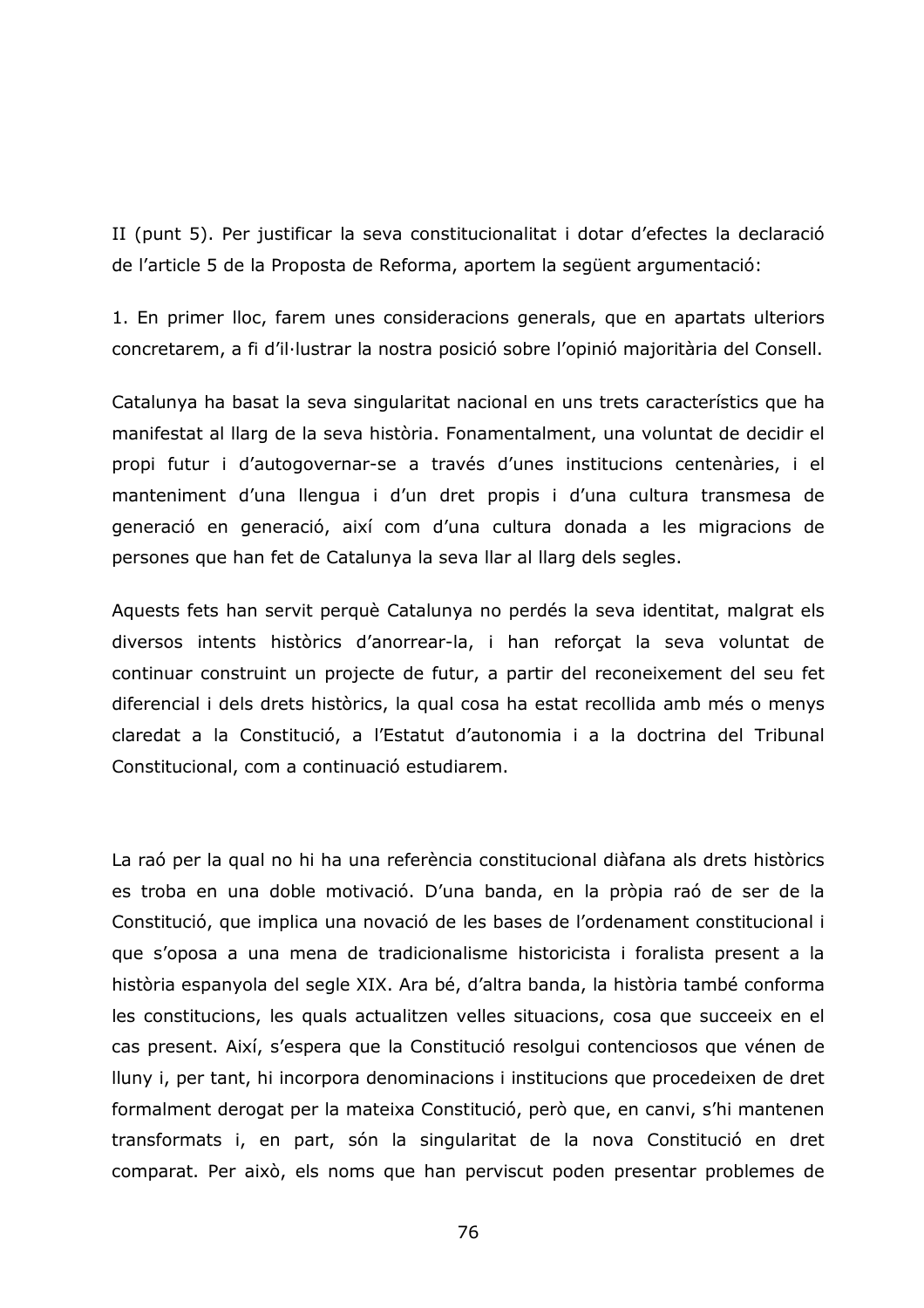comprensió i de contextualització, tant a la resta de l'Estat com al constitucionalisme europeu (per exemple, president de la Generalitat o síndic major de comptes).

D'aquesta manera, pot succeir que la pretesa contradicció entre la Constitució i els furs desaparegui perquè no hi ha una contraposició entre les institucions tradicionals i les liberaldemocràtiques, en tant que les primeres només conserven el nom per dotar-se del contingut de les segones. De manera que les institucions tradicionals reben una nova legitimitat de la Constitució a la qual se subordinen, precisament perquè aquesta les reconeix. D'aquesta manera, el nostre punt de partida és el d'un constitucionalisme que incorpora la foralitat, com a sentit històric, però no es tracta, per contra, d'un foralisme que accepta, perquè no té més remei, la Constitució, com a forma juridicopolítica d'organització estatal moderna. En aquest sentit, doncs, coincidim amb la majoria, ja que situem els drets històrics en la Constitució i no com a producte d'una legitimació aliena a aquesta. La base de la idea de constitucionalisme que tenim és radicalment democràtica i fidel a la història i a la voluntat del nostre poble. En aquest sentit, el Tribunal Constitucional recorda que l'actualització dels drets històrics suposa "la supresión, o no reconocimiento, de aquellos [drets] que contradigan los principios constitucionales" (STC 76/1988, 26 d'abril, FJ 3).

Les arrels tradicionals i històriques es troben en relació amb la denominació complexa de les institucions catalanes, aplegades sota el nom medieval de Generalitat. El nom històric ha permès dotar la institució d'una estructura moderna, plenament vigent i ensems recorda que l'estructura moderna existeix gràcies a l'existència prèvia i secular d'unes institucions anteriors i no només gràcies a la Constitució, que ara les incorpora. En aquest sentit, cal recordar que els textos referendats pels catalans democràticament han ratificat el restabliment de la Generalitat de Catalunya el 1931 i el 1979, cosa que torna a unir la història i la democràcia sota el constitucionalisme modern.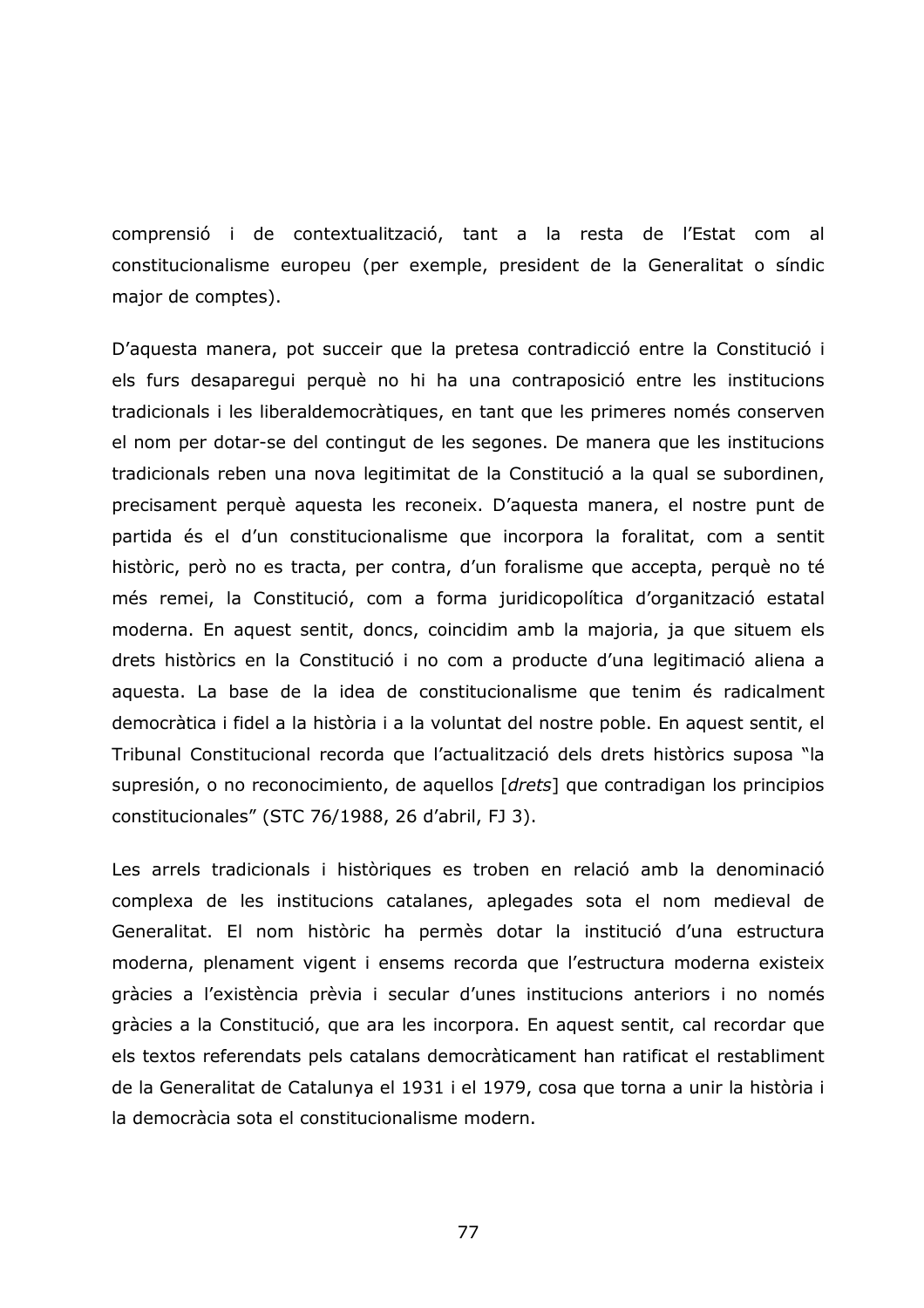A més, particularment, el foralisme s'ha expressat de forma diferent a Catalunya que a Euskadi i Navarra. En aquests darrers llocs s'hi ha posat un èmfasi especial, mentre que a Catalunya, de la defensa del dret foral se n'ha dit generalment defensa del Dret civil català, defugint el terme foral, però, en canvi, s'ha reivindicat l'existència d'un dret propi i diferenciat d'allò que s'ha denominat erròniament i intencionada comú. Tanmateix, és evident que l'existència d'un dret català no es basa en la seva modernitat, sinó en la seva foralitat o historicitat, sense que això no vulgui dir que s'hagin d'adaptar i actualitzar a les necessitats de la societat d'avui. D'aquesta manera, es percep, doncs, una unitat de concepte, relatiu al foralisme o a la foralitat, malgrat que els fonaments, les aplicacions i les manifestacions han estat diverses. Tot i així, es manté encara un basament del que s'ha considerat l'antecedent dels drets històrics, aquell que l'associava amb els historische Staatsrecht i que va permetre la Devolution a hongaresos, bohemis i croates sota l'imperi dels Habsburgs a finals del s. XIX i principis del s. XX.

2. A continuació, farem referència al fonament constitucional dels drets històrics. La peculiaritat d'aquests drets ha estat recollida de forma diversa i certament imprecisa a la Constitució. D'aquesta manera, determinats preceptes hi tenen una connexió directa, concretament l'article 2, la disposició transitòria segona i la disposició addicional primera, tot i que hi ha altres referències historicistes a la Constitució.

A) Així, l'article 2 CE es refereix al reconeixement del dret a l'autonomia de les nacionalitats, cosa que pressuposa la preexistència d'aquestes nacionalitats o nacions sense estat a la mateixa Constitució, ja que aquesta norma reconeix un dret i no l'estableix. La dicció literal de la Constitució ens indica que aquesta ha tingut en compte la realitat plurinacional i l'estatal en el seu redactat. A més, cal recordar que l'anomenat Estat autonòmic ha desplegat, amb resultats diversos, una doble finalitat: d'una banda, reconèixer la singularitat d'unes nacionalitats històriques i, de l'altra, descentralitzar l'Estat com a instrument per millorar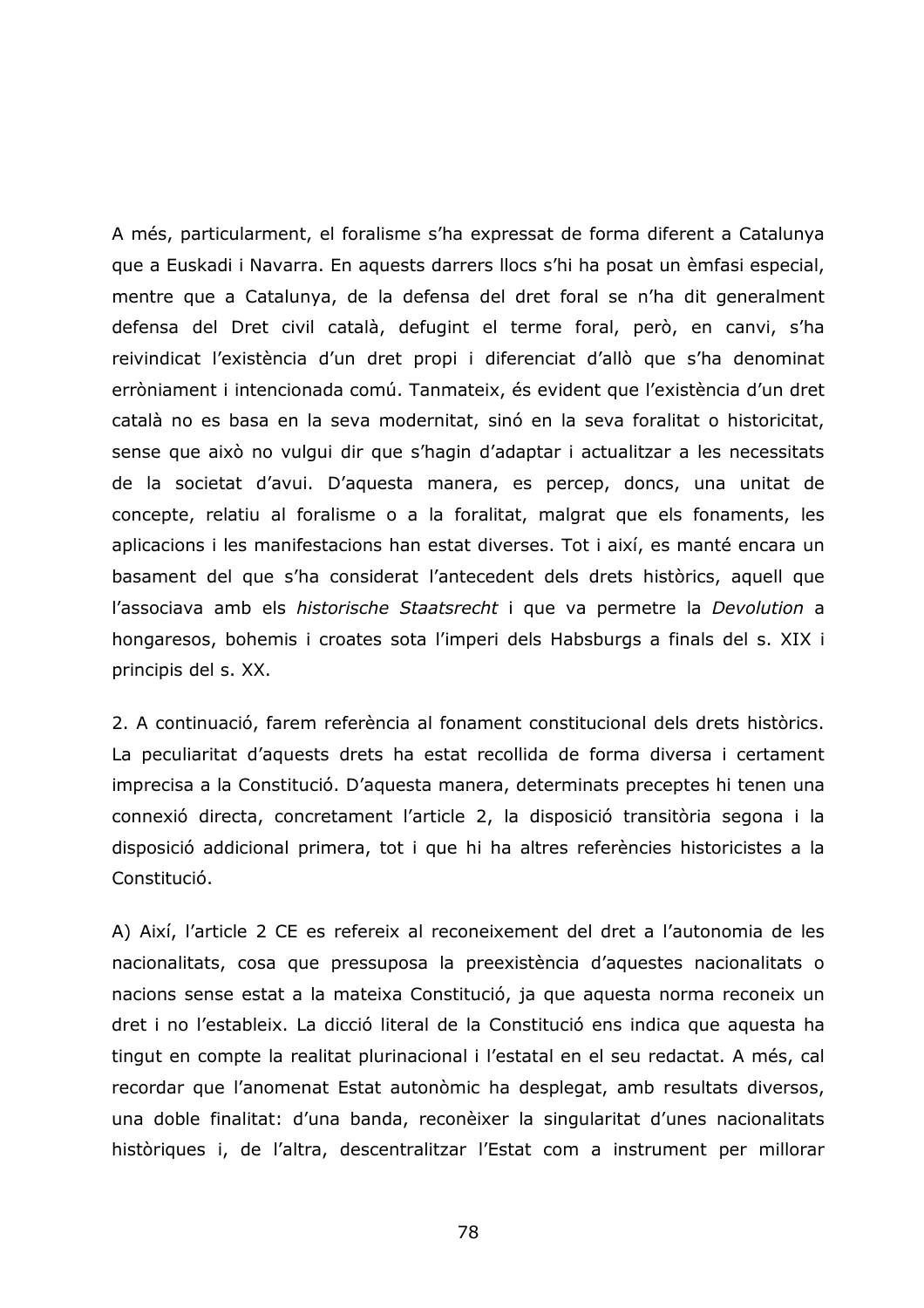l'eficàcia administrativa. Part de la doctrina entén que l'èxit ha estat desigual, ja que les comunitats autònomes de més tradició i consciència nacional no han trobat encara l'encaix esperat a l'Estat, mentre que la descentralització política i administrativa d'aquest s'ha consolidat ràpidament. La raó -segons aquesta doctrina- ha estat, entre d'altres, que la reconducció de la diversitat no respecta els fets diferencials, les institucions tradicionals pròpies o, dit d'una altra manera, els drets històrics, allò que singularitza cada comunitat nacional. Entre la doctrina, s'ha considerat que els drets històrics són part dels fets diferencials que es poden reconèixer a les comunitats autònomes.

B) Igualment, la disposició transitòria segona CE es referia, sense anomenar-les directament (però tanmateix eren clarament identificables), a unes determinades comunitats nacionals que, "en el passat", haguessin plebiscitat projectes d'estatut d'autonomia, la qual cosa explicita, sense embuts, una fonamentació històrica recent i ens transporta al primer i darrer projecte d'estatut avalat per més del noranta per cent dels votants catalans el dos d'agost de 1931: el projecte democràtic i republicà de Núria. Aquesta disposició permeté recuperar ràpidament les institucions bàsiques d'un règim parlamentari modern, que podien desplegar el màxim nivell competencial. Tanmateix, els efectes d'aquesta disposició constitucional s'han circumscrit bàsicament, sense que sigui del tot necessari, al procediment d'elaboració de l'estatut d'autonomia, alleugerint els tràmits que la Constitució imposava a l'article 151 de la Constitució. Hem dit "bàsicament" perquè, en el cas de Catalunya, el Reial decret llei de 29 de setembre de 1977 va "restablir" la Generalitat provisional, de la mateixa manera que es va fer després de proclamada la segona república. El Reial decret llei 41/1977, de 29 de setembre, sobre el restabliment provisional de la Generalitat de Catalunya, deia "La Generalidad de Cataluña es una institución secular, en la que el pueblo catalán ha visto el símbolo y el reconocimiento de su personalidad histórica". El restabliment institucional és un revifament o una actualització d'un complex institucional que es remunta a l'edat mitjana i que, com és sabut, fou inicialment una mena de comissionat de les Corts, de tots tres braços, per a la gestió i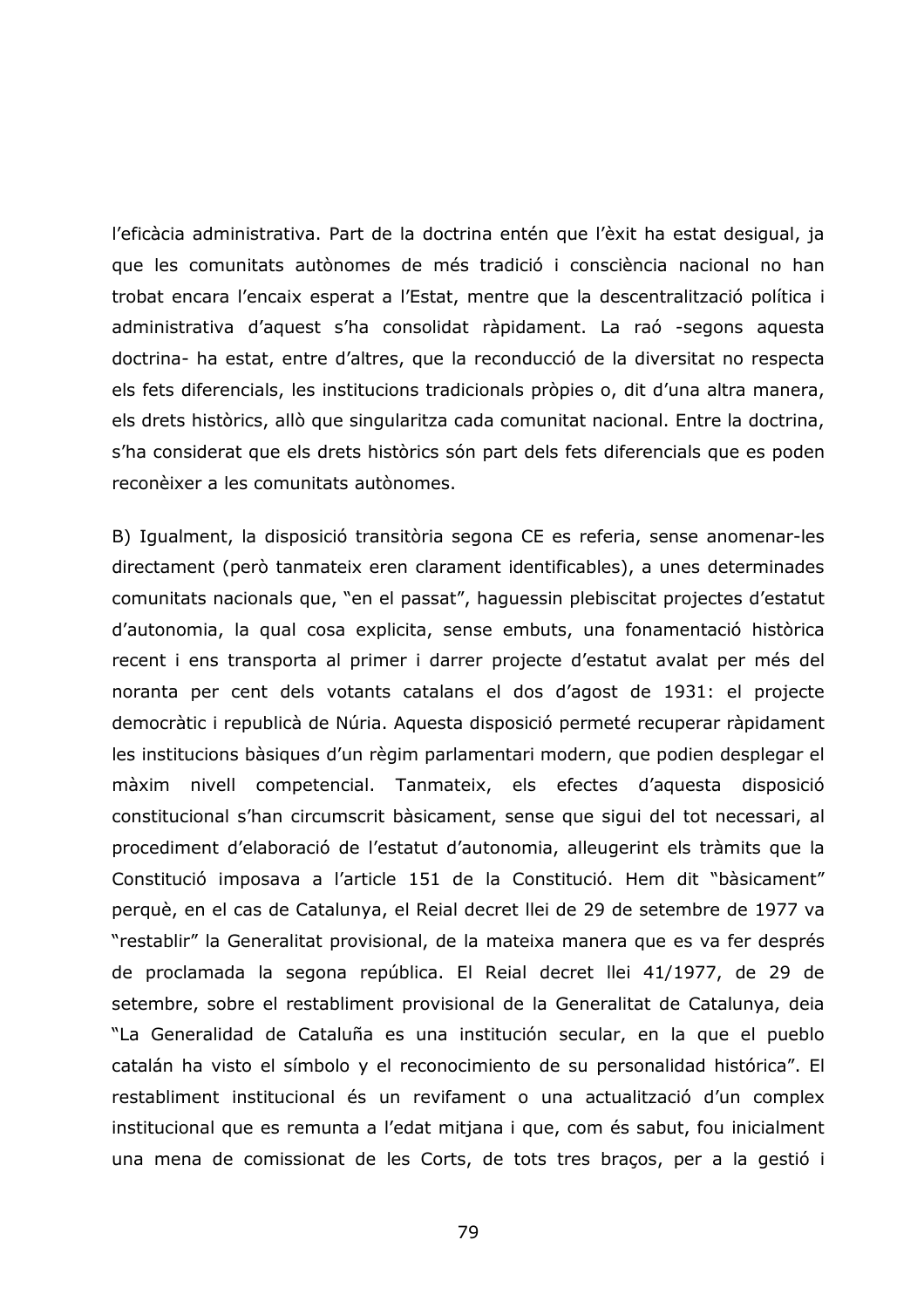recaptació d'impostos, del qual no és llunyana l'estructura i l'organització territorial del Principat, ni la creació del Dret, com a manifestació sobirana. Així, institucions, Dret públic i gestió de recursos econòmics són a la base de la Generalitat reinstaurada.

C) Finalment, com a precepte de major rellevància, la Constitució recull la disposició addicional primera, en la qual es diu que: "La constitució empara i respecta els drets històrics dels territoris forals. L'actualització del dit règim foral es durà a terme, en el seu cas, dins el marc de la Constitució i dels Estatuts d'Autonomia". Aquesta disposició demostra que la referència als drets històrics, com afirma la majoria, "no resulta estranya" a l'ordenament constitucional vigent, encara que el parer majoritari no en tregui cap consequència respecte de Catalunya (cosa que, sigui dit de passada, també es critica per part de la majoria, aquesta no accepta que no es prevegin efectes al reconeixement estatutari dels drets històrics). La majoria tampoc no justifica adequadament, al nostre parer, per què no és aplicable l'esmentada disposició constitucional a Catalunya, quan justament aquesta disposició addicional primera CE és, com diuen, la fonamentació dels drets històrics.

D'entrada cal destacar dues indeterminacions essencials: no es diu quins són els drets històrics que s'emparen i es respecten ni tampoc a quins subjectes es refereix, ja que es fa una referència vaga a uns indefinits territoris forals. No hi ha doncs una referència precisa ni a l'objecte protegit ni al subjecte que n'és el titular.

a) La disposició addicional primera CE es refereix a la foralitat com a característica que compromet la Constitució a emparar i respectar els drets històrics, única base per establir els subjectes d'aplicació d'aquesta clàusula constitucional; però no fa esment explícit a uns territoris concrets. Al contrari, la seva interpretació literal ens porta indefectiblement a una expressió del tot genèrica, no ad hoc. La Constitució, doncs, no anomena individualitzadament els territoris o les comunitats autònomes als quals és aplicable. La disposició addicional es pot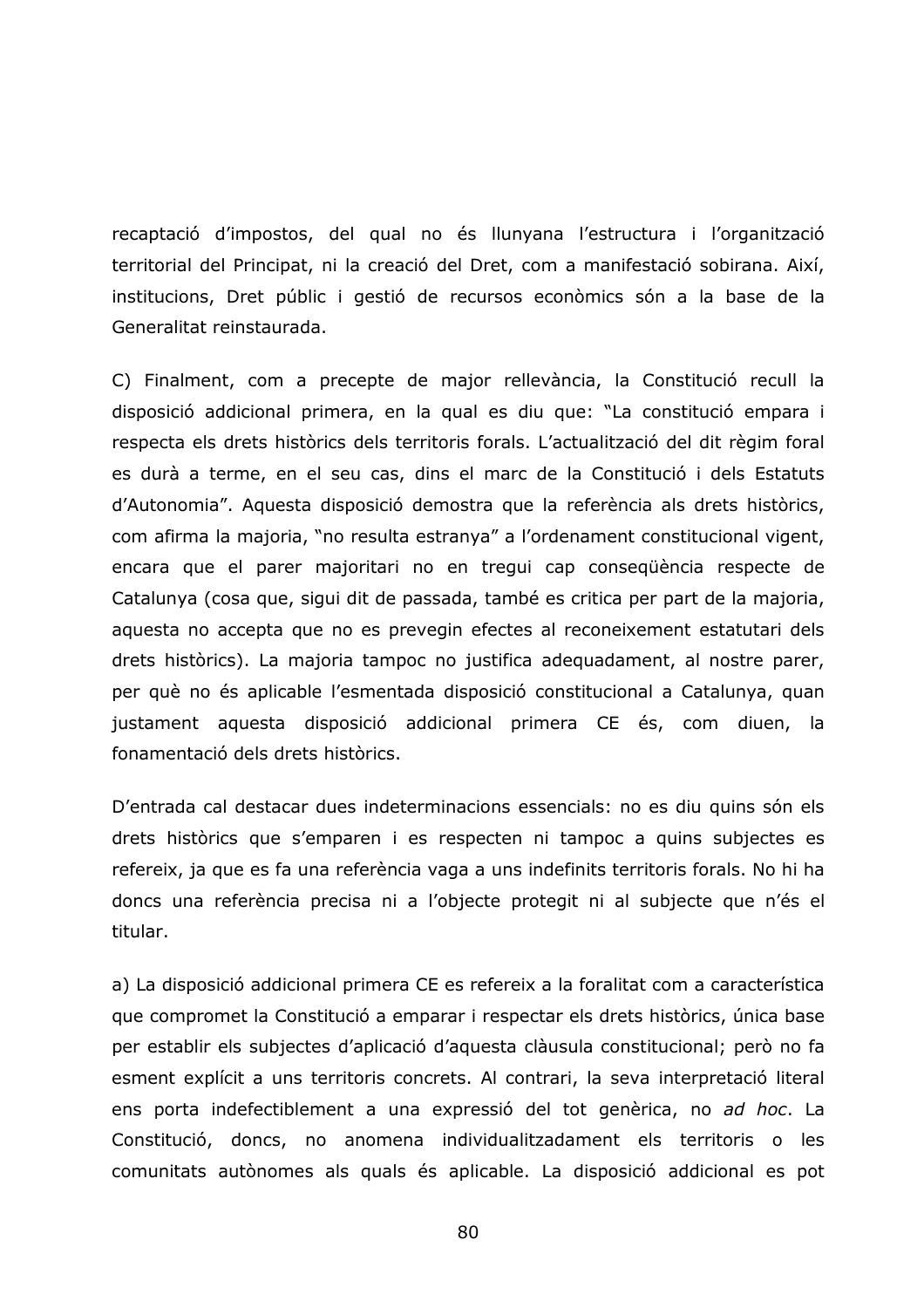aplicar als territoris forals, és a dir, en aquells territoris que tenen o han tingut furs. De furs n'hi haqué, a més a més d'Euskalherria, a la Corona catalanoaragonesa, raó per la qual l'Estatut d'autonomia d'Aragó esmenta els drets històrics i Catalunya també ho podria fer genèricament o concretant-ne els efectes que actualitzen la seva peculiar historicitat, com ho van fer ben aviat Euskadi i Navarra.

A més a més, la doctrina ha considerat que la raó d'ésser de la disposició addicional primera és la de donar expressió als "fets diferencials d'origen històric", de manera que inclou tots aquells territoris que en el passat haquessin disposat de sistemes juridicopúblics propis, com fou el cas de Catalunya. Ultra això, la naturalesa i peculiaritats del sistema juridicopúblic de la "federació" catalanoaragonesa foren d'una entitat superior a les diferenciacions que es poden destacar dins dels territoris del regne de Castella, particularment a Euskadi. Amb tot, la Constitució no esmenta pas a quin tipus de foralitat es refereix i, en consequència, tant pot ser de caràcter juridicoprivat, com juridicopúblic. El constrenviment del concepte que fa la majoria no té cobertura constitucional explícita, a part de la interpretació, molt condicionada pel cas concret que es resolia, del Tribunal Constitucional (STC 88/1993, 12 de març, FJ 1.b) del qual no es pot fer, en cap cas, una categoria general. Per contra, la doctrina del Consell d'Estat manté una certa relació entre el Dret civil foral, de caràcter privat, i la disposició addicional primera CE, com a garantia de la foralitat (Dictamen núm. 50452, de 7 de maig de 1987, o el núm. 1537/92, secc. 1a, de 13 de juliol de 1993). Ultra això, la referència foral de forma genèrica (llevat, doncs, de les mencions exclusives a Navarra) només es fa en tres preceptes constitucionals: a la disposició addicional primera, que no explicita el caràcter juridicopúblic, a la disposició addicional segona i a l'article 149.1.8 CE, aquests dos últims referits explícitament al Dret privat. De forma que la inconcreció de la disposició addicional primera pot precisar-se amb els altres dos preceptes, tot trobant dins la foralitat un lloc per a les institucions històriques de base juridicoprivada.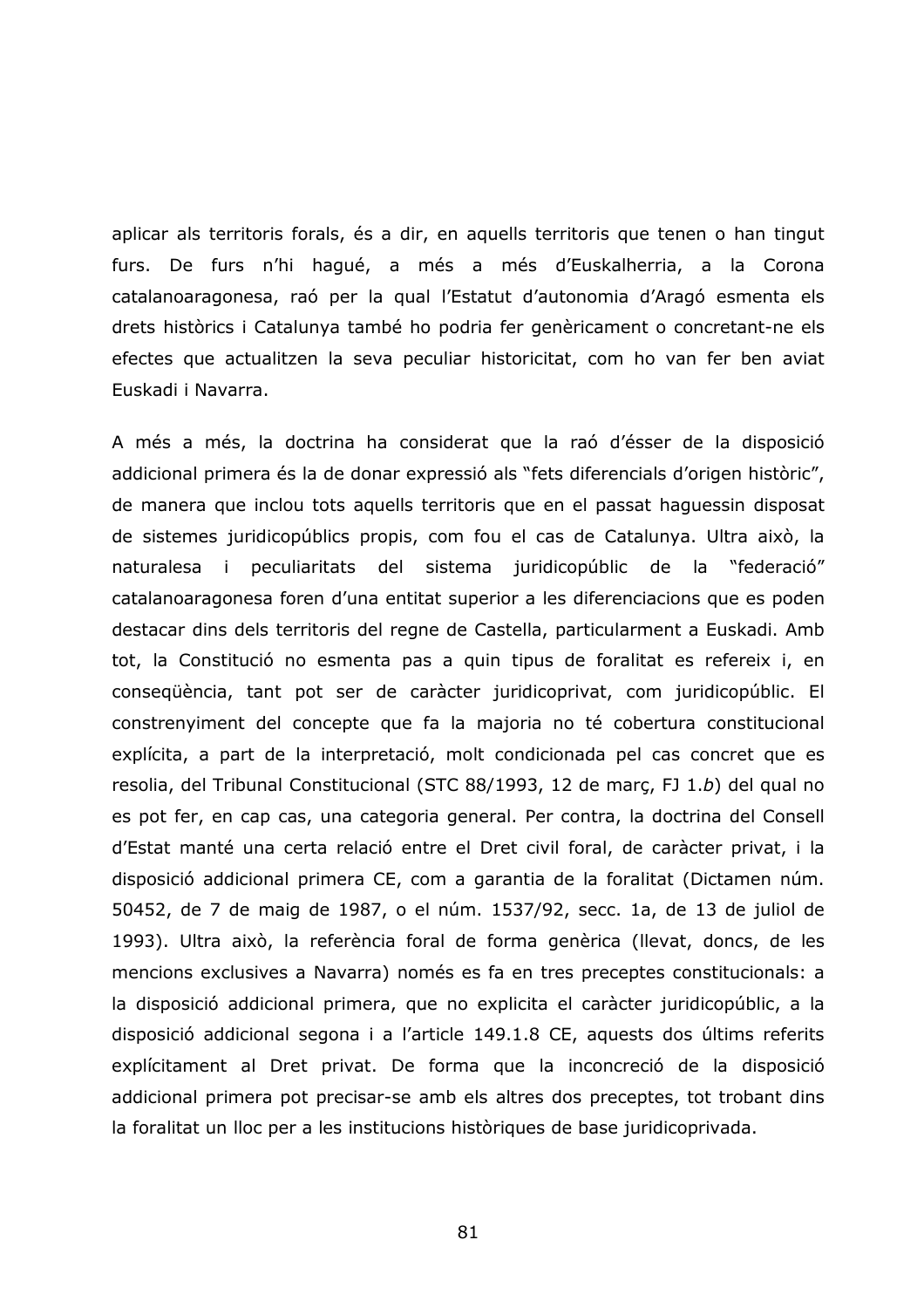En la Sentència del Tribunal Constitucional 88/1993, de 12 de marc, el Tribunal es refereix com a referent històric als furs juridicopúblics tinguts en el passat, la qual cosa no els limita necessàriament als que s'hagin mantingut durant els segles XIX i XX, precisament perquè el Tribunal no ho diu. L'única referència constitucional al segle XIX és a sengles lleis que es deroguen en l'apartat segon de la disposició derogatòria CE, el qual, com veurem més endavant, no es va integrar a la disposició addicional primera, sinó que expressament es va separar, cosa de cabdal importància per interpretar l'iter parlamentari i per concretar els possibles titulars susceptibles d'aplicar-los els drets històrics previstos a la disposició addicional primera CE. Tanmateix, aquesta dada rellevant s'ignora en el Dictamen aprovat per la majoria. En canvi, als nostres efectes, la referència de la disposició transitòria segona és a la Segona República, s. XX, i afecta Catalunya, Euskadi i Galícia. Per tant, la Constitució deixa un marge interpretatiu ampli, en no esmentar els territoris forals ni tampoc establir cap límit temporal per a la consideració de la foralitat, cosa que no es desprèn de la literalitat de la Constitució, del debat constituent ni de la jurisprudència del Tribunal Constitucional.

b) La disposició addicional primera CE es remet expressament als estatuts d'autonomia, sense esmentar cap en concret, per l'actualització dels drets històrics, sense que s'esgoti tampoc aquesta en la primera redacció d'aquests. En aquest sentit, amb relació a l'actualització dels drets històrics, l'Estatut d'autonomia és una norma fundacional de la comunitat autònoma (STC 76/1988, de 26 d'abril, FJ 5). El Tribunal Constitucional ha avalat aquesta idea, en la mesura que considera que els drets històrics no són un títol autònom, sinó que els estatuts són el marc idoni i decisiu per a l'actualització dels drets històrics (STC 123/1984, FJ 4, i 94/1985, FJ 6; reblat a les STC 11/1984, 76/1988, FJ 4; 140/1990, FJ 3, i 159/1993, FJ 6). Naturalment, aquestes Sentències només es refereixen a Euskadi i Navarra perquè els seus estatuts d'autonomia són els únics que han desenvolupat l'actualització del règim foral i que han estat tractats pel Tribunal. A més, aquest tampoc no ha negat que hi hagi altres territoris històrics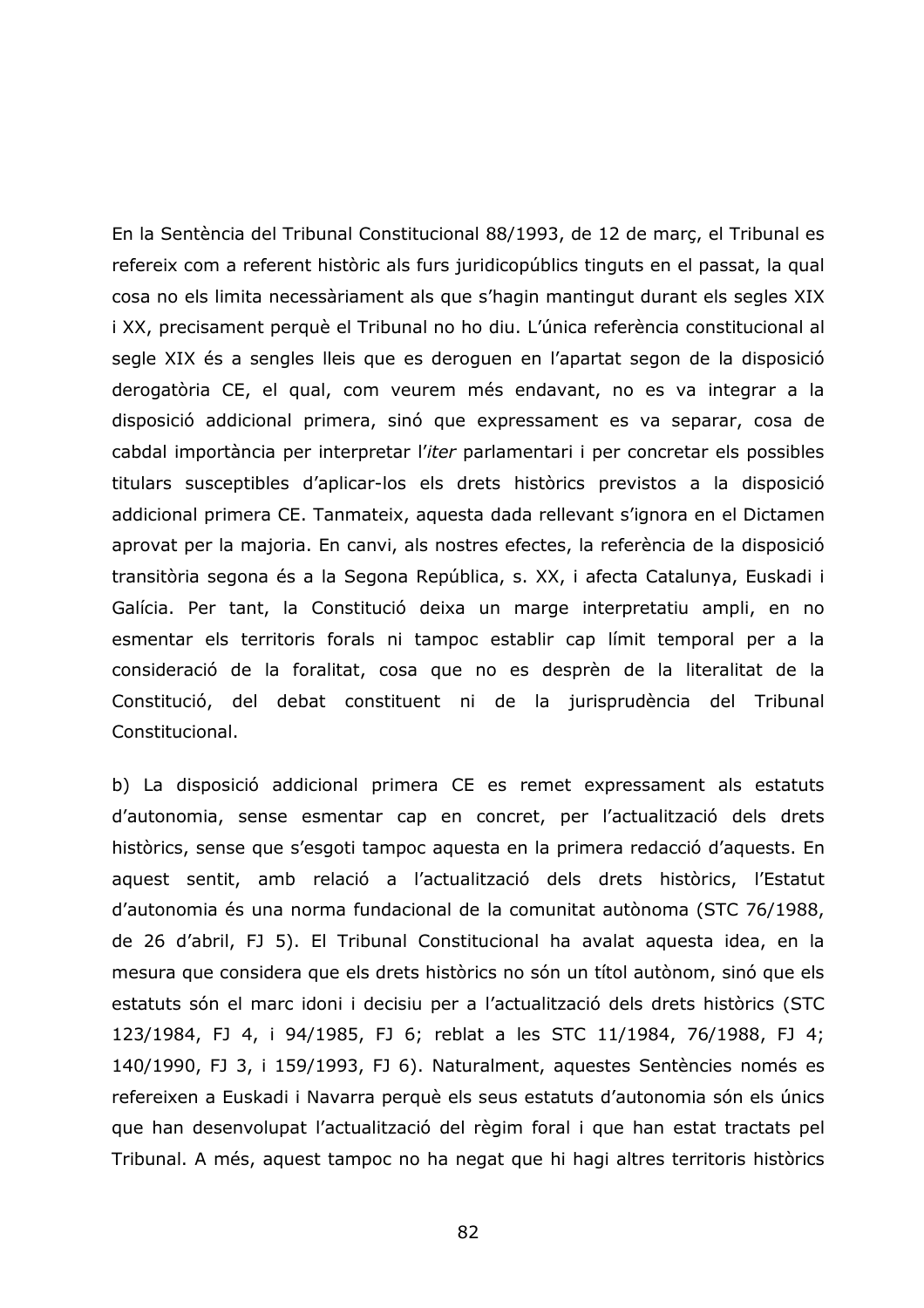susceptibles de ser reconeguts i actualitzats en virtut de la disposició addicional primera CE.

c) Des de la perspectiva dels antecedents parlamentaris del període constituent, tant la disposició addicional primera com l'article 150.2 CE van sorgir per cercar una posició més favorable a la Constitució per part dels diputats i senadors que pertanyien a la minoria basca, però aquest origen no ha impedit que l'article 150.2 s'apliqués a altres situacions que no tenen res a veure amb els territoris bascos, tot intentant corregir o adaptar les prescripcions estatutàries. En el cas de Catalunya, l'art. 150.2 CE ha estat previst a la Proposta de Reforma precisament per ampliar les competències en un tema que els articles 16 (ensenyament) i 17 (seguretat) de l'EAPB donaven la competència a Euskadi en virtut de l'aplicació del reconeixement i actualització dels drets històrics. En l'àmbit de la seguretat i l'ordre públic, hi ha una enorme similitud en la fonamentació històrica. Igualment, l'actualització de les funcions dels mossos d'esquadra és similar a la de les policies basques i navarreses.

Tanmateix, el fet que la discussió parlamentària fos preponderantment centrada en el cas d'Euskadi i, en menor mesura, en el de Navarra no impedeix que ambdós preceptes puguin tenir una aplicació més àmplia, com a bastament ha succeït amb l'article 150.2 CE. Així, recordem els debats constituents per evitar caure en un error força estès segons el qual només es pensava en dues comunitats autònomes. Hi ha diversos fets que contradiuen aquest pensament majoritari que impera en la doctrina iuspublicista.

Inicialment, l'avantprojecte (article 139.1, p. 32, 5 gener 1978) es referia al fet que "Se podrá autorizar por ley la asunción por parte del Territorio Autónomo de la gestión o ejecución de los servicios y funciones administrativas que se deriven de las competencias que correspondan al Estado de acuerdo con la precedente relación". Aquest precepte va ser esmenat, sense èxit, pel grup parlamentari basc que recull part de la seva redacció. La justificació de l'esmena deixa clar que es vol establir "un cauce para resolver el problema específico de las nacionalidades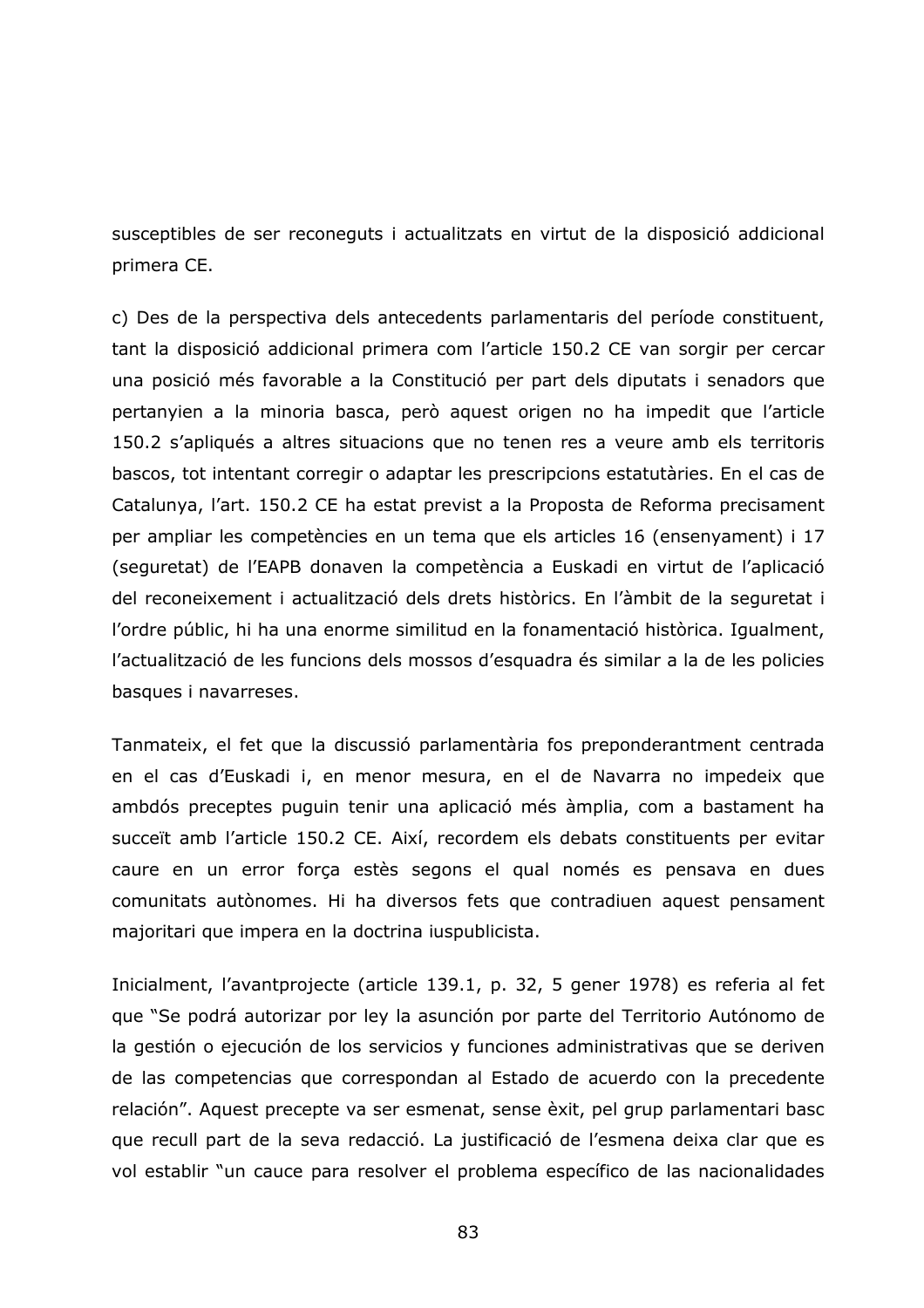que históricamente han mantenido unas instituciones de gobierno v administración profundamente arraigadas".

En qualsevol cas, el precepte, força allunyat de l'actual 150.2 CE, obre la possibilitat, a través d'una negociació política que es va produir en el despatx del ministre Abril Martorell, de redactar un text ben diferent: l'article 143 diu "El Estado podrá delegar en las Comunidades autónomas, mediante ley orgánica y previa solicitud de las mismas, la ejecución de funciones de titularidad estatal [...]", a banda de la proposta en el Dictamen de la Comissió constitucional del Congrés d'una disposició addicional, que es mantindrà amb els canvis més significatius (primer, com a disposició addicional única i després, com a primera i que procedia d'unes esmenes in voce), l'efecte de la nostra argumentació, que assenyalarem. La disposició esmentada deia: "La Constitución ampara y respeta los derechos históricos de los territorios forales. La actualización general de dicho régimen foral se llevará a cabo, en su caso, en el marco de la Constitución y de los Estatutos de autonomía". Exactament, tal com diu la Constitució vigent.

En el debat en Comissió ja es parla de les Illes Canàries. El diputat Bravo de Laguna ja es refereix al caràcter històric, encara que no pertanyent a territori foral, d'aquesta comunitat, per fonamentar una altra disposició addicional que és rebutjada per entendre's que no era necessària d'incorporar. En la mateixa sessió, el diputat Arzalluz defensa la seva esmena, que és rebutjada, tot afirmant que és conscient que el tema dels drets forals "no es exclusivo de los cuatro territorios históricos que superviven, tras la implantación del Estado liberal en España" i que es tracta d<sup>ov</sup>instituciones creadas a lo largo de los siglos". Igualment, Benegas defensa una esmena, signada per diferents grups i aprovada per unanimitat, tot dient que és l'única possible "para constitucionalizar el respeto a los derechos históricos de los diferentes pueblos de España, entre los que se encuentra el Pueblo Vasco". Gastón afirma que a Aragó tenen un dret vigent però que "nos faltan muchos derechos administrativos y públicos que en estos momentos, gracias a esta enmienda de disposición adicional, vamos a poder recuperar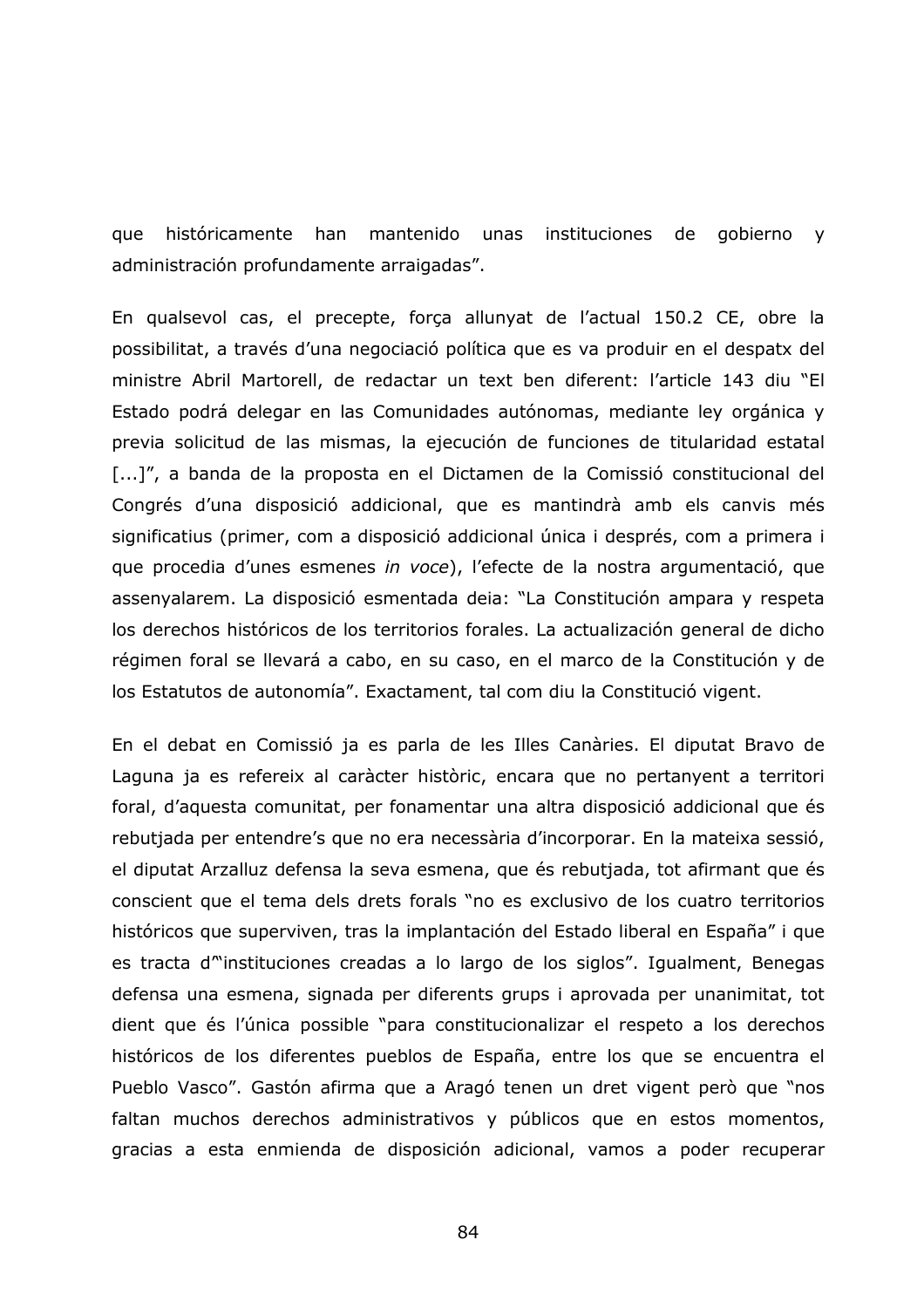derechos que queremos y volveremos a conseguir". En les explicacions de vot, Peces-Barba replica que "nos parecía inadecuada la mención concreta a las cuatro provincias vascas porque entendemos que el problema puede tener concreciones en algunas otras partes de nuestro país" i Arzalluz li recorda que ell ja havia dit abans que existien altres territoris forals. Per la seva part Cisneros diu que la manifestació d'emparament i respecte dels drets històrics respon a la voluntat "de enraizar el derecho a la autonomía en instituciones de la más vigorosa encarnadura histórica y social". Finalment, la idea que la foralitat no era exclusiva d'Euskadi i de Navarra torna a sortir en la discussió del Dictamen del Projecte de Constitució, novament de la veu d'Arzalluz, el 21 de juliol de 1978, en la qual contradiu que es pugui entendre que la seva formulació fos un obstacle per a estendre a d'altres territoris el tema dels drets històrics.

Les esmenes lliurades fins el 7 d'agost de 1978 a la Comissió constitucional del Senat plantegen la discussió -entre d'altres temes- sobre la possible restricció a Euskadi i a Navarra de la qualificació de "territoris forals" (tot ajuntant-hi l'actual disposició derogatòria punt 2, esmena 979) o, per contra, sobre la referència més àmplia a territoris de dret foral i especial (esmena 126) o encara, sobre l'addició de la singularitat econòmica canària (esmenes 233, 765, 967, 968, 972 i 973). D'altres, en canvi, volen substituir "territoris forals" per "territoris de règim foral" (esmena 969) o remarcar el cas navarrès, sense esmentar-ho expressament (esmena 971). En el debat, el 14 de setembre de 1978 (DSS núm. 55), Del Burgo fa referència a Euskadi i Navarra, tot i que hi ha referències, en la discussió, a d'altres comunitats (Pérez Puga, a Galícia). El 6 d'octubre de 1978, el text va incorporar l'esmena 979 (BOCG núm. 157), però s'hi formulà un vot particular (núm. 539, d'UCD), que va tornar a la redacció del Congrés, a banda del vot particular 540, que mantingué l'esmena 126. En la defensa, en sessió de 5 d'octubre de 1978 (DSS núm. 67), González Seara va reconèixer que el text reflectia "la voluntat dels legisladors de tenir presents els drets del poble basc", però volia tornar a la redacció originària per diferents raons, entre les quals podem destacar que "nadie puede pretender reinstaurar a partir de como estaban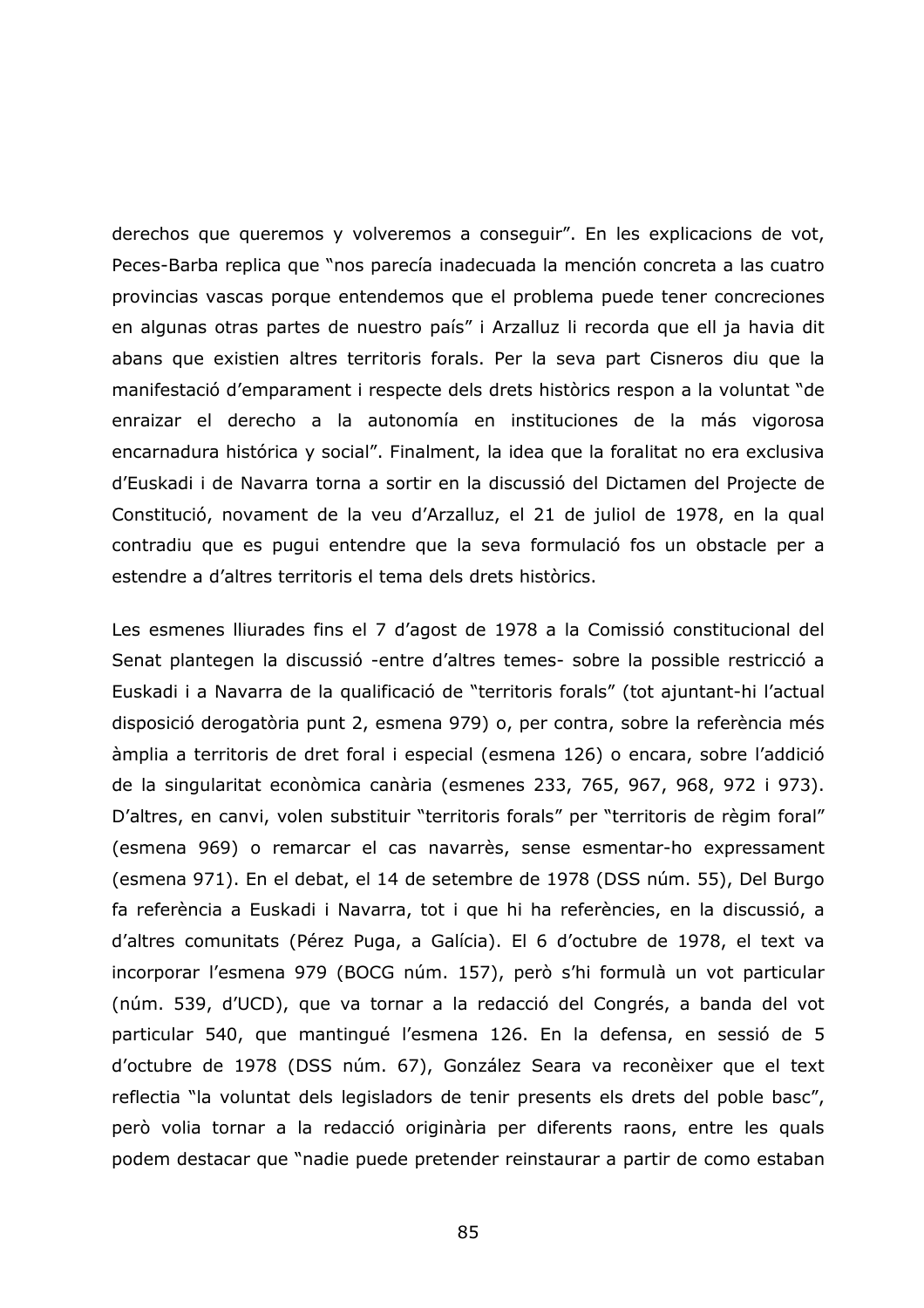en el siglo XVIII" (per tant, abans de la foralitat del s. XIX, cosa que afecta específicament la corona catalanoaragonesa); i que "en el Congreso y en el Senado se han hecho los máximos esfuerzos de comprensión, de generosidad y de solidaridad con el País Vasco y con todos los pueblos de España para llegar a esta disposición adicional [...]". De tal forma que es va votar unànimement aquesta és una dada molt rellevant- a favor de la redacció que no singularitza les províncies basques ni navarresa.

C) L'autonomia té indubtablement una base històrica. L'article 143 CE diu que: "En l'exercici del dret a l'autonomia reconegut en l'article 2 de la Constitució, les províncies limítrofes que tinguin característiques històriques, culturals i econòmiques comunes, els territoris insulars i les províncies d'entitat regional històrica podran accedir a l'autogovern i constituir-se en Comunitats Autònomes d'acord amb el que es preveu en aquest Títol i els estatuts respectius". Aquesta fonamentació històrica es projecta en l'establiment d'una comunitat autònoma, ja que les característiques requerides són unides per una conjunció copulativa. Només quan no es donin aquestes condicions serà aplicable l'article 144 CE, d'acord amb el qual les Corts Generals tenen la iniciativa autonòmica. En consequència, pràcticament a totes les comunitats autònomes se'ls reconeix una historicitat, com no podria ser d'altra manera. Ara bé, no totes les comunitats autònomes o part del seu territori han gaudit d'unes institucions juridicopúbliques o de Dret privat o foral pròpies, que són les que *prima facie* es poden acollir a la disposició addicional primera, esmentada abans. Ni tampoc totes presenten una consciència nacional constant en el temps que les diferenci de la resta.

D) El preàmbul de la Constitució proclama la voluntat de protegir els pobles d'Espanya en l'exercici de les seves cultures i tradicions, llengües i institucions. El proemi fa també referència explícita a la pluralitat de pobles dotats de cultures, tradicions, llengües i institucions pròpies, cosa que pot tenir efectes jurídics si es recull als respectius estatuts d'autonomia, com a competències o institucions diferenciades. Particularment, l'article 149.1.8 CE excepciona la competència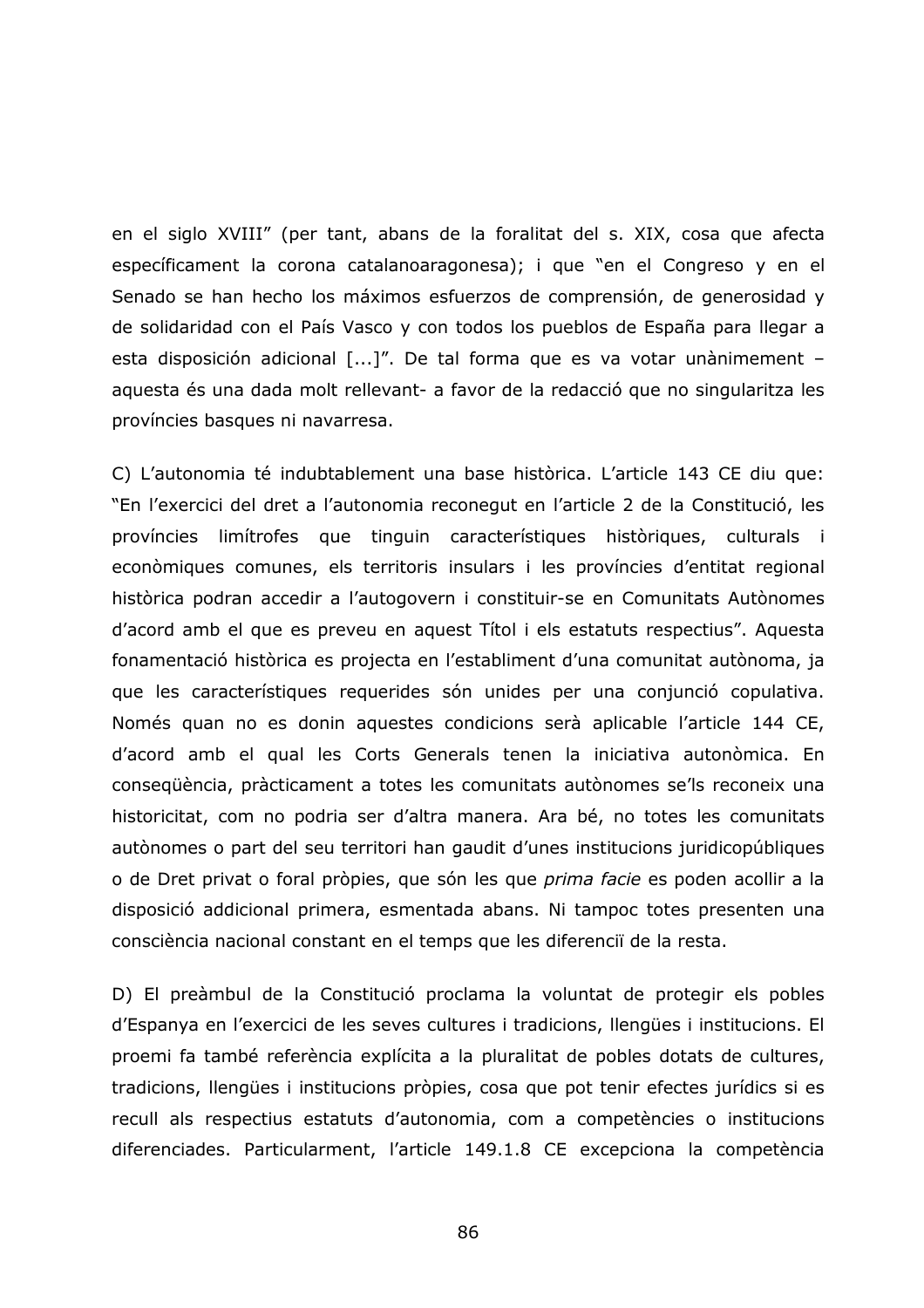reservada a l'Estat en matèria de legislació civil quan en la comunitat autònoma existien drets civils, forals o especials, els quals són susceptibles de conservació, modificació i desenvolupament, tal com ho han estat, és a dir, com a dret comú d'aplicació preferent al Codi, fins i tot en la supletorietat de les lleis especials (segons es desprenia de l'art. 5 de la Llei de bases del Codi civil de 1888, on es deia que "las provincias y territorios en que subsiste derecho foral [...]", del preàmbul i dels articles primer i segon del títol preliminar de la Compilació de Dret civil especial de Catalunya, Llei 40/1960, de 21 de juliol, i també de la Sentència del Tribunal Suprem de 28 de juny de 1968).

Igualment, es pot acudir al constitucionalisme espanyol del s. XIX per veure com des de la Constitució de 1812 es fa referència als "furs" com a sinònim de "dret" i es preveu l'excepció al dret comú, sobre la base de la unitat constitucional. Així, l'article 258 de la precitada Constitució diu que "El Código civil y criminal y el de comercio serán unos mismos para toda la monarquía, sin perjuicio de las variaciones, que por particulares circunstancias puedan hacer las Cortes". O l'article 91 de la Constitució de 1869, que afirma que "Unos mismos Códigos regirán para toda la monarquía, sin perjuicio de las variaciones que por particulares circunstancias determinen las leyes [...]" i que va ser reiterat a l'article 75 de la Constitució de 1876. Igualment, la Constitució de 1931, a l'article 15.1, fa referència a les "distintas legislaciones civiles".

continuació, analitzarem la recepció estatutària 3. A dels preceptes constitucionals. El primer aspecte que hem de ressenyar és que ha estat diversa. Així, els estatuts d'autonomia d'Euskadi, Navarra i Aragó fan referència explícita a l'actualització dels drets històrics i els dos primers en treuen consegüències concretes. Altres estatuts esmenten el caràcter històric de l'actual comunitat autònoma, sense que això impliqui una especialitat competencial més enllà de la fonamentació de la pròpia autonomia, en virtut de l'article 143 CE, o de la denominació que millor correspongui a la seva identitat històrica (art. 147 CE).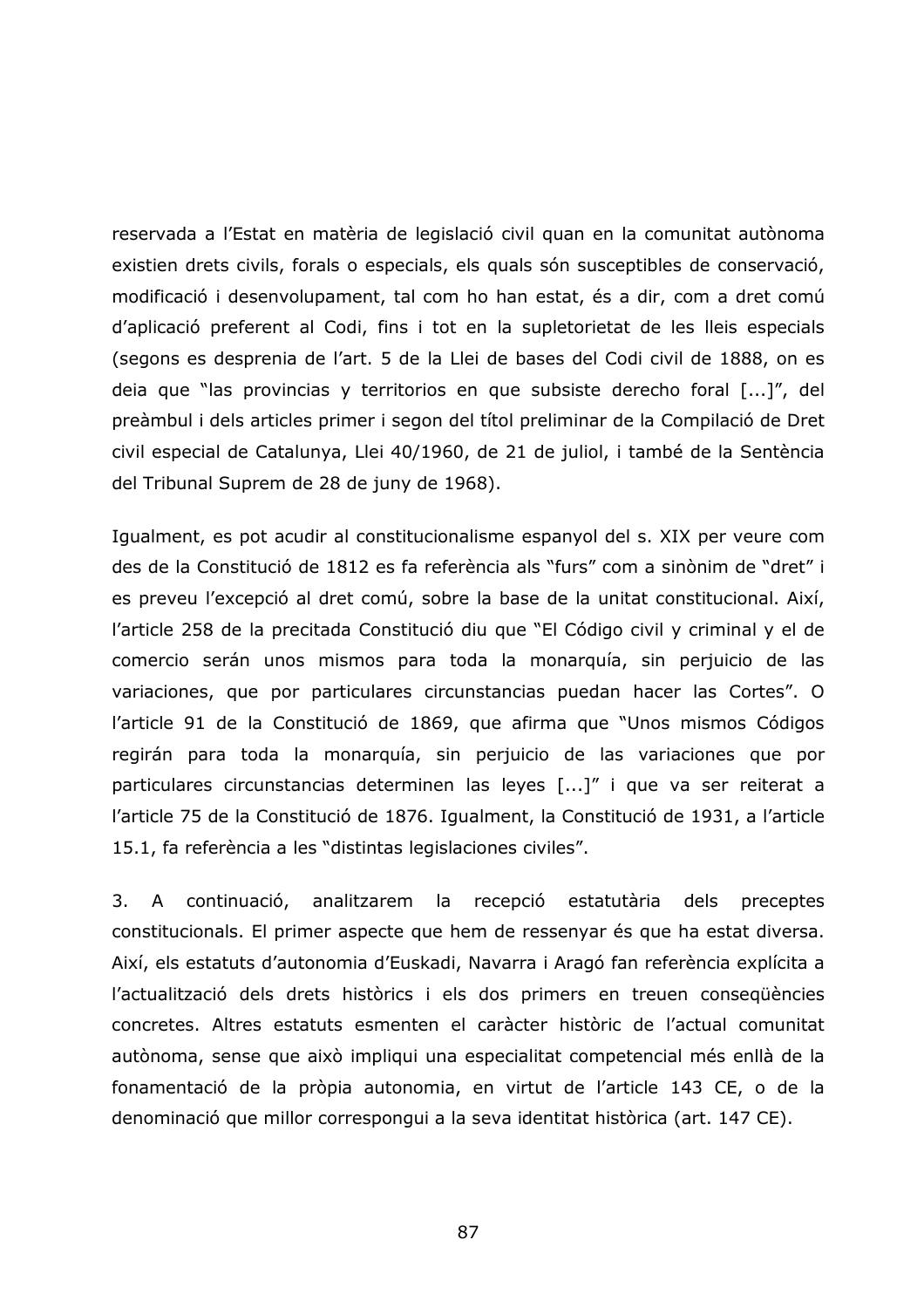A) En el cas d'Euskadi, en l'Estatut d'autonomia es recullen diverses referències a la història (a través de la recepció de l'expressió "territoris històrics") que permeten reconèixer un territori (art. 2.2), unes institucions (art. 3, 24.2, 26, 37 i 39), uns símbols (art. 5.2), unes competències (art. 10), un dret (art. 14 i 35.1), un sistema de finançament i una hisenda (art. 41 i 42) i altres questions (art. 22.2 i 47). A banda d'això, en virtut de la disposició addicional primera de la Constitució es recull l'actualització del règim foral que implica unes competències específiques en ensenyament (art. 16) i en sequretat (art. 17), avalades també per una disposició addicional que permet reforçar o incrementar els àmbits sotmesos a actualització.

B) En el cas de Navarra, en el preàmbul del seu Estatut d'autonomia, es fa referència directa a la disposició addicional primera de la Constitució i al fet que, en virtut d'aquesta, es va iniciar el procés de reintegrament i de millora del règim foral de Navarra, que es realitzà a través del seu Estatut (art. 3 LORAFNA). Navarra es defineix com a Comunitat foral (art. 1) i recorda en l'article 2.1 que els drets originaris i històrics de la Comunitat Foral seran respectats i emparats pels poders públics sobre la base, entre d'altres normes, del paràgraf primer de la disposició addicional primera. La reintegració foral té per objecte institucions pròpies i competències (art. 3, 24), la condició de civil navarrès (art. 5.3), l'existència i la preferència del dret navarrès (art. 48 i 40.3), així com l'acreditació del seu coneixement (art. 63.2), el sistema financer de conveni (art. 45). A més, es basa directament en la disposició addicional primera de la Constitució per tal d'establir les relacions entre l'Administració de l'Estat i de la Comunitat foral (art. 64) i s'afirma que l'acceptació del règim establert per l'Estatut no implica una renúncia a qualssevol altres drets, originaris i històrics, que poguessin correspondre a Navarra (disposició addicional primera LORAFNA).

C) Aragó s'expressa a partir de la seva unitat i identitat històriques com a nacionalitat (art. 1.1 Estatut d'autonomia d'Aragó) i la disposició addicional tercera (abans cinquena) diu que "La aceptación del régimen de autonomía que se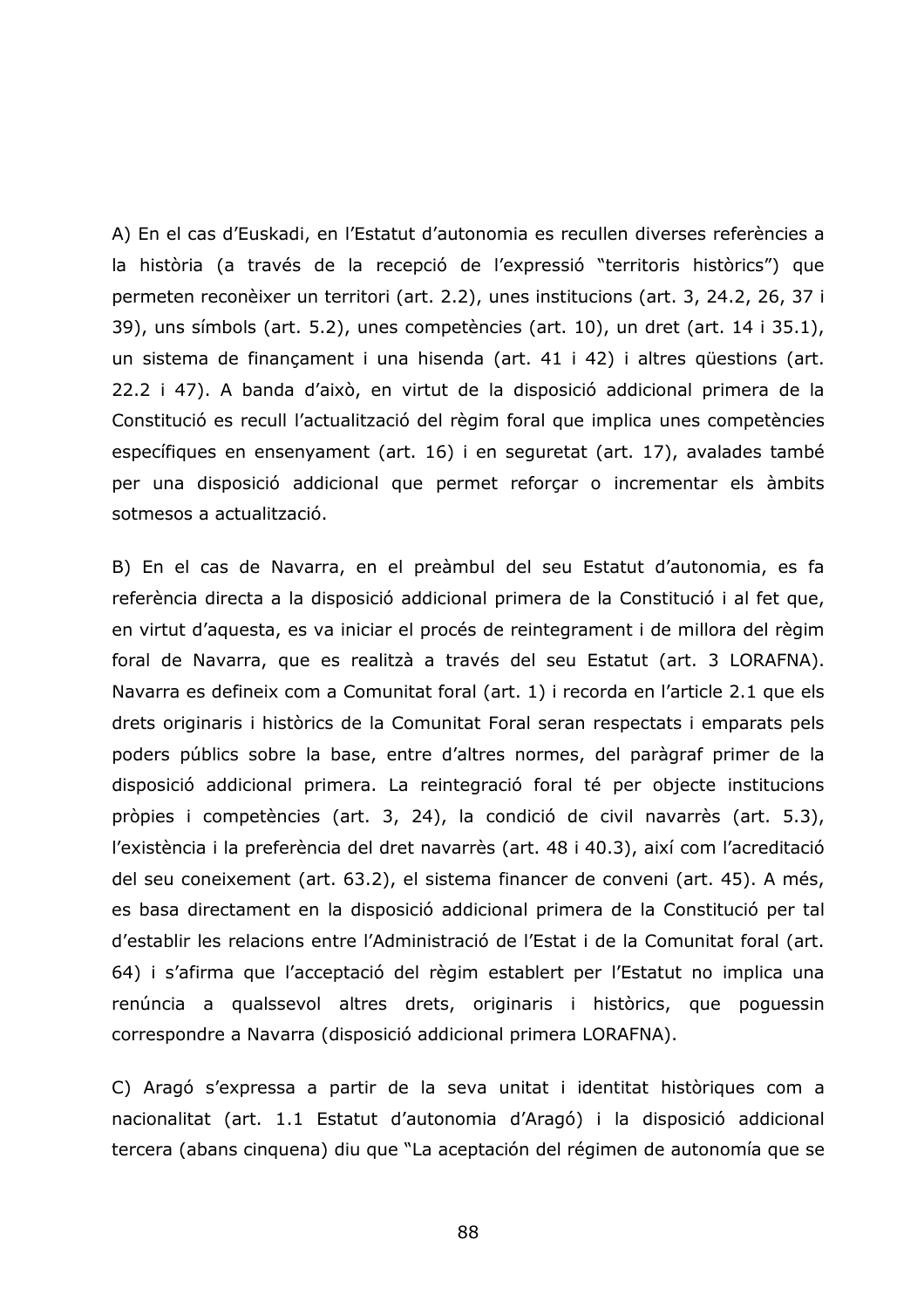establece en el presente Estatuto no implica la renuncia del pueblo aragonés a los derechos que como tal le hubieran podido corresponder en virtud de su historia, los que podrán ser actualizados de acuerdo con lo que se establece en la Disposición adicional primera de la Constitución". Es tracta d'una aplicació potencial dels drets històrics a la Comunitat Autònoma aragonesa, cosa que deixa clara que el propi Estat, a través de la Llei orgànica d'aprovació de l'Estatut d'autonomia, ha admès una interpretació no restrictiva dels drets històrics. És més, l'Estatut, com és obvi, afirma que Aragó no renuncia a l'actualització concreta dels seus drets a partir de la disposició addicional primera CE.

D) A Andalusia, l'article 1.1 del seu Estatut d'autonomia diu que "Andalucía, como expresión de su identidad histórica y en el ejercicio del derecho al autogobierno [...]". Per això, el Partit Popular d'Andalusia, en el document que aporta al debat estatutari afirma: "Encabezar el Estatuto de Autonomía para Andalucía con una Exposición de Motivos, actualmente inexistente, en la que se recoja el carácter histórico de la identidad política y cultural de nuestra Comunidad a través de los siglos. Rechazamos que otras Comunidades Autónomas se califiquen como históricas en perjuicio de Andalucía. A Andalucía no se le puede negar su carácter histórico, ni debe olvidarse tampoco su papel fundamental en la historia de España, ni sus especiales vínculos con Europa y otros territorios que le son cercanos geográfica o culturalmente, como son el Magreb, la región del Algarve o América Latina. Debe hacerse mención asimismo a su consideración como nacionalidad, dentro de la única Nación, la española, que reconoce la Constitución de 1978, y destacar el papel trascendental para nuestra tierra que en la etapa más reciente jugó Blas Infante y el hito histórico que supuso para nuestra Comunidad el 28 de febrero". Això completa l'actual afirmació de l'article 1 que diu que: "Andalucía se constituye en Comunidad Autónoma como expresión de su identidad histórica y en el ejercicio del derecho al autogobierno que la Constitución reconoce a toda nacionalidad". La idea relativa al fet que cal incorporar la historicitat en l'estatut d'autonomia està, doncs, plenament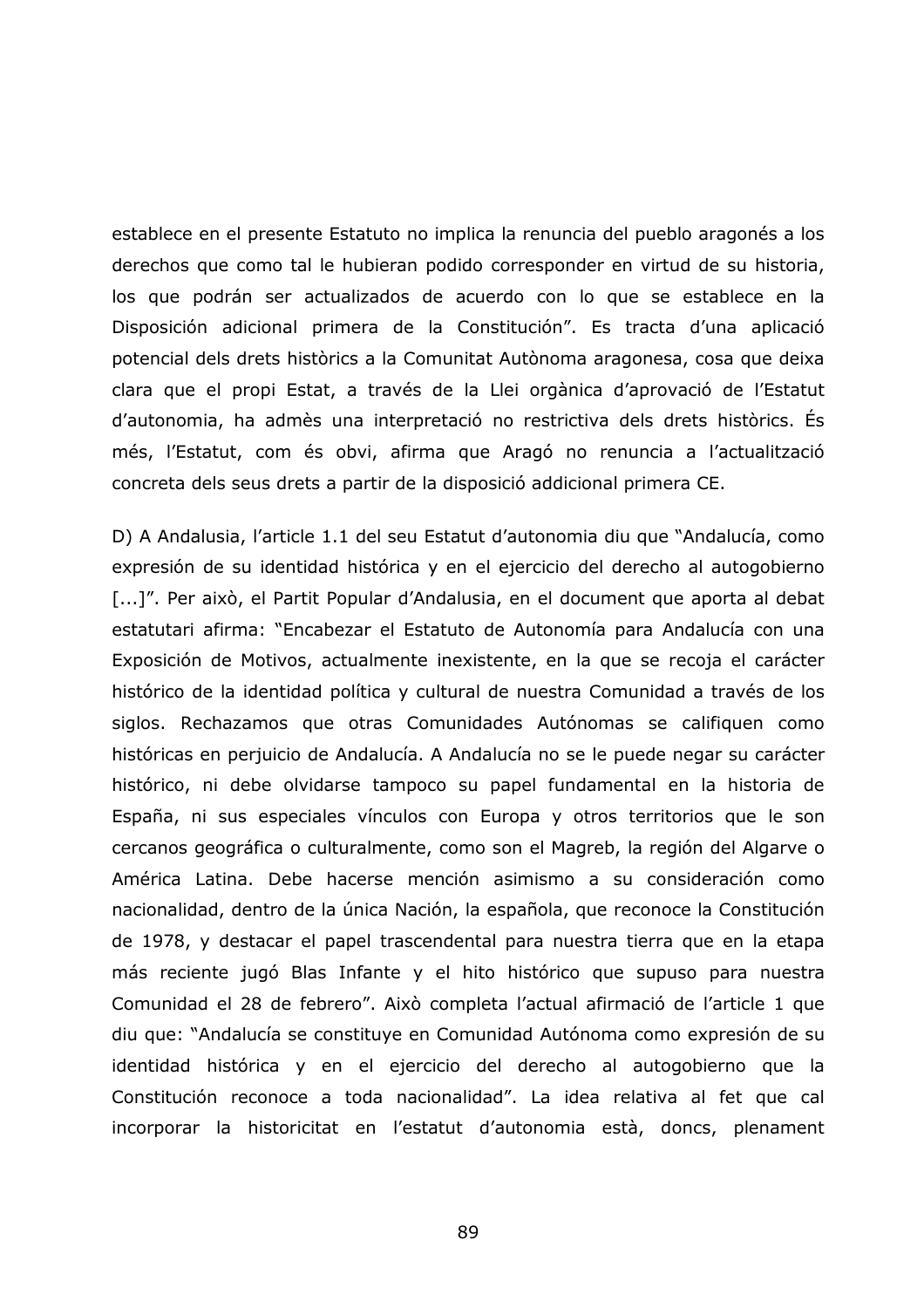assumida. Adhuc, en l'estatut andalús ja es parla de "la deuda histórica" a la disposició addicional segona.

E) A la comunitat valenciana, organitzada històricament com a Regne de València (art. 1 EACV), es proposa en l'article primer paràgraf primer de l'actual proposició de reforma de l'estatut, que es va lliurar a les Corts Generals per la seva discussió, que "El poble valencià [...] es constitueix en comunitat autònoma [...] com a expressió de la seva identitat diferenciada com a nacionalitat històrica", de la qual cosa se n'extreu una disposició transitòria tercera que afirma que "La competència exclusiva sobre el Dret Foral valencià s'exercirà per la Generalitat, a partir de la normativa formal derogada pel Decret de nova planta de 29 de juny de 1707, recuperada esta i exercitada aquella mitjançant l'actualització de la continguda en el règim foral de l'històric Regne de València conforme a la Disposició addicional primera de la Constitució Espanyola".

F) L'Estatut d'autonomia de Canàries, després de la reforma de 1996, hi incorpora un article primer que diu: "Canarias, como expresión de su identidad singular, y en el ejercicio del derecho al autogobierno que la Constitución reconoce a toda nacionalidad, se constituye en Comunidad Autónoma". Abans deia: "Canarias, como expresión de su identidad, y para acceder a su autogobierno, se constituye en Comunidad Autónoma". I el Govern proposa canviar a: "Canarias es un archipiélago atlántico que, como expresión de su histórica identidad singular y en el ejercicio del derecho al autogobierno reconocido a toda nacionalidad, se constituye en Comunidad Autónoma". Al terme "identitat", s'hi ha afegit "singular" i ara es pretén qualificar-la també d<sup>on</sup>històrica", sense que es faci esment a drets històrics en aplicació de la disposició addicional primera de la Constitució, tot i que l'article 46.1 d'aquesta es refereix al gaudi d'un règim econòmic i fiscal especial, "propio de su acervo histórico y constitucionalmente reconocido".

G) Altres comunitats autònomes són definides com a "nacionalitat històrica" (art. 1.1 de l'Estatut d'autonomia de Galícia), com a "comunitat històrica" (com ara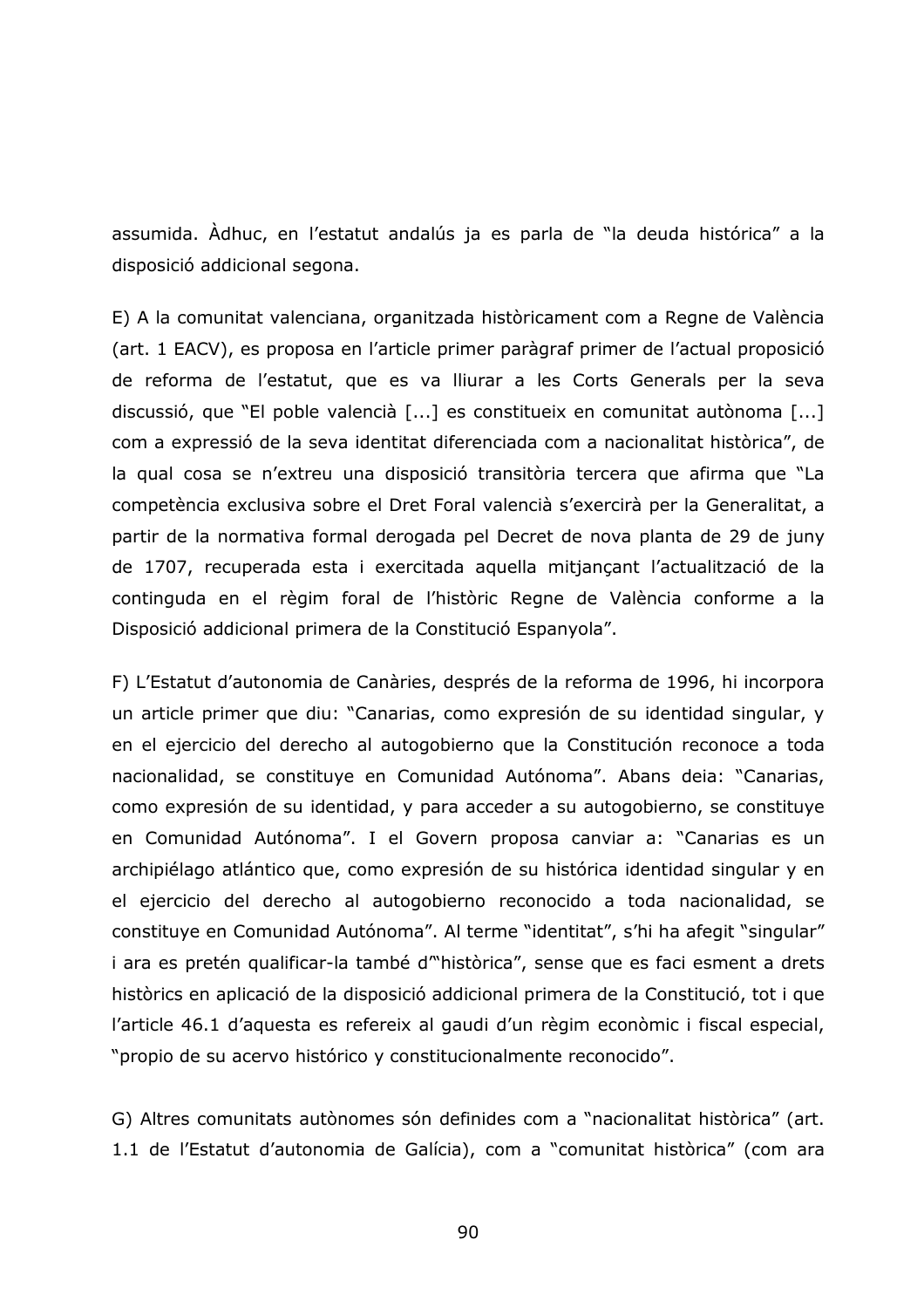l'art. 1.2 de l'Estatut d'autonomia d'Astúries o l'art. 1 de l'Estatut d'autonomia de Cantàbria), com a "entitat regional històrica" (art. 1.1 de l'Estatut d'autonomia de Múrcia) o com "expressió de la seva identitat històrica" (art. 1.1 de l'Estatut d'autonomia de les Illes Balears i 1.1 de l'Estatut d'autonomia de la Rioja) o "identitat regional històrica" (art. 1.1 Estatut d'autonomia d'Extremadura); moltes de les quals assumeixen competències de dret consuetudinari o civil.

4. Finalment, en relació amb l'Estatut d'autonomia de Catalunya, cal fer també algunes consideracions.

A) A l'Estatut vigent hi trobem ja unes referències que connecten el debat actual amb la història recent i secular, per la qual cosa la reivindicació d'uns drets històrics o d'un fet diferencial d'arrel històrica no ve de nou, ja és explícita en l'Estatut d'autonomia actual, com veurem sequidament, tot i que no ho fos generalment ni total.

a) A Catalunya, el Preàmbul de l'EAC vigent reitera en diverses ocasions la base històrica sobre la qual se sustenta. S'inicia tot dient que "En el procés de recuperació de les llibertats democràtiques, el poble de Catalunya recobra les seves institucions d'autogovern" i posteriorment afirma: La llibertat col·lectiva de Catalunya troba en les institucions de la Generalitat una història d'afirmació i respecte dels drets fonamentals de la persona i de les llibertats públiques de la persona i dels pobles; història que els homes i les dones de Catalunya volen prosseguir [...]".

b) L'article 9.2 EAC permet la conservació, la modificació i el desenvolupament del dret civil català, el qual serà un mèrit preferent en determinades places (art. 23 i 24 EAC). En matèria de competència exclusiva de la Generalitat, aquest dret és aplicable en el seu territori amb preferència a qualsevol altre (art. 26). La creació i l'aplicació del dret és una de les singularitats, juntament amb la llengua, els símbols i les institucions.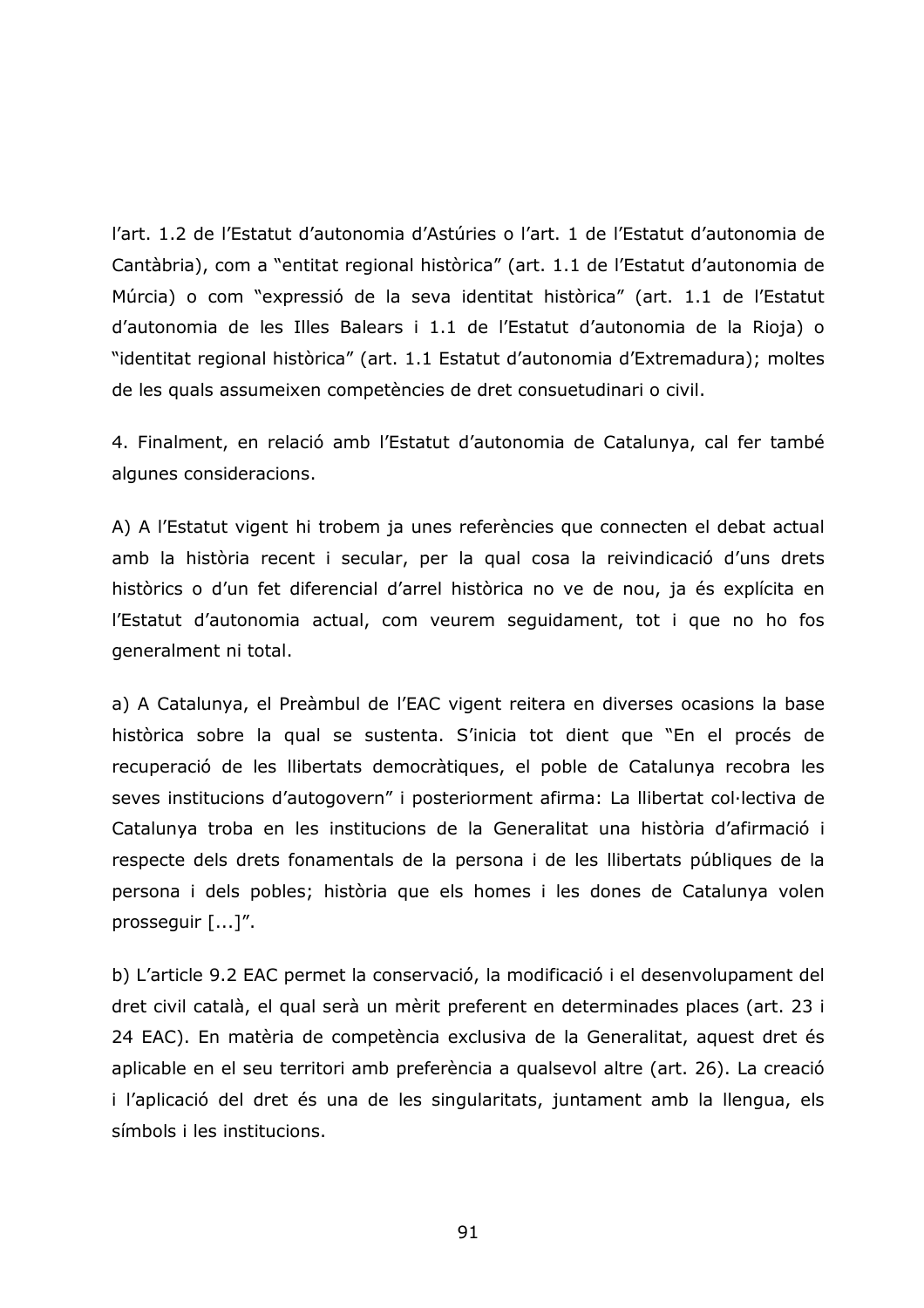c) La idea que l'Estatut és un instrument d'actualització dels drets històrics també es troba en la disposició addicional primera de l'EAC, referida a les institucions locals, concretament les de la Vall d'Aran quan es diu que "En el marc de la Constitució i del present Estatut seran reconegudes i actualitzades les peculiaritats històriques de l'organització administrativa interna de la Vall d'Aran", cosa que recorda clarament la literalitat de la disposició addicional primera de la Constitució. És més, el Tribunal en la Sentència del Tribunal Constitucional 76/1988 utilitza l'expressió "peculiaridades forales (del régimen público)" per a referir-se als drets històrics o forals.

d) La disposició addicional cinquena de l'EAC, amb relació a la comunicació cultural amb altres territoris, torna a fer referència als vincles històrics en l'àmbit de la cultura i, implícitament, en el de la llengua.

e) A més a més, a Catalunya, no es va bastir una autonomia de bell nou ni a través d'una preautonomia com a la resta de nacionalitats i regions, sinó que es va recuperar la Generalitat com a institució provisional, de la mateixa manera que es va fer durant la segona república, en tant que sistema institucional complex, en el qual s'hi encabien les institucions parlamentàries, de govern, jurisdiccionals i locals o territorials. Aquesta nota de provisionalitat és un indicador clau que mostra una continuïtat històrica truncada a causa de conflictes bèl·lics o per períodes autoritaris, més o menys llargs. I que també posa en questió que aquesta realitat només hagi de servir per activar el dret a l'autonomia, com sosté la majoria. El restabliment de les institucions té un sentit històric clar que uneix períodes de llibertat de Catalunya i que fonamenta tant el fet diferencial com justifica el reconeixement de drets històrics.

La continuïtat és relativitzada pel Tribunal Constitucional. Així, en la Sentència del Tribunal Constitucional 76/1988, de 26 d'abril, es matisa la noció immutable del règim foral quan exposa que les peculiaritats forals "han atravesado fases históricas muy distintas" i que tampoc no han estat homogènies "las características del régimen foral de cada provincia durante la vigencia de las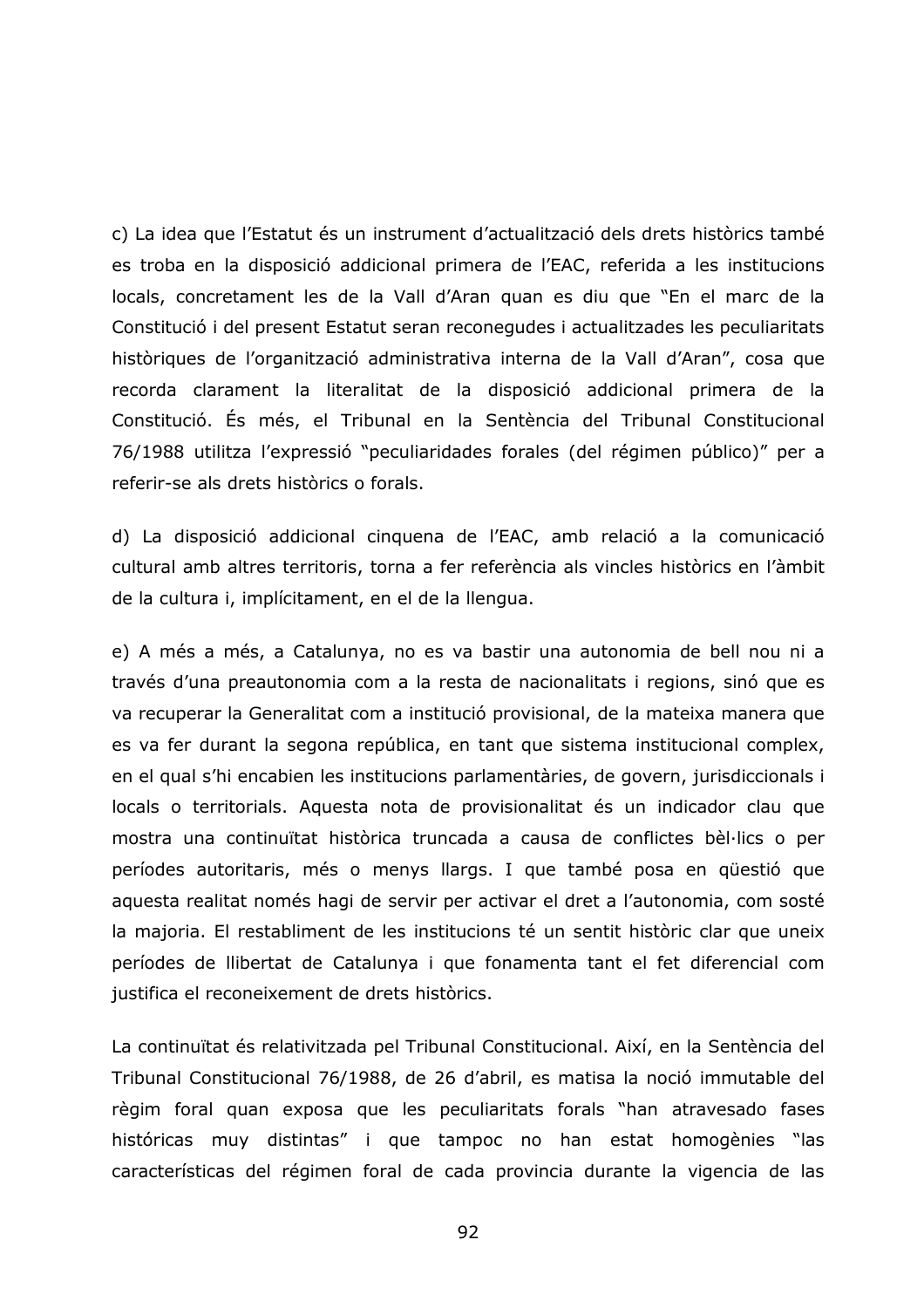diversas constituciones de 1812 hasta nuestros días", tot i que s'ha de poder apel·lar a una certa continuïtat (STC 140/1990, 20 de setembre, FJ 4), que és predicable de Catalunya en la mesura que hi ha experiències d'exercici del poder públic fins al s. XVIII, però també diverses en el s. XX, mentre que les institucions juridicoprivades han tingut una existència ininterrompuda.

f) En definitiva, la Proposta de Reforma, acollint la doctrina jurisprudencial citada -segons la qual és l'estatut la norma que ha de recepcionar els drets històricsprescriu a l'article 5 i a la seva disposició addicional primera el reconeixement d'aquests drets. Ambdues normes estan unides per una relació de causa-efecte. L'article del títol preliminar és el factor determinant de les consegüències que es preveuen en la disposició addicional, on se citen els àmbits en els quals s'actualitzen els drets històrics, dins el marc constitucional que estableix la disposició addicional primera CE. Per això, no entenem que la majoria accepti, com a constitucional, que l'autogovern es fonamenti en uns drets històrics del poble català "que l'estatut incorpora i actualitza" i, en canvi, no accepti la seva concreció, quan reiteradament en el Dictamen es diu que això mateix pot provocar inseguretat jurídica. Justament la decisió d'aquest Consell pot comportar-la, en negar efectes aplicatius a un precepte estatutari (Fonament II, punt  $5$ ).

Igualment, tampoc no deixa de sorprendre que s'accepti sense cap tatxa d'inconstitucionalitat l'article 5 de la Proposta, que pren paraules directament de la disposició addicional primera de la Constitució, però, en canvi, es considera per la majoria que aquesta disposició no té aplicació a Catalunya, quan la relació entre les dues normes és més que evident i coherent amb els debats parlamentaris a Catalunya.

B) Ara bé, és cert que l'EAC vigent no ha recollit explícitament una actualització de drets històrics, però no pas perquè fos inconstitucional o no li fos aplicable, sinó perquè no es va considerar políticament necessari per tal de recuperar un nivell i una qualitat acceptable d'autogovern, que podria derivar o fonamentar-se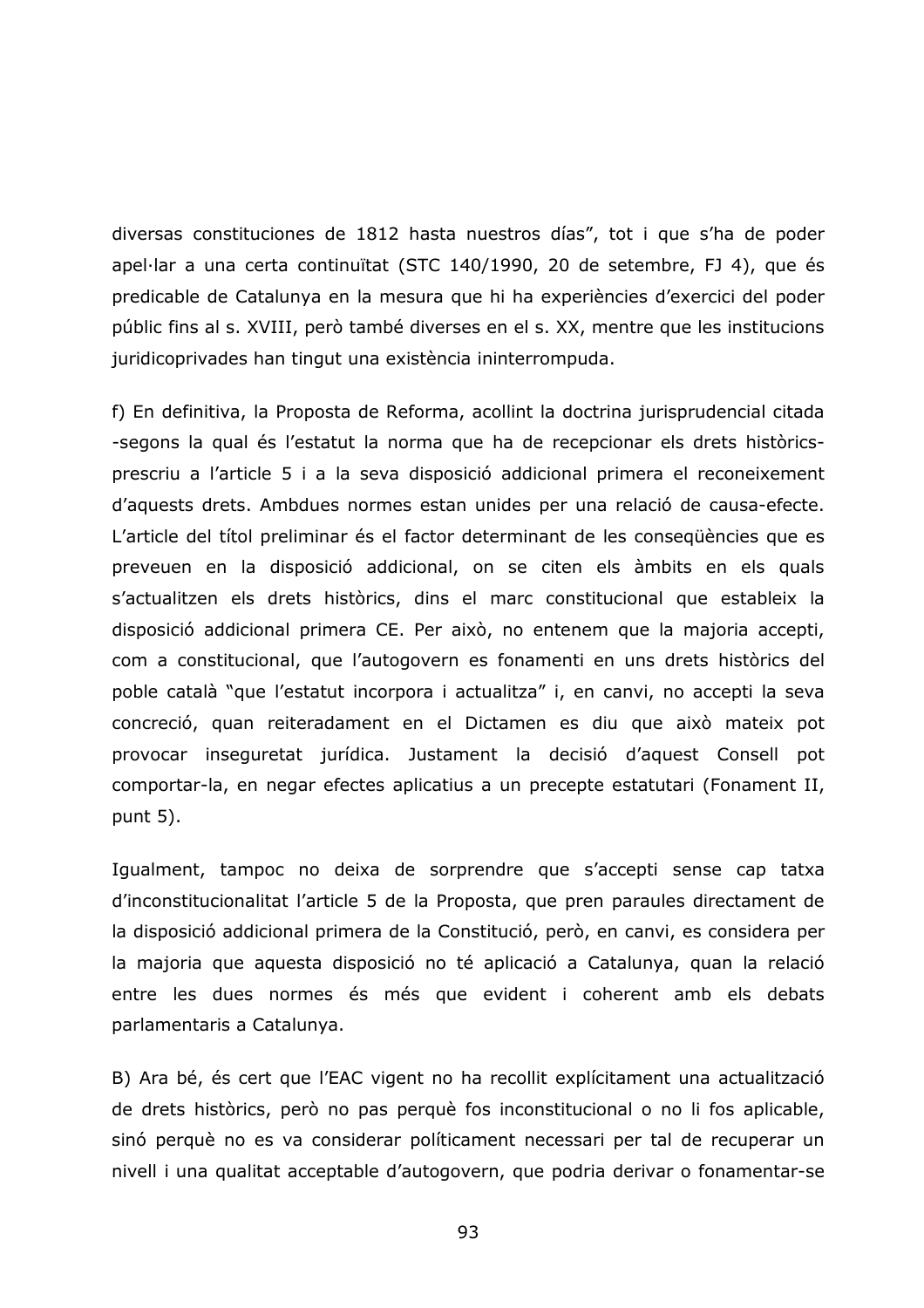en d'altres preceptes constitucionals, cosa que, malauradament, no ha estat així. Per això, després de vint-i-sis anys d'autogovern, el balanc de l'autonomia ha portat a la cambra catalana a plantejar-se la utilitat de la clàusula dels drets històrics com a forma de millorar i aprofundir l'autogovern.

Així, la Resolució 1489/VI del Parlament de Catalunya, adoptada pel Ple del 3 d'octubre de 2002, després de contemplar diversos mecanismes d'aprofundiment de l'autogovern, conclou que durant la propera legislatura -és a dir, l'actual-s'ha de modificar "l'actual marc estatutari" i s'ha "d'explorar l'apel·lació als drets històrics de Catalunya d'acord amb el mecanisme regulat per la Disposició Addicional Primera de la Constitució Espanyola". Com a corol·lari d'aquesta Resolució, el Parlament de Catalunya va prendre per amplíssima majoria el solemne acord de: "Emprendre en la propera legislatura els tràmits necessaris per a la reforma de l'Estatut d'Autonomia de Catalunya i per a la devolució dels drets històrics de Catalunya".

En aquest sentit, l'estudi publicat al BOPC de 5 de desembre de 2002, núm. 366, p. 16, diu, en relació amb la reforma estatutària i els drets històrics, que:

"La disposició addicional primera CE empara i respecta els drets històrics dels territoris forals, i afegeix que l'actualització del règim foral es durà a terme dins el marc de la Constitució i dels estatuts d'autonomia. Segons els seus teòrics, els drets històrics no es limiten a aspectes competencials, sinó que inclouen també aspectes organitzatius i simbòlics, i tots ells són expressió del fet diferencial d'una determinada comunitat o poble. La protecció que la CE atorga als drets històrics exigeix una actualització paccionada, que s'ha de fer fonamentalment mitjancant l'Estatut d'autonomia i amb ple respecte als principis constitucionals.

És cert que els antecedents de l'elaboració de la disposició addicional primera CE semblen reservar-ne l'aplicació a Navarra i al País Basc, però és admès que la voluntat de la llei s'independitza de la del legislador. D'altra banda, Catalunya reuneix les condicions de singularitat nascudes de la història i la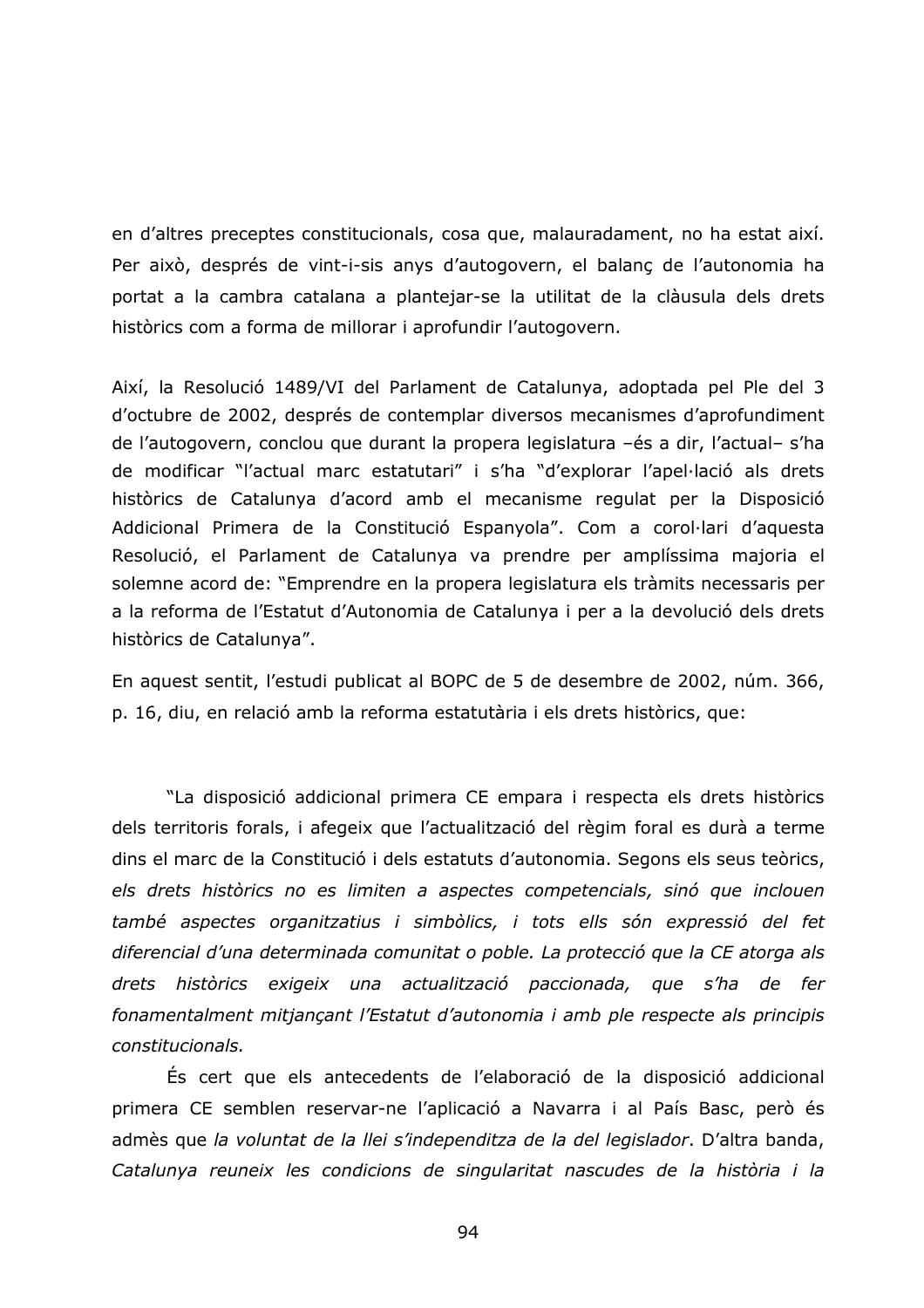tradició d'autogovern. Així, seguint aquest plantejament doctrinal, si Catalunya recollís i actualitzés en el seu Estatut d'autonomia els drets històrics, sense principis constitucionals, aquesta reforma seria plenament infringir els constitucional. L'avantatge per a Catalunya seria que d'aquesta manera podria ampliar el seu sostre competencial sense els límits absoluts de l'article 149.1 CE i amb la garantia d'una reforma estatutària. Igualment l'Estatut podria regular la participació de Catalunya en òrgans centrals de l'Estat, llevat d'aquells aspectes expressament establerts a la Constitució" (la cursiva és nostra).

Actualment, el text de la Proposta de Reforma, mercès a la disposició addicional primera CE, així com a la majoria de la cambra catalana, exposa l'interès d'emprar aquesta clàusula per emparar i fonamentar competències concretes de la Generalitat.

La referència a drets històrics o forals s'ha consolidat, doncs, com una argumentació que suporta fets diferencials indiscutibles, sense que se li pugui retreure certa arbitrarietat, discriminació  $\mathsf{o}$ privilegi, una prohibits constitucionalment, a banda que els antics privilegis i furs quedarien avui totalment descontextualitzats. Per això, del nucli del concepte de fet diferencial, part de la doctrina ha destacat que, com a reconeixement constitucional i estatutari dels elements d'una personalitat historicopolítica pròpia d'algunes nacions. L'apel·lació dels dits drets històrics proporciona un fonament perquè les institucions de les respectives comunitats autònomes mantinguin i desenvolupin la seva pròpia personalitat, més enllà de la genèrica potestat d'autogovern que comparteixen amb altres comunitats autònomes.

C) Pel que fa al tipus d'efectes que es poden albirar amb relació als drets històrics, cal considerar les consegüències de caràcter competencial i d'altra índole.

a) Entre les primeres, les competències en llengua, cultura i ensenyament són primordials, així com, en un àmbit diferent i més concret, l'actualització de les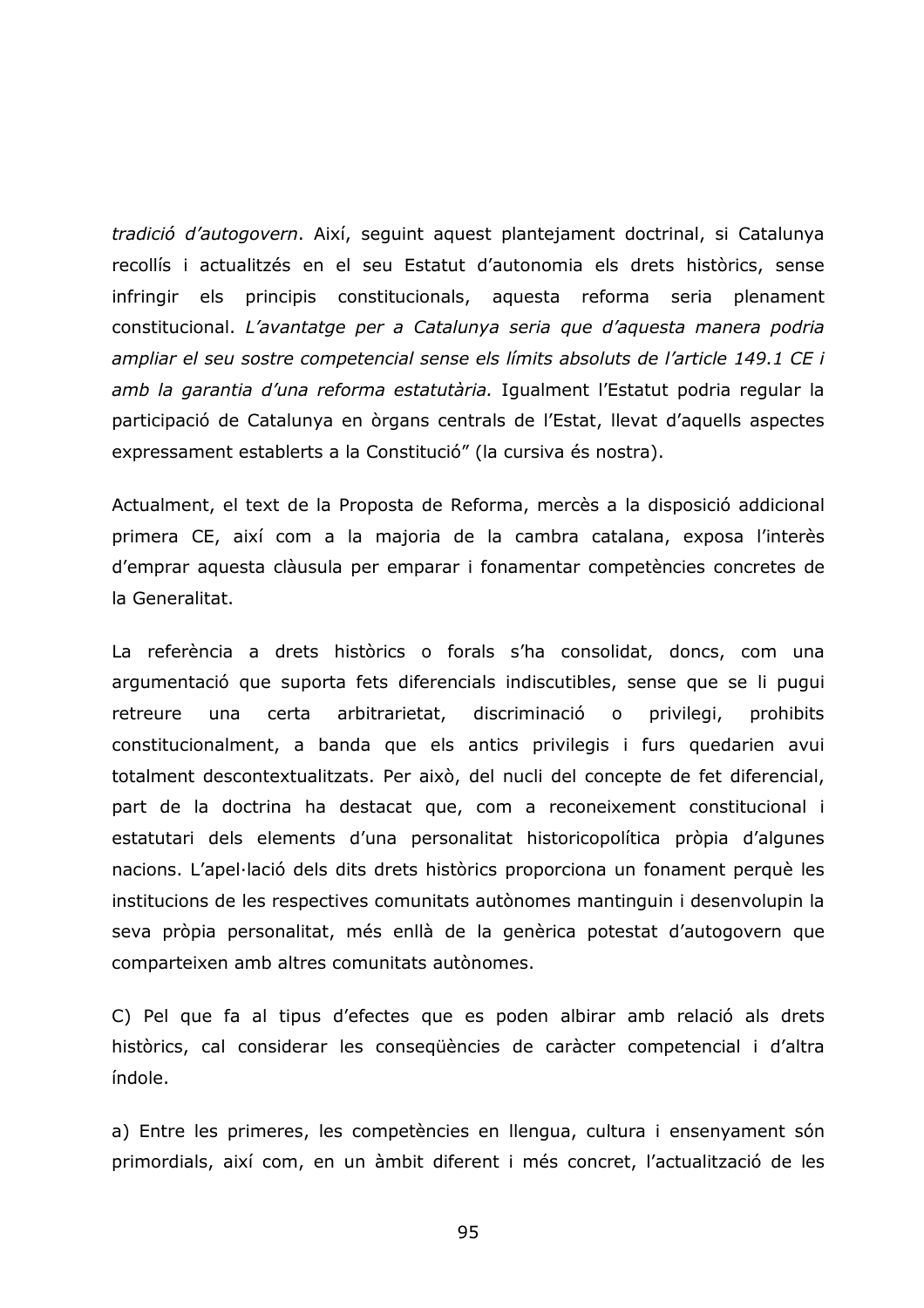funcions policials desenvolupades de bell antuvi pel mossos d'esquadra i que poden aixoplugar-se sota la matèria de "seguretat".

b) Entre les segones, l'establiment d'institucions i l'organització territorial hodiernes són també molt rellevants, cosa que implica dotar-nos dels ens i òrgans vigents en el nostre entorn, així com de l'organització territorial que més ens convé d'acord amb la nostra història i les necessitats vigents. Així com també, d'un sistema de finançament propi.

En aquest sentit, malgrat que la Constitució no determina directament el contingut de l'actualització dels drets històrics, el Tribunal Constitucional ha reconegut, en les sentències en les quals ho ha tractat, que l'actualització ha de tenir importants repercussions sobre el sistema competencial i institucional. Com ha assenyalat la doctrina, la utilització dels drets històrics en l'estatut d'autonomia implicaria un "plus" competencial que podria articular-se directament com a matèria estatutària amb major garantia que les competències transferides o delegades a través de l'article 150.2 CE. En aquest sentit, el Tribunal Constitucional "ha assumit les consegüències moduladores que els drets històrics poden tenir sobre les competències estatals de l'article 149.1 CE, les quals han justificat la seva aplicació per establir bases asimètriques i fins i tot l'existència d'un mandat constitucional d'interpretar les competències estatals d'acord amb els drets històrics (STC 214/1989)", tal com ha posat en relleu la doctrina.

A més, el Tribunal Constitucional, a parer de la doctrina, ha donat una visió dinàmica i flexible dels drets històrics, tot considerant que la seva funció és avui equiparable a la d'una garantia institucional de la foralitat (STC 214/1989, de 21 de desembre) o d'un emparament i respecte per part de la Constitució dels drets històrics (STC 76/1988, de 26 d'abril). Així, ha considerat que el reconeixement de la foralitat no és el de tots i cadascun dels drets concrets que històricament l'hagin caracteritzat, però protegeix un règim d'autogovern en el qual sigui factible reconèixer el règim tradicional (STC 159/1993, 6 de maig, FJ 6).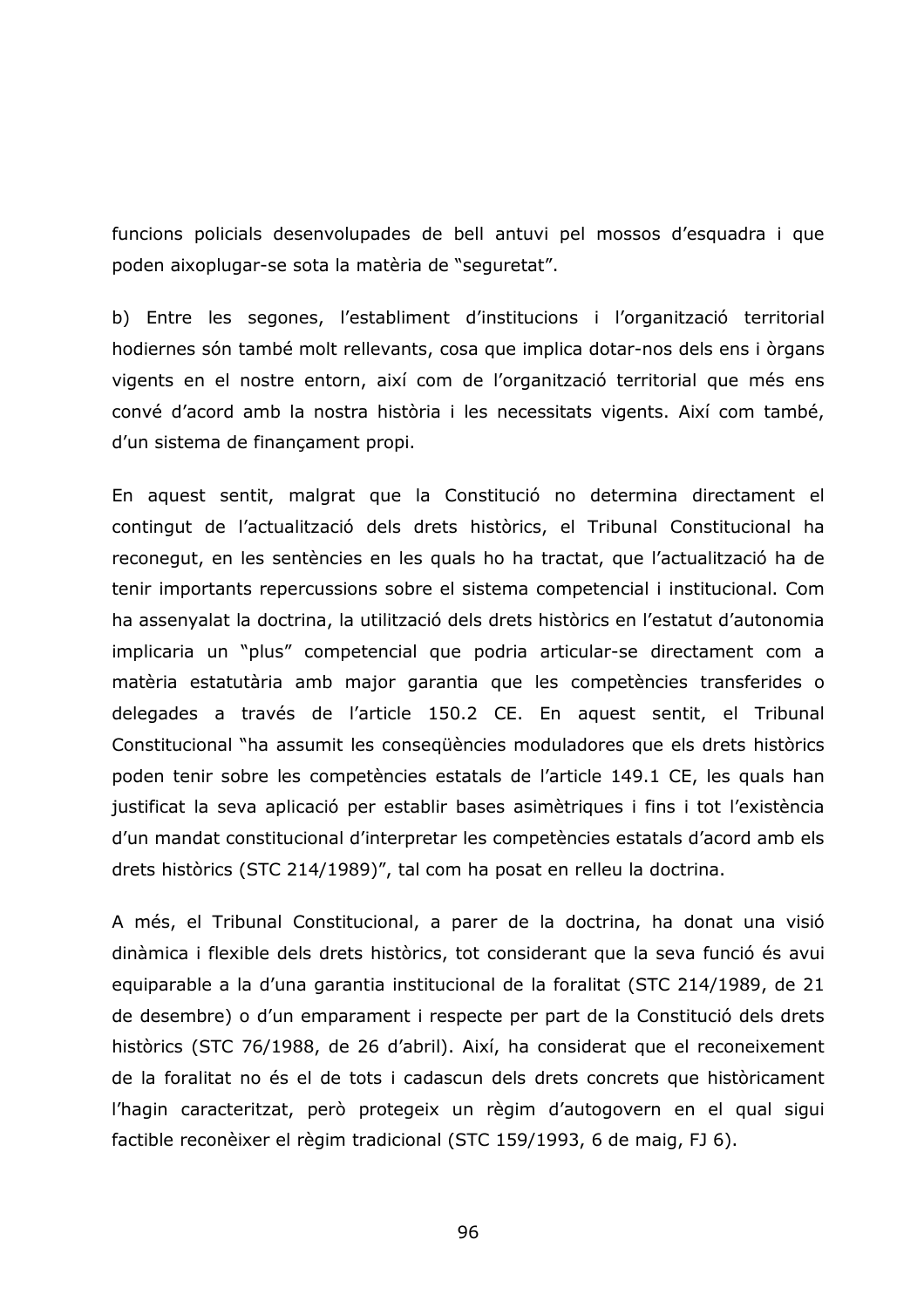Com a àmbits en els quals es podria relacionar la reclamació estatutària de drets històrics, la doctrina ha posat com a exemple l'organització territorial, el dret civil o el finançament. En aquests camps, es donaria un major fonament als règims singulars que es podrien establir a través del nou Estatut, cosa que implicaria el reconeixement d'un tractament diferencial per a Catalunya que excepcionaria la concurrència de títols estatals o limitaria les bases estatals (STC 214/1989, FJ 26; i 140/1990, de 20 de setembre, FJ 4 i 5.a, on el Tribunal matisa la projecció d'algunes normes bàsiques per fer-les compatibles amb competències que eren expressió de drets històrics actualitzats estatutàriament), de forma que es garantiria i reforçaria l'autogovern de Catalunya, que és precisament el que es proposa amb la Proposta per a la reforma que hem dictaminat.

La concreció dels àmbits i els efectes s'haurà de fer a l'Estatut d'autonomia. Per això, sorprèn la decisió de la majoria que deixa en la major ambigüitat l'aplicació de l'article 5 de la Proposta de Reforma, com una mera declaració retòrica o formal, més propi d'un preàmbul amb efectes interpretatius, que no pas d'un precepte inserit en una norma jurídica.

Al llarg d'aquestes consideracions, han anat apareixent un sequit de matèries que són precisament les que es recullen a la disposició addicional primera de la Proposta de Reforma. Concretament s'afirma que "El reconeixement i l'actualització dels drets històrics empara, especialment, els àmbits següents: a) el règim de finançament (títol VI); b) l'organització de les administracions públiques catalanes; el règim jurídic, el procediment, la contractació, l'expropiació i la responsabilitat en les administracions públiques catalanes, i la funció pública i el personal al servei de les administracions públiques catalanes (articles 112, 113 i 114); c) l'organització territorial de Catalunya i el règim local (articles 154 i 155); d) el dret civil (article 123); e) el règim lingüístic a Catalunya (article 128); f) l'educació (article 125); g) la cultura (article 145); h) la seguretat pública (article 163)". Aquests temes han estat presents en la construcció teòrica i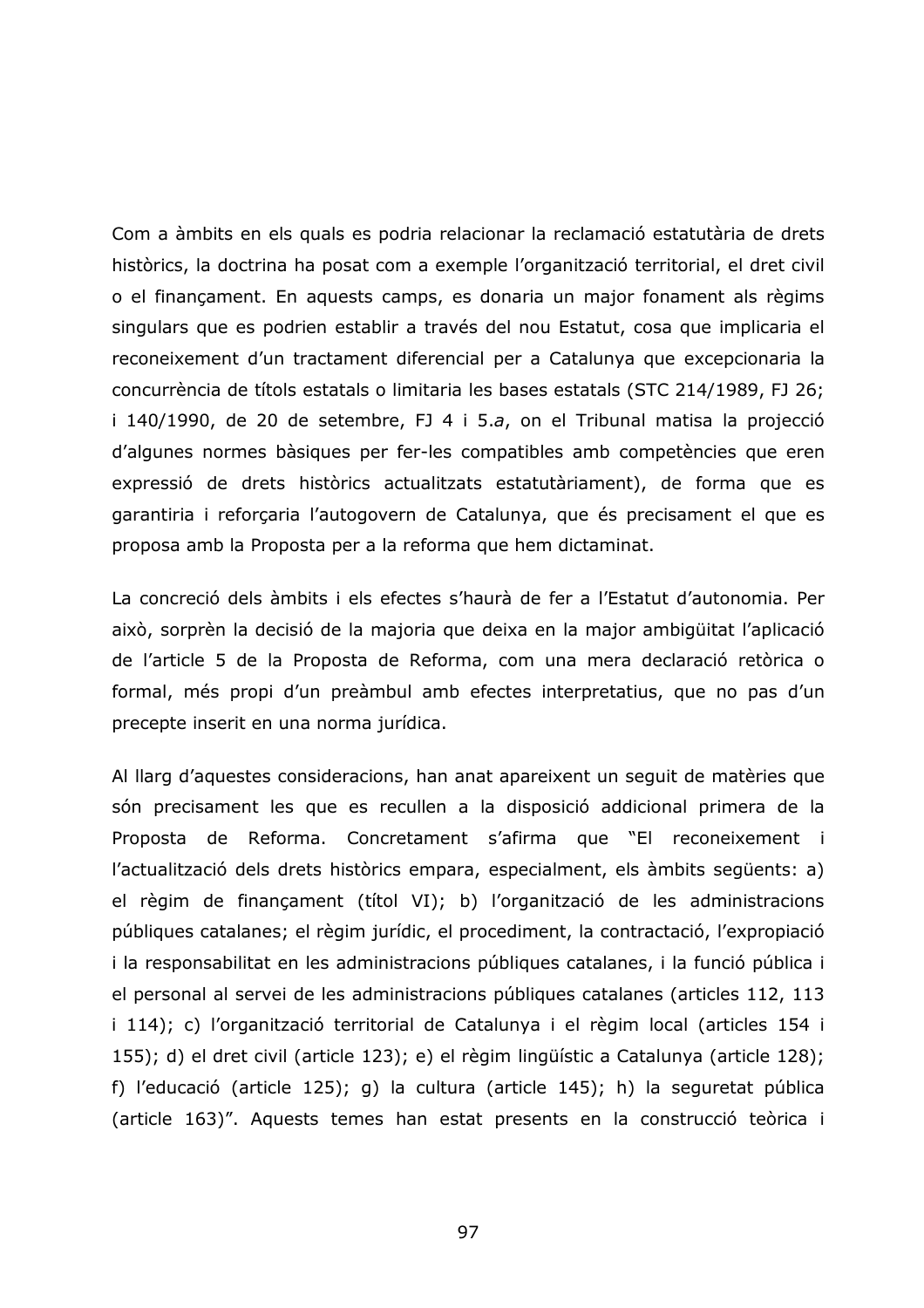tradicional del fet diferencial català al llarg de la història, amb formulacions distintes, fins a l'actualitat.

El Tribunal Constitucional, per la seva banda, ha tractat les competències dels territoris forals que tenen reconeguts drets històrics en distints àmbits, com ara el de les carreteres (STC 132/1998, de 18 de juny, FJ 4), policia (STC 159/1993, 6 de maig, FJ 6), funció pública (STC 140/1990, 20 de setembre, FJ 3), règim local (STC 214/1989, 21 de desembre, FJ 26), i transport públic discrecional de mercaderies i viatgers (STC 88/1998, 3 de maig, FJ 5).

En conclusió, considerem constitucional la disposició addicional primera del Projecte de Reforma en tant que relaciona i concreta l'objecte sobre el qual es projecten i s'actualitzen els drets històrics.

Igualment, per tot el que s'ha dit abans, entenem que l'esmena 400, que té un abast menor respecte de l'actualització dels drets històrics, és també constitucional, donat que aquesta esmena es refereix només a dos dels àmbits materials ja assenyalats en la disposició addicional primera.

 $II$ 

1. El Dictamen de la majoria considera inconstitucional l'article 75.3 de la Proposta de Reforma, relatiu al Síndic de Greuges. Tanmateix, cal interpretar l'apartat tercer amb el primer del mateix precepte. Així, afirmen:

"1. El Síndic de Greuges té la funció de protegir i defensar els drets i les Ilibertats reconeguts per la Constitució i aquest Estatut. Amb aquesta finalitat supervisa l'activitat de l'Administració de la Generalitat i la de l'Administració local de Catalunya, i també la dels organismes públics o privats vinculats o que en depenen. També pot estendre la seva actuació de protecció i defensa dels drets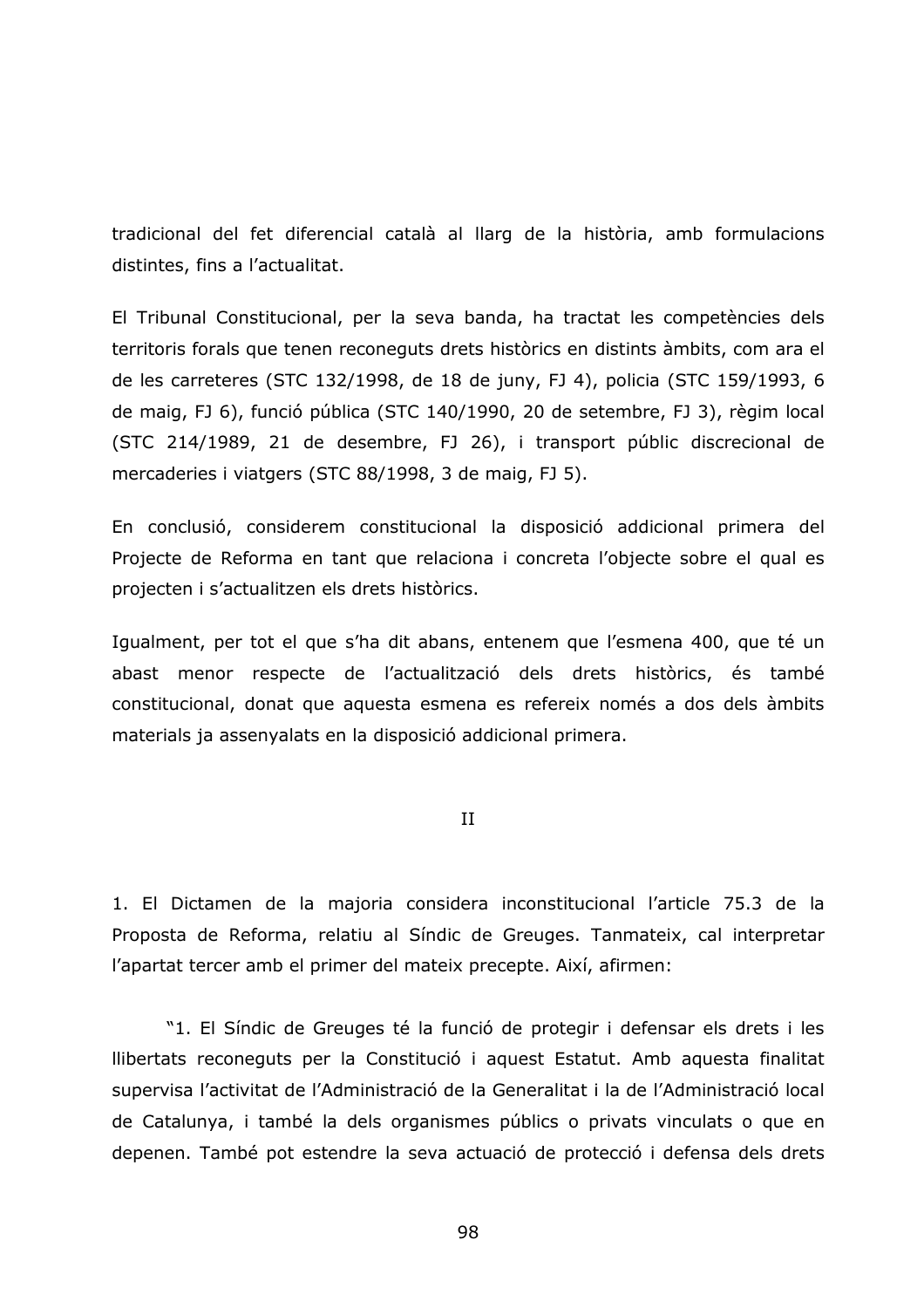dels ciutadans a l'Administració de l'Estat a Catalunya, en els termes que estableixin els acords de cooperació amb el Defensor del Poble."

 $[...]$ 

"3. El Síndic de Greuges vetlla amb caràcter exclusiu pels drets i les Ilibertats a què fa referència l'apartat 1 respecte a les institucions i les empreses privades que gestionen serveis públics, duen a terme activitats d'interès general o universal o activitats equivalents de forma concertada o indirecta, i també respecte a les altres persones amb un vincle contractual amb les administracions públiques."

L'article 54 de la Constitució, per la seva banda, estableix que:

"Una llei orgànica regularà la institució del Defensor del Poble, com a alt comissionat de les Corts Generals, designat per aquestes per a defensar els drets compresos en aquest Títol; a aquest efecte podrà supervisar l'activitat de l'administració i donar-ne compte a les Corts Generals".

De la lectura conjunta dels dos articles, entenem que el mot "exclusiu" en el qual s'hi fixa la majoria no atempta contra l'article 54 CE.

2. El citat precepte de la Constitució no pot ser interpretat de forma aïllada sinó d'acord amb la resta de preceptes i principis constitucionals, en una obligada interpretació sistemàtica de la CE.

En consequència, s'ha de tenir en compte respecte d'aquesta questió el principi d'autonomia reconegut en l'article 2 CE i el seu desenvolupament.

L'Estat de les autonomies es basa en el principi dispositiu, de manera que en el moment d'aprovar-se la Constitució es desconeixia, a nivell juridico-formal, quines i guantes comunitats autònomes acabarien conformant-lo. És per això que quan el constituent en l'article 54 CE preveu un alt comissionat de les Corts Generals, ho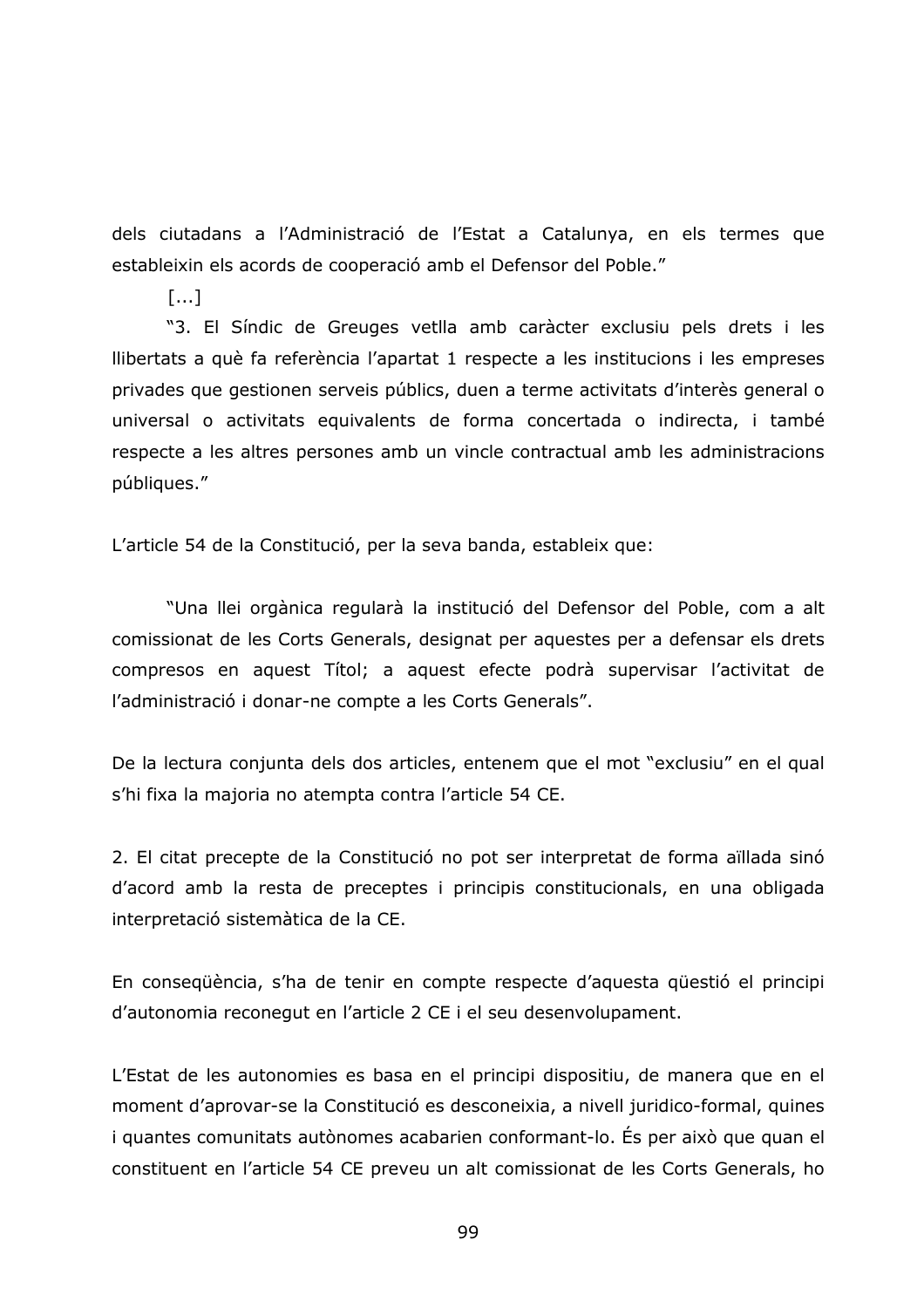fa sense cenyir-ho a una administració determinada. Ara bé, el desenvolupament posterior del títol VIII CE, la creació de les comunitats autònomes i la regulació de les seves institucions d'autogovern obliga a interpretar necessàriament la dita previsió general d'acord amb aquesta nova realitat. Un cas semblant es pot aportar amb relació a l'article 107 de la Constitució, que remet a una llei orgànica la regulació del Consell d'Estat com a òrgan consultiu del govern. Sobre aquest exemple hi tornarem després.

Si Catalunya té competència exclusiva per a desenvolupar les seves institucions d'autogovern i en el seu Estatut es regula una institució com el Síndic de Greuges, sembla clar que l'articulació competencial entre el Defensor del Poble i el Síndic de Greuges, ha d'estar presidida pel principi autonòmic, com succeeix de forma anàloga amb altres institucions autonòmiques.

El Dictamen de la majoria considera que l'article 54 de la Constitució atribueix a la Institució del Defensor del Poble la funció general de defensa dels drets reconeguts en el títol primer de la Constitució davant "de l'actuació de qualsevol administració". Ara bé, entenem que la Constitució no s'està referint a "qualsevol administració" sinó que, d'acord amb el principi d'autonomia, necessàriament ha de quedar exclosa aquella administració autonòmica on existeix una institució d'ombudsman per a exercir una funció idèntica a la regulada per l'article 54 CE. En definitiva, la interpretació de l'article 54 d'acord amb el principi d'autonomia i la competència exclusiva de la Generalitat de Catalunya en matèria d'institucions d'autogovern determina que, si existeix un ombudsman autonòmic, aquest ha de tenir el control exclusiu de l'administració autonòmica, depenent del seu Govern.

D'altra banda, la interpretació extensiva que fa la Llei orgànica 3/1981, del Defensor del poble, de la competència d'aquesta institució no pot ser obstacle perquè l'Estatut d'autonomia de Catalunya, llei orgànica de caràcter especial, reguli, d'acord amb la competència exclusiva de la Generalitat en matèria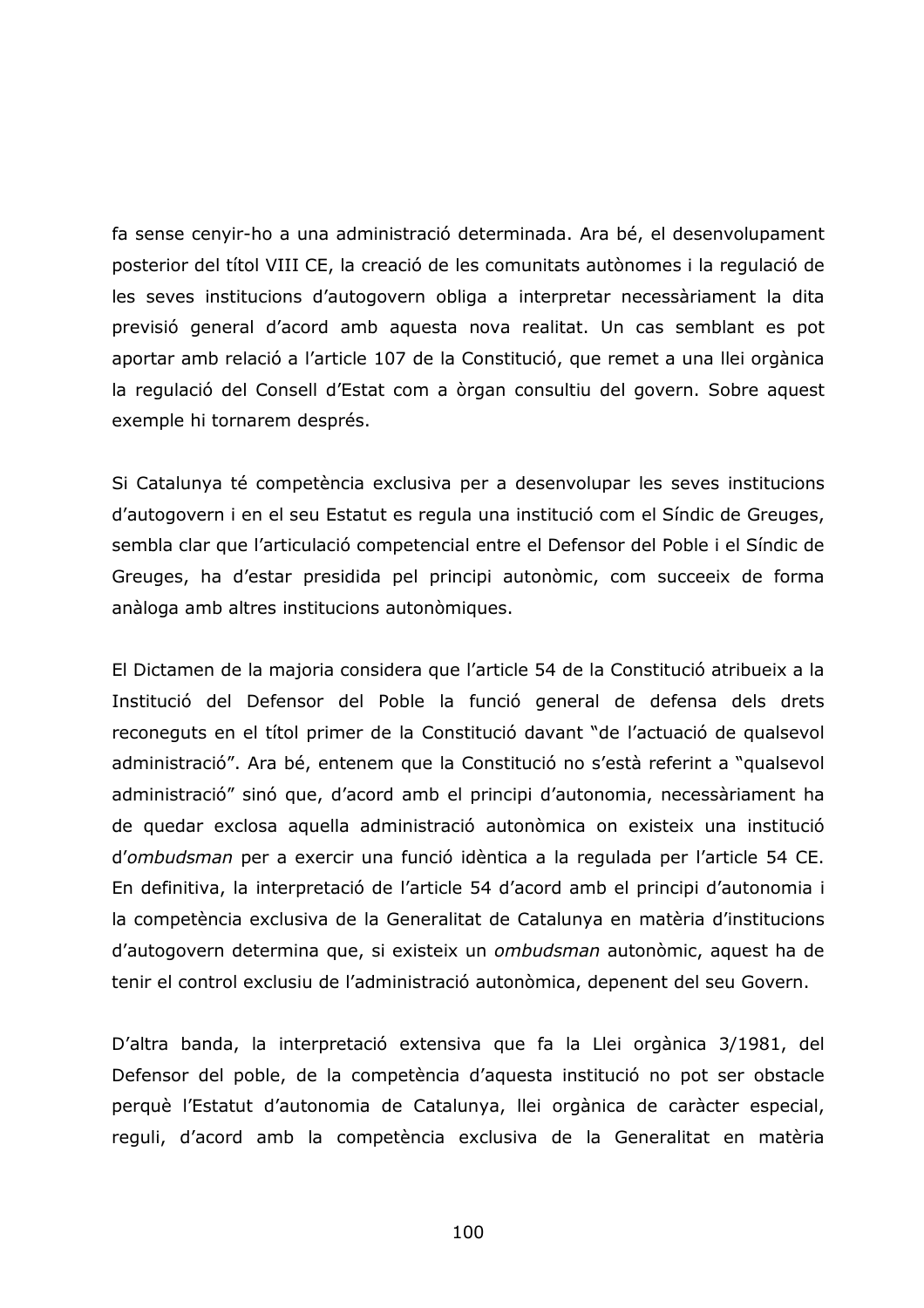institucional i d'acord amb la Constitució, l'estatut i funcions del Síndic de Greuges.

3. Un dels elements específics que defineixen la institució de l'ombudsman és la seva relació amb el Parlament. D'aquesta forma, l'article 54 es refereix al Defensor del Poble com a "alt comissionat de les Corts Generals", "designat per aquestes" i que supervisa l'Administració "donant-ne compte a les Corts Generals".

De la mateixa manera, el Síndic de Greuges és un comissionat del Parlament de Catalunya i a ell li correspon la funció d'informar a la Cambra catalana de l'actuació de l'administració a partir de la seva tasca de control i de defensa de drets. Si el Defensor del Poble és qui ha de donar compte a les Corts Generals de l'actuació de l'Administració de la Generalitat, es malmet un dels elements fonamentals per a l'eficàcia de la institució de l'ombudsman: la denúncia i la informació que fa davant la Cambra que controla al Govern que dirigeix l'Administració, i així el Parlament pugui actuar en consegüència.

En definitiva, una concurrència de control de l'ombudsman estatal i autonòmic per controlar l'administració autonòmica, provocaria una situació anòmala en un Estat descentralitzat, comportaria una confusió derivada de la duplicitat d'actuacions, i una consegüent inseguretat jurídica tant entre la funció pública responsable dels serveis com entre la ciutadania.

Val a dir que, en d'altres estats compostos, on coexisteixen institucions d'ombudsman a nivell federal o estatal, amb les d'àmbit regional, la seva articulació competencial està regulada en els termes d'exclusivitat que propugna la Proposta de Reforma en el seu article 75.

Finalment, tornant a l'exemple del Consell d'Estat, el Tribunal Constitucional va tenir ocasió de pronunciar-se sobre la relació i la distribució de funcions entre els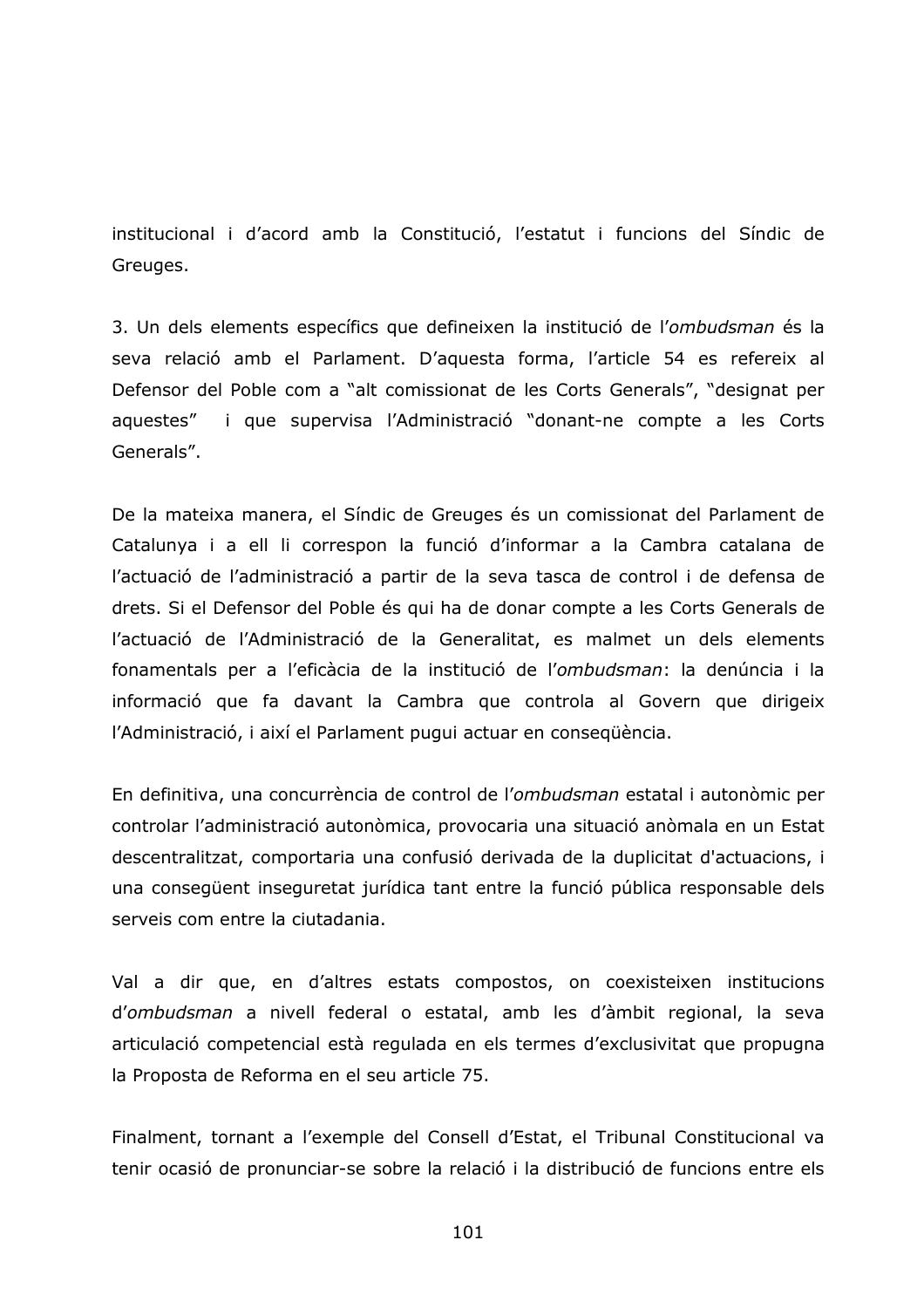òrgans consultius autonòmics i el Consell d'Estat. En aquesta resolució, la Sentència 204/1992, 26 de novembre (FJ 5), el Tribunal va declarar:

"[...] si una Comunidad Autónoma, en virtud de su potestad de autoorganización (148.1.1 CE), crea un órgano superior consultivo semejante, no cabe duda de que puede dotarlo, en relación con las actuaciones del Gobierno y la Administración autonómica, de las mismas facultades que la LOCE atribuye al Consejo de Estado, salvo que el Estatuto de Autonomía establezca otra cosa.

 $[...]$ 

Además habría que añadir que sería muy probablemente innecesario y, sin duda, gravoso y dilatorio que en un mismo procedimiento debiera recabarse sucesivamente dictamen de un órgano superior consultivo autonómico de características parecidas al Consejo de Estado y del propio Consejo de Estado, con desprecio de los principios de eficacia administrativa (art. 103.1 CE) y eficiencia y economía del gasto público (art. 31.2 CE).

 $[...]$ 

En consecuencia, y por lo que aquí respecta, no sólo hay que reconocer las competencias de las Comunidades Autónomas para crear, en virtud de sus potestades de autoorganización, órganos consultivos propios de las mismas características y con idénticas o semejantes funciones a las del Consejo de Estado, sino, por la misma razón, estimar posible constitucionalmente la sustitución del informe preceptivo de este último por el de un órgano superior consultivo autonómico, en relación al ejercicio de las competencias de la respectiva Comunidad, en tanto que especialidad derivada de su organización propia.

Pero, si es preciso reconocer esa posibilidad de sustitución, también es necesario afirmar que en donde o en tanto semejantes órganos consultivos autonómicos, dotados de las características de organización y funcionamiento que aseguren su independencia, objetividad y rigurosa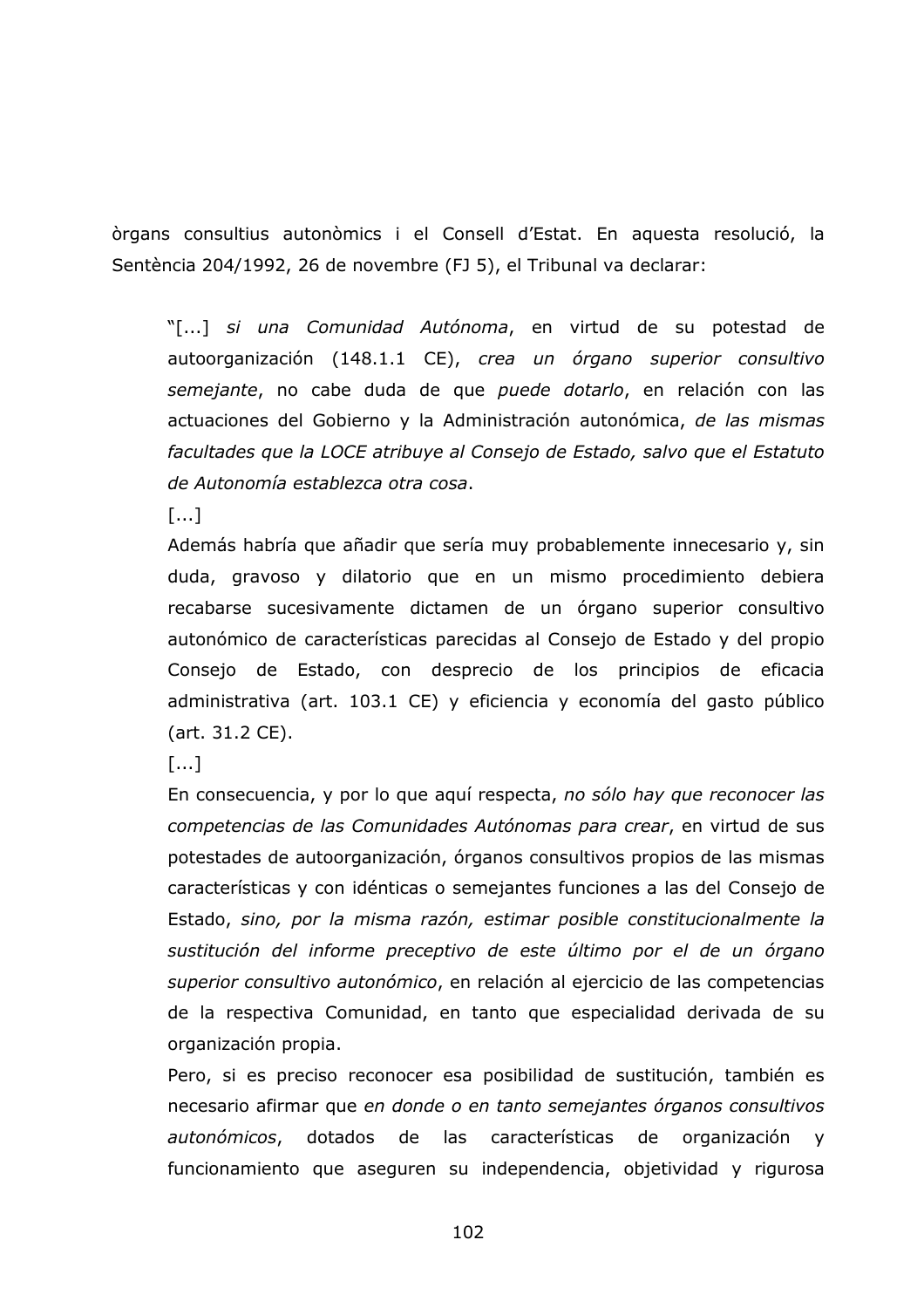cualificación técnica, no existan, es decir, en aquellas Comunidades Autónomas que no cuenten con esta especialidad derivada de su organización propia, las garantías procedimentales mencionadas exigen mantener la intervención preceptiva del Consejo de Estado, en tanto que órgano al servicio de la concepción global del Estado que la Constitución establece" (la cursiva és nostra).

La cita ha estat llarga, però és força explicativa d'una situació molt semblant a la que estem examinant, per la qual cosa ens ha semblat molt oportuna de transcriure. El Tribunal, doncs, ha acceptat i avalat el que és pràctica comuna en altres estats compostos.

4. Consequentment, entenem que la regulació de la institució del Síndic de Greuges a l'article 75 de la Proposta de Reforma no ofereix dubtes de constitucionalitat. Pels arguments fins ara exposats i pels que es contenen en les consideracions prèvies, resulta imprescindible mantenir l'exclusivitat en l'actuació del Síndic de Greuges tot i entendre que cal matisar la projecció a institucions (públiques i privades) i les empreses de caràcter privat, atès que el Síndic de Greuges no és òbviament competent per a controlar l'Administració estatal, en funció del que hem exposat i perquè contrasta amb l'article 54 CE.

La redacció certament ambivalent i un pèl confusa del precepte analitzat, possiblement milloraria si s'aclarís que el Síndic de Greuges controla l'Administració de la Generalitat i local amb caràcter exclusiu -sens perjudici de l'existència de defensors locals de la ciutadania-, i sobre les entitats privades que presten serveis públics o d'interès general a les quals es refereix l'actual redactat de l'apartat 3 de l'article 75 de la Proposta de Reforma. Tot això permetria rectificar que el control del Síndic de Greuges abasta l'Administració autonòmica i, en cap cas, l'Administració estatal.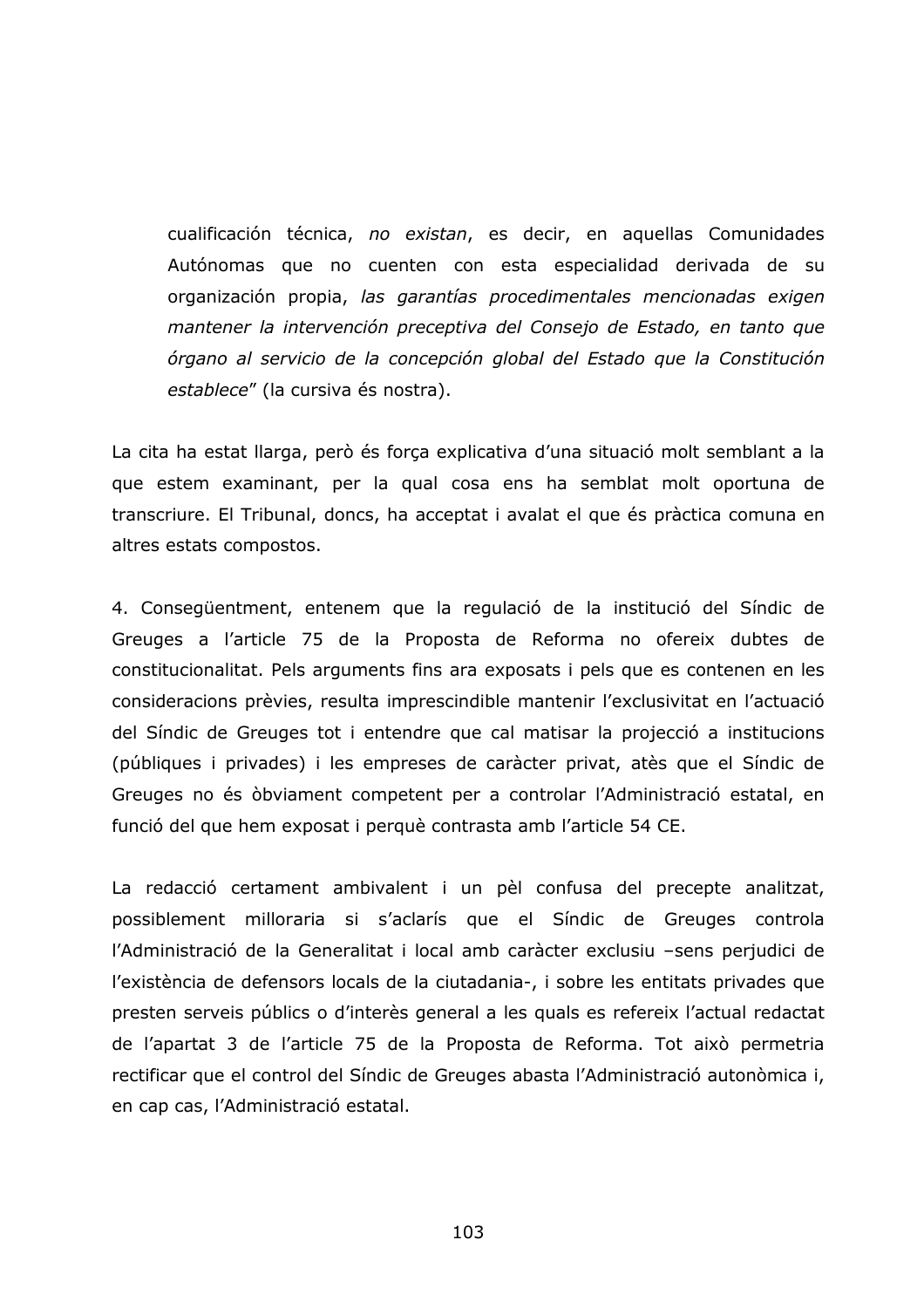Un altre exemple aclaridor el trobem si recorrem a la institució del Defensor del Poble Europeu (art. 195.1 del Tractat constitutiu de la Comunitat Europea). Aquest té limitada la seva actuació a les institucions europees i no a les dels estats membres, a les dels ens subcentrals d'aquests, o a les de les entitats locals.

Tanmateix, per les raons exposades i sens perjudici de les modulacions en la redacció del precepte que hem suggerit, els sotasignats entenem que l'apartat 3 de l'article 75 de la Proposta de Reforma és constitucional.

## $III$

A continuació exposarem el nostre punt de vista sobre el Fonament VII (punts 5, 6 i 20), relatiu a dues competències específiques, concretament a la de l'ensenyament i a la del medi ambient, articles 125.1 i 161.1 de la Proposta de Reforma, respectivament.

A) Art. 125 (educació).

1. Respecte de l'educació, l'article 125.1 de la Proposta de Reforma determina que correspon a la Generalitat la competència exclusiva en aquest àmbit, cosa que no comparteix la majoria i que ha estat objecte d'un motiu d'inconstitucionalitat.

En la nostra opinió, en canvi, considerem que no tot l'àmbit educatiu està afectat pels articles 27 i 149.1.30 CE i, per tant, es poden preservar submatèries educatives sota el règim de l'exclusivitat per part de la Generalitat, en comptes de considerar tota la matèria com a compartida, com observa la majoria del Consell.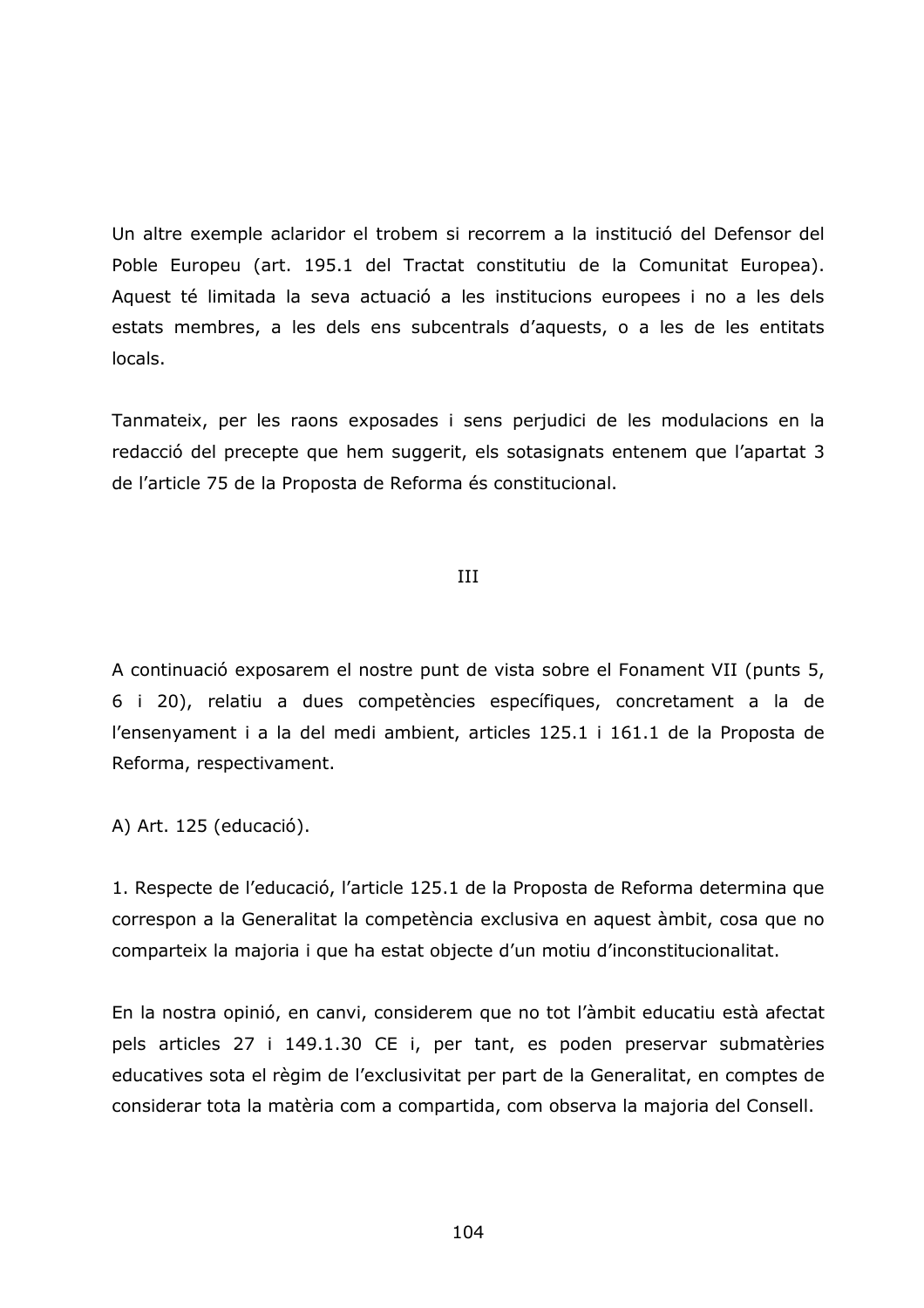En aquest sentit, farem primer unes consideracions preliminars que justifiquen l'existència d'una competència exclusiva en l'àmbit educatiu i després detallarem en quins subàmbits es pot projectar la susdita competència exclusiva.

2. L'article 15 EAC qualificava la competència sobre ensenyament com a plena i el mateix precepte s'autolimitava. Així, amb una fórmula tècnicament inadequada, el precepte del vigent Estatut d'autonomia recull les competències de la Generalitat "sens perjudici d'allò que disposen l'article 27 de la Constitució i Lleis Orgàniques que, conforme a l'apartat primer de l'article 81 d'aquella, el desenvolupin, de les facultats que atribueix a l'Estat el número 30 de l'apartat 1 de l'article 149 de la Constitució, i de l'alta inspecció necessària per al seu compliment i garantia". D'aquesta manera, inicialment les competències autonòmiques es vinculaven a la delimitació competencial operada pel legislador orgànic estatal en cada moment, cosa que, en part, ha comportat l'afebliment d'una competència plena i que podria resoldre una dicció diferent.

El legislador estatal, per la seva banda, ha tractat de configurar un determinat model educatiu, mitjançant el dictat de lleis orgàniques que han introduït una regulació quasi completa en la matèria a través d'una successió de lleis: la Llei orgànica 5/1980, de 19 de juliol, per la qual es regula l'estatut dels centres escolars (LOECE), avui derogada; la Llei orgànica 8/1985, de 3 de juliol, reguladora del dret a l'educació (LODE); la Llei orgànica 1/1990, de 3 d'octubre, d'ordenació general del sistema educatiu; la Llei orgànica 9/1995, de 20 de novembre, de la participació, l'avaluació i el govern dels centres docents; i, finalment, la Llei orgànica 10/2002, de 23 de desembre, de qualitat de l'educació, que deroga parcialment les tres anteriors. Amb tot, cal tenir molt en compte que aquesta regulació fou dictada majoritàriament en un context on la major part de comunitats autònomes no havien assumit competències en el terreny educatiu i l'Estat n'establia la regulació completa, ja que havia de valer per a territoris sense competències educatives.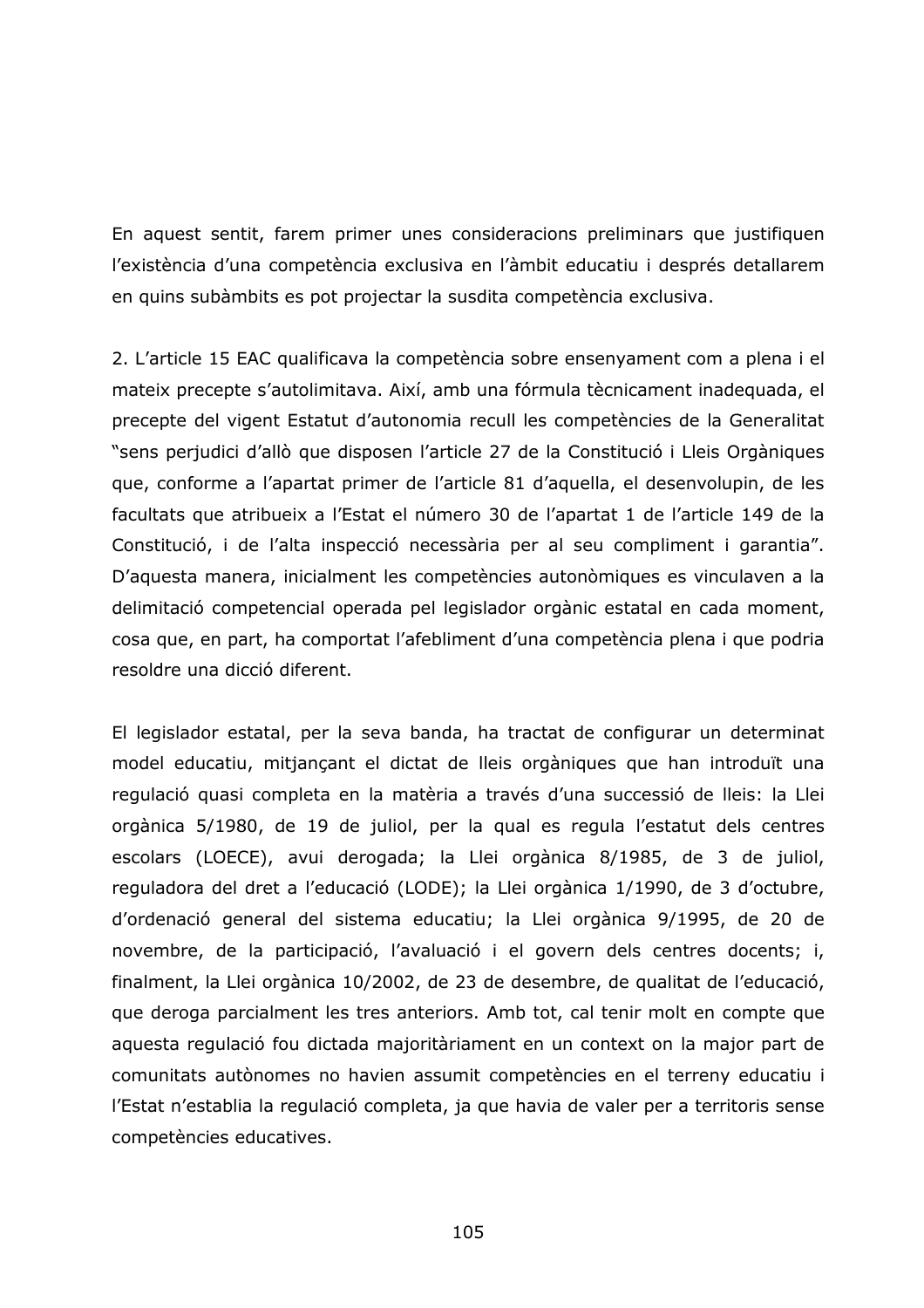La jurisprudència constitucional ha estat molt lligada a casos concrets relatius al desplegament orgànic estatal i, en general, com és usual, ha abonat la conservació de les normes en detriment de les impugnacions originades en seu autonòmica.

El dret comparat ens mostra com el tema de la distribució de competències en la matèria educativa no es pot observar com una qüestió estàtica, sinó que cada país cerca la via millor d'articulació de les relacions competencials entre els estats centrals i els ens autònoms o "federats". Els casos d'altres estats políticament descentralitzats com Alemanya o Bèlgica permeten veure que les solucions adoptades en l'àmbit educatiu poden variar considerablement al llarg del temps, la qual cosa possibilita també que, jurídicament, s'afirmin coses diferents en diferents moments d'aquesta evolució. Per tant, no es pot partir de la idea que la situació present reflecteixi l'únic equilibri possible entre les competències estatals i les autonòmiques en el marc constitucional.

La Constitució prefigura les competències educatives a l'article 149.1.30, el qual fa referència, entre les competències de l'Estat, a "la regulació de les condicions d'obtenció, expedició i homologació de títols acadèmics i professionals i normes bàsiques per al desenvolupament de l'article 27 de la Constitució, a fi de garantir el compliment de les obligacions dels poders públics en aquesta matèria." Aquest precepte admet diverses possibilitats interpretatives. En tot cas, però, es poden distingir dues atribucions competencials diferenciades en què la intensitat de la funció normativa prevista pressuposa l'existència de dos àmbits materials, tot i que no perfectament diferenciats: una, relativa a les condicions d'expedició i homologació dels títols acadèmics i professionals, on la competència funcional es defineix com a "regulació" -terme que no exclou l'assumpció de certes potestats comunitats autònomes-; normatives les l'altra, pel per que fa al "desenvolupament de l'article 27, a fi de garantir les obligacions dels poders públics en aquesta matèria", que se circumscriu funcionalment a les "normes bàsiques". Entre aquests dos àmbits materials es pot reconèixer una zona de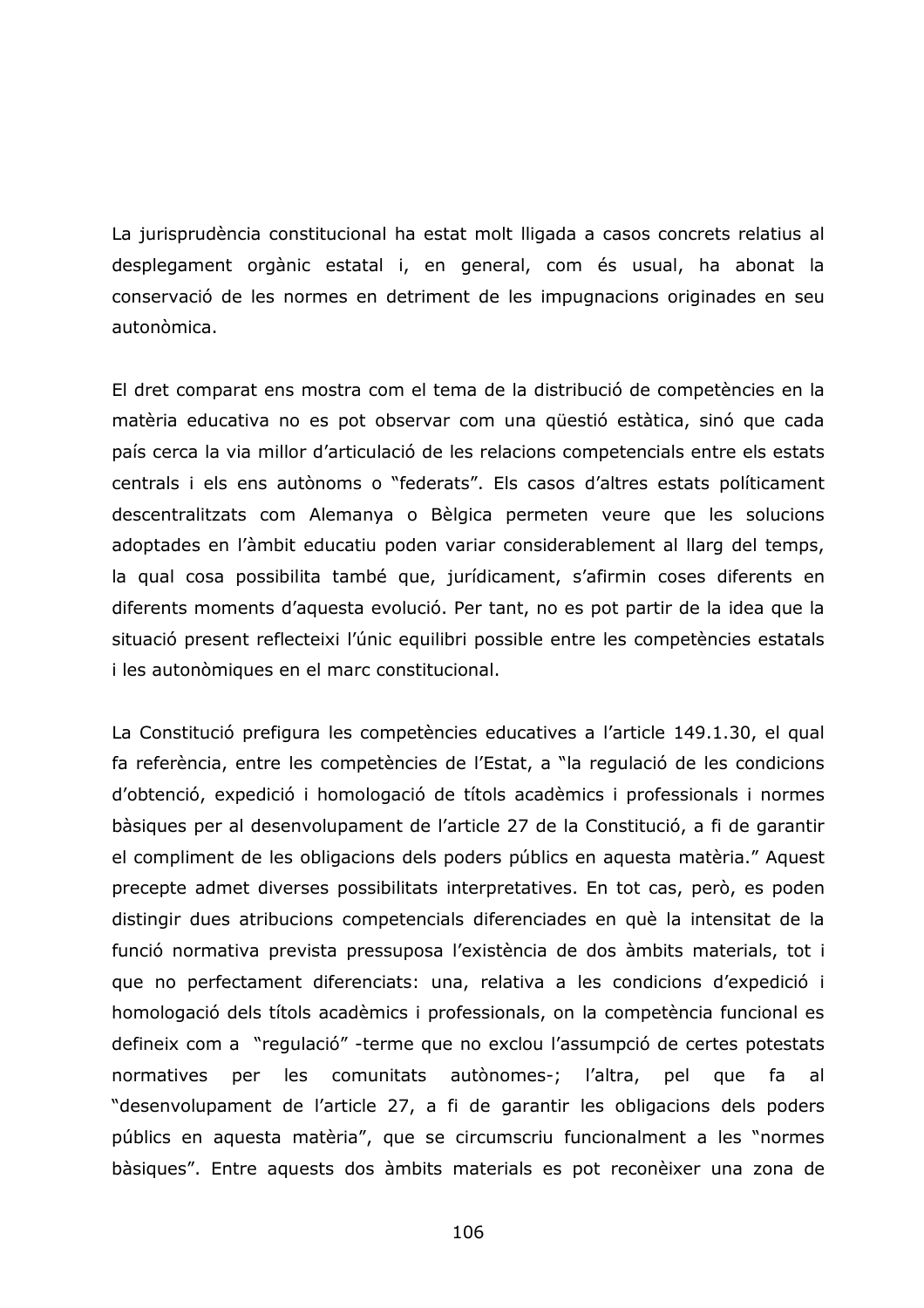confluència que afecta, fonamentalment, la matèria relativa a les "condicions d'obtenció dels títols acadèmics i professionals", en la qual la "regulació" estatal tampoc no abasta necessàriament tota la legislació.

La voluntat del constituent va ser la de circumscriure les atribucions estatals per tal de garantir un espai propi de les polítiques educatives autonòmiques i eliminar la referència republicana a un sistema dual d'escoles. En aquest sentit, són aclaridores les paraules del representant d'UCD, senyor Llorens Bages, que va dir que "se hace referencia, fundamentalmente, a que haya un cierto equiparamiento general, cierta analogía en la obtención de los distintos títulos profesionales y académicos", però no una "regulación estatal y absoluta de los planes de estudio". En aquest sentit, els conceptes de l'article 149.1.30 CE tenen una significació pacífica en els debats: "expedició" s'entén referida al fet material de l'expedició, és a dir, la determinació de la forma i contingut dels títols, el procediment d'expedició, el registre, etc. Pel que fa a l'"homologació", resta referida al reconeixement oficial i denominació dels estudis acadèmics i professionals. És a dir, pretén garantir que els mateixos estudis rebin la mateixa denominació i que la menció a un títol concret en qualsevol part de l'Estat suposi una capacitació equivalent. I la clàusula "condicions d'obtenció de títols" resta referida a la determinació dels continguts comuns a tots els programes d'ensenyança. A més, l'article 27 CE, en referir-se diverses vegades als poders públics, significava, a parer dels que hi van intervenir, una crida a les comunitats autònomes i no solament a l'Estat. Per tant, seria totalment contrària a la voluntas legislatoris, expressada en els debats constituents, i a la lògica de la distribució competencial en aquesta matèria, una lectura del precepte que conduís a identificar l'abast material de les competències estatals amb tota l'esfera d'intervenció pública en l'àmbit educatiu.

Des d'altres perspectives interpretatives, el resultat al qual arribem no és diferent. Així, d'acord amb un criteri sistemàtic, l'article 149.1.30 CE es relaciona directament amb l'article 27 CE, tot i que l'expressa voluntat constituent va ser la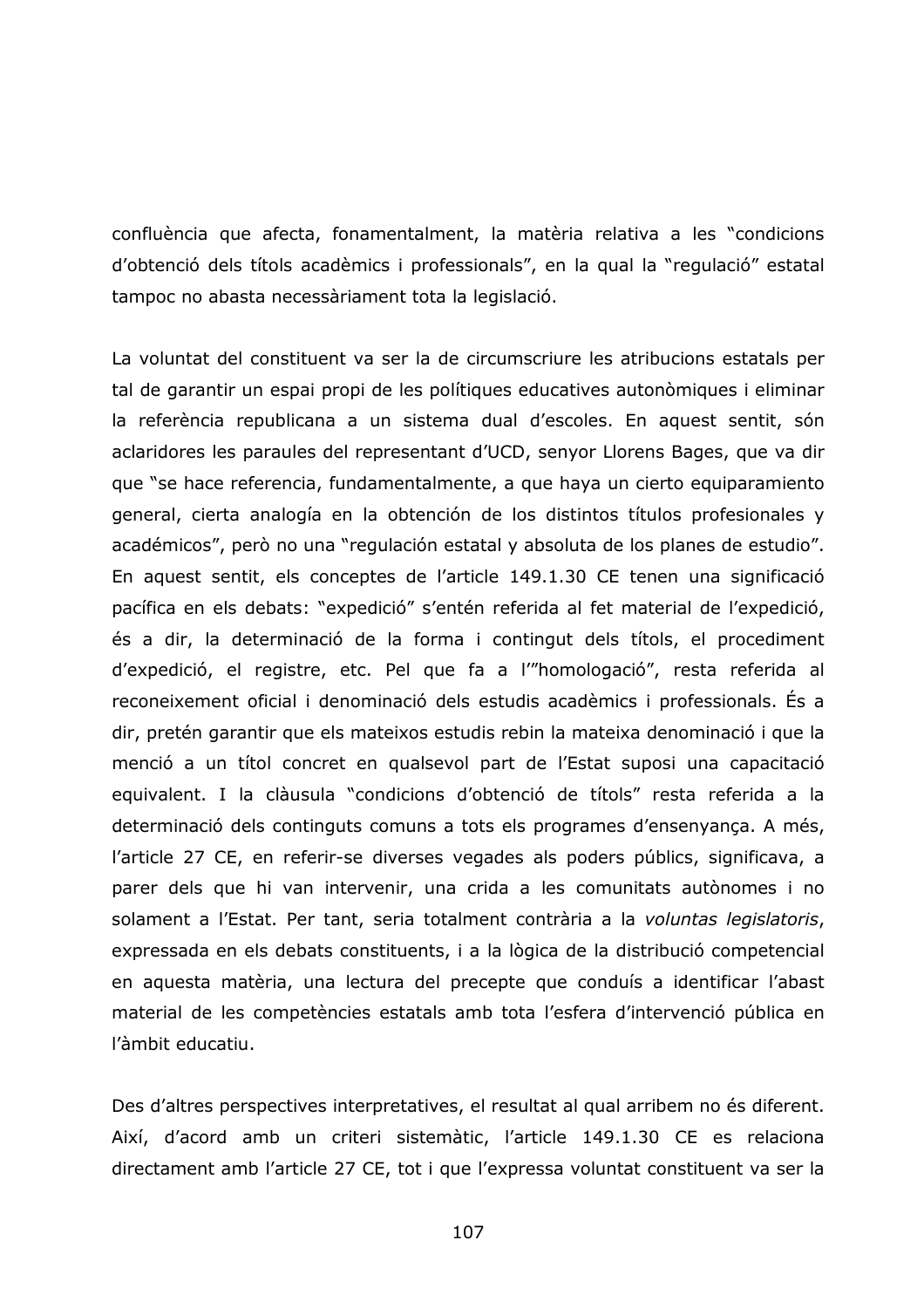de separar ambdós preceptes, en el sentit de no tractar en l'article 27, ubicat en el títol relatiu als drets i deures fonamentals, el tema competencial. Aquesta voluntat es va posar de manifest en el rebuig sistemàtic de totes les esmenes que pretenien matisar o concretar en algun apartat, en favor de l'Estat, la referència genèrica als "poders públics". Aquesta referència s'ha d'entendre referida, doncs, tant a la instància estatal com a les autonòmiques. Tots els poders han de garantir el compliment de les obligacions constitucionals en la matèria. En aquest mateix sentit, la STC 137/1986, de 6 de novembre, demana que la relació entre la normativa bàsica de l'article 149.1.30 i l'article 27 CE ha de ser estreta i directa. I també, que l'abast d'aquesta competència estatal no sigui coincident amb el de les normes de "desenvolupament" dels drets fonamentals de l'article 81.1 CE, de manera que la llei orgànica no és un títol competencial de l'Estat (FJ 3.A.b). D'aquesta manera, l'Estat no pot legislar sobre qualsevol aspecte de l'ensenyament sinó estrictament sobre aquells que es refereixin als títols acadèmics i al desenvolupament del dret a l'educació i la llibertat d'ensenyament i les seves diferents manifestacions constitucionals (STC 77/1985, de 27 de juny). Altrament, estaríem davant d'un inexistent i nou títol competencial estatal que respondria al nom de l'ordenació general del sistema educatiu.

La jurisprudència constitucional ha assenyalat, tot justificant la intervenció autonòmica, que aquesta no afectava "el desarrollo o las condiciones básicas del derecho a la educación ni de ningún otro derecho fundamental" (STC 5/1981, de 13 de febrer). Igualment, també ha precisat que l'enunciat de l'article 149.1.30 CE "impone al intérprete considerar que, respecto de las Comunidades que ostentan competencias en su virtud, las instituciones generales del Estado no retienen, como competencia exclusiva, la normación de todo aquello que, en lo relativo al artículo 27 de la Constitución, pueda considerarse 'desarrollo' (art. 81.1) de los derechos fundamentales allí reconocidos", de manera que l'Estat només podria fer el desenvolupament directe d'aquells drets (STC 137/1986, de 6 de novembre, FJ 3). Així mateix, en altres sentències s'afirma la dimensió prestacional del dret, cosa que exigeix la implicació dels poders públics (STC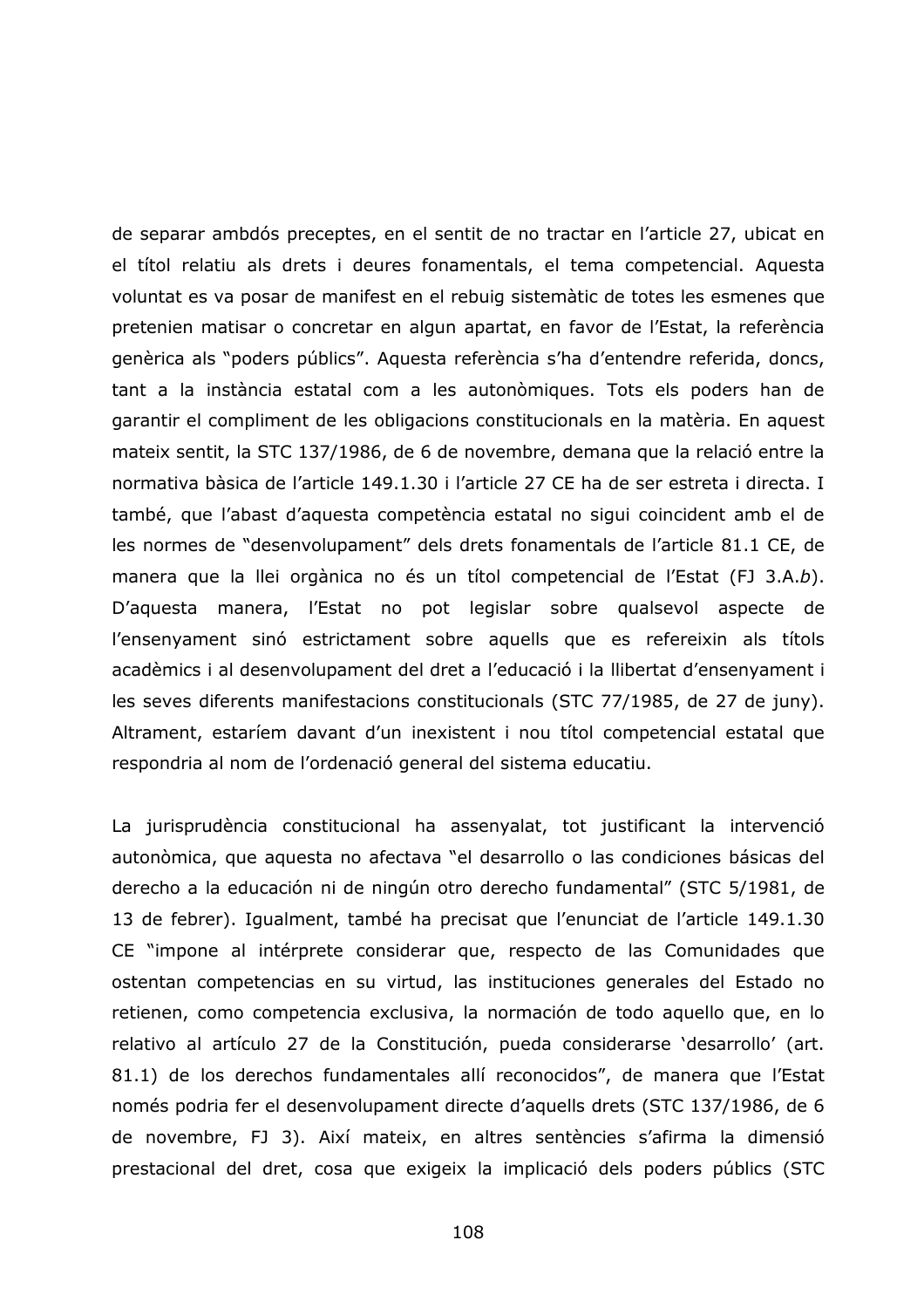86/1985, de 10 de juliol, FJ 3), particularment els autonòmics, específicament en relació amb l'article 27.5 i 27.9 CE.

Consegüentment, en relació amb aquests aspectes d'ordenació, planificació o organització en l'àmbit de l'ensenyament, és possible i necessari delimitar subsectors si es vol projectar la competència exclusiva de la Generalitat en matèria d'ensenyament, com fa la Proposta de Reforma. La definició de submatèries dins la competència exclusiva permet limitar l'expansivitat de les bases estatals en la matèria educativa. Tanmateix, és necessari admetre que l'exclusivitat de l'atribució competencial a la Generalitat no pot abastar tot el sector educatiu, ja que haurà de respectar les competències estatals sobre títols acadèmics i professionals i les normes bàsiques de desplegament del dret a l'educació i la llibertat d'ensenyament. En canvi, la menció de l'article 149.1.1 CE ha de ser totalment residual en la matèria d'ensenyament, com deia el Dictamen d'aquest Consell núm. 234, de 10 de febrer de 2003, que recollia la Sentència del Tribunal Constitucional 137/1986.

3. Centrant ara la nostra anàlisi en l'article 125 de la Proposta de Reforma, a partir de les consideracions anteriors, entenem que les limitacions constitucionals a la competència de la Generalitat en matèria educativa es resolen mitjançant el segon i tercer apartat d'aquest article. Així, es preveu una competència executiva en el paràgraf tercer amb relació a les condicions d'expedició i homologació de títols (art. 149.1.30 CE), mentre que la competència es proposa com a compartida, en el paràgraf segon, pel que fa a l'obtenció d'aquests i amb relació a les normes bàsiques per al desenvolupament directe dels drets de l'article 27 CE. Això permet diferenciar unes submatèries, no incloses en els supòsits anteriors, que podrien tenir, en tant que no hi siguin subsumibles, la consideració de competència exclusiva, cosa que es preveu en l'article 125.1 de la Proposta.

Segons el nostre parer, l'ensenyament comprèn tres fases: l'accés al mateix, la transmissió de coneixements i l'acreditació a través d'un títol. La primera i tercera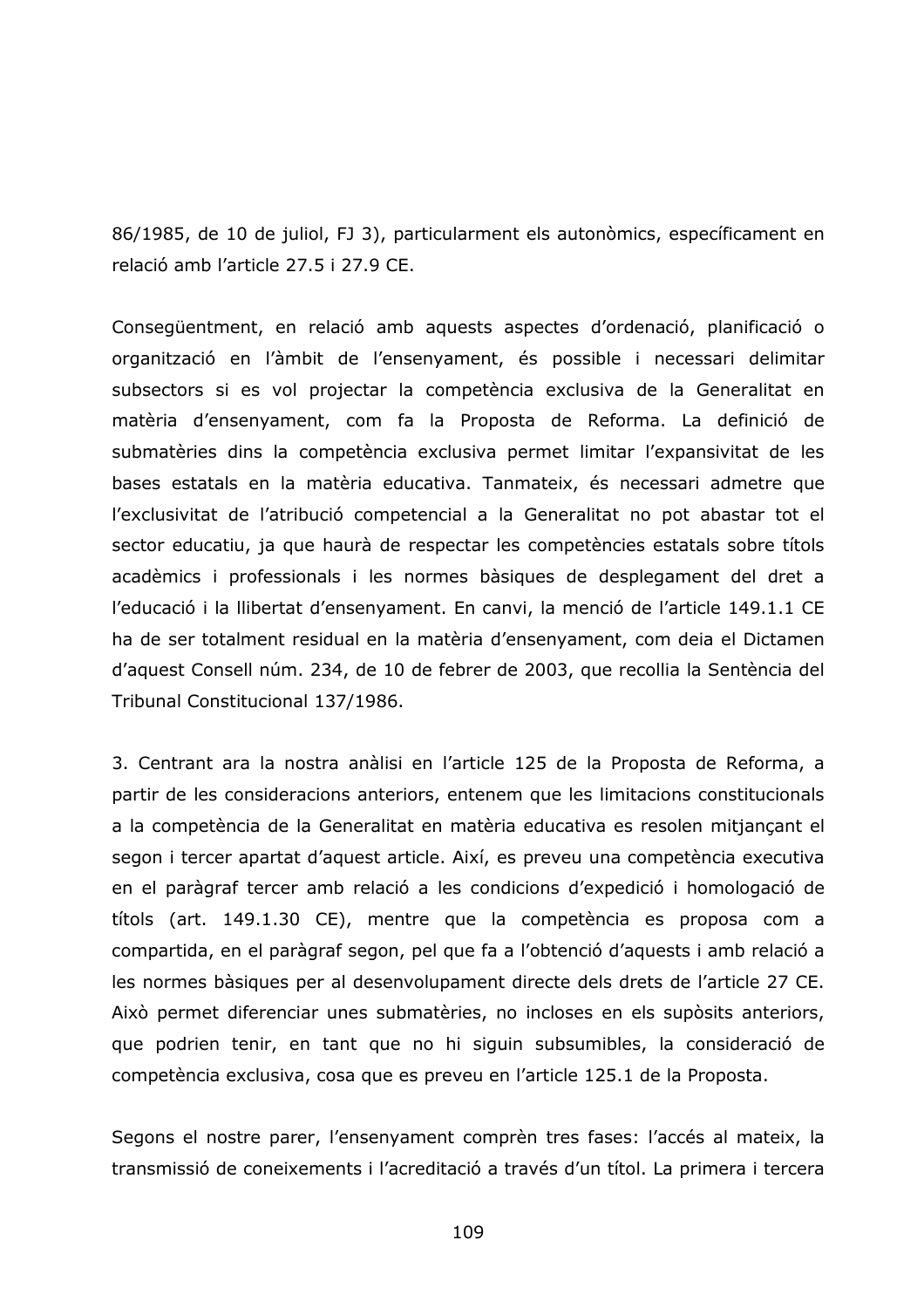fase són principalment de caràcter estatal, mentre que la intermèdia és la que correspon a grans trets a l'àmbit autonòmic. A partir d'aquest esquema, que se suporta en les previsions constitucionals, farem l'examen de l'article 125.1 de la Proposta, considerat inconstitucional per la majoria en alguns dels seus apartats o incisos d'aquests. En aquest sentit, els qui subscrivim aquest vot particular entenem que l'abast de la constitucionalitat és més ampli que el que ha assenyalat la majoria.

Així, cal estudiar aquells subapartats de l'article 125 en els quals no hi ha una coincidència amb la majoria.

Concretament, l'enunciat de l'article 125.1, subdividit en distintes lletres, diu:

"1. Correspon a la Generalitat, en matèria d'ensenyament no universitari, la competència exclusiva, que comprèn tots els nivells, etapes, cicles, graus, modalitats, especialitats i àmbits educatius. Aquesta competència inclou en tot cas:"

La lletra b es refereix a:

"b) La programació general de l'ensenyament [...] al seu territori [...]".

L'article 27.5 CE encomana als poders públics la garantia del dret a l'educació "mitjançant una programació general de l'ensenyament, amb la participació efectiva de tots els sectors afectats i la creació de centres docents". La primera part de l'apartat 1.b al·ludeix al vessant directament prestacional del dret a l'educació, que es tradueix en la fixació d'objectius i la posada a disposició i organització dels mitjans i recursos necessaris per dur a terme la prestació educativa i els serveis escolars complementaris. Una actuació característica d'aquest àmbit és la programació de les places escolars en les diferents parts del territori. Els títols competencials de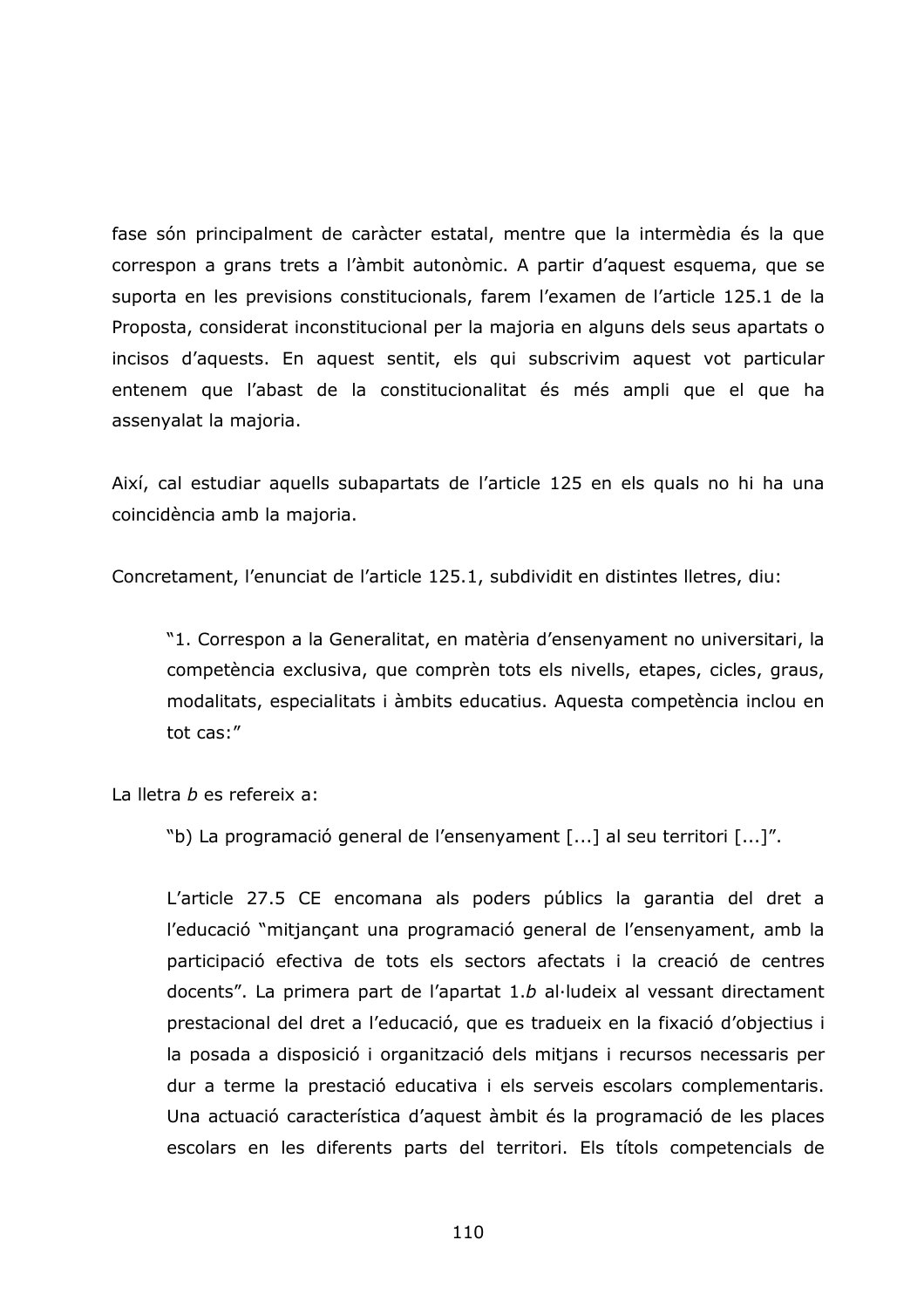l'Estat en la matèria educativa no poden oposar-se a l'assumpció de competències exclusives per part de la Generalitat en aquest àmbit. L'Estat pot dur a terme també una programació general de l'ensenyament, però el contingut i l'abast d'aquesta serà divers, atès que s'ha de referir a les competències estatals (titulacions, elaboració de disposicions generals, etc.). Per tant, es configura com una actuació externa a la de la Generalitat, sens perjudici de la necessitat d'articular fórmules de col·laboració i concertació, especialment ateses les repercussions financeres d'algunes decisions. Consegüentment, l'adjectiu "general" inclòs en l'apartat examinat no planteja dubtes de constitucionalitat, atès que l'article 27.5 CE s'utilitza en referència als poders públics indistintament, i en aquest cas caldrà circumscriure-la al territori de Catalunya.

## La lletra c diu:

"c) La regulació dels requisits i de les condicions mínimes dels centres docents i educatius; [...] el règim de llur professorat, i el règim d'autorització dels centres docents privats."

La regulació dels requisits que han de complir els centres docents, en la mesura que afecta l'organització de la prestació del servei educatiu, es pot reservar a la competència autonòmica. Tanmateix, se suscita un dubte de constitucionalitat respecte de l'adjectiu "mínimes", perquè sembla fonamentada l'apreciació que almenys alguns dels reguisits i condicions que es configuren amb aquest caràcter podrien constituir al mateix temps un pressupòsit essencial del dret a l'educació. Aquesta connexió amb el dret a l'educació no habilitaria, però, l'Estat per fer una regulació detallada de les condicions o requisits que han de tenir els centres. Tanmateix, la Generalitat no pot regular els requisits i les condicions "mínimes" dels centres docents i educatius, per molt que sigui l'ens titular de la competència d'ordenació del sector de l'ensenyament i responsable directe de la garantia de la qualitat del servei educatiu. En consequència, no pot ser entesa com a competència exclusiva, sinó compartida i passar a l'apartat 2 de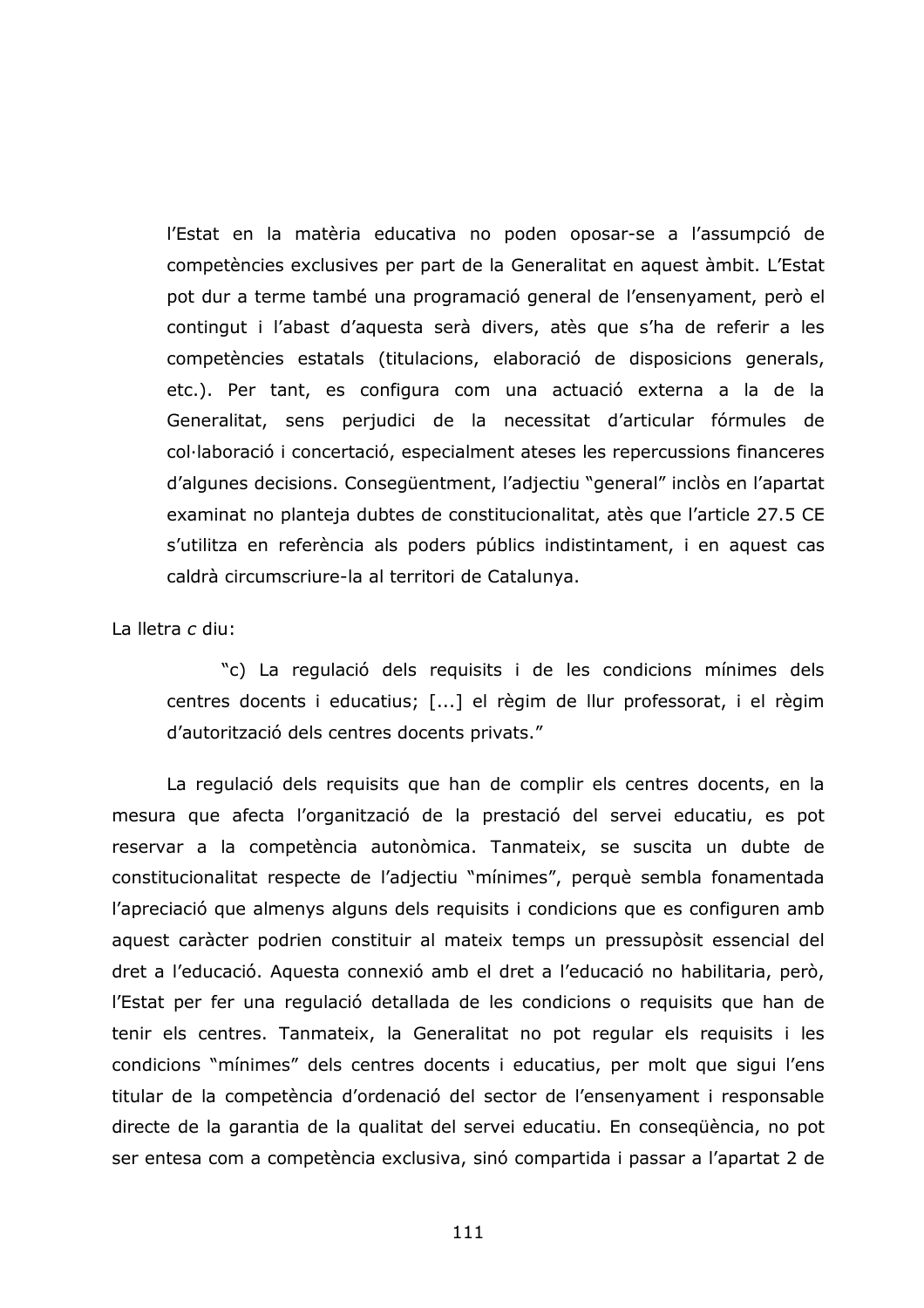l'article 125 que estem analitzant, opinió que sembla compartir la majoria, ja que no s'ha prodigat en aquest tema.

La resta d'incisos no presenten dubtes de constitucionalitat amb les matisacions que es faran. La majoria tampoc no considera inconstitucional que la capacitat de creació de centres docents sigui objecte de competència exclusiva de la Generalitat, emmarcada dins la potestat més àmplia de programació de l'ensenyament. Aquest règim pot abastar la transformació, ampliació, classificació i supressió de centres docents.

Respecte del règim del professorat dels centres públics -sobre el qual la majoria es pronuncia per la inconstitucionalitat-, entenem que aquesta expressió ha de ser interpretada sistemàticament dins del conjunt de l'apartat primer de l'article 125, de tal forma que aquesta atribució no faria referència a l'estatut funcionarial del professorat, inclòs dins la lletra  $q$ , sinó a qüestions distintes, bàsicament vinculades a la posició i funcions del professorat dins dels centres educatius o al règim de les seves activitats. Per consegüent, la regulació d'aguests aspectes no s'inclou sota la competència de l'article 149.1.18 CE, ni dins de l'article 114 de la Proposta de Reforma, de manera que pot quedar inclosa com un aspecte de la competència exclusiva de la Generalitat en el marc de l'ordenació del sector de l'ensenyament.

Finalment, la competència sobre el règim d'autorització dels centres docents privats també es pot vincular a la competència exclusiva de la Generalitat sobre l'ordenació del servei educatiu. Malgrat això, cal reiterar la cautela formulada a l'inici d'aquest apartat 1.c, en el sentit que la fixació del règim d'autorització per la Generalitat, al qual s'ha d'ajustar la tramitació i resolució de les sol·licituds d'obertura i funcionament dels centres privats i les modificacions de les autoritzacions lliurades, ha de respectar certes condicions "mínimes" d'aquests centres imposades com a requisits de caràcter bàsic per la legislació estatal, per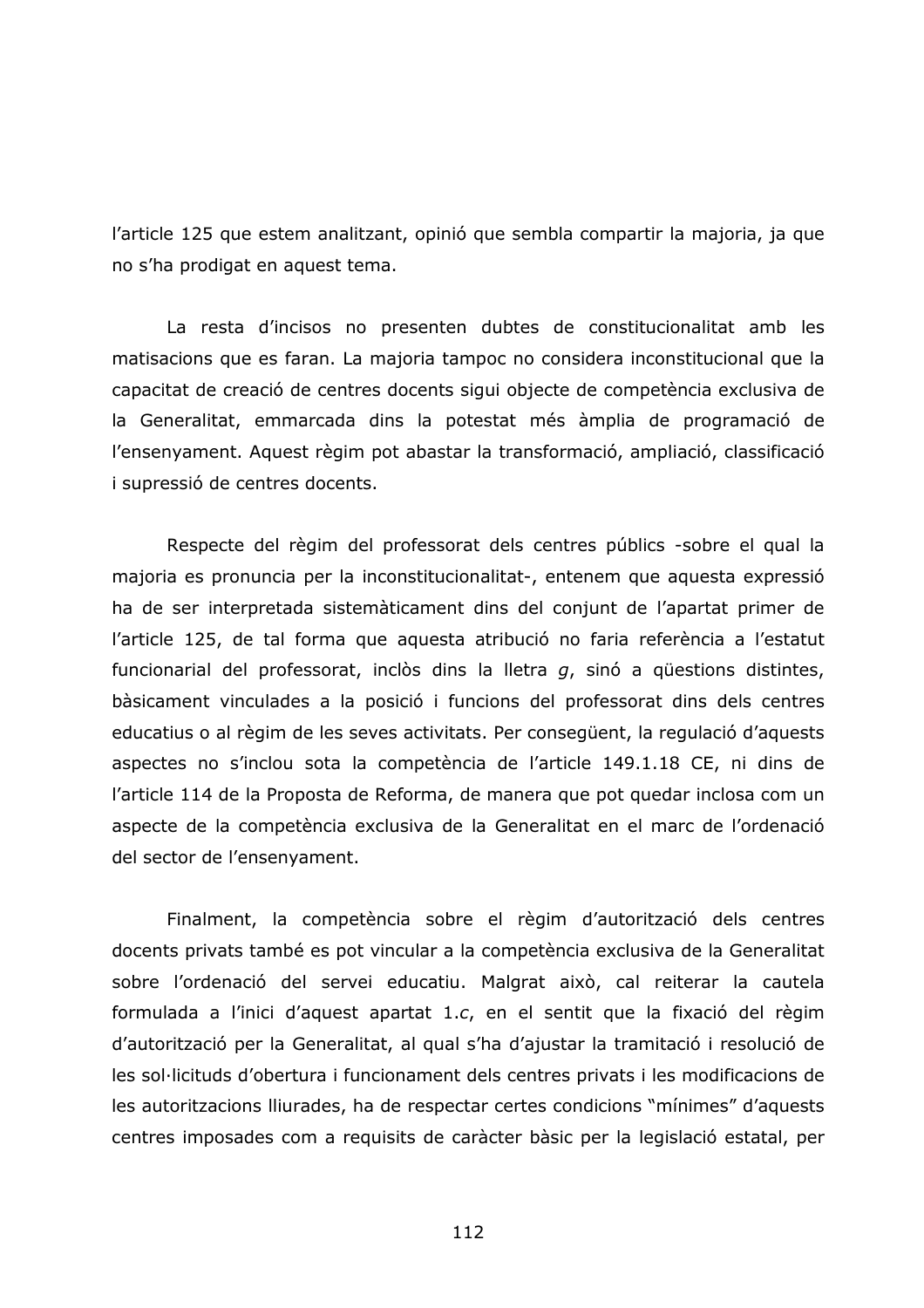la qual cosa s'hauria de preveure la seva consideració com a competència compartida.

La lletra d fa referència a:

"d) L'establiment i l'ordenació dels ensenyaments [...]".

En aquesta lletra d hi ha tres conceptes, però només ens dedicarem al primer, que és el que presenta dubtes per a la majoria, dedicat a l'establiment i l'ordenació dels ensenyaments. Aquesta submatèria presenta una formulació molt àmplia o oberta, la qual cosa fa necessària una precisió ulterior del seu abast. L'apartat segon del mateix article 125 proporciona un primer criteri delimitador, en recollir el règim de competència compartida en la matèria relativa a l'establiment dels plans d'estudis i la corresponent ordenació curricular. Consegüentment, hem d'interpretar que aquest apartat no inclou aquells aspectes subjectes a la competència estatal sobre la regulació de les condicions d'obtenció dels títols (art. 149.1.30 CE), que abasta l'estructuració del sistema educatiu en diferents nivells, cicles i cursos en els quals s'ordenen els estudis conduents als títols oficials i la fixació dels "ensenyaments mínims". Per tant, el contingut de la competència exclusiva d'aquest apartat 1.d ha de ser distint de l'anterior, ja que contràriament seria inconstitucional per vulnerar competències reservades a l'Estat, com creiem que és el parer de la majoria. Tanmateix, aquest incís admet una interpretació al marge de les atribucions que l'article 149.1.30 CE confereix a l'Estat, la qual es pot projectar en un doble sentit: externament, pel que fa a l'"establiment" dels ensenyaments, sobre l'oferta d'ensenyaments, com un aspecte directament relacionat amb la programació educativa i que, sense vulnerar les competències estatals, pot abastar la regulació i execució de totes les mesures relatives a les etapes educatives pre-obligatòries i als ensenyaments que no condueixin a l'obtenció d'un títol estatal (formació d'adults, organització d'ensenyaments en règim no presencial, programes d'inclusió escolar de menors immigrants, etc.), així com la creació i regulació dels títols corresponents i les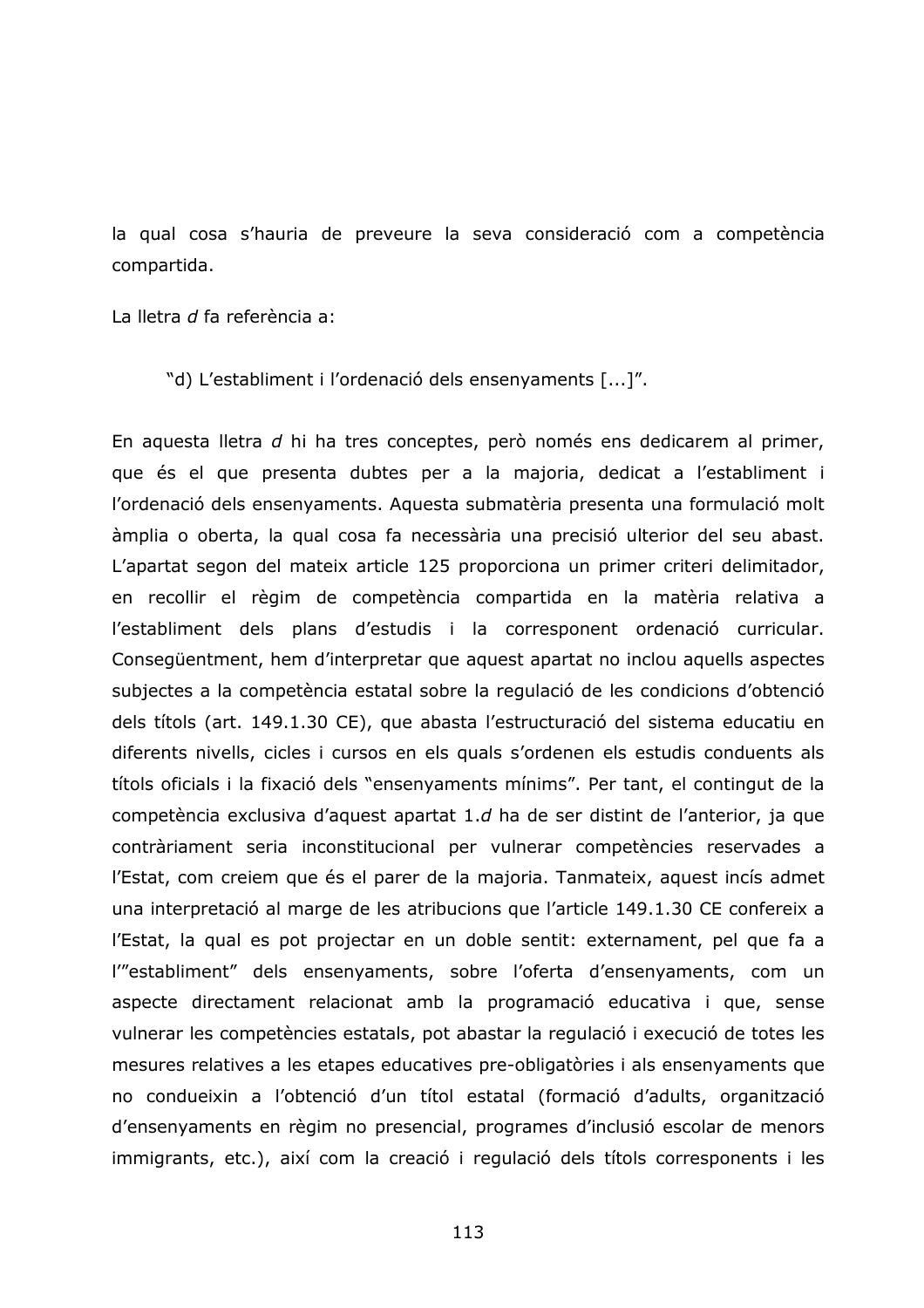condicions d'expedició i homologació d'aquests títols. En un segon sentit, d'"ordenació" interna dels ensenyaments, la competència exclusiva de la Generalitat es pot projectar sobre els aspectes relatius a: els criteris d'avaluació, questions metodològiques, regulació de drets i deures dels alumnes i pares, regulació de l'orientació escolar i professional dels alumnes, regulació de serveis i activitats extraescolars i complementàries, etc.

El segon -sobre la regulació, organització i exercici de la inspecció i l'avaluació general del sistema educatiu- és considerat constitucional per la majoria. Al nostre parer, la raó de la seva constitucionalitat és, pel que fa a la inspecció, el fet que la Sentència del Tribunal Constitucional 6/1982, de 22 de febrer, ja va reservar les facultats inspectores en l'àmbit educatiu a les comunitats autònomes. En la mesura que es tracta d'una funció atribuïda als "poders públics" per l'article 27.8 CE, la Generalitat pot assumir amb caràcter exclusiu les facultats inspectores relatives a les matèries de la seva competència quant a l'ordenació del sector docent. És també legítim constitucionalment que aquesta assumpció inclogui les potestats normatives corresponents, quant a l'organització de l'activitat inspectora i la seva adequació als diferents nivells educatius. Respecte de les tècniques d'avaluació, aquestes permeten reconèixer una capacitat d'incidència clara en l'ordenació del sector educatiu. Estrictament, es tracta d'una activitat executiva i, en consequència, l'atribució exclusiva a la Generalitat de funcions avaluadores amb relació a les seves competències d'ordenació del sector educatiu no planteja cap dubte de constitucionalitat. Malgrat això, l'exclusivitat amb què es configura aquesta atribució no impedeix que l'Estat pugui impulsar avaluacions en l'esfera de les seves competències. En consequència, per evitar el solapament que acostuma a produir-se en l'exercici de funcions avaluadores, convindria l'establiment de mecanismes de cooperació.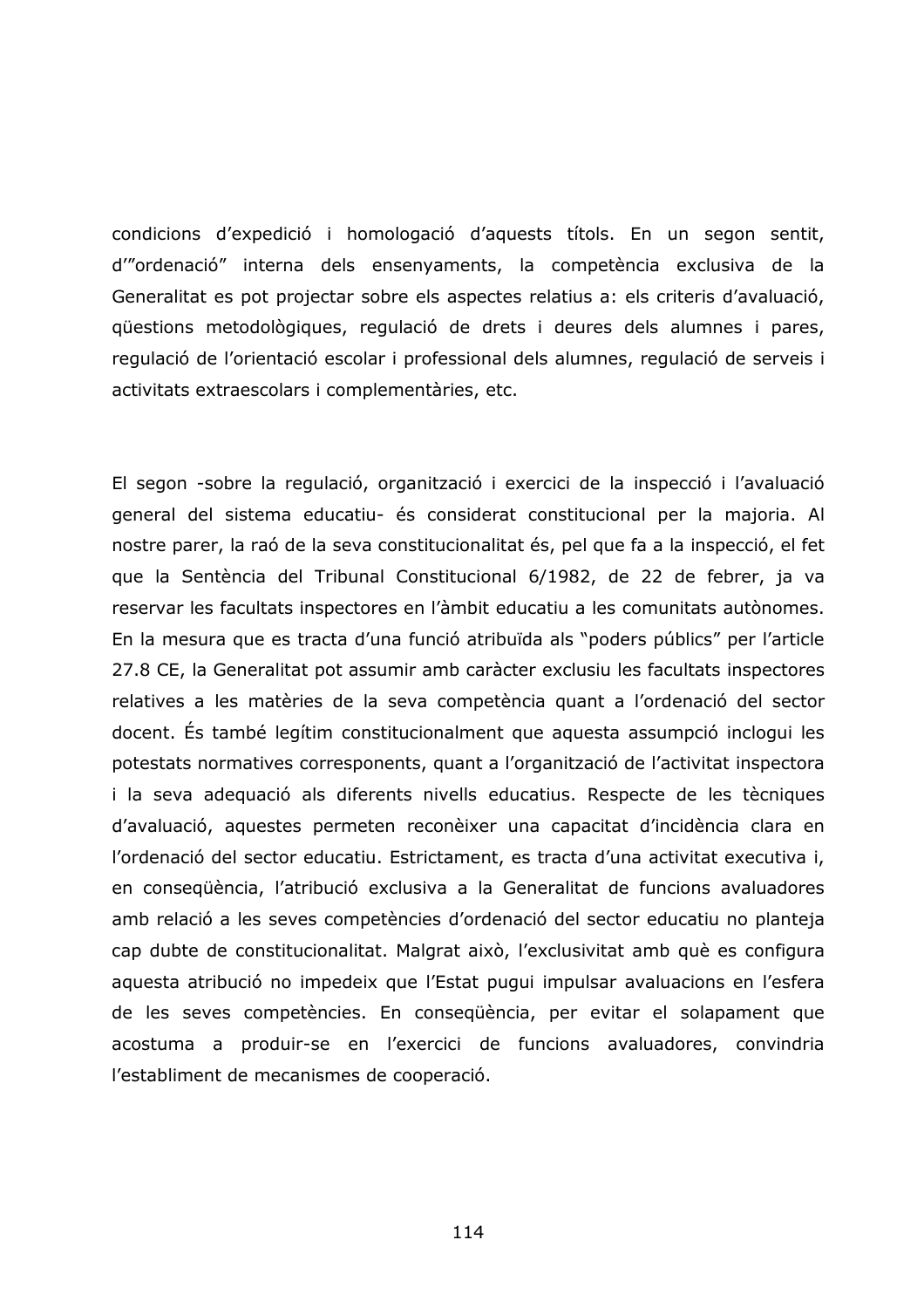Finalment, la innovació i recerca i garantia de la qualitat del sistema educatiu tampoc no és questionada per la majoria. Aquestes activitats es relacionen directament amb els dos que precedeixen. Com s'ha assenyalat respecte de l'avaluació, admeten ésser configurades com a competències exclusives referides a les competències pròpies de la Generalitat en l'ordenació del sector educatiu.

La lletra  $h$  invoca:

"h) L'establiment i la regulació dels criteris i dels procediments d'admissió i escolarització d'alumnat als centres docents."

Aquest subapartat es refereix a una matèria relativa a l'organització de la prestació del servei educatiu, estretament relacionada amb la programació examinada abans. Aquesta conclusió s'extreu també de la comparació amb la competència compartida recollida a l'apartat 2.b, pel que fa a l'accés a l'educació, que per la seva afectació essencial al dret a l'educació pot ser objecte d'una regulació bàsica per l'Estat ex article 149.1.30 CE. En canvi, la fixació de criteris ordenadors de l'admissió de l'alumnat pels centres i la regulació dels corresponents procediments administratius es poden emmarcar en l'àmbit de la competència exclusiva de la Generalitat per a l'ordenació de l'ensenyament, sense que estigui justificada constitucionalment una intervenció normativa estatal.

En conclusió, llevat de les consideracions que es fan en aquest vot particular i les que són coincidents amb les de la majoria, que s'expressen en el Dictamen (Fonament VII.5), hi ha un àmbit format per algunes submatèries educatives que pot qualificar-se de competència exclusiva de la Generalitat i que és conforme amb la Constitució. D'aquesta manera, si hi ha alguna indicació en sentit contrari, caldrà entendre que es tracta d'una competència compartida i s'haurien de reubicar a l'apartat segon de l'article 125 de la Proposta de Reforma.

B) Esmena 228.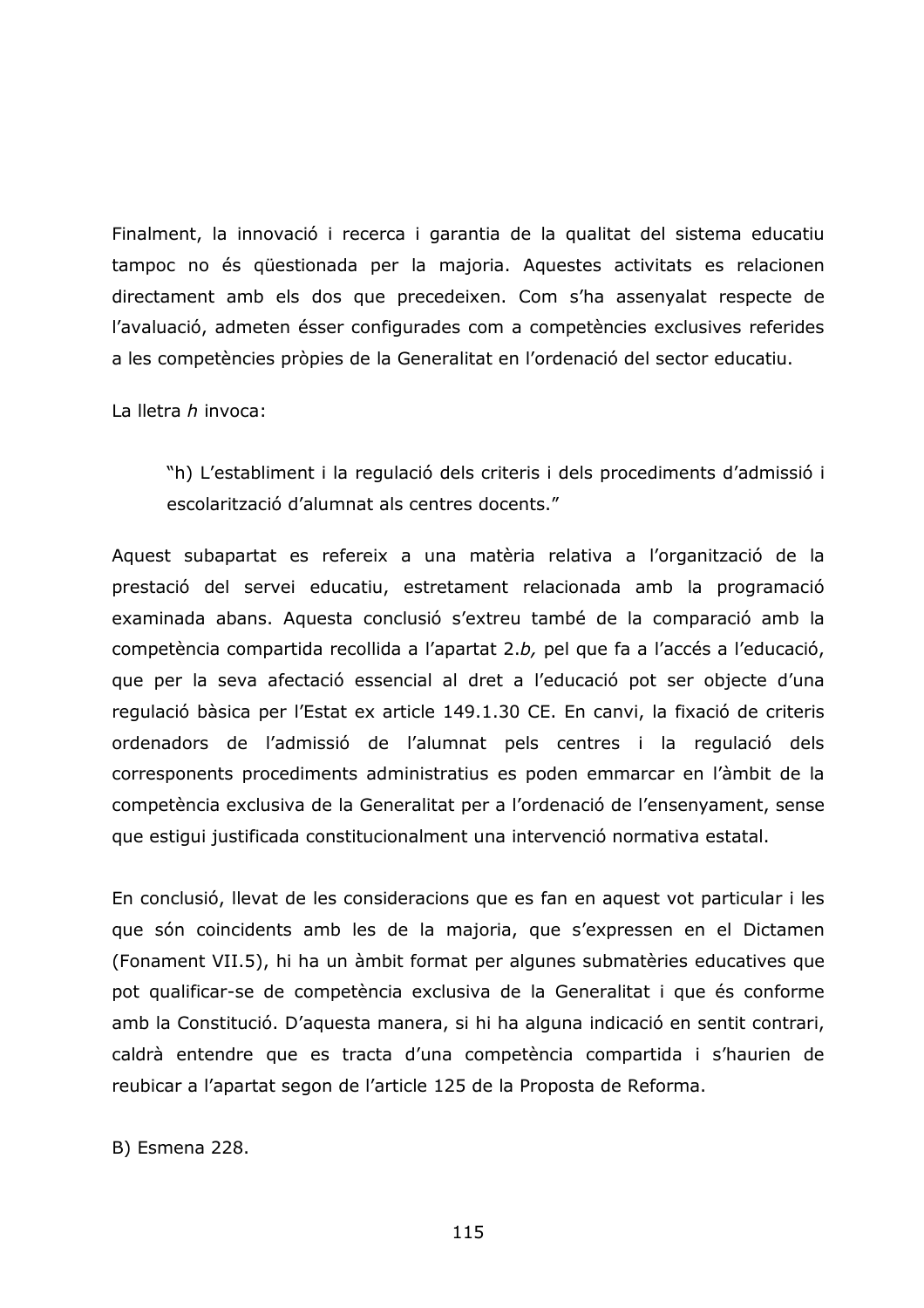L'esmena 228 pretén garantir un nivell d'autogovern semblant al de l'article 125 de la Proposta de Reforma, tot i que amb una distribució i expressions diferents. Per tant, aquesta esmena, d'acord amb allò que hem afirmat abans, ha de considerar-se també constitucional, en contra del parer majoritari exposat en el Dictamen del qual hem de discrepar. Adhuc, s'ha de precisar que almenys els tres primers paràgrafs de la lletra b de l'apartat 1 de l'esmena 228, en coherència amb allò que la majoria ha dit en el punt 5 del Fonament VII, haurien d'haver-se considerat constitucionals per la pròpia majoria, ja que tracten aspectes així considerats en relació amb l'article 125.1.b i c de la Proposta. Els altres paràgrafs són subsumibles en el redactat de l'article perquè relacionen potestats que ja són a l'article 125. A més, cal advertir de la referència errònia de la lletra c a un article 6.2.1, quan hauria de ser a l'article 114 de la Proposta. L'esmena, pel que fa a aquesta qüestió, també hauria d'haver estat interpretada com a constitucional per la majoria, atès que aquesta ha considerat compatible amb la Constitució la lletra g de l'article 125.1, si s'entenia sistemàticament amb l'article 114 citat, com s'ha fet, en relació amb l'article 157.3 (Fonament VII.15). Finalment, i aquesta és l'excepció que avançàvem abans, coincidim amb la majoria a considerar inconstitucional l'esmena 228 punt dos, perquè no pot ser una competència compartida, sinó executiva.

C) Esmena 227 en relació amb la 197.

Per acabar, un apunt respecte de l'esmena 227 que remet, per error, a l'article 10.5, que ha de ser, en canvi, l'article 105 de la Proposta de Reforma. Aquest error material no és evidentment una imputació d'inconstitucionalitat, però cal advertir que l'acceptació d'aquesta esmena i de la proposada pel mateix grup en relació amb l'article 105 (esmena 197) comportaria la supressió de les competències educatives de la Generalitat.

D) 161.2 (medi ambient).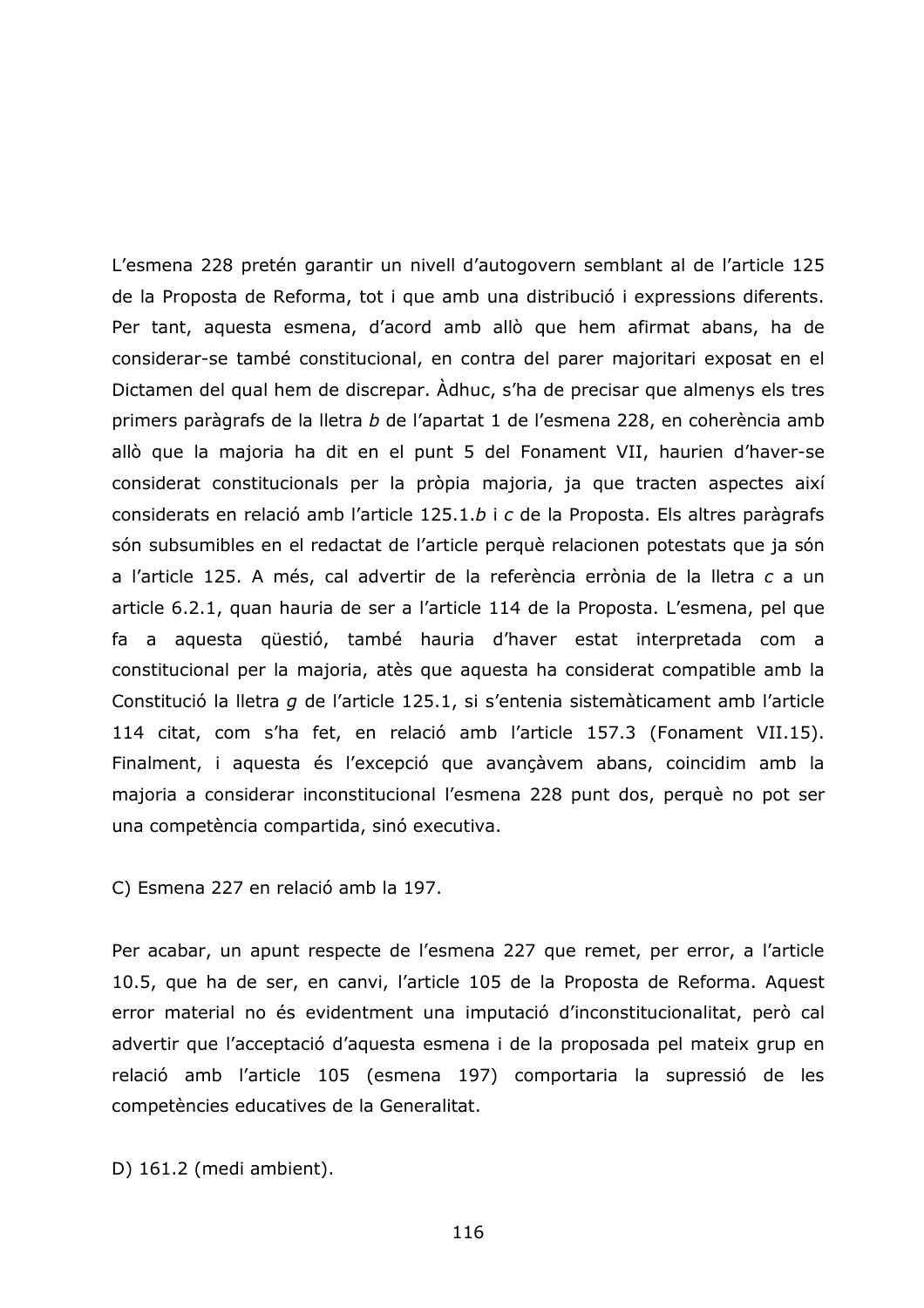El Dictamen de la majoria assenyala amb encert que la distribució de competències entre l'Estat i les comunitats autònomes en matèria de medi ambient és particularment imbricada, per mor del caràcter intersectorial o transversal de la matèria. En efecte, la legislació bàsica de l'Estat compleix, d'acord amb la jurisprudència del Tribunal Constitucional, una funció no tant d'uniformitat relativa sinó, més aviat, d'ordenació d'uns mínims que cal respectar però que habiliten a cada Comunitat Autònoma a establir diferents límits en els nivells de protecció del medi ambient, de forma semblant al que efectua la Unió Europea respecte dels estats membres.

Tanmateix, el Dictamen entén que l'article 161.2 de la Proposta de Reforma, en la seva redacció, quarda una certa incoherència amb l'apartat tercer del mateix precepte, i que aquesta desapareixeria amb la supressió de l'incís "totalment o parcialment". Per això, propugna -en parlar dels espais naturals que ultrapassen el territori de Catalunya- que aquests estan correctament regulats en l'esmentat apartat tercer, i la seva inclusió a l'apartat segon que estem comentant, té difícil encaix constitucional llevat que se suprimeixi l'esmentada expressió "totalment o parcialment".

Malgrat que la discrepància no hauria de ser essencial, volem manifestar que, al nostre parer, el Dictamen de la majoria no ha tingut en compte l'article 111 de la Proposta de Reforma, en el seu apartat segon.

Aquest precepte s'inclou al capítol I del títol IV de la Proposta de Reforma, que regula la tipologia general de les competències. Això fa que, en una interpretació sistemàtica del text del legislador català, el contingut de l'article 111 calgui projectar-lo als diferents àmbits competencials en els quals la Generalitat estén les competències a un abast territorial superior al de Catalunya. Sobretot quan diu expressament l'article 111.2 "sens perjudici del que estableix aquest estatut en cada matèria".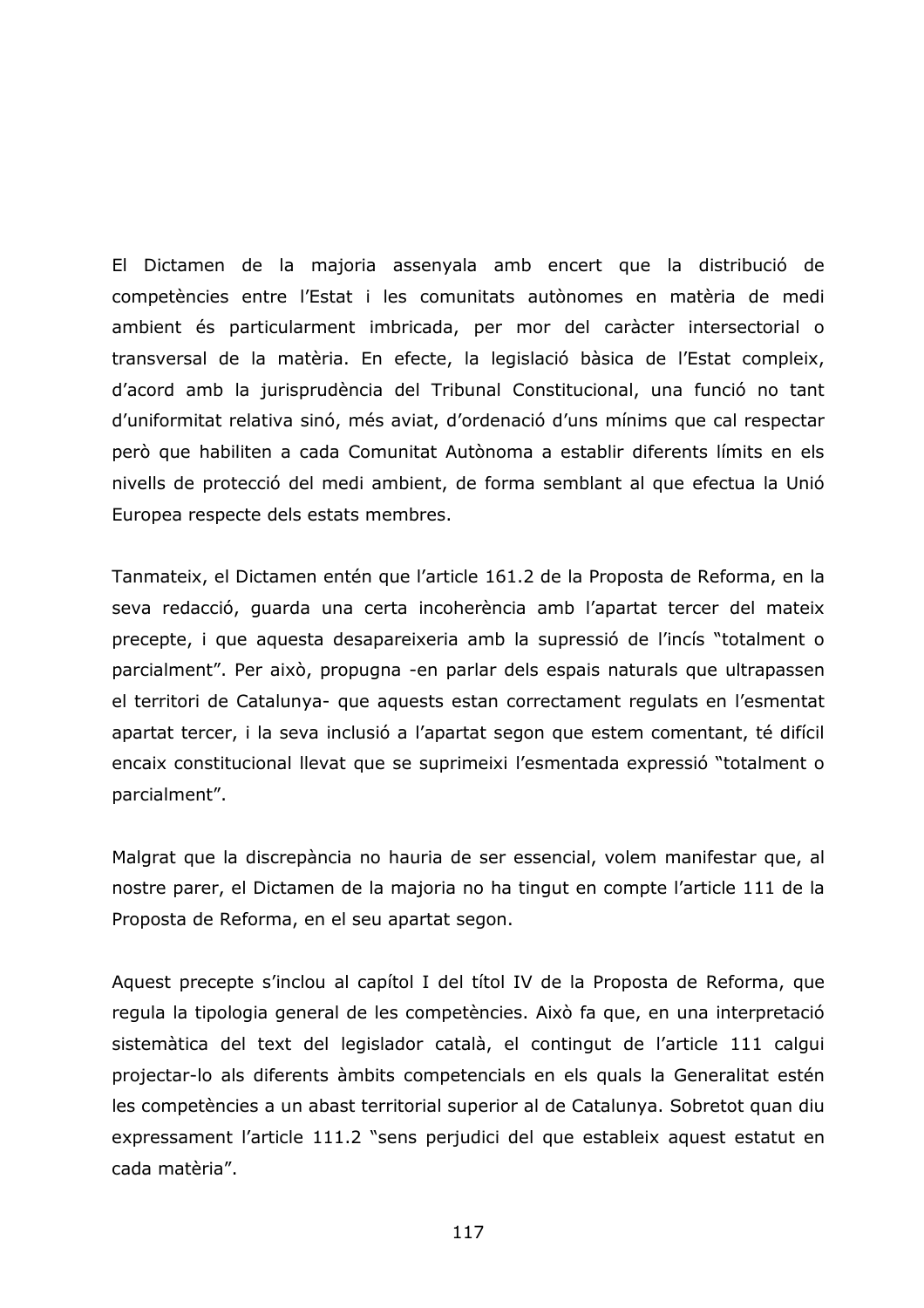En efecte, l'article 111 apartat 2 estableix que, en el supòsit de competències que tinguin un abast superior al del territori de Catalunya, la Generalitat exercirà les seves competències amb tota plenitud sobre la part de l'àmbit material competencial situat en el seu territori. En canvi, "en els supòsits en què la fragmentació de l'activitat pública sigui inviable, la Generalitat ha d'establir, d'acord amb els ens territorials amb competència sobre la matèria afectada, els instruments de col·laboració necessaris per a l'exercici de les competències en el territori respectiu".

Queda clar, doncs, que pel que fa a l'exercici de les competències que superin el seu territori, només per via dels "instruments de col·laboració necessaris" podrà ser viable l'exercici de les competències extraterritorials.

Finalment, el precepte que comentem regula el supòsit del fet que no hagi estat possible trobar aquests mecanismes de col·laboració, i n'estableix el desllorigador. Llavors atribueix a l'Estat "amb acord de la Comissió Bilateral Estat-Generalitat" la facultat d'establir els mecanismes de coordinació per fer viable l'exercici de les esmentades competències per part de cadascuna de les comunitats autònomes que hi puguin col·lidir.

Entenem que, de la referida interpretació de la Proposta de Reforma, cal extreure'n la prevalença de l'esmentat article 111 i això permet superar la suposada dificultat d'encaix constitucional que, al nostre parer, erròniament imputa la majoria del Dictamen a la inclusió de la frase "totalment o parcialment" en l'article 161.2 in fine, segurament per una redacció poc afortunada d'aquest precepte. En conclusió l'article 161.2 és, al nostre parer, constitucional.

**TV**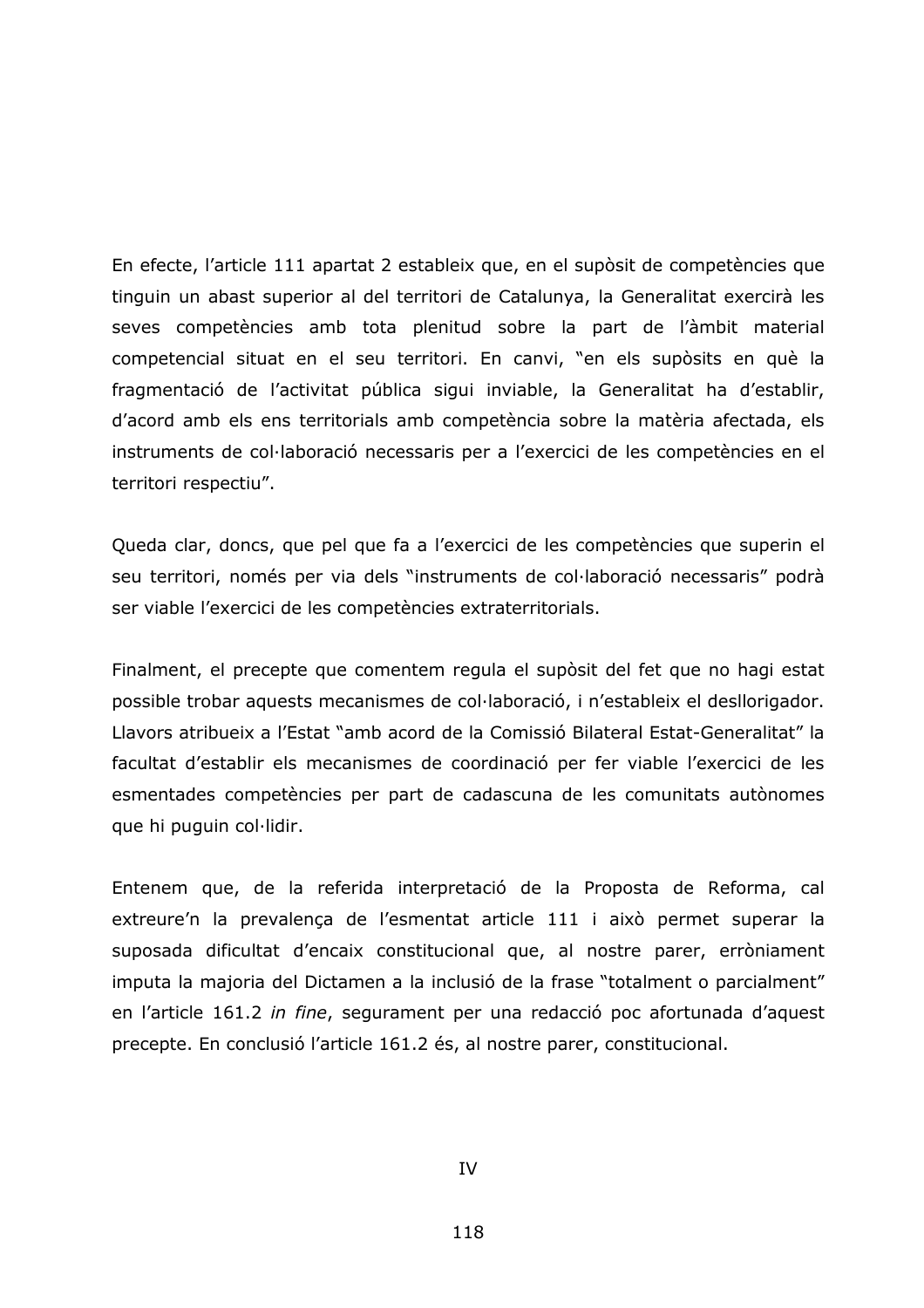En aquest apartat manifestem la nostra discrepància amb l'argumentació i la conclusió del Fonament VIII (punts 3 i 6, en relació amb el punt 2.A), que fa referència a les esmenes 332 i 341.

L'esmena 332, relativa a l'article 180.3 (participació en la formació de les posicions de l'Estat davant de la Unió Europea), diu, en allò que ens interessa, que "La posició expressada per la Generalitat és vinculant per a la formació de la posició estatal quan afecta les seves competències exclusives i determinant en el cas de les compartides". I l'esmena 341 a l'article 184.3 (gestió de fons europeus) afirma: "En cas que els fons europeus no es puguin territorialitzar, [...] la Generalitat ha de participar en els òrgans o en el procediment de distribució. La seva participació té caràcter vinculant per a l'Estat en cas que els fons afectin l'exercici de competències exclusives".

La posició majoritària a fi d'apreciar la inconstitucionalitat de les esmenes remet la seva argumentació corresponent a la sostinguda en el punt 2.A, tot adduint la inconstitucionalitat de la substitució de "determinant" per "vinculant" en el text de la Proposta. Així, segons la majoria, el dubte d'inconstitucionalitat es basa en que la paraula vinculant "imposaria un deure incompatible amb el ius contrahendi que correspon a l'Estat i que s'inscriu dins de les competències de què aquest disposa en l'àmbit de les relacions internacionals (art. 149.1.3 CE)". En aquest cas, però, cal remarcar que el Dictamen es pronunciava sobre l'esmena 329 relativa a l'article 179.1. En aquesta esmena es deia que: «El Govern de la Generalitat i el Parlament de Catalunya han de dirigir al Govern de l'Estat i a les Corts Generals les observacions que estimin pertinents a aquest efecte [les iniciatives de revisió dels tractats originaris i fundacionals de la Unió Europea i dels processos de negociació i aprovació subsegüents], que són vinculants en el cas de les competències exclusives.»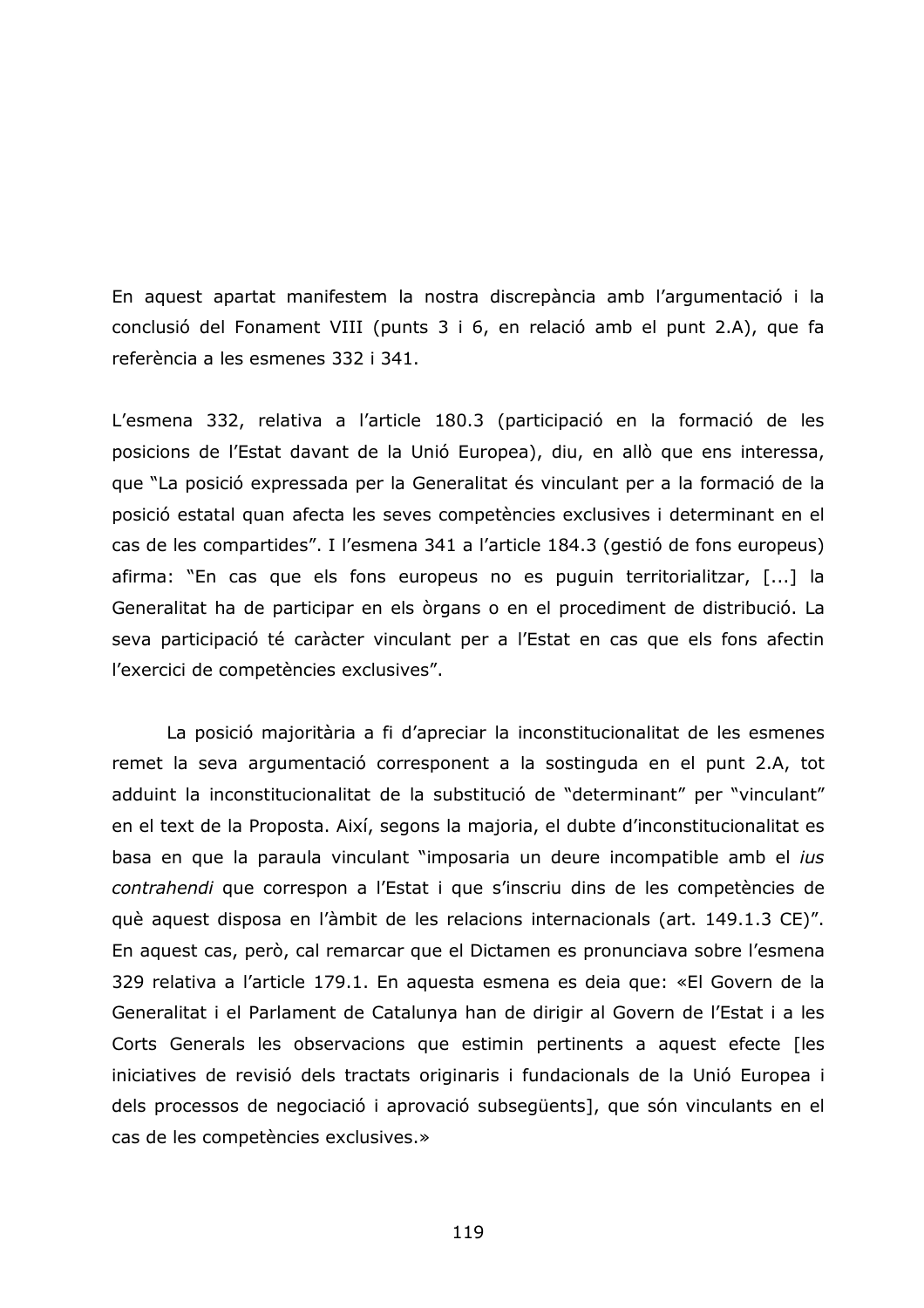Aquest cas, tanmateix, és ben diferent al que ara tractem, ja que si bé en relació a l'esmena 329 no sembla poder-se obviar l'article 149.1.3 CE, en les esmenes que ara considerem no es posa en qüestió la facultat estatal de comprometre's internacionalment mitjançant tractats, sinó que estem davant de la formació de la posició de l'Estat davant de la Unió (esmena 332) o en una reunió per a distribuir fons (esmena 341). Això és, estem en un moment diferent al de donar el consentiment estatal en una organització comunitària europea, en una fase anterior o posterior (332 i 341, respectivament).

A més es tracta d'uns temes que tenen relació directa amb les competències exclusives de la comunitat autònoma, respecte de les quals l'Estat no pot intervenir, ja que és incompetent.

Sobre la güestió teòrica que hi ha al darrera, el Tribunal Constitucional ha afirmat moltíssimes vegades que la distribució de competències no resta alterada per l'adhesió a les Comunitats Europees -ara la Unió Europea (per totes, STC 236/1991, de 12 de desembre) i també ha considerat que la dimensió comunitària europea és més aviat una prolongació de l'àmbit estatal (STC 21/1999, de 25 de febrer, FJ 10 in fine). D'aquesta manera, la UE no és una dimensió "estrangera", ni les reunions preparatòries o decisòries del Consell Europeu són relacions internacionals "tout court". En conseqüència s'hauria d'admetre la constitucionalitat del "vinculant" en aquest cas i, també, en el de l'article 184.3, relativa a fons europeus, on la doctrina del Tribunal també s'ha pronunciat en el sentit que els fons van lligats a la competència substantiva (entre d'altres, STC 79/1992, de 28 de maig, FJ 2).

Per tant, estimem que el mot "vinculant" és constitucional, si bé és cert que cal advertir que es tracta d'una inidònia solució tècnica, ja que podria esdevenir impossible disposar d'una posició estatal, donada la previsible vinculació a més d'una comunitat, si més d'un estatut establís preceptes semblants als de la Proposta de Reforma (cosa que ara no és el cas). En consequència, per no fer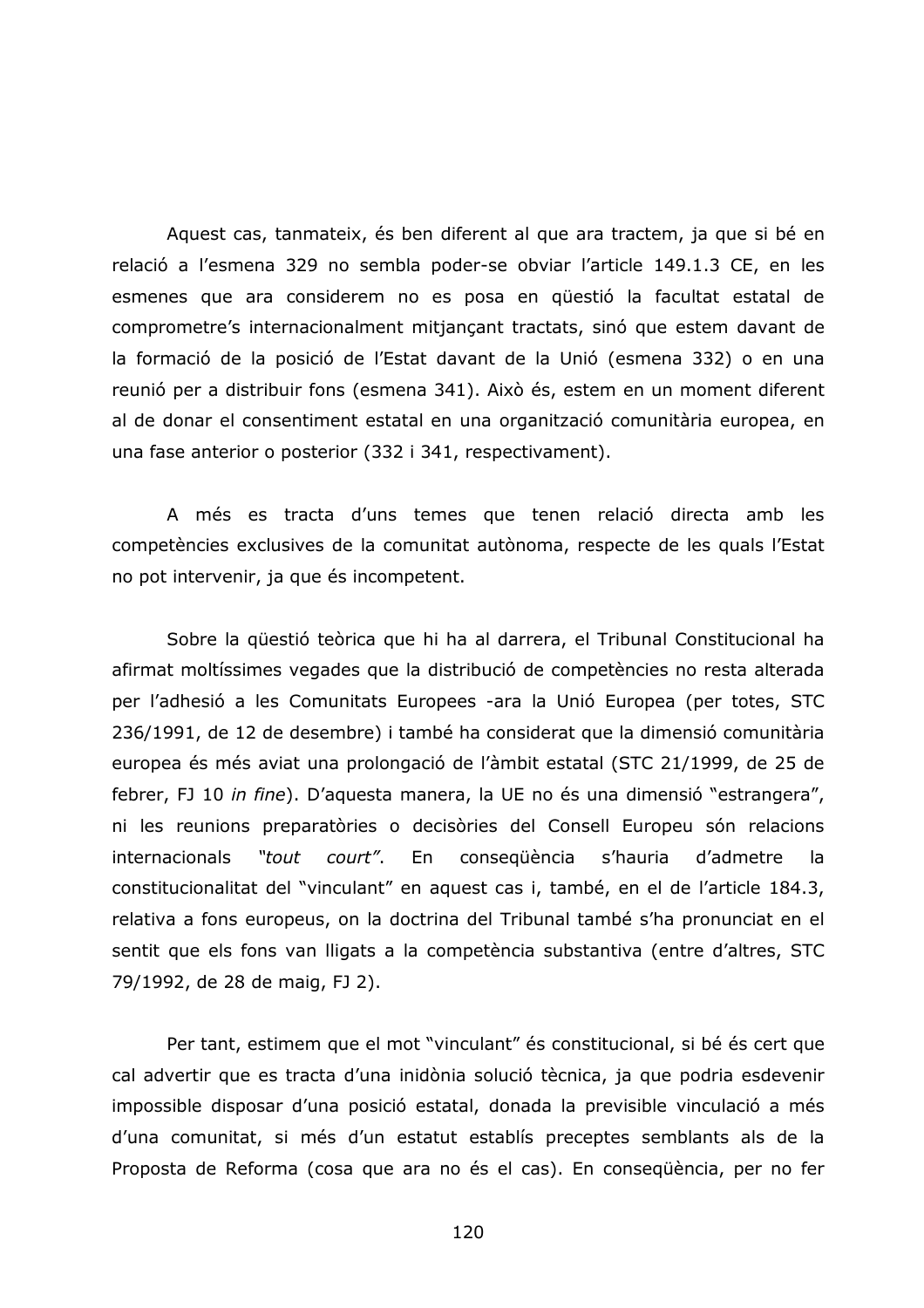impossible trobar una posició estatal caldria cercar una solució de caràcter cooperatiu o multilateral, que, impliqués, en el cas d'acord entre les comunitats autònomes que poden vincular la postura estatal, que l'Estat hagués de defensar la posició comuna. De tota manera, no és l'Estatut la norma més adequada per a proposar una única solució, però, l'Estat, ara com ara, no té títol per oposar-se constitucionalment a la competència exclusiva de les comunitats autònomes. Per a resoldre definitivament el tema caldrà esperar que l'anunciada reforma constitucional abordi aquesta questió o que els instruments d'inordinació funcionin adequadament.

En conclusió les esmenes 332 i 341 són constitucionals.

 $\mathcal{U}$ 

L'article 187 de la Proposta de Reforma de l'Estatut preveu que el territori de Catalunya, tot sol o juntament amb els territoris d'altres comunitats autònomes veïnes, sigui una circumscripció per a les eleccions al Parlament Europeu, afegint tot seguit que la Llei orgànica electoral ha de concretar aquesta determinació.

A criteri de la majoria del Consell, aquest precepte seria inconstitucional perquè l'Estatut estaria incidint sobre l'àmbit de la reserva de llei orgànica que estableix l'article 81 de la Constitució, amb relació a l'establiment del règim electoral general. Tanmateix, els que subscrivim aquest vot no compartim aquesta opinió per les raons que exposem a continuació.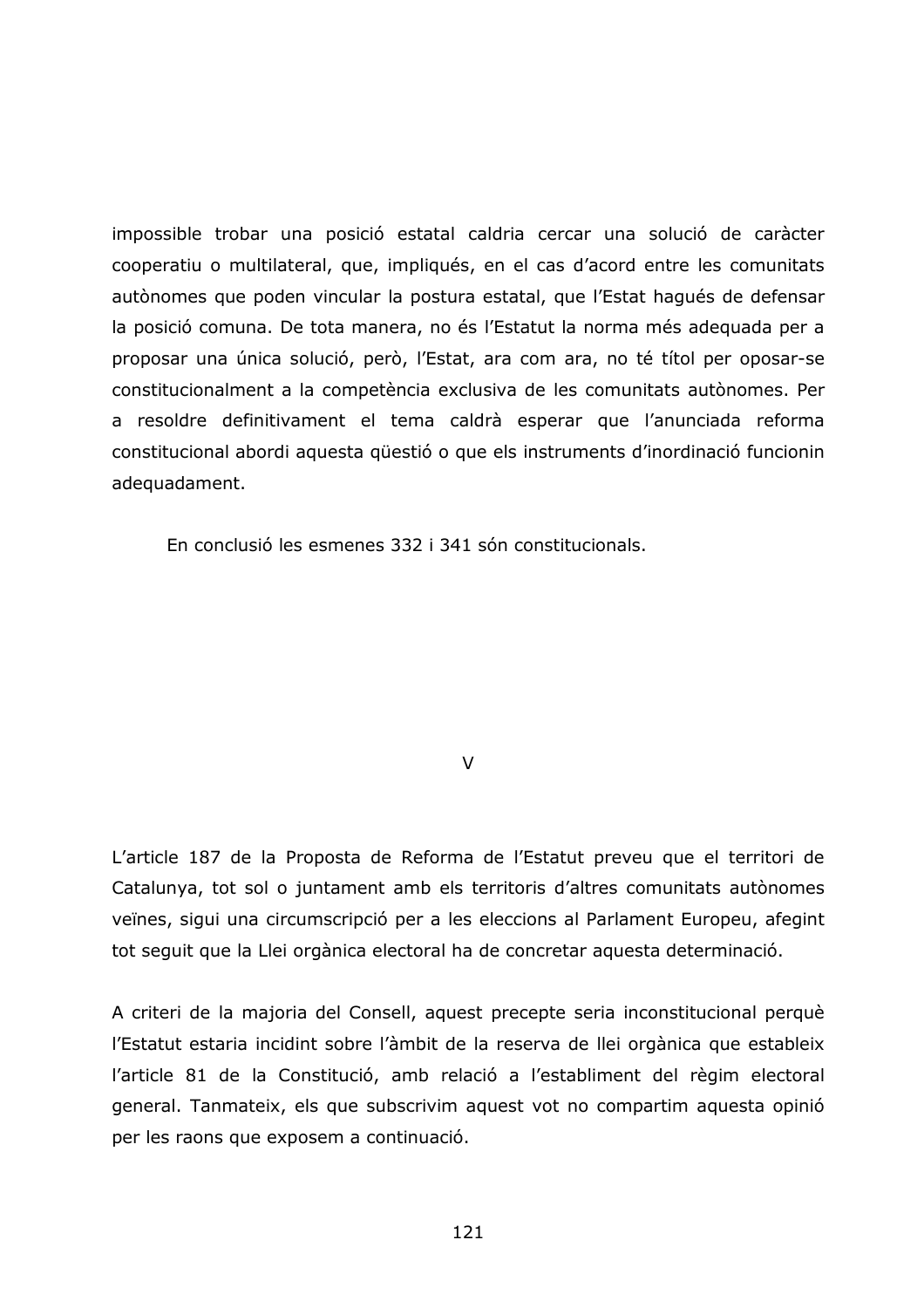En primer lloc, perquè el dret a l'autonomia que els estatuts reconeixen i concreten en compliment de la seva funció constitucional no pot ser considerat avui de manera aïllada del procés d'integració europea, que afecta, òbviament, l'Estat, però també les comunitats autònomes. Aquest és un procés que, com ha tingut ocasió d'assenyalar reiteradament el Tribunal Constitucional, té una projecció "interna" per la pròpia naturalesa i característiques de la Unió Europea; així el Tribunal no ha considerat el comerc intracomunitari europeu com a comerc exterior (STC 21/1999, de 25 de febrer, FJ 10 in fine; amb altres paraules també s'ha recollit per altres Sentències com, per citar-ne algunes, STC 100/1991, de 13 de maig, FJ 5; 80/1993, de 8 de març, FJ 3, i STC 313/1994, de 24 de novembre, FJ 2). I una de les seves consequències més importants és l'afectació de les competències de la Generalitat, la qual cosa posa en relleu la importància que tenen les polítiques comunitàries sobre el contingut material de l'autogovern de la Generalitat. Aquesta connexió innegable entre el procés europeu i l'autonomia de Catalunya justifica, al nostre parer, que l'Estatut pugui contenir previsions sobre aquest aspecte i, entre elles, una consideració especial de Catalunya en la forma de participació en les eleccions al Parlament Europeu que, en aquest cas, compta també amb l'element afegit que es desprèn de les característiques singulars que presenta la societat catalana. En aquest sentit, l'article 187 de la Proposta de Reforma és tributari de l'article 1 de la mateixa Proposta. Si Catalunya és una nació com proclama la Proposta de Reforma, cosa que ha estat apreciada d'aquesta manera pel Dictamen, no hauria de ser estrany que Catalunya fos una circumscripció a Europa, en tant que l'article primer, primer apartat, del Tractat de la Unió Europea fa referència als pobles d'Europa. Així diu que "El present tractat constitueix una nova etapa en el procés creador d'una unió cada vegada més estreta entre els pobles d'Europa, en la qual les decisions seran preses de la forma més oberta i propera als ciutadans que sigui possible". Aquesta referència és exclusivament als pobles d'Europa i no als Estats, ja que el segon apartat, incís final del mateix article distingeix entre estats membres i pobles quan diu que la Unió tindrà com a missió "organitzar de forma coherent i solidària les relacions entre els Estats membres i entre els seus pobles". En consequència, l'article 187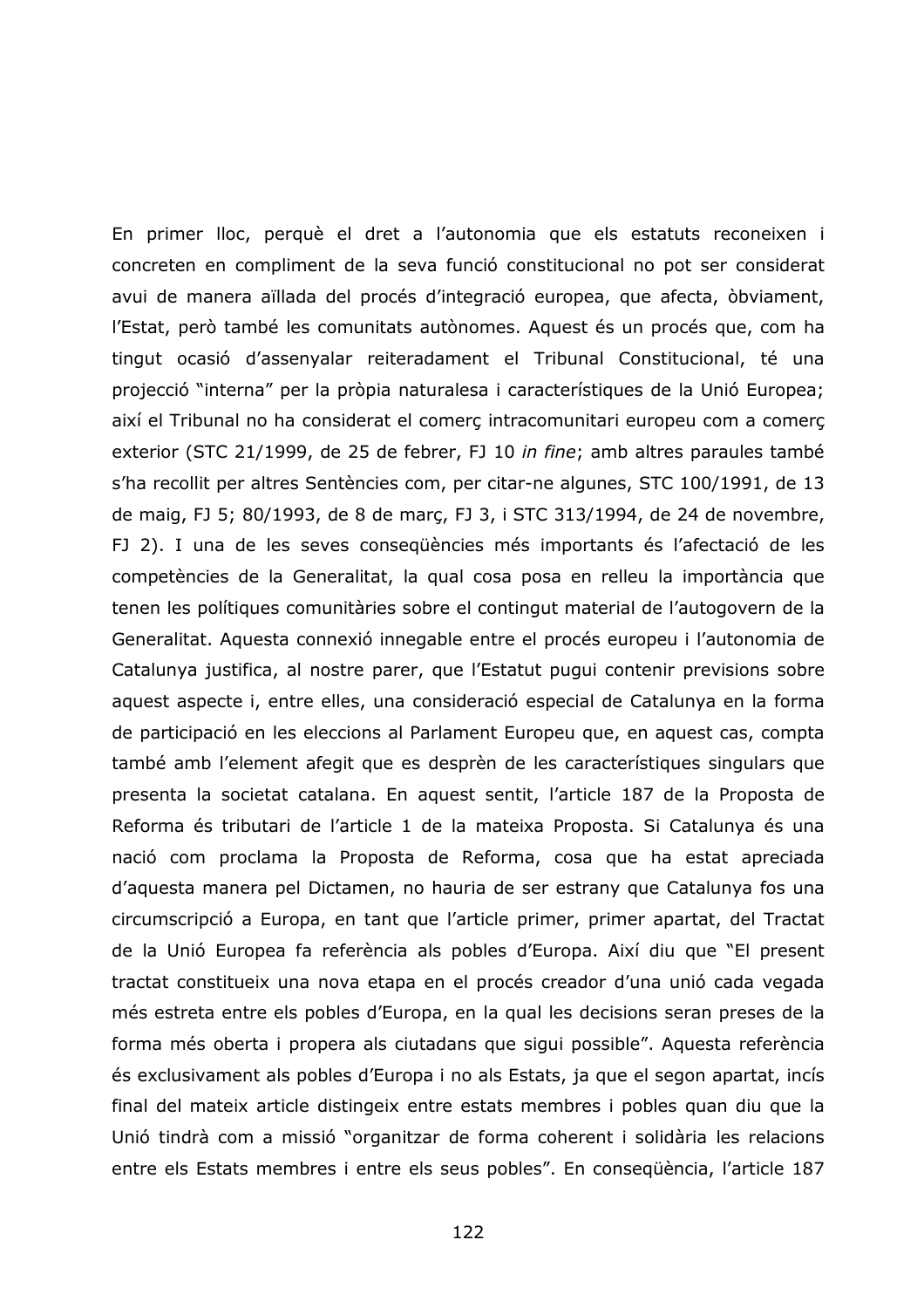de la Proposta de Reforma recull aquest esperit present a la Proposta de Reforma i al Tractat de la Unió Europea.

En segon lloc, és important destacar que l'article 187 remet, en definitiva, a la Llei orgànica electoral la concreció de la previsió estatutària. Al nostre parer, aquesta fórmula permet conciliar la funció estatutària i l'orgànica, amb el benentès que no es poden fer lectures constitucionals que passin per considerar les lleis orgàniques com a espais de regulació absolutament separats i aïllats de les determinacions que configuren el binomi integrat per la Constitució i els estatuts quan es tracta de desenvolupar el contingut de l'autonomia territorial. Altrament dit, la reserva de llei orgànica de l'article 81 de la Constitució pot tenir condicionants derivats de determinacions estatutàries, si aquestes es produeixen en àmbits relacionats amb l'autonomia territorial, supòsit que es produeix en aquest cas tal com ha quedat exposat.

En consequència, la fórmula de compromís que, en definitiva, es dedueix de l'article 187 quan reconeix el principi de participació europea de Catalunya mitjançant la fórmula de circumscripció electoral i remet després a la Llei orgànica electoral la seva concreció final no pot ser considerada contrària a la Constitució.

Barcelona, 3 de setembre de 2005

Vot particular que formulen els consellers senyors Agustí M. Bassols i Parés, i Jaume Camps i Rovira, a l'empara de l'article 50 del Reglament provisional d'organització i funcionament del Consell Consultiu de la Generalitat de Catalunya, al Dictamen núm. 269, emès el dia 1 de setembre de 2005.

Els consellers Agustí M. Bassols i Parés i Jaume Camps i Rovira discrepem respectuosament del Dictamen, pel que fa al parer de la majoria en declarar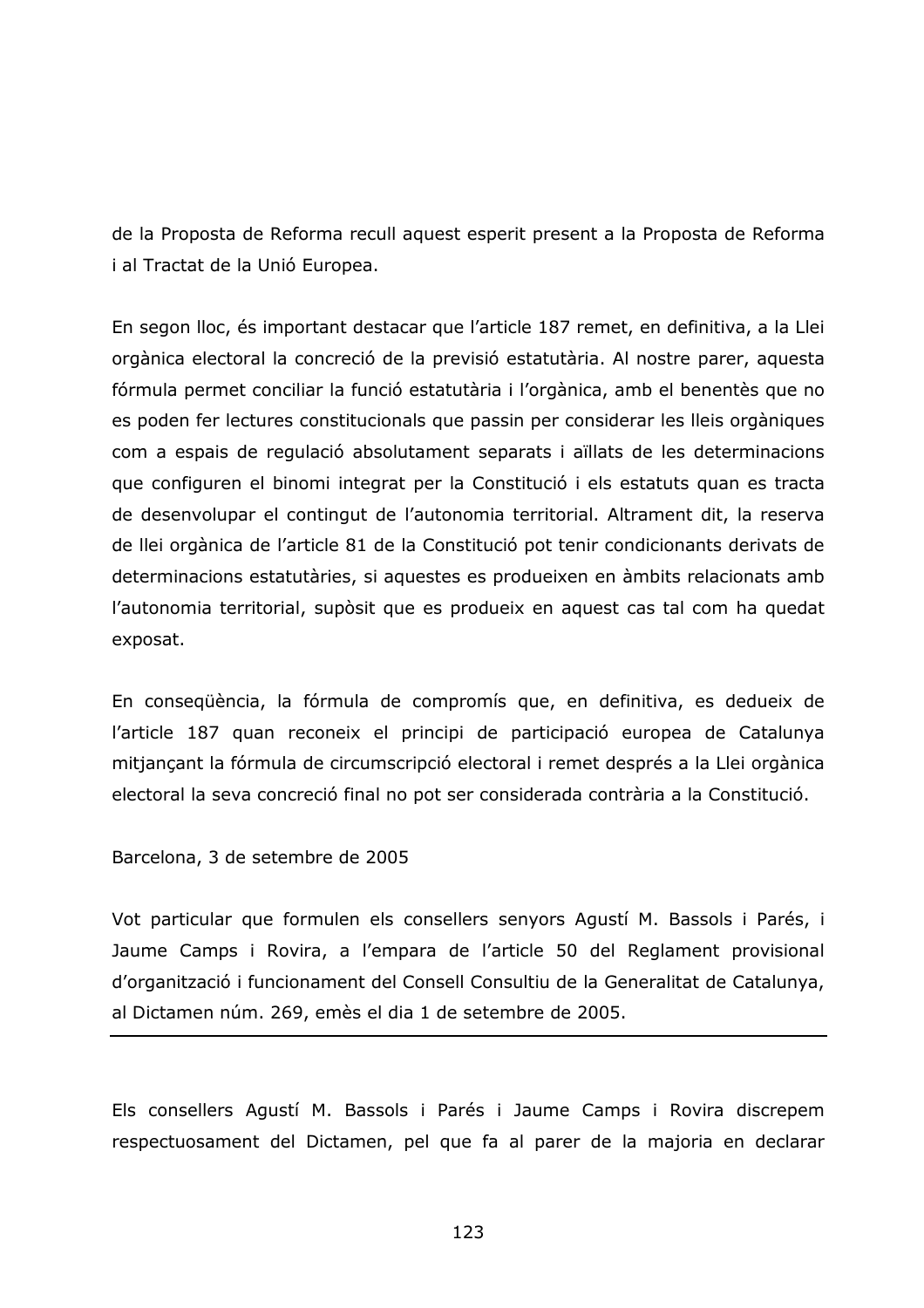inconstitucionals determinats preceptes inclosos en el capítol II, del títol IV de la Proposta de Reforma, que regulen les competències de la Generalitat. Les matèries específiques i els preceptes afectats són concretament: l'article 113.3.a in fine, així com l'article 155.1, lletres b i d; en un segon bloc, l'article 132.10, així com l'article 145.3; i en un tercer apartat, l'article 147.3.

Més enllà de l'àmbit competencial, la discrepància amb la majoria del Dictamen, que formulem en el present vot particular, abasta la temàtica del finançament de la Generalitat i, en concret, l'article 198.2, pel que fa a les expressions "la capacitat normativa" i "la responsabilitat fiscal", així com l'article 200, en la seva frase final, ambdós preceptes de la Proposta de Reforma que, al nostre parer, són totalment constitucionals. A la vegada, la nostra discrepància s'estén a la suposada inconstitucionalitat que el Dictamen atribueix a les esmenes 358, 359, 360, 361, 362, 364, 369 i 371, formulades al títol VI de la Proposta de Reforma.

 $\mathbf{I}$ 

Abordarem en primer lloc els preceptes que, al nostre parer, són perfectament constitucionals i referits, tots, a l'àmbit competencial de la Proposta de Reforma.

1. Pel que fa als articles 113.3.a in fine, i 155.1, lletres  $b$  i  $d$ , la majoria del Consell ha entès que el dos preceptes citats són inconstitucionals. Discrepem matisadament d'aquesta apreciació per les consideracions que sequidament es formulen.

A fi d'assolir aquest propòsit, ens cal fer unes consideracions prèvies. En primer lloc, cal reconèixer els topalls que es deriven de l'article 149.1.18 CE, segons el gual, l'Estat té competència exclusiva sobre "les bases del règim jurídic de les administracions públiques i del règim estatutari dels seus funcionaris [...]; el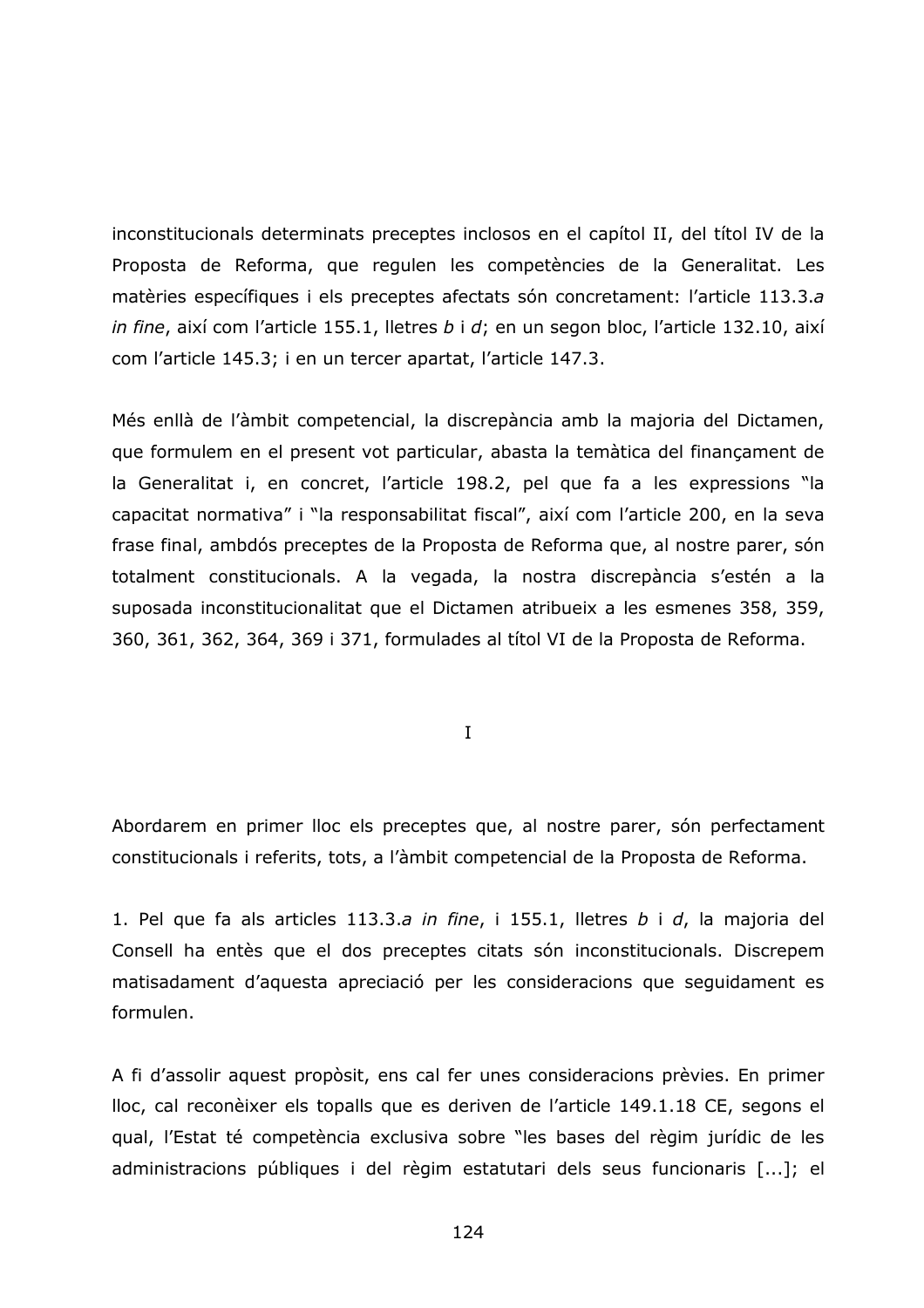procediment administratiu comú, sens perjudici de les especialitats derivades de l'organització pròpia de les Comunitats Autònomes [...]; legislació bàsica sobre contractes i concessions administratives i el sistema de responsabilitat de totes les administracions públiques".

Ara bé, tampoc podem menystenir que el Tribunal Constitucional ha fet sovint una interpretació extensiva de les bases configurades en aquest precepte constitucional, en especial, pel que fa a l'àmbit del règim local. Parlem d'interpretació extensiva perquè l'article 149.1.18 CE no fa una reserva específica de l'àmbit competencial que abasta el règim local i, malgrat això, el Tribunal Constitucional imposa sobre el règim local els paràmetres del precepte, a l'empara del concepte jurídic prou indeterminat "règim jurídic de les administracions públiques".

Aquest paràmetre interpretatiu del Tribunal Constitucional pot ser objecte de modulació arran de la Proposta de Reforma, que precisa amb més detall que no pas l'EAC vigent les competències de Catalunya en relació amb el règim local. Hem d'apel·lar aquí a la futura modulació de la jurisprudència constitucional que, previsiblement, s'innovarà arran de la modificació d'un dels dos eixos del bloc de constitucionalitat, concretament, l'eix estatutari.

Del que hem dit, cal extreure'n la consequència segons la qual no es pot aplicar de forma rígida i automàtica la doctrina vigent del Tribunal Constitucional sobre la matèria que fins ara hem apuntat.

En cas de resultar aprovada per les Corts Generals la Proposta de Reforma, entenem que el primer incís de la lletra a de l'article 113.3, relatiu a la competència exclusiva sobre organització i competències en matèria de contractació dels òrgans de les administracions públiques catalanes, esdevindria perfectament constitucional. El segon incís de l'esmentada lletra a de l'article 113.3 de la Proposta de Reforma, que propugna la competència exclusiva sobre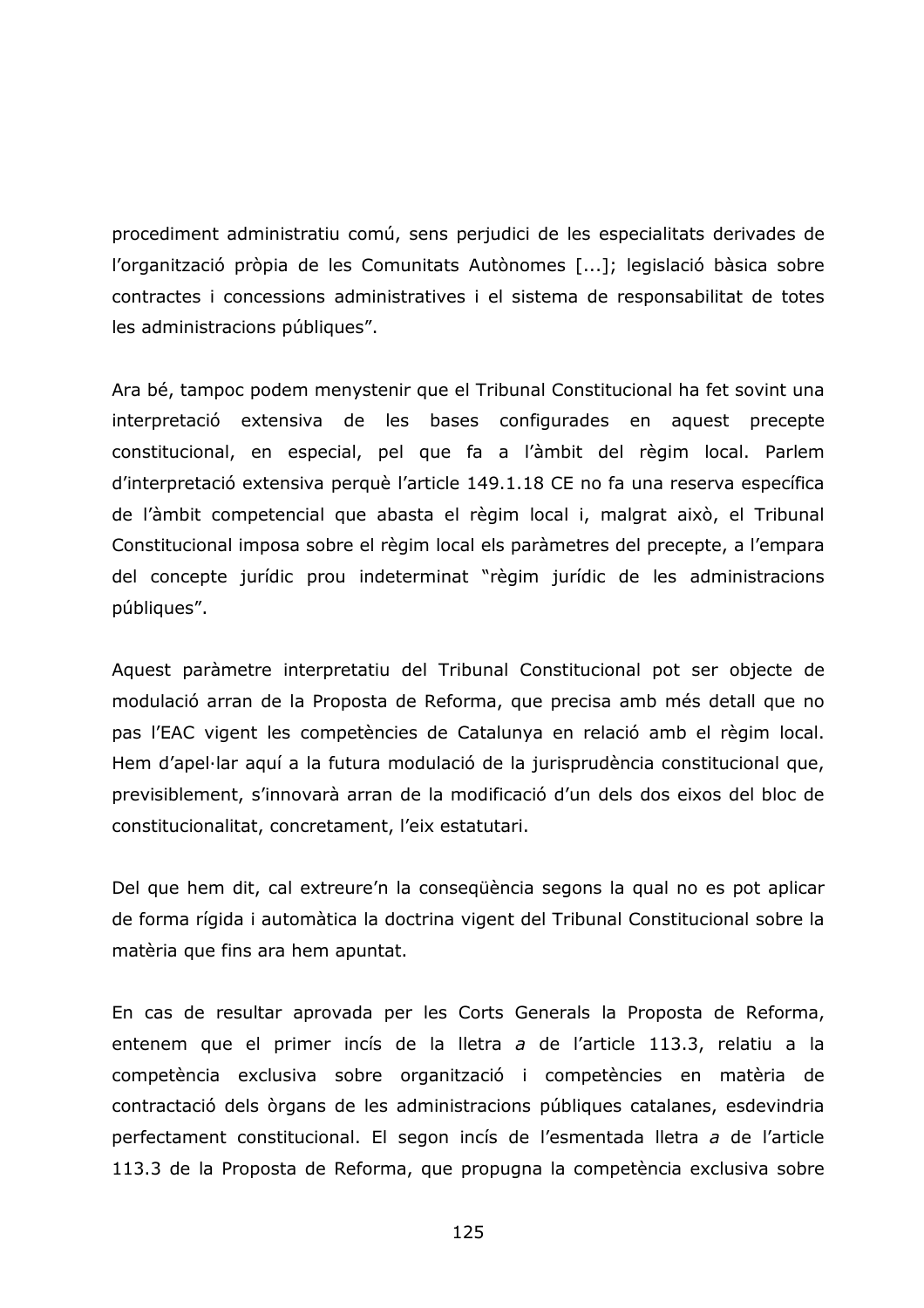les regles d'execució, modificació i extinció dels contractes de l'Administració, ha de tenir, com afirma el Dictamen, una consideració diferenciada, atès que les regles d'execució, modificació i extinció dels contractes de l'Administració disposen d'una més específica protecció de competència bàsica, més enllà de la prevista a l'article 149.1.18 de la Constitució. Per això, també coincidim amb el Dictamen en els dubtes de constitucionalitat relatius a l'esmentat incís.

Però, en canvi, per idèntiques raons a les exposades, no hauria d'oferir dubtes de constitucionalitat la competència exclusiva en matèria de règim local a l'hora de regular:

"b) La determinació de les competències i de les potestats pròpies dels municipis i dels altres ens locals, i també de les funcions públiques d'existència necessària en tots els ens locals de Catalunya.

 $\left[\ldots\right]$ 

d) La determinació dels òrgans de govern dels municipis i dels altres ens locals, i també de les competències, el funcionament i el règim d'adopció d'acords d'aquests òrgans, de les relacions entre ells i d'un estatut especial per als càrrecs locals electes" (art. 155.1.b i d de la Proposta de Reforma).

Per tot el que s'ha exposat, al nostre entendre, el primer incís de la lletra a, de l'apartat 3, de l'article 113 de la Proposta de Reforma és perfectament constitucional, com també ho són les lletres b i d de l'article 155.1 de la Proposta de Reforma.

2. Ens sembla exagerada la inconstitucionalitat que es propugna en el Dictamen de l'apartat 10, de l'article 132 (exigència d'acord previ de la Generalitat per qualsevol modificació funcional, ampliació o modificació del règim econòmic o financer dels elements que integren la xarxa viària de Catalunya amb independència de llur titularitat). Possiblement la redacció del precepte és un pèl rotunda, però sembla, tanmateix, indubtable que "l'acord previ de la Generalitat"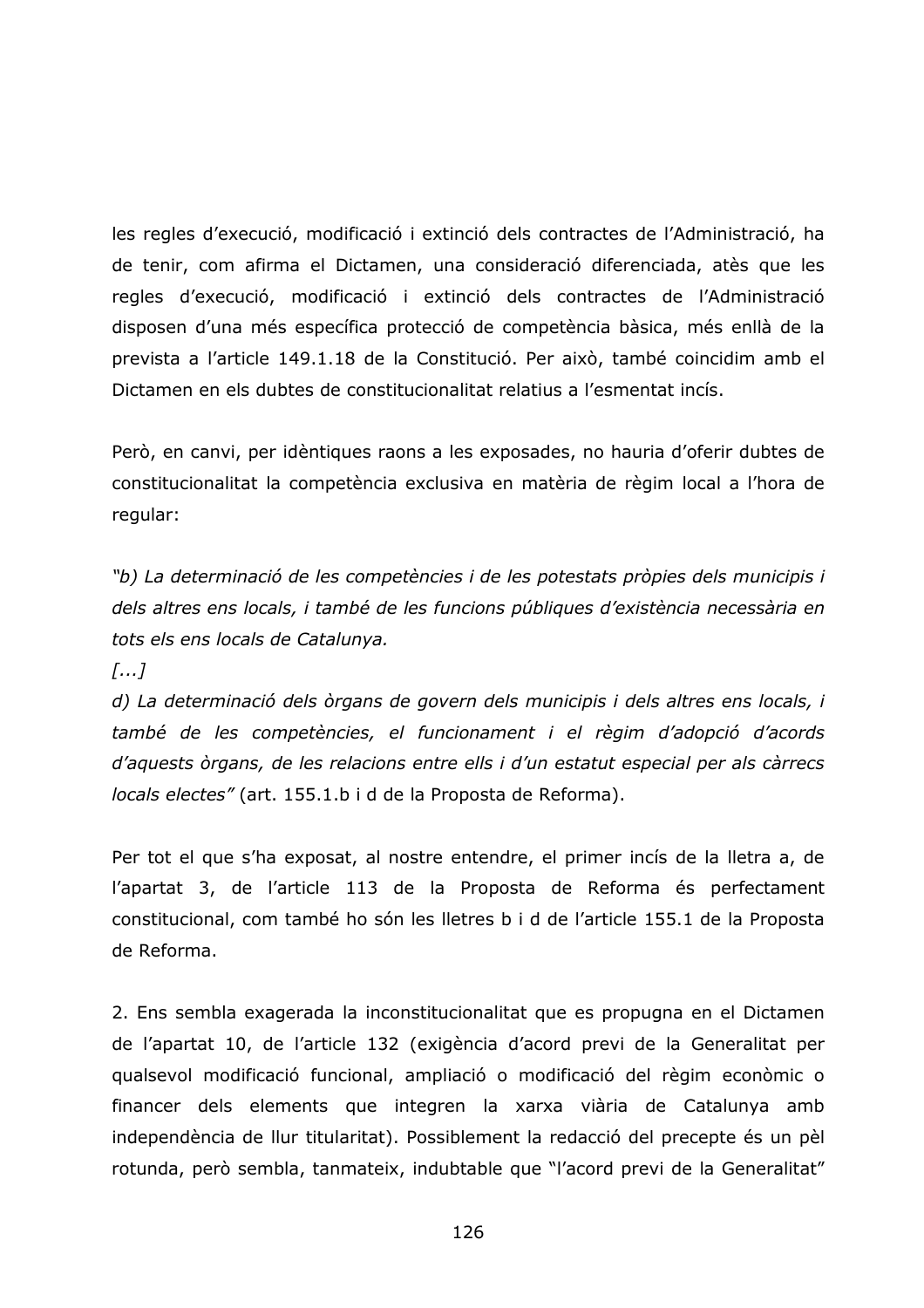ha de produir-se en una interpretació sistemàtica de la Proposta de Reforma, en els paràmetres de la Comissió bilateral Estat-Generalitat, regulada a l'article 177 de la Proposta de Reforma (resulta difícil obviar la problemàtica de praxi aplicativa que es derivaria, per exemple, d'una eventual homogeneïtzació tarifària en els peatges de les autopistes arran de la diversa titularitat estatal o autonòmica sobre les aquestes).

Reclamem aquesta interpretació sistemàtica del text de la Proposta de Reforma atès que la dita Comissió bilateral constitueix el marc general i permanent de relació entre la Generalitat i l'Estat, als efectes, entre d'altres, de la participació i la col·laboració de la Generalitat en l'exercici de les competències estatals que afectin l'autonomia de Catalunya. L'acord de la Generalitat que preveu l'apartat 10 de l'article 132 no pot tenir altre incardinació que la que es deriva de la concreta funció d'adoptar acords per part de la Comissió bilateral, segons es fixa a l'apartat 2 del repetit article 177. Al nostre entendre, aquest precepte gaudeix de lògica prevalença aplicativa en l'"àmbit bilateral" que és objecte del nostre comentari.

Per tot el que hem exposat, ens sembla que, més enllà de l'obvietat que constata el Dictamen respecte de la supressió de l'incís "amb independència de llur titularitat", que, efectivament, deixaria l'article 132.10 sense cap sentit, hauria estat oportú interpretar que l'acord de la Generalitat que es regula en el precepte güestionat, només podria tenir lloc al si de la Comissió bilateral, per mor de la prevalença de l'article 177 de la Proposta de Reforma sobre els diversos preceptes sobre els quals es projecta, i que n'han de ser, lògicament, tributaris.

Recordem finalment que, ja sigui bé per via de transferència de l'article 150.2 CE o bé per acord al si de la Comissió bilateral, sempre queda preservada la competència decisòria de l'Estat i, per això, considerem que l'apartat 10 de l'article 132 és constitucional.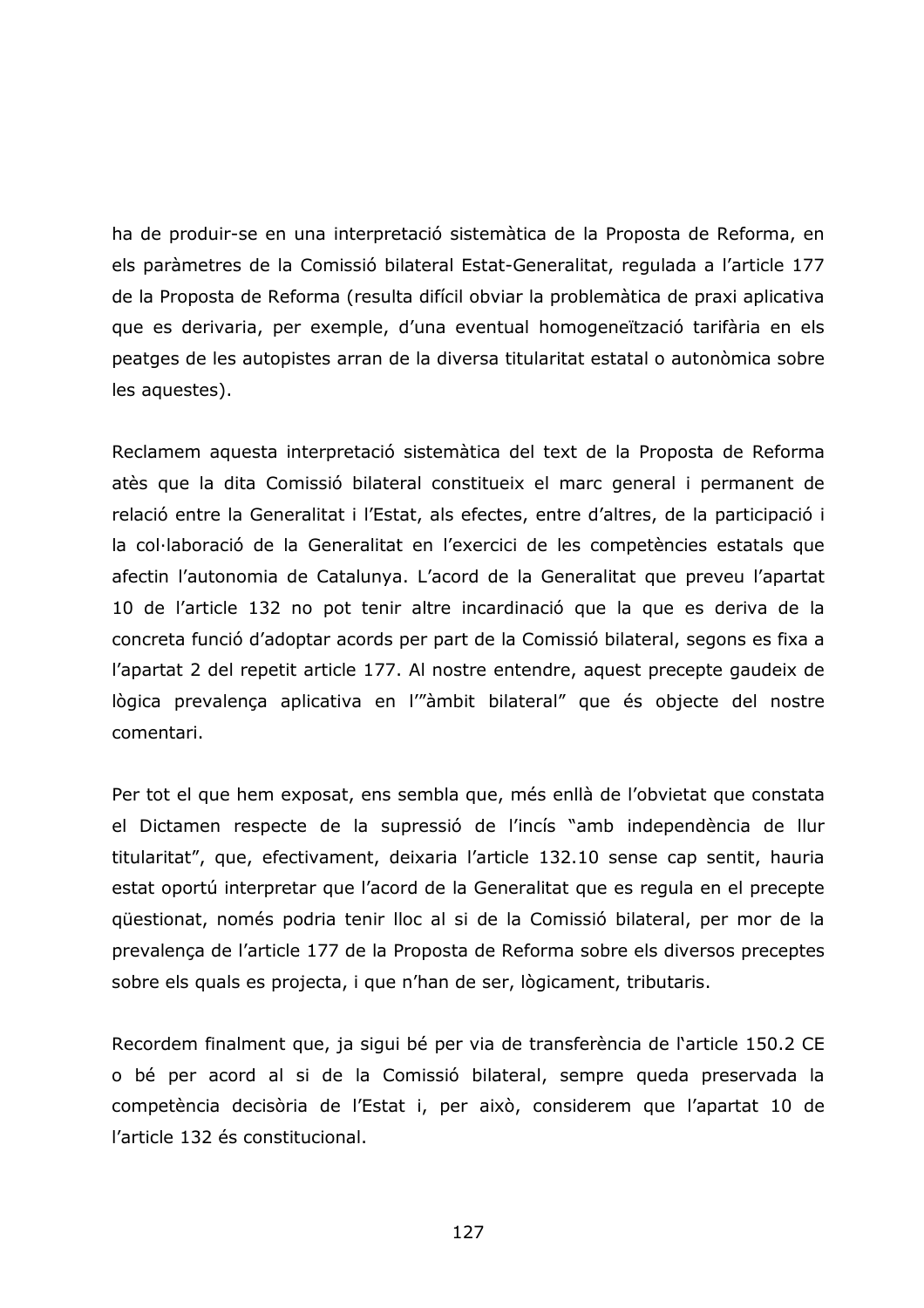3. Respecte de l'article 145.3, hem de tornar a invocar l'argumentació que ens portava a entendre constitucional l'apartat 10 de l'article 132, ambdós de la Proposta de Reforma. En el cas que ens ocupa, es tracta d'actuacions de foment cultural o d'inversió en béns i equipaments culturals situats a Catalunya, així com les adquisicions per qualsevol títol en les quals s'ha de determinar el percentatge dels béns que corresponen a la Generalitat, que l'Estat faci a Catalunya, tots els quals requereixen l'acord de la Comissió bilateral de l'article 177 de la Proposta de Reforma.

Tot i coincidir amb el Dictamen en el caràcter de doble exclusivitat que abasta el títol competencial, no gosaríem afirmar que el precepte és inconstitucional si atenem la funció prou genèrica que es preveu a la lletra c, de l'apartat 2, del repetit article 177. Les inversions culturals de les quals estem parlant tenen encaix en el supòsit de l'esmentada lletra c, que permet assegurar un exercici més eficaç de les competències respectives de l'Estat i de les de la Generalitat en els àmbits d'interès comú. Un d'aquests àmbits és òbviament, la matèria de cultura, atesa l'especificitat catalana i els fets diferencials que en aquesta matèria de cultura resulten de l'evidència que es proclama a l'article 1 de la Proposta de Reforma ("Catalunya és una nació"), sobre la qual el Consell Consultiu no ha tingut cap dubte d'encaix constitucional.

Per les raons exposades, al nostre entendre, l'article 145.3 és constitucional.

4. Finalment, tractarem dels dubtes de constitucionalitat que el Dictamen atribueix a l'article 147.3. de la Proposta de Reforma. Si bé l'article 149.1.2 CE atribueix a l'Estat la competència exclusiva en matèria d'immigració i estrangeria, considerem que d'aquesta reserva competencial no es pot deduir la impossibilitat d'exercir competències en relació amb les persones immigrades que tenen la seva residència a Catalunya, que hi treballen, o que hi venen per trobar feina.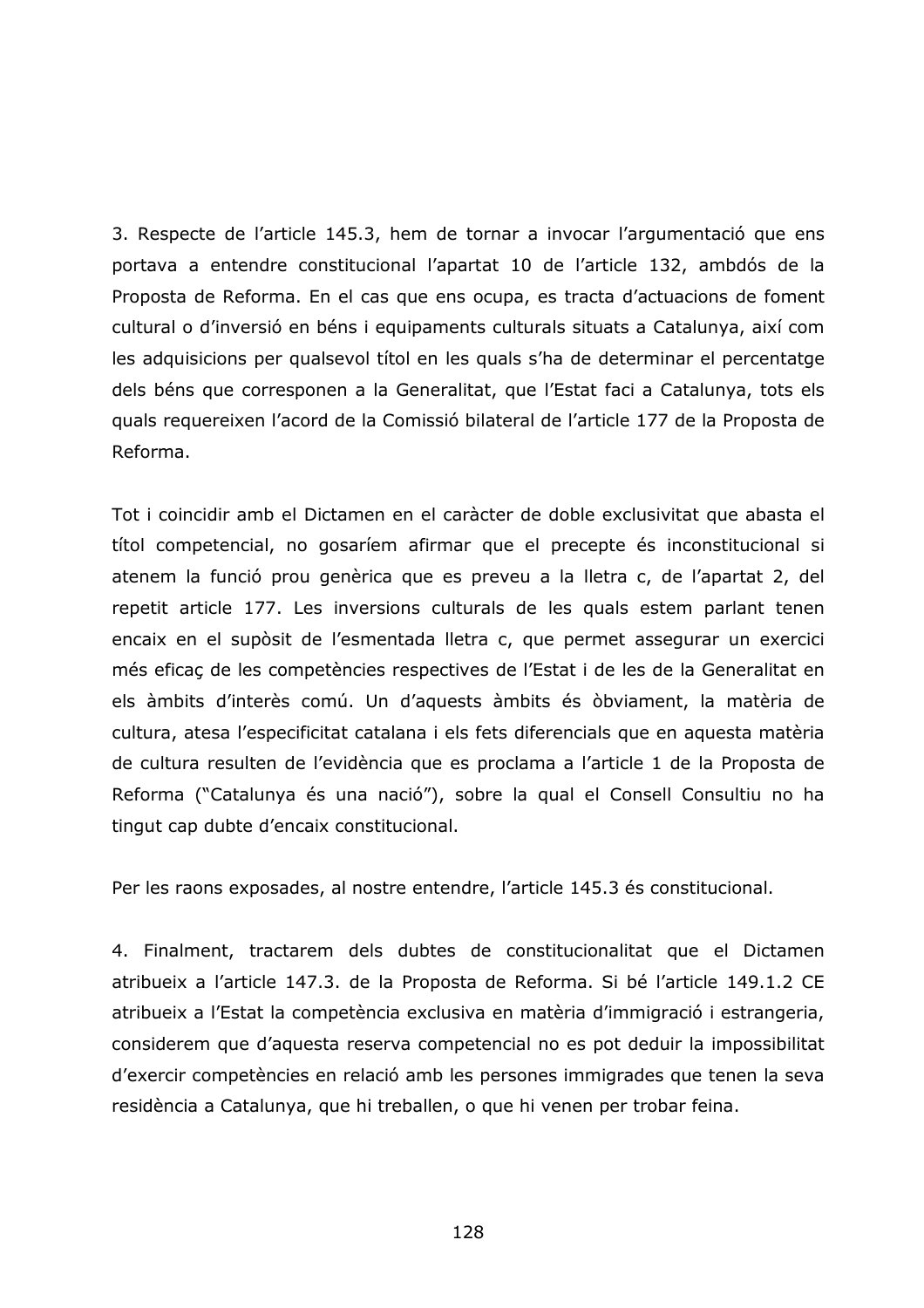És evident que als anys 1978 i 1979, el fet immigratori no havia adquirit, ni de bon tros, les dimensions ni la problemàtica social que avui genera a Catalunya. El desconeixement de l'impacte que el fet immigratori té en l'actualitat, i que previsiblement s'incrementarà en el futur, sobre la societat catalana, constituiria una mancança difícilment explicable per part del legislador estatuent. És, doncs, absolutament coherent que la Proposta de Reforma vetili pels àmbits propis de la responsabilitat de la Generalitat que poden quedar afectats pel fet immigratori (sanitat, educació, cultura, serveis socials, per esmentar només els principals).

Per tot això, el legislador català ha volgut fer una interpretació flexible de la competència estatal de l'article 149.1.2 CE, tot residenciant les seves indefugibles obligacions d'actuació en l'àmbit laboral, aprofitant les competències executives de les quals disposa la Generalitat de Catalunya.

Cal remarcar al respecte d'aquesta questió que la lògica interna de la legislació d'estrangeria atribueix a l'autoritat laboral -i no pas a la governativa-l'exercici de les funcions relacionades amb les autoritzacions i els permisos de treball. Així mateix, cal destacar l'antecedent que suposa l'article 11.2 EAC vigent, en el qual el fet cert és que s'excepcionen de la competència de la Generalitat en matèria laboral les actuacions relatives als immigrants; ara bé, aquest és un límit autoimposat a l'EAC vigent, que pot desaparèixer amb ocasió de la Proposta de Reforma i que, en qualsevol cas, demostra que aquesta temàtica ja va ser contemplada l'any 1979 en el context específic de les competències de la Generalitat en matèria de treball.

No d'altra manera cal interpretar la regulació concreta de l'article 147 de la Proposta de Reforma, que troba el seu ancoratge constitucional en les abans esmentades competències executives en matèria laboral. En canvi, pel que fa als supòsits que poden oferir més dubtes de constitucionalitat, és a dir, els regulats a l'apartat 3 de l'article 147 que estem analitzant, el legislador estatuent els dóna cobertura en la Comissió bilateral Generalitat-Estat, tot aprofitant que les lletres a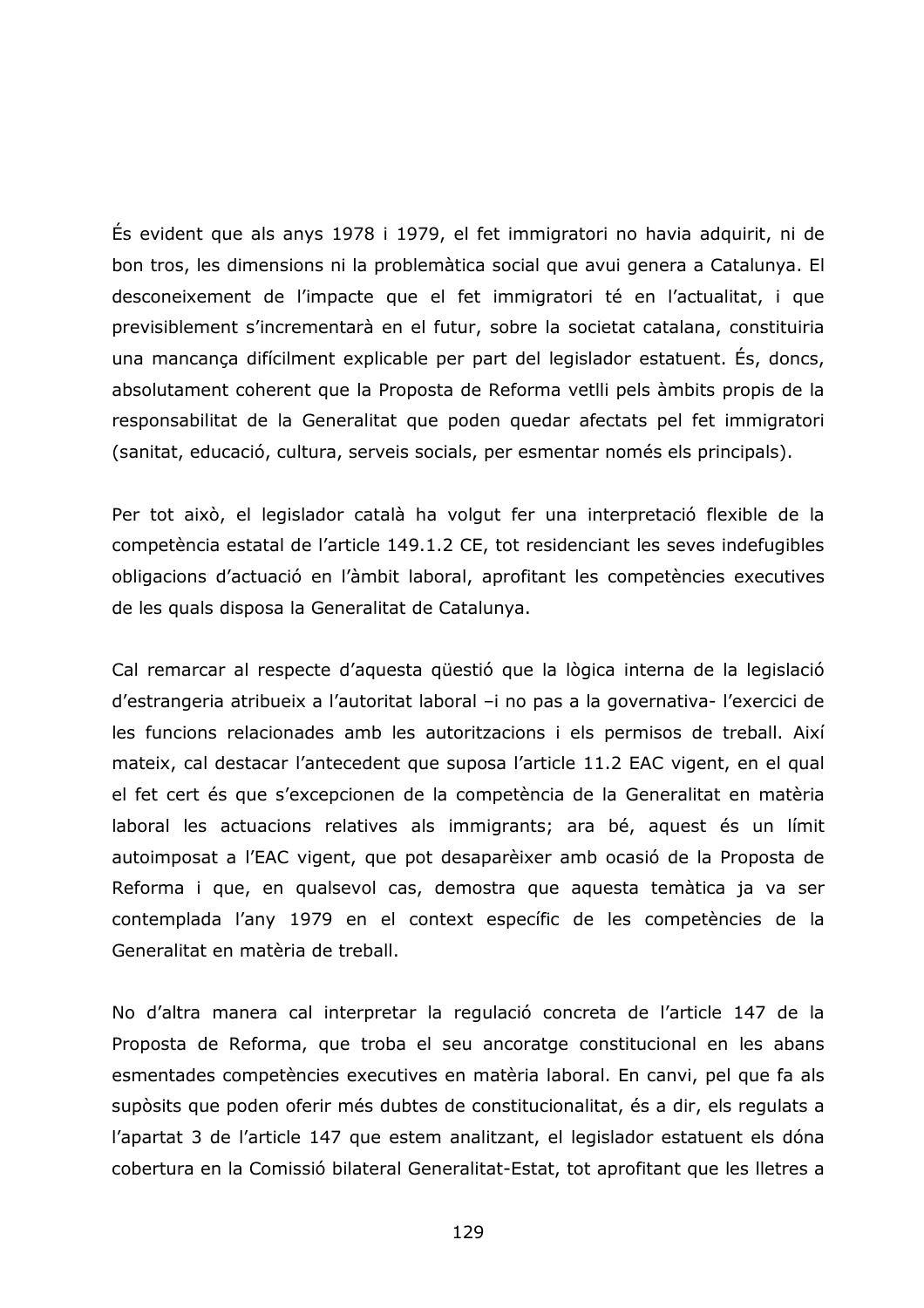i b d'aquest discutit apartat 3 de l'article 147, especialment en el primer cas, tenen una pacífica ubicació en l'àmbit laboral. Les mencions a la "capacitació professional" i "les necessitats i les previsions de treball" així ens ho demostren. Les actuacions rellevants de la política estatal d'immigració s'atribueixen, en definitiva, a la Comissió bilateral Estat-Generalitat.

Més enllà de la dificultat interpretativa que cal atribuir a l'incís "la fixació de les decisions estatals", entenem que el legislador estatuent, en apel·lar al marc d'actuació de la Comissió mixta citada, té en compte dues questions que voldríem posar en relleu:

La primera d'elles abasta la seva necessària participació en els diferents àmbits que el fenomen immigratori té sobre una societat com la catalana (recordem: nació catalana, art. 1 de la Proposta de Reforma), caracteritzada per uns trets socials, culturals i lingüístics ben específics i diferencials. Cal recordar que en altres països de caràcter plurinacional i d'estructura federal s'han establert fórmules semblants a les de l'article 147 en relació amb el 177 de la Proposta de Reforma, per tal de conciliar l'impacte immigratori sobre les traces diferencials que presenten determinades parts del territori d'un Estat compost.

La segona questió és la constatació que l'article 147 apartat 3 preserva en darrera instància, la capacitat decisòria de l'Estat. Les decisions s'atribueixen, diquem-ho un cop més, a la Comissió bilateral, i això significa que caldrà sempre la concurrència de la voluntat estatal per a la seva existència i efectivitat. En consegüència, la competència estatal de l'article 149.1.2 CE queda preservada i això ens permet considerar que la fórmula que articula l'apartat 3 de l'article 147 opera, en realitat, com un mecanisme específic de participació de la Generalitat de Catalunya en les polítiques d'immigració, però sense tenir en cap cas efectes de suplantació de la capacitat decisòria estatal.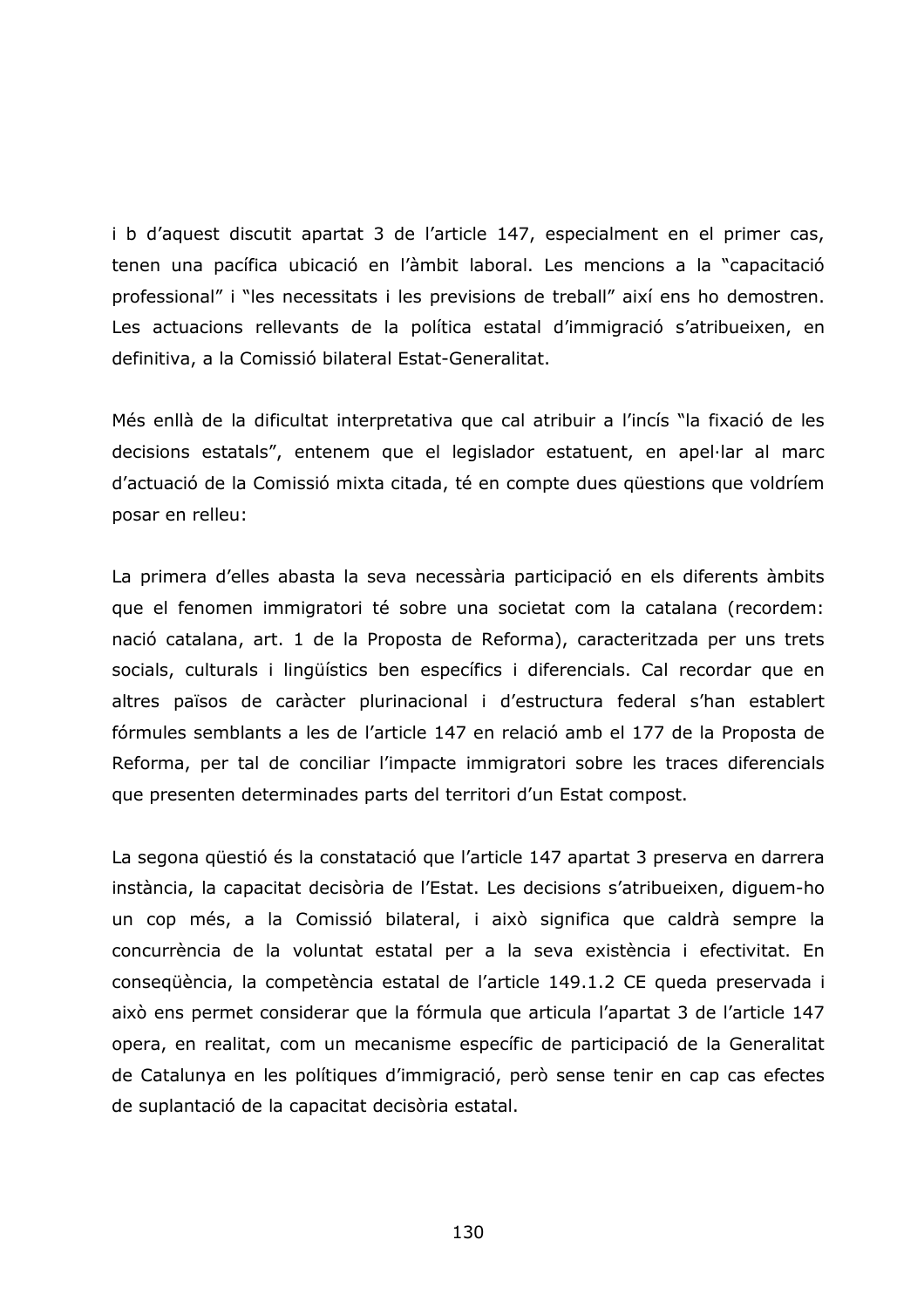Per totes les consideracions anteriors, hem de concloure que l'article 147.3 de la Proposta de Reforma és constitucional.

 $II$ 

Un cop enllestits els dubtes de constitucionalitat sobre els quals hem expressat el nostre criteri discrepant amb el Dictamen de la majoria, abordarem ara la plena constitucionalitat dels articles i esmenes que abasten l'àmbit del finançament de la Generalitat sobre els quals el Dictamen expressa el seu parer de manca d'ancoratge constitucional. Som ben conscients de l'extraordinari impacte d'aquesta matèria a l'hora de bastir els fonaments de l'autogovern de Catalunya, per això, manifestem respectuosament la nostra total discrepància en aquest àmbit, mitjançant les consideracions que sequeixen:

Ens referirem en apartats diferenciats, en primer lloc, a les consideracions generals que ens mereixen tots i cadascun dels preceptes i esmenes afectades, en segon lloc, abordarem, específicament, l'article 198.2, pel que fa a les expressions "la capacitat normativa i "la responsabilitat fiscal", així com l'article 200 en la seva frase final, ambdós preceptes de la Proposta de Reforma. En un tercer apartat, abordarem les esmenes 358, 359, 360, 361, 362, 364, 369 i 371, que formulen una Proposta alternativa al títol VI de la Proposta de Reforma. Finalment, les conclusions ens portaran a considerar que tots els preceptes i esmenes referides tenen perfecte encaix constitucional.

1. A tall de consideració prèvia, és oportú recordar el capteniment desfavorable del legislador català respecte del finançament que ha tingut Catalunya durant els darrers 25 anys, al seu entendre inadequat, per tal de desenvolupar l'àmbit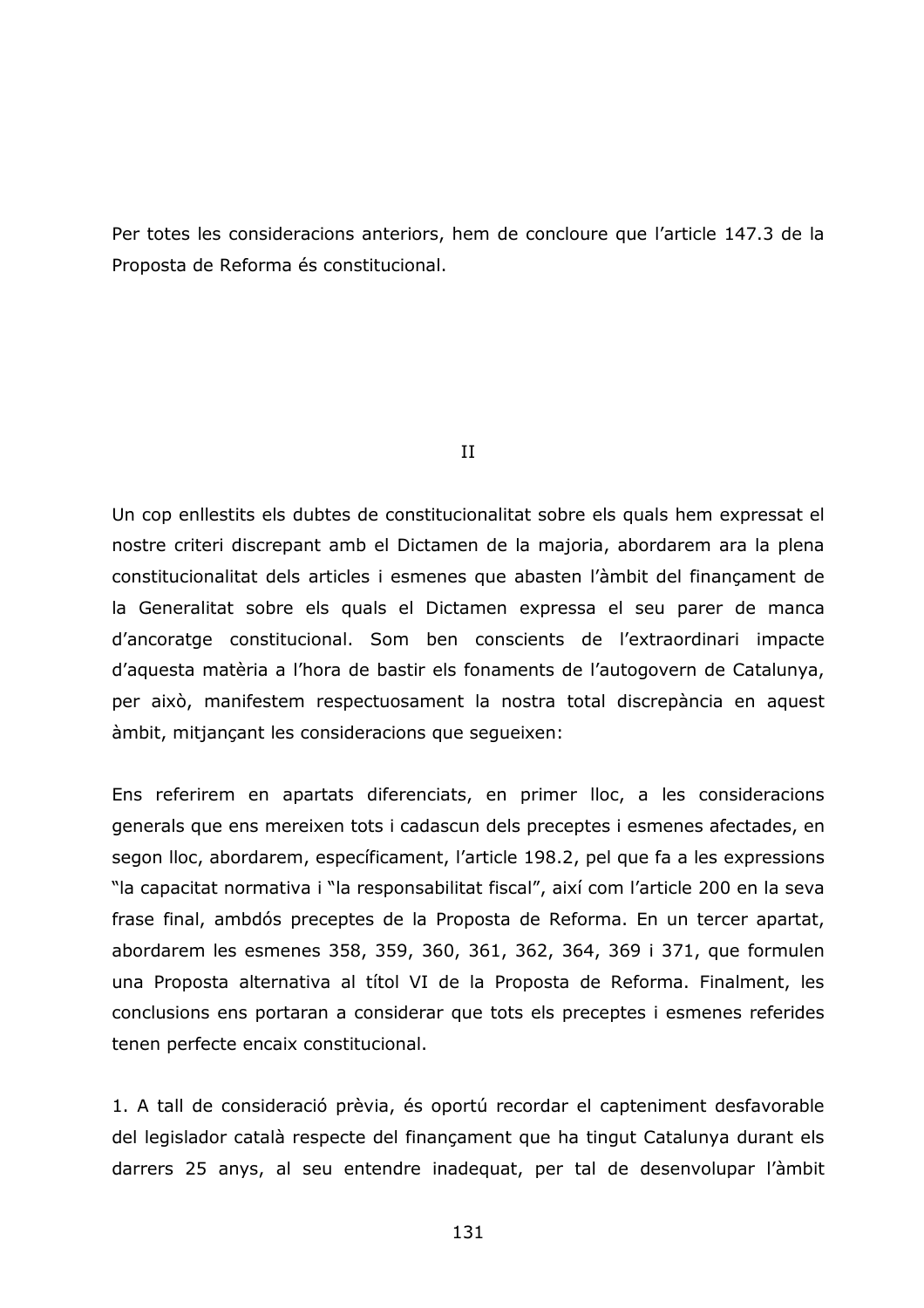competencial conferit per l'EAC vigent. En efecte, la Cambra catalana s'ha fet ressò del dit capteniment desfavorable en nombroses ocasions, de les quals cal destacar els criteris adoptats majoritàriament pel Parlament de Catalunya sobre el nou model de finançament, que varen ser aprovats per la "Comissió d'Estudi sobre el Concert Econòmic com a Via per a l'Adequat Finançament de l'Autonomia de Catalunya" el dia 14 de maig de 1999 (BOPC número 417, V Legislatura, de 28 de juliol de 1999).

Ens permetem espigolar alguns dels criteris que considerem que tenen especial rellevància:

- "01.00. El nou model de finançament de la Generalitat ha de respondre a les necessitats i les característiques pròpies de la nacionalitat històrica que és Catalunya".

- "02.02. La Generalitat de Catalunya ha de participar en tots els impostos de l'Estat pagats a Catalunya, per tal de disposar de recursos suficients per afrontar les seves competències, i ha de poder decidir lliurement sobre la distribució dels seus recursos [...]".
- "02.06. El nou model ha de basar-se en l'acord bilateral entre la Generalitat i l'Estat. En consegüència, Catalunya només ha de participar en el Consell de Política Fiscal i Financera (CPFF) de l'Estat, a efectes de consulta i deliberació". - "03.02. El nou model de finançament de la Generalitat ha de fer possible, a curt termini, la recuperació dels dèficits de dotacions de capital públic que tradicionalment ha patit Catalunya".

- "04.03. l'establiment d'un sistema transparent i ben delimitat de contribucions a la solidaritat s'ha de reflectir en els saldos de les balances fiscals de cada Comunitat Autònoma amb l'Estat. És molt urgent que aquests saldos es calculin i se'n difonqui el resultat".

- "05.01. Els ingressos de la Generalitat han de dependre dels impostos generats a Catalunya. La Generalitat ha de recaptar tots els impostos i ha d'aportar a l'Estat la part que li correspongui per atendre les càrregues i els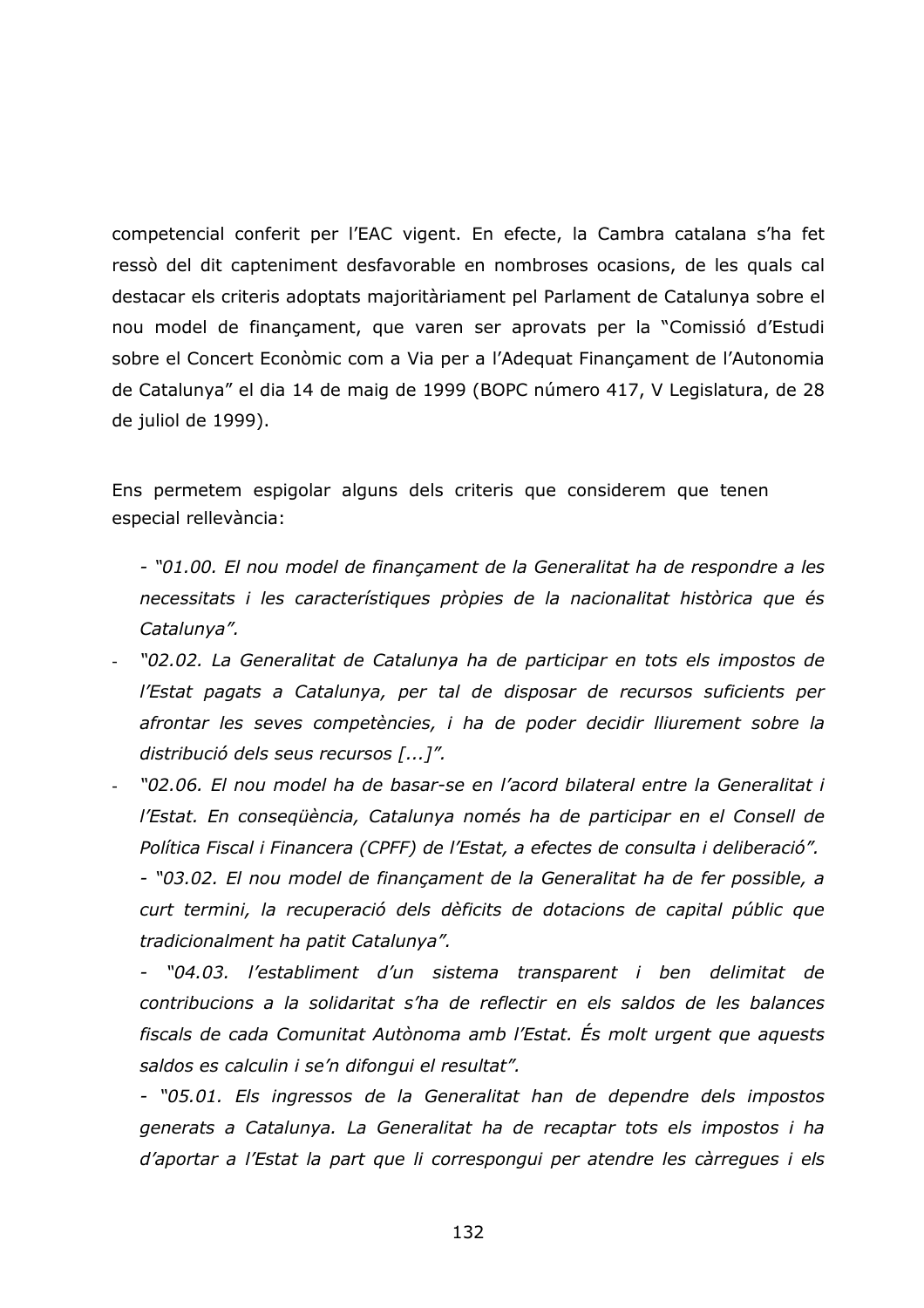serveis que l'Estat continuï assumint com a propis, inclosa la contribució a la solidaritat".

- "06.01. La Generalitat ha de tenir capacitat normativa sobre tots els impostos que tingui cedits".

- "07.01. S'ha d'aconseguir que la Generalitat sigui l'Administració única a Catalunya en matèria tributària i que recapti tots els impostos de l'Estat pagats a Catalunya".

- "09.01. Cal traspassar definitivament a la Generalitat de Catalunya la participació actual de les entitats locals en els tributs de l'Estat. El Parlament de Catalunya ha de poder decidir sobre les competències i els recursos que han de correspondre als diferents nivells locals, o sigui, exercir la capacitat legislativa pel que fa a la tributació local".

- "11.01. Les inversions de l'Estat a Catalunya s'han d'incrementar per a corregir la discriminació que hi ha hagut durant molts anys i compensar el dèficit reiteradament demostrat a les dotacions de capital públic".

- "12.04. El finançament de la Generalitat de Catalunya a partir de l'any 2002, ha de superar el model dels costos efectius i les limitacions de la Llei Orgànica de Finançament de les Comunitats Autònomes (LOFCA) i del CPFF. Cal arribar a una veritable autonomia financera, mitjançant un pacte fiscal bilateral entre l'Estat i la Generalitat que, tot respectant l'Estatut d'Autonomia, estableixi un sistema clar de repartiment de competències i de recursos".

Només cal la simple lectura d'aquests criteris majoritaris, per adonar-se que el legislador estatuent ha volgut reflectir-los en els preceptes relatius al finançament de la Proposta de Reforma (essencialment, títol VI, capítol I, articles 196 a 205, ambdós inclosos), i en les esmenes formulades al títol VI que hi fan referència (principalment esmenes números 358 a la 369, ambdues incloses). Els dos models acullen el principi de bilateralitat entre Catalunya i l'Estat en l'àmbit del financament. Ambdós sistemes també articulen amb diferents modulacions un model de finançament que aprofita l'anomenada desconstitucionalització de la matèria de financament.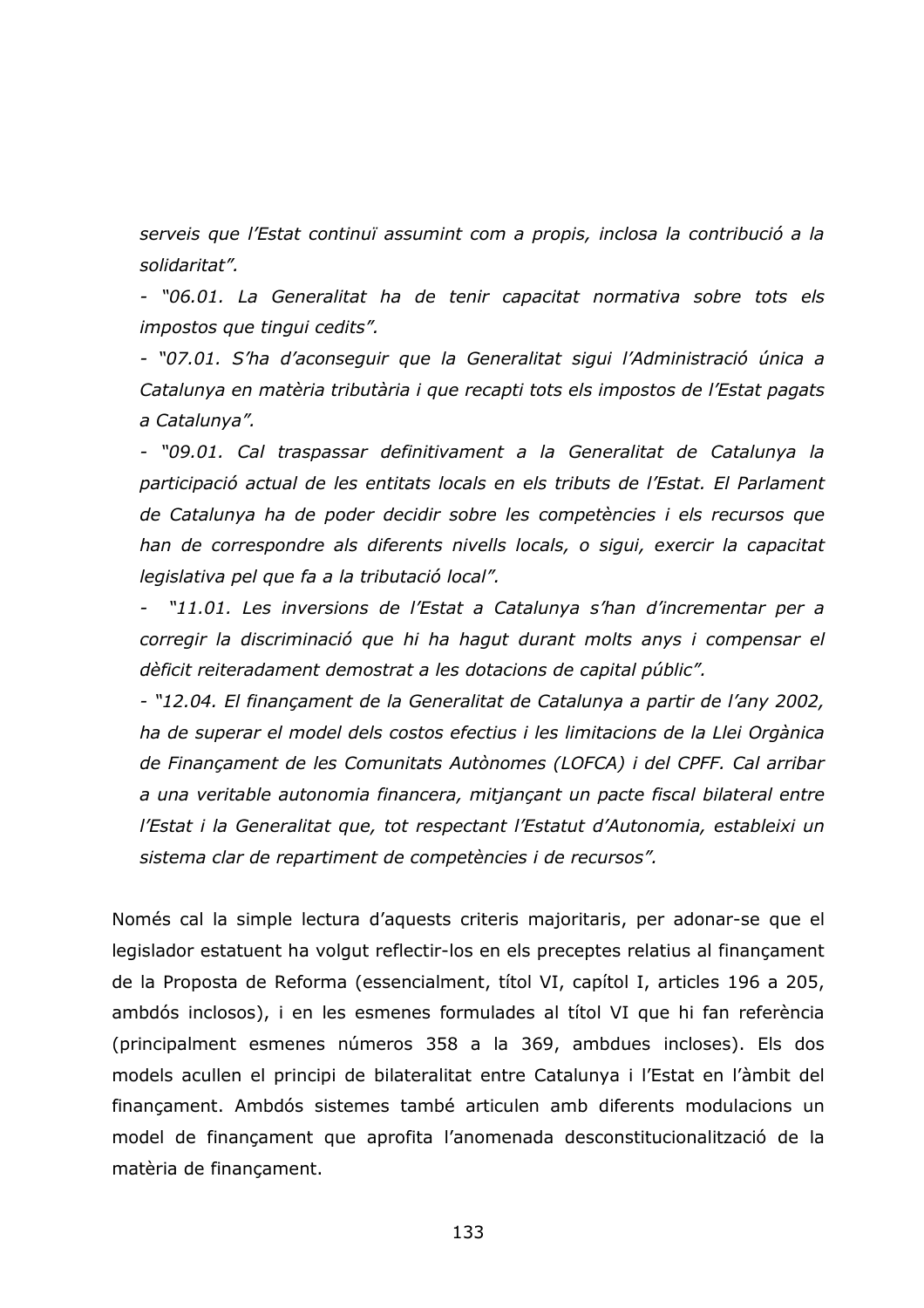2. Les nostres consideracions -avalades per bona part de la doctrina iuspublicista catalana-, recorden les matisacions que cal fer a l'hora d'establir les relacions entre l'Estatut i les lleis orgàniques estatals. Aquestes consideracions, ens han portat a discrepar del criteri de la majoria del Consell, que aborda aquesta qüestió, tot inclinant-se per la tesi que les reserves de llei orgànica s'han de considerar de forma independent del contingut dels Estatuts, fins al punt de donar més rellevància a l'abast teòric i potencial d'aquelles reserves que així prevaldrien sobre les determinacions estatutàries.

Creiem que caldria fer notoris matisos a la tesi que inspira el Dictamen. Tanmateix, la nostra discrepància sobre l'esmentada tesi ha quedat explicitada, amb major amplitud, arran del vot particular del conseller Sr. Jaume Camps i Rovira, que ha comptat amb l'adhesió del conseller Sr. Agustí M. Bassols i Parés. Es per aquesta raó que no volem insistir-hi, sinó tan sols recordar que aquelles consideracions i criteris interpretatius eren susceptibles de ser aplicats a matèries competencials regulades per l'Estatut, en les quals la CE no preveu una reserva "absoluta" de llei orgànica, sinó "condicionada" (per exemple, el cas de l'Administració de justícia o de la Seguretat pública, segons estableixen de forma expressa els articles 152.1 i 149.1.29 CE).

Les dites consideracions tenen especial relleu en els supòsits en els quals l'existència de la llei orgànica és només "potestativa", tal com succeeix en el cas de la LOFCA (article 157.3 CE). Aquest article no determina una reserva de llei orgànica en sentit necessari, i això comporta l'existència d'un espai d'actuació de l'Estatut especialment ampli, sobretot quan la Constitució no estableix directament un model concret de finançament. Cal tenir en compte en definitiva, que la regulació de la hisenda autonòmica ha de ser considerada com a matèria estatutària, atès que afecta els recursos i mitjans econòmics necessaris per l'adequat exercici de les competències.

El caràcter "afeblit" d'aquesta reserva de llei orgànica es posa de manifest, en constatar que la mateixa LOFCA ha modulat el seu àmbit d'aplicació i vigència en funció de determinacions més específiques dels estatuts d'autonomia. Aquest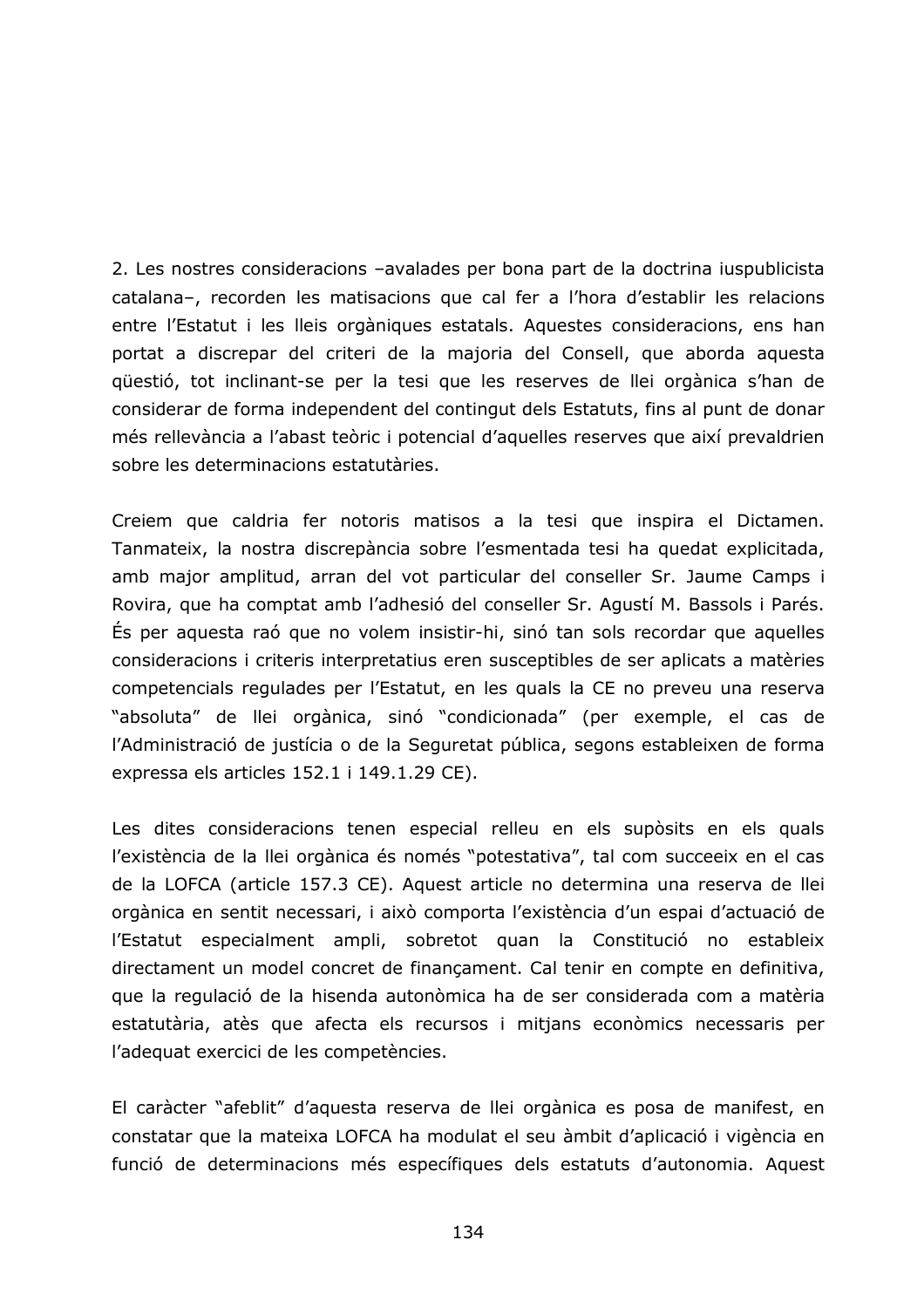caràcter afeblit de la reserva de llei orgànica que prediquem de la LOFCA és diàfana en els règims especials de finançament regulats a les disposicions addicionals de la dita Llei, i no únicament per als casos forals d'Euskadi i Navarra, sinó també pels supòsits de Canàries i, de les ciutats de Ceuta i Melilla.

Tot el que acabem de dir, confirma que en matèria de finançament la reserva de llei orgànica no pot ser contemplada en termes absoluts ni il·limitats, quan ens trobem amb un Estatut que regula els elements propis de la hisenda autonòmica, a l'empara de l'habilitació que comporta la manca d'un model constitucional concret.

No podem oblidar, finalment, que els estatuts són lleis orgàniques que expressen la voluntat de l'Estat. Tot i que és cert que els estatuts constitueixen decisions legislatives que no queden a la lliure disposició de l'Estat (a diferència del que succeeix amb les lleis orgàniques "normals"), també ho és que el component interpretatiu en l'aplicació constitucional que els estatuts necessàriament incorporen, els fa idonis per desplegar uns efectes de precisió i atermenament en relació amb les matèries reservades a la llei orgànica, sobretot quan aquestes reserves no tenen normalment un contingut preestablert i definit de forma precisa a la Constitució, i quan aquesta tasca també es realitza amb la concurrència de la voluntat de l'Estat.

3. El joc dialèctic entre les previsions de l'EAC vigent i la LOFCA ha donat una exagerada rellevància a aquesta última Llei orgànica en detriment de les previsions estatutàries configurades essencialment en els articles 44 i 45 de l'EAC vigent. Les potencialitats d'aquests preceptes estatutaris han esdevingut pràcticament simbòliques per mor de l'autolimitació que es deriva de la disposició addicional sisena i la disposició transitòria tercera de l'EAC vigent.

De fet, els intangibles principis constitucionals que informen la matèria que ens ocupa (autonomia financera, coordinació amb la hisenda estatal i solidaritat, articles 156 CE en relació amb l'article 138.2 CE, en el sentit que les especificitats estatutàries no podran implicar en cap cas privilegis econòmics o socials) han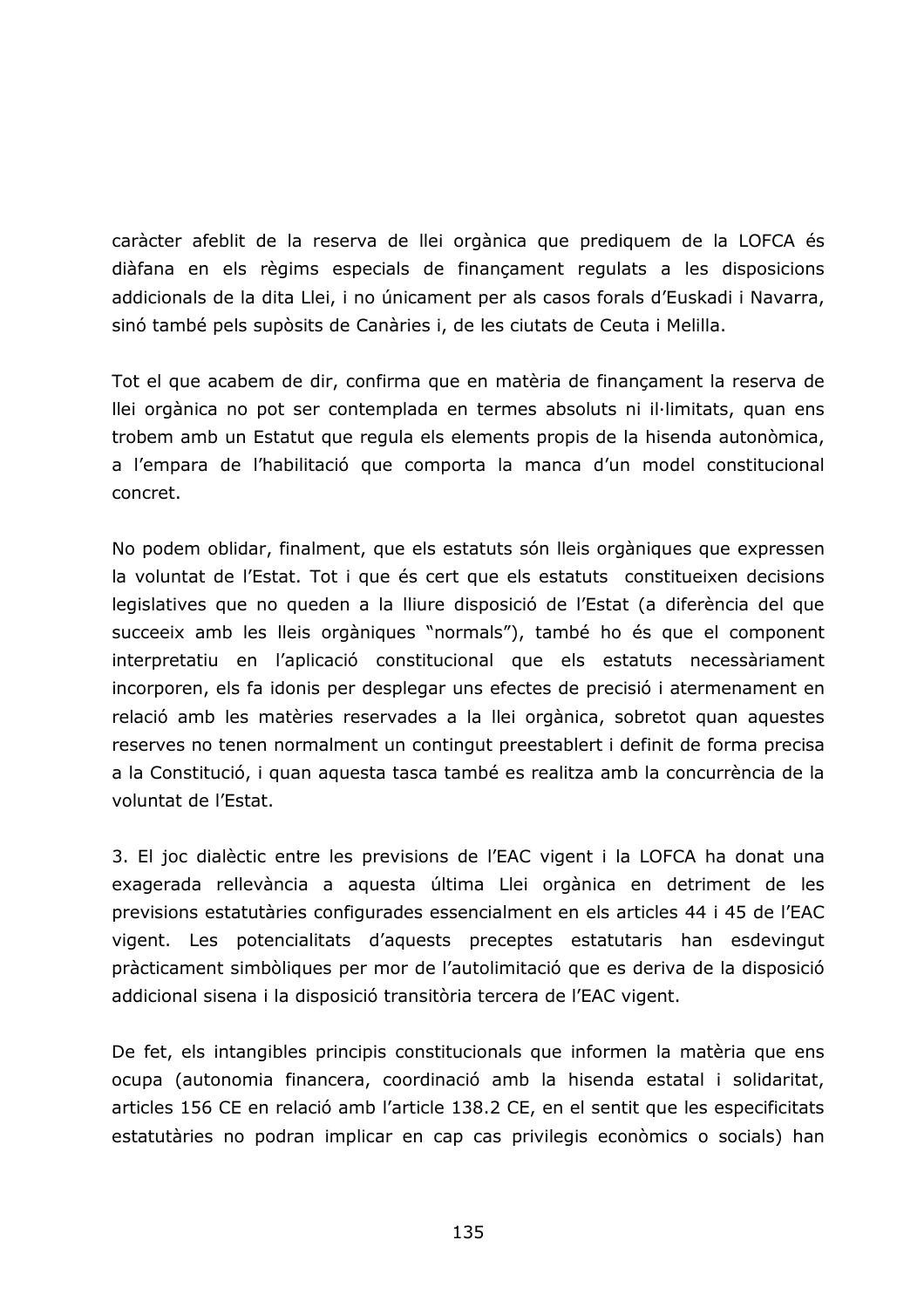estat desenvolupats sovint a l'empara d'una restrictiva i desigual jurisprudència del Tribunal Constitucional.

En efecte, cal dir, en primer lloc, que l'article 156 CE no explicita en absolut com s'han d'articular concretament els principis establerts i en definitiva, són els estatuts els que "poden" i "han de determinar" la concreció de quines són les fonts d'ingressos de les respectives comunitats autònomes i, en consequència, per via estatutària és perfectament constitucional establir i modificar, en el seu cas, el sistema de finançament. Volem dir que, quan els estatuts defineixen llurs àmbits competencials, a l'empara de l'article 147.2.d) CE, han de poder, a la vegada, definir els elements instrumentals que habilitin l'exercici de les competències. Creiem que els elements instrumentals indefugibles són, precisament, els recursos econòmics necessaris per a l'adequada prestació de serveis que es deriva de l'exercici de les competències assumides. Aquesta última afirmació, que ens sembla evident, ha estat sovint oblidada i, per això, en parlar de la intangibilitat dels principis constitucionals, consideràvem que havien estat desenvolupats d'una forma "desigual". Volíem dir amb això, que a més de la coordinació amb l'hisenda estatal i la solidaritat, és essencial el respecte al principi de l'autonomia financera i això comporta un notori grau de potencialitat estatutària a l'hora de definir els recursos econòmics que cal esmerçar en l'acompliment de les competències  $(147.2 d CE).$ 

Com a conclusió del que estem exposant ens sembla absolutament constitucional que la Proposta de Reforma en el títol de finançament i el bloc d'esmenes que hi formula un model alternatiu, habilitin un nou model de finançament que permeti superar la pràctica inaplicació de les previsions dels articles 44, 45 i concordants del vigent EAC. També ens sembla perfectament constitucional (recordem al respecte el contingut de les consideracions prèvies al vot particular formulat pel conseller Sr. Jaume Camps amb l'adhesió del conseller Sr. Agustí M. Bassols, i de forma especial el que s'hi diu sobre el caràcter de llei paccionada de la Proposta de Reforma) que es pugui minvar o, fins i tot suprimir en la pràctica, l'aplicació de la LOFCA en funció de l'acceptació per part de l'Estat del nou sistema de finançament estatutari.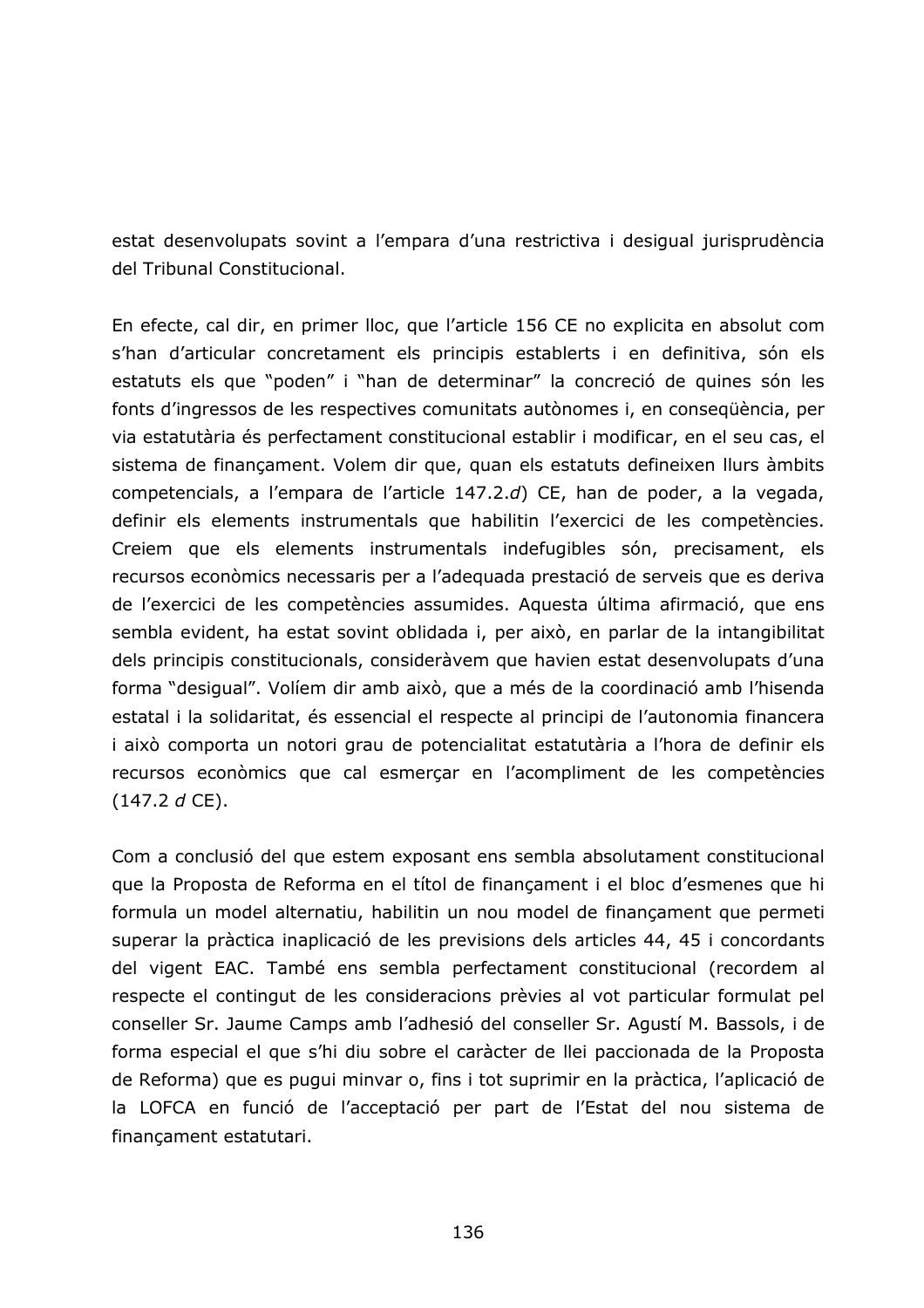En aquest ordre d'idees, no es pot descartar que, amb caràcter tuïtiu o cautelar, es pugui incloure, per part de les Corts Generals, una nova disposició addicional a la LOFCA anàloga a les d'Euskadi, Navarra, Canàries, Ceuta i Melilla. Aquesta nova disposició addicional a la LOFCA ratificaria la seva no aplicabilitat, total o parcial, en el cas de Catalunya i la prevalença del model de finançament que es derivi de la Proposta de Reforma, un cop aprovada.

4. Fins aquí hem comentat les potencialitats de la Proposta de Reforma -i de l'al·ludit bloc d'esmenes- en la definició d'un nou model de finançament i la constatació prima facie del seu perfecte encaix constitucional. Ens cal ara constatar que, malgrat les seves evidents diferències, tant el règim de concert d'Euskadi i la LORAFNA navarresa, com els règims de la resta de comunitats autònomes, tenen pacífica cobertura en el marc constitucional. D'aquesta constatació se'n desprèn una obvietat: tots respecten els principis intangibles de l'article 156 en concordança amb l'article 138.2 CE, és a dir, el d'autonomia financera, el de coordinació amb l'hisenda estatal i el de solidaritat. Això és així perquè a la CE no hi ha una determinació de com cal articular aquests principis, Ilevat del de solidaritat que la CE concreta en l'anomenat Fons de Compensació per a despeses d'inversió, però sense aportar tampoc majors concrecions.

Tampoc la Constitució ens indica la gradació mitjançant la qual han de jugar en cada cas els tres eixos del finançament autonòmic, és a dir, els impostos propis de cada comunitat, els tributs cedits per l'estat, i les participacions genèriques en els ingressos de l'estat. Tampoc la delegació que fa l'article 157 CE a les comunitats autònomes de les funcions recaptatòries dels tributs estatals, explicita mecàniques operatives concretes per a la dita delegació o col·laboració, remetent-la a allò que determinin les lleis i els estatuts.

Sovint s'ha exagerat la transcendència del topall establert en l'article 138.2 CE, relatiu a la prohibició de que les diferències estatutàries puguin originar qualsevol tipus de privilegi entre els ciutadans de l'estat. Aquesta interdicció no implica, ni de bon tros, l'exigència d'igualtat absoluta i, en aquest ordre d'idees, l'establiment d'un règim singular sobre el finançament català (com el fixat en l'actual Proposta de Reforma i en el bloc d'esmenes que propugnen un model alternatiu) hauria de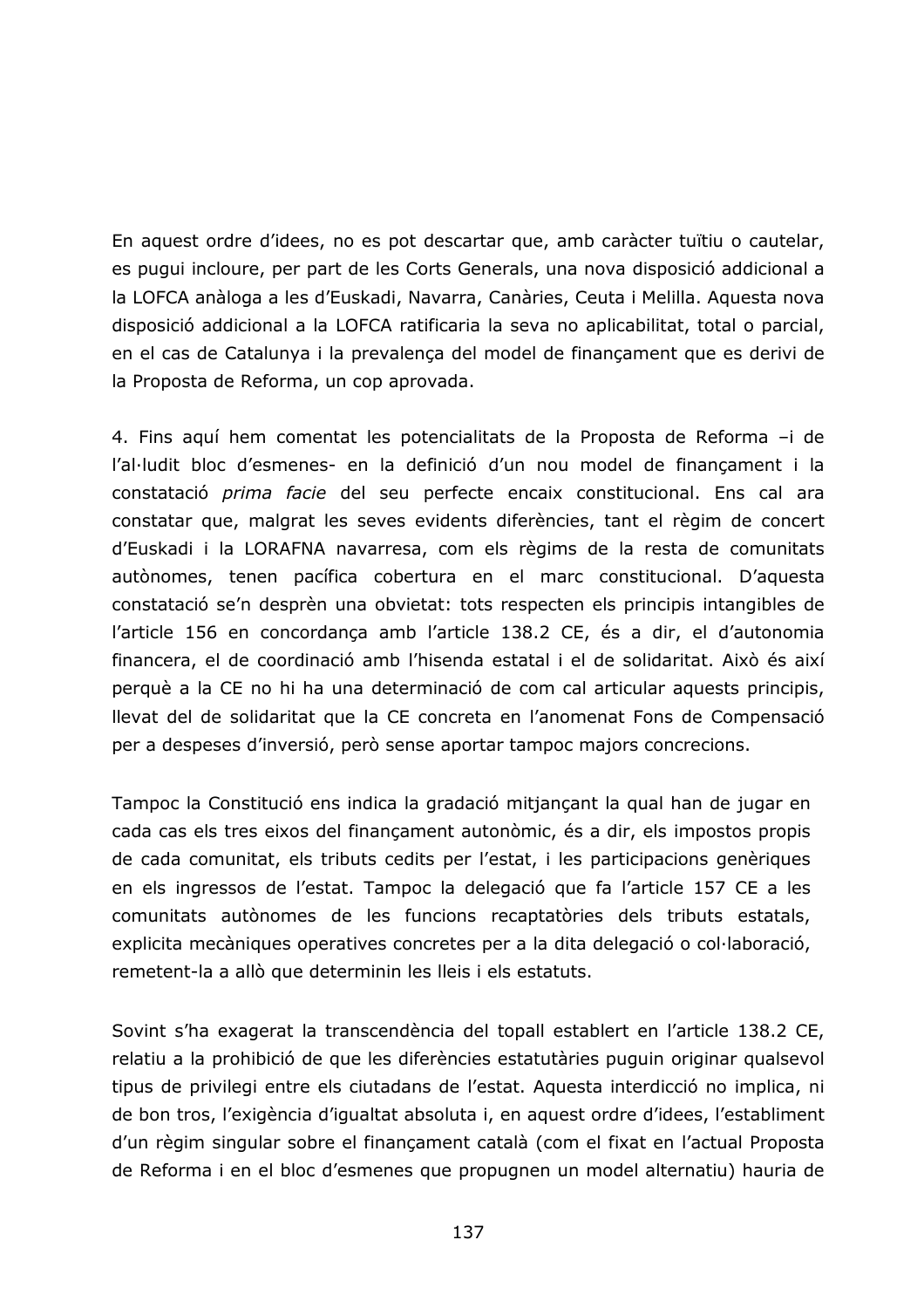tenir una perfecta empara constitucional, més enllà de l'apel·lació als drets històrics de Catalunya que ja s'analitzen en el vot particular que formulem juntament amb el Conseller Sr. Jaume Vernet i Llobet.

Entre d'altres podem citar la Sentència del Tribunal Constitucional 37/1987, de 26 de març, en el seu Fonament Jurídic 10, que diu:

"El principio constitucional de igualdad no impone que todas las Comunidades Autónomas ostenten las mismas competencias, ni, menos aún, que tengan que ejercerlas de una manera o con un contenido y unos resultados idénticos o semejantes. La autonomía significa precisamente la capacidad de cada nacionalidad o región para decidir cuándo y cómo ejercer sus propias competencias, en el marco de la Constitución y del Estatuto. Y si, como es lógico, de dicho ejercicio derivan desigualdades en la posición jurídica de los ciudadanos residentes en cada una de las distintas Comunidades Autónomas, no por ello resultan necesariamente infringidos los artículos 1, 9.2, 14, 139.1 y 149.1.1.ª de la Constitución, ya que estos preceptos no exigen un tratamiento jurídico uniforme de los derechos y deberes de los ciudadanos en todo tipo de materias y en todo el territorio del Estado, lo que sería frontalmente incompatible con la autonomía, sino, a lo sumo, y por lo que al ejercicio de los derechos y al cumplimiento de los deberes constitucionales se refiere, una igualdad de las posiciones jurídicas fundamentales [...]".

I també la frase referida a l'article 149.1.1 CE, de la Sentència del Tribunal Constitucional 61/1997, de 20 de març, en què es defineix l'article 138.2 CE com a topall, però en cap cas com a atributiu de competències, i que per tant no limita la matèria competencial assumible per una comunitat autònoma: "importa delimitar por vía negativa el título competencial residenciado en el art. 149.1.1º CE. De una parte, no se puede identificar con el contenido derivado de otros preceptos constitucionales, tales como los arts. 138.2 y 139.1, que son presupuestos o límites, pero no títulos competenciales" (FJ 7).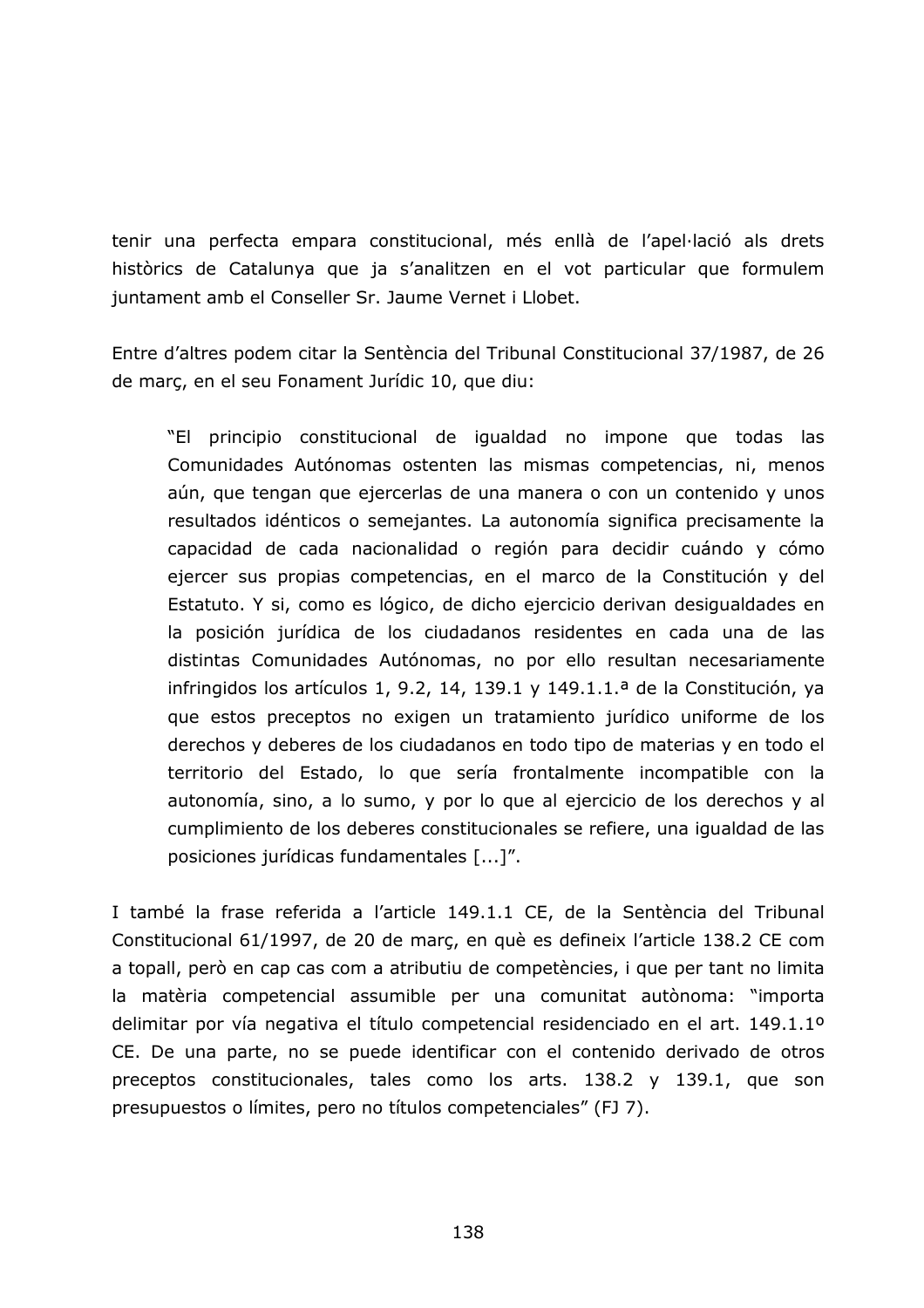Les consideracions que s'han formulat, cobren especial rellevància al constatar que els règims anomenats forals, tant el Concert d'Euskadi, com la LORAFNA de Navarra, són perfectament constitucionals perquè, amb independència de les matisacions que es puguin fer a la seva praxi aplicativa (sobre la qual ni podem ni volem entrar) en el cas que no fossin constitucionals, voldria dir que no respecten els principis de la CE, especialment els de coordinació amb la Hisenda estatal i el de solidaritat. La inquestionable constitucionalitat dels sistemes de Concert basc i la LORAFNA navarresa es basen -com no podria ser d'altra forma- en l'absolut respecte als esmentats principis constitucionals i, per tant, no es fonamenten la disposició addicional de la LOFCA. essencialment en Tampoc, la. constitucionalitat dels dos sistemes forals no deriva específicament de la disposició addicional primera de la Constitució, atès que en el seu redactat no s'especifica quins són els territoris forals (ens remetem en aquest punt a les consideracions in extenso que es formulen al parlar dels "drets històrics" en el vot particular que hem formulat juntament amb el conseller Sr. Jaume Vernet i Llobet).

5. La possibilitat d'expandir l'autonomia financera de la Generalitat que es desprèn de les consideracions anteriors té suport jurisprudencial (per totes STC 56/1982, 85/1984, 63/1986, 179/1987, 201/1988, 96/1990, 13/1992, i 68/1996). I tot això sens perjudici de la constitucionalitat que es resolgui al voltant de la legislació estatal sobre estabilitat pressupostària. Aquesta, al nostre entendre, discutible legislació enterboleix certament, l'èmfasi que hem posat en l'autonomia financera i la necessitat de preservar-la.

En definitiva, l'absència de reserva de llei orgànica en el tema de finançament, comporta l'habilitació estatutària per a definir-ne el model en forma precisa tal com pretén la Proposta de Reforma en el text aprovat per la Comissió Primera del Parlament i en les esmenes formulades al dit títol VI de la Proposta de Reforma, tot això sense perjudici de salvaguardar en qualsevol cas els principis de suficiència financera, unitat expressada en termes de coordinació amb l'Hisenda estatal i la solidaritat entre tots els ciutadans de l'estat, principis que al nostre entendre respecten a bastament les formulacions dels models de financament que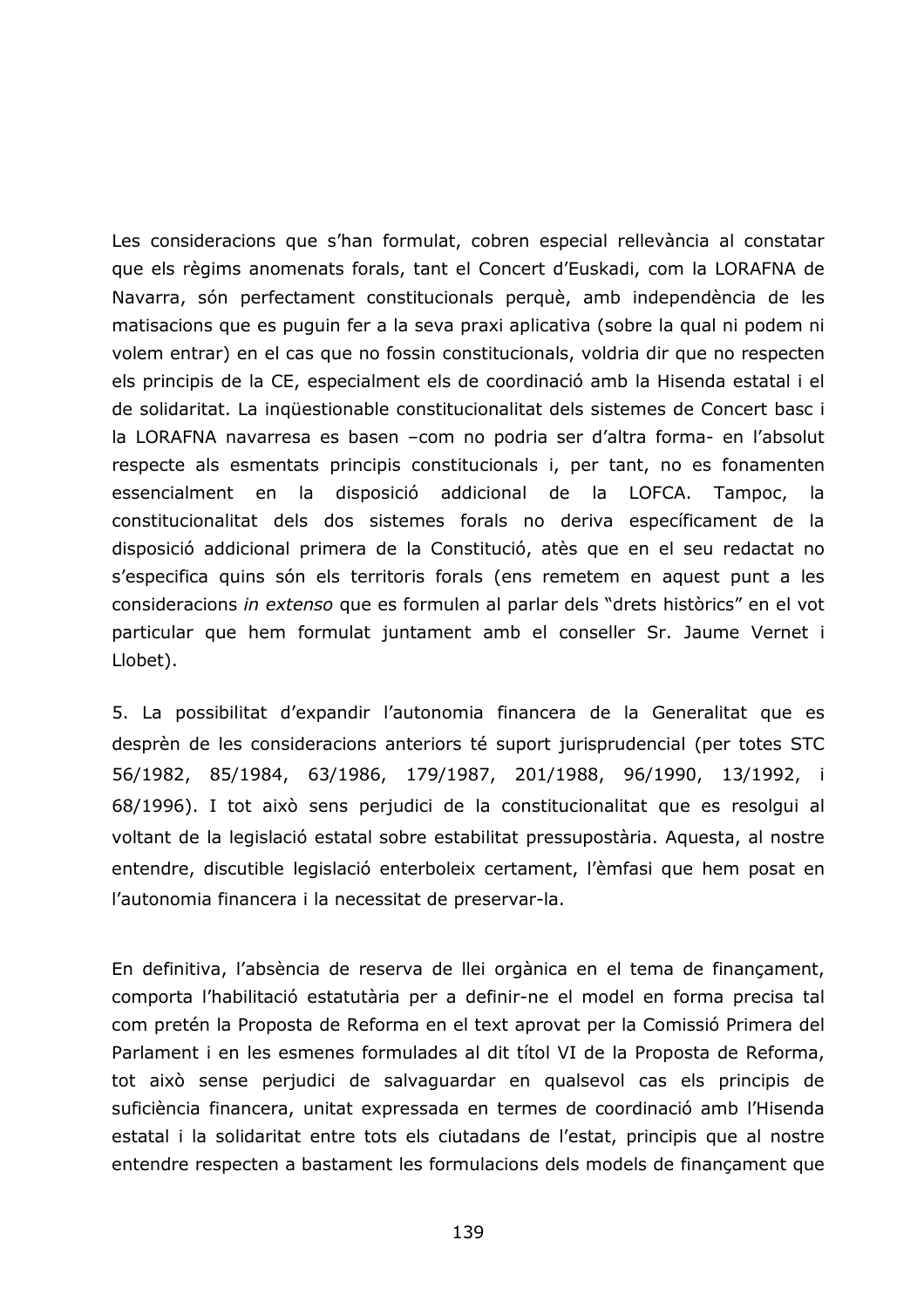s'inclouen en la Proposta de Reforma, ja sigui al Títol VI o a les esmenes que hi fan referència.

Totes les consideracions que fins ara hem anat desgranant ens porten a considerar la prevalença dels estatuts per sobre la LOFCA, a condició de la capacitat que tingui l'estatut per "definir" i a l'hora "tancar" el model. Aquesta condició esdevé decisiva per impedir que la LOFCA pugui arrossegar àmbits de la regulació no determinats plenament per l'estatut. Per això, més enllà del capteniment favorable que ens mereixia la inclusió d'una disposició addicional específica a la LOFCA referida a Catalunya, pensem que la Proposta de Reforma en els dos models proposats pretén, poc o molt, omplir de contingut la proposta estatutària per evitar els dits efectes uniformitzadors de la LOFCA.

Es precisament en aquest àmbit on es fa més necessari apel·lar a les consideracions que en els vots particulars emesos hem anat desgranant respecte de la conveniència de no utilitzar, en fer el judici de constitucionalitat de la Proposta de Reforma, els paràmetres interpretatius que es derivarien de la disposició addicional setena de la LOFCA, en connexió amb la disposició addicional setena de l'EAC vigent, així com de la jurisprudència constitucional que fins ara no ha pogut tenir altre paràmetre interpretatiu que el que es deriva del dit binomi, més enllà naturalment del intangible text constitucional. Diguem un cop més que la Proposta de Reforma si resulta aprovada, deixarà sense efecte un dels dos pilars del binomi (l'EAC vigent i la seva disposició addicional setena), i obligarà en tot cas a que la disposició addicional setena de la LOFCA es projecti en una nova correlació harmònica, en concordança amb el contingut de la Proposta de Reforma. Per últim, la futura jurisprudència del Tribunal Constitucional haurà d'adaptar-se al nou escenari del finançament de la Generalitat i adaptar la seva doctrina a remolc del nou eix estatutari.

Amb tot això ja estarem en condicions d'abordar els dubtes de constitucionalitat que la majoria del Consell ha trobat en dos preceptes del títol VI de la Proposta de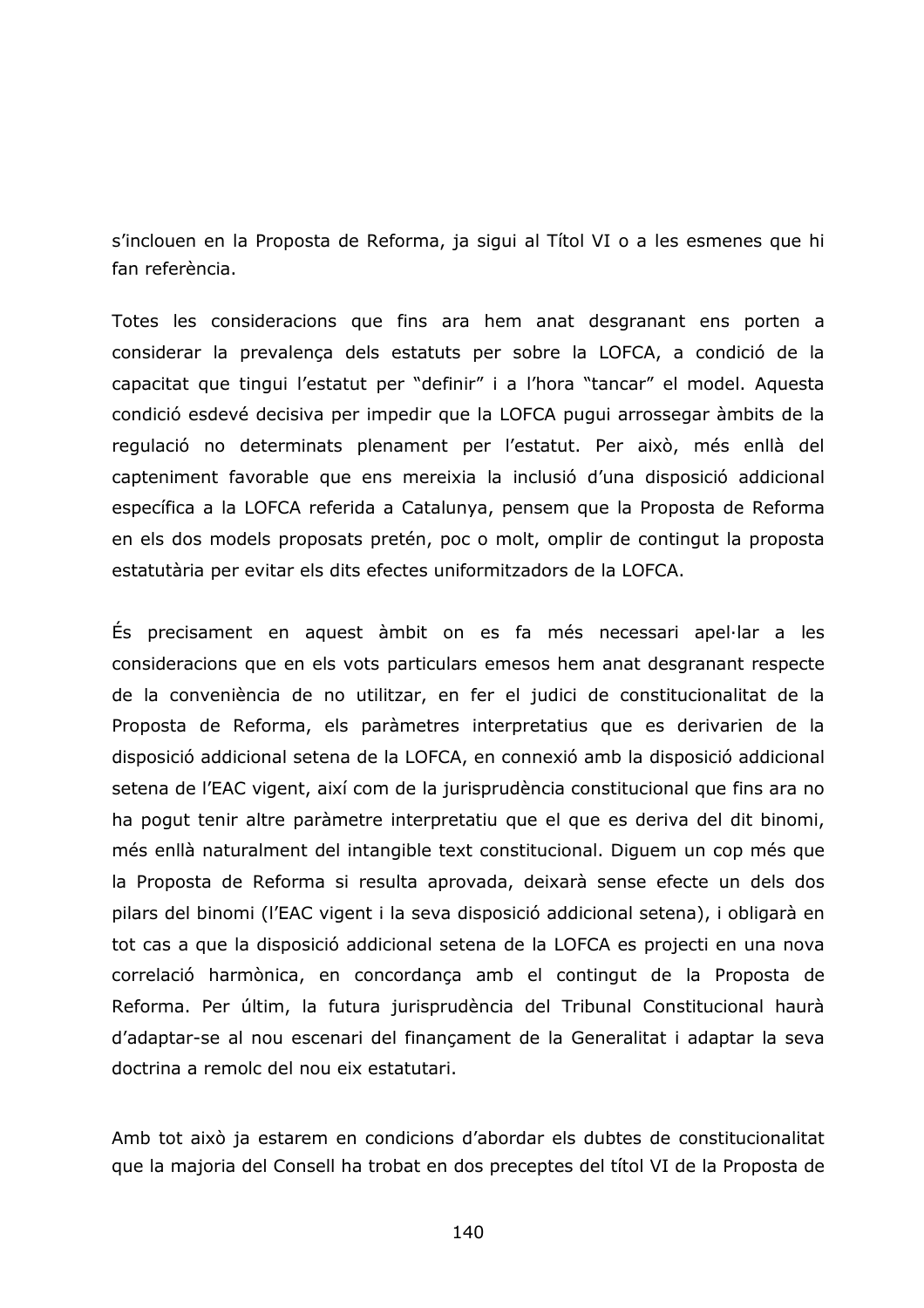Reforma per un costat, i en les esmenes 356 a 364, ambdues incloses, del sistema de finançament alternatiu al proposat pel títol VI, per un altre.

6.- Diguem ja, des d'ara, que l'article 198.2, pel que fa a les expressions "la capacitat normativa i la responsabilitat fiscal", així com l'article 200 en la seva frase final, ambdós de la Proposta de Reforma, no tenen cap dificultat d'encaix constitucional.

a) El model de finançament formulat a la Proposta de Reforma en el seu títol VI manté el sistema de recursos econòmics derivats dels tributs propis i dels cedits per l'Estat, establint una participació en tots els impostos estatals suportats a Catalunya que passen a la categoria de tributs cedits totalment o parcial. S'estableix que el percentatge de participació no pot ser inferior en cap cas al 50%.

També, en el sistema de finançament que comentem, es confereix a la Generalitat la capacitat normativa sobre els impostos estatals cedits, i s'aplica un percentatge dels mateixos com a contribució a l'Estat per al finançament dels seus serveis i les seves competències, percentatge que no pot excedir del 50%.

A la vegada com a element definidor trobem, en el model proposat, la quota de solidaritat de la Generalitat amb la resta de comunitats autònomes, constitucionalment prevista. L'aplicació dels mecanismes de solidaritat i d'anivellament haurà de prendre en consideració les necessitats de despesa i la capacitat fiscal de Catalunya, determinades en relació a la mitjana de les comunitats autònomes i d'acord amb el major grau d'esforç fiscal que realitzi Catalunya.

Finalment, mitjançant la Comissió Mixta de Relacions Fiscals i Financeres Estat-Generalitat, s'estableix un marc bilateral que haurà de concretar, desenvolupar i actualitzar el sistema de finançament. També s'estableix, en un altre àmbit, l'àmplia regulació de les hisendes locals basada en l'autonomia financera i el principi de suficiència de recursos, que haurà de concretar-se en una futura Llei d'hisendes locals catalanes.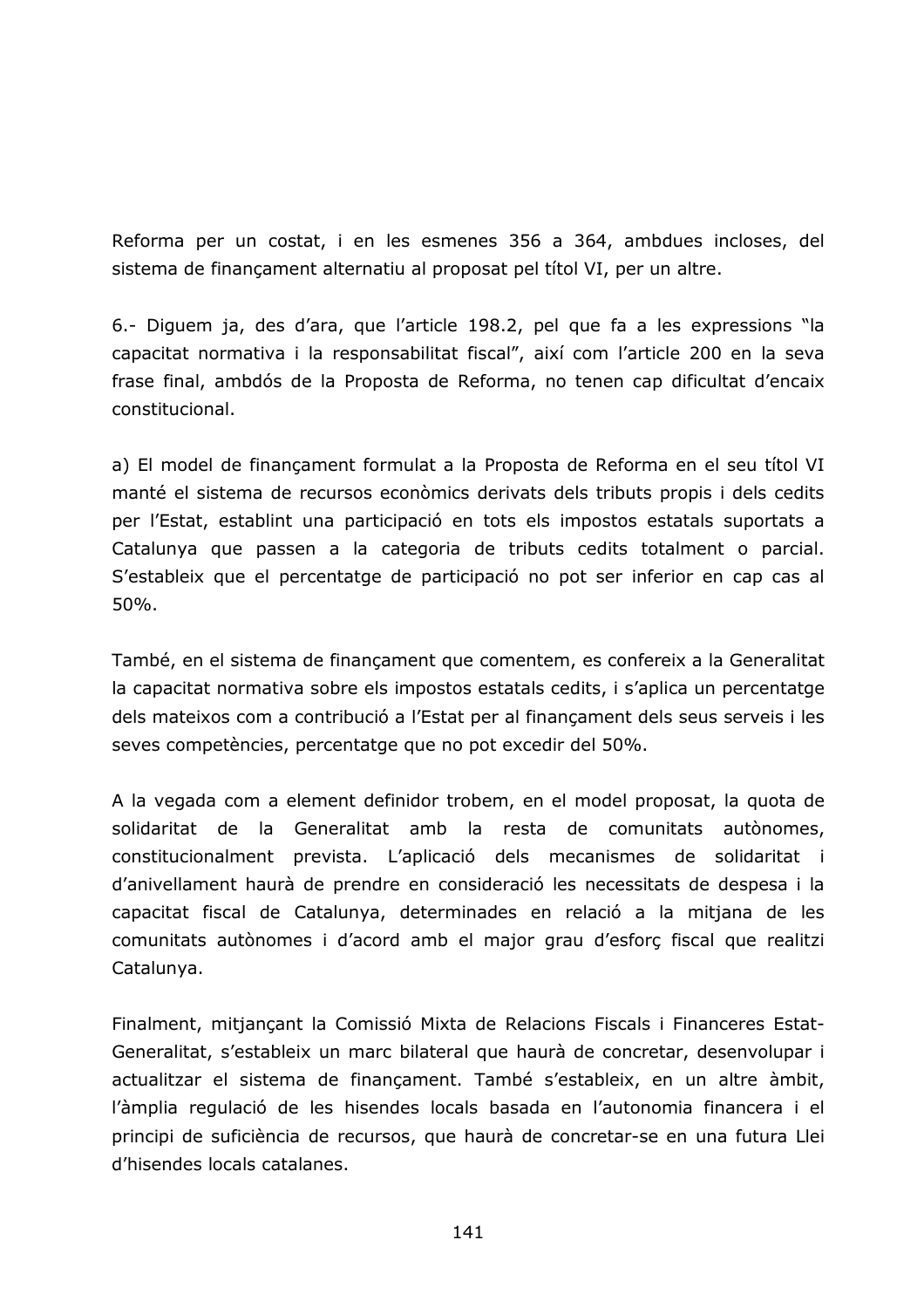Com a culminació del model formulat al títol VI de la Proposta de Reforma, es preveu que ulteriors disposicions legislatives de les Corts Generals definiran els aspectes que no hagin quedat concretats, més enllà d'una avaluació quinquenal del resultat dels mecanismes de solidaritat i d'una actualització també quinquenal del sistema de finançament. Els principis rectors del model incorporen, a l'article 196 de la Proposta de Reforma, els mandats constitucionals dels quals parlàvem a les consideracions generals, és a dir, essencialment, els principis d'autonomia financera, coordinació i solidaritat.

Al nostre entendre, en la seva globalitat el Títol VI de la Proposta de Reforma es totalment constitucional d'acord amb les consideracions que hem formulat en les consideracions generals i prèvies del present vot particular.

b) A l'article 198, apartat 2, s'estableix que la Generalitat té la capacitat normativa i la responsabilitat fiscal sobre tots i cadascun dels impostos estatals suportats a Catalunya. De la redacció d'aquest incís del precepte, la majoria del Consell en desprèn un topall d'inconstitucionalitat.

Discrepem d'aquesta opinió, essencialment per dues raons, una d'elles de forma i una altra de fons.

En efecte, al parlar de la capacitat normativa i la responsabilitat fiscal es pot entendre que s'està referint a "tota" la capacitat normativa i "tota" la responsabilitat fiscal". Malgrat tot, entenem que precisament l'omissió en el precepte del terme "tota" -que no deixaria lloc a dubte- permet la raonable interpretació de què no s'està referint a la totalitat de la capacitat normativa i els seus efectes, ni tampoc a la totalitat de la responsabilitat fiscal i dels efectes que se'n deriven.

Més enllà d'aquesta raó de caire formal, cal projectar en la integritat del precepte les consequències que es deriven de l'assumpció per part de la Proposta de Reforma d'un notable increment de l'àmbit competencial, extenent-lo a noves competències i ampliant-les mitjançant la concreció de múltiples submatèries en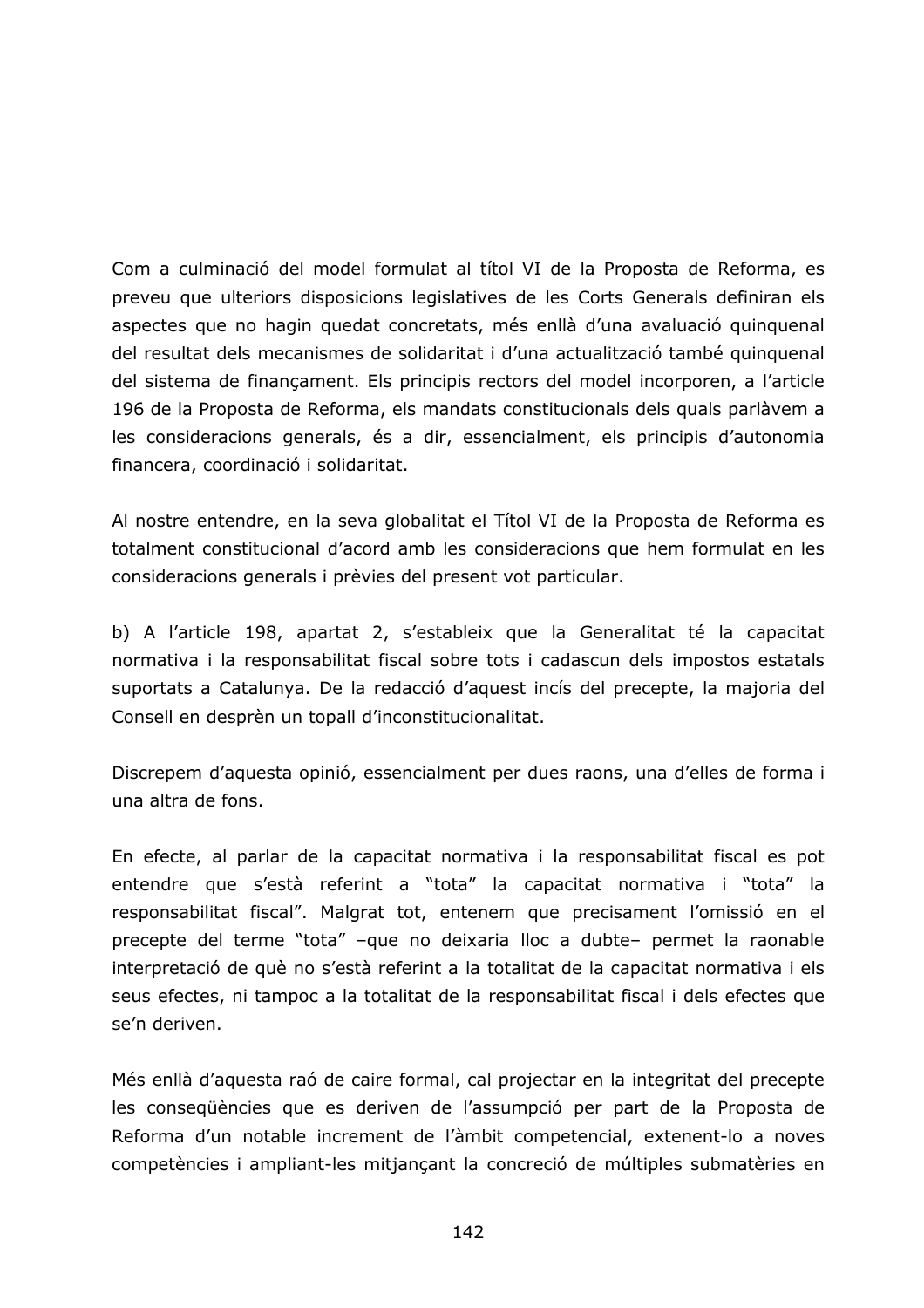diferents àmbits competencials. En efecte, aquestes consequències abasten essencialment la necessitat de garantir la suficiència financera per a fer front a les noves competències assumides i les ampliades i, concretament, a la prestació dels serveis a la ciutadania que d'elles se'n deriven. Com no podia ser d'una altra forma, en una correcta interpretació hermenèutica de tot el títol VI, el precepte questionat és tributari dels principis rectors establerts a l'article 196 de la Proposta de Reforma i si tal com s'hi estableix, el finançament de la Generalitat ha de regir-se, entre d'altres, pel principi d'autonomia financera, el de suficiència de recursos i el de responsabilitat fiscal, difícilment es podria portar a terme aquest objectiu sense una plena capacitat normativa i responsabilitat fiscal sobre tots i cadascun dels impostos suportats a Catalunya.

Per totes les raons exposades, entenem que l'apartat 2 de l'article 198 de la Proposta de Reforma, és plenament constitucional.

c) També es questiona per part de la majoria del Consell la constitucionalitat del topall que s'estableix a l'article 200, in fine, de la Proposta de Reforma. El precepte, al parlar del percentatge de participació entre l'Estat i la Generalitat en els diferents impostos cedits, estableix que aquest percentatge "no ha de ser en cap cas superior al 50%".

Discrepem del parer de la majoria, perquè també en aquest supòsit cal connectar el precepte amb el principi d'autonomia financera proclamat constitucionalment (article 156 CE) i a la mateixa Proposta de Reforma, en el seu article 196 abans comentat. Si bé en el cas de les hisendes locals, la Constitució és encara més explícita al fixar que hauran de disposar dels mitjans suficients per a l'exercici de les funcions que la Llei els atribueix, aquesta mateixa evidència és constitucionalment aplicable a les comunitats autònomes, com a única garantia d'una adequada prestació dels serveis públics derivats de l'exercici de les competències estatutàries. Les comunitats autònomes només podran assolir aquest objectiu si disposen dels recursos financers necessaris que es constitueixen com a concepte instrumental bàsic a l'hora de parlar de la suficiència dels mitjans materials i personals. Al nostre entendre, el legislador català formula, amb millor o pitjor encert (que no ens correspon avaluar) una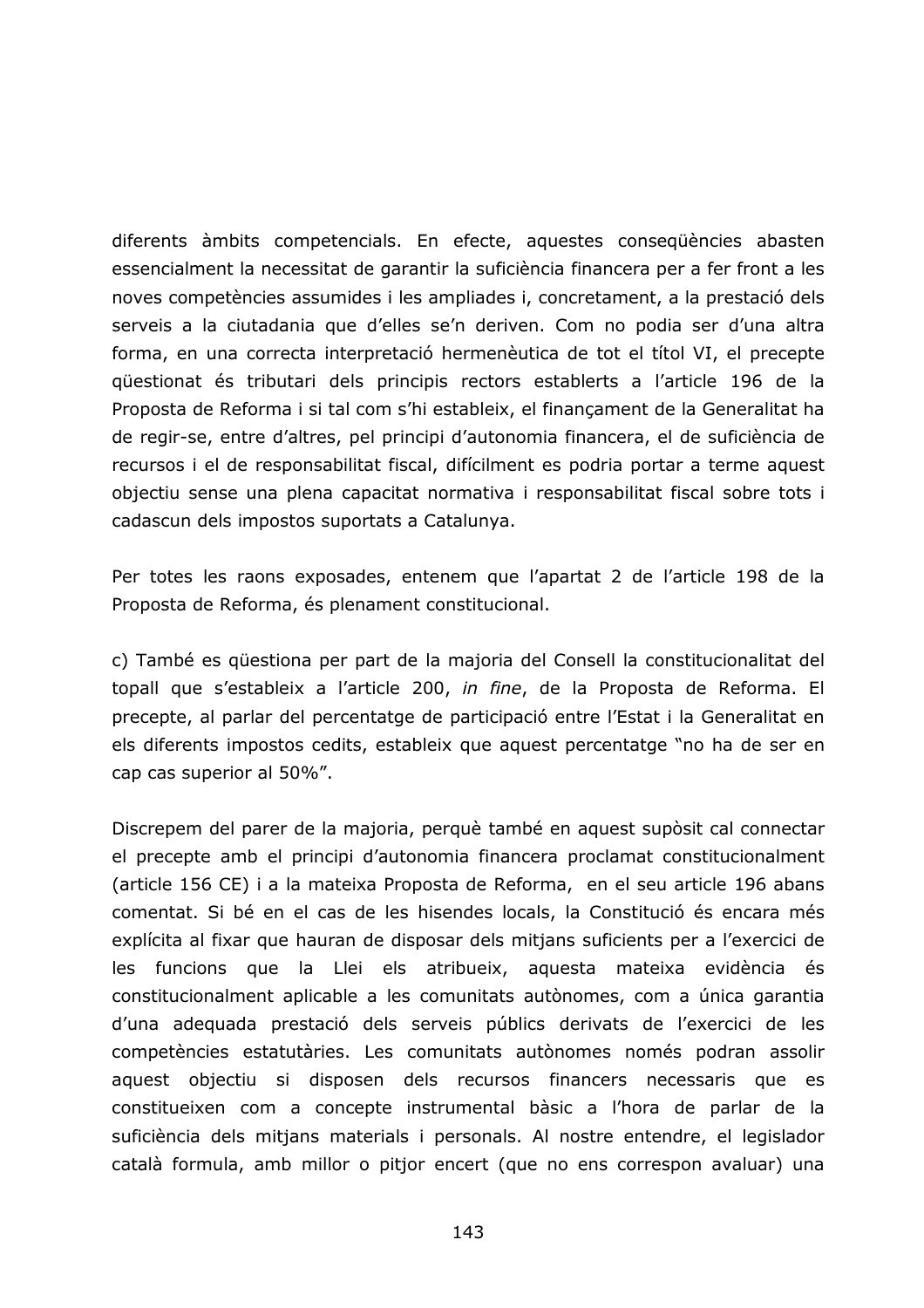opció legislativa tendent a garantir uns "mínims" per abastar la suficiència financera. Ho explicita mitjançant la fixació del percentatge que comentem, la interpretació del qual ha d'incardinar-se en els paràmetres de la consecució de l'objectiu plenament constitucional de garantir l'autonomia financera i la suficiència de recursos que se'n deriva.

A tenor de les consideracions fins ara exposades, entenem que l'article 200 in fine de la Proposta de Reforma és plenament constitucional.

7.- Les esmenes 358, 359, 360, 361, 362, 364, 369 i 371, formulades com a base del finançament alternatiu que proposa el títol VI de la Proposta de Reforma, no tenen, segons el nostre parer, cap dubte de constitucionalitat.

a) Mitjançant les indicades esmenes i altres de concordants que no han estat considerades inconstitucionals per part del Dictamen de la majoria, es pretén definir en el nou Estatut de Catalunya, un model de finançament de notori detall i precisió, tot incorporant una clàusula de tancament d'acord amb la qual l'exercici de les competències fiscals i financeres establertes estatutàriament no pot ser limitat per cap altra llei estatal més enllà de la Constitució. La Proposta d'acord econòmic entre la Generalitat i l'Estat inclou la gestió, la recaptació, la liquidació i la inspecció per part de la Generalitat de tots els tributs satisfets a Catalunya mitjançant una agència tributària pròpia.

En aquest cas, el legislador pretén atorgar a la Generalitat l'establiment d'un règim tributari i fiscal globalment propis, tot incloent una quota de contribució a l'Estat pels serveis prestats i que abasti també la satisfacció del principi de solidaritat. S'articula, a la vegada, la creació d'un òrgan bilateral encarregat de la gestió del sistema i de la globalitat de relacions entre la Generalitat i l'Estat pel que fa a tot l'àmbit del finançament. En definitiva, la proposta articula un model amb vocació de completar i definir tot l'àmbit competencial que estem comentant, destinat a obviar els efectes harmonitzadors de la LOFCA i les prescripcions del Consell de Política Fiscal i Financera.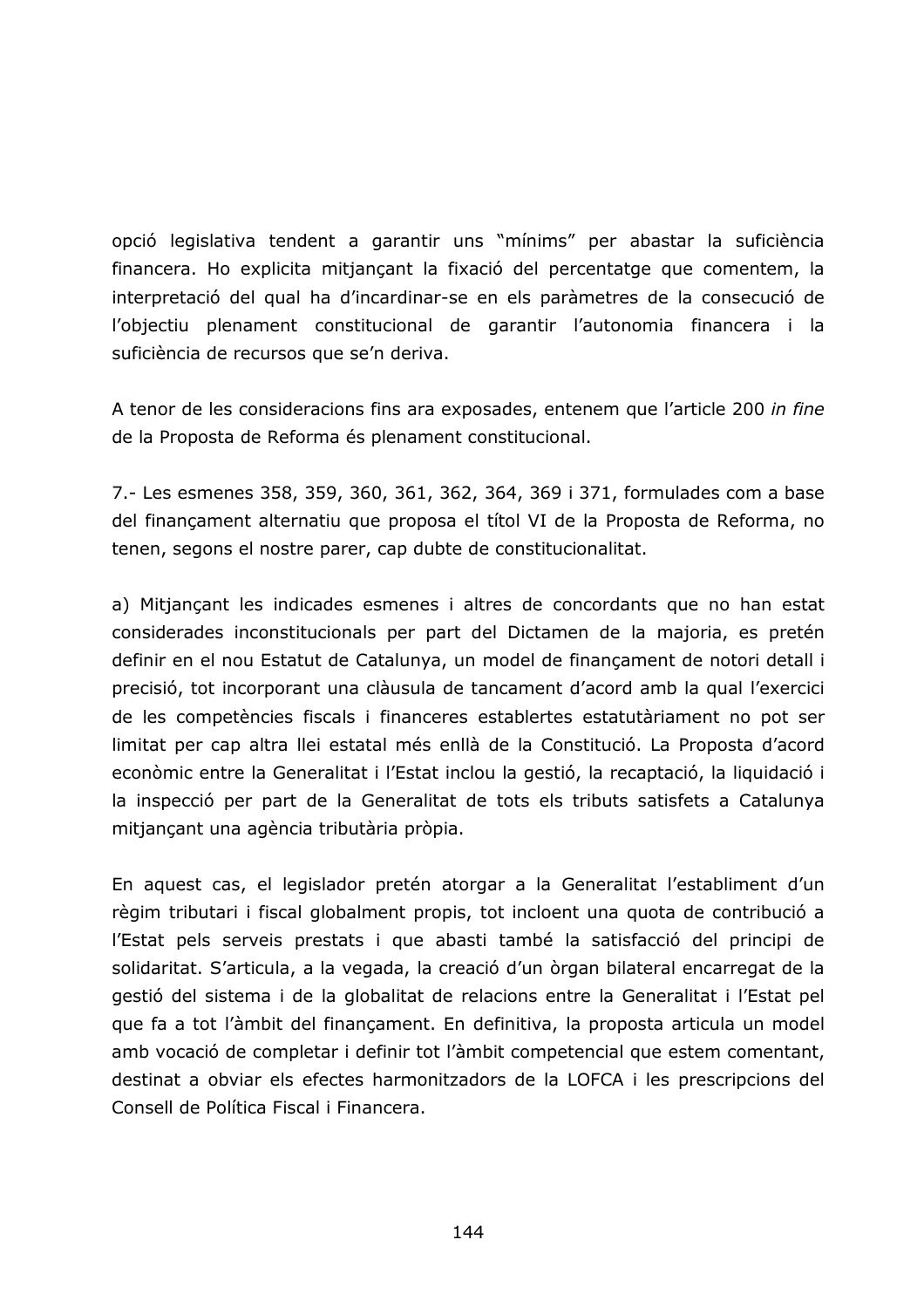Malgrat l'establiment d'un règim tributari propi, es proclama en els "principis de l'acord econòmic" el respecte al principi de solidaritat fixat a la Constitució espanyola. En segon lloc, el respecte a l'estructura general impositiva de l'Estat i, així mateix, el respecte a les normes de coordinació, harmonització fiscal i col·laboració amb l'Administració tributària de l'Estat.

Abans d'entrar en l'anàlisi dels preceptes sobre els quals el Dictamen de la majoria ha establert dubtes d'inconstitucionalitat, dels quals discrepem respectuosament, ens cal avançar que el règim d'acord econòmic que es proposa, malgrat la seva amplitud i precisió reguladora estableix, al nostre entendre, tan sols les bases del nou règim de finançament de la Generalitat. En efecte, el model final que configuren les dites bases serà el que de manera bilateral estableixi en definitiva l'Estat mitjançant una llei paccionada. Aquest és pràcticament el tenor literal de l'esmena 359 de la Proposta:

"El règim d'acord econòmic entre la generalitat de Catalunya i l'Estat estableix les bases de les relacions de caràcter fiscal entre ambdues administracions, i es desenvoluparà de manera bilateral mitjançant una llei paccionada".

Si això és així, al nostre entendre, la concreció de les bases correspondrà en definitiva a les Corts Generals, que hauran d'aprovar la llei necessària per portar a terme "el règim d'acord econòmic amb Catalunya" (de forma anàloga a la Llei que desenvolupa el sistema de concert basc o la LORAFNA, en el cas de Navarra, lleis -sigui dit de passada-, d'una prolixitat i concreció de detall molt notables).

Tot el que hem dit en el nostre vot particular, i també en el vot que articula el conseller Sr. Camps amb l'adhesió del conseller Sr. Bassols, sobre el caràcter de llei paccionada que cal predicar de la Proposta de Reforma que comentem té una especial significació a l'hora d'establir el règim d'acord econòmic. Si, en definitiva, les Corts Generals hauran d'acollir de forma positiva o negativa la Proposta de Reforma després d'un "iter legislatiu" centrat en la negociació i l'acord, tant o més encara ho serà la Llei que aprovi en el seu cas el nou sistema de finançament, fixant-ne "negre sobre blanc" tots els seus requisits i condicions. En definitiva, totes les relacions de caràcter fiscal entre l'Estat i la Generalitat que caldrà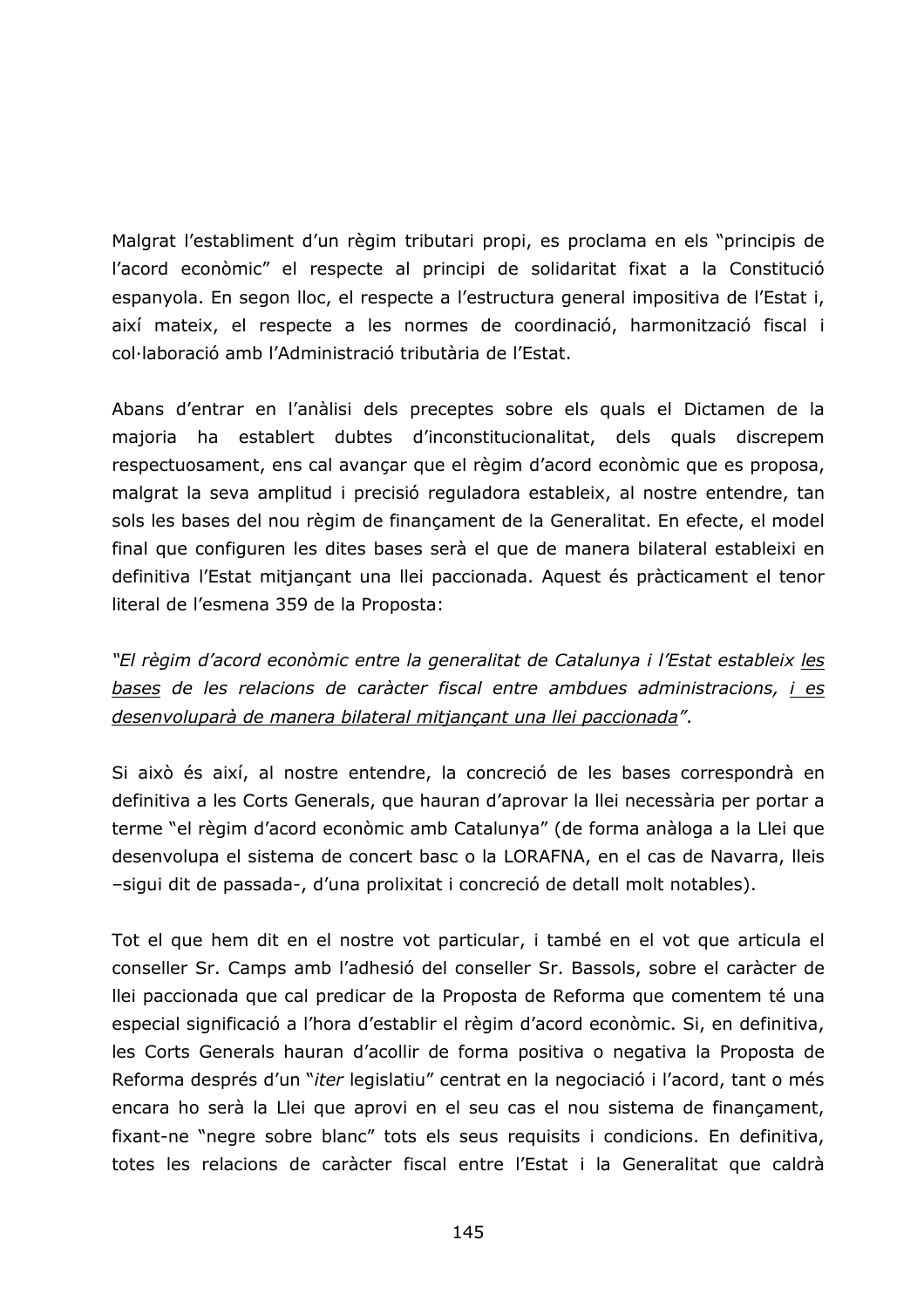desenvolupar, diguem-ho un cop més, de forma bilateral i mitjançant un indefugible acord que es deriva del concepte "llei paccionada", fan que el sistema de finançament propugnat en el bloc d'esmenes que estem analitzant, en cap cas suplanti les potestats estatals derivades de la CE.

b) La discrepància que fins ara hem expressat respecte del criteri que exposa el Dictamen en el seu Fonament X i, en concret, en fer el judici de constitucionalitat respecte del bloc d'esmenes que estem enjudiciant, té un especial relleu en constatar, que la majoria considera inconstitucional el nou sistema de finançament articulat, en la mesura que nega segons la seva apreciació, la competència normativa estatal per fixar els principis de la Hisenda general (art. 149.1.14 CE). Al nostre respectuós entendre, aquesta consideració és errònia, i ens cal fer-hi especial esment, en funció del fet que els principis constitucionals esdevenen l'únic topall intangible per part de qualsevol sistema de finançament que es proposi.

No podem ignorar la dificultat que ens representa poder fixar l'abast de la consideració que expressa la majoria i que hem relacionat en el paràgraf anterior. Per això intentarem explicar els punts essencials del nostre dissentiment.

A l'esmena 359 del règim d'acord econòmic s'estableix que l'esmentat acord només configura les bases de les relacions de caràcter fiscal entre la Generalitat i l'Estat, tot deixant el seu desenvolupament a una llei paccionada. No ens farem forts en la literalitat del concepte de "llei paccionada". Però tanmateix, creiem que amb encert l'esmena expressa que les concretes precisions de la dita relació bilateral hauran de quedar concretades (en forma tan prolixa si es vol com ho fa la llei que aprova el concert basc o la LORAFNA), a la Llei de l'Estat a la qual correspon aprovar i desenvolupar el "règim d'acord econòmic". Ens preguntem com podria ser d'altra forma, o dit d'una altra manera, quin instrument jurídic, Ilevat d'una llei de l'Estat, podria fixar el desenvolupament del règim financer que es proposa al bloc d'esmenes que estem comentant. Sembla obvi que si es tracta únicament i exclusiva d'una llei de l'Estat, de cap manera no es pot entendre que se suplanti la libèrrima voluntat de les Corts Generals en acceptar la proposta estatutària.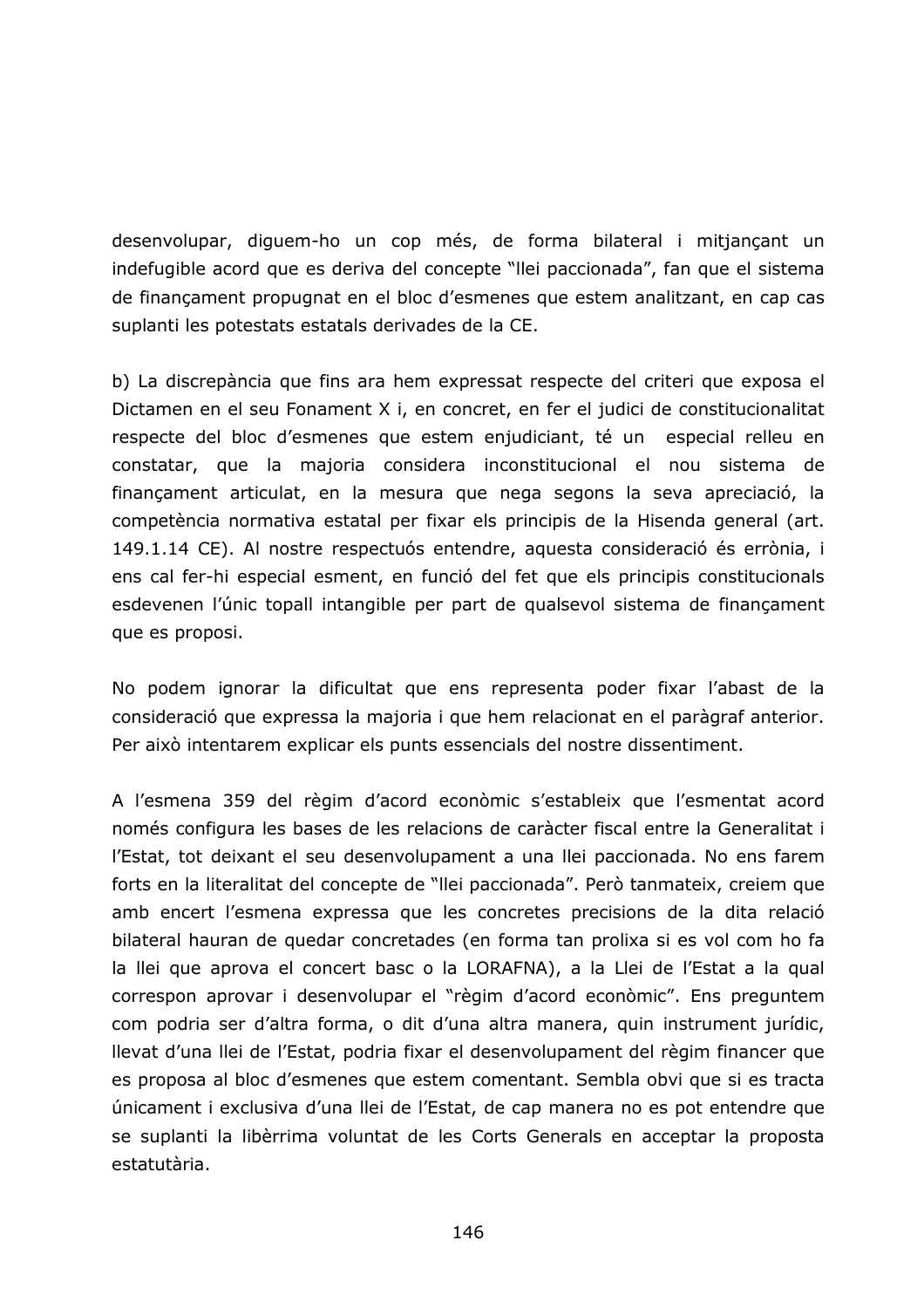Creiem, també, irrellevant si a l'evidència que exposem al paràgraf anterior se li vol dir llei bilateral, llei acordada o llei paccionada, o bé, qualsevol altre apel·latiu que haurà de comportar en tot cas la concurrència d'una prèvia acceptació per part de l'Estat de la proposta estatutària en l'iter legislatiu que tantes vegades hem comentat, i en un segon estadi, l'acceptació - si ho vol lliurement- de la llei que aprovi les dites bases de les "relacions de caràcter fiscal" amb la precisió i detall que vulgui l'Estat.

Per això, dit sigui de passada, no entenem els dubtes de la majoria del Consell sobre la constitucionalitat de la mencionada "llei paccionada". Si el mateix Dictamen parla en diverses ocasions de l'Estatut com a llei paccionada (entre d'altres, la lletra B del punt 4 del Fonament I del Dictamen), considerant l'expressió perfectament constitucional en els seus termes literals, és lògic que idèntica apel·lació es pugui fer d'una llei prevista en el títol VI del mateix Estatut si, a més, regula una matèria tan transcendental com el finançament.

c) També costa d'entendre, que de la lectura de les prescripcions de la lletra a i concordants de l'esmena 360, se'n pugui desprendre per part del Dictamen de la majoria, que el model nega la intangibilitat dels principis constitucionals de la Hisenda general. Entenem respectuosament que si com es diu a l'esmena 360 la Generalitat estableix el sistema amb ple respecte dels principis generals constitucionals que seguidament detallarem, es pugui raonablement posar en qüestió la prevalença dels dits principis constitucionals. En efecte, l'esmena 360 ressalta i proclama el respecte als següents principis constitucionals:

- El principi de solidaritat fixat a la Constitució espanyola.

- El principi constitucional de respecte a l'estructura general impositiva de l'Estat.

- A les normes de coordinació, harmonització fiscal.

- El principi de col·laboració amb l'Administració tributària de l'Estat que es predica de l'Agència tributària catalana i que no preveu la concreció d'aquesta col·laboració atès que ja ho farà la llei estatal que aprovi el "règim d'acord econòmic".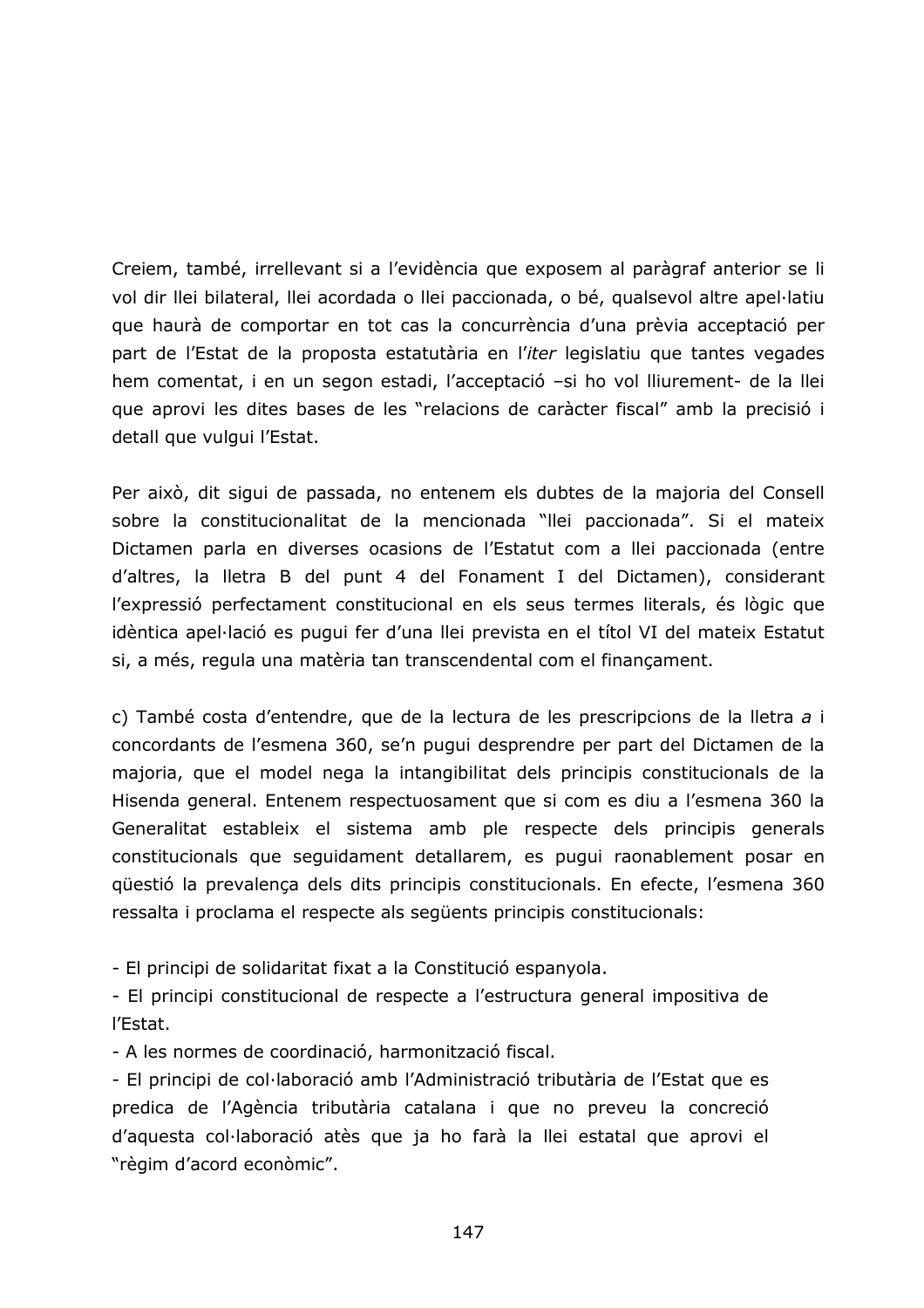d) Podríem coincidir amb l'afirmació que fa el Dictamen de la majoria sobre la similitud del règim d'acord econòmic amb "el règim de concert econòmic". Del que discrepem és de l'afirmació que el Dictamen fa seguidament segons la qual aquest model és "no previst a la Constitució per a la Generalitat de Catalunya". Un cop més, hem de recordar que a la Constitució no s'hi preveu aquest model ni cap altre, ni per a Catalunya, ni per a la resta de comunitats autònomes. Tal com hem argumentat en les consideracions generals, del seu caràcter potestatiu tampoc no es pot desprendre una expressa reserva de llei orgànica de la LOFCA. Gosaríem dir que tan constitucional seria l'existència de la LOFCA com la seva inexistència (art. 157.3 CE). El fet obvi de la vigència de la LOFCA no pot portar-nos a propugnar la seva prevalença per damunt d'aquells estatuts que omplin de contingut el sistema de finançament de la comunitat autònoma respectiva. Això és precisament el que fa la Proposta de Reforma i de forma més complerta o tancada si es vol, el bloc d'esmenes que estem analitzant. Diguem un cop més que a l'Estat li pertocarà, per via de les Corts Generals, l'acceptació o no de la Proposta estatutària, també en aquest àmbit.

El contingut de les esmenes 361, 362, 364, 369, 371 i subsegüents, diguem-ho un cop més, no tenen el caràcter excloent de les competències estatals, que es predica al Dictamen per les mateixes consideracions que fins ara hem formulat.

e) No ens estendrem en el comentari que fa el Dictamen respecte a la projecció sobre el bloc d'esmenes que comentem de la disposició addicional primera de la Proposta de Reforma. La discrepància amb els criteris del Dictamen, respecte als efectes aplicatius del contingut de la disposició addicional primera ja s'han analitzat in extenso al vot particular en el qual conflueixen les nostres discrepàncies, juntament amb la del conseller, senyor Jaume Vernet i Llobet, en relació amb la temàtica dels drets històrics. Al contingut de l'esmentat vot particular, subscrit pels tres consellers esmentats, ens remetem a l'hora de dissentir de l'afirmació que es fa al Fonament X in fine, segons la qual Catalunya no és titular de drets històrics que permetin establir un règim diferenciat de competències ni un sistema de finançament propi.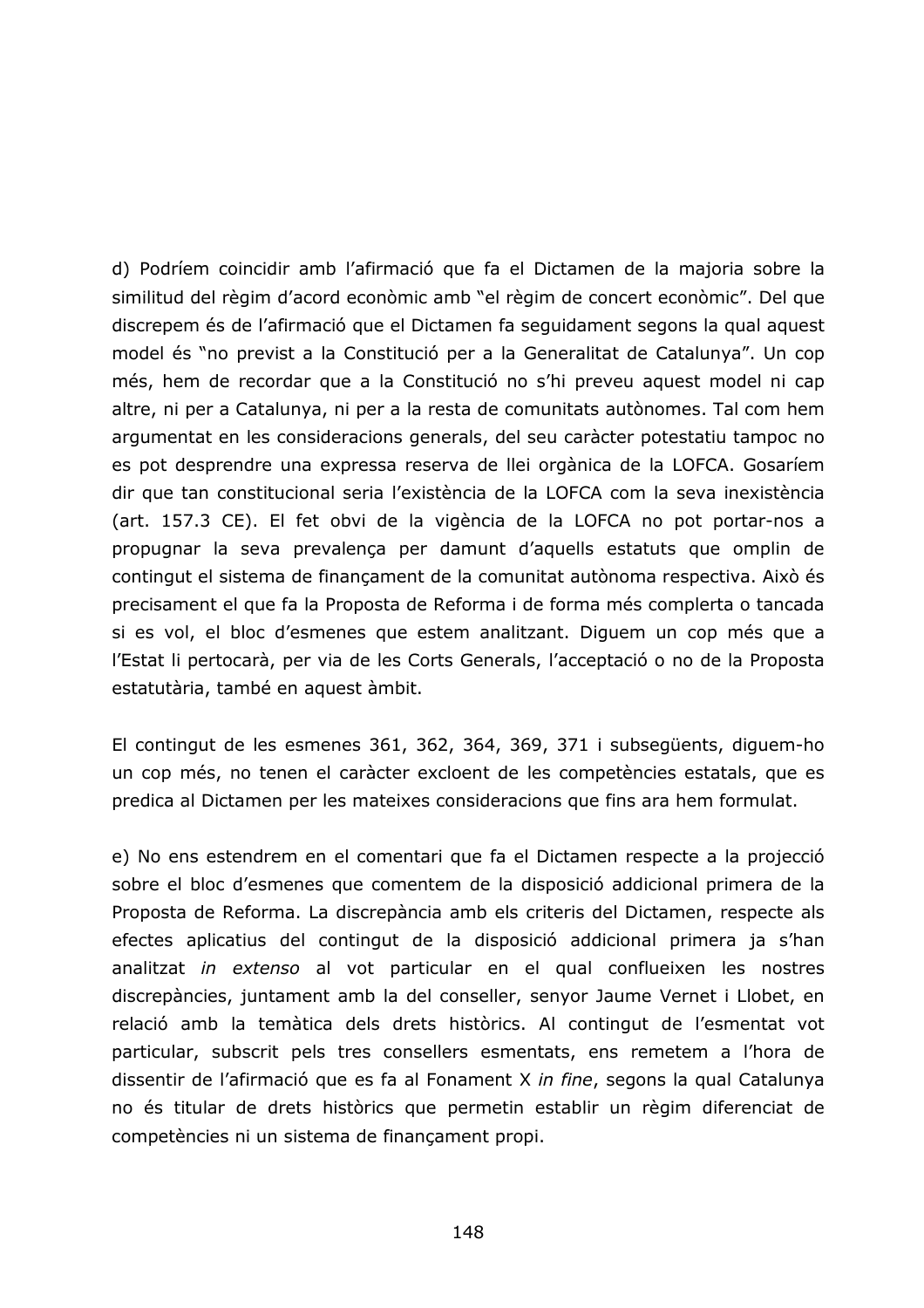f) Tenint en compte les consideracions exposades al llarg d'aquest vot particular, ens permetem establir les següents conclusions:

Primera. La Constitució no predetermina un model de finançament per a les comunitats autònomes, ni tampoc especifica quines comunitats poden disposar d'un model singularitzat i quines han de regir-se per la LOFCA.

Segona. La Proposta de Reforma és l'instrument jurídic idoni per habilitar un model de finançament propi per a Catalunya i per determinar les bases que l'han de regir, sens perjudici del desenvolupament de les dites bases arran de la llei de les Corts Generals que aprovi el nou model.

Tercera. El sistema d'acord econòmic que proposa el bloc d'esmenes analitzat no contradiu cap principi constitucional, ans el contrari, respecta tots i cadascun dels que preveu la Constitució, amb especial èmfasi en la incorporació del factor solidaritat. La similitud del model proposat amb el de concert i conveni econòmic -plenament constitucionals- és una mostra de compatibilitat amb els principis constitucionals.

Quarta. El règim LOFCA pot esdevenir pràcticament inaplicable a Catalunya si la Proposta de Reforma estableix un model complet i tancat de finançament i, en aquest sentit, resulta jurídicament tan vàlid que la inaplicació la reguli el mateix estatut, o com que ho faci en forma alternativa o complementària la mateixa LOFCA, mitjançant una disposició anàloga a les que ja conté per als supòsits d'Euskadi, Navarra, i en uns altres paràmetres, els casos de Canàries, Cèuta i Melilla.

Cinquena. Res no impedeix que el model que estem comentant es fonamenti en el reconeixement i l'actualització dels drets històrics de Catalunya, com a element complementari per reforçar la seva constitucionalitat. En aquest sentit, no hi ha impediment constitucional perquè la Proposta de Reforma reconegui i actualitzi els drets històrics de Catalunya dins del marc de la disposició addicional primera.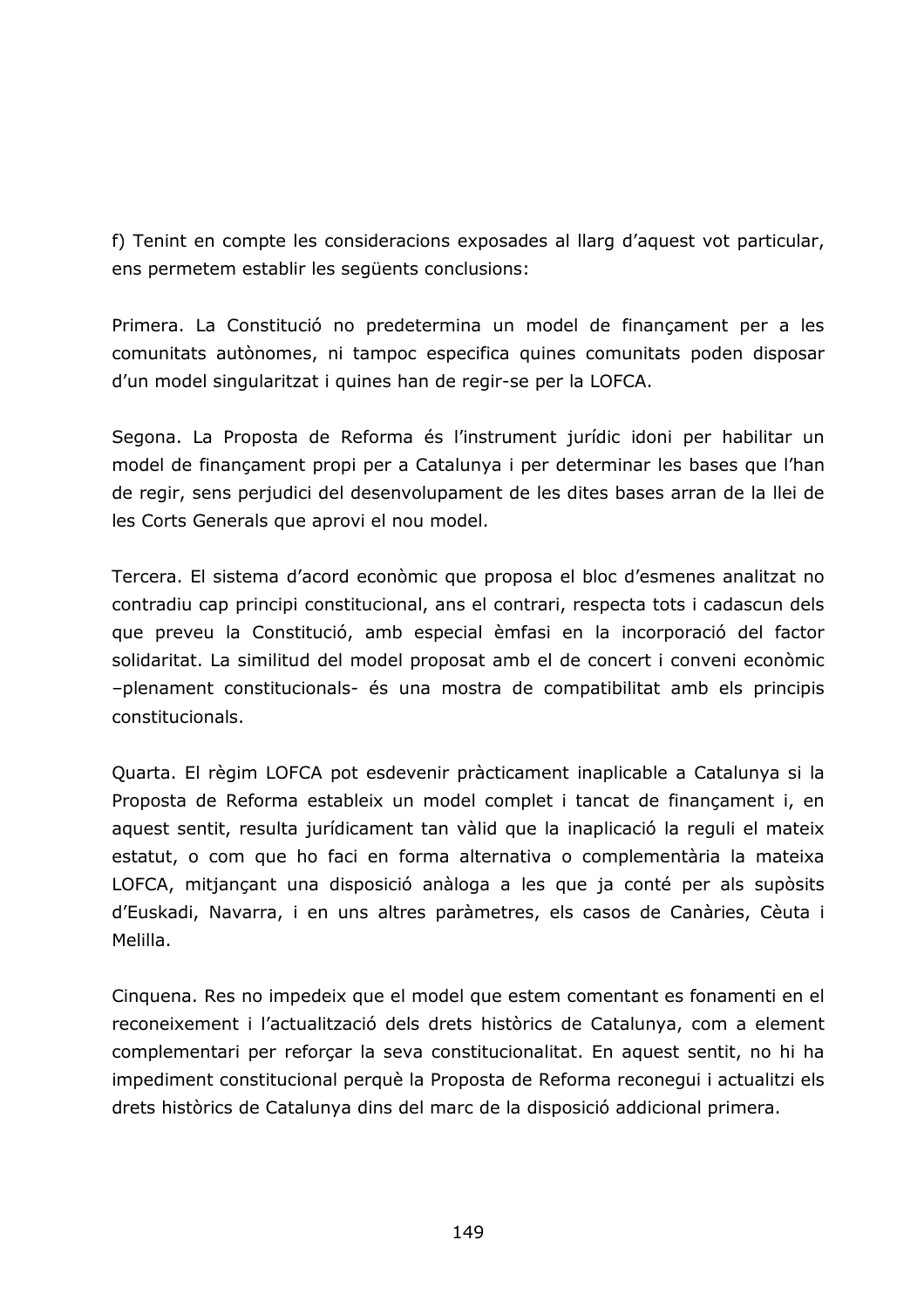En funció de les anteriors consideracions, les esmenes 358, 359, 360, 361, 362, 364, 369 i 371 formulades al títol VI de la Proposta de Reforma són constitucionals.

Barcelona, 3 de setembre de 2005

VOT PARTICULAR que formula el conseller senyor Jaume Vernet i Llobet, a l'empara de l'article 50 del Reglament provisional d'organització i funcionament del Consell Consultiu de la Generalitat de Catalunya, al Dictamen núm. 269, emès en data 1 de setembre de 2005.

El motiu de la meva discrepància està en relació amb l'argumentació del Fonament I, cosa que afecta directament o indirecta les conclusions a les quals s'arriben en els Fonaments V, dedicat al Poder Judicial i Ministeri Fiscal; X, sobre finançament; i XII, sobre les lleis a les quals es refereix la disposició addicional novena.

 $\mathbf{I}$ 

En la meva opinió, el tractament, molt ponderat, donat al Fonament I, des del punt 2 al punt final, que ha aprovat la majoria, no posa èmfasi suficient a l'específica funció constitucional dels estatuts d'autonomia i a la seva rellevant posició en el sistema de fonts, de les quals deriven importants consequències en altres fonaments del Dictamen. Així, el meu parer sobre la relació entre l'Estatut d'autonomia i determinades normes estatals unilaterals és diferent de la majoria, tant en l'abast d'allò que ha de considerar-se protegit constitucionalment com en els seus efectes, tot i que sigui parcialment coincident en part del seu desenvolupament. En consequència, passaré a exposar dins d'aquest apartat (I) quines són les questions generals sobre la funció constitucional dels estatuts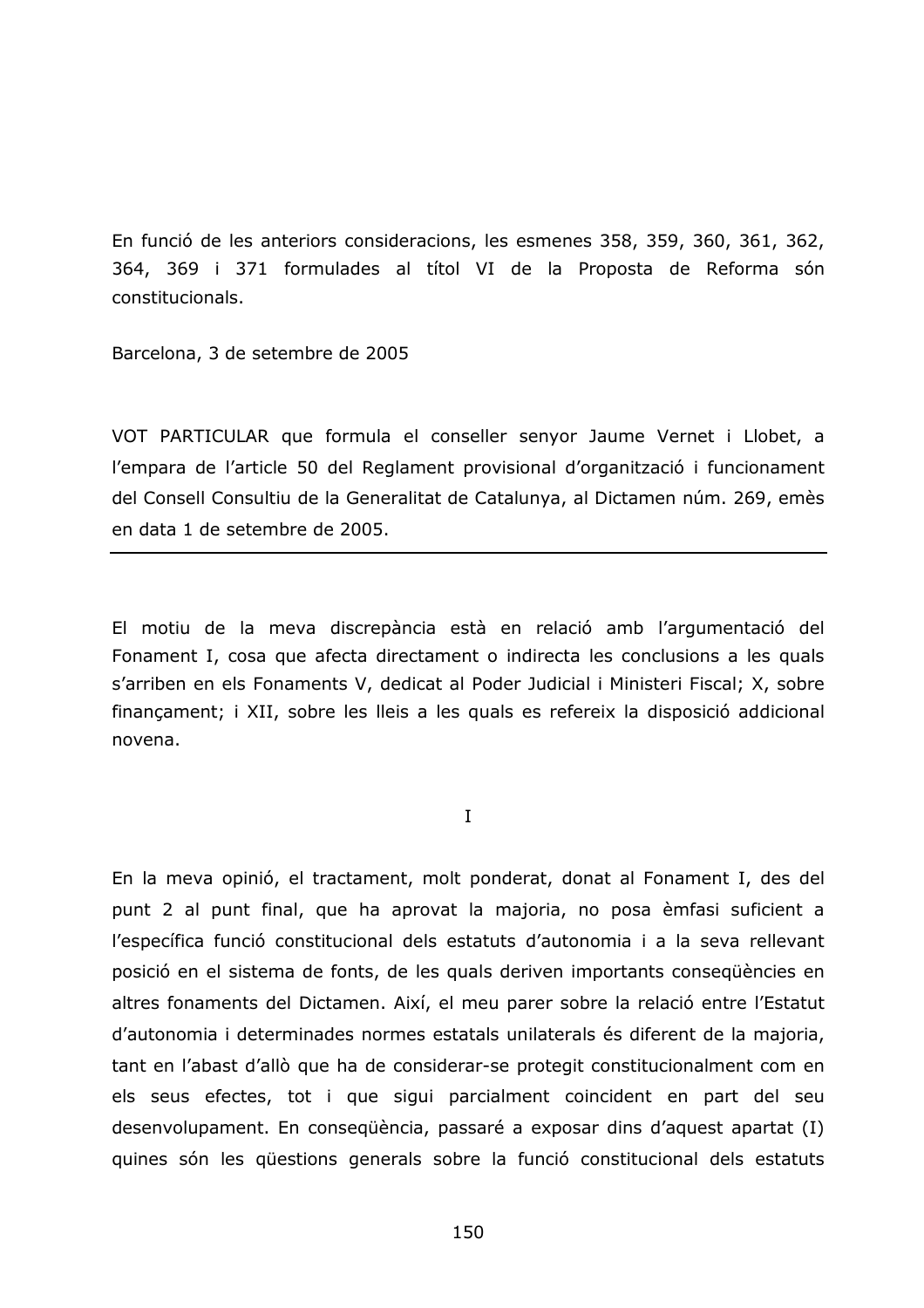d'autonomia (1) i el rang normatiu d'aquests (2), per a continuació mostrar la incidència que tenen aquests aspectes generals sobre altres aspectes més concrets enunciats abans i als quals dedicarem la nostra atenció de forma separada. Això ho desenvoluparem d'aquesta manera, no només perquè es tracta de temes diferents sinó, sobretot, perquè estan directament relacionats amb lleis orgàniques o ordinàries estatals, el paper de les quals constitueix la base de la meva respectuosa discrepància amb la majoria. D'aquesta manera, s'adjunten uns apartats sobre Poder Judicial (II), Ministeri Fiscal (III), finançament (IV) i altres temes (V), directament relacionats amb unes determinades lleis orgàniques o ordinàries.

1. Respecte a la funció constitucional dels estatuts d'autonomia, la Constitució espanyola és una norma que, per motius diversos, ha estat qualificada encertadament com a norma oberta, especialment pel que fa a la distribució territorial del poder. En aquest àmbit, la coneguda com a "Constitució territorial" es troba en gran part desconstitucionalitzada, llevat de la determinació d'uns principis generals i dels processos per exercir el dret a l'autonomia de les nacionalitats i regions. Les raons, com deia, són diverses, tant polítiques, com històriques i jurídiques, i no paga la pena, ni tampoc és el lloc, de detallar-les.

En qualsevol cas, això té una implicació clara: els estatuts d'autonomia, per mandat constitucional, són les normes que desenvoluparan els principis constitucionals i dotaran de contingut l'autonomia reconeguda constitucionalment, la qual cosa pot provocar una gran complexitat, sobretot a l'aparell central de l'Estat, que haurà d'assajar relacions bilaterals i multilaterals amb les diferents comunitats autònomes. Ara bé, el que hem de tenir molt clar és que aquesta ha estat l'opció volguda constitucionalment i les disfuncions que el sistema pugui provocar s'hauran d'assumir per tots els ens implicats. Per tant, aquests hauran de cercar una solució negociada i no unilateral a iniciativa de les institucions centrals. Això ha de ser així perquè en cas contrari, o bé seria confondre les institucions centrals amb les estatals, excloent les autonòmiques, que juntament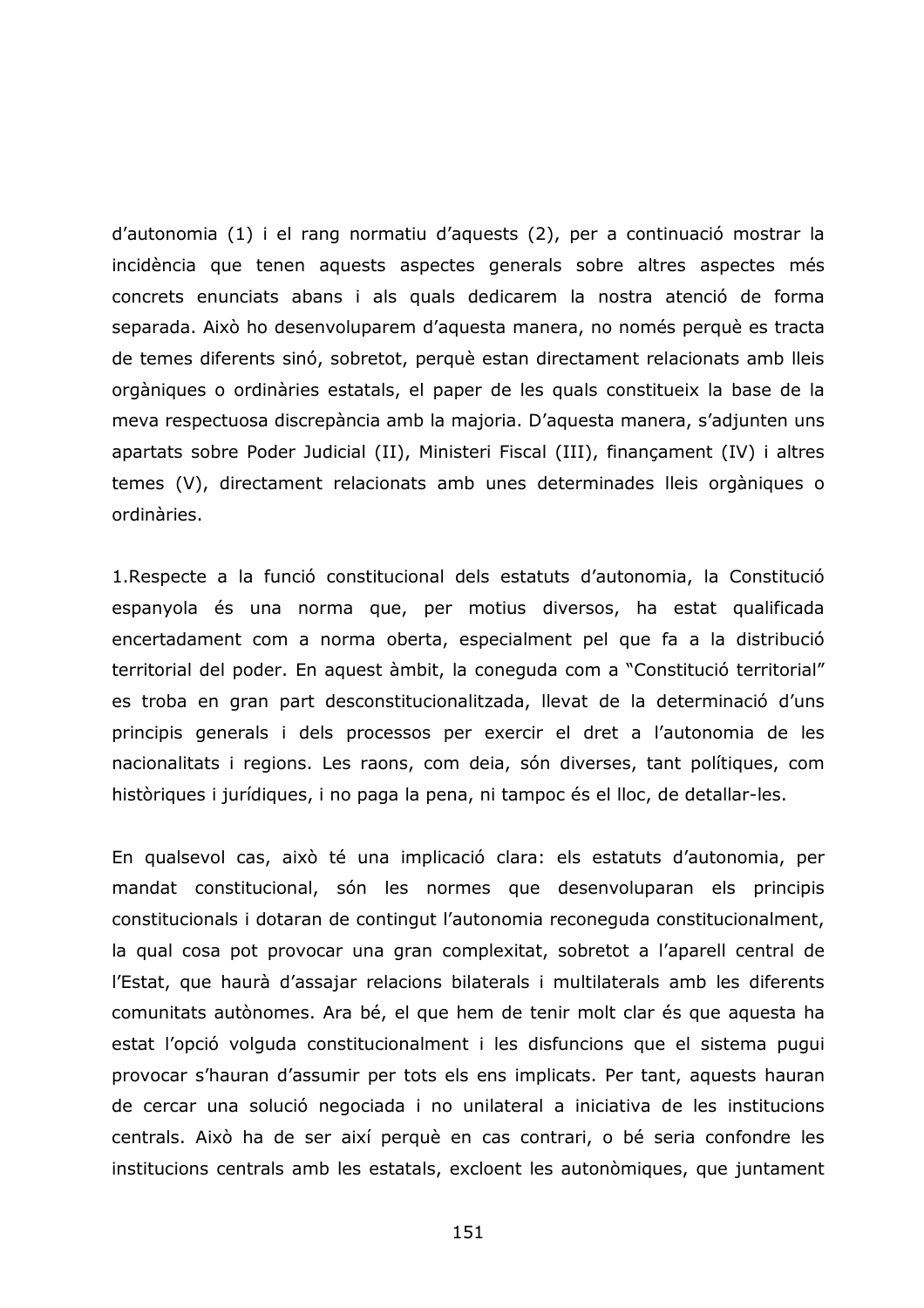amb les primeres són també Estat, com va dir, per cert, ben aviat el Tribunal Constitucional (STC 32/1981, de 28 juliol, FJ 5; 38/1982, de 22 juny, FJ 2, i 119/1992, de 18 setembre, FJ 1); o bé seria convertir els interessos centrals en generals, quan aquests interessos són, almenys, tan parcials com ho poden ser els autonòmics.

D'aquesta manera, la funció principal que despleguen els estatuts d'autonomia és la concreció, a nivell materialment constitucional, de l'autonomia política d'un territori, cosa que té consegüències directes sobre la distribució del poder polític general. La concreció estatutària no queda fixada per sempre, sinó que, com la Constitució, els estatuts poden modificar-se (títols X i IV de la CE i de l'EAC respectivament). D'aquesta forma, si no es revisa la Constitució, la reforma estatutària ha d'encabir-se dins dels límits constitucionals que, com hem assenyalat, són prou laxos per permetre desenvolupaments ben diferents: des de la inexistència de l'autonomia a un autogovern poderós. En aquest sentit, el principi dispositiu i la bilateralitat són principis constitucionals no escrits, que estan implícitament en la construcció del que s'ha denominat Estat autonòmic o de les autonomies, una forma d'Estat no homologada per la literatura internacional que consent diversos desenvolupaments dins de la Constitució mateixa.

Així, la funció constitucional d'un estatut, cara enfora, consisteix en concretar la forma d'estat que la Constitució esbossa, en col·laboració amb la resta d'estatuts d'autonomia. I, com hem esmentat, la Constitució permet solucions concretives diferents, no només territorialment sinó també temporalment, és a dir, distintes per a cada territori, tot afectant el conjunt, i que poden variar amb el transcurs del temps, d'acord amb les oportunes reformes estatutàries. Però l'estatut també desplega una funció constitucional, cara endins, que no és altra que la de ser la "norma institucional bàsica" de la comunitat, com afirma, amb rotunditat, l'article 147.1 CE. Aquesta doble funció, cap a l'exterior (o externa) i cap a la comunitat corresponent (o interna), és característica de la norma estatutària.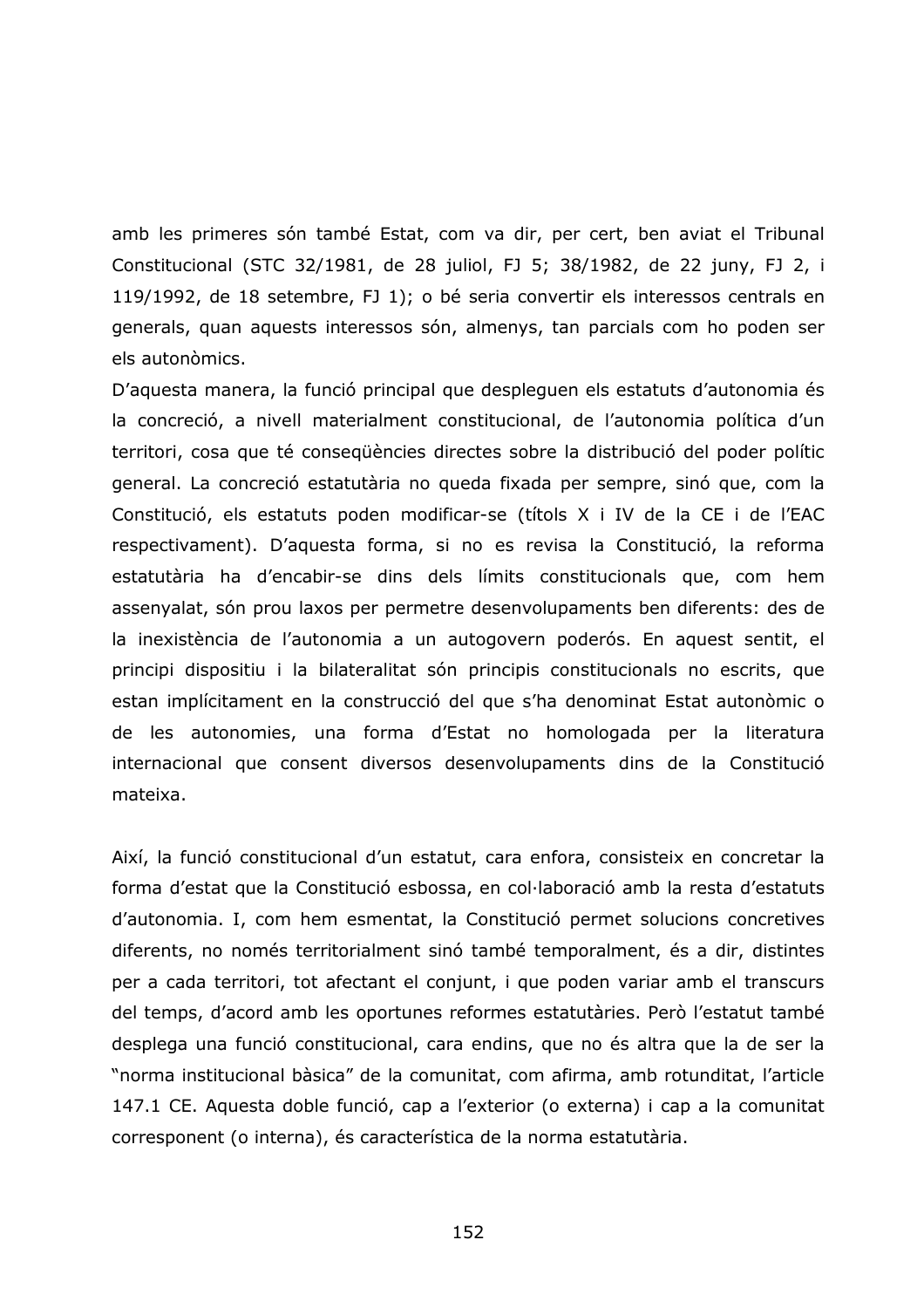Abans de continuar, cal advertir que es discuteix doctrinalment l'existència d'una naturalesa jurídica unitària entre els estatuts, que es posa particularment de manifest en el moment de la seva elaboració i reforma, per la qual cosa, procuraré referir-me, si no es diu altrament, a l'Estatut d'autonomia de Catalunya (o als que més se li assemblen), que és el que ara es proposa de modificar.

a) La funció externa es materialitza especialment a través d'un procediment de caràcter negociat entre les forces polítiques presents a la nacionalitat o regió i les forces polítiques representades a les institucions parlamentàries estatals, el qual, a les nacionalitats, vindrà referendat per la població (pel que fa a Catalunya, d'un costat, art. 151 i disposició transitòria segona CE, per a l'aprovació; i, de l'altre, art. 147.3 i 152.2 CE i 56 i 57 EAC, per a la reforma).

En consequència, el pacte entre l'Estat (institucions centrals) i la nacionalitat (òrgans autonòmics) tindrà efectes sobre el primer -l'Estat central- i la segona -la nacionalitat-, ja que altrament no tindria sentit la negociació, si el seu resultat només fos aplicable a una de les parts. En aquest sentit és del tot oportú recordar l'incís final de l'enunciat de l'article 147.1 CE, quan diu que l'Estat reconeixerà i empararà els estatuts com a part integrant del seu ordenament, per la qual cosa l'Estat no podrà actuar amb ignorància de les prescripcions estatutàries amb l'excusa que l'estatut només afecta un determinat territori, sinó que l'Estat ha de donar curs als compromisos que ha assumit en un estatut, com ara ser respectuós amb les competències autonòmiques i col·laborar amb l'autogovern.

D'aquesta manera, s'ha assenyalat que les garanties procedimentals que s'incorporen als estatuts pretenen incidir d'una o altra manera en la mitigació de l'unilateralisme de l'Estat i posar de manifest que la rigidesa de la qual estan dotats els estatuts fa perdre a l'Estat tota disponibilitat sobre aquests, cosa que significa que l'autonomia és irreversible per la sola voluntat de l'Estat; mentre que el caràcter de llei orgànica que caracteritza l'aprovació final palesa que l'estatut és creat per font estatal i adquireix eficàcia pròpia una vegada introduït a l'ordenament.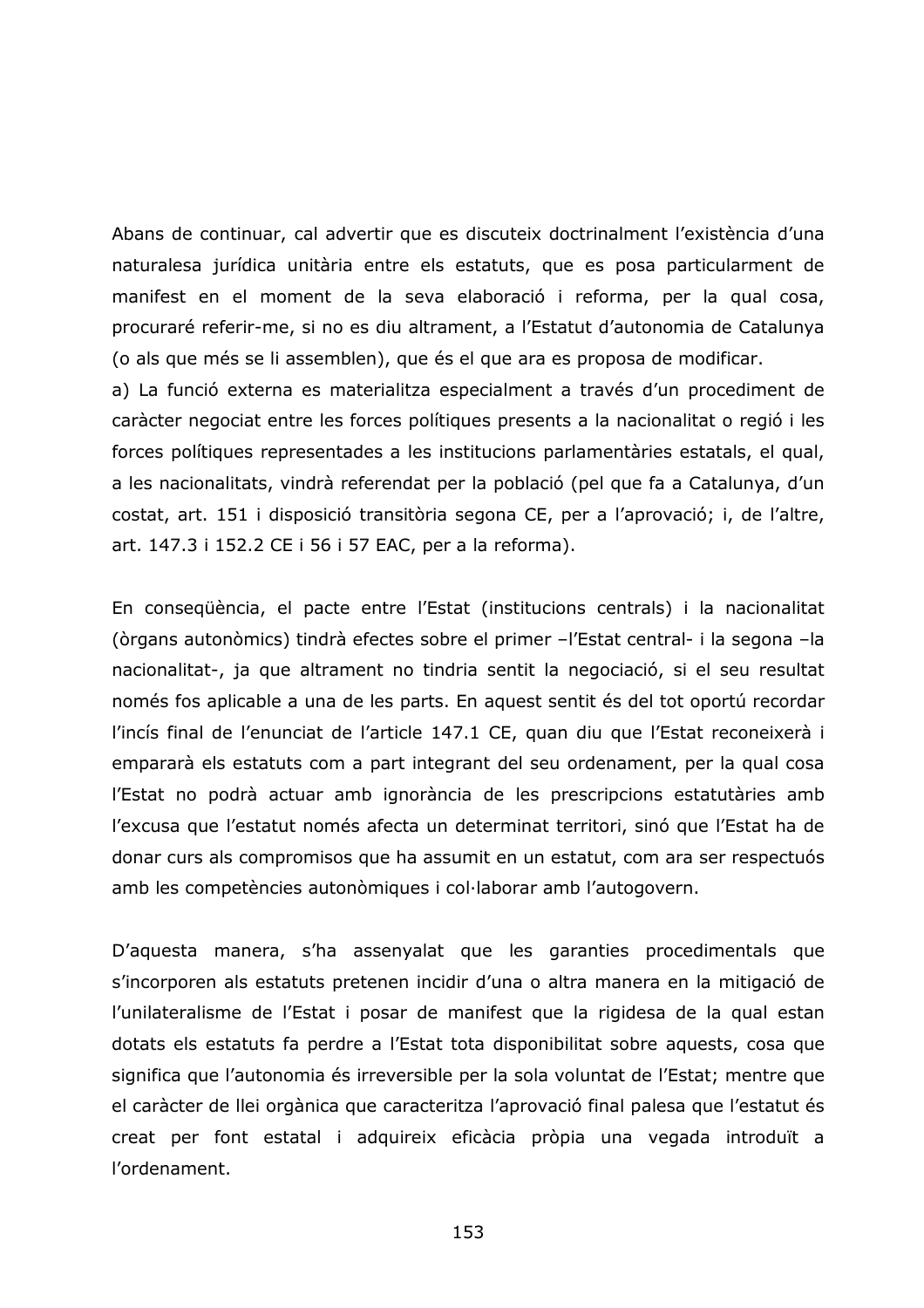b) D'altra banda, l'estatut és la norma constitutiva o fundacional de la respectiva comunitat autònoma (STC 76/1988, de 26 d'abril). Així, l'estatut d'autonomia, per acomplir la funció d'índole interna haurà de definir els elements essencials de la comunitat, la seva denominació, les competències, les institucions, els aspectes financers i d'hisenda i la reforma mateixa de l'estatut, tot el qual constituirà el contingut propi i preceptiu de l'estatut d'autonomia, que podrà completar-se amb altres matèries que no són obligades, sinó potestatives i complementàries, que fan que cada estatut tingui un contingut variable i singular. Això explica, en part, que puguem parlar d'un nucli estatutari, esmentat constitucionalment, i d'una beina també estatutària que l'embolcalla, idea que és traslladable també a altres lleis orgàniques. En tot cas, dins del nucli de l'Estatut hi ha elements que desplequen la funció interna (institucions), l'externa (competències assumides) o ambdues (reforma estatutària), però tots tenen fonament en una remissió específica constitucional.

En dret comparat, la funció externa i la idea de pacte es desenvolupen a les constitucions federals, la qual cosa fa que les güestions internes siguin pròpies de les constitucions subcentrals (subordinades a la constitució federal) en la qual no intervenen, ni en la seva aprovació ni en la seva reforma, els poders centrals. Però, en canvi, el sistema autonòmic, en absència de major detall constitucional i perquè l'estatut d'autonomia té naturalesa de llei estatal, es caracteritza per uns estatuts d'autonomia que acompleixen una funció externa configuradora de l'Estat amb mandats per al propi Estat, a banda del desplegament d'una funció d'autoorganització, d'índole interna.

2. Pel que fa a la posició constitucional dels estatuts d'autonomia en el sistema de fonts, aquests s'aproven i es reformen com a lleis orgàniques (art. 81.1 i 152.2 CE), però donat el seu *iter* parlamentari complex i la ratificació popular s'ha de considerar, pel cap baix, com una llei orgànica especial, tant pel que fa al seu procediment d'elaboració i aprovació com per la matèria constitucionalment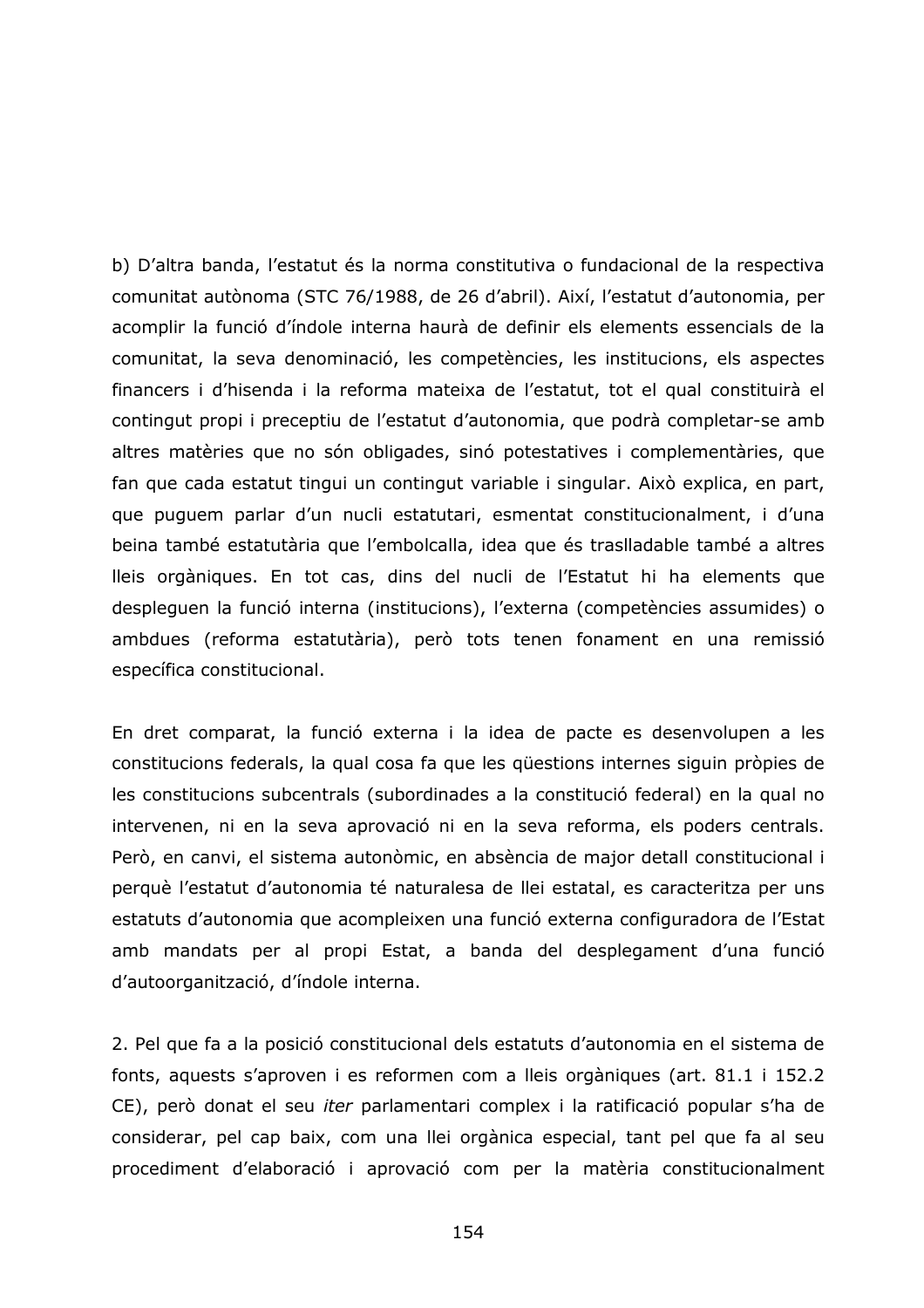atribuïda. Així doncs, tant des de la perspectiva formal com material estem davant d'una norma especial. No hi ha pas cap altra llei orgànica que la seva elaboració contingui elements paccionats, ni tampoc n'hi ha cap altra que necessiti d'un referèndum de ratificació, com és el cas de la reforma dels estatuts que sequiren el procediment de l'article 151 de la CE, això és, de les comunitats de règim especial o de "via ràpida" (Euskadi, Catalunya, Galícia i Andalusia). Tot això atorga a aquests estatuts una especial rellevància que ha de projectar-se sobre el sistema de fonts, és a dir, sobre la posició que aquests estatuts ocupen en la prelació normativa. El seu lloc és subordinat a la Constitució, però, com hem dit abans, són normes materialment constitucionals, que conformen el que s'ha denominat com a bloc de constitucionalitat, és a dir, el conjunt de paràmetres normatius que han de servir al Tribunal Constitucional per resoldre els recursos i conflictes que se li plantegin amb relació a la distribució territorial del poder polític. El Tribunal ha confirmat que no hi ha norma que es pugui interposar entre un estatut d'autonomia i la Constitució (STC 76/1983, de 5 d'agost) i que respecte dels estatuts d'autonomia només la Constitució fa de paràmetre de constitucionalitat (igualment, STC 76/1983, de 5 d'agost, i 99/1986, d'11 de juliol, FJ 4), però, respecte de la resta de l'ordenament jurídic, la Constitució i els estatuts conformen el bloc de constitucionalitat fonamental. A partir d'aquest binomi, s'interpretaran i s'enjudiciaran les altres normes jurídiques tant estatals com autonòmiques.

En aquest sentit, respecte de les normes autonòmiques, no hi ha cap discussió d'entitat en declarar la subordinació de l'ordenament jurídic autonòmic a la seva norma institucional bàsica (l'estatut) i a la Constitució; així, es va declarar una llei autonòmica inconstitucional per antiestatutària (STC 36/1981, de 12 de novembre, FJ 4). Més dubtes, a la vista de les consideracions expressades per la majoria, planteja la relació entre les normes estatals i l'estatut, especialment quan es tracta de lleis orgàniques, però també, vist el parer del dictamen que ha obtingut la majoria, d'algunes lleis ordinàries.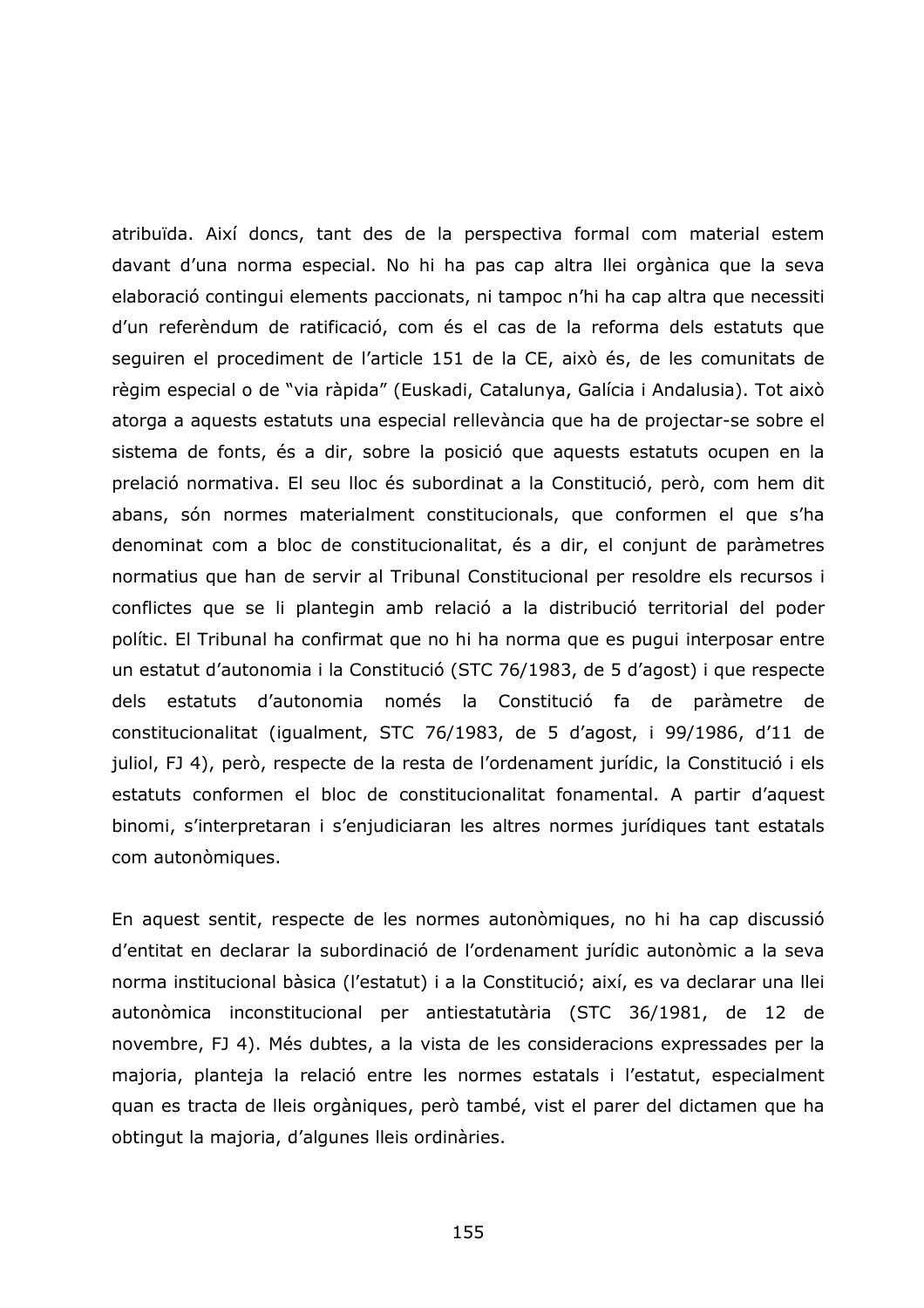La meva discrepància amb l'opinió majoritària se centra sobretot en el fet que, en alguns temes, que tractaré posteriorment, els meus col·legues entenen que l'Estatut no té vigència i fins i tot pot ser apreciat com a inconstitucional si tracta determinats temes que, a parer seu, són objecte d'altres lleis estatals.

En la meva opinió, l'Estatut d'autonomia, en allò que la Constitució li reserva o hi està directament connectat, prima davant de la resta de l'ordenament, tant en el seu vessant de forca activa com de passiva. L'Estatut és una norma estatal, d'origen paccionat, de rang orgànic especial, que deroga o deixa sense aplicació, a Catalunya, determinats preceptes de normes anteriors i que, quan és aprovat, resisteix la novació normativa d'altres normes, si no segueixen el procediment expressament previst de reforma estatutària, sempre que l'Estatut o la Constitució excepcionalment i expressa no prevegin altrament.

Per tant, cal veure atentament si la Constitució o el mateix Estatut fan reserves especials. L'abast d'aquestes reserves, juntament amb els efectes que produeixen sobre l'ordenament, constitueixen el principal motiu de la divergència que mantinc amb l'opinió majoritària manifestada pels meus companys consellers.

Al meu parer, cal ser molt caut quan dues normes col·lideixen, especialment, guan una d'elles és un estatut d'autonomia. En aquests supòsits, s'ha de distingir, com apuntàvem anteriorment, el grau de proximitat amb la reserva prevista a la Constitució dels preceptes que presenten una incompatibilitat. O sigui, cal diferenciar quan un precepte pertany al nucli de la reserva constitucionalitzada o, per contra, s'inscriu en la beina o l'embolcall d'aquesta, tant si es tracta d'un estatut o d'una llei orgànica. En d'altres termes, cal diferenciar la reserva absoluta i la reserva relativa, ja que de forma sovintejada la legislació estatal orgànica ha fet un abús de les reserves constitucionals, qüestió sobre la qual també ha cridat l'atenció el Tribunal Constitucional (STC 6/1982, de 22 de febrer, FJ 6; 173/1998, de 23 de juliol, FJ 7, i 124/2003, de 19 de juny, FJ 11).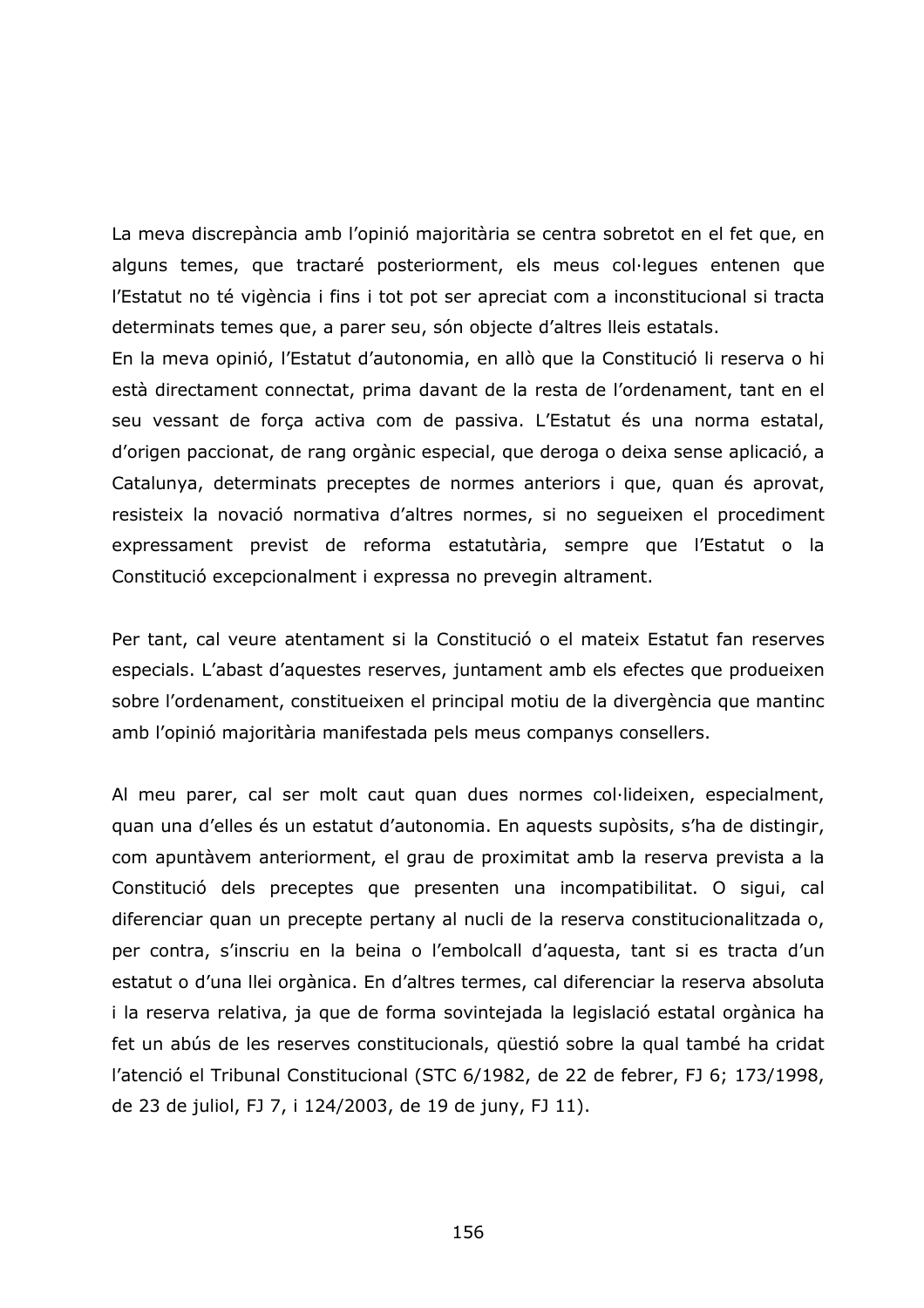El Tribunal, quan s'ha trobat davant d'una controvèrsia entre un precepte estatutari i un altre d'una llei que ha considerat emparat per una remissió constitucional, no ha declarat mai la inconstitucionalitat de l'estatut. Per exemple, en un conflicte entre un estatut i la Llei orgànica del Poder Judicial, ha proposat que se'n fes una interpretació conjunta, ha compatibilitzat les dues normes sense rebutjar-ne cap (STC 56/1990, de 29 de març). Aquest supòsit hauria de respondre, al meu parer, al cas que hi haqués una improbable col·lisió entre dos preceptes protegits per una reserva constitucional, un per l'article 147.2 CE i l'altre per l'article 122.1 CE. Ara bé, quan un dels preceptes s'allunya del nucli de la reserva, aleshores hauria de primar aquell que s'inscriu dins de la reserva absoluta, ja que el primer ha envaït un àmbit reservat al segon per la Constitució. Cal donar, doncs, en aquests casos, preferència a la norma que acompleix el mandat constitucional, sigui l'estatut o la llei orgànica de la qual es tracti. Si el precepte estatutari es troba en la situació de precedència, serà inaplicable fins que la norma estatal no es modifiqui, en el sentit que indica l'estatut d'autonomia. En canvi, si cap de les dues previsions es troba dins del nucli de la reserva, aleshores el criteri hauria d'afavorir la major resistència de l'Estatut, d'una banda, si l'altra norma és posterior. O, de l'altra, si és anterior, la força activa de l'Estatut la inaplicaria i obligaria a l'Estat a modificar la norma que hi fos incompatible. El Tribunal Constitucional ha sostingut que qualsevol infracció de la norma estatutària és una infracció de la Constitució (STC 163/1995, de 8 de novembre,  $FJ$  4).

És més, el Tribunal Constitucional, en la línia d'allò que aquí s'exposa, pel que fa a lleis orgàniques respecte de les quals no hi ha una reserva especialíssima, ha declarat que la remissió que la Constitució fa en favor d'una Llei orgànica "no es ni puede ser una remisión incondicionada o ilimitada. Antes bien, es obvio que el contenido de esa Ley Orgánica está limitado por los principios y preceptos constitucionales y, entre ellos -aspecto que aquí interesa-, por los que regulan el reparto de competencias entre el Estado y las Comunidades Autónomas". D'aquesta manera, la Constitució estableix en aquest cas una reserva de Llei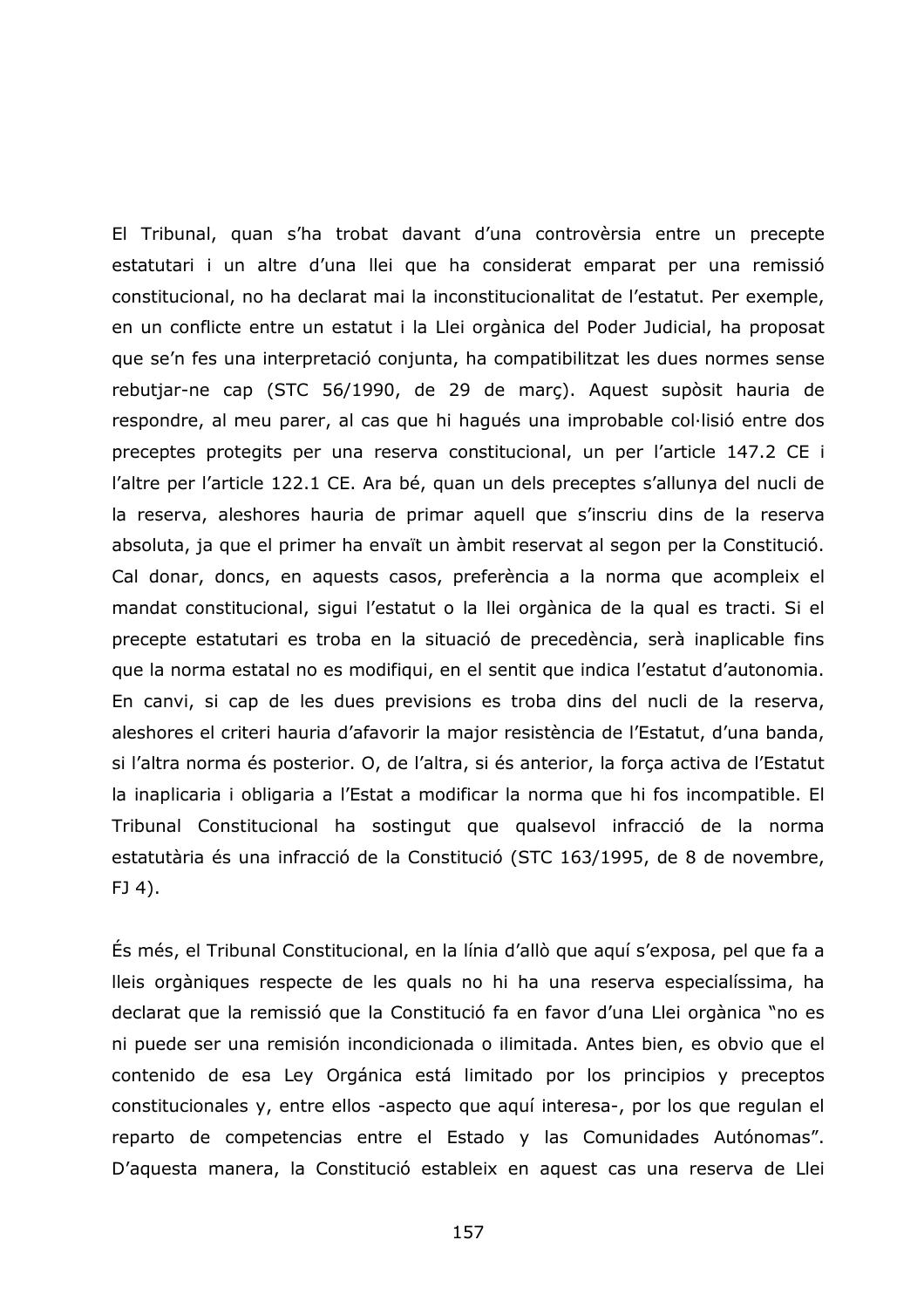orgànica per a la determinació de les competències d'una institució, però "no es una norma atributiva de competencias materiales del Estado, de modo que no altera ni permite alterar el régimen de competencias que se deduce del Título VIII de la Constitución. La Ley Orgánica que lo desarrolla debe atenerse al mismo y a las normas del bloque de la constitucionalidad correlativas. [...] De ahí que para ello sea preciso acudir a las reglas competenciales que prescriben el Título VIII y los Estatutos de Autonomía que lo desarrollan y complementan" (la cursiva és meva, a la STC 204/1992, de 26 de novembre, FJ 3).

El raonament de fons del que s'ha dit reposa en l'especial rigidesa dels preceptes estatutaris, en el caràcter materialment constitucional i paccionat del contingut, i en la qualitat de llei estatal del mateix Estatut, tot i provenir generalment d'una iniciativa autonòmica i no estatal. Es tracta, en definitiva, d'una autoimposició estatal d'unes obligacions que l'Estat pot acceptar o no, però que si ho fa queda constret i no pot desempallegar-se'n de forma unilateral, per la qual cosa no tindrà altre remei que respectar l'Estatut que ha aprovat. En paraules de la Constitució, com deia abans, l'Estat reconeixerà i empararà com a part de l'ordenament (art. 147.1 CE). Igualment, segons el Tribunal Constitucional, "la aprobación de los Estatutos de autonomía por Ley orgánica no constituye un simple revestimiento formal de una norma propiamente autonómica sino la incorporación, definitiva y decisiva, de la voluntad del legislador estatal a la configuración de lo que, por su contenido, constituye la norma institucional básica de cada Comunidad autónoma" (STC 99/1986, d'11 de juliol). En el procés d'aprovació d'un Estatut com el de Catalunya hi ha dues voluntats, la territorial i la central, que, de comú acord, poden establir com a objecte de regulació continguts aliens a l'article 147.2 CE, sense envair reserves constitucionals, per la qual cosa aquest contingut no necessari impedeix, sota tatxa d'inconstitucionalitat per antiestatutari, una regulació estatal unilateral en sentit contrari al pactat en l'Estatut.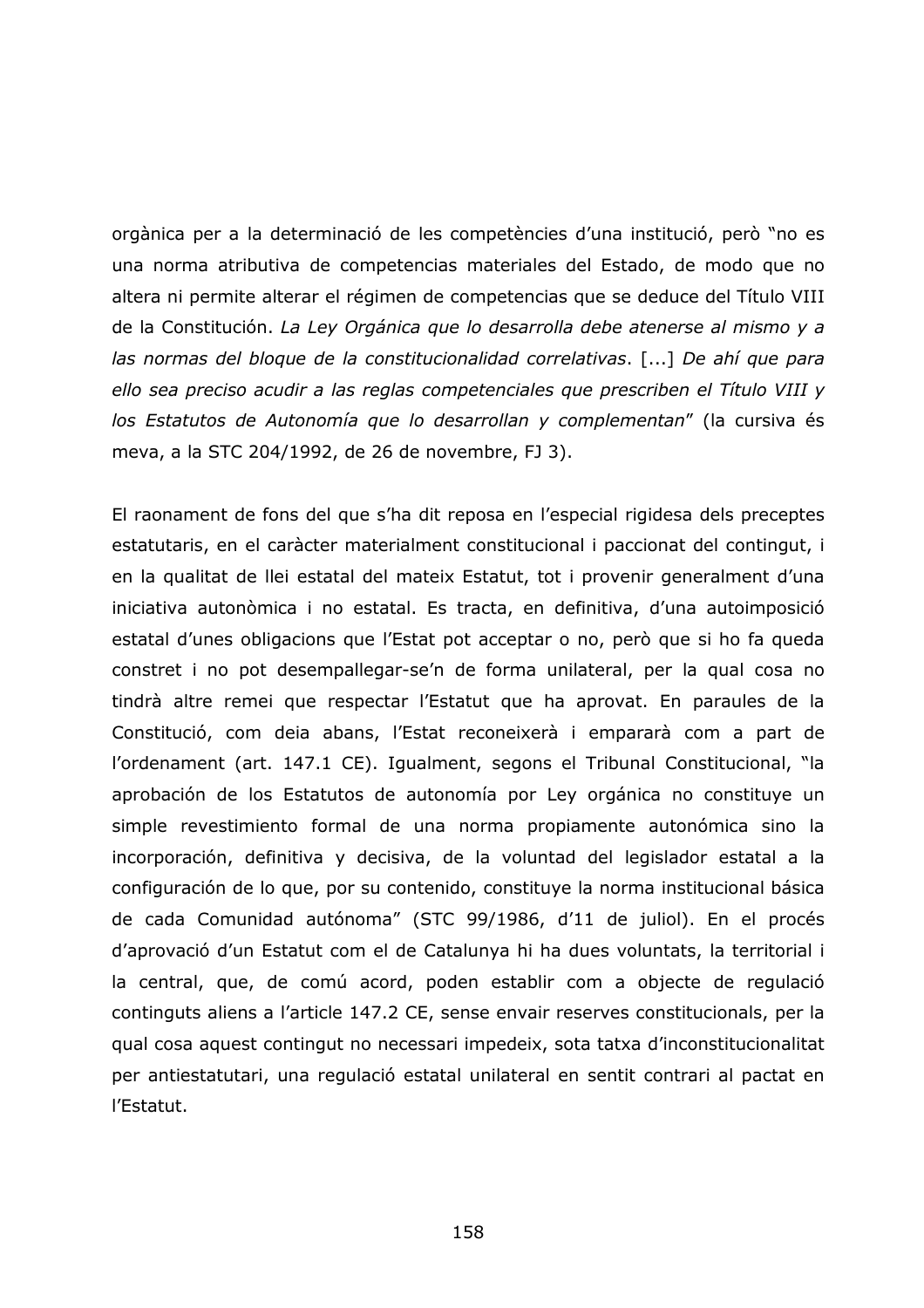En conclusió, la regla de l'autonomia funcional és la regla que permetrà resoldre les antinòmies entre els estatuts i la resta de lleis estatals i que té com a consequències immediates el desplegament de la força activa i passiva dels estatuts en cas d'incompatibilitat. Per tant, dissenteixo de la preeminència, al meu parer exagerada, que s'ha donat per part de la majoria a la legislació estatal unilateral en contra de la virtualitat i eficàcia de l'Estatut, així com al suggeriment que l'Estatut incorpori, mitiancant disposicions addicionals, mandats als poders autonòmics perquè instin la reforma de determinades lleis orgàniques utilitzant els mecanismes prevists a l'ordenament, ja que obvia el caràcter també de legislació estatal del mateix Estatut.

Per tant, la disposició addicional novena de la Proposta de Reforma és, en tot cas, sobrera o, fins i tot, limitadora dels preceptes estatutaris, però, en cap cas, és inconstitucional, com tampoc no ho són les prescripcions estatutàries que afecten explícitament o implícita i directament o mediata les reserves de llei orgànica o ordinària, com es veurà a continuació.

## $II$

Respecte del títol dedicat al poder judicial, hi ha dues reserves de llei orgànica i una de llei ordinària. Les dues primeres han estat a la Llei orgànica del Poder Judicial -en endavant, LOPJ- (art. 122.1 CE) i a la Llei orgànica que reguli el Consell General del Poder Judicial - en endavant, LOCGPJ- (art. 122.2 CE), mentre que la segona fa referència a un altre tema, el Ministeri Fiscal (art. 124 CE), que tractarem separadament, en l'apartat següent, per les raons que després direm.

Centrant la nostra anàlisi en els dos apartats de l'article 122 CE, aquests prescriuen: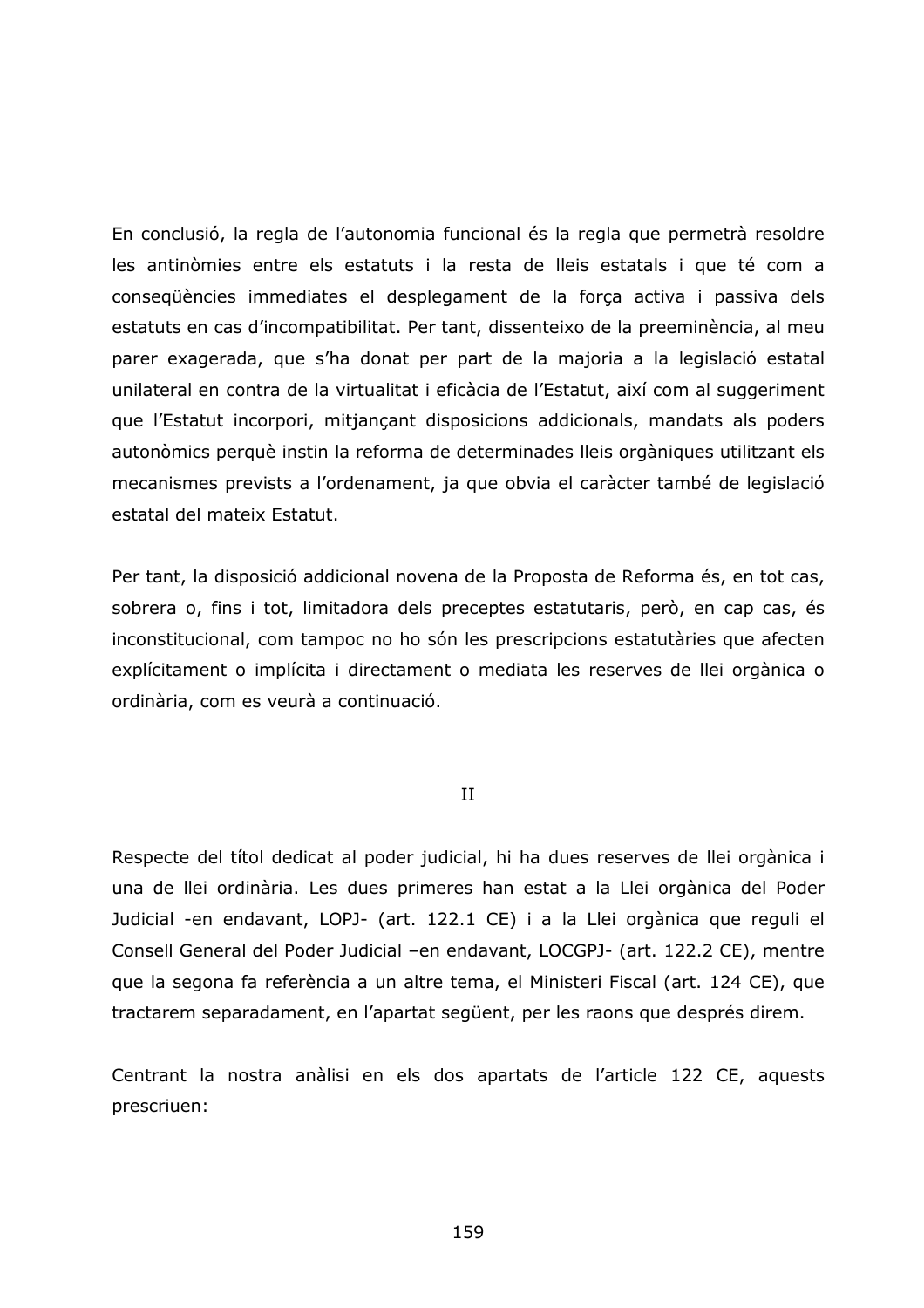"1. La llei orgànica del poder judicial determinarà la constitució, el funcionament i el govern dels Jutjats i dels Tribunals, i l'estatut jurídic dels Jutges i dels Magistrats de carrera, els quals formaran un cos únic, i el del personal al servei de l'Administració de Justícia.

2. El Consell General del poder judicial és l'òrgan de govern d'aquest darrer. La llei orgànica n'establirà l'estatut i el règim d'incompatibilitats i les dels seus membres, assenyaladament matèria funcions en de nomenaments, ascensos, inspecció i règim disciplinari."

En consegüència, la reserva a llei orgànica s'ha de cenyir a aquests aspectes, però tant la LOPJ com la LOCGPJ han desbordat la reserva constitucional, tractant amb detall aquest i altres aspectes. Per aquest motiu, la reserva constitucional no opera amb plenitud davant dels estatuts d'autonomia.

L'Estatut d'autonomia, per la seva banda, troba ancoratge constitucional per a regular aspectes relatius al poder judicial a l'article 152 CE, si bé tant el legislador estatutari, pel que fa a la distribució de competències, com la legislació autonòmica, no podran superar la previsió de l'article 149.1.5 CE, que reserva la competència sobre l'Administració de Justícia a l'Estat, com si no tingués res a veure amb l'estructura composta de l'Estat.

El Tribunal Constitucional ha matisat aquesta lectura, tot i que de forma molt prudent, en distingir "l'Administració de Justícia" de "l'administració de l'Administració de Justícia" (STC 56/1990, de 29 de març, FJ 6). Així, segons el Tribunal, a la vista del procés d'aprovació dels estatuts i de la Constitució "puede afirmarse que la distinción entre un sentido amplio y un sentido estricto en el concepto de Administración de Justicia no es algo irrelevante jurídicamente. Esta diferencia, presente en toda la organización y regulación de la función jurisdiccional, [...], tiene, al menos, valor para distinguir entre función jurisdiccional propiamente dicha y ordenación de los elementos intrínsecamente unidos a la determinación de la independencia con que debe desarrollarse, por un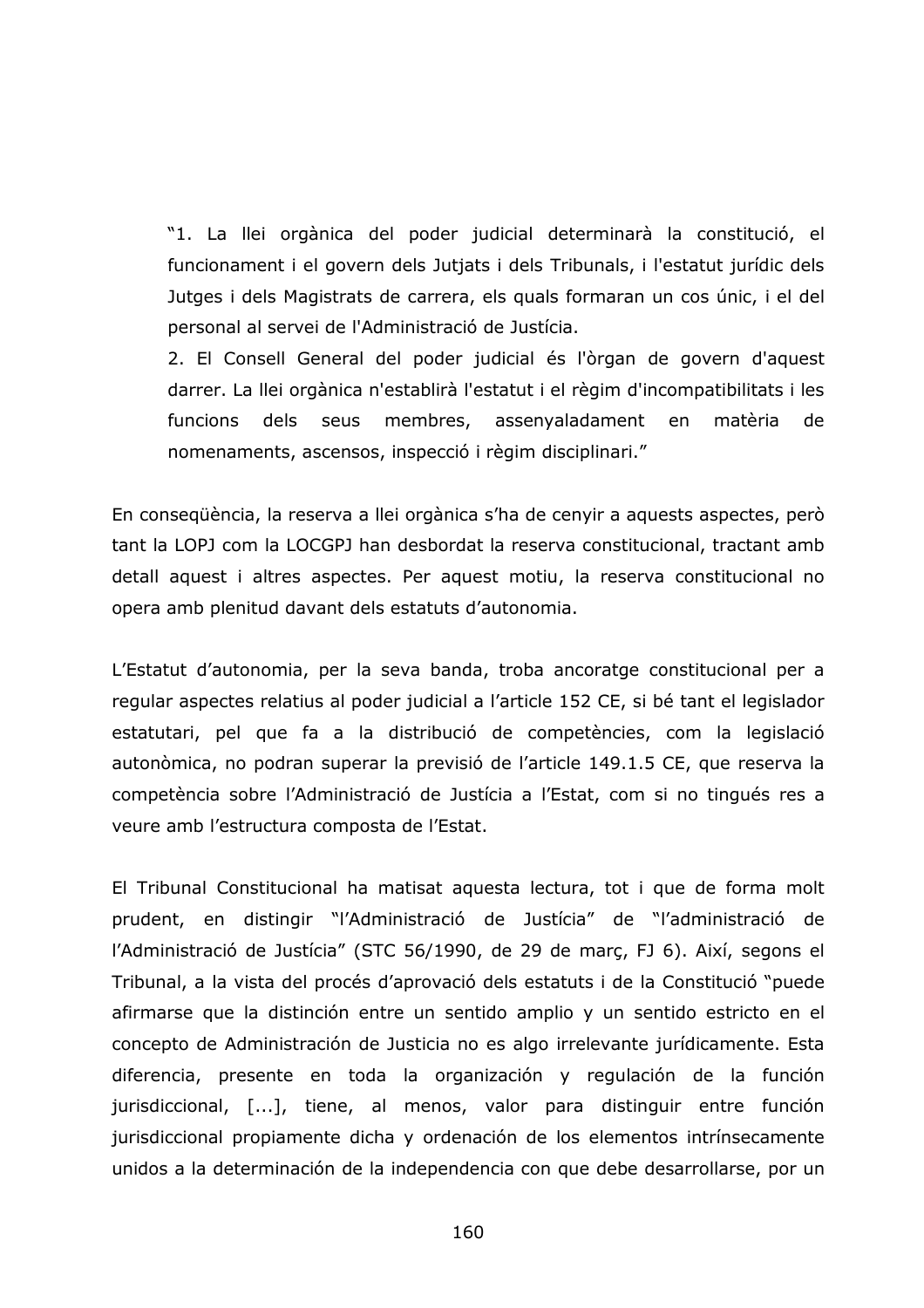lado, y otros aspectos que, más o menos unidos a lo anterior, le sirven de sustento material o personal, por otro". Aquest raonament ha permès que les comunitats autònomes exercissin determinades competències sobre els recursos humans i materials de l'administració de l'Administració de Justícia, entesa aquesta expressió final com el desplegament de la funció jurisdiccional.

Ara bé, l'article 149.1.5 CE és un precepte competencial, no institucional, per la qual cosa la porta que obre l'article 152 CE pot concretar-se a l'Estatut en una sèrie de mandats concrets que, si afecten el nucli dur de la reserva de la LOPJ o de la LOCGPJ, caldrà una adaptació d'aquesta per fer-los efectius, però si no afecten l'esmentat nucli dur, l'Estat hauria d'aplicar-los sense esperar una nova Ilei, ja que l'Estatut cobreix aquesta funció.

D'aquesta manera, l'article 152.1 CE prescriu:

"Un Tribunal Superior de Justícia, sens perjudici de la jurisdicció que correspon al Tribunal Suprem, culminarà l'organització judicial dins l'àmbit territorial de la Comunitat Autònoma. En els Estatuts de les Comunitats Autònomes podran establir-se els supòsits i les formes de participació d'aquelles en l'organització de les demarcacions judicials del territori, tot de conformitat amb el que preveu la llei orgànica del poder judicial i dins la unitat i la independència pròpies d'aquest darrer.

Sens perjudici del que disposa l'article 123 [que fa referència al Tribunal Suprem], les successives instàncies processals, en el seu cas, s'esgotaran davant òrgans judicials radicats en el mateix territori de la Comunitat Autònoma en què estigui l'òrgan competent en primera instància."

Aquest article ha de desenvolupar-se de conformitat amb l'article 117.5 CE, que diu: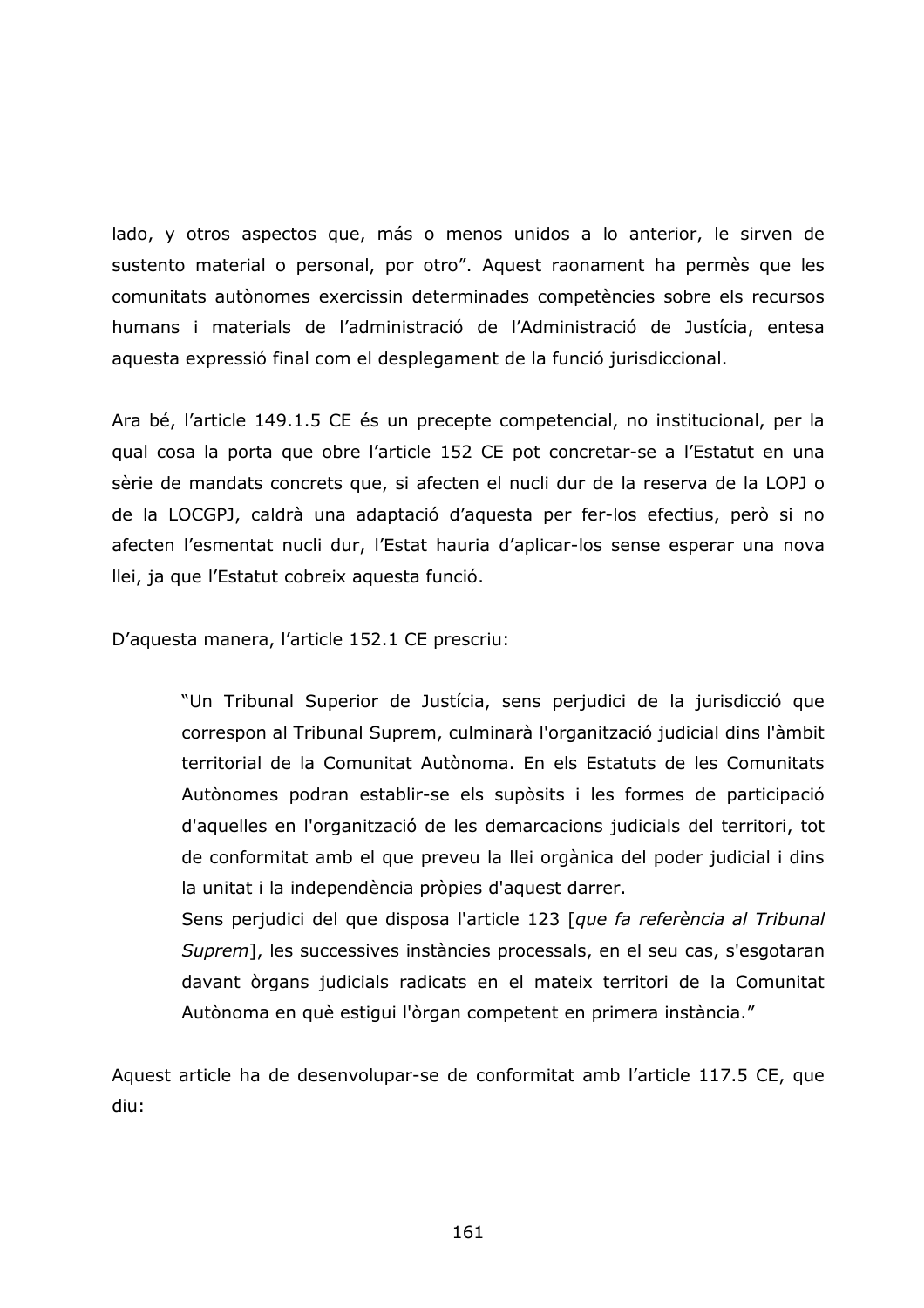"El principi d'unitat jurisdiccional és la base de l'organització i del funcionament dels Tribunals."

Per tant, el límit constitucional el resumeix el Tribunal Constitucional quan diu que el Poder Judicial és únic i el seu govern també ho és (STC 56/1990, de 29 de març, FJ 6). Ara bé, tot preservant la seva unitat essencial hi ha diverses formes de desenvolupament més o menys respectuoses amb l'Estat autonòmic, que també és un principi constitucional deduïble de l'article 2 i del títol VIII CE.

En consegüència, no està vedat als estatuts d'autonomia, i menys als de règim especial, als quals es refereix l'article 152 CE, la regulació d'aspectes relacionats amb l'Administració de Justícia, especialment els relatius al Tribunal Superior de Justícia o a l'òrgan territorialitzat del Consell General del Poder Judicial ubicats a Catalunya, així com amb la forma de participació en la demarcació judicial. El Tribunal va afirmar que l'article 152 "supone una excepción a la regla general que reserva a la competencia exclusiva del Estado la Administración de Justicia (art. 149.1.5 de la CE), cualquiera que sea el alcance que se dé a la expresión 'Administración de Justicia', abriendo, además, la posibilidad de asunción de competencias por las Comunidades autónomas al margen del juego de los arts. 148 y 149 de la norma fundamental" (STC 56/1990, de 29 de marc, FJ 14).

Es més, el Tribunal Constitucional també ha afirmat, en relació amb les clàusules subrogatòries dels estatuts, que aquestes són legítimes (STC 56/1990, de 29 de marc, FJ 7) i que s'han d'interpretar a la llum de la Llei orgànica del Poder Judicial i que la seva eficàcia operarà "en tanto no afecten al ámbito reservado a la regulación orgánica, es decir, en tanto no alteren los elementos allí contenidos que puedan reputarse definitorios y esenciales del estatuto del personal" (STC 56/1990, de 29 de març, FJ 10), però sí als que no tinguin aquest caràcter.

D'aquesta forma, en resum, el criteri jurisprudencial ha estat que la Llei orgànica del Poder Judicial i els estatuts d'autonomia configuren una normació composta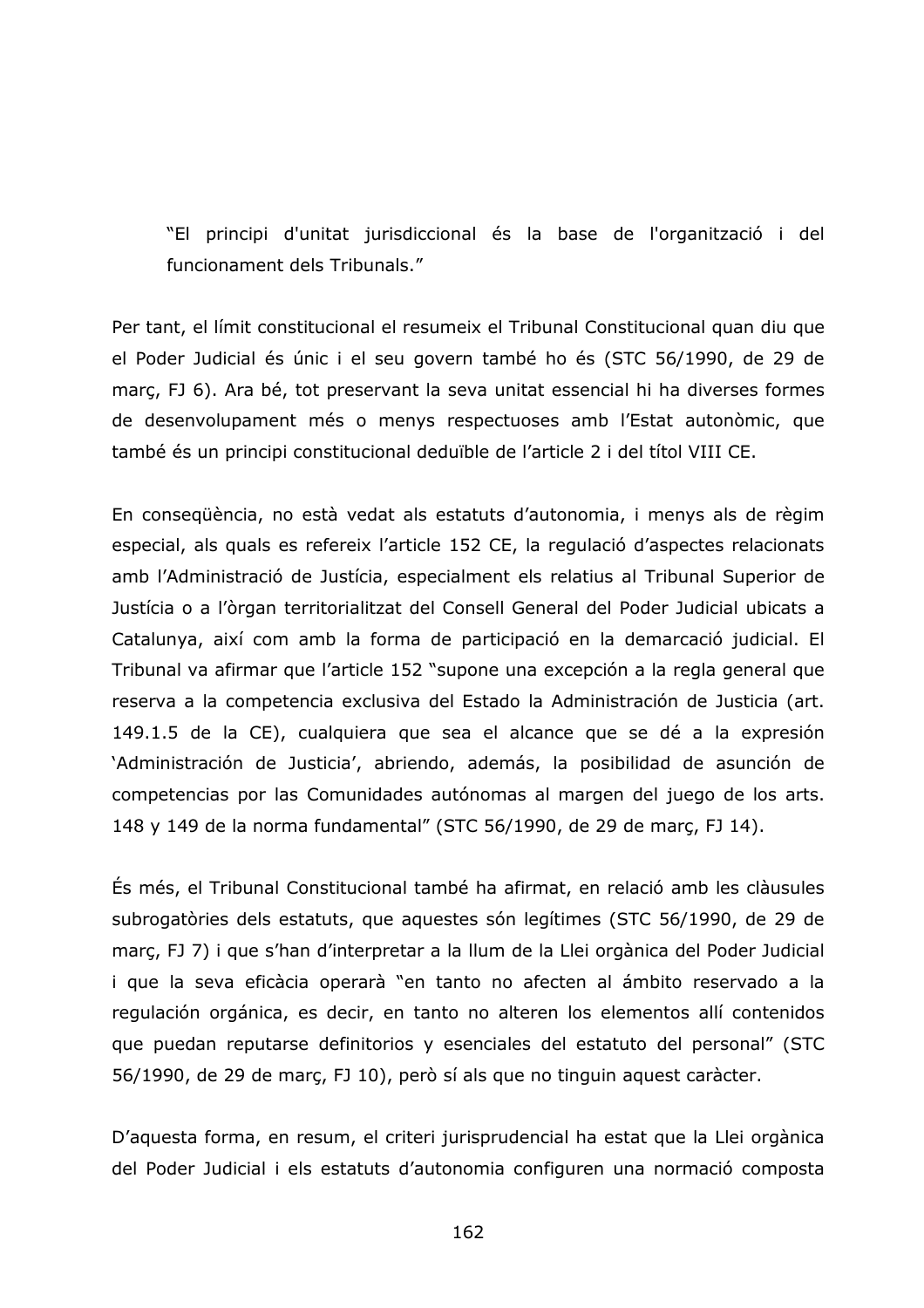que, "lejos de excluirse recíprocamente, se complementan" (STC 56/1990, de 29 de marc, FJ 46) i que, en ocasions, les prescripcions estatutàries quedaran posposades a la Llei orgànica del Poder Judicial (STC 10/1982, de 23 de març, FJ 2, reiterat en altres Sentències, com ara la STC 97/1989, de 30 de maig, i 56/1990, de 29 de marc).

En definitiva, els articles 37.2; 90.2; 90.3; 90.5; 90.6; 92; 93; 94; 95; 96.1; 96.2; 96.3; 98.1.a, b i k; 98.3; 102.1; 102.2; 103.1 i 103.2 de la Proposta de Reforma es consideren conformes a la Constitució, tot i que raonat d'una altra manera.

## **TTT**

Amb relació al Ministeri Fiscal, l'article 124 CE diu:

"1. El Ministeri Fiscal, sens perjudici de les funcions encomanades a altres òrgans, té la missió de promoure l'acció de la justícia en defensa de la legalitat, dels drets dels ciutadans i de l'interès públic tutelat per la llei, d'ofici o bé a petició dels interessats, vetllar per la independència dels Tribunals i procurar davant ells la satisfacció de l'interès social.

2. El Ministeri Fiscal exerceix les seves funcions per mitjà d'òrgans propis, de conformitat amb els principis d'unitat d'actuació i dependència jeràrquica i subjectant-se, en tot cas, als de legalitat i imparcialitat.

3. La llei regularà l'estatut orgànic del Ministeri Fiscal.

4. El Fiscal General de l'Estat serà nomenat pel Rei, a proposició del Govern, havent estat escoltat el Consell General del poder judicial."

Mentre que l'article 91 de la Proposta de Reforma, sobre el fiscal o la fiscal superior de Catalunya, diu: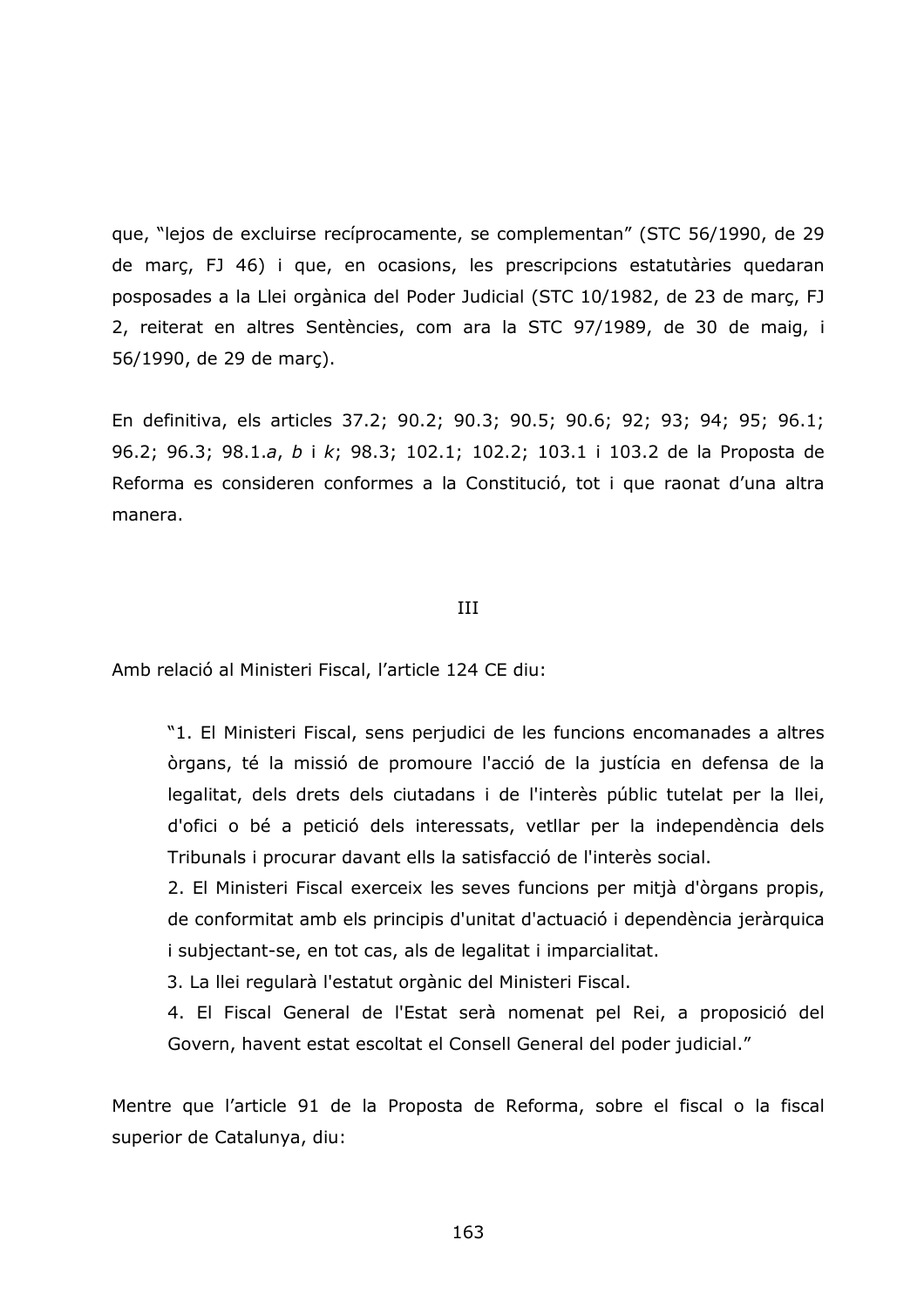"1. El fiscal o la fiscal superior de Catalunya és el fiscal o la fiscal en cap del Tribunal Superior de Justícia de Catalunya i representa el Ministeri Fiscal a Catalunya.

2. El fiscal o la fiscal superior de Catalunya és designat pel Govern de l'Estat a partir d'una terna proposada pel Govern.

3. El president o presidenta de la Generalitat ordena la publicació del nomenament del fiscal o la fiscal superior de Catalunya en el Diari Oficial de la Generalitat de Catalunya.

4. El fiscal o la fiscal superior de Catalunya ha de trametre una còpia de la memòria anual de la Fiscalia del Tribunal Superior de Justícia de Catalunya al Govern, al Consell de Justícia de Catalunya i al Parlament, i ha de presentar-la davant aquest dins dels sis mesos següents al dia en què es fa pública.

5. Les funcions del fiscal o la fiscal superior de Catalunya són les que estableix l'Estatut orgànic del Ministeri Fiscal, les que determini una llei del Parlament i les que li siguin delegades."

Aquests dos articles no són contradictoris, ja que la Constitució no impedeix una regulació estatutària com la transcrita. A més a més, a diferència del que s'ha dit abans respecte del Poder Judicial, el Ministeri fiscal no gaudeix de l'emparament d'aquest, ja que si bé és un òrgan que hi coopera, no en forma part. Diverses són les teories sobre la seva adscripció, però la seva vinculació al Poder Judicial no és orgànica, sinó que la majoria de la doctrina opina que la Constitució ha situat el Ministeri Fiscal com a organisme dependent del Govern.

Això facilita la seva territorialització i adequació a l'Estat autonòmic, a manca de mandat constitucional, per regulació dels estatuts d'autonomia. Aquests no poden contradir la previsió constitucional de respecte als principis d'unitat d'actuació i de dependència jeràrquica, cosa que no succeeix en aquest cas, ja que el fiscal és designat pel Govern de l'Estat (art. 91.2 de la Proposta de Reforma). A més, pel que fa a la reserva de llei prevista en l'article 124.3 CE, aquesta es respecta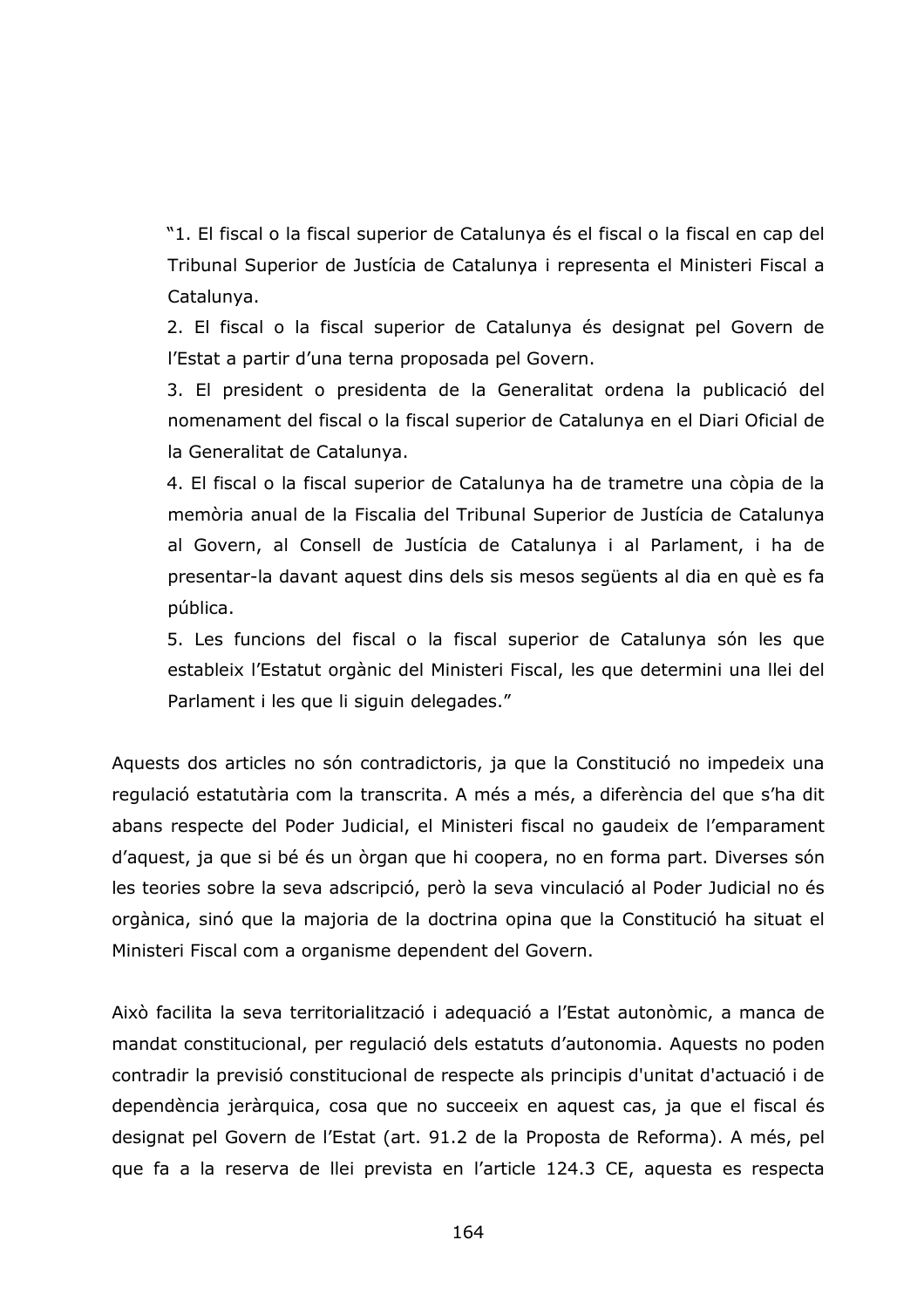expressament per l'article 91.5 de la Proposta. Finalment, el Tribunal té afirmat que una reserva de llei no és atributiva de competències, sinó simplement un mandat al legislador que comporta de forma correlativa una interdicció al govern (entre altres, STC 58/1982, de 27 de juliol, FJ 1).

En conclusió, els apartats segon, tercer i quart de l'article 91 els considero constitucionals, tot i que amb una fonamentació diferent de la de la majoria.

IV

1. Pel que fa al finançament, la Constitució estableix uns principis previstos a l'article 156.1, el qual és tributari de l'article 2 CE, en l'àmbit financer. Aquest article 156.1 CE diu:

"Les Comunitats Autònomes gaudiran d'autonomia financera per a acomplir i exercir les seves competències d'acord amb els principis de coordinació amb la Hisenda estatal i de solidaritat entre tots els espanyols."

Així, s'estableix el principi d'autonomia financera, en sintonia amb el reconeixement d'autonomia de les nacionalitats i regions (art. 2 CE), d'acord amb el principi de coordinació "amb" la hisenda estatal, que expressa el principi constitucional d'unitat de l'Estat (art. 2 CE), amb l'existència d'una Hisenda general (STC 14/1986, 31 de gener; i 175/1985, 19 de desembre) i el principi de solidaritat entre els espanyols, que recull el principi de solidaritat entre comunitats autònomes (art. 2 CE) i que, a parer del Tribunal, no justifica mesures unilaterals d'intervenció estatal (STC 63/1986, de 21 de maig). Sobre el principi de solidaritat, l'article 138.1 de la Constitució hi afegeix que: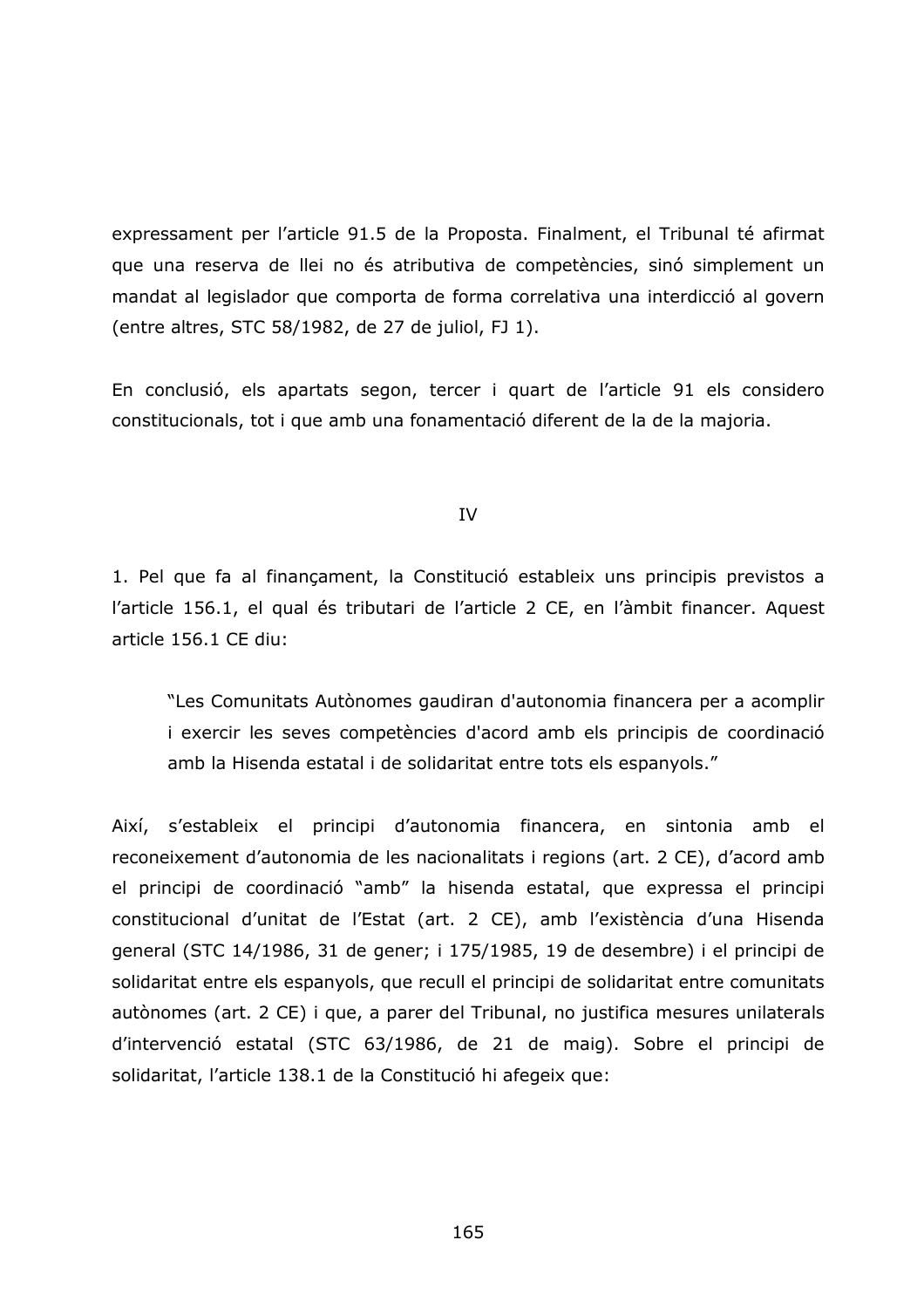"L'Estat garanteix la realització efectiva del principi de solidaritat consagrat en l'article 2 de la Constitució i vetllarà per l'establiment d'un equilibri econòmic adequat i just entre les diverses parts del territori espanyol [...]"

L'autonomia financera de les comunitats autònomes implica, segons el Tribunal Constitucional, la plena disponibilitat dels seus ingressos "sin condicionamientos indebidos y en toda su extensión, para poder ejercer las competencias propias y, en especial, las que se configuran como exclusivas" (entre d'altres, STC 63/1986, de 21 de maig i 192/2000, de 13 de juliol, FJ 7), així com també un poder tributari propi (STC 289/2000, de 30 de novembre, FJ 3). Aquesta autonomia financera suposa, a parer del Tribunal Constitucional, "la propia determinación y ordenación de los ingresos y gastos necesarios para el ejercicio de sus funciones" (STC 179/1987, de 12 de novembre, FJ 2), sense contradir que l'article 133.1 CE diu que "La potestat originària per a establir els tributs correspon exclusivament a l'Estat mitjançant una llei".

A banda d'aquests principis, podem assenyalar un principi de delegació o col·laboració, previst a l'article 156.2 CE, quan diu que:

"Les Comunitats Autònomes podran actuar com a delegats o col·laboradors de l'Estat en la tasca de recaptació, gestió i liquidació dels recursos tributaris d'aquest, d'acord amb les lleis i els Estatuts."

2. Els estatuts d'autonomia apareixen, com no podia ser d'una altra manera, d'acord amb els paràmetres constitucionals de caràcter obert i principial que suggereix l'Estat autonòmic, com la norma de desplegament del sistema de finançament autonòmic, en virtut de l'autonomia financera que la Constitució reconeix. Els límits són els fixats a la Constitució i, en aquest camp, també la Constitució s'ha "desconstitucionalitzat" en favor del estatuts d'autonomia, a diferència del que succeeix en dret comparat. Aquest és el tret diferencial i característic de l'Estat de les autonomies: per a comprendre el model hem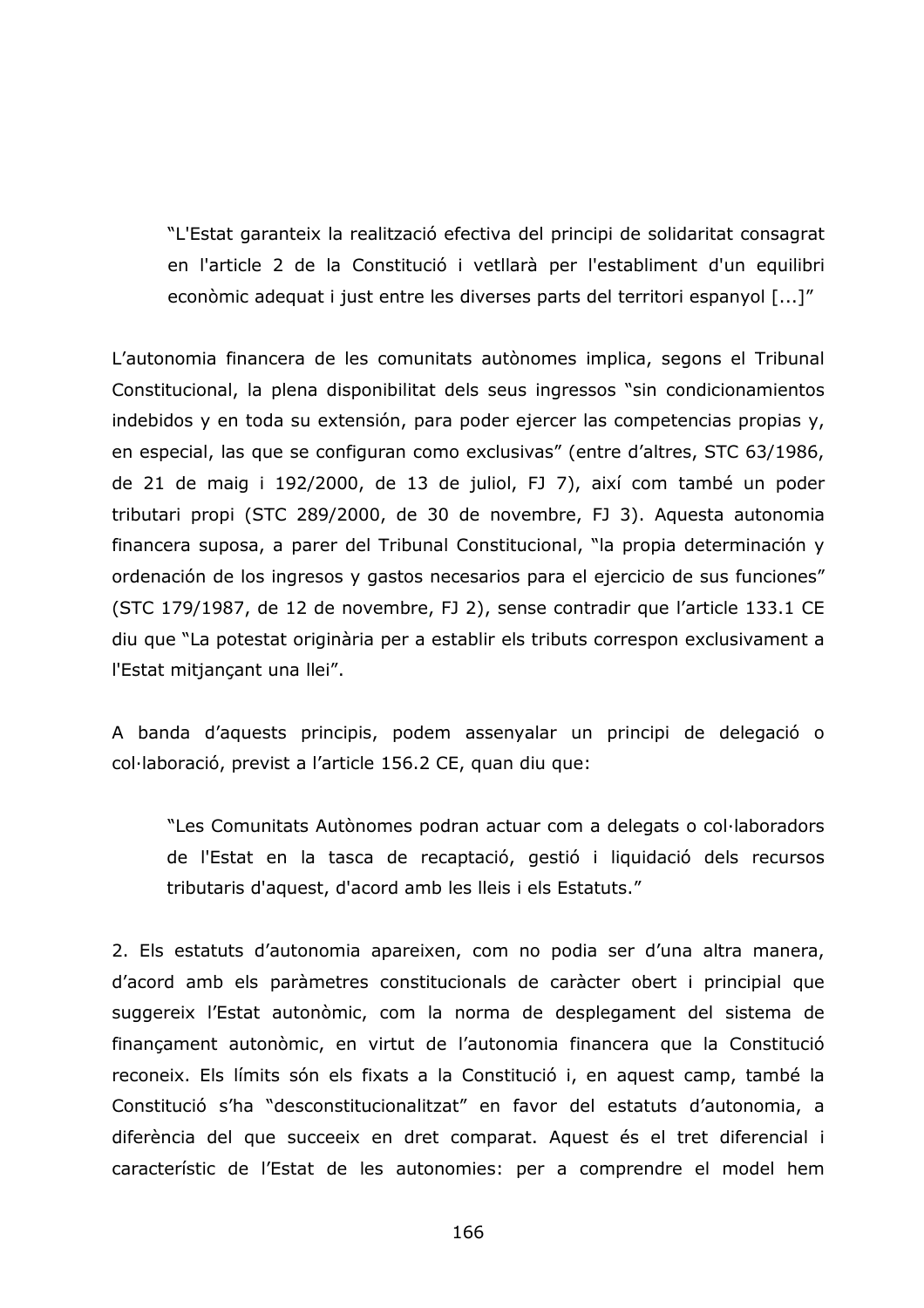d'interpretar conjuntament la Constitució i els estatuts d'autonomia, a partir de la subordinació d'aquests als principis constitucionals.

L'Estatut d'autonomia es també "un instrumento que permite hacer compatible esa autonomía financiera con la exigencia de asegurar la necesaria coordinación con la Hacienda estatal y la solidaridad entre todos los españoles que el art. 156.1 de la Constitución impone" (STC 181/1988, de 13 d'octubre, FJ 7). En aquest sentit, segons la Constitució, l'esmentat article 156.1, citat literalment abans, diu que les Comunitats Autònomes exerciran les seves competències d'acord amb els principis de coordinació amb la Hisenda estatal. Vull destacar que la Constitució afirma "de coordinació amb", no "coordinats per". "Anar" coordinats és ben diferent de "ser" coordinats. La primera expressió implica una major autonomia que la segona, matís que no té prou en compte el Dictamen del qual discrepo, tot i que la majoria accepta, en l'àmbit financer, que "la coordinació també es pot aconseguir mitjançant mecanismes bilaterals" (Fonament X, punt 7), com estableix el vigent Estatut d'autonomia de Catalunya. Per això, les relacions Estat comunitat autònoma són, amb la Constitució a la mà, fonamentalment bilaterals, cosa que no treu instruments de col·laboració i participació voluntaris amb l'Estat i les altres comunitats autònomes.

El fonament de la bilateralitat, també en l'àmbit financer, es troba en la funció constitucional de l'Estatut d'autonomia, sense descurar un mínim grau d'homogeneïtat que hi ha d'haver en el sistema de finançament autonòmic sobre la base del respecte dels principis constitucionals. Aquests són el límit. La majoria del Consell enfoca el Fonament X d'una forma massa condicionada pel sistema general de finançament, oblidant l'existència d'altres models, com els de quota (de conveni o de concert) que també han de respectar els principis constitucionals. Per això, la jurisprudència que la majoria cita s'inscriu dins del sistema general, quan constitucionalment no hi ha cap mandat perquè Catalunya se situï dins d'aquests paràmetres.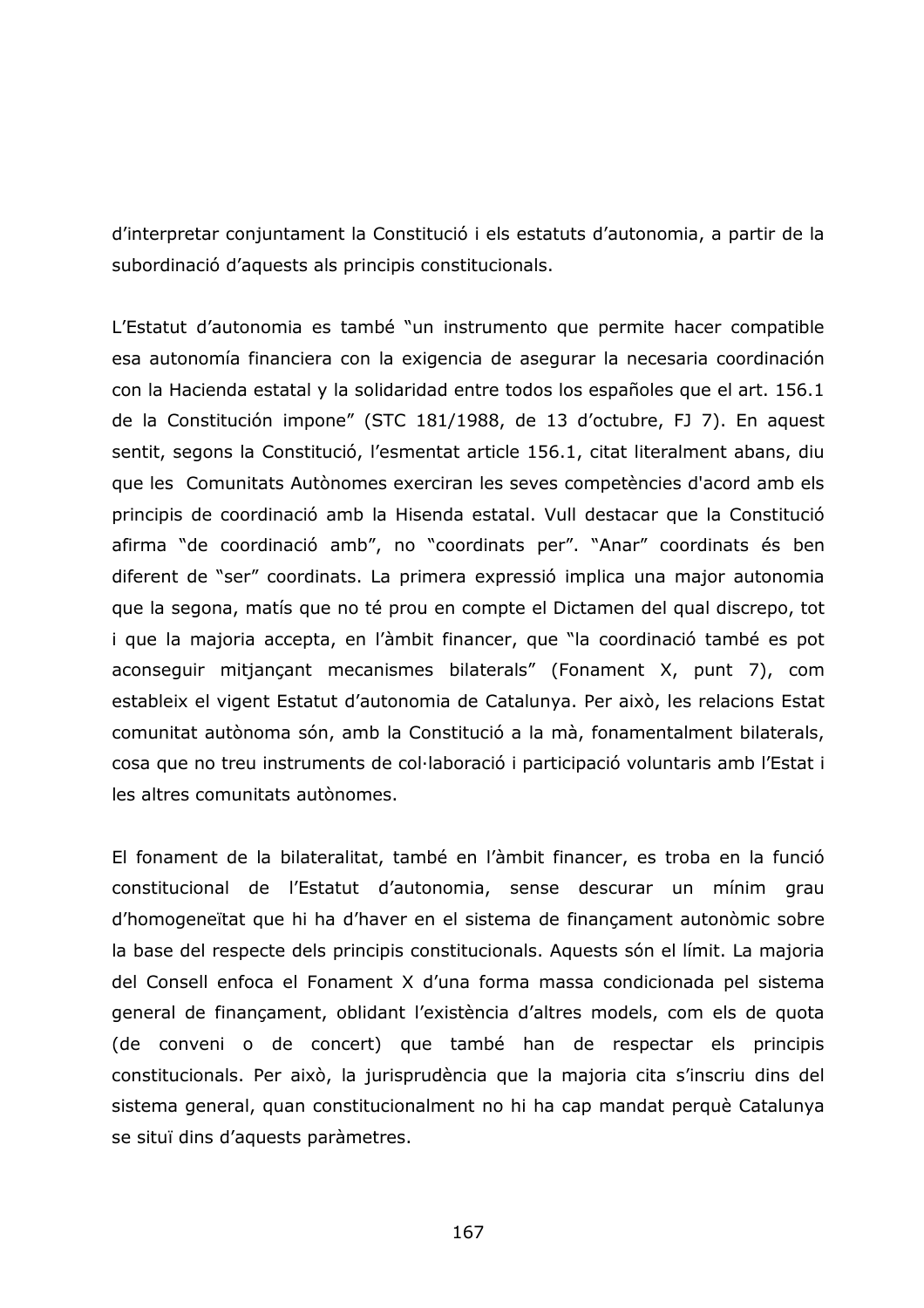En consequència, a vegades s'accepten noves limitacions no imposades per la Constitució sinó per la legislació unilateral de l'Estat. Això explica, per exemple, la cita, que reproduïm, a la STC 68/1996, de 18 d'abril, FJ 9. S'hi afirma: "habilitar la intervención unilateral del Estado en este ámbito competencial a fin de alcanzar un mínimo grado de homogeneidad en el sistema de financiación autonómico, orillando así la dificultad que habría supuesto que dicho sistema quedase exclusivamente al albur de lo que se decidiese en el procedimiento de elaboración de cada uno de los Estatutos de Autonomía. Su función no es, por tanto, como es obvio, la de establecer una reserva de Ley Orgánica en cuya virtud cualquier aspecto atinente al nutrido grupo de recursos autonómicos enumerados en el art. 157.1 CE requiriese ineludiblemente una norma de tal rango, sino sencillamente permitir que una Ley Orgánica -la actual LOFCA- pudiese insertarse en el bloque de la constitucionalidad delimitador del concreto alcance de las competencias autonómicas en materia financiera" (la cursiva és meva). D'aquesta cita, vull cridar l'atenció en el fet que el Tribunal dóna per fet el caràcter configurador dels estatuts d'autonomia respecte llur model de finançament, ja que no vol que resti "exclusivament" a les corresponents decisions estatutàries.

A més, la introducció de la Llei orgànica de finançament de les comunitats autònomes (en endavant, LOFCA), norma potestativa com veurem, en el bloc de la constitucionalitat es fa per completar la distribució de competències en el sistema de finançament, general o especial, tot i que aquest darrer en queda exclòs per la mateixa llei, no per la Constitució, així com també les comunitats del sistema general presenten excepcions, com també veurem més endavant.

Igualment cal precisar que la cita de la majoria a l'article 149.1.14 CE no s'ajusta prou bé al seu context constitucional. D'acord amb una interpretació sistemàtica allò que ens diu l'article és solament que es reserva a l'Estat la "Hisenda general" i res més. No s'ha de projectar sobre altres títols, ni descontextualitzar. Per tant, les comunitats autònomes no poder assumir competències relatives a la hisenda general de l'Estat, però sí poden assumir competències financeres pròpies i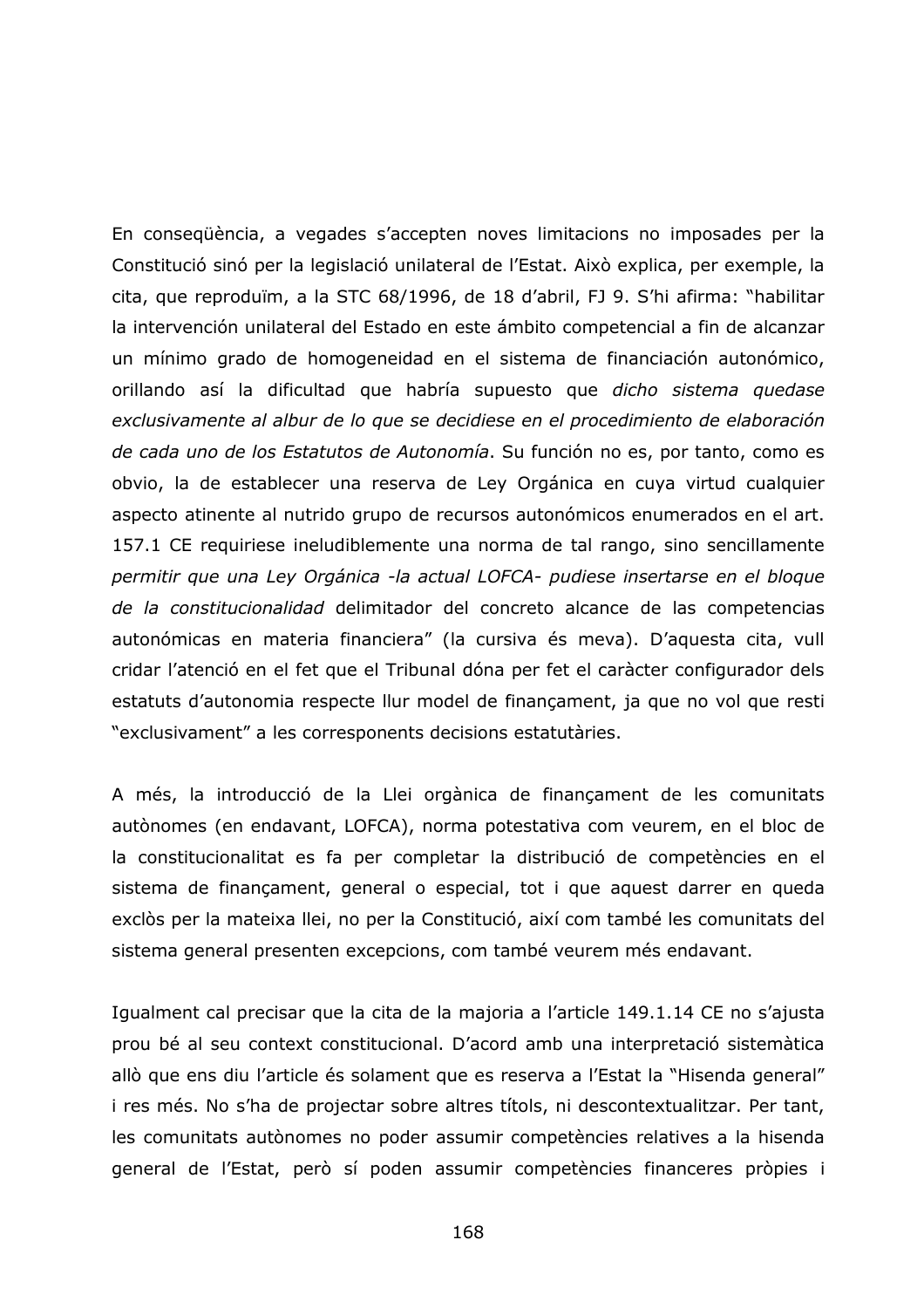disposar d'un poder tributari i hisenda propis, d'acord amb allò que es diu a l'article 157 CE, sobre el qual hi tornarem més endavant.

I finalment, com seguidament hi farem esment, jurisprudencialment s'ha elaborat un principi de concordança entre estatuts i la LOFCA, que és expressió de la doctrina de la STC 76/1983, de 5 d'agost, segons la qual no hi ha cap llei entre la Constitució i els estatuts d'autonomia.

3. En efecte, la remissió que la Constitució fa a una llei orgànica és potestativa i, a més, és per uns temes determinats. L'article 157.3 CE diu:

"L'exercici de les competències financeres enumerades en l'anterior apartat 1, les normes per a resoldre els conflictes que poquessin sorgir i les possibles formes de col·laboració financera entre les Comunitats Autònomes i l'Estat podran ser regulades per mitjà d'una llei orgànica."

L'article 157.3 CE es limita expressament al contingut de l'article 157.1 CE, és a dir, l'exercici de competències financeres relacionades amb recursos, a banda d'allò que cita també explícitament l'apartat 3: normes per resoldre els conflictes i les possibles formes de col·laboració financera. D'aquesta manera la LOFCA és un punt de referència per a determinar l'extensió i els límits de l'autonomia financera de les comunitats autònomes (STC 179/1987, 12 de novembre, FJ 2), cosa que haurà de conjuminar-se amb les prescripcions estatutàries, com diu la mateixa LOFCA i el Tribunal Constitucional (LOFCA i Estatut d'autonomia són bloc de constitucionalitat aplicables en aquest àmbit financer, STC 181/1988, de 13 d'octubre, FJ 4).

En aquest sentit, la LOFCA, en la seva disposició final, segons el redactat inicial i inalterat des del 1980, diu que: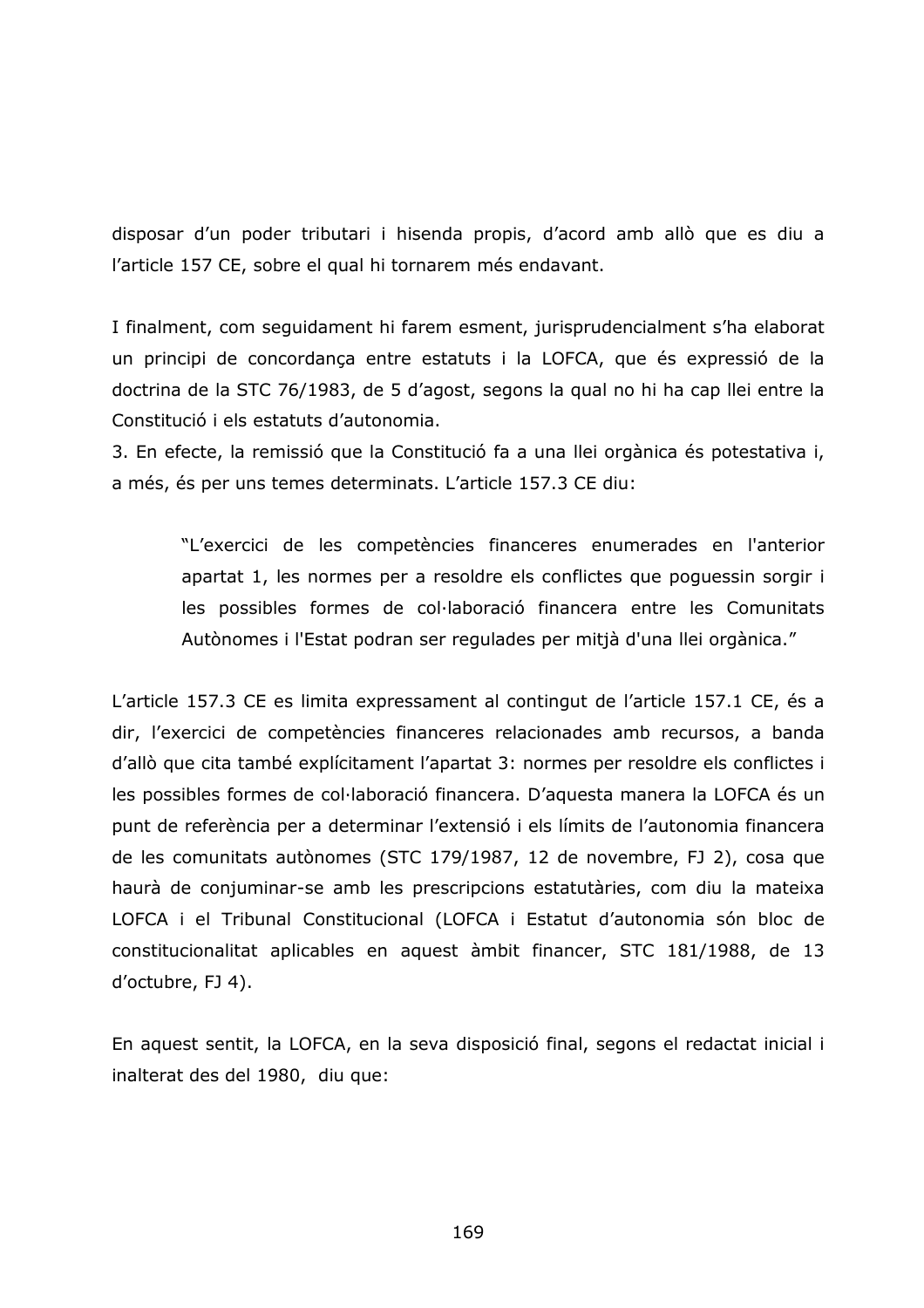"Las normas de esta Lev serán aplicables a todas las Comunidades Autónomas, debiendo interpretarse armónicamente con las normas contenidas en los respectivos Estatutos."

I el Tribunal Constitucional, quan ha tractat temes sobre els quals hi podia haver alguna discrepància entre la LOFCA i les regulacions estatutàries, ha refermat la concepció anterior. El Tribunal no ha declarat mai cap estatut d'autonomia com a inconstitucional i, en canvi, ha clamat per una interpretació que salvi les possibles contradiccions entre estatuts d'autonomia i LOFCA, de manera que aquesta s'ha d'interpretar harmònicament amb les normes dels respectius estatuts d'autonomia (STC 85/1984, de 26 de juliol, FJ 3; 181/1988, de 13 de desembre, FJ 3; i, més matisadament, STC 233/1999, de 13 de desembre, FJ 11) o, altrament, no tindria aplicació a la comunitat autònoma en la qual hi ha una incompatibilitat estatutària, com es desprèn dels antecedents (punt 5) de la Sentència 85/1984, de 26 de juliol, i de la Sentència 58/1982, de 27 de juliol, FJ 1. O, fins i tot, més rotundament, "el sistema [...] regulat [...] [a la] LOFCA podrà ser considerat conforme a la Constitució sempre que [...] no vulneri [...] les competències que el mateix Estatut d'autonomia [...] preveu [...]" (STC 192/2000, de 13 de juliol, FJ  $5).$ 

Igualment, la LOFCA preveu un seguit de disposicions addicionals que exclouen diverses comunitats autònomes de les seves previsions, d'una forma general o parcial. Així, la disposició final primera reconeix un sistema per a Euskadi, la disposició addicional segona un altre per a Navarra, la disposició addicional quarta un règim peculiar per a les Illes Canàries i la disposició addicional cinquena, afegida per LO 3/1996, de 27 de desembre, sengles règims especials per a Ceuta i Melilla.

En aquest sentit, la LOFCA no petrifica un model normatiu únic, perquè la Constitució admet sistemes de finançament autonòmic diferents, de forma que "en función de decisiones políticas del legislador (orgánico y ordinario) estatal,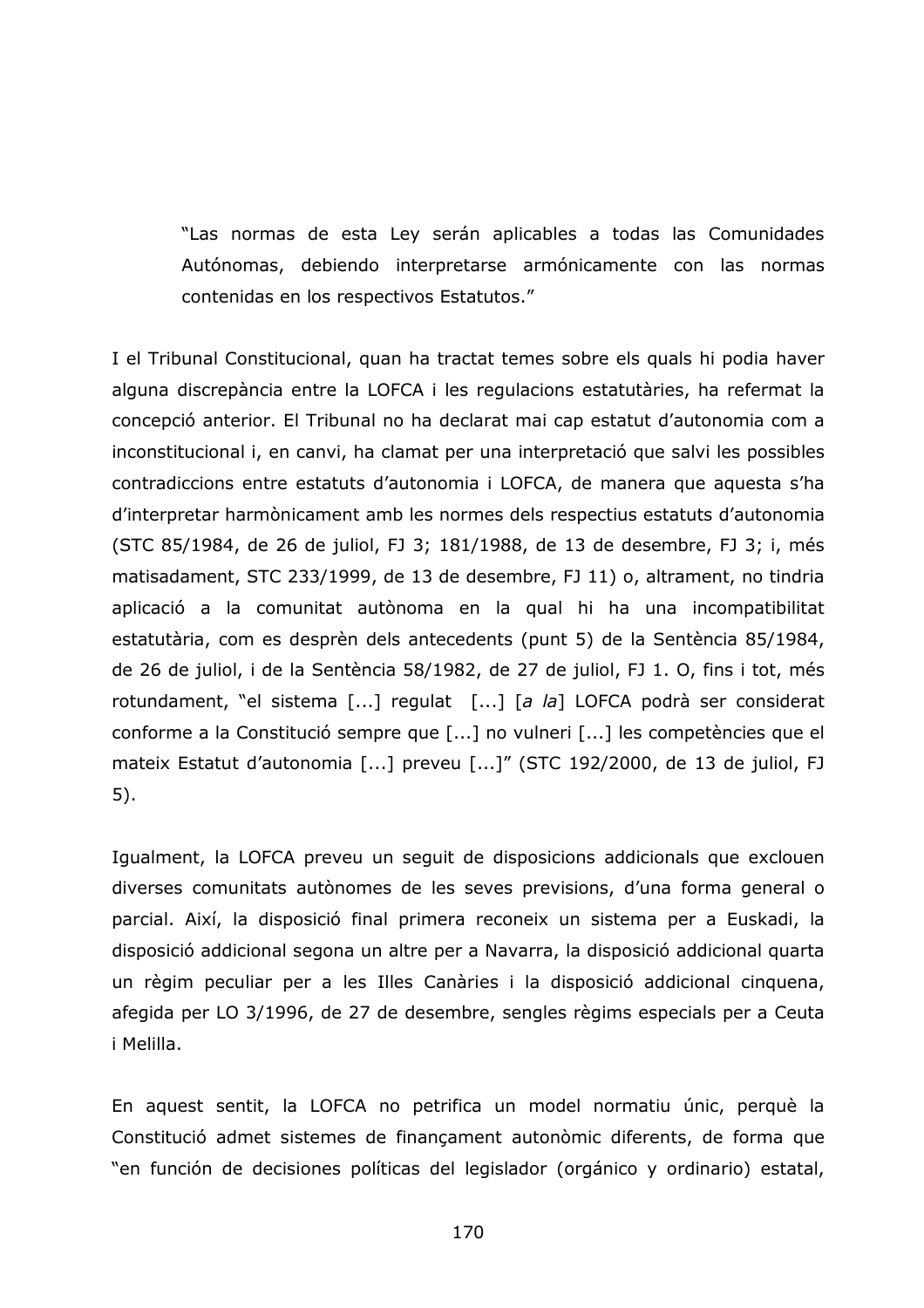con la participación que en él corresponda a las Comunidades autónomas" s'anirà establint un model (STC 192/2000, de 13 de juliol, FJ 10) o un per a cada comunitat, ja que la Constitució, si es respecten els seus principis, no ho prohibeix, a pesar de les dificultats pràctiques que es puguin presentar i que hauran de ser superades mitjançant instruments de col·laboració.

D'aquesta forma, part de la doctrina entén que la LOFCA és una norma "reactiva", és a dir, que reacciona davant dels canvis que introdueixen els estatuts d'autonomia a través dels procediments de reforma que preveuen, en els quals hi ha constitucionalment prescrita una intervenció estatal. Segons aquest parer, la LOFCA va ser possible perquè el dret a l'autonomia no s'havia generalitzat quan es va dictar. En aquest sentit, s'afirma que constitucionalment no es pot admetre la reforma unilateral per part de l'Estat del bloc de la constitucionalitat. En qualsevol cas, en la relació entre estatuts i lleis orgàniques, la LOFCA està en una posició més feble que altres lleis estatals, com ara la Llei orgànica del Poder Judicial que examinava abans, com ha estat assenyalat doctrinalment.

En fi, la meva discrepància se centra fonamentalment amb el sentit i l'operativitat que s'ha de donar a l'Estatut d'autonomia i a la LOFCA; així com a la relació entre les dues normes. D'aquesta manera em separo totalment de l'afirmació que fa el Dictamen, en la síntesis de la seva doctrina (Fonament X, punt 9), segons la qual "c) La Constitució situa en un lloc rellevant una llei orgànica (la LOFCA) per tal de coordinar el sistema (art. 157.3 CE)". Aquesta afirmació no resumeix el que el Dictamen ha dit abans, ni tampoc se suporta en l'esmentat precepte constitucional, ja que col·laborar (que és el terme citat a l'art. 157.3 CE) és molt distint de coordinar, que, com hem insinuat, tampoc és una funció atribuïda a l'Estat unilateralment. Aquesta rellevant diferència de criteri es projecta sobre l'articulat de la Proposta i sobre les esmenes examinades cosa que fa, consequentment, que la conclusió entre la majoria i el meu parer sigui parcialment oposat.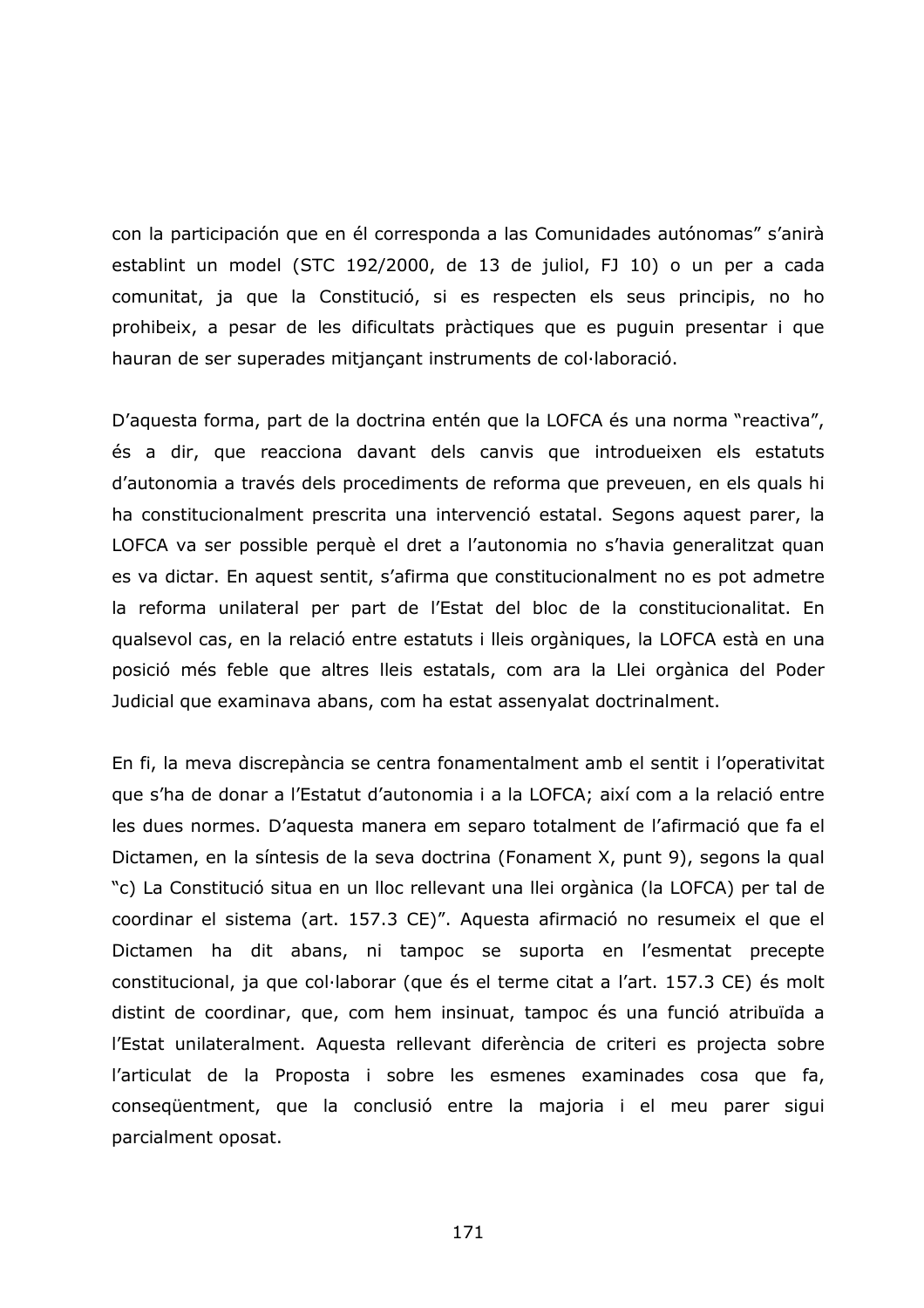En conclusió, al meu parer, ni l'opció de fons de la previsió de reforma estatutària, títol VI rubricat "Del financament" (que comprèn de l'article 196 al 216 i resumit, amb precisió per la majoria, en el Fonament X, punt 10, del Dictamen), ni tampoc la del model alternatiu (que plantegen les esmenes 358 a 364) són contradictoris, al meu parer, amb els principis constitucionals exposats, tot i que cal fer encara un estudi més detallat article per article.

4. Concretament, sobre l'articulat de la Proposta i les esmenes, la majoria s'ha pronunciat per la constitucionalitat del text articulat, llevat d'uns preceptes dels quals farem esment a continuació, i per la inconstitucionalitat de gran part de les esmenes que proposen un nou pacte fiscal, que examinarem en el apartat següent.

a) Al meu parer, d'una banda, l'article 198.2 de la Proposta de Reforma és també constitucional interpretat en la seva literalitat, ja que el seu primer incís, diu:

"La Generalitat té la capacitat normativa i la responsabilitat fiscal sobre tots i cadascun dels impostos estatals suportats a Catalunya, i també la participació en els seus rendiments, sens perjudici de les competències que corresponen a les Corts Generals i a les institucions europees".

Hi ha doncs tres conceptes determinats: la capacitat normativa, la responsabilitat fiscal i la participació en els rendiments, precedits per l'article determinat "la" que no pot implicar en aquest cas l'exclusió de l'Estat, ja que, a continuació, es diu "sens perjudici de les competències que corresponen a les Corts Generals". És evident, doncs, que, a pesar de la redacció inapropiada, l'article 133.1 de la Constitució no resulta vulnerat. Per tant, no entenc que, un cop assenyalat el sentit constitucionalment correcte del precepte, per contra, es declari inconstitucional per la majoria, tot i que expressament el Dictamen, avalat per la majoria, diqui: "si bé permet altres interpretacions" (Fonament X, punt 10.B.a). En aquests supòsits cal considerar el precepte constitucional, si bé sotmès a una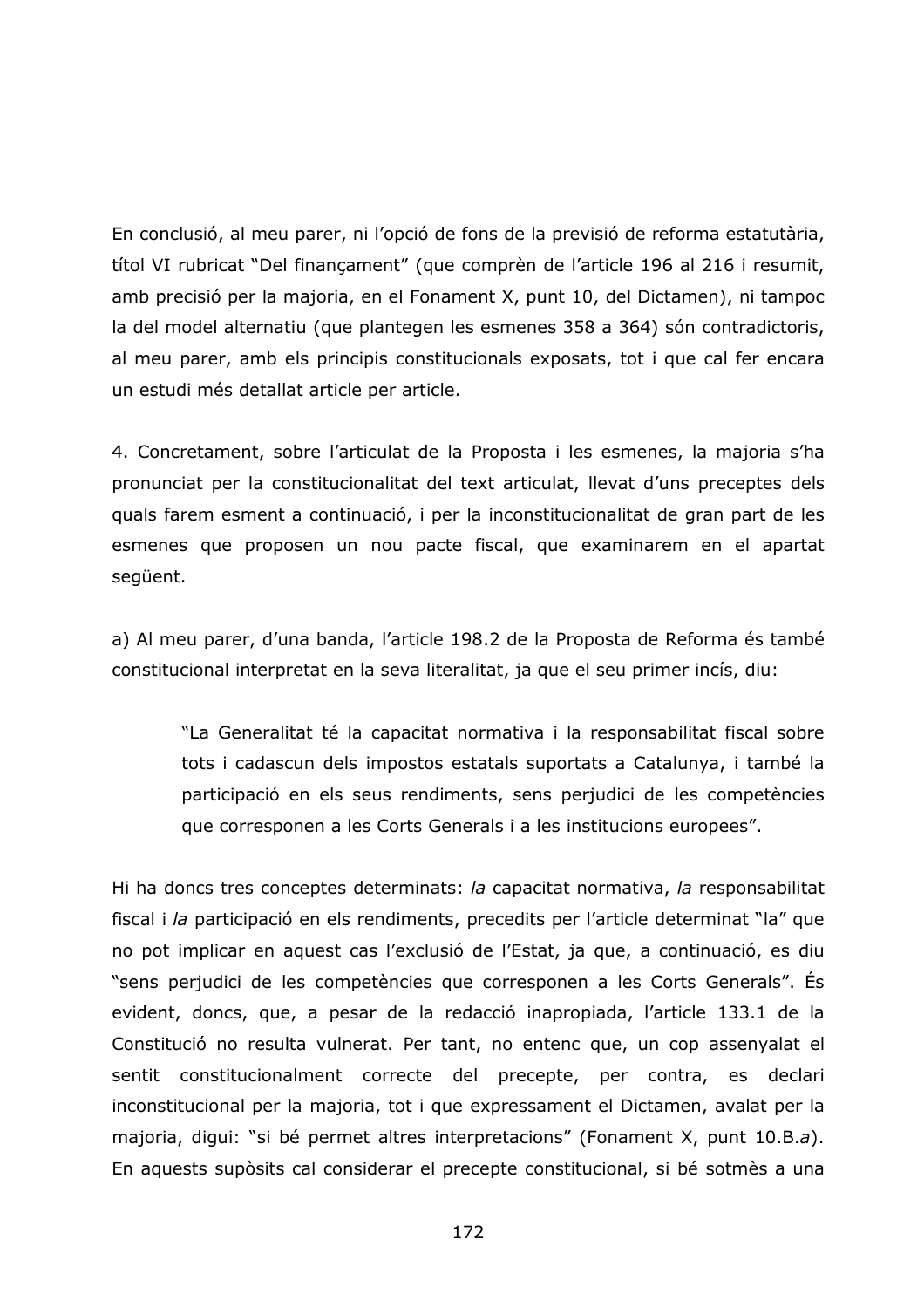interpretació que no el faci incompatible amb la Constitució. En aquest sentit, l'estimació d'inconstitucionalitat s'ha de reservar per als casos en què no hi ha cap interpretació que possibiliti una lectura constitucional i, per tant, no ha de proposar-se el rebuig d'inconstitucionalitat quan hi ha interpretacions constitucionals alternatives.

b) I, d'altra banda, l'incís final de l'article 200 també és constitucional ja que preveu un percentatge que no ha de ser superior a una determinada xifra, però pot ser inferior. Així la part final de l'article diu:

"A aquest efecte, s'ha d'establir el percentatge de participació que correspongui a l'Estat en els diferents impostos cedits parcialment. Aquest percentatge no ha d'ésser en cap cas superior al 50%".

De manera que no s'imposa un nombre exacte, com sosté la majoria, i res no impedeix, la Constitució no en fa cap referència, que la LOFCA, en el seu cas, ho respecti o, fins i tot, ho introdueixi. En aquest sentit, no he trobat en el Dictamen (Fonament X, punt 10.B.b), quin és l'article constitucional vulnerat, en el qual es fonamenti la inconstitucionalitat estimada.

És més, un repàs als estatuts d'autonomia vigents ens posa en relleu que hi ha diverses disposicions que estableixen percentatges expressats com a límits màxims sobre el rendiment de determinats tributs (i altres sense topall) i no han estat declarats inconstitucionals, ja que obeeixen a un pacte de la comunitat autònoma amb l'Estat sancionat en l'Estatut d'autonomia corresponent. Així, les disposicions addicionals primeres de l'Estatut de Castella-La Manxa, del de Múrcia, del de La Rioja, del de Cantàbria, del d'Astúries, del d'Extremadura, del de Galícia, del de Madrid, i del de Castella i Lleó; les disposicions addicionals segones de l'Estatut de les Illes Canàries i del d'Aragó; la disposició addicional tercera del de Balears i la disposició addicional sisena del vigent de Catalunya, tot i que es tracta d'unes disposicions "desestatutitzades".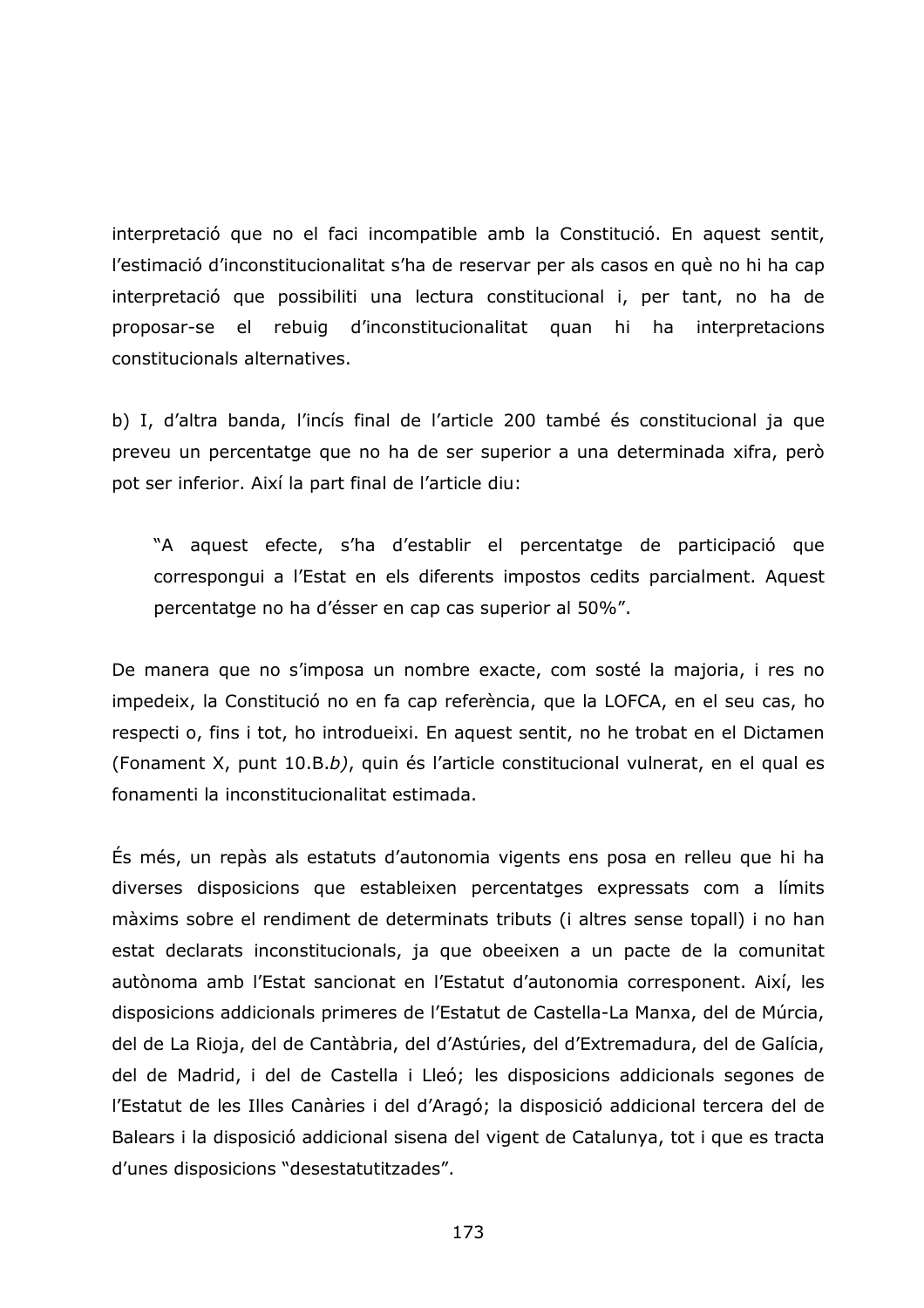5. Finalment, respecte al sistema que conformen les esmenes 356 a 372 a la Proposta de Reforma, cal afegir que un repàs al debat constituent sobre l'article 157 ens alerta que, malgrat que no és excessivament il·lustratiu, les esmenes dels parlamentaris bascos, que no triomfaren, en el seu moment, pretenien constitucionalitzar el sistema de concert, sense limitar-ho a les províncies basques (senadors Unzueta i Bajo, el 13 de setembre i 4 d'octubre de 1978, respectivament), o bé regular el finançament de les comunitats autònomes en els estatuts d'autonomia que són lleis orgàniques, sense que calqui acudir a una altra llei d'aquest rang.

En aquest sentit, i d'acord amb el que s'ha anat exposant al llarg d'aquest vot particular, el model alternatiu que configuren les esmenes precitades és constitucionalment possible, tot i que alguna de les esmenes precisa d'una interpretació ajustada a la Constitució, ja que altrament pot presentar dubtes de constitucionalitat.

Així, per citar uns exemples, dels que certament es pot extrapolar les consideracions generals fetes anteriorment, la majoria entén que es crea, per l'esmena 358, una hisenda pròpia sense referència a les potestats normatives estatals. Es tracta d'una questió d'autoorganització que no té per què, en bona tècnica legislativa (que la Proposta de Reforma ha generalitzat), citar contínuament tots els articles constitucionals que han de tenir-se en compte. Si no hi ha una vulneració flagrant s'han d'entendre que els preceptes estatutaris, subordinats com estan a la Constitució, els respecten i si sembla que no és així caldrà cercar una interpretació de les moltes possibles que determini la seva constitucionalitat. Aquesta tasca interpretativa és la que he trobat a faltar en aquesta part del Dictamen.

Pel que fa a l'esmena 359, s'estableix un sistema bilateral basat en el pacte que la Constitució no prohibeix, ja que sistemes semblants, com ara els aplicats a Euskadi i Navarra, no han estat declarats inconstitucionals pel Tribunal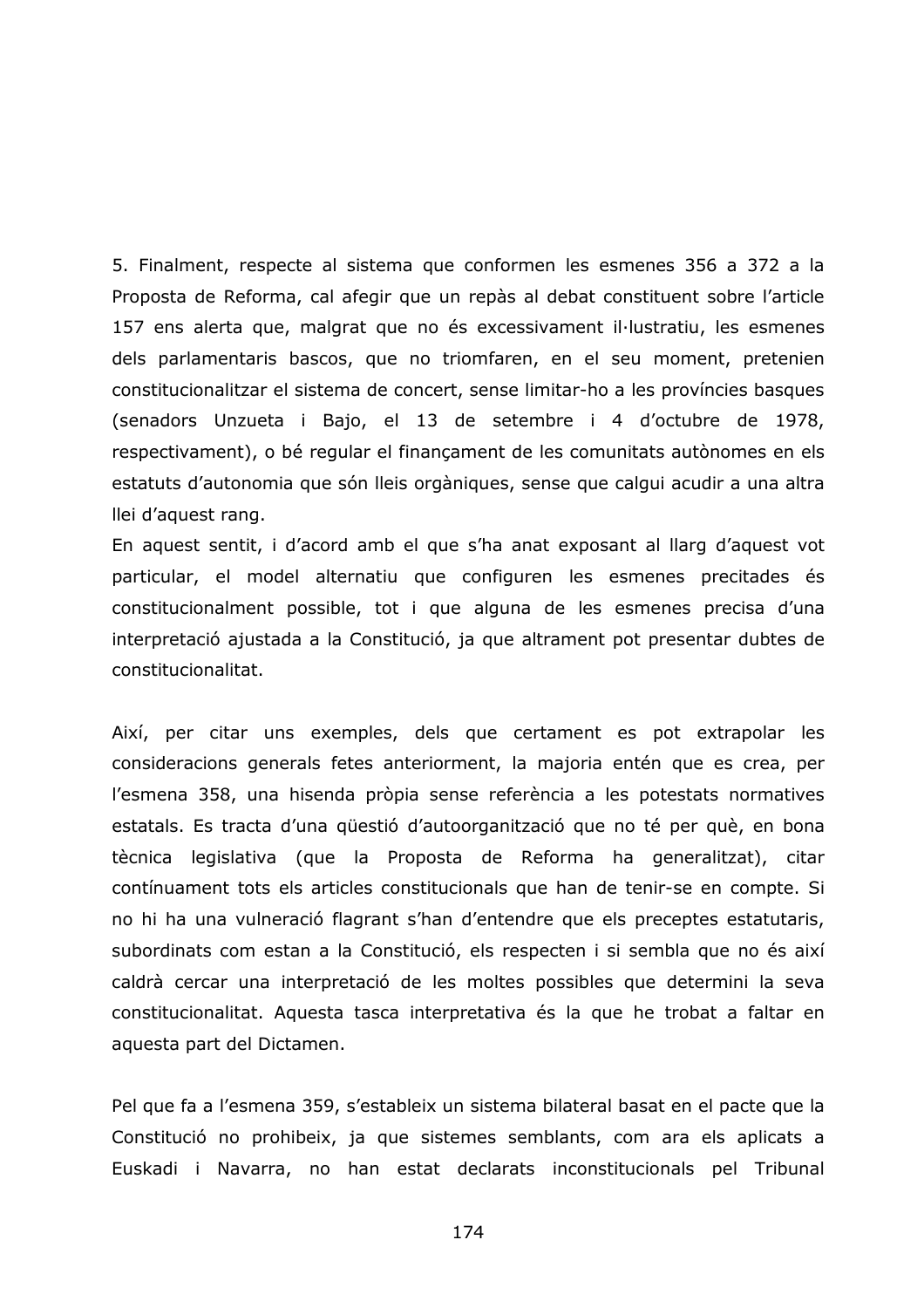Constitucional per no respectar els principis establerts a la norma fonamental, ni tampoc estan preservats a aquests territoris, com hem vist per la disposició final de la LOFCA que fa altres excepcions de contingut divers.

Respecte l'esmena 371 no és inconstitucional en establir la competència exclusiva de la Generalitat en matèria de finançament local, interpretat sistemàticament amb els articles 105 i 155 de la Proposta de Reforma, ja que de l'article 142 CE no se'n deriva una competència reservada a l'Estat, ni directament de cap altre article de la Constitució. El citat implícitament per la majoria, l'article 149.1.14 CE, fa cap a la hisenda general, però no a la hisenda local.

6. En qualsevol cas, el sistema dissenyat a la Proposta de Reforma o el conformat per les esmenes citades implicarà la modificació de la LOFCA, en el sentit d'incorporar una disposició que exclogui aquesta llei de la seva aplicació a Catalunya en allò que sigui incompatible amb les previsions estatutàries, com ha estat exposat. Per aquesta raó, no subscric el parer majoritari segons el qual "el model que defineix un Estatut d'autonomia ha de poder ser generalitzable, és a dir, susceptible de ser integrat en el model que estableixi finalment la LOFCA" (Fonament X, punt 5). Amb independència que siguin tècnicament generalitzables o no, aquest no és un criteri constitucional, sinó d'oportunitat política, ja que la LOFCA -tal com he exposat reiteradament- permet excepcions i la Constitució no planteja un model únic general per a totes les comunitats autònomes, sinó uns principis bàsics que han de ser respectats.

 $\vee$ 

1. Per últim, hi ha temes que també es podrien portar a col·lació en tant que l'articulat de la Proposta de Reforma pot incidir en lleis estatals de caràcter orgànic o ordinari, com fa de recordatori la disposició addicional novena en referenciar un seguit de normes que s'han de modificar, segons diu, "per a donar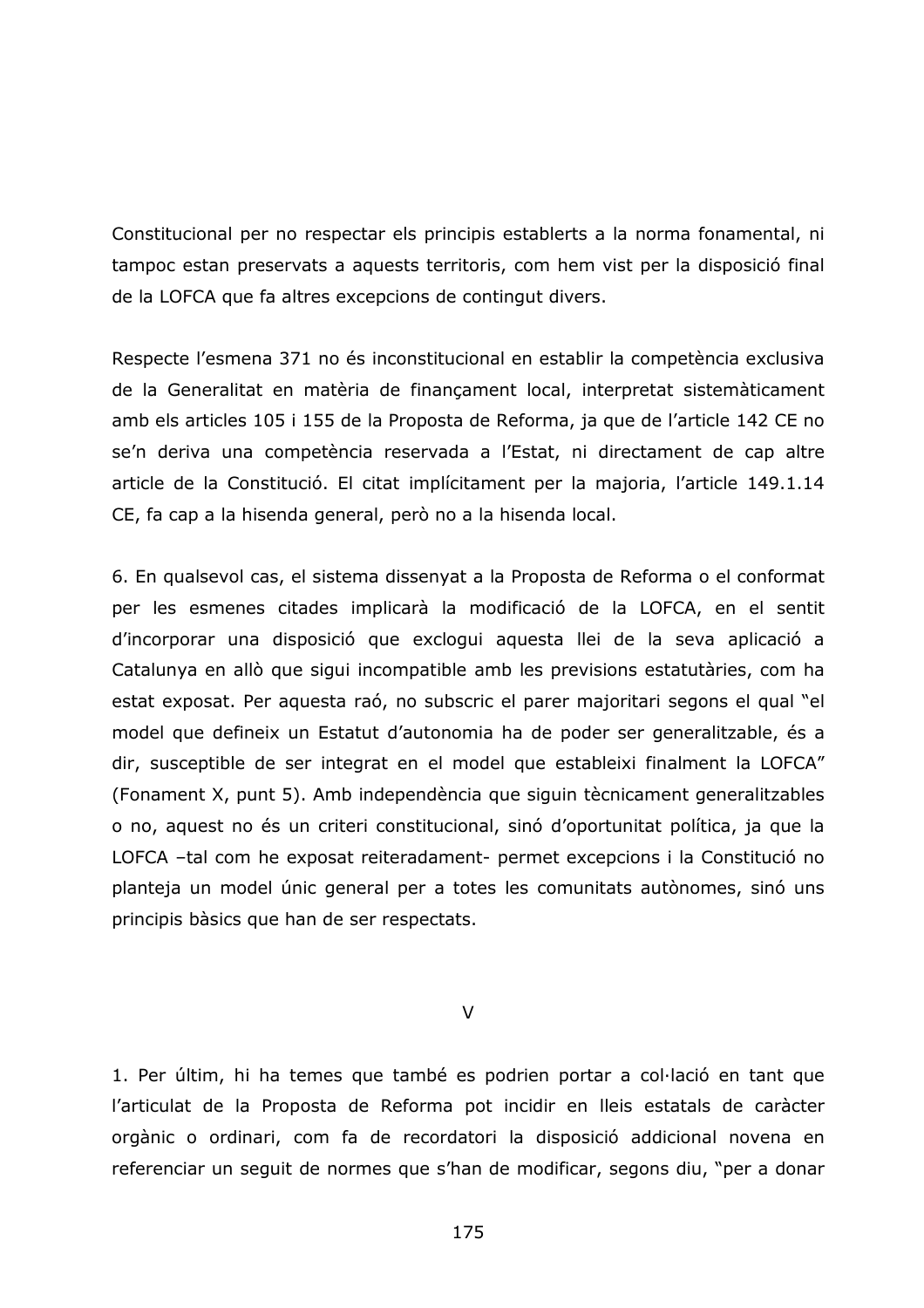efectivitat plena al que estableix aquest Estatut". Del nostre parer, que ja ha estat exposat a bastament, se'n dedueix que la referida disposició addicional és sobrera, ja que els preceptes estatutaris, per regla general, tenen preferència davant d'altres lleis, necessitant de complement normatiu quan les prescripcions siguin insuficients o hi hagi una remissió estatutària específica. Un cas apart, com hem dit i exposat, són les superposicions entre el "nucli dur" d'una reserva constitucional i la regulació estatutària, tret de les genèriques previsions constitucionals.

2. En qualsevol cas, esmentarem les previsions estatutàries en matèria electoral i la incidència sobre la Llei orgànica 5/1985, del 19 de juny, de règim electoral general; així com a la Llei orgànica 2/1986, de 13 de març, de forces i cossos de sequretat, que encara no hem tractat; mentre que altres lleis no són significadament afectades o, fins i tot, malgrat ser mencionades en la disposició addicional novena, com s'assenyala en el Dictamen (Fonament XI, 2.F i G), no haurien d'haver estat citades. A totes aquestes no en farem cap referència. Tampoc no en farem cap a totes aquelles que la Proposta d'Estatut remet a una llei estatal concreta o s'aconsella en el Dictamen que així es faci (per exemple, Fonament XI, 2.H), ja que es tracta d'una remissió semblant a la que podria ferse a una llei autonòmica.

a) No hi ha cap article de la Proposta de Reforma, al meu parer, que sigui incompatible directament amb l'article 81.1 CE en el qual es diu que la llei electoral general ha de ser llei orgànica, o amb les referències de l'article 70 CE a una llei electoral (art. 70.1 i 2 CE). Això demostra que la Constitució fa una remissió genèrica sense determinar-ne un contingut mínim. Només ha de ser "electoral general". Novament el Tribunal Constitucional ha intervingut avalant l'extensió de la legislació orgànica específica, quan el criteri expressat respecte d'altres lleis orgàniques ha estat més restrictiu. De totes maneres, a l'efecte que a nosaltres ens interessa, cal referir-nos als articles 54.4, 72 i 187 de la Proposta de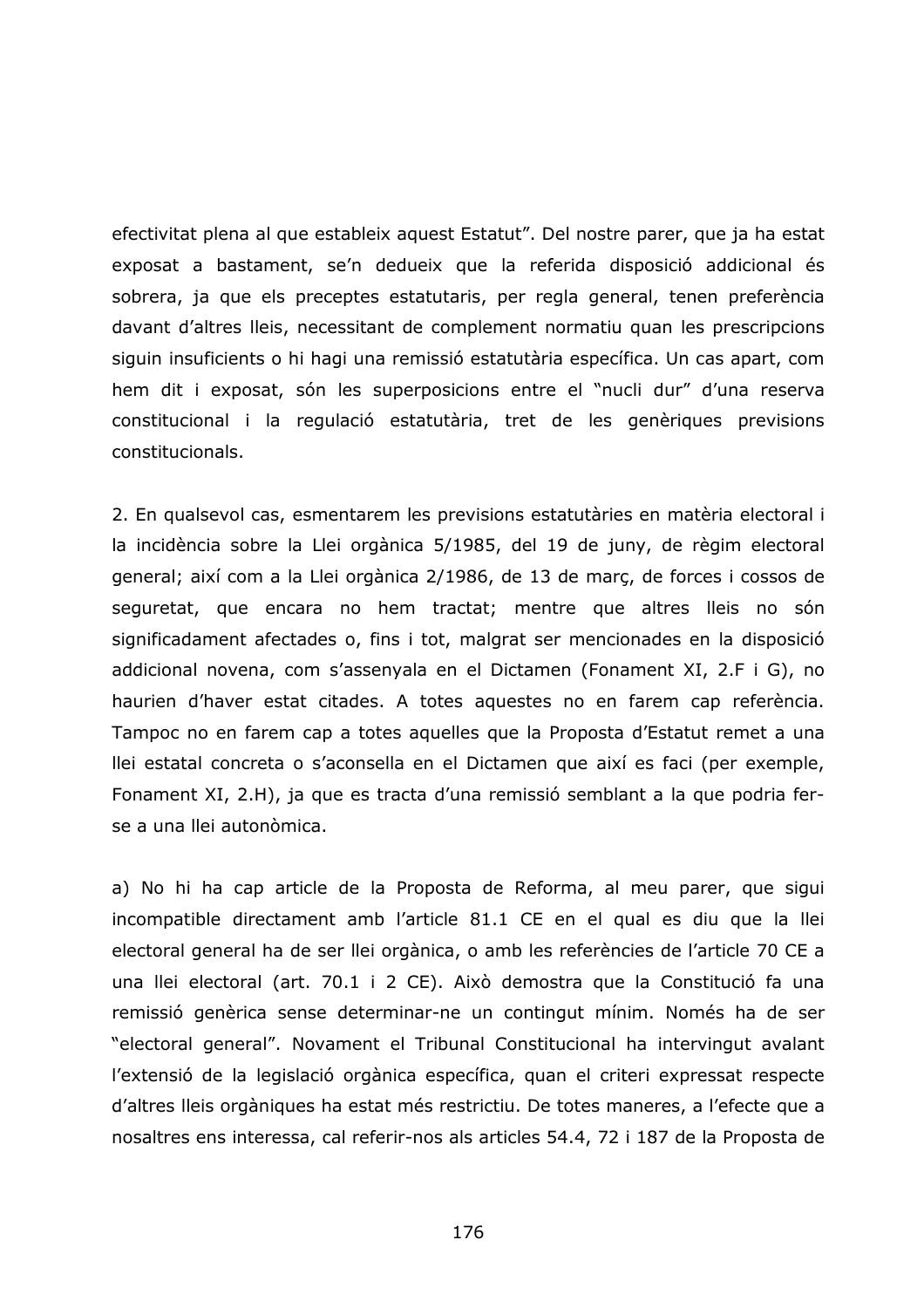Reforma, els dos primers sense cap mena de declaració específica i el tercer apreciat inconstitucional pel Dictamen.

L'article 68.6 CE referit a les eleccions del Congrés de Diputats exigeix que aquestes es realitzin entre els trenta i els seixanta dies després de l'acabament del mandat. Essent aquest el referent constitucional, no s'entén prou bé, d'acord amb criteris estrictes de constitucionalitat, per què una restricció del període, de quaranta a seixanta dies (segons es preveu als art. 54.4 i 72 de la Proposta de Reforma), pugui tenir dubtes de constitucionalitat (per envair preceptes orgànics, com sembla manifestar-se en el Fonament XI, 2.D), quan s'exposen les dificultats pràctiques de fer-ho en menys de 54, d'acord amb les previsions actuals de la llei electoral general precitada. Al meu parer aquesta no és una qüestió reservada a llei orgànica i l'Estatut ho pot regular de forma correcta, tot i que ha de preveure els problemes de la seva aplicació.

Sobre l'article 187 de la Proposta de Reforma, expresso la meva opinió favorable al precepte conjuntament amb els Srs. Bassols i Camps en el vot particular que hem presentat junts.

b) Un cas diferent és la possible afectació de la Llei orgànica 2/1986, de 13 de març, de forces i cossos de seguretat, ja que la Constitució s'hi refereix de forma velada pel que fa a la distribució de competències i l'article 163.2.b de la Proposta de Reforma se circumscriu a l'àmbit competencial, concretament a la matèria de seguretat pública. L'article 149.1.29 CE afirma que és competència reservada a l'Estat la "Seguretat pública, sens perjudici que les Comunitats Autònomes puguin crear policies en la forma que els respectius Estatuts estableixin dins el marc del que disposi una llei orgànica", essent aquesta llei orgànica l'esmentada. Tanmateix, "l'expedició de la documentació oficial i del passaport" a què es refereix l'article 163.2.b és una funció policial, però no una "forma de creació de policia autonòmica" que és la menció constitucional específica, protegida per la reserva. En consequència, d'acord amb les consideracions precedents, en el cas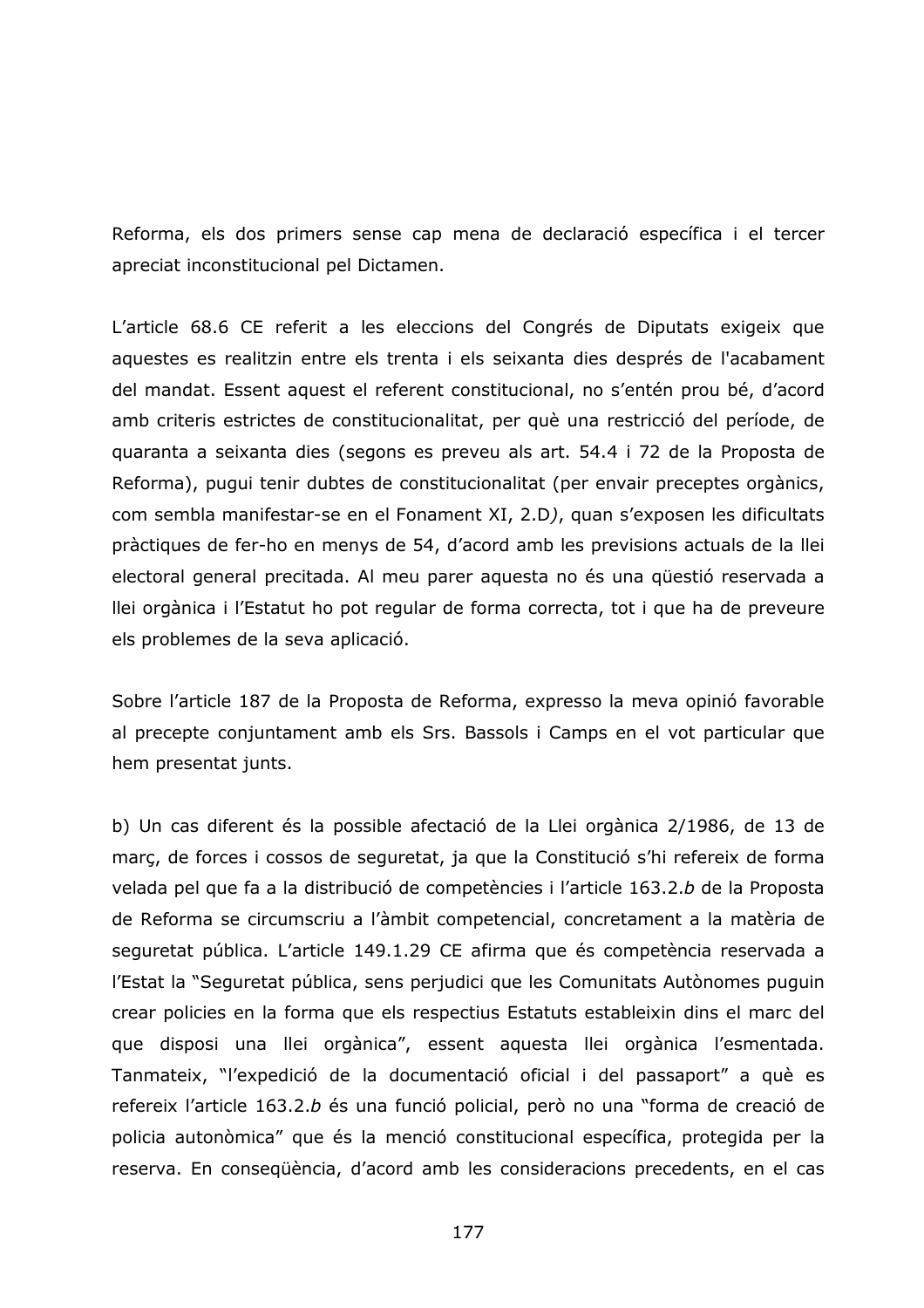estudiat caldrà una adaptació de la Llei orgànica de forces i cossos de seguretat, perquè l'Estatut, si és aprovat en la forma prevista com a Proposta de Reforma, així ho estableix.

En conclusió, l'article 163.2.b primera part és constitucional, malgrat el parer contrari del Dictamen.

Barcelona, 3 de setembre de 2005

Vot particular que formula el conseller senyor Jaume Camps i Rovira, a l'empara de l'article 50 del Reglament provisional d'organització i funcionament del Consell Consultiu de la Generalitat de Catalunya, al Dictamen núm. 269, emès en data 1 de setembre de 2005, al qual s'adhereix el conseller senyor Agustí M. Bassols i Parés.

 $\mathbf{I}$ 

El present vot particular pretén expressar la meva respectuosa discrepància respecte a la inconstitucionalitat que propugna el Dictamen, amb relació al primer paràgraf de la disposició addicional novena de la Proposta de Reforma. Abans d'entrar en el judici de constitucionalitat del precepte, entenc que cal fer unes consideracions generals.

1. Al Fonament I del Dictamen es diu que el Consell "d'acord amb la funció institucional que li correspon, ha dut a terme un judici de constitucionalitat sobre els preceptes, esmenes i vots objecte d'examen, sense entrar a valorar la seva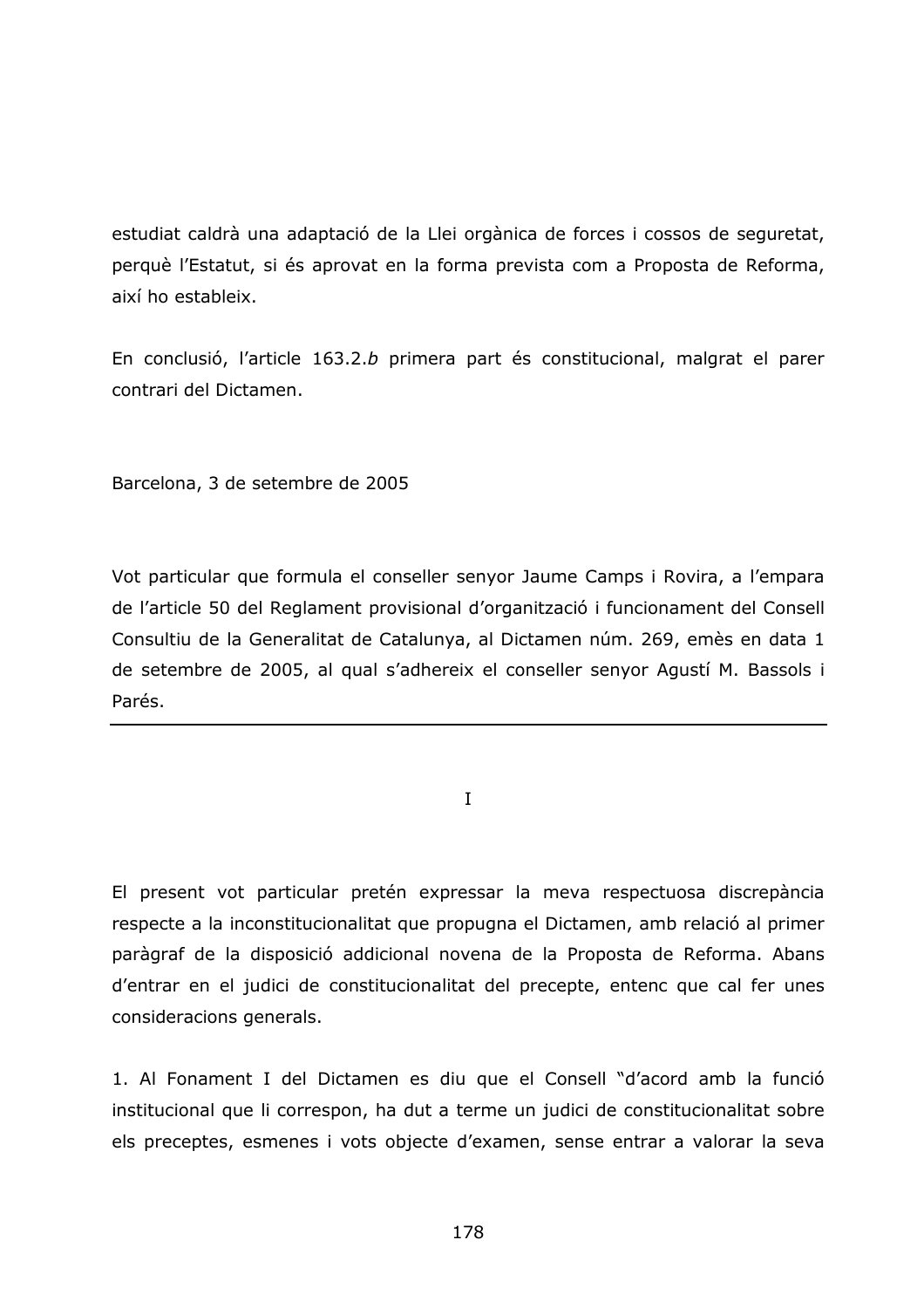oportunitat, i sense ponderar el grau de major o menor adequació a la Constitució de les diverses solucions que en ocasions ofereixen els preceptes, esmenes i vots a una mateixa qüestió". Tot i coincidir amb aquesta afirmació, es fa necessari realitzar unes consideracions sobre la filosofia que, de forma ben explícita, com comentaré, inspira l'encàrrec del Dictamen per part del legislador estatuent. Al meu parer, se'ns demana no tant que ens constituïm en vetlladors de la intangibilitat de la Constitució espanyola sinó, més aviat, que informem, al legislador català, si la Proposta de Reforma s'ha extralimitat i contradiu la Constitució. I per això, ens cal restar amatents, en la nostra tasca interpretativa, a la mens legis, i també a la mens legislatoris que inspiren la Proposta de Reforma, atès que ambdues es projecten en els preceptes sobre els quals hem de dictaminar.

Això em porta a parlar, en primer lloc, sobre el judici crític del legislador català arran de la praxi aplicativa de l'Estatut d'autonomia vigent i els efectes de la Proposta de Reforma en l'àmbit interpretatiu.

El legislador estatuent pretén aixecar el sostre estatutari, ampliant el contingut de les matèries competencials regulades al vigent Estatut i aprofundir en la delimitació del marc competencial, per tal d'assolir majors cotes d'autogovern. Ho fa perquè, al seu entendre, el pacte constituent sorgit de la transició política que es delimita en els continguts de la Constitució i de l'Estatut d'autonomia de Catalunya, segons el que entén la majoria del Parlament de Catalunya, ha quedat d'alguna manera desvirtuat per la manca de desenvolupament de les potencialitats jurídiques que es podien extreure de la diferenciació constitucional entre nacionalitats i regions.

Com a consequència d'aquesta apreciació -que òbviament no puc ni vull valorar-, la cambra catalana ha fet un judici crític sobre la praxi aplicativa dels vint-i-cinc anys de vigència de l'actual Estatut, considerant que, poc o molt, han anat minvant les expectatives d'autogovern que podien derivar de l'Estatut vigent.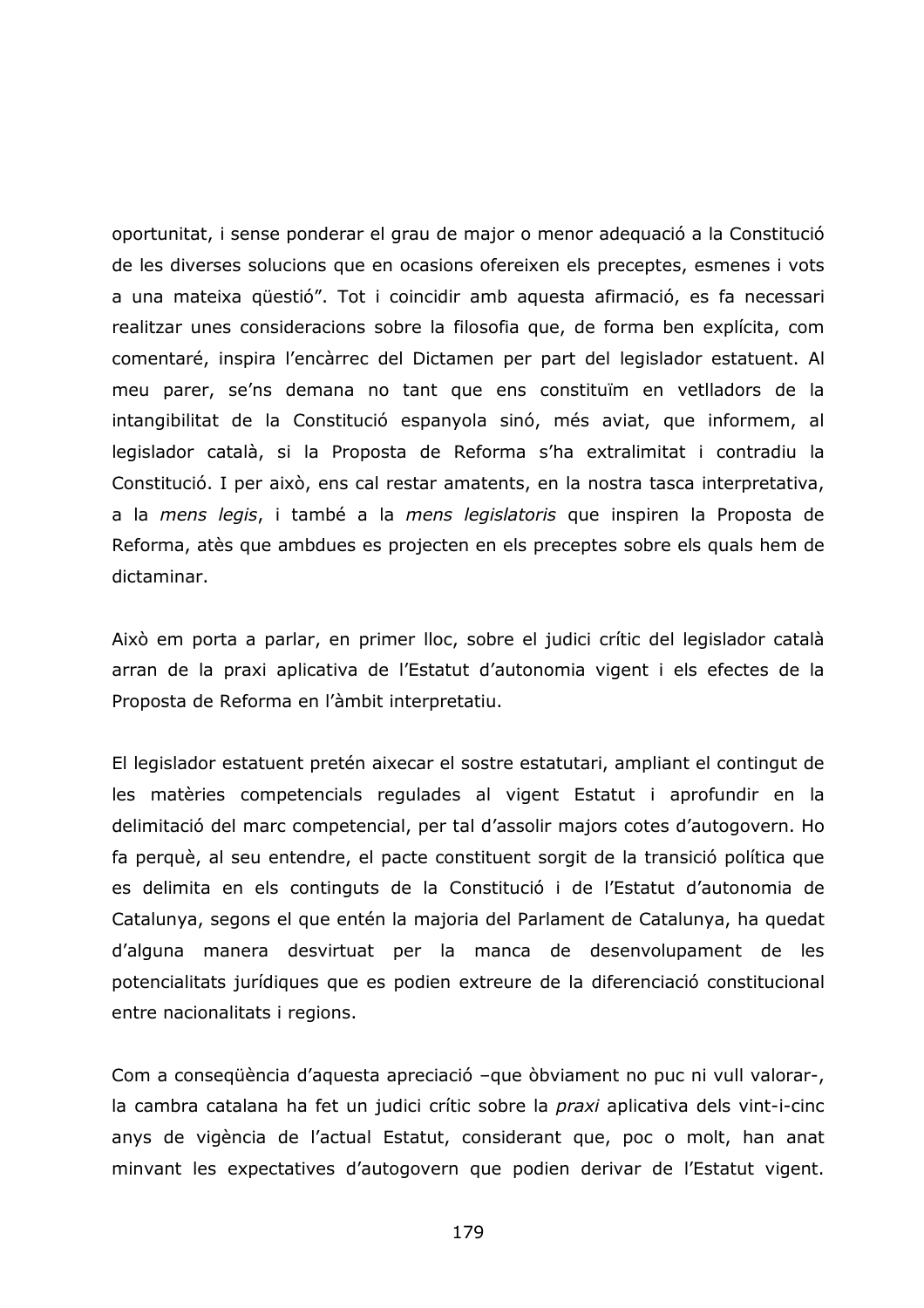Segons el parer del legislador estatuent, i de bona part de la doctrina iuspublicista catalana, les dites potencialitats han quedat reduïdes per diverses causes, entre les quals destaca la que és objecte del present vot particular. Parlo de l'extensió, a voltes abusiva, del concepte de les lleis bàsiques i orgàniques, a l'empara d'una jurisprudència constitucional casuística sovint favorable a la conservació de les normes estatals impugnades, d'acord amb un principi no escrit dels tribunals constitucionals (in dubio pro lege).

Les consideracions anteriors van assolir especial rellevància al Parlament de Catalunya a través de la Comissió d'estudi per a l'aprofundiment de l'autogovern, creada per Resolució del Ple de la cambra, en sessió de 14 de desembre de 2001 (document de la Comissió d'estudi per a l'aprofundiment de l'autogovern, BOPC número 366, de 5 de desembre de 2002, que recull la totalitat de l'informe).

Una simple lectura de la "valoració del desenvolupament de l'Estat de les autonomies i de l'Estatut d'autonomia de Catalunya" que conté l'esmentat informe, evidencia les mancances que aprecia el legislador estatuent en l'aplicació de l'Estatut d'autonomia, les quals pretén superar amb la Proposta de Reforma objecte del Dictamen.

Em limitaré a recordar els objectius generals adoptats majoritàriament per la Comissió d'estudi per a l'aprofundiment de l'autogovern:

"- Ampliar i activar les competències de la Generalitat i determinar-ne amb precisió l'abast.

-Reforçar la posició de la Generalitat com a part de l'Estat.

- Institucionalitzar la presència de la Generalitat en la Unió Europea i en l'àmbit de les relacions internacionals.

- Garantir el ple reconeixement del principi de plurinacionalitat de l'Estat.

- Millorar el funcionament de les institucions de la Generalitat.

- Ampliar el reconeixement dels drets i deures dels ciutadans de Catalunya".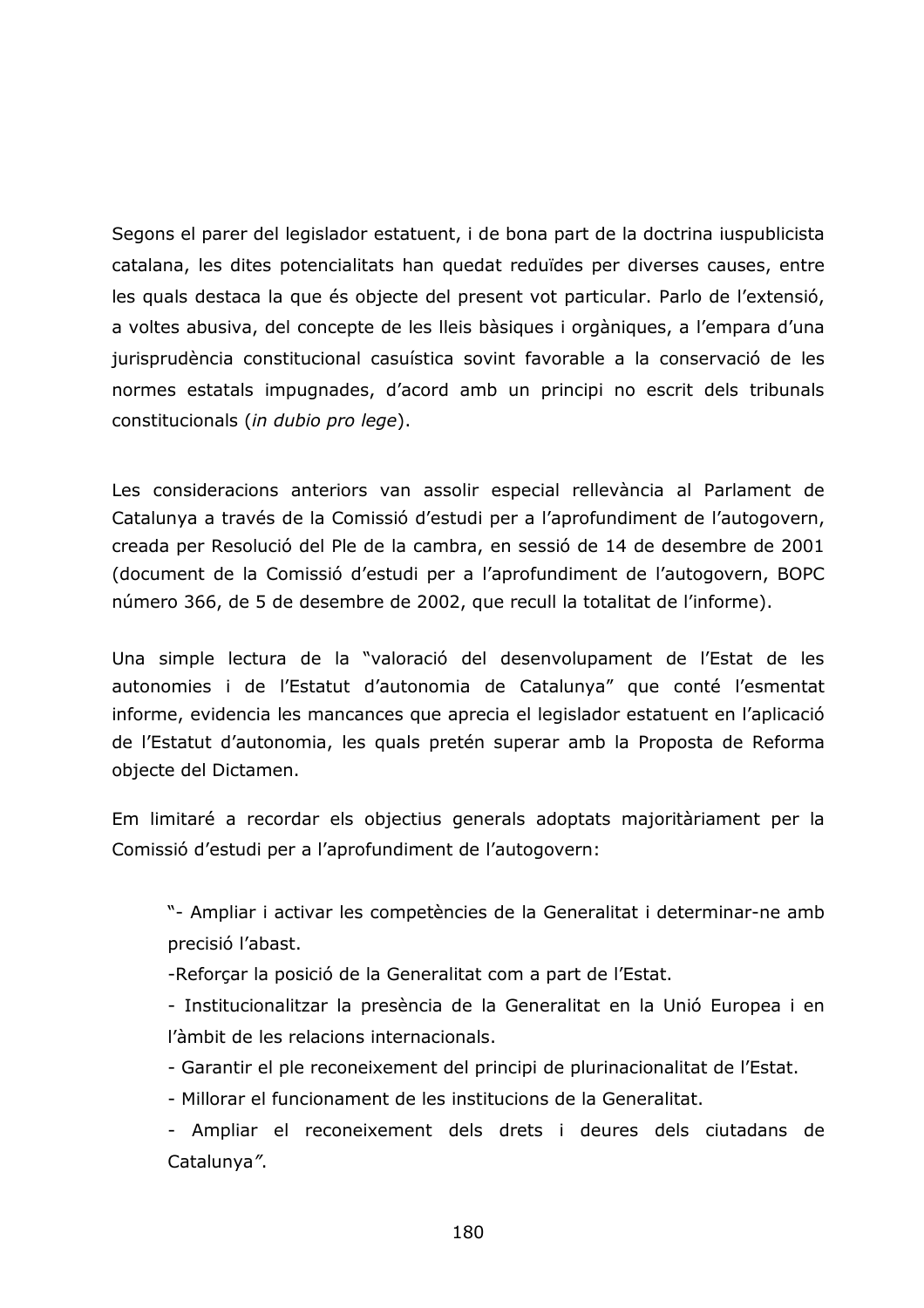Els esmentats objectius tenen també el seu reflex en la Proposta de Reforma, que modifica un dels dos eixos del bloc de constitucionalitat - òbviament, em refereixo a l'Estatut d'autonomia de Catalunya- i, en consequència, entenc que aquest vot particular ha de modular-se arran d'aquesta substitució de l'eix estatutari, en el sentit que, de resultar aprovat per les Corts Generals, comportarà, previsiblement, una novació en la jurisprudència del Tribunal Constitucional. Això té una directa consegüència interpretativa: no podem considerar la jurisprudència del Tribunal Constitucional petrificada, a remolc dels paràmetres vigents, atès que la Proposta de Reforma, un cop aprovada, els modifica i en correspondència lògica també s'hi adaptarà el Tribunal Constitucional.

Això ens obliga a acollir, al meu entendre, en el context del judici d'adequació constitucional, aquella interpretació que, tot respectant la Constitució espanyola, millor pugui aixoplugar les formulacions concretes que es regulen en la Proposta de Reforma. No cal recordar que serà en definitiva l'acceptació de les Corts Generals, en l'iter legislatiu previst a la Constitució i a l'Estatut d'autonomia de Catalunya, la que ens dirà si la Proposta de Reforma és assumida o no, tenint en compte criteris d'oportunitat política i de constitucionalitat.

Per això, entenc que a l'hora d'emetre el judici de constitucionalitat cal superar la dialèctica del *da mihi factum, dabo tibi ius* perquè, si bé la tasca interpretativa ha de seguir ancorada en la CE (que no pot quedar afectada), en canvi, ja no ha de preservar l'EAC vigent (perquè la Proposta de Reforma el substitueix i per tant el modifica). Tampoc, la interpretació que ens cal fer, pot restar presonera de forma rígida de la jurisprudència del Tribunal Constitucional dictada fins avui (perquè, com deia, previsiblement serà modulada en el futur arran de la Proposta de Reforma, en cas de la seva aprovació).

2. El que acabo d'exposar implica acollir amb flexibilitat la doctrina del Tribunal Constitucional, i recordar les diverses ocasions en les quals ha adoptat unes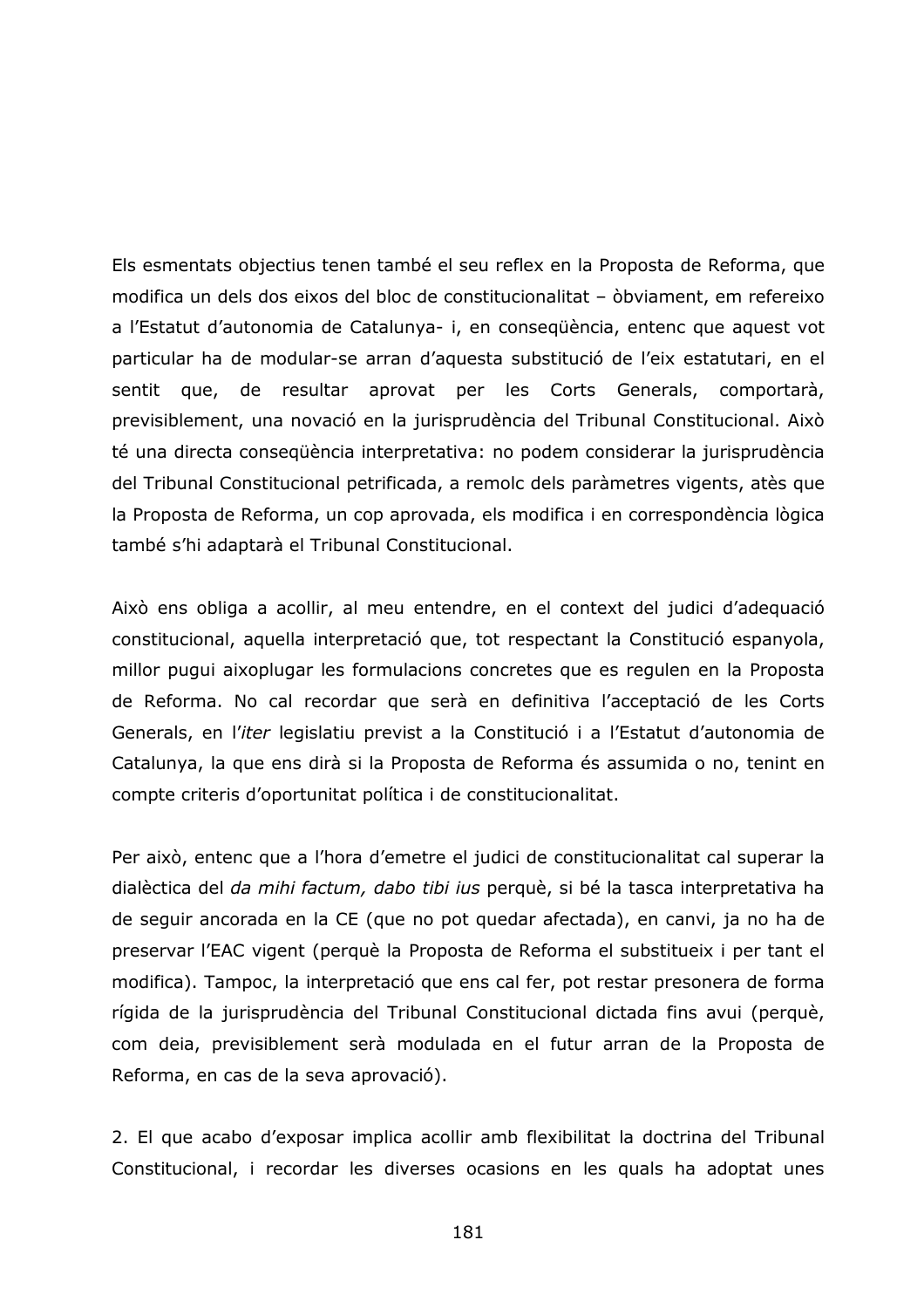determinacions, sense descartar que altres interpretacions també serien possibles, i en cap cas podrien ser titllades d'inconstitucionals. El Tribunal Constitucional ha dit, en diversos supòsits, que una determinada interpretació feta pel legislador estatal era constitucional, però que això no obstava al fet que també, dins dels paràmetres de la constitucionalitat, es poqués donar cobertura a d'altres interpretacions també constitucionals.

Certament, la Proposta de Reforma ha de respectar les competències estatals de l'article 149.1.1 CE i, en concret, aquell nucli que no admet interpretacions diverses, però, a la vegada -per exemple en la delimitació d'allò que és bàsic-, podrem trobar àmbits materials que confronten dos títols competencials. La doctrina ha posat sovint l'exemple dels horaris comercials respecte de les competències d'ordenació general de l'economia i de comerç interior. És en aquests supòsits on la Proposta de Reforma entenc que vol i pot formular concrecions novedoses, diferents de les fins ara acceptades pel Tribunal Constitucional, i, per això, és perfectament viable innovar els paràmetres de constitucionalitat a l'espera dels previsibles i futurs canvis en la jurisprudència del Tribunal Constitucional.

Nombroses són les ocasions en què el Tribunal Constitucional ha habilitat possibles interpretacions diferents de les que estableix en un determinat pronunciament, com per exemple en la Sentència 22/1999, de 25 de febrer, en explicitar que l'opció escollida pel legislador estatal no és pas l'única possible des del punt de vista constitucional.

En aquest mateix sentit es pronuncia la Sentència del Tribunal Constitucional 233/1999, desembre, fonamentar diversos de 13 de en recursos d'inconstitucionalitat que tenen per objecte la Llei 39/1988, de 28 de desembre, reguladora de les hisendes locals.

També ho fa la Sentència del Tribunal Constitucional 105/2000, de 13 d'abril, en judicar la Llei orgànica 6/1985, 1 de juliol, del Poder Judicial, al Fonament Jurídic 5.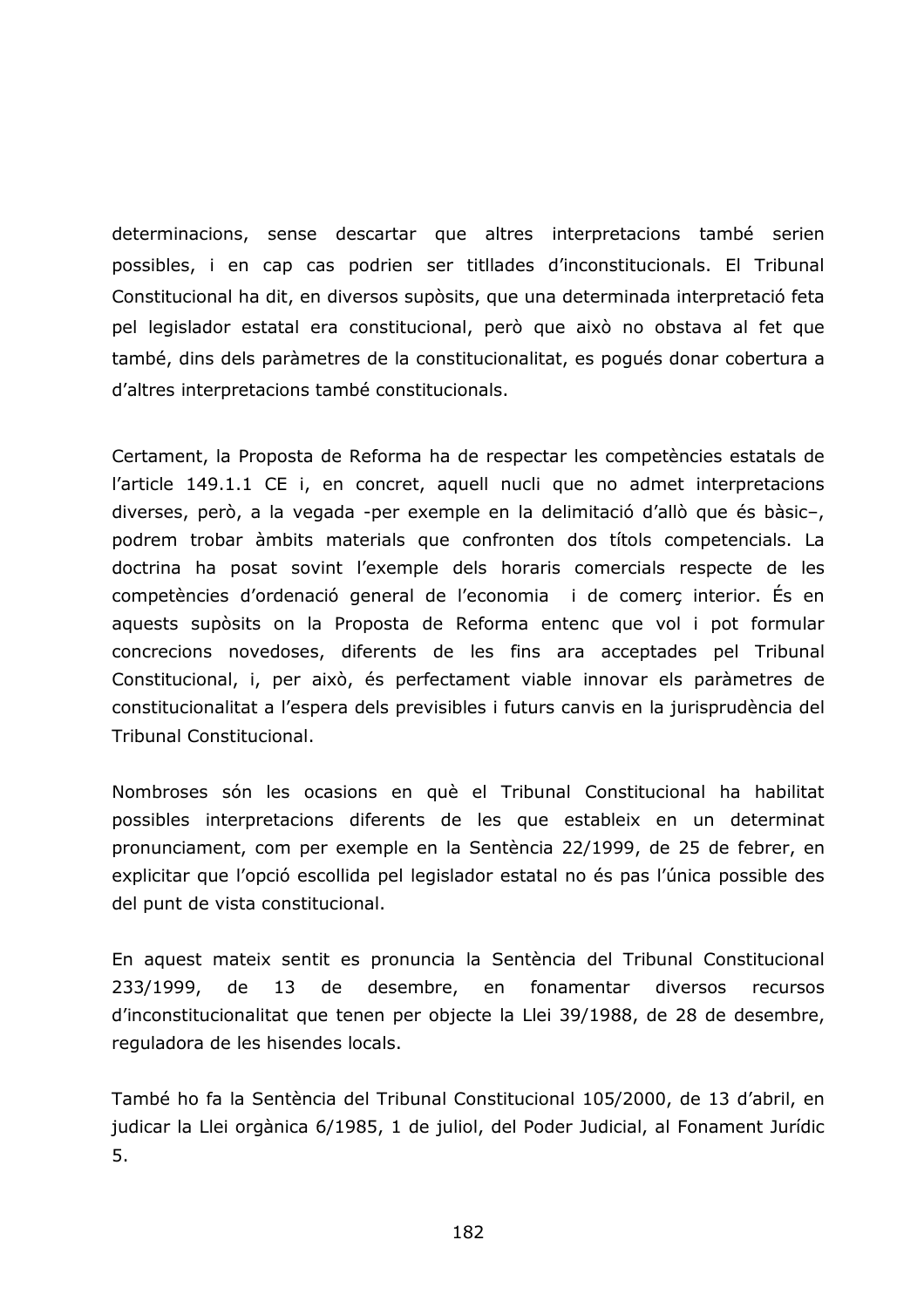Així mateix, cal tenir en compte que el Tribunal Constitucional evita enjudiciar les formulacions de les concretes opcions legislatives. Per exemple, la Sentència 96/2002, de 25 d'abril, que declara la inconstitucionalitat i consegüent nul·litat de la disposició addicional vuitena de la Llei 42/1994, de 30 de desembre, de mesures fiscals, administratives i d'ordre social, ens recorda en el seu Fonament Jurídic 7 "[...] Aunque el legislador goza de un amplio margen de libertad en la configuración de los tributos, no correspondiendo a este Tribunal enjuiciar si las soluciones adoptadas en la ley son las más correctas técnicamente [...]".

O la Sentència 192/2000, de 13 de juliol, que declara: "correspondiendo a la libertad de configuración del legislador la opción de definir según estimaciones de oportunidad aquí irrevisables, la cuantía, concepto y límites concretos de tales inversiones [...]. A este respecto, hemos de insistir en que la función de este Tribunal no consiste en pronunciarnos sobre el sistema más adecuado de financiación  $[...]$ ".

Cal, a la vegada, recordar que la jurisprudència del Tribunal Constitucional abona, també, que el legislador estatal pugui limitar la seva pròpia legislació bàsica a l'establiment de principis generals, i no abusi de la connexió entre matèries competencials per envair el camp de les autonòmiques. No es tracta que el Tribunal Constitucional hagi impedit l'ampliació de les bases estatals, com sovint ha esdevingut, però no s'ha estat de considerar que aquesta només era una de les solucions possibles, i per tant, era tant constitucional com l'anterior.

En el mateix sentit la Sentència 149/1991, de 4 de juliol, en acceptar l'autolimitació del legislador estatal la seva titularitat sobre el domini públic maritimoterrestre.

També, la Sentència 127/1994, de 5 de maig, explica:

"Estas razones son las que nos llevan a declarar que la calificación de la televisión como servicio público esencial se encuentra dentro de las potestades del legislador en su libertad de configuración normativa,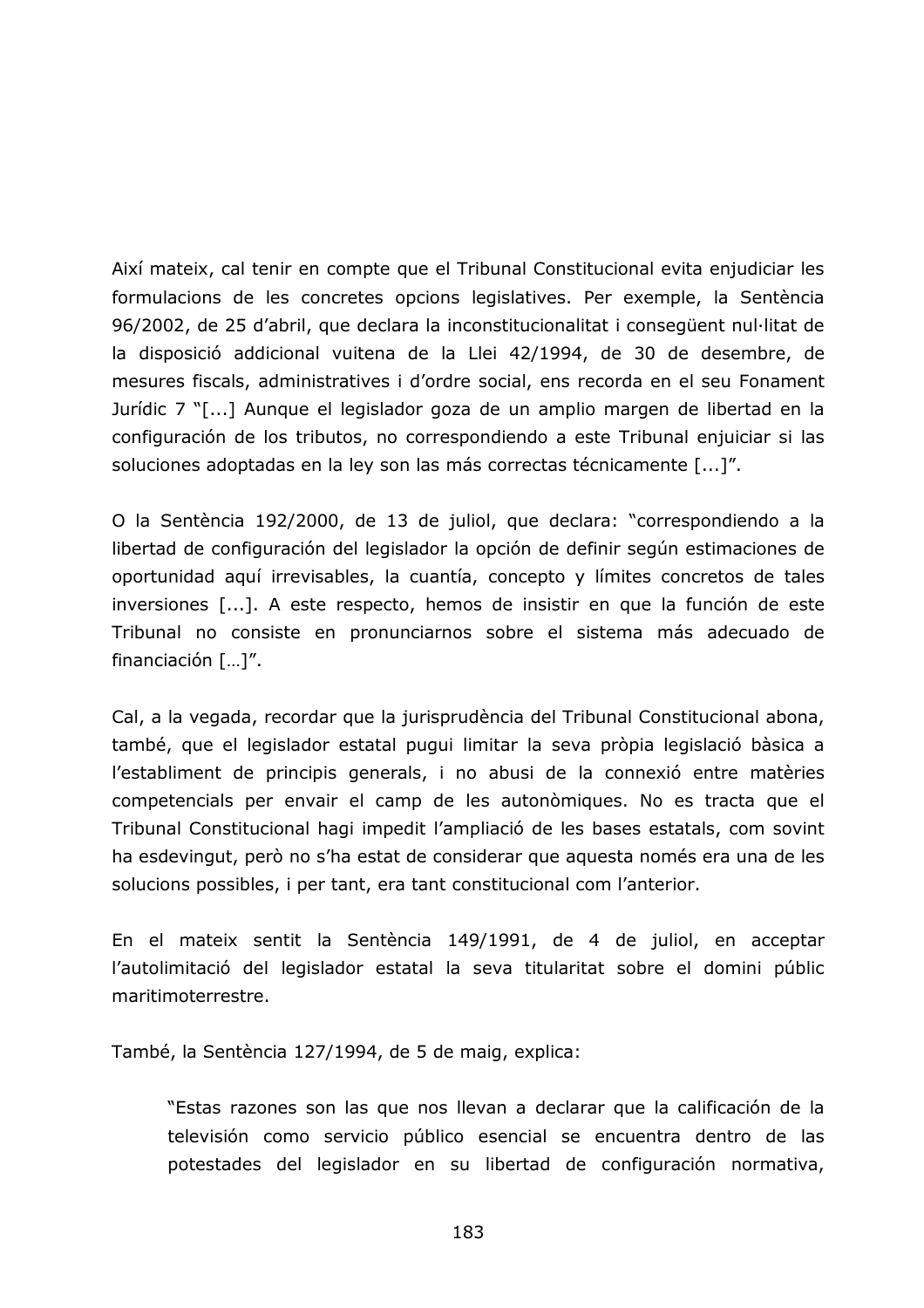convirtiéndose en una de entre las varias opciones constitucionalmente lícitas".

En definitiva, la jurisprudència constitucional que hem abordat - òbviament, a tall d'exemple- evidencia que el legislador pot optar per tècniques reguladores perfectament constitucionals, però això no significa que altres solucions també ho siguin. Per això, en fer el judici de constitucionalitat de la Proposta de Reforma, crec que cal acollir amb la major flexibilitat els criteris interpretatius que es desprenen de la jurisprudència apuntada.

3. Voldria ara argumentar també que la Constitució espanyola no estableix directament l'organització territorial de l'Estat i, per això, l'Estatut esdevé norma no tan sols interpretativa sinó també aplicativa de la Constitució.

Coincideixo amb el Fonament I del Dictamen en què la Constitució es diferencia dels models federals més típics en remetre a normes específiques, alienes al seu títol VIII, la definició precisa del reconeixement de l'autonomia territorial i el seu contingut competencial. Són, en efecte, els estatuts d'autonomia, en funció del que s'ha anomenat "principi dispositiu", els instruments normatius a través dels quals es reconeix l'autonomia i se'n fixa el seu abast.

De fet, quan el Tribunal Constitucional parla "del marc constitucional que cal respectar", està indicant, tan sols, el límit material de l'actuació estatutària que es deriva de les previsions de l'article 149.1 CE, però el que aquest article en cap cas no imposa els criteris i les formes com la Generalitat pot "assumir" les competències.

Per tant, a l'hora de fer el judici de constitucionalitat, cal tenir present que la Proposta de Reforma trenca amb la tècnica fins ara utilitzada -i a voltes considerada com l'única viable- de redactar el contingut competencial mitjançant uns enunciats molt genèrics. En efecte, el legislador estatuent planteja formulacions precises i detallades, que permeten concretar l'abast de les diferents competències per tal de protegir-les dels diferents topalls que, al seu entendre,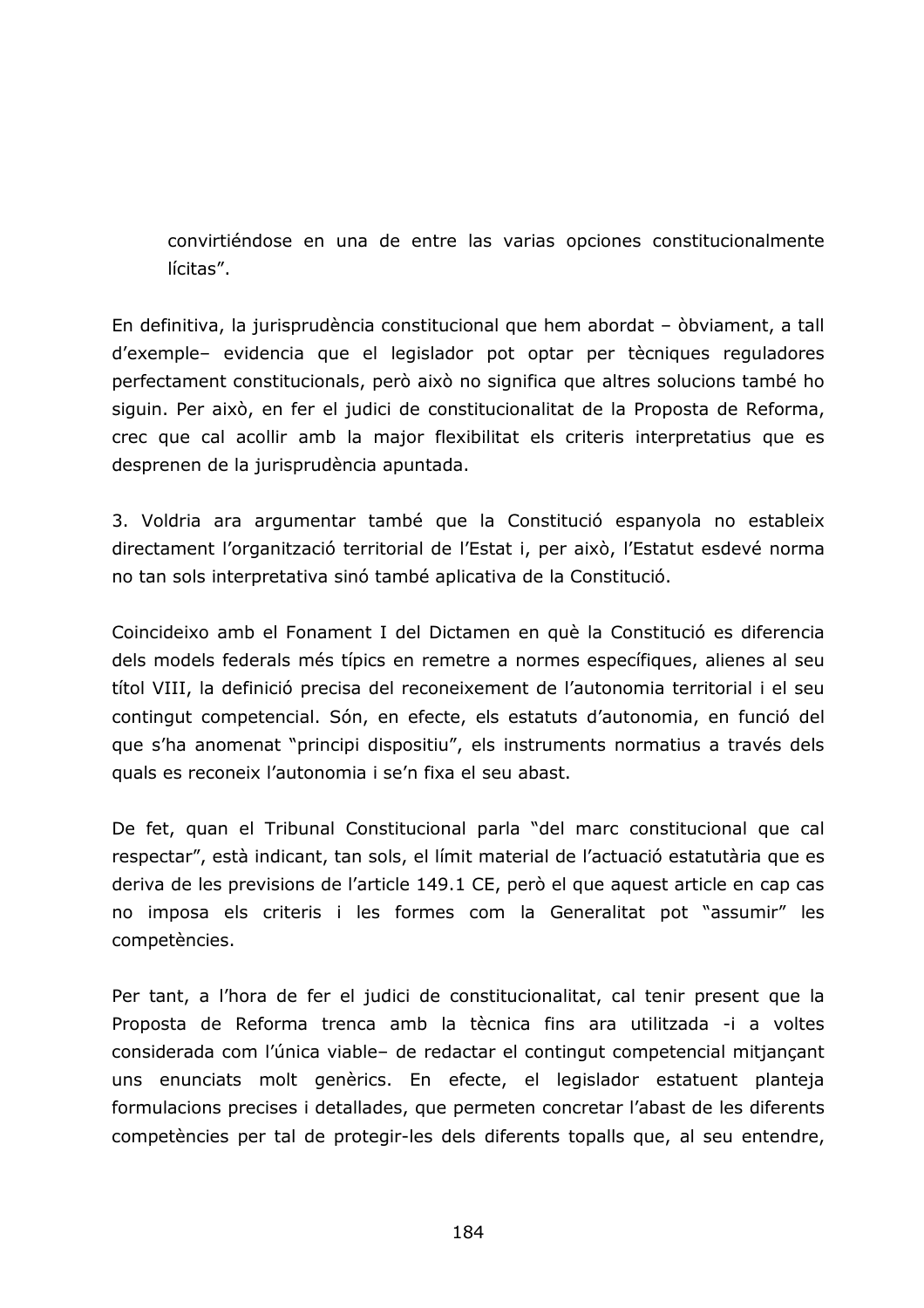havien produït una progressiva minoració de les potencialitats de l'Estatut d'autonomia vigent.

Arran de la nova tècnica legislativa emprada, convé fer esment que, al meu entendre, l'Estatut és quelcom més que una norma interpretativa de la Constitució espanyola, ja que també es constitueix com l'eina aplicativa essencial del text constitucional. Aquí cal recordar el debat jurídic encetat al voltant de la Llei orgànica d'harmonització del procés autonòmic (LOHPA) que va resoldre la STC 76/1983, de 5 d'agost. Al meu entendre, arran de l'esmentada Sentència, el legislador estatal no pot dictar normes amb l'objecte exclusiu de fixar l'únic sentit, entre els diversos possibles, que cal atribuir a un determinat concepte o precepte de la Constitució.

D'això cal inferir que els estatuts, "com a instruments de naturalesa 'paraconstitucional' o, amb major precisió, 'subconstitucional'", -segons els qualifica el Dictamen-, no tan sols poden interpretar la Constitució, sinó fins i tot desenvolupar-la i projectar la seva aplicació concreta en cadascun dels àmbits de l'autonomia territorial.

Segons el parer majoritari de la doctrina iuspublicista catalana, el FJ 4 de la STC 76/1983 habilita al legislador estatutari a actuar més enllà de l'estricte paràmetre dels poders constituïts, i ho fa, a més, en els viaranys que corresponen al poder constituent, concretant les previsions constitucionals, amb l'únic topall de no entrar en contradicció amb el seu contingut. És a dir, amb l'únic límit que implica no desnaturalitzar els efectes que raonablement es desprenen dels conceptes jurídics utilitzats a la Constitució espanyola.

El potencial estatutari abasta, doncs, a definir l'àmbit "material" i "funcional" de les competències i és, al meu entendre, per això que la Proposta de Reforma opta per la identificació més precisa i detallada de les matèries competencials apurant els límits de l'article 149.1 CE. Indubtablement, el legislador català pretén donar més coherència als títols competencials, minvant els problemes interpretatius que fins ara es deriven de la relació amb altres competències. A banda de les majors garanties i seguretat jurídica que es pretén donar al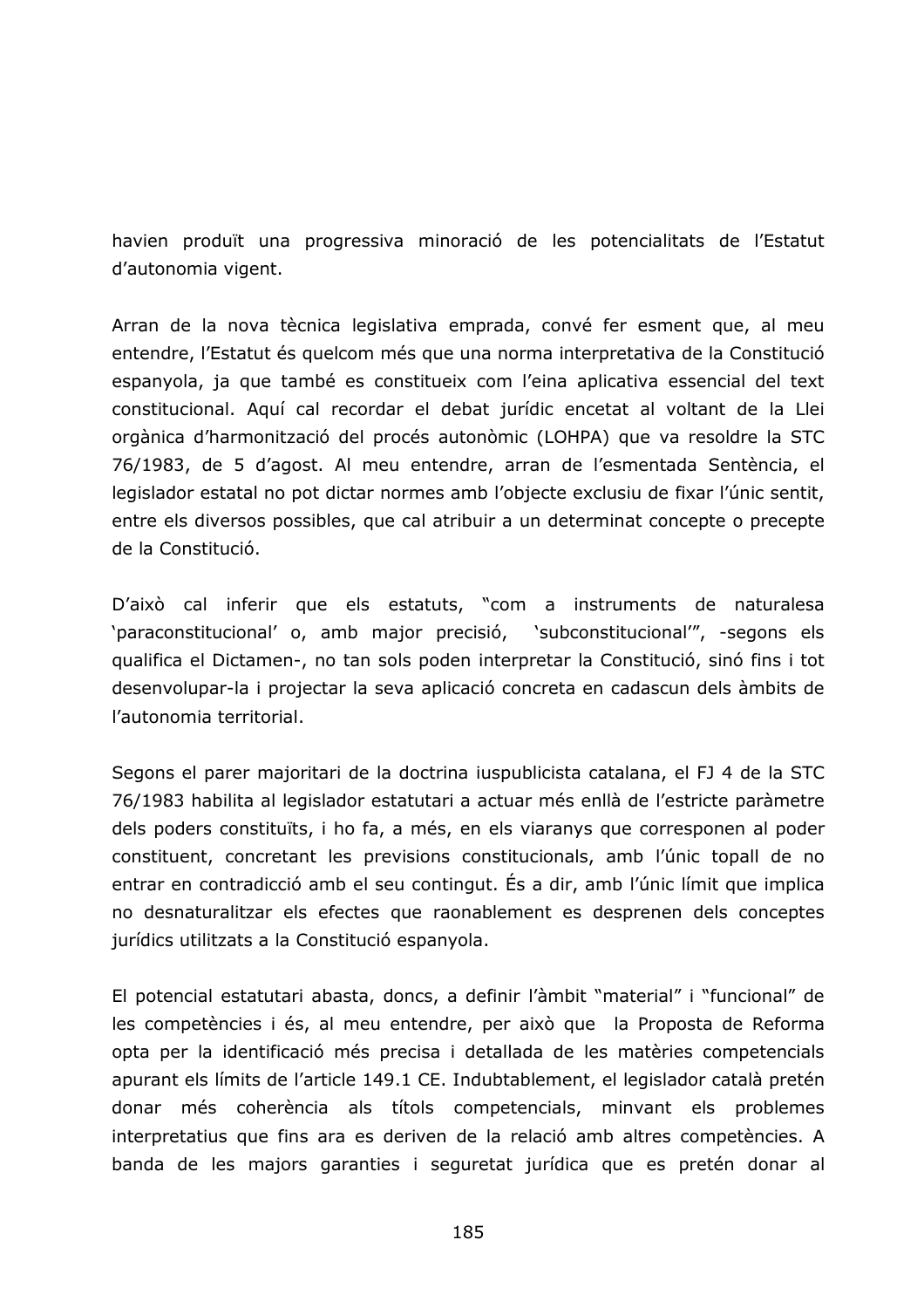contingut de les clàusules competencials, la dita tècnica legislativa permet abastar possibles àmbits d'exclusivitat, que fins ara restaven menystinguts per connexió amb els àmbits competencials de l'article 149.1 CE.

En aquest ordre d'idees, em sembla oportú acollir flexiblement la possibilitat que estableix la Proposta de Reforma, a l'hora de delimitar espais d'exclusivitat competencial que pretenen excloure la intervenció de l'Estat. En definitiva, és aquest l'esperit que cal deduir de la prevalença del dret estatal en tot allò que no hagi estat atribuït a la competència exclusiva de la Comunitat Autònoma, segons l'article 149 apartat 3 CE.

Si fins aquí he comentat el potencial estatutari en la definició de l'àmbit "material" de les competències, cal ara predicar-ho, de forma anàloga, en relació amb l'element "funcional". Res no impedeix que la Proposta de Reforma estableixi el contingut i l'abast de les funcions inherents a les competències assumides, salvant el límit del marc constitucional. De fet, la indefinició en l'abast dels conceptes "competència bàsica" i "legislació" viabilitzen aquest propòsit, que fins ara ha estat portat a terme a través de la jurisprudència constitucional, partint de la indeterminació de la Constitució espanyola davant del silenci de l'Estatut d'autonomia de Catalunya, sobre la configuració del dit abast. La Proposta de Reforma pretén, al meu parer, minvar el concepte expansiu de les "bases" que anul·la, de facto, el marge autonòmic de decisió legislativa pròpia. Tan sols quan el legislador estatuent ho ha estimat indefugible, s'ha acollit a la disposició addicional novena que és objecte del present vot particular.

4. Cal abordar, com a consequència del que fins ara he exposat, el marge d'incidència de la Proposta de Reforma sobre les competències de l'article 149.1 CE, i analitzar la posició del Tribunal Constitucional al respecte.

La pretensió enunciada al paràgraf anterior sembla evident en diversos preceptes dels continguts a la Proposta de Reforma, això sens perjudici de l'obligada remissió a les disposicions addicionals, i en concret al que es regula a la disposició addicional novena.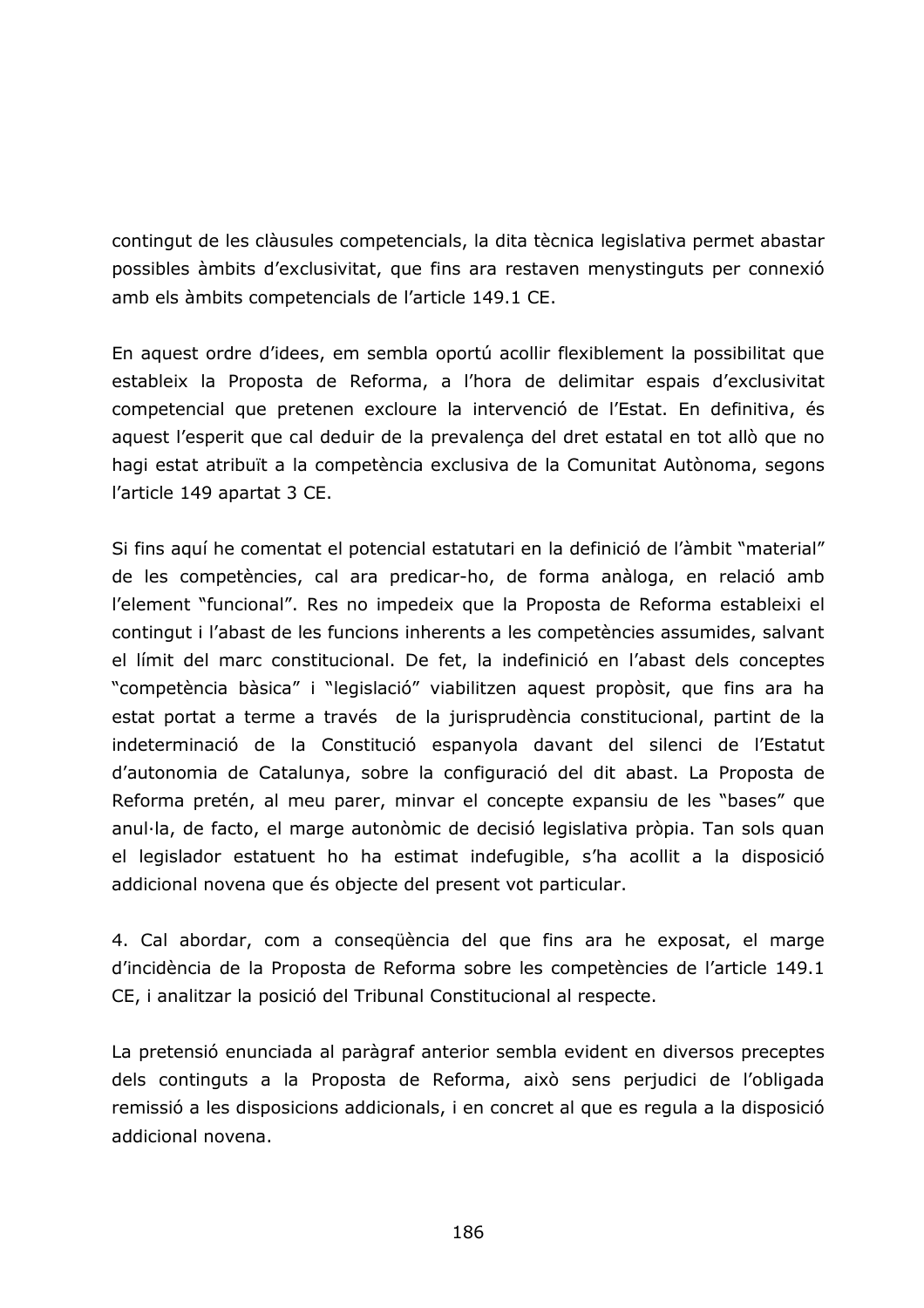Obviament, el TC no ha pogut pronunciar-se sobre l'enunciada potencialitat estatutària, en l'exercici de la funció constitucional que cal atribuir als estatuts. Malgrat tot, crec que la consideració que m'he permès exposar troba fonament en tres sentències cabdals: la Sentència 214/1989, de 2 de desembre, la Sentència 140/1990, de 20 de setembre i la Sentència 109/1998, de 21 de març, que mereixen un breu comentari:

a) STC 214/1989: El Tribunal Constitucional fa una interessant comparació de l'àmbit competencial en matèria de creació de comarques entre el règim català i el gallec, i contempla el tractament diferenciat que la Llei de bases de règim local, estableix per a la Generalitat de Catalunya. Les precisions de l'Estatut d'autonomia al seu article 5.1, que configuren la comarca com a entitat necessària de la nostra organització territorial, a diferència de Galícia, porten el Tribunal Constitucional a extreure'n dues consequències importants. L'Estatut ubica la comarcalització en l'àmbit de la matèria d'autoorganització institucional, i no pas en la matèria de règim local. En un segon paràmetre, es confirma la constitucionalitat d'unes bases estatals asimètriques que cal conferir a la Generalitat de Catalunya, les quals dimanen de l'especificitat estatutària catalana, i per això el Tribunal Constitucional habilita un tracte diferencial respecte de les altres comunitats autònomes.

b) STC 140/1990: el Tribunal reconeix a Navarra (LORAFNA), la facultat de limitar les competències bàsiques de l'Estat, quan l'Estatut acota l'abast de les bases a un punt concret de la matèria (en el cas que ens ocupa, els drets i les obligacions essencials dels funcionaris públics).

La modulació estatutària, en aquest ordre d'idees, permet reduir els efectes de la competència bàsica estatal al nucli dur mínim i indispensable (drets i obligacions), de l'article 149.1.18 CE. Vet aquí un nou exemple de la legitimitat constitucional que empara els estatuts per completar el resultat final de la distribució de competències.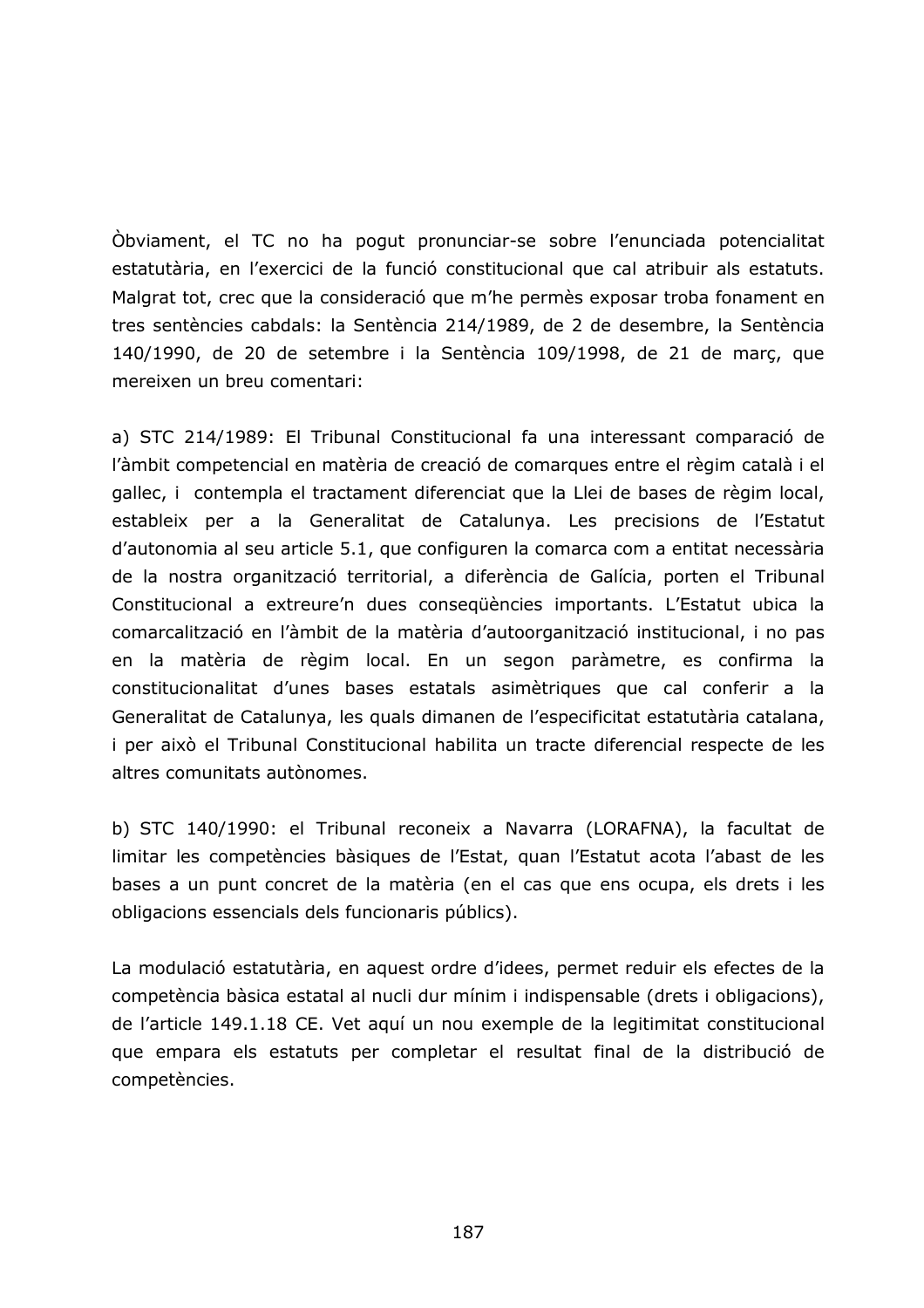c) STC 109/1998: en aquest cas, el Tribunal no tan sols fa una declaració general sobre la potencialitat reguladora dels estatuts, sinó que, a més, viabilitza un supòsit específic ja previst a l'Estatut d'autonomia de Catalunya.

L'esmentada doctrina general és prou diàfana:

"[...] por más que con la atribución al Estado de la competencia para establecer las bases se persiga 'una regulación normativa uniforme y de vigencia en toda la Nación' (por todas STC 1/1982, FJ 1), no empece en absoluto a dicha noción el hecho de que, junto al régimen básico aplicable a la generalidad de las Comunidades Autónomas, coexistan situaciones particulares; aunque como es palmario, estas excepciones precisan ineludiblemente, bien de una expresa habilitación constitucional (STC 214/1989, FJ 26), bien - como sucede en nuestro caso- de un específico anclaje estatutario." (FJ 5)

La jurisprudència constitucional analitzada permet atribuir a la Proposta de Reforma no tan sols un valor de complement constitucional del que ja disposen els estatuts vigents, sinó la possibilitat d'estendre aquesta potencialitat.

Afanyem-nos a recordar que no es pot menystenir la virtualitat de la jurisprudència citada pel fet que la STC 214/1989 i la STC 140/1990 es fonamentin en l'especificitat que es deriva dels drets històrics dels País Basc i de Navarra. Més enllà que la STC 214/1989 admet l'especificitat en el cas català, sense apel·lar als drets històrics (tractament específic del procés de comarcalitzador català), tampoc la STC 109/1998 no té anclatge en els drets històrics, sinó que es limita a fonamentar la seva ratio decidendi emparant-se en el règim especial previst a l'Estatut d'autonomia de Catalunya. Tot això, em permeto dir-ho, sens perjudici que la fonamentació de determinades competències en els drets històrics és perfectament aplicable a Catalunya, segons s'exposa en el vot particular que formulao juntament amb els consellers Srs. Agustí M. Bassols i Jaume Vernet.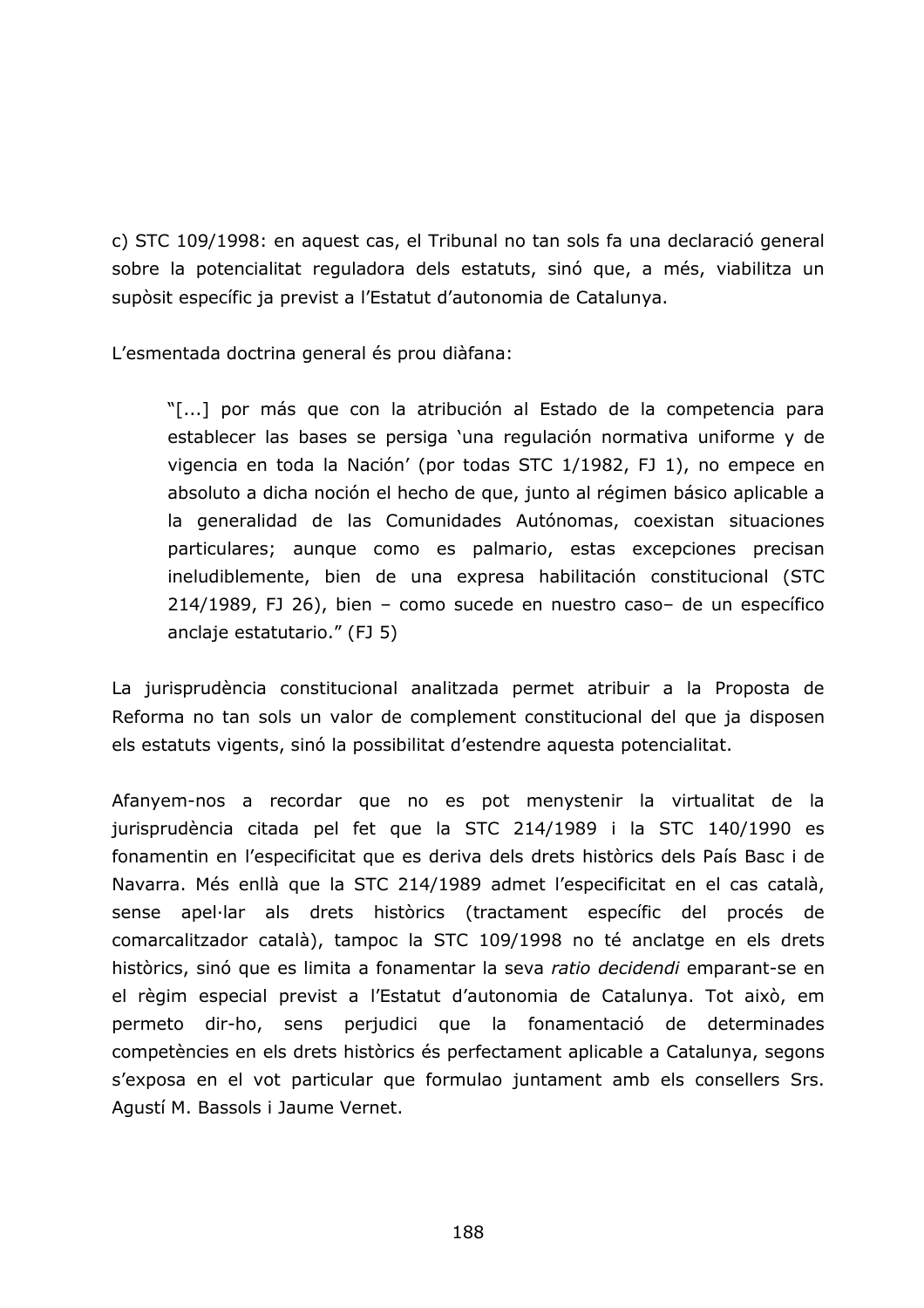Quedi clar ja des d'ara que de tot el que fins ara hem exposat, cal concloure que la Proposta de Reforma -més enllà del contingut de la disposició addicional novena-, ha de poder matisar la funció general de les "bases" en funció de les específiques previsions normatives que conté. Aquesta consideració no desvirtua en cap terme el principi general de "denominador comú normatiu" de les bases. Això sí, la vigència d'aquest principi general només mantindrà la seva funció en aquells àmbits de la regulació bàsica sobre els quals no es projecti l'excepció, o singularitat estatutària. En definitiva, cal tenir en compte que el potencial asimètric que conté la Proposta de Reforma no pot ser objectat en el pla jurídic, amb independència d'eventuals valoracions de caire polític, sobre les quals ni puc ni vull incidir.

 $II$ 

Fetes aquestes consideracions generals, em disposo a abordar el judici de constitucionalitat que mereix el contingut de la disposició addicional novena de la Proposta de Reforma.

1. Comencaré per analitzar la relació entre la Proposta de Reforma i les lleis orgàniques estatals com a fonamentació de la plena constitucionalitat de la disposició addicional novena.

Al Fonament I del Dictamen s'examina la inadequació de la Proposta de Reforma i en general dels estatuts- com a instruments per reformar les lleis orgàniques estatals. Al meu parer, aquesta afirmació mereix algunes matisacions.

En efecte, la majoria del Consell aborda aquesta güestió inclinant-se per la tesi que les reserves de llei orgànica s'han de considerar de forma independent del contingut dels estatuts, fins al punt de donar més rellevància a l'abast teòric i potencial d'aquelles reserves per sobre de les determinacions estatutàries. Tal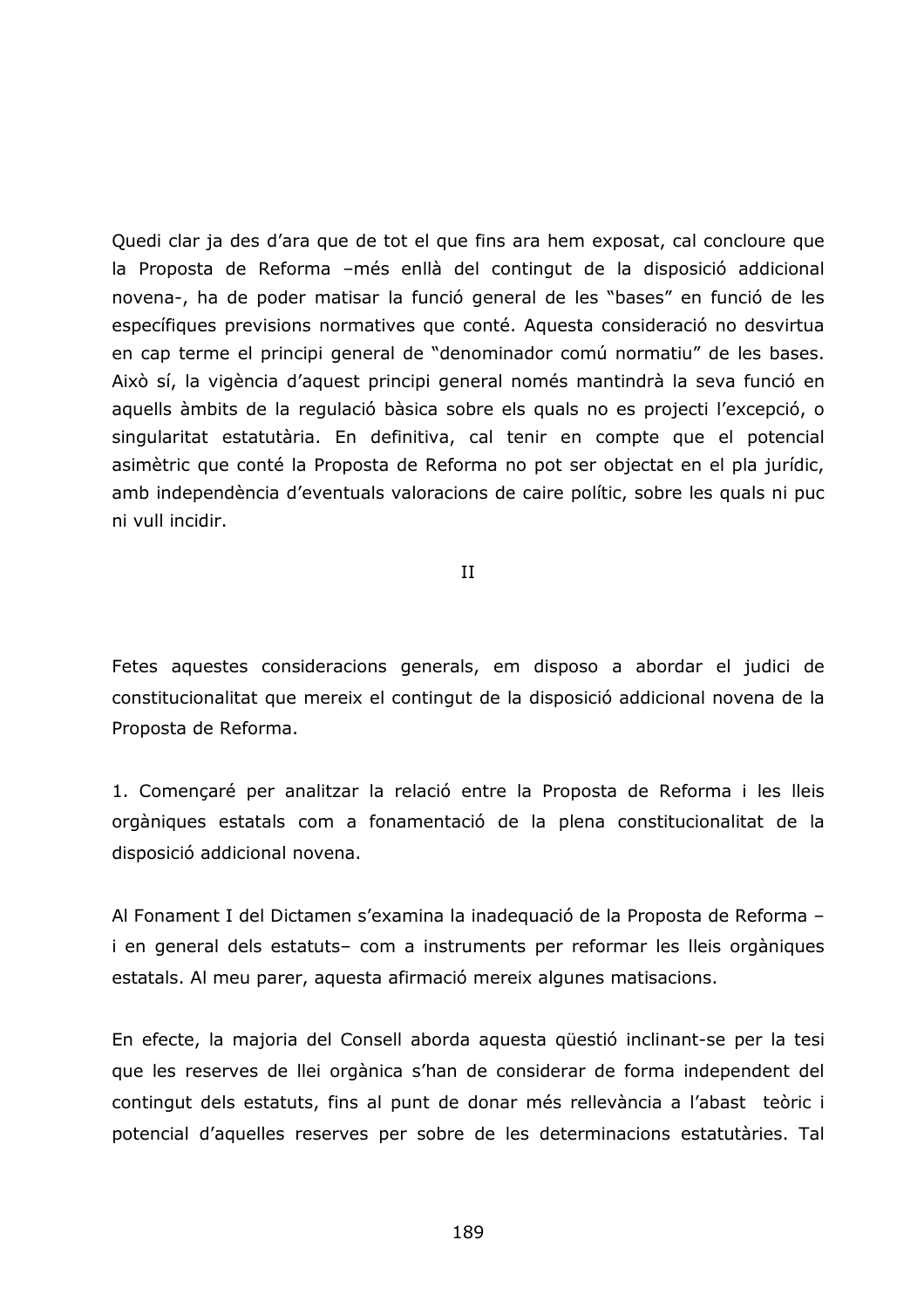com he dit, no podria compartir aquesta tesi sense modulacions importants, per dos motius essencials:

- En primer lloc perquè la Constitució no estableix normalment un atermenament clar i definit de les reserves de llei orgànica, i d'això se'n desprèn l'existència d'un cert grau de flexibilitat i adaptabilitat de l'abast d'aquestes reserves. Només cal recordar, en aquest sentit, la doctrina de les matèries "connexes" per posar en evidència aquesta questió.

- En segon lloc -i aquest em sembla un element fonamental- perquè no és possible aplicar un criteri de separació entre dues peces ordinamentals que formen part del mateix sistema constitucional: no es pot considerar-los "compartiments estancs". En aquest sentit, val a dir que les reserves de llei orgànica no poden ser enteses al marge de les regles de distribució de competències que estableixin la Constitució i els estatuts, quan reconeixen i desenvolupen el principi d'autonomia territorial.

En funció d'aquestes consideracions cal destacar que el Tribunal Constitucional ha matisat l'abast de les reserves de llei orgànica a les regles materials de distribució de competències establertes per la Constitució i per l'Estatut. A tall d'exemple, es pot citar la doctrina continguda en la Sentència 137/1986, de 6 de novembre, segons la qual:

"[...] Por todo ello, la delimitación de competencias que establece el artículo 149.1.30 entre el Estado y las comunidades autónomas cuyos estatutos hayan operado a partir de este concepto, no podrà establecerse, sin más, tomando como parámetro el texto formalmente aprobado en 'desarrollo' de los derechos enunciados en el articulo 27 de la Constitución. Para alcanzar el deslinde competencial es necesaria una indagación material que permita identificar cuáles de entre las disposiciones contenidas en la ley orgánica, encierran 'normas básicas para el desarrollo del articulo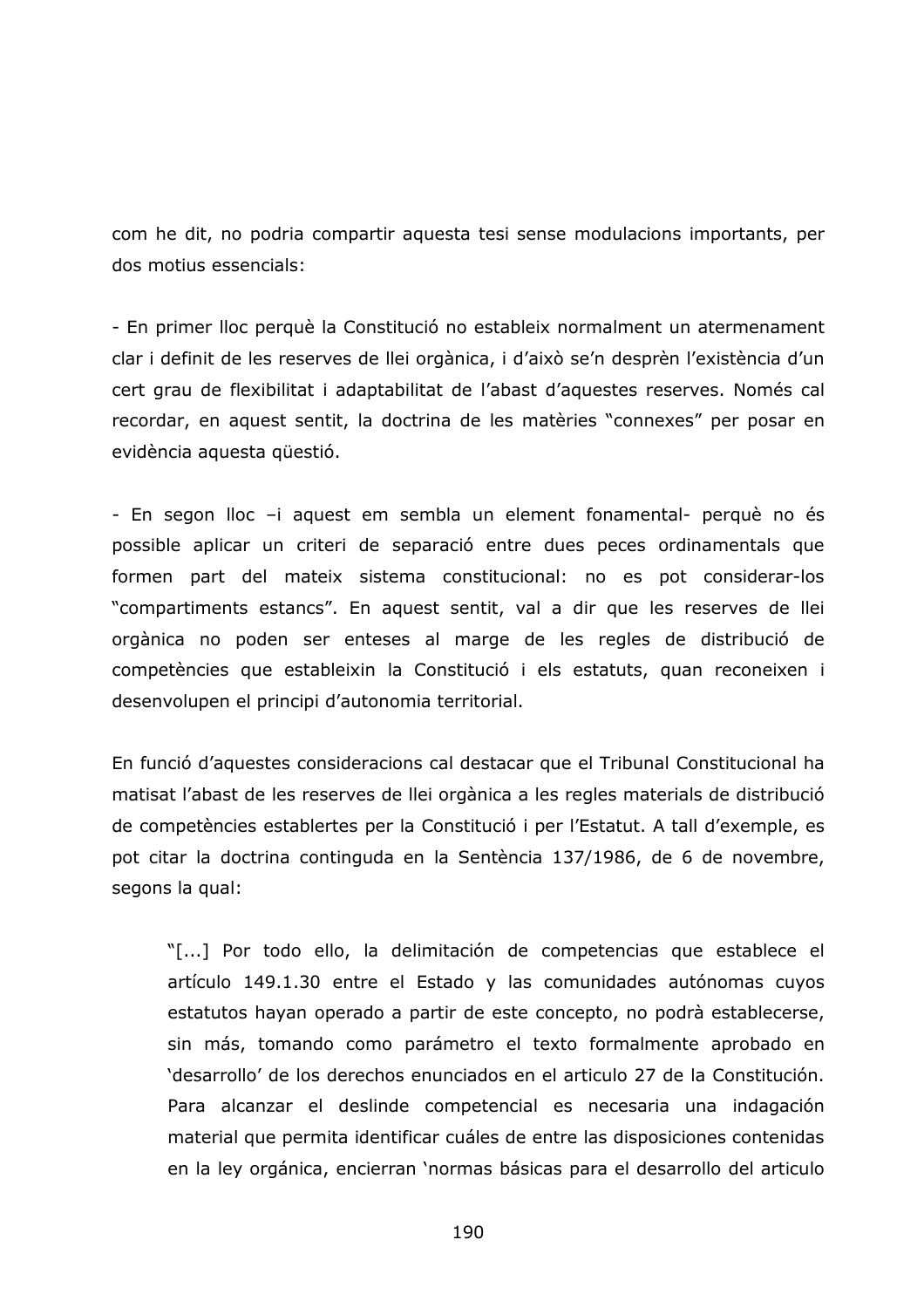27', porque solo son ellas, respecto de estas comunidades, las que marcan el límite infranqueable para las disposiciones autonómicas".

D'acord amb aquesta doctrina, resulta que la reserva de llei orgànica queda supeditada a les regles materials de distribució de competències, i en consequència ha de ser interpretada i aplicada en funció d'aquestes. Aquesta conclusió té un especial relleu en el cas que ens ocupa, atès que és precisament l'Estatut la norma encarregada per la Constitució de la tasca delimitadora de les competències assumides per la Generalitat dins el marc constitucional (art. 147.2.d CE). En consegüència, l'actuació de la Proposta de Reforma, a l'hora de la determinació precisa del que he anomenat "atermenament" competencial, no troba el seu límit principal en les reserves de llei orgànica, sinó en les competències que l'article 149.1 reserva a l'Estat. Dit d'altra manera, les reserves de llei orgànica només poden condicionar la tasca estatutària en la mesura que el seu contingut pugui ser considerat com el nucli necessari d'una competència estatal o bé desenvolupi l'anomenat "nucli dur" de la finalitat constitucional per a la qual s'ha previst aquest tipus de llei. Mentre la Proposta de Reforma respecti aquests límits, la funció constitucional dels estatuts, a l'hora de delimitació de competències, s'ha de considerar prevalent, i per tant amb la capacitat de situar i condicionar l'exercici del poder legislatiu, inclòs l'orgànic, dins dels paràmetres que determini l'Estatut. Això vol dir que serà en funció del contingut de la norma estatutària i no pas a la inversa, com s'hauran d'interpretar les reserves de llei orgànica, sense que sigui assumible un plantejament que consideri com a límit de l'Estatut tot allò que podria ser susceptible de relació o connexió amb la reserva de llei orgànica.

2. El criteri interpretatiu que fins aquí s'ha defensat hauria de ser aplicable en tots aquells supòsits en els quals es pugui constatar que la matèria regulada a l'Estatut té relació amb l'àmbit material de l'autonomia (especialment els aspectes competencials). Que, en segon lloc, el tractament estatutari respecti les competències de l'Estat de l'article 149.1 CE. I, en tercer lloc, si escau, respecti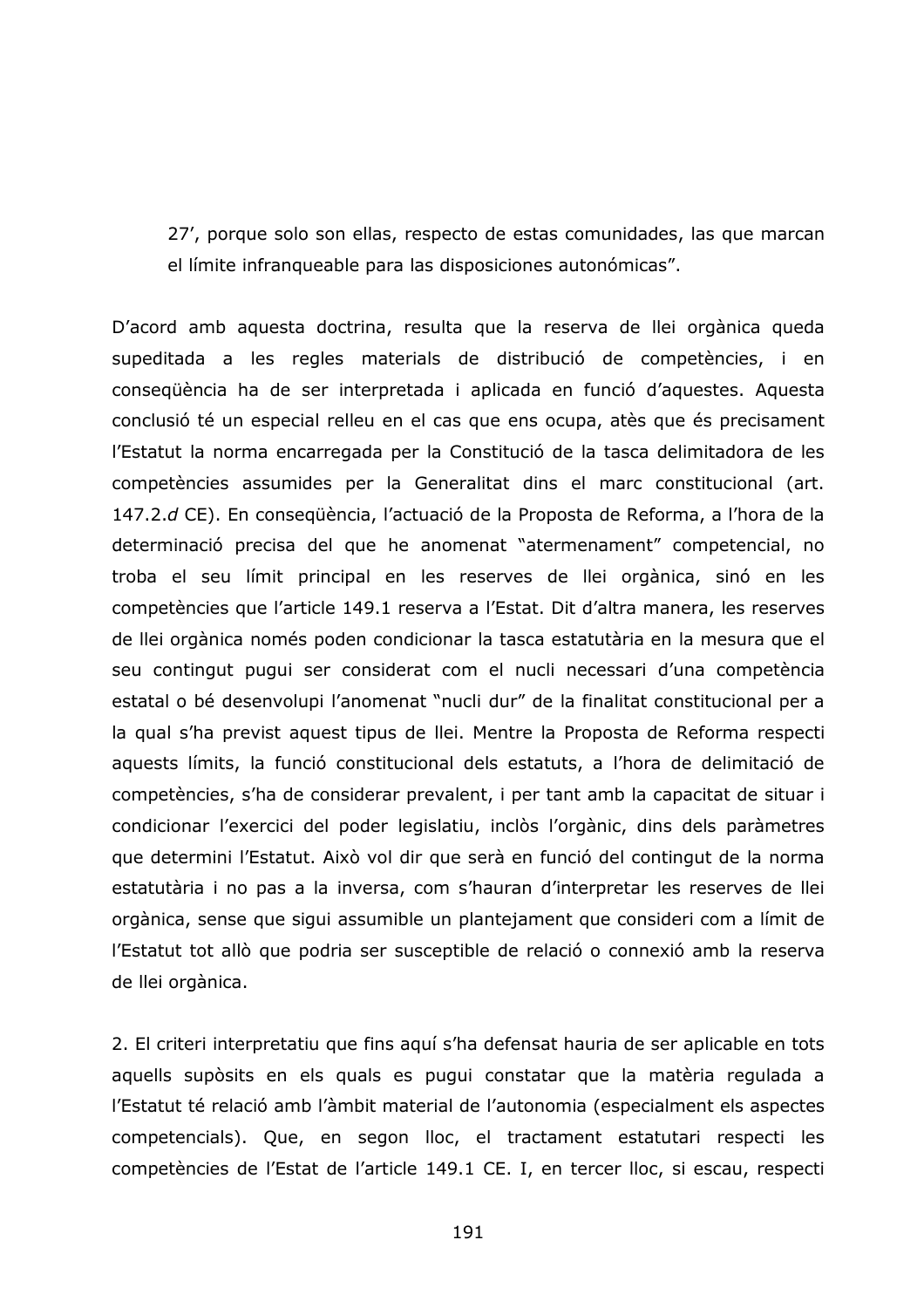també el "nucli dur" o contingut indisponible que d'acord amb la Constitució hagi de determinar el contingut mínim de la reserva de llei orgànica.

Les consideracions anteriors esdevenen encara més rellevants en aquells supòsits en els quals la Constitució no preveu una reserva "absoluta " de llei orgànica, sinó tan sols condicionada. Aquest és el cas, per exemple, de l'Administració de justícia o de la seguretat pública, supòsits en els quals la reserva de llei orgànica ha de coexistir, pacíficament, amb les previsions estatutàries, d'acord amb el que expressament estableixen els articles 152.1 i 149.1.29 CE. El Dictamen d'aquest Consell Consultiu núm. 155, de 9 de febrer de 1989, ja es va pronunciar respecte d'aquesta questió, entenent que en aquests supòsits cal garantir un àmbit de regulació estatutària que les lleis orgàniques no poden desconèixer, a l'hora de desenvolupar la seva pròpia funció legislativa. Cal concloure que aquesta doctrina té especial relleu a l'hora d'enjudiciar la constitucionalitat de la disposició addicional novena de la Proposta de Reforma i dels diversos preceptes sobre els quals es projecta l'esmentada disposició addicional.

3. El que fins ara s'ha exposat encara té més transcendència en els supòsits en els quals la llei orgànica és només "potestativa". Aquest és el cas de la LOFCA, dictada a l'empara de l'article 157.3 CE, el qual no determina l'existència d'una reserva de llei orgànica en sentit necessari o indefugible, i això permet l'existència d'un espai notòriament ampli per a l'actuació de l'Estatut i, per tant, de la Proposta de Reforma, sobretot quan la Constitució no fixa directament un model concret de finançament i la regulació de la hisenda autonòmica pot ser pacíficament considerada com a matèria estatutària, atès que afecta els recursos i mitjans econòmics necessaris per a l'exercici de les competències. En aquest punt, he de fer remissió expressa al contingut del vot particular formulat pel conseller Sr. Agustí M. Bassols, i jo mateix, en el qual s'aborda essencialment la temàtica del financament.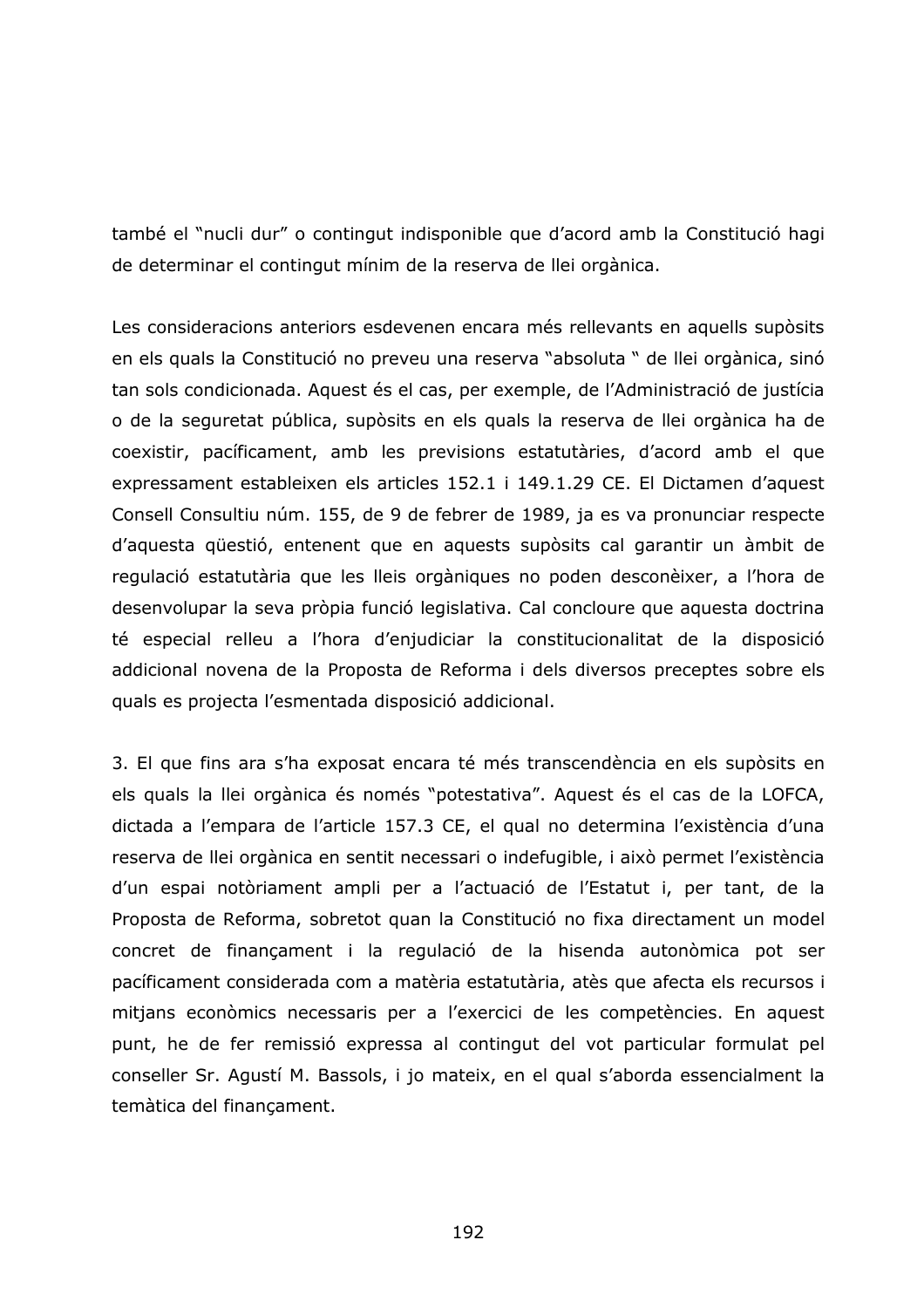4. En un altre ordre d'idees, l'experiència aplicativa de l'Estatut d'autonomia vigent ha palesat notòries interferències sobre el règim competencial de la Generalitat de Catalunya arran de la utilització, al meu entendre, abusiva del títol competencial regulat a l'article 149.1.1 CE. En efecte, la delimitació entre els aspectes essencials dels drets i deures la regulació dels quals correspon a l'Estat, i l'exercici de les competències autonòmiques que es projecten poc o molt sobre aquests drets i deures, no hauria de quedar enterbolida per la doble intervenció estatal que fins aquí he comentat, és a dir, la derivada de les lleis orgàniques i la genèrica i excepcional de l'article 149.1.1 CE.

5. Dit tot això, crec que es pot ratificar la constitucionalitat de la disposició addicional novena globalment considerada, i cal entrar en l'anàlisi del seu contingut detallat per concloure que el precepte, inclòs el seu primer paràgraf, és plenament constitucional. Tanmateix, afegiré uns raonaments més específics, avançant que em permetran, amb tot el respecte, discrepar del parer del Dictamen segons el qual el primer paràgraf o encapçalament de la disposició addicional novena és inconstitucional.

a) Més enllà del millor o pitjor encert del legislador estatuent que pugui trobar-se en la redacció de l'esmentat paràgraf primer de la disposició addicional novena (apreciació que no em correspon), s'estableix amb claredat que l'efectivitat de la Proposta de Reforma comportarà la modificació "en els aspectes que calgui" de les lleis orgàniques que s'enumeren en la mateixa disposició. Sembla evident que el legislador condiciona l'eficàcia dels "preceptes estatutaris corresponents" a la necessària modificació de les lleis orgàniques que en la seva actual redacció ho impedirien.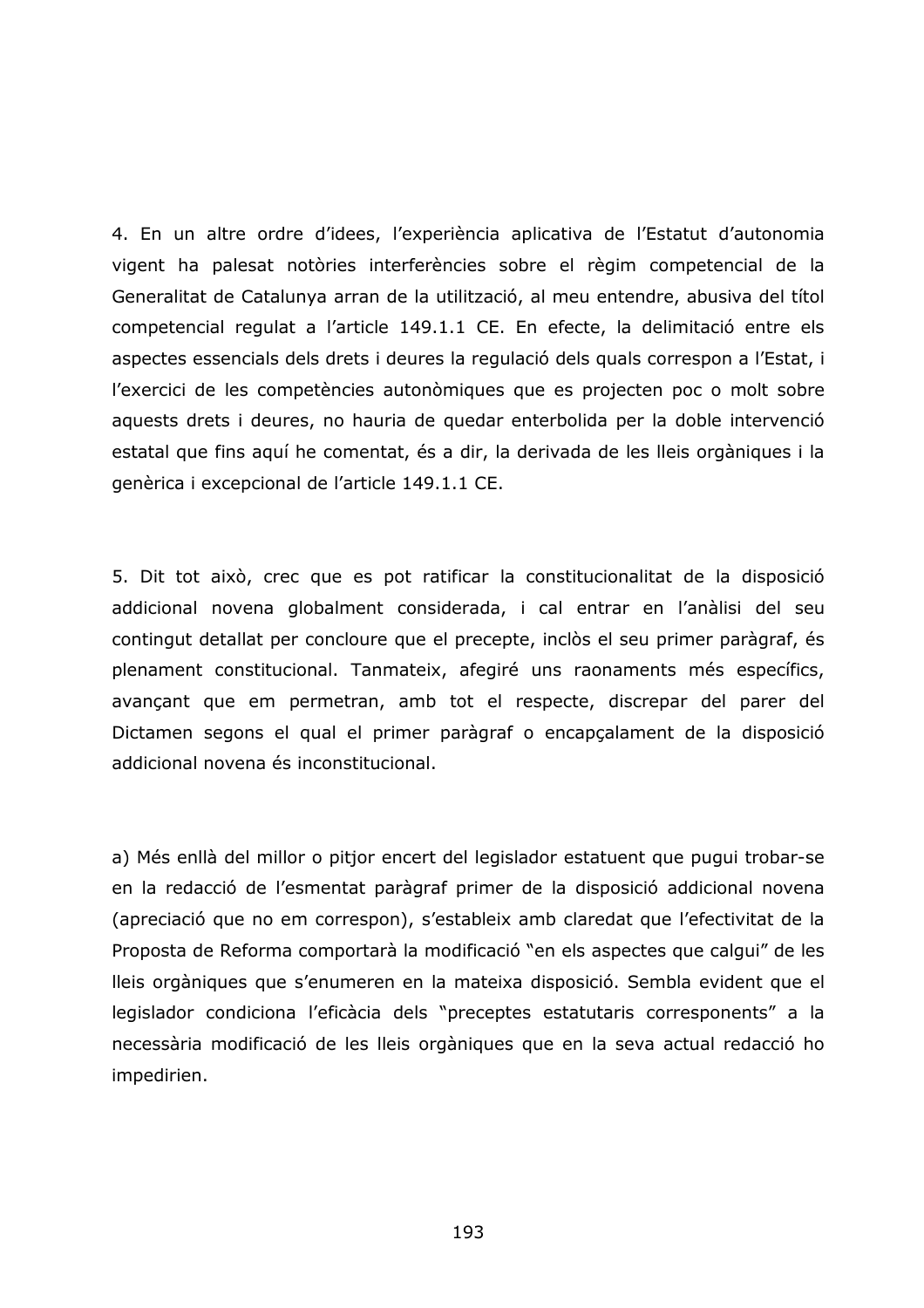L'argumentació favorable a la plena constitucionalitat d'aquest primer paràgraf de la disposició addicional novena mereix una afirmació a tall de pòrtic: la Proposta de Reforma en aquest precepte no pretén mandatar l'Estat, en qualsevol forma imperativa, a reformar les lleis orgàniques vigents.

El Dictamen de la majoria, en canvi, formula una interpretació inversa, que al meu entendre és errònia. Gosaria dir que la disposició addicional novena en el seu primer paràgraf, i en el llistat de lleis orgàniques sobre el qual es projecta, constitueix el que es podria qualificar de recordatori a l'Estat del fet, per altra banda obvi, segons el qual la Proposta de Reforma (el nou eix estatutari) comporta la lògica necessitat d'adaptar les lleis orgàniques estatals que pugnin amb el seu contingut.

Si, com encertadament es manté en el Dictamen (per totes les ocasions el FI, B.4), l'Estatut i, per tant, la Proposta de Reforma és una llei paccionada, cal entendre que serà l'Estat, a l'hora de recepcionar favorablement la nova proposta estatutària catalana, qui acollirà positivament la consegüència lògica que es desprèn d'aquella acceptació. Si l'Estat accepta les noves especificitats del pacte estatutari, haurà de procedir unilateralment a adaptar les seves pròpies lleis orgàniques -cal dir-ho un cop més- com a simple consequència -si se'm permet, per pura coherència- de la lliure acceptació i de l'acolliment favorable del nou escenari estatutari, per part de les Corts Generals.

En aquest ordre d'idees, ad limine litis, es podria arribar a la conclusió que, fins i tot, la mateixa disposició addicional novena podria esdevenir sobrera, perquè baldament és només l'Estat qui té la facultat, i li correspon -si vol- modificar les seves pròpies lleis orgàniques per adaptar-les al nou pacte que proposa el legislador estatuent.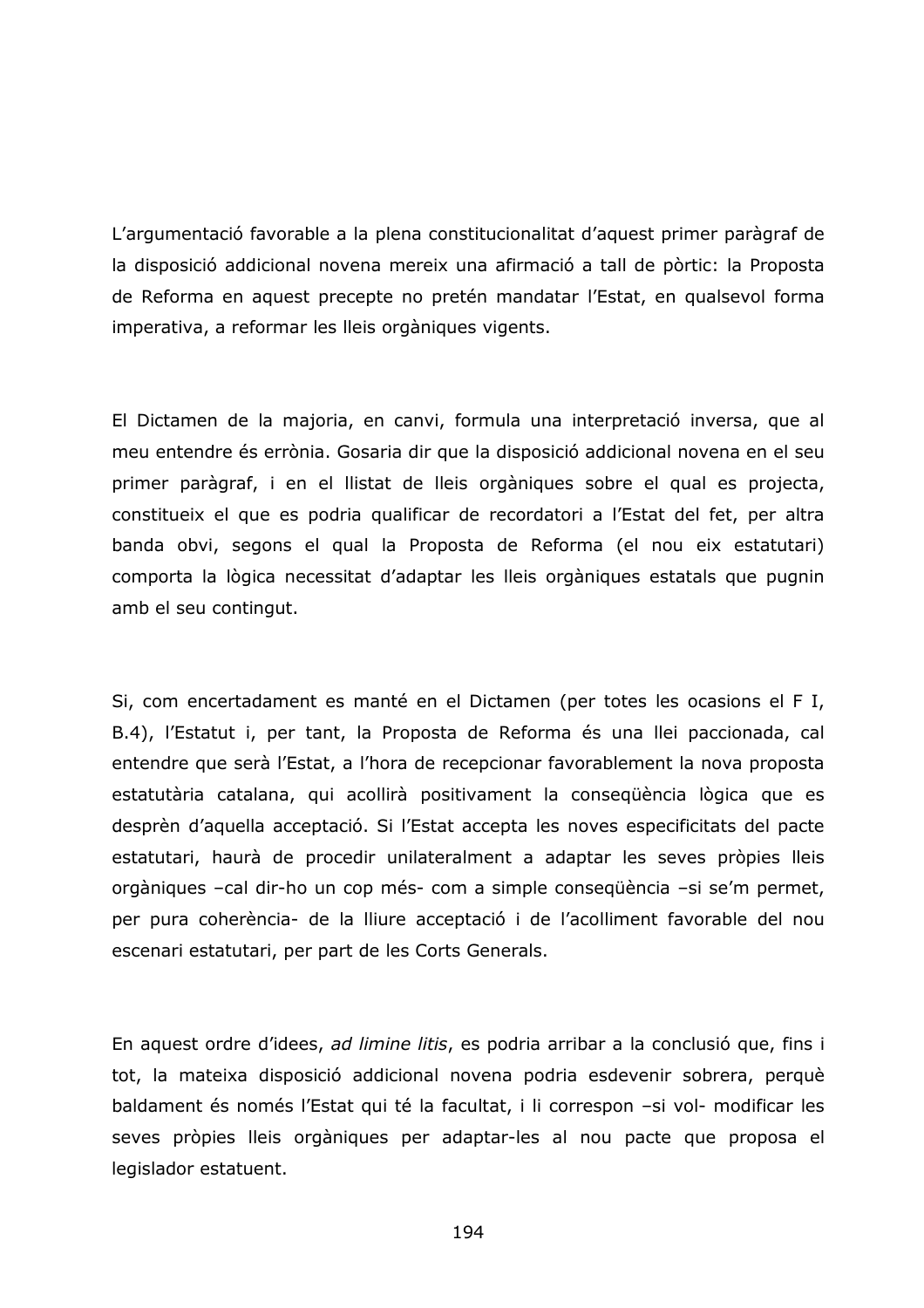No ens trobem, doncs, al meu entendre, davant de cap mandat imperatiu a l'Estat. Podríem parlar, en tot cas, d'un "automandat" que les Corts Generals s'imposen, i que tan sols dimana de la seva lliure acceptació del nou escenari proposat pel legislador català i a bastament negociat prèviament en l'iter legislatiu previ a l'aprovació per part de les mateixes Corts Generals.

b) Malgrat tot el que fins ara s'ha exposat, no pot considerar-se inadequat, constitucionalment parlant, formular la relació de les lleis orgàniques que a l'entendre del legislador estatuent poden resultar afectades per la Proposta de Reforma, entre d'altres raons perquè de la modificació de les esmentades lleis orgàniques en depèn l'eficàcia de diversos preceptes continguts en la Proposta de Reforma. En aquest ordre d'idees es pot considerar no pas indefugible com postula el Dictamen, però sí adequat, procedir a l'enumeració dels preceptes de cadascuna de les lleis orgàniques que hauran de ser objecte de modificació, per tal de fer viable la vigència i plena eficàcia dels correlatius articles de la Proposta de Reforma. Segons el meu parer, aquesta enumeració pot considerar-se una mesura cautelar preservadora del principi de seguretat jurídica.

c) A títol d'obiter dicta en l'argumentació en favor de la plena constitucionalitat del primer paràgraf de la disposició addicional novena, voldria posar de relleu el que, al meu respectuós entendre, constitueix una certa incoherència interpretativa del Dictamen, a l'hora de fer el judici de constitucionalitat de dues disposicions addicionals que guarden evident connexió, en el sentit que només mitjançant les mateixes es viabilitza l'eficàcia de nombrosos preceptes de la Proposta de Reforma. M'estic referint, òbviament, a la disposició addicional novena en el seu primer paràgraf que el Dictamen considera inconstitucional, en comparació amb el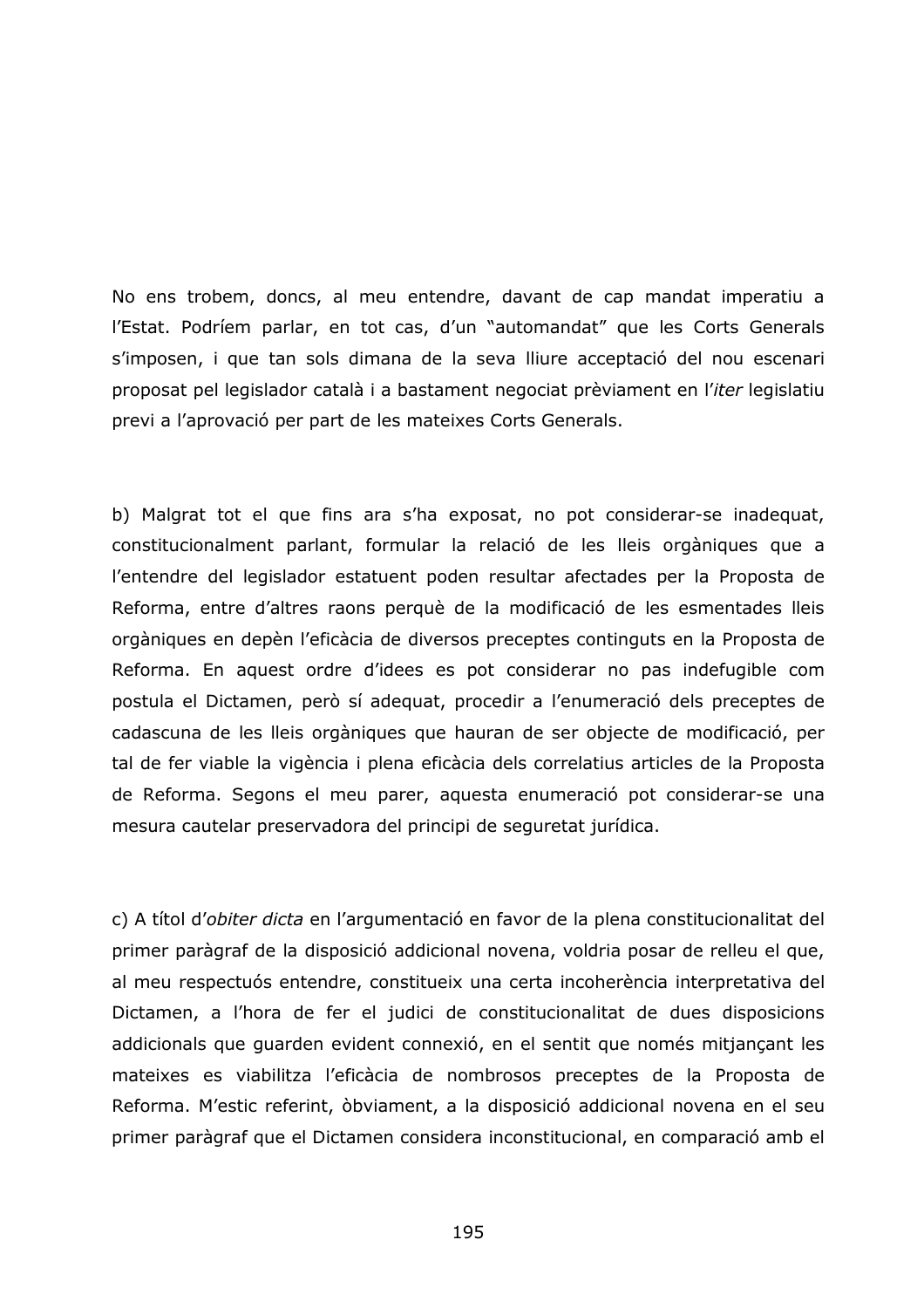tractament favorable que fa el mateix Dictamen en favor de la constitucionalitat de l'apartat 2 de la disposició addicional tercera.

En efecte, el Dictamen de la majoria considera que la dita disposició addicional tercera té perfecte encaix constitucional, a condició que en el seu apartat 2, que apel·la a l'aplicació de l'article 150.2 CE, per a l'efectivitat de l'exercici de les noves competències estatutàries previstes a l'apartat 1 de la mateixa disposició addicional tercera s'eviti "imposar a l'Estat" una de les dues vies previstes a l'article 150.2 CE, és a dir, la transferència o la delegació. En aquest sentit l'apartat 2 de la disposició addicional tercera no tindria cap dubte de constitucionalitat si enlloc de referir-se a transferència, es referís també de delegació conferint, per tant, a l'Estat la potestat que li correspon d'escollir qualsevol de les dues vies per cedir a les comunitats autònomes determinades competències estatals. Malgrat que vaig acceptar el parer de la majoria atès que coincidia, en definitiva, amb la plena constitucionalitat de la disposició addicional tercera, no em va semblar d'especial gruix jurídic el dubte de constitucionalitat que es desprenia de la unívoca menció de la via de la "transferència". En efecte, malgrat l'evident diferència en el pla teòric, de fet, l'única distinció pràctica entre la transferència i la delegació pot concretar-se en el fet que aquest darrer instrument incorpora les facultats de control per part del delegant. Tanmateix, en aquest sentit, seria possible una delegació de competències per part de l'Estat en la qual aquest renunciés sobiranament, o no exercís les facultats de control que de manera facultativa i no pas obligatòria es preveuen a l'article 150.2 CE.

En definitiva, tan la via de la transferència com la de la delegació coincideixen en l'únic tret essencial: la reversibilitat de la competència -transferida o delegada- en favor de l'Estat, quan aquest lliurement ho decideixi. Per tot això, al meu parer, pot semblar un pèl exagerada la contundència de la clàusula interpretativa de l'últim paràgraf de l'apartat 1 del Fonament XII del Dictamen. Sincerament penso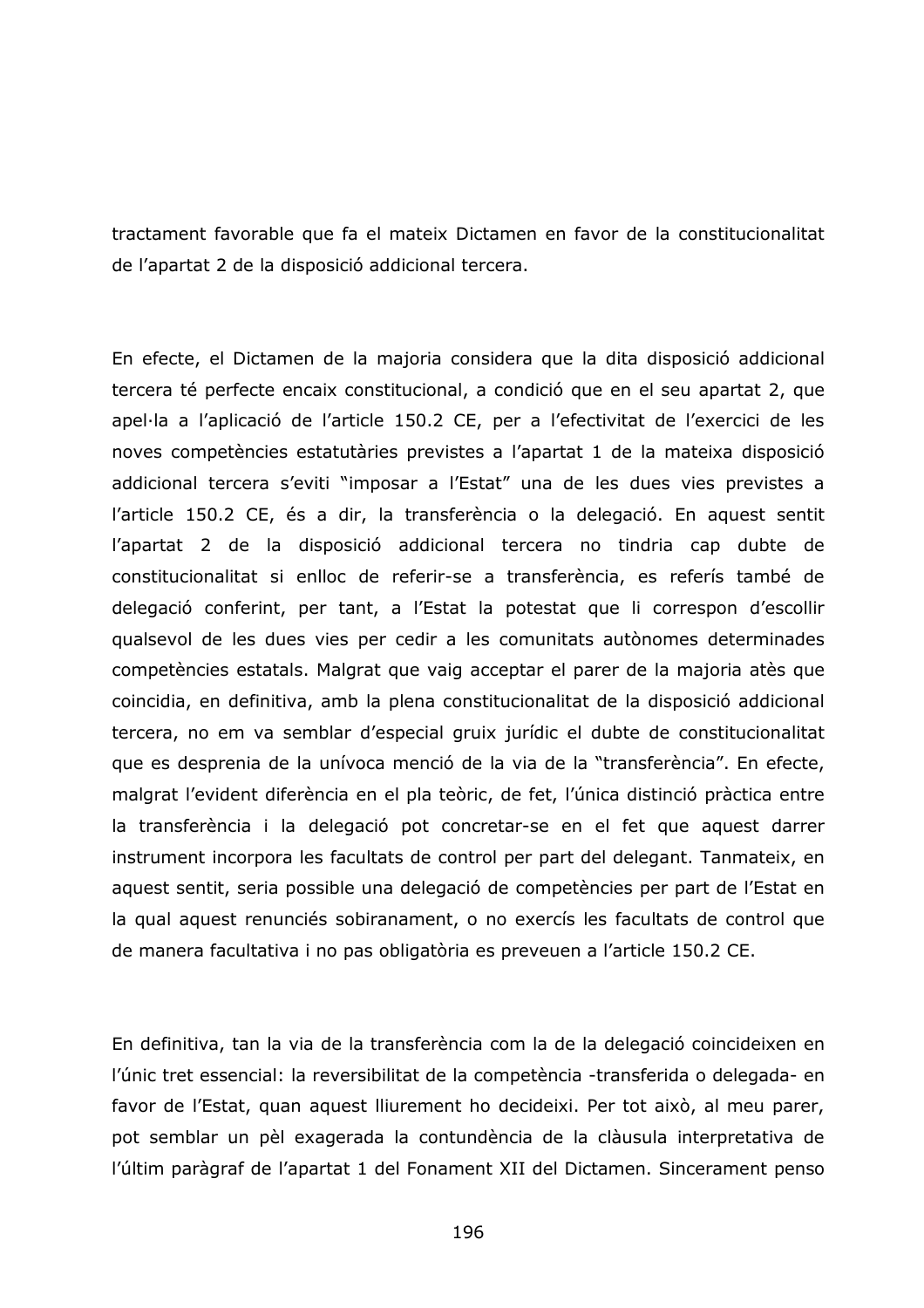que un més modest suggeriment de correcció de l'error tècnic hauria tingut els mateixos efectes salutífers en pro de la constitucionalitat del precepte.

d) Però més enllà dels comentaris expressats al paràgraf anterior, sorprèn que la menció de l'apartat 2 de la disposició addicional tercera "l'assumpció efectiva de les competències [...]" no tingui cap obstacle constitucional i, en canvi, sí que els pugui tenir la fórmula força similar que utilitza -amb millor o pitjor fortuna- el legislador estatuent al primer paràgraf de la disposició addicional novena que estic comentant. En efecte, si per "donar efectivitat plena..." i, en definitiva, perquè els preceptes estatutaris "siguin plenament eficaços" es diu que s'han de modificar les lleis que enumera. Aquestes mencions em semblen bastant similars a les que formula el redactat de l'apartat 2 de la disposició addicional tercera. En aquest cas es tracta de l'assumpció efectiva de determinades competències... i, en l'altre, de donar efectivitat plena als preceptes de la reforma. En definitiva, entenc respectuosament que de la millor o pitjor fortuna en la redacció del primer paràgraf de la disposició addicional novena no se'n poden deduir dubtes de constitucionalitat, de la mateixa forma que una similar redacció, en el cas de l'apartat 2 de la disposició addicional tercera, no ha merescut (amb raó) cap tatxa d'inconstitucionalitat.

e) El que fins ara s'ha exposat no obsta a la conclusió -basada en les consideracions prèvies formulades-, segons la qual la Proposta de Reforma planteja un nou escenari estatutari que *prima facie* mai pot ser titllat d'inconstitucional, atès que, en definitiva, són les Corts Generals i, per tant l'Estat, els qui hauran d'acceptar l'esmentat nou escenari. I, per tant, -diguem-ho un cop més- hauran també d'extreure'n les consequències lògiques de la seva acceptació positiva, és a dir: la reforma de les lleis orgàniques que pugnin contra el contingut del nou pacte estatutari.